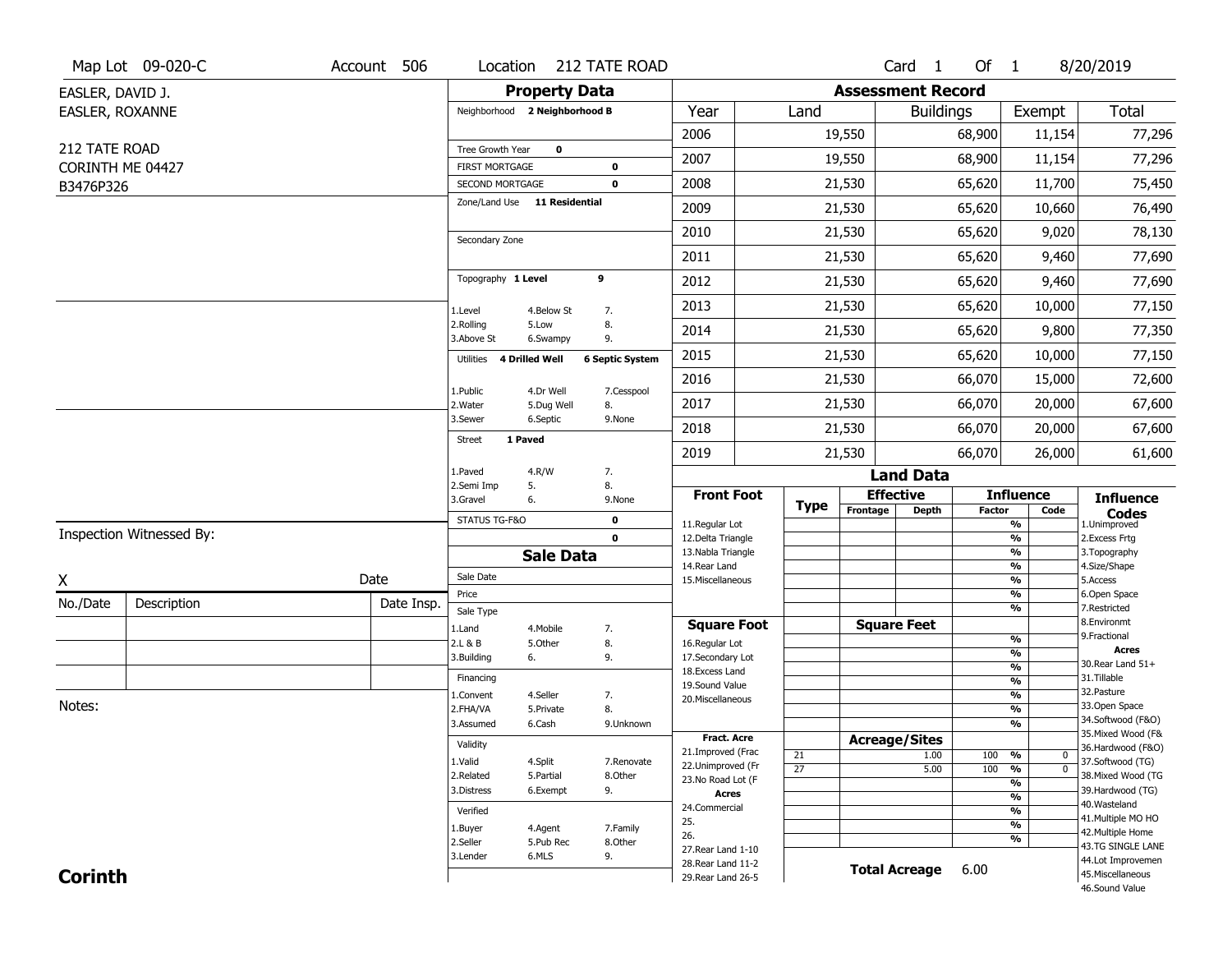|                      |                                 |            |                                                   |                |                                       |                   |                     |                               |              |                 | <b>Corinth</b>                         |  |                   |        |           |
|----------------------|---------------------------------|------------|---------------------------------------------------|----------------|---------------------------------------|-------------------|---------------------|-------------------------------|--------------|-----------------|----------------------------------------|--|-------------------|--------|-----------|
|                      | Map Lot 09-020-C                |            |                                                   |                |                                       | Account 506       |                     | Location                      |              |                 | 212 TATE ROAD                          |  | Card <sub>1</sub> | Of $1$ | 8/20/2019 |
|                      | Building Style 11 Double Wide   |            | <b>SF Bsmt Living</b>                             |                | 0                                     |                   |                     | Layout                        | 1 Typical    |                 |                                        |  |                   |        |           |
| 0.Not Code           | 4.Cape                          | 8.Log      | Fin Bsmt Grade                                    |                | 0 <sub>0</sub>                        |                   |                     | 1. Typical                    | 4.           |                 | 7.                                     |  |                   |        |           |
| 1.Conv.              | 5.Garrison                      | 9.0ther    | <b>HEARTH</b>                                     |                | 0                                     |                   |                     | 2.Inadeq                      | 5.           |                 | 8.                                     |  |                   |        |           |
| 2.Ranch              | 6.Split                         | 10.Camp    |                                                   | Heat Type 100% |                                       | 5 Forced Warm Air |                     | 3.                            | 6.           |                 | 9.                                     |  |                   |        |           |
| 3.R Ranch            | 7.Contemp                       | 11.Double  | 0.Not Code                                        |                | 4.HVAC                                |                   | 8.Fl/Wall           | Attic<br>9 None               |              |                 |                                        |  |                   |        |           |
| Dwelling Units 1     |                                 |            | 1.HWBB                                            |                | 5.FWA                                 |                   | 9.No Heat           | 1.1/4 Fin                     | 4.Full Fin   |                 | 7.                                     |  |                   |        |           |
| Other Units          | 0                               |            | 2.HWCI                                            |                | 6.Radiant                             |                   | 11.                 | 2.1/2 Fin                     | 5.Fl/Stair   |                 | 8.                                     |  |                   |        |           |
| Stories              | 1 One Story                     |            | 3.H Pump                                          |                | 7.Electric                            |                   | 12.                 | 3.3/4 Fin                     | 6.           |                 | 9.None                                 |  |                   |        |           |
| 1.1                  | 4.1.5                           | 7.         | Cool Type                                         | 0%             |                                       | 9 None            |                     | Insulation 1 Full             |              |                 |                                        |  |                   |        |           |
| 2.2                  | 5.1.75                          | 8.         | 1.Refrig                                          |                | 4.W&C Air                             |                   | 7.                  | 1.Full                        |              | 4.Minimal       | 7.                                     |  |                   |        |           |
| 3.3                  | 6.2.5                           | 9.         | 2.Evapor                                          |                | 5.                                    | 8.                |                     | 2.Heavy                       | 5.           |                 | 8.                                     |  |                   |        |           |
|                      | Exterior Walls 2 Vinyl/Aluminum |            | 3.H Pump                                          |                | 6.                                    |                   | 9.None              | 3.Capped                      | 6.           |                 | 9.None                                 |  |                   |        |           |
| 0.Not Code           | 4.Asbestos                      | 8.Concrete | Kitchen Style                                     |                | 2 Typical                             |                   |                     | Unfinished %                  | 0%           |                 |                                        |  |                   |        |           |
| 1.Wood               | 5.Stucco                        | 9.0ther    | 1.Modern                                          |                | 4.Obsolete                            |                   | 7.                  | Grade & Factor 3 Average 121% |              |                 |                                        |  |                   |        |           |
| 2.Vin/Al             | 6.Brick                         | 11.        | 2.Typical                                         |                | 5.                                    | 8.                |                     | 1.E Grade                     |              | 4.B Grade       | 7.                                     |  |                   |        |           |
|                      | 7.Stone                         | 12.        | 3.Old Type                                        |                | 6.                                    |                   | 9.None              | 2.D Grade                     |              | 5.A Grade       | 8.                                     |  |                   |        |           |
| 3.Compos.            |                                 |            |                                                   |                |                                       |                   |                     |                               |              |                 |                                        |  |                   |        |           |
| Roof Surface         | 3 Sheet Metal                   |            | Bath(s) Style                                     |                |                                       | 2 Typical Bath(s) |                     | 3.C Grade                     | 6.           |                 | 9.Same                                 |  |                   |        |           |
| 1.Asphalt            | 4.Composit                      | 7.METAL RS | 1.Modern                                          |                | 4.Obsolete                            |                   | 7.                  | SQFT (Footprint) 1068         |              |                 |                                        |  |                   |        |           |
| 2.Slate              | 5.Wood                          | 8.         | 2.Typical                                         |                | 5.                                    | 8.                |                     | Condition                     | 4 Average    |                 |                                        |  |                   |        |           |
| 3.Metal              | 6.Ark Asph                      | 9.         | 3.Old Type                                        |                | 6.                                    |                   | 9.None              | 1.Poor                        | 4.Avg        |                 | 7.V G                                  |  |                   |        |           |
| SF Masonry Trim 0    |                                 |            | # Rooms                                           |                | $\overline{\mathbf{2}}$               |                   |                     | 2.Fair                        | $5.$ Avg $+$ |                 | 8.Exc                                  |  |                   |        |           |
| <b>Electric Amps</b> | 0                               |            | # Bedrooms                                        |                | 3                                     |                   |                     | 3.Avg-                        | 6.Good       |                 | 9.Same                                 |  |                   |        |           |
| OPEN-4-CUSTOM 0      |                                 |            | # Full Baths                                      |                | $\overline{2}$                        |                   |                     | Phys. % Good                  |              | 95%             |                                        |  |                   |        |           |
| Year Built           | 1990                            |            | # Half Baths                                      |                | $\mathbf 0$                           |                   |                     | Funct. % Good                 |              | 100%            |                                        |  |                   |        |           |
| Year Remodeled 0     |                                 |            | # Addn Fixtures                                   |                | $\pmb{0}$                             |                   |                     | Functional Code               |              | 9 None          |                                        |  |                   |        |           |
| Foundation           | 5 Concrete Slab                 |            | # Fireplaces                                      |                | 0                                     |                   |                     | 1.Incomp                      | 4.Delap      |                 | 7.No Power                             |  |                   |        |           |
| 1.Concrete           | 4.Wood                          | 7.         |                                                   |                |                                       |                   |                     | 2.O-Built                     | 5.Bsmt       |                 | 8.LongTerm                             |  |                   |        |           |
| 2.C Block            | 5.Slab                          | 8.         |                                                   |                |                                       |                   |                     | 3.Damage                      |              | 6.Common        | 9.None                                 |  |                   |        |           |
| 3.Br/Stone           | 6.Piers                         | 9.         |                                                   |                |                                       |                   |                     | Econ. % Good                  |              | 100%            |                                        |  |                   |        |           |
| Basement             | 9 No Basement                   |            |                                                   |                |                                       |                   |                     | Economic Code None            |              |                 |                                        |  |                   |        |           |
| 1.1/4 Bmt            | 4.Full Bmt                      | 7.         |                                                   |                |                                       |                   |                     | 0.None                        |              | 3.No Power      | 7.                                     |  |                   |        |           |
| 2.1/2 Bmt            | 5.None                          | 8.         |                                                   |                |                                       |                   |                     | 1.Location                    |              | 4.Generate      | 8.                                     |  |                   |        |           |
| 3.3/4 Bmt            | 6.DAYLIGHT 9.None               |            |                                                   |                |                                       |                   | Software            | 2.Encroach                    | 9.None       |                 | 9.                                     |  |                   |        |           |
| Bsmt Gar # Cars 0    |                                 |            |                                                   |                |                                       |                   |                     | Entrance Code                 |              |                 | <b>3 Information Only</b>              |  |                   |        |           |
|                      | Wet Basement 9 No Basement      |            |                                                   |                | A Division of Harris Computer Systems |                   |                     | 1.Interior                    | 4.Vacant     |                 | 7.                                     |  |                   |        |           |
| 1.Dry                | 4.                              | 7.         |                                                   |                |                                       |                   |                     | 2.Refusal                     |              | 5.Estimate      | 8.                                     |  |                   |        |           |
| 2.Damp               | 5.                              | 8.         |                                                   |                |                                       |                   |                     | 3.Informed                    | 6.           |                 | 9.                                     |  |                   |        |           |
|                      | 6.                              | 9.         |                                                   |                |                                       |                   |                     |                               |              | 1 Owner         |                                        |  |                   |        |           |
| 3.Wet                |                                 |            |                                                   |                |                                       |                   |                     | Information Code              |              |                 |                                        |  |                   |        |           |
|                      |                                 |            |                                                   |                |                                       |                   |                     | 1.0wner                       | 4.Agent      |                 | 7.                                     |  |                   |        |           |
|                      |                                 |            |                                                   |                |                                       |                   |                     | 2.Relative                    |              | 5.Estimate      | 8.                                     |  |                   |        |           |
|                      |                                 |            | Date Inspected                                    |                | 6/25/2008                             |                   |                     | 3. Tenant                     | 6.Other      |                 | 9.                                     |  |                   |        |           |
|                      |                                 |            | <b>Additions, Outbuildings &amp; Improvements</b> |                |                                       |                   |                     |                               |              |                 | 1.One Story Fram                       |  |                   |        |           |
| <b>Type</b>          |                                 | Year       | Units                                             | Grade          | Cond                                  |                   | Phys.   Funct.      | Sound Value                   |              |                 | 2. Two Story Fram<br>3. Three Story Fr |  |                   |        |           |
|                      | 43 2S Frame Garage 0            |            | 672                                               | 3 100          | 13                                    | 90                | % 100 %             |                               |              | 4.1 & 1/2 Story |                                        |  |                   |        |           |
| 24 Frame Shed        |                                 | 0          | 64                                                | 2 100          | 13                                    | 90                | % 100 %             |                               |              |                 |                                        |  |                   |        |           |
|                      |                                 |            |                                                   |                |                                       |                   |                     |                               |              | 5.1 & 3/4 Story |                                        |  |                   |        |           |
| 24 Frame Shed        |                                 | 0          | 150                                               | 2 100          | $\sqrt{3}$                            | $\overline{70}$   | $\frac{9}{6}$ 100 % |                               |              |                 | 6.2 & 1/2 Story                        |  |                   |        |           |
|                      |                                 |            |                                                   |                |                                       |                   | $\%$<br>%           |                               |              |                 | 21. Open Frame Por                     |  |                   |        |           |
|                      |                                 |            |                                                   |                |                                       |                   |                     |                               |              |                 | 22.Encl Frame Por                      |  |                   |        |           |
|                      |                                 |            |                                                   |                |                                       |                   | %<br>%              |                               |              |                 | 23. Frame Garage                       |  |                   |        |           |
|                      |                                 |            |                                                   |                |                                       |                   | $\%$<br>$\%$        |                               |              |                 | 24.Frame Shed                          |  |                   |        |           |
|                      |                                 |            |                                                   |                |                                       |                   | $\%$<br>$\%$        |                               |              |                 | 25. Frame Bay Wind                     |  |                   |        |           |
|                      |                                 |            |                                                   |                |                                       |                   | $\%$                |                               |              |                 | 26.1SFr Overhang                       |  |                   |        |           |
|                      |                                 |            |                                                   |                |                                       |                   | $\%$                |                               |              |                 | 27.Unfin Basement                      |  |                   |        |           |
|                      |                                 |            |                                                   |                |                                       |                   | $\%$<br>%           |                               |              |                 | 28. Unfinished Att                     |  |                   |        |           |
|                      |                                 |            |                                                   |                |                                       |                   | %<br>%              |                               |              |                 | 29. Finished Attic                     |  |                   |        |           |
|                      |                                 |            |                                                   |                |                                       |                   |                     |                               |              |                 |                                        |  |                   |        |           |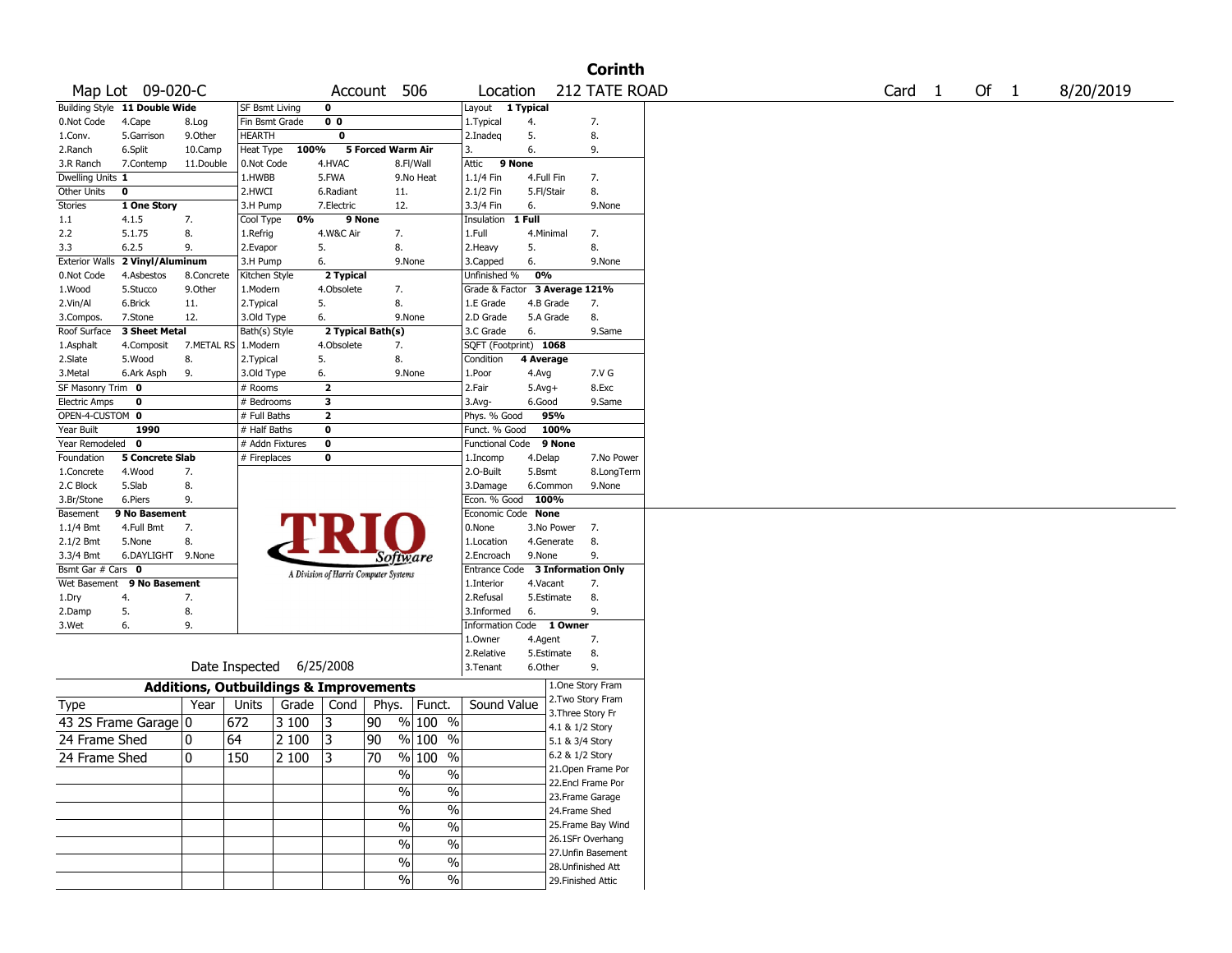|                                   | Map Lot 09-020-A         | Account 507 |                                          | Location TATE ROAD            |                     |                                          |             |                          | Card <sub>1</sub> | Of 1             |                                | 8/20/2019                              |
|-----------------------------------|--------------------------|-------------|------------------------------------------|-------------------------------|---------------------|------------------------------------------|-------------|--------------------------|-------------------|------------------|--------------------------------|----------------------------------------|
| EASLER, DAVID J.                  |                          |             |                                          | <b>Property Data</b>          |                     |                                          |             | <b>Assessment Record</b> |                   |                  |                                |                                        |
|                                   |                          |             |                                          | Neighborhood 2 Neighborhood B |                     | Year                                     | Land        |                          | <b>Buildings</b>  |                  | Exempt                         | <b>Total</b>                           |
|                                   |                          |             |                                          |                               |                     | 2006                                     |             | 12,160                   |                   | $\pmb{0}$        | 0                              | 12,160                                 |
| 212 TATE ROAD<br>CORINTH ME 04427 |                          |             | Tree Growth Year                         | $\mathbf 0$                   | $\mathbf 0$         | 2007                                     |             | 12,160                   |                   | $\mathbf 0$      | 0                              | 12,160                                 |
| B4203P299                         |                          |             | FIRST MORTGAGE<br><b>SECOND MORTGAGE</b> |                               | 0                   | 2008                                     |             | 23,190                   |                   | $\boldsymbol{0}$ | 0                              | 23,190                                 |
|                                   |                          |             |                                          | Zone/Land Use 11 Residential  |                     | 2009                                     |             | 23,190                   |                   | $\boldsymbol{0}$ | 0                              | 23,190                                 |
|                                   |                          |             |                                          |                               |                     | 2010                                     |             | 23,190                   |                   | $\pmb{0}$        | 0                              | 23,190                                 |
|                                   |                          |             | Secondary Zone                           |                               |                     | 2011                                     |             | 23,190                   |                   | $\boldsymbol{0}$ | 0                              | 23,190                                 |
|                                   |                          |             | Topography 9                             |                               | 9                   | 2012                                     |             | 23,190                   |                   | $\boldsymbol{0}$ | 0                              | 23,190                                 |
|                                   |                          |             |                                          | 4.Below St                    |                     | 2013                                     |             | 23,190                   |                   | $\boldsymbol{0}$ | 0                              | 23,190                                 |
|                                   |                          |             | 1.Level<br>2.Rolling                     | 5.Low                         | 7.<br>8.            | 2014                                     |             | 23,190                   |                   | $\mathbf 0$      | 0                              | 23,190                                 |
|                                   |                          |             | 3.Above St<br>Utilities 9 None           | 6.Swampy                      | 9.<br>9 None        | 2015                                     |             | 23,190                   |                   | $\pmb{0}$        | 0                              | 23,190                                 |
|                                   |                          |             |                                          |                               |                     | 2016                                     |             | 23,190                   |                   | $\mathbf 0$      | 0                              | 23,190                                 |
|                                   |                          |             | 1.Public<br>2.Water                      | 4.Dr Well<br>5.Dug Well       | 7.Cesspool<br>8.    | 2017                                     |             | 23,190                   |                   | $\boldsymbol{0}$ | 0                              | 23,190                                 |
|                                   |                          |             | 3.Sewer                                  | 6.Septic                      | 9.None              | 2018                                     |             | 23,190                   |                   | $\pmb{0}$        | 0                              | 23,190                                 |
|                                   |                          |             | <b>Street</b>                            | 9 None                        |                     | 2019                                     |             | 23,190                   |                   | $\mathbf 0$      | 0                              | 23,190                                 |
|                                   |                          |             | 1.Paved                                  | 4.R/W                         | 7.                  |                                          |             |                          | <b>Land Data</b>  |                  |                                |                                        |
|                                   |                          |             | 2.Semi Imp<br>3.Gravel                   | 5.<br>6.                      | 8.<br>9.None        | <b>Front Foot</b>                        |             | <b>Effective</b>         |                   |                  | <b>Influence</b>               | <b>Influence</b>                       |
|                                   |                          |             | STATUS TG-F&O                            |                               | 0                   | 11.Regular Lot                           | <b>Type</b> | Frontage                 | <b>Depth</b>      | <b>Factor</b>    | Code<br>%                      | <b>Codes</b><br>1.Unimproved           |
|                                   | Inspection Witnessed By: |             |                                          |                               | $\mathbf 0$         | 12.Delta Triangle                        |             |                          |                   |                  | $\frac{9}{6}$                  | 2. Excess Frtg                         |
|                                   |                          |             |                                          | <b>Sale Data</b>              |                     | 13. Nabla Triangle<br>14. Rear Land      |             |                          |                   |                  | %<br>%                         | 3. Topography<br>4.Size/Shape          |
| Χ                                 |                          | Date        | Sale Date                                |                               |                     | 15. Miscellaneous                        |             |                          |                   |                  | %                              | 5.Access                               |
| No./Date                          | Description              | Date Insp.  | Price                                    |                               |                     |                                          |             |                          |                   |                  | %                              | 6.Open Space                           |
|                                   |                          |             | Sale Type                                |                               |                     | <b>Square Foot</b>                       |             | <b>Square Feet</b>       |                   |                  | %                              | 7.Restricted<br>8.Environmt            |
|                                   |                          |             | 1.Land<br>2.L & B                        | 4. Mobile<br>5.Other          | 7.<br>8.            | 16.Regular Lot                           |             |                          |                   |                  | %                              | 9. Fractional                          |
|                                   |                          |             | 3.Building                               | 6.                            | 9.                  | 17.Secondary Lot                         |             |                          |                   |                  | $\overline{\frac{9}{6}}$       | <b>Acres</b>                           |
|                                   |                          |             | Financing                                |                               |                     | 18.Excess Land                           |             |                          |                   |                  | $\frac{9}{6}$                  | 30. Rear Land 51+<br>31.Tillable       |
|                                   |                          |             | 1.Convent                                | 4.Seller                      | 7.                  | 19.Sound Value                           |             |                          |                   |                  | $\frac{9}{6}$<br>$\frac{9}{6}$ | 32. Pasture                            |
| Notes:                            |                          |             | 2.FHA/VA                                 | 5.Private                     | 8.                  | 20.Miscellaneous                         |             |                          |                   |                  | %                              | 33.Open Space                          |
|                                   |                          |             | 3.Assumed                                | 6.Cash                        | 9.Unknown           |                                          |             |                          |                   |                  | $\frac{9}{6}$                  | 34.Softwood (F&O)                      |
|                                   |                          |             | Validity                                 |                               |                     | <b>Fract. Acre</b>                       |             | <b>Acreage/Sites</b>     |                   |                  |                                | 35. Mixed Wood (F&                     |
|                                   |                          |             | 1.Valid                                  | 4.Split                       | 7.Renovate          | 21.Improved (Frac                        | 22          |                          | 1.00              | 100              | %<br>U                         | 36.Hardwood (F&O)<br>37.Softwood (TG)  |
|                                   |                          |             | 2.Related                                | 5.Partial                     | 8.Other             | 22.Unimproved (Fr<br>23.No Road Lot (F   | 29          |                          | 31.00             | 100              | %<br>$\mathbf 0$               | 38. Mixed Wood (TG                     |
|                                   |                          |             | 3.Distress                               | 6.Exempt                      | 9.                  | <b>Acres</b>                             | 40          |                          | 8.00              | 100              | $\overline{0}$<br>%            | 39.Hardwood (TG)                       |
|                                   |                          |             |                                          |                               |                     | 24.Commercial                            |             |                          |                   |                  | %<br>%                         | 40.Wasteland                           |
|                                   |                          |             | Verified                                 |                               |                     | 25.                                      |             |                          |                   |                  | %                              | 41. Multiple MO HO                     |
|                                   |                          |             | 1.Buyer<br>2.Seller                      | 4.Agent<br>5.Pub Rec          | 7.Family<br>8.Other | 26.                                      |             |                          |                   |                  | %                              | 42. Multiple Home                      |
|                                   |                          |             |                                          |                               |                     |                                          |             |                          |                   |                  |                                |                                        |
|                                   |                          |             |                                          |                               |                     | 27. Rear Land 1-10                       |             |                          |                   |                  |                                | 43.TG SINGLE LANE                      |
| <b>Corinth</b>                    |                          |             | 3.Lender                                 | 6.MLS                         | 9.                  | 28. Rear Land 11-2<br>29. Rear Land 26-5 |             | <b>Total Acreage</b>     |                   | 40.00            |                                | 44.Lot Improvemen<br>45. Miscellaneous |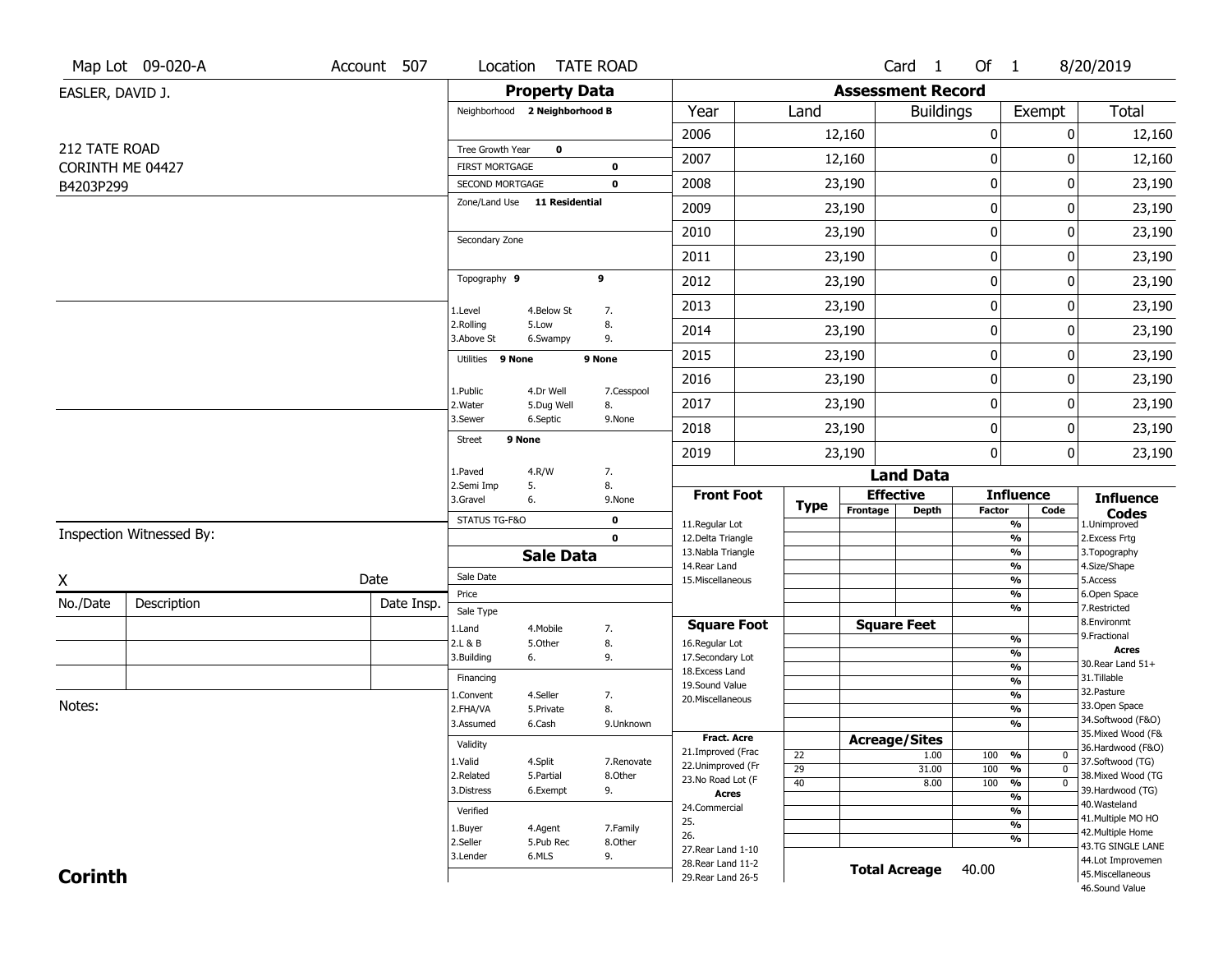|                       |                            |                                                   |                 |       |                |                                       |                             |                    |            |                   | <b>Corinth</b>                           |
|-----------------------|----------------------------|---------------------------------------------------|-----------------|-------|----------------|---------------------------------------|-----------------------------|--------------------|------------|-------------------|------------------------------------------|
|                       | Map Lot 09-020-A           |                                                   |                 |       |                | Account 507                           |                             | Location           |            |                   | <b>TATE ROAD</b>                         |
|                       | Building Style 0 Not Coded |                                                   | SF Bsmt Living  |       | $\mathbf 0$    |                                       |                             | Layout <b>0</b>    |            |                   |                                          |
| 0.Not Code            | 4.Cape                     | 8.Log                                             | Fin Bsmt Grade  |       | 0 <sub>0</sub> |                                       |                             | 1. Typical         | 4.         |                   | 7.                                       |
| 1.Conv.               | 5.Garrison                 | 9.0ther                                           | <b>HEARTH</b>   |       | 0              |                                       |                             | 2.Inadeq           | 5.         |                   | 8.                                       |
| 2.Ranch               | 6.Split                    | 10.Camp                                           | Heat Type       | 100%  |                | 0 Not Coded                           |                             | 3.                 | 6.         |                   | 9.                                       |
| 3.R Ranch             | 7.Contemp                  | 11.Double                                         | 0.Not Code      |       | 4.HVAC         |                                       | 8.Fl/Wall                   | Attic<br>$\bf{0}$  |            |                   |                                          |
| Dwelling Units 0      |                            |                                                   | 1.HWBB          |       | 5.FWA          |                                       | 9.No Heat                   | $1.1/4$ Fin        | 4.Full Fin |                   | 7.                                       |
| <b>Other Units</b>    | 0                          |                                                   | 2.HWCI          |       | 6.Radiant      | 11.                                   |                             | 2.1/2 Fin          | 5.Fl/Stair |                   | 8.                                       |
| <b>Stories</b>        | 0                          |                                                   | 3.H Pump        |       | 7.Electric     | 12.                                   |                             | 3.3/4 Fin          | 6.         |                   | 9.None                                   |
| 1.1                   | 4.1.5                      | 7.                                                | Cool Type       | 0%    | 9 None         |                                       |                             | Insulation 0       |            |                   |                                          |
| 2.2                   | 5.1.75                     | 8.                                                | 1.Refrig        |       | 4.W&C Air      | 7.                                    |                             | 1.Full             | 4.Minimal  |                   | 7.                                       |
| 3.3                   | 6.2.5                      | 9.                                                | 2.Evapor        | 5.    |                | 8.                                    |                             | 2.Heavy            | 5.         |                   | 8.                                       |
| <b>Exterior Walls</b> | 0 Not Coded                |                                                   | 3.H Pump        | 6.    |                | 9.None                                |                             | 3.Capped           | 6.         |                   | 9.None                                   |
| 0.Not Code            | 4.Asbestos                 | 8.Concrete                                        | Kitchen Style   |       | $\bf{0}$       |                                       |                             | Unfinished %       | 0%         |                   |                                          |
| 1.Wood                | 5.Stucco                   | 9.0ther                                           | 1.Modern        |       | 4.Obsolete     | 7.                                    |                             | Grade & Factor 00% |            |                   |                                          |
| 2.Vin/Al              | 6.Brick                    | 11.                                               | 2. Typical      | 5.    |                | 8.                                    |                             | 1.E Grade          | 4.B Grade  |                   | 7.                                       |
| 3.Compos.             | 7.Stone                    | 12.                                               | 3.Old Type      | 6.    |                | 9.None                                |                             | 2.D Grade          | 5.A Grade  |                   | 8.                                       |
| Roof Surface          | $\mathbf 0$                |                                                   | Bath(s) Style   |       | $\pmb{0}$      |                                       |                             | 3.C Grade          | 6.         |                   | 9.Same                                   |
| 1.Asphalt             | 4.Composit                 | 7.METAL RS   1.Modern                             |                 |       | 4.Obsolete     | 7.                                    |                             | SQFT (Footprint) 0 |            |                   |                                          |
| 2.Slate               | 5.Wood                     | 8.                                                | 2. Typical      | 5.    |                | 8.                                    |                             | Condition          | 0          |                   |                                          |
| 3.Metal               | 6.Ark Asph                 | 9.                                                | 3.Old Type      | 6.    |                | 9.None                                |                             | 1.Poor             | 4.Avg      |                   | 7.V G                                    |
| SF Masonry Trim 0     |                            |                                                   | # Rooms         |       | 0              |                                       |                             | 2.Fair             | $5.Avg+$   |                   | 8.Exc                                    |
| <b>Electric Amps</b>  | 0                          |                                                   | # Bedrooms      |       | 0              |                                       |                             | $3.$ Avg-          | 6.Good     |                   | 9.Same                                   |
| OPEN-4-CUSTOM 0       |                            |                                                   | # Full Baths    |       | $\mathbf 0$    |                                       |                             |                    | 0%         |                   |                                          |
|                       | 0                          |                                                   |                 |       |                |                                       |                             | Phys. % Good       |            |                   |                                          |
| Year Built            |                            |                                                   | # Half Baths    |       | $\pmb{0}$      |                                       |                             | Funct. % Good      |            | 100%              |                                          |
| Year Remodeled        | 0                          |                                                   | # Addn Fixtures |       | $\bf{0}$       |                                       |                             | Functional Code    |            | 9 None            |                                          |
| Foundation            | 0                          |                                                   | # Fireplaces    |       | $\bf{0}$       |                                       |                             | 1.Incomp           | 4.Delap    |                   | 7.No Power                               |
| 1.Concrete            | 4.Wood                     | 7.                                                |                 |       |                |                                       |                             | 2.0-Built          | 5.Bsmt     |                   | 8.LongTerm                               |
| 2.C Block             | 5.Slab                     | 8.                                                |                 |       |                |                                       |                             | 3.Damage           | 6.Common   |                   | 9.None                                   |
| 3.Br/Stone            | 6.Piers                    | 9.                                                |                 |       |                |                                       |                             | Econ. % Good 100%  |            |                   |                                          |
| Basement              | 0                          |                                                   |                 |       |                |                                       |                             | Economic Code None |            |                   |                                          |
| 1.1/4 Bmt             | 4.Full Bmt                 | 7.                                                |                 |       |                |                                       |                             | 0.None             | 3.No Power |                   | 7.                                       |
| $2.1/2$ Bmt           | 5.None                     | 8.                                                |                 |       |                |                                       |                             | 1.Location         | 4.Generate |                   | 8.                                       |
| 3.3/4 Bmt             | 6.DAYLIGHT 9.None          |                                                   |                 |       |                | Software                              |                             | 2.Encroach         | 9.None     |                   | 9.                                       |
| Bsmt Gar # Cars 0     |                            |                                                   |                 |       |                | A Division of Harris Computer Systems |                             | Entrance Code 0    |            |                   |                                          |
| Wet Basement 0        |                            |                                                   |                 |       |                |                                       |                             | 1.Interior         | 4.Vacant   |                   | 7.                                       |
| 1.Dry                 | 4.                         | 7.                                                |                 |       |                |                                       |                             | 2.Refusal          | 5.Estimate |                   | 8.                                       |
| 2.Damp                | 5.                         | 8.                                                |                 |       |                |                                       |                             | 3.Informed         | 6.         |                   | 9.                                       |
| 3.Wet                 | 6.                         | 9.                                                |                 |       |                |                                       |                             | Information Code 0 |            |                   |                                          |
|                       |                            |                                                   |                 |       |                |                                       |                             | 1.0wner            | 4.Agent    |                   | 7.                                       |
|                       |                            |                                                   |                 |       |                |                                       |                             | 2.Relative         | 5.Estimate |                   | 8.                                       |
|                       |                            |                                                   | Date Inspected  |       |                |                                       |                             | 3.Tenant           | 6.Other    |                   | 9.                                       |
|                       |                            | <b>Additions, Outbuildings &amp; Improvements</b> |                 |       |                |                                       |                             |                    |            |                   | 1.One Story Fram                         |
|                       |                            |                                                   |                 | Grade | Cond           |                                       |                             | Sound Value        |            |                   | 2. Two Story Fram                        |
| Type                  |                            | Year                                              | Units           |       |                | Phys.                                 | Funct.                      |                    |            | 3. Three Story Fr |                                          |
|                       |                            |                                                   |                 |       |                | $\%$                                  | $\%$                        |                    |            | 4.1 & 1/2 Story   |                                          |
|                       |                            |                                                   |                 |       |                | %                                     | $\frac{0}{0}$               |                    |            | 5.1 & 3/4 Story   |                                          |
|                       |                            |                                                   |                 |       |                | $\%$                                  | $\frac{0}{0}$               |                    |            | 6.2 & 1/2 Story   |                                          |
|                       |                            |                                                   |                 |       |                |                                       |                             |                    |            |                   | 21. Open Frame Por                       |
|                       |                            |                                                   |                 |       |                | $\frac{0}{6}$                         | $\overline{\frac{9}{6}}$    |                    |            |                   | 22.Encl Frame Por                        |
|                       |                            |                                                   |                 |       |                | $\frac{1}{2}$                         | $\sqrt{20}$                 |                    |            |                   | 23. Frame Garage                         |
|                       |                            |                                                   |                 |       |                | $\sqrt{6}$                            | $\frac{9}{6}$               |                    |            | 24.Frame Shed     |                                          |
|                       |                            |                                                   |                 |       |                |                                       | $\overline{\frac{9}{6}}$    |                    |            |                   | 25.Frame Bay Wind                        |
|                       |                            |                                                   |                 |       |                |                                       |                             |                    |            |                   |                                          |
|                       |                            |                                                   |                 |       |                | $\sqrt{6}$                            |                             |                    |            |                   |                                          |
|                       |                            |                                                   |                 |       |                | $\%$                                  | $\frac{9}{6}$               |                    |            |                   | 26.1SFr Overhang                         |
|                       |                            |                                                   |                 |       |                |                                       |                             |                    |            |                   | 27.Unfin Basement                        |
|                       |                            |                                                   |                 |       |                | $\sqrt{6}$<br>$\sqrt{6}$              | $\frac{0}{6}$<br>$\sqrt{6}$ |                    |            |                   | 28. Unfinished Att<br>29. Finished Attic |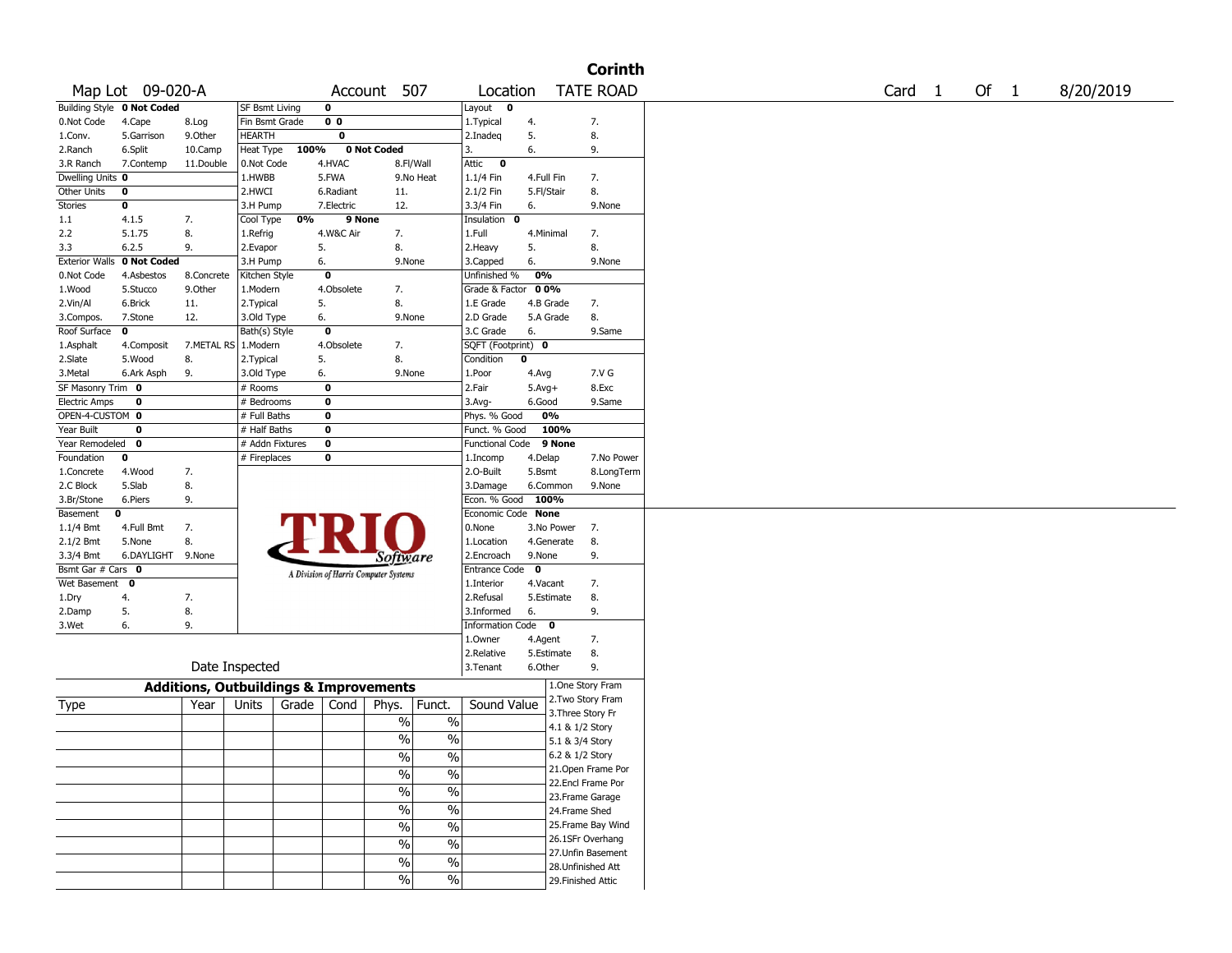|                                  | Map Lot 02-005-A                             | Account 292 | Location                |                               | 936 LEDGE HILL ROAD |                                          |             |                          | $Card \t1$       | Of $1$      |                                           | 8/20/2019                               |
|----------------------------------|----------------------------------------------|-------------|-------------------------|-------------------------------|---------------------|------------------------------------------|-------------|--------------------------|------------------|-------------|-------------------------------------------|-----------------------------------------|
|                                  | EASTMAN, CHRISTOPHER                         |             |                         | <b>Property Data</b>          |                     |                                          |             | <b>Assessment Record</b> |                  |             |                                           |                                         |
| EASTMAN, JULIE                   |                                              |             |                         | Neighborhood 2 Neighborhood B |                     | Year                                     | Land        |                          | <b>Buildings</b> |             | Exempt                                    | <b>Total</b>                            |
|                                  |                                              |             |                         |                               |                     | 2006                                     |             | 15,910                   |                  | 0           | 0                                         | 15,910                                  |
|                                  | 507 LEDGE HILL ROAD                          |             | Tree Growth Year        | $\mathbf 0$                   |                     | 2007                                     |             | 15,910                   |                  | 0           | 0                                         | 15,910                                  |
|                                  | CORINTH ME 04427                             |             | <b>FIRST MORTGAGE</b>   |                               | 0                   |                                          |             |                          |                  |             |                                           |                                         |
| B14566P197                       |                                              |             | SECOND MORTGAGE         |                               | 0                   | 2008                                     |             | 26,900                   |                  | $\pmb{0}$   | 0                                         | 26,900                                  |
| Previous Owner<br>CHURA, MARK R. |                                              |             |                         | Zone/Land Use 11 Residential  |                     | 2009                                     |             | 26,900                   |                  | 0           | 0                                         | 26,900                                  |
|                                  |                                              |             | Secondary Zone          |                               |                     | 2010                                     |             | 26,900                   |                  | $\mathbf 0$ | 0                                         | 26,900                                  |
|                                  | 873 MERIDEN AVENUE                           |             |                         |                               |                     | 2011                                     |             | 26,900                   |                  | $\pmb{0}$   | 0                                         | 26,900                                  |
|                                  | SOUTHINGTON CT 06489<br>Sale Date: 7/28/2017 |             | Topography 9            |                               | 9                   | 2012                                     |             | 26,900                   |                  | $\pmb{0}$   | 0                                         | 26,900                                  |
|                                  |                                              |             | 1.Level                 | 4.Below St                    | 7.                  | 2013                                     |             | 26,900                   |                  | 0           | 0                                         | 26,900                                  |
|                                  |                                              |             | 2.Rolling<br>3.Above St | 5.Low<br>6.Swampy             | 8.<br>9.            | 2014                                     |             | 26,900                   |                  | 0           | 0                                         | 26,900                                  |
|                                  |                                              |             | Utilities 9 None        |                               | 9 None              | 2015                                     |             | 26,900                   |                  | $\pmb{0}$   | 0                                         | 26,900                                  |
|                                  |                                              |             | 1.Public                | 4.Dr Well                     |                     | 2016                                     |             | 26,900                   |                  | $\pmb{0}$   | 0                                         | 26,900                                  |
|                                  |                                              |             | 2. Water                | 5.Dug Well                    | 7.Cesspool<br>8.    | 2017                                     |             | 26,900                   |                  | 0           | 0                                         | 26,900                                  |
|                                  |                                              |             | 3.Sewer                 | 6.Septic                      | 9.None              | 2018                                     |             | 26,900                   |                  | $\mathbf 0$ | 0                                         | 26,900                                  |
|                                  |                                              |             | Street                  | 1 Paved                       |                     | 2019                                     |             | 26,900                   |                  | 0           | $\overline{0}$                            | 26,900                                  |
|                                  |                                              |             | 1.Paved                 | 4.R/W                         | 7.                  |                                          |             |                          | <b>Land Data</b> |             |                                           |                                         |
|                                  |                                              |             | 2.Semi Imp<br>3.Gravel  | 5.<br>6.                      | 8.<br>9.None        | <b>Front Foot</b>                        |             | <b>Effective</b>         |                  |             | <b>Influence</b>                          | <b>Influence</b>                        |
|                                  |                                              |             | STATUS TG-F&O           |                               | 0                   | 11.Regular Lot                           | <b>Type</b> | Frontage                 | <b>Depth</b>     | Factor      | Code<br>%                                 | <b>Codes</b><br>1.Unimproved            |
|                                  | Inspection Witnessed By:                     |             |                         |                               | $\mathbf 0$         | 12.Delta Triangle                        |             |                          |                  |             | $\overline{\frac{9}{6}}$                  | 2. Excess Frtg                          |
|                                  |                                              |             |                         |                               |                     |                                          |             |                          |                  |             |                                           | 3. Topography                           |
| X                                |                                              |             |                         | <b>Sale Data</b>              |                     | 13. Nabla Triangle                       |             |                          |                  |             | %                                         |                                         |
|                                  |                                              |             | Sale Date               |                               | 7/28/2017           | 14.Rear Land                             |             |                          |                  |             | %                                         | 4.Size/Shape                            |
|                                  |                                              | Date        | Price                   |                               | 35,500              | 15. Miscellaneous                        |             |                          |                  |             | %<br>%                                    | 5.Access<br>6.Open Space                |
| No./Date                         | Description                                  | Date Insp.  | Sale Type               | 1 Land Only                   |                     |                                          |             |                          |                  |             | %                                         | 7.Restricted                            |
|                                  |                                              |             | 1.Land                  | 4. Mobile                     | 7.                  | <b>Square Foot</b>                       |             | <b>Square Feet</b>       |                  |             |                                           | 8.Environmt<br>9. Fractional            |
|                                  |                                              |             | 2.L & B                 | 5.0ther                       | 8.                  | 16.Regular Lot                           |             |                          |                  |             | $\frac{9}{6}$<br>$\overline{\frac{9}{6}}$ | <b>Acres</b>                            |
|                                  |                                              |             | 3.Building              | 6.                            | 9.                  | 17.Secondary Lot                         |             |                          |                  |             | $\frac{9}{6}$                             | 30. Rear Land 51+                       |
|                                  |                                              |             | Financing               | 9 Unknown                     |                     | 18.Excess Land<br>19.Sound Value         |             |                          |                  |             | $\overline{\frac{9}{6}}$                  | 31.Tillable                             |
|                                  |                                              |             | 1.Convent               | 4.Seller                      | 7.                  | 20.Miscellaneous                         |             |                          |                  |             | $\frac{9}{6}$                             | 32.Pasture                              |
| Notes:                           |                                              |             | 2.FHA/VA                | 5.Private                     | 8.                  |                                          |             |                          |                  |             | $\overline{\frac{9}{6}}$                  | 33.Open Space                           |
|                                  |                                              |             | 3.Assumed               | 6.Cash                        | 9.Unknown           |                                          |             |                          |                  |             | %                                         | 34.Softwood (F&O)<br>35. Mixed Wood (F& |
|                                  |                                              |             | Validity                | 1 Arms Length Sale            |                     | <b>Fract. Acre</b>                       |             | <b>Acreage/Sites</b>     |                  |             |                                           | 36.Hardwood (F&O)                       |
|                                  |                                              |             | 1.Valid                 | 4.Split                       | 7.Renovate          | 21.Improved (Frac<br>22.Unimproved (Fr   | 22          |                          | 1.00             | 100         | %<br>0                                    | 37.Softwood (TG)                        |
|                                  |                                              |             | 2.Related               | 5.Partial                     | 8.Other             | 23.No Road Lot (F                        | 29          |                          | 42.00            | 100         | $\overline{0}$<br>$\frac{9}{6}$           | 38. Mixed Wood (TG                      |
|                                  |                                              |             | 3.Distress              | 6.Exempt                      | 9.                  | <b>Acres</b>                             |             |                          |                  |             | $\frac{9}{6}$<br>$\frac{9}{6}$            | 39.Hardwood (TG)                        |
|                                  |                                              |             | Verified                | <b>5 Public Record</b>        |                     | 24.Commercial                            |             |                          |                  |             | $\frac{9}{6}$                             | 40. Wasteland                           |
|                                  |                                              |             |                         |                               |                     | 25.                                      |             |                          |                  |             | $\frac{9}{6}$                             | 41. Multiple MO HO                      |
|                                  |                                              |             | 1.Buyer                 | 4.Agent                       | 7.Family            | 26.                                      |             |                          |                  |             | %                                         | 42. Multiple Home                       |
|                                  |                                              |             | 2.Seller<br>3.Lender    | 5.Pub Rec<br>6.MLS            | 8.Other<br>9.       | 27. Rear Land 1-10                       |             |                          |                  |             |                                           | 43.TG SINGLE LANE                       |
| <b>Corinth</b>                   |                                              |             |                         |                               |                     | 28. Rear Land 11-2<br>29. Rear Land 26-5 |             | <b>Total Acreage</b>     |                  | 43.00       |                                           | 44.Lot Improvemen<br>45. Miscellaneous  |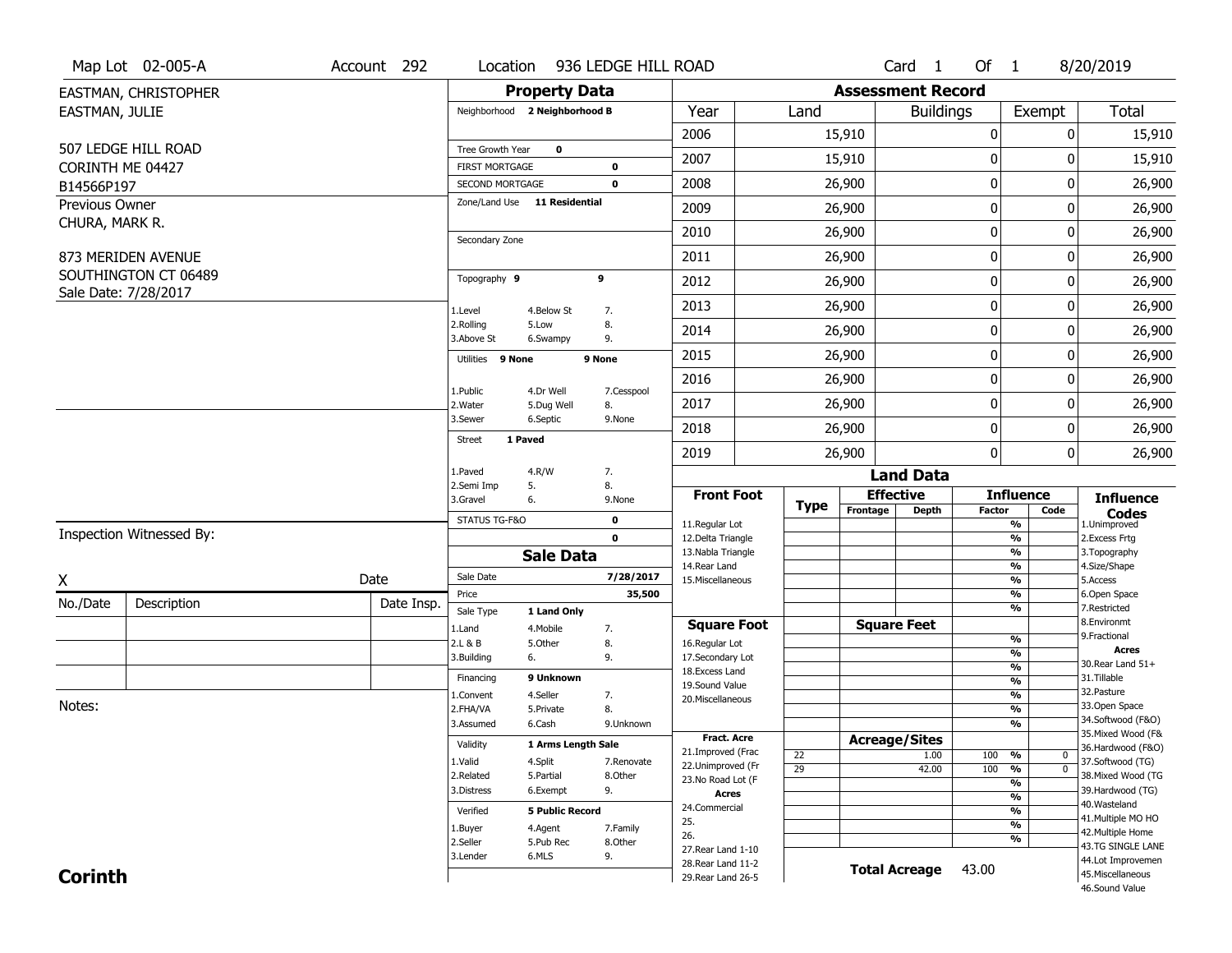|                       |                                   |                                                   |                 |       |                         |                                       |                          |                        |             |                   | <b>Corinth</b>     |                     |        |      |           |
|-----------------------|-----------------------------------|---------------------------------------------------|-----------------|-------|-------------------------|---------------------------------------|--------------------------|------------------------|-------------|-------------------|--------------------|---------------------|--------|------|-----------|
|                       | Map Lot 02-005-A                  |                                                   |                 |       |                         | Account 292                           |                          | Location               |             |                   |                    | 936 LEDGE HILL ROAD | Card 1 | Of 1 | 8/20/2019 |
|                       | <b>Building Style 0 Not Coded</b> |                                                   | SF Bsmt Living  |       | $\mathbf 0$             |                                       |                          | Layout<br>$\mathbf 0$  |             |                   |                    |                     |        |      |           |
| 0.Not Code            | 4.Cape                            | 8.Log                                             | Fin Bsmt Grade  |       | 0 <sub>0</sub>          |                                       |                          | 1. Typical             | 4.          |                   | 7.                 |                     |        |      |           |
| 1.Conv.               | 5.Garrison                        | 9.0ther                                           | HEARTH          |       | $\overline{\mathbf{0}}$ |                                       |                          | 2.Inadeq               | 5.          |                   | 8.                 |                     |        |      |           |
| 2.Ranch               | 6.Split                           | 10.Camp                                           | Heat Type       | 100%  |                         | 0 Not Coded                           |                          | 3.                     | 6.          |                   | 9.                 |                     |        |      |           |
| 3.R Ranch             | 7.Contemp                         | 11.Double                                         | 0.Not Code      |       | 4.HVAC                  | 8.Fl/Wall                             |                          | Attic<br>$\bf{0}$      |             |                   |                    |                     |        |      |           |
| Dwelling Units 0      |                                   |                                                   | 1.HWBB          |       | 5.FWA                   |                                       | 9.No Heat                | $1.1/4$ Fin            | 4.Full Fin  |                   | 7.                 |                     |        |      |           |
| Other Units           | 0                                 |                                                   | 2.HWCI          |       | 6.Radiant               | 11.                                   |                          | 2.1/2 Fin              | 5.Fl/Stair  |                   | 8.                 |                     |        |      |           |
| Stories               | 0                                 |                                                   | 3.H Pump        |       | 7.Electric              | 12.                                   |                          | 3.3/4 Fin              | 6.          |                   | 9.None             |                     |        |      |           |
| 1.1                   | 4.1.5                             | 7.                                                | Cool Type       | 0%    | 9 None                  |                                       |                          | Insulation<br>0        |             |                   |                    |                     |        |      |           |
| 2.2                   | 5.1.75                            | 8.                                                | 1.Refrig        |       | 4.W&C Air               | 7.                                    |                          | 1.Full                 | 4.Minimal   |                   | 7.                 |                     |        |      |           |
| 3.3                   | 6.2.5                             | 9.                                                | 2.Evapor        |       | 5.                      | 8.                                    |                          | 2.Heavy                | 5.          |                   | 8.                 |                     |        |      |           |
| <b>Exterior Walls</b> | 0 Not Coded                       |                                                   | 3.H Pump        |       | 6.                      | 9.None                                |                          | 3.Capped               | 6.          |                   | 9.None             |                     |        |      |           |
| 0.Not Code            | 4.Asbestos                        | 8.Concrete                                        | Kitchen Style   |       | $\mathbf 0$             |                                       |                          | Unfinished %           | 0%          |                   |                    |                     |        |      |           |
| 1.Wood                | 5.Stucco                          | 9.Other                                           | 1.Modern        |       | 4.Obsolete              | 7.                                    |                          | Grade & Factor         | 00%         |                   |                    |                     |        |      |           |
| 2.Vin/Al              | 6.Brick                           | 11.                                               | 2. Typical      |       | 5.                      | 8.                                    |                          | 1.E Grade              | 4.B Grade   |                   | 7.                 |                     |        |      |           |
| 3.Compos.             | 7.Stone                           | 12.                                               | 3.Old Type      |       | 6.                      | 9.None                                |                          | 2.D Grade              |             | 5.A Grade         | 8.                 |                     |        |      |           |
| Roof Surface          | 0                                 |                                                   | Bath(s) Style   |       | $\mathbf 0$             |                                       |                          | 3.C Grade              | 6.          |                   | 9.Same             |                     |        |      |           |
| 1.Asphalt             | 4.Composit                        | 7.METAL RS   1.Modern                             |                 |       | 4.Obsolete              | 7.                                    |                          | SQFT (Footprint) 0     |             |                   |                    |                     |        |      |           |
| 2.Slate               | 5.Wood                            | 8.                                                | 2. Typical      |       | 5.                      | 8.                                    |                          | Condition              | $\mathbf 0$ |                   |                    |                     |        |      |           |
| 3.Metal               | 6.Ark Asph                        | 9.                                                | 3.Old Type      |       | 6.                      | 9.None                                |                          | 1.Poor                 | 4.Avg       |                   | 7.V G              |                     |        |      |           |
| SF Masonry Trim 0     |                                   |                                                   | # Rooms         |       | 0                       |                                       |                          | 2.Fair                 | $5.Avg+$    |                   | 8.Exc              |                     |        |      |           |
| <b>Electric Amps</b>  | 0                                 |                                                   | # Bedrooms      |       | 0                       |                                       |                          | $3.$ Avg-              | 6.Good      |                   | 9.Same             |                     |        |      |           |
| OPEN-4-CUSTOM 0       |                                   |                                                   | # Full Baths    |       | $\bf{0}$                |                                       |                          | Phys. % Good           |             | 0%                |                    |                     |        |      |           |
| Year Built            | 0                                 |                                                   | # Half Baths    |       | $\bf{0}$                |                                       |                          | Funct. % Good          |             | 100%              |                    |                     |        |      |           |
| Year Remodeled        | 0                                 |                                                   | # Addn Fixtures |       | $\bf o$                 |                                       |                          | <b>Functional Code</b> |             | 9 None            |                    |                     |        |      |           |
| Foundation            | 0                                 |                                                   | # Fireplaces    |       | $\bf{0}$                |                                       |                          | 1.Incomp               | 4.Delap     |                   | 7.No Power         |                     |        |      |           |
| 1.Concrete            | 4.Wood                            | 7.                                                |                 |       |                         |                                       |                          | 2.O-Built              | 5.Bsmt      |                   | 8.LongTerm         |                     |        |      |           |
| 2.C Block             | 5.Slab                            | 8.                                                |                 |       |                         |                                       |                          | 3.Damage               |             | 6.Common          | 9.None             |                     |        |      |           |
| 3.Br/Stone            | 6.Piers                           | 9.                                                |                 |       |                         |                                       |                          | Econ. % Good           | 100%        |                   |                    |                     |        |      |           |
| Basement              | 0                                 |                                                   |                 |       |                         |                                       |                          | Economic Code None     |             |                   |                    |                     |        |      |           |
| $1.1/4$ Bmt           | 4.Full Bmt                        | 7.                                                |                 |       |                         |                                       |                          | 0.None                 |             | 3.No Power        | 7.                 |                     |        |      |           |
| 2.1/2 Bmt             | 5.None                            | 8.                                                |                 |       |                         |                                       |                          | 1.Location             |             | 4.Generate        | 8.                 |                     |        |      |           |
| 3.3/4 Bmt             | 6.DAYLIGHT 9.None                 |                                                   |                 |       |                         | Software                              |                          | 2.Encroach             | 9.None      |                   | 9.                 |                     |        |      |           |
| Bsmt Gar # Cars 0     |                                   |                                                   |                 |       |                         | A Division of Harris Computer Systems |                          | Entrance Code          | $\mathbf 0$ |                   |                    |                     |        |      |           |
| Wet Basement          | $\mathbf 0$                       |                                                   |                 |       |                         |                                       |                          | 1.Interior             | 4.Vacant    |                   | 7.                 |                     |        |      |           |
| 1.Dry                 | 4.                                | 7.                                                |                 |       |                         |                                       |                          | 2.Refusal              |             | 5.Estimate        | 8.                 |                     |        |      |           |
| 2.Damp                | 5.                                | 8.                                                |                 |       |                         |                                       |                          | 3.Informed             | 6.          |                   | 9.                 |                     |        |      |           |
| 3.Wet                 | 6.                                | 9.                                                |                 |       |                         |                                       |                          | Information Code 0     |             |                   |                    |                     |        |      |           |
|                       |                                   |                                                   |                 |       |                         |                                       |                          | 1.Owner                | 4.Agent     |                   | 7.                 |                     |        |      |           |
|                       |                                   |                                                   |                 |       |                         |                                       |                          | 2.Relative             |             | 5.Estimate        | 8.                 |                     |        |      |           |
|                       |                                   |                                                   | Date Inspected  |       |                         |                                       |                          | 3. Tenant              | 6.Other     |                   | 9.                 |                     |        |      |           |
|                       |                                   | <b>Additions, Outbuildings &amp; Improvements</b> |                 |       |                         |                                       |                          |                        |             |                   | 1.One Story Fram   |                     |        |      |           |
|                       |                                   | Year                                              | Units           | Grade |                         |                                       |                          | Sound Value            |             |                   | 2. Two Story Fram  |                     |        |      |           |
| Type                  |                                   |                                                   |                 |       | Cond                    | Phys.                                 | Funct.                   |                        |             | 3. Three Story Fr |                    |                     |        |      |           |
|                       |                                   |                                                   |                 |       |                         | %                                     | $\%$                     |                        |             | 4.1 & 1/2 Story   |                    |                     |        |      |           |
|                       |                                   |                                                   |                 |       |                         | %                                     | $\%$                     |                        |             | 5.1 & 3/4 Story   |                    |                     |        |      |           |
|                       |                                   |                                                   |                 |       |                         | $\frac{0}{0}$                         | $\frac{0}{0}$            |                        |             | 6.2 & 1/2 Story   |                    |                     |        |      |           |
|                       |                                   |                                                   |                 |       |                         | $\sqrt{6}$                            | $\%$                     |                        |             |                   | 21.Open Frame Por  |                     |        |      |           |
|                       |                                   |                                                   |                 |       |                         |                                       |                          |                        |             |                   | 22.Encl Frame Por  |                     |        |      |           |
|                       |                                   |                                                   |                 |       |                         | $\frac{0}{6}$                         | $\overline{\frac{0}{6}}$ |                        |             |                   | 23. Frame Garage   |                     |        |      |           |
|                       |                                   |                                                   |                 |       |                         | $\sqrt{6}$                            | $\overline{\frac{0}{6}}$ |                        |             | 24.Frame Shed     |                    |                     |        |      |           |
|                       |                                   |                                                   |                 |       |                         | $\frac{0}{6}$                         | $\overline{\frac{0}{6}}$ |                        |             |                   | 25. Frame Bay Wind |                     |        |      |           |
|                       |                                   |                                                   |                 |       |                         | $\sqrt{6}$                            | $\%$                     |                        |             |                   | 26.1SFr Overhang   |                     |        |      |           |
|                       |                                   |                                                   |                 |       |                         |                                       |                          |                        |             |                   | 27. Unfin Basement |                     |        |      |           |
|                       |                                   |                                                   |                 |       |                         | $\%$                                  | $\%$                     |                        |             |                   | 28. Unfinished Att |                     |        |      |           |
|                       |                                   |                                                   |                 |       |                         | $\frac{1}{2}$                         | $\%$                     |                        |             |                   | 29. Finished Attic |                     |        |      |           |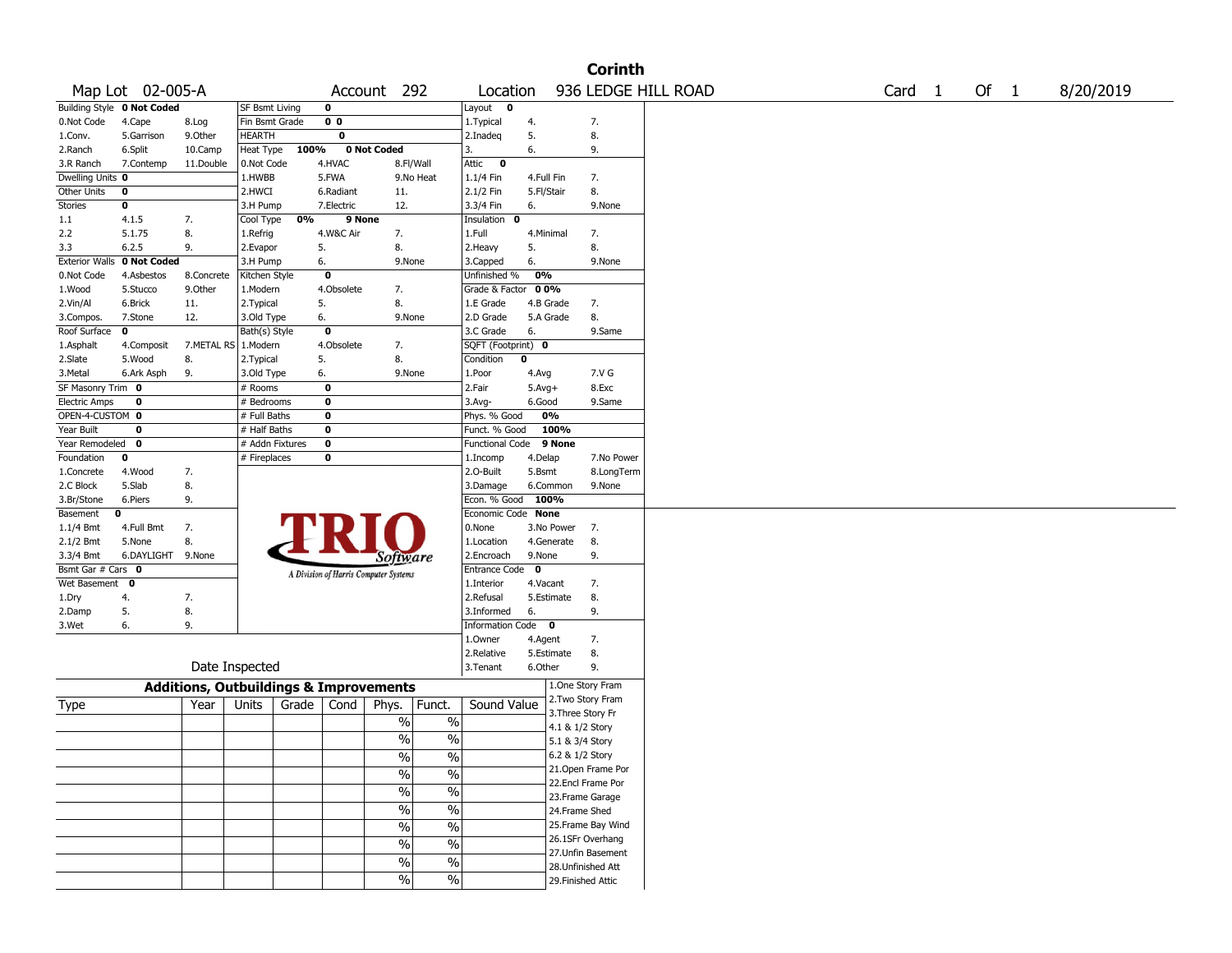|                              | Map Lot 01-012           | Account 527 |                                          |                      | Location AVENUE RD N/F OFF |                                          |                 |                          | Card 1               | Of $1$           |                                     | 8/20/2019                               |
|------------------------------|--------------------------|-------------|------------------------------------------|----------------------|----------------------------|------------------------------------------|-----------------|--------------------------|----------------------|------------------|-------------------------------------|-----------------------------------------|
|                              | EASTMAN, DEANE S.        |             |                                          | <b>Property Data</b> |                            |                                          |                 | <b>Assessment Record</b> |                      |                  |                                     |                                         |
|                              |                          |             | Neighborhood 4 Neighborhood D            |                      |                            | Year                                     | Land            |                          | <b>Buildings</b>     |                  | Exempt                              | Total                                   |
|                              |                          |             |                                          |                      |                            | 2006                                     |                 | 7,200                    |                      | $\boldsymbol{0}$ | 0                                   | 7,200                                   |
| 66 CALL RD                   |                          |             | Tree Growth Year                         | $\mathbf 0$          |                            | 2007                                     |                 | 7,200                    |                      | 0                | 0                                   | 7,200                                   |
| EXETER ME 04435<br>B4551P201 |                          |             | <b>FIRST MORTGAGE</b><br>SECOND MORTGAGE |                      | 0<br>$\mathbf 0$           | 2008                                     |                 | 16,280                   |                      | $\pmb{0}$        | 0                                   | 16,280                                  |
|                              |                          |             | Zone/Land Use 11 Residential             |                      |                            | 2009                                     |                 | 16,280                   |                      | 0                | 0                                   | 16,280                                  |
|                              |                          |             |                                          |                      |                            | 2010                                     |                 | 16,280                   |                      | $\mathbf 0$      | 0                                   | 16,280                                  |
|                              |                          |             | Secondary Zone                           |                      |                            |                                          |                 |                          |                      |                  |                                     |                                         |
|                              |                          |             | Topography 1 Level                       |                      | 9                          | 2011                                     |                 | 16,280                   |                      | $\boldsymbol{0}$ | 0                                   | 16,280                                  |
|                              |                          |             |                                          |                      |                            | 2012                                     |                 | 16,280                   |                      | $\boldsymbol{0}$ | 0                                   | 16,280                                  |
|                              |                          |             | 1.Level                                  | 4.Below St           | 7.                         | 2013                                     |                 | 16,280                   |                      | $\boldsymbol{0}$ | 0                                   | 16,280                                  |
|                              |                          |             | 2.Rolling<br>3.Above St                  | 5.Low<br>6.Swampy    | 8.<br>9.                   | 2014                                     |                 | 16,280                   |                      | $\mathbf 0$      | 0                                   | 16,280                                  |
|                              |                          |             | Utilities 9 None                         |                      | 9 None                     | 2015                                     |                 | 16,280                   |                      | $\boldsymbol{0}$ | 0                                   | 16,280                                  |
|                              |                          |             | 1.Public                                 | 4.Dr Well            | 7.Cesspool                 | 2016                                     |                 | 16,280                   |                      | $\boldsymbol{0}$ | 0                                   | 16,280                                  |
|                              |                          |             | 2.Water                                  | 5.Dug Well           | 8.                         | 2017                                     |                 | 16,280                   |                      | 0                | 0                                   | 16,280                                  |
|                              |                          |             | 3.Sewer                                  | 6.Septic             | 9.None                     | 2018                                     |                 | 16,280                   |                      | $\mathbf 0$      | 0                                   | 16,280                                  |
|                              |                          |             | 9 None<br><b>Street</b>                  |                      |                            | 2019                                     |                 | 16,280                   |                      | $\mathbf 0$      | 0                                   | 16,280                                  |
|                              |                          |             | 1.Paved                                  | 4.R/W                | 7.                         |                                          |                 |                          | <b>Land Data</b>     |                  |                                     |                                         |
|                              |                          |             | 2.Semi Imp<br>3.Gravel                   | 5.<br>6.             | 8.<br>9.None               | <b>Front Foot</b>                        | <b>Type</b>     | <b>Effective</b>         |                      |                  | <b>Influence</b>                    | <b>Influence</b>                        |
|                              |                          |             | STATUS TG-F&O                            |                      | $\mathbf 0$                | 11.Regular Lot                           |                 | Frontage                 | Depth                | Factor           | Code<br>$\overline{\frac{9}{6}}$    | <b>Codes</b><br>1.Unimproved            |
|                              | Inspection Witnessed By: |             |                                          |                      | $\mathbf 0$                | 12.Delta Triangle                        |                 |                          |                      |                  | $\frac{9}{6}$                       | 2. Excess Frtg                          |
|                              |                          |             |                                          | <b>Sale Data</b>     |                            | 13. Nabla Triangle<br>14. Rear Land      |                 |                          |                      |                  | $\frac{9}{6}$<br>$\frac{9}{6}$      | 3. Topography<br>4.Size/Shape           |
| X                            |                          | Date        | Sale Date                                |                      |                            | 15. Miscellaneous                        |                 |                          |                      |                  | $\frac{9}{6}$                       | 5.Access                                |
| No./Date                     | Description              | Date Insp.  | Price<br>Sale Type                       |                      |                            |                                          |                 |                          |                      |                  | %<br>%                              | 6.Open Space<br>7.Restricted            |
|                              |                          |             | 1.Land                                   | 4. Mobile            | 7.                         | <b>Square Foot</b>                       |                 | <b>Square Feet</b>       |                      |                  |                                     | 8.Environmt                             |
|                              |                          |             | 2.L & B                                  | 5.Other              | 8.                         | 16.Regular Lot                           |                 |                          |                      |                  | %                                   | 9. Fractional<br><b>Acres</b>           |
|                              |                          |             | 3.Building                               | 6.                   | 9.                         | 17.Secondary Lot                         |                 |                          |                      |                  | %<br>%                              | 30. Rear Land 51+                       |
|                              |                          |             | Financing                                |                      |                            | 18.Excess Land<br>19.Sound Value         |                 |                          |                      |                  | $\frac{9}{6}$                       | 31.Tillable                             |
|                              |                          |             | 1.Convent                                | 4.Seller             | 7.                         | 20.Miscellaneous                         |                 |                          |                      |                  | %                                   | 32. Pasture                             |
| Notes:                       |                          |             | 2.FHA/VA                                 | 5.Private            | 8.                         |                                          |                 |                          |                      |                  | %                                   | 33.Open Space                           |
|                              |                          |             | 3.Assumed                                | 6.Cash               | 9.Unknown                  |                                          |                 |                          |                      |                  | %                                   | 34.Softwood (F&O)<br>35. Mixed Wood (F& |
|                              |                          |             | Validity                                 |                      |                            | <b>Fract. Acre</b><br>21.Improved (Frac  |                 | <b>Acreage/Sites</b>     |                      |                  |                                     | 36.Hardwood (F&O)                       |
|                              |                          |             | 1.Valid                                  | 4.Split              | 7.Renovate                 | 22.Unimproved (Fr                        | 23              |                          | 1.00                 | 100              | %<br>0<br>$\overline{\mathfrak{o}}$ | 37.Softwood (TG)                        |
|                              |                          |             | 2.Related                                | 5.Partial            | 8.Other                    | 23.No Road Lot (F                        | $\overline{28}$ |                          | 23.00                | 100              | %<br>$\overline{\frac{9}{6}}$       | 38. Mixed Wood (TG                      |
|                              |                          |             | 3.Distress                               | 6.Exempt             | 9.                         | <b>Acres</b>                             |                 |                          |                      |                  | $\frac{9}{6}$                       | 39.Hardwood (TG)                        |
|                              |                          |             | Verified                                 |                      |                            | 24.Commercial                            |                 |                          |                      |                  | $\frac{9}{6}$                       | 40. Wasteland                           |
|                              |                          |             | 1.Buyer                                  | 4.Agent              | 7.Family                   | 25.                                      |                 |                          |                      |                  | $\frac{9}{6}$                       | 41. Multiple MO HO                      |
|                              |                          |             | 2.Seller                                 | 5.Pub Rec            | 8.Other                    | 26.                                      |                 |                          |                      |                  | %                                   | 42. Multiple Home<br>43.TG SINGLE LANE  |
|                              |                          |             | 3.Lender                                 | 6.MLS                | 9.                         | 27. Rear Land 1-10<br>28. Rear Land 11-2 |                 |                          |                      |                  |                                     | 44.Lot Improvemen                       |
| <b>Corinth</b>               |                          |             |                                          |                      |                            |                                          |                 |                          | <b>Total Acreage</b> |                  |                                     |                                         |
|                              |                          |             |                                          |                      |                            | 29. Rear Land 26-5                       |                 |                          |                      | 24.00            |                                     | 45. Miscellaneous<br>46.Sound Value     |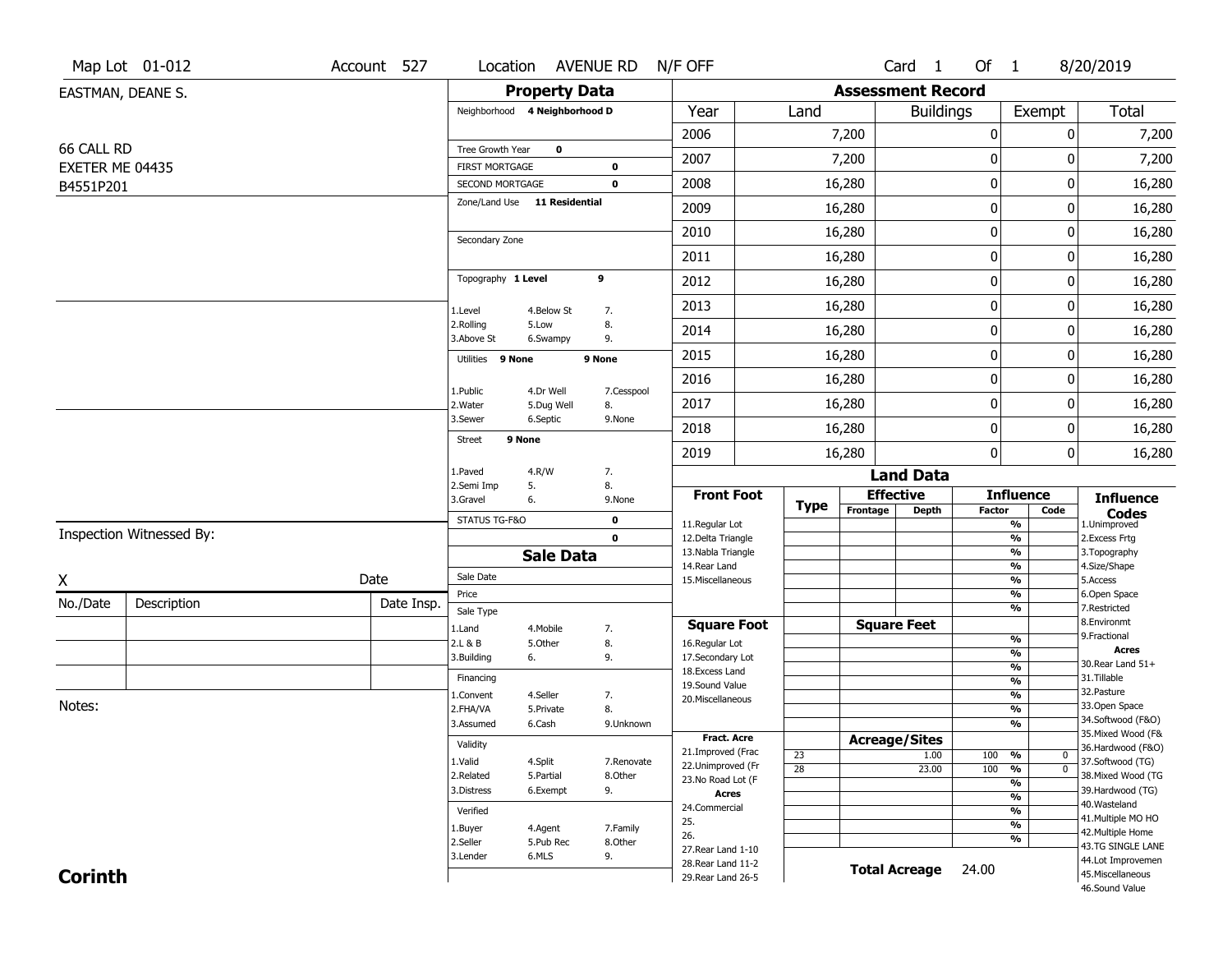|                      |                            |                |                                                   |                                       |                                                      |                    |            | <b>Corinth</b>     |         |                   |        |           |
|----------------------|----------------------------|----------------|---------------------------------------------------|---------------------------------------|------------------------------------------------------|--------------------|------------|--------------------|---------|-------------------|--------|-----------|
|                      | Map Lot 01-012             |                |                                                   |                                       | Account 527                                          | Location           |            | <b>AVENUE RD</b>   | N/F OFF | Card <sub>1</sub> | Of $1$ | 8/20/2019 |
|                      | Building Style 0 Not Coded |                | SF Bsmt Living                                    | 0                                     |                                                      | Layout 0           |            |                    |         |                   |        |           |
| 0.Not Code           | 4.Cape                     | 8.Log          | Fin Bsmt Grade                                    | 0 <sub>0</sub>                        |                                                      | 1. Typical         | 4.         | 7.                 |         |                   |        |           |
| 1.Conv.              | 5.Garrison                 | 9.Other        | <b>HEARTH</b>                                     | 0                                     |                                                      | 2.Inadeq           | 5.         | 8.                 |         |                   |        |           |
| 2.Ranch              | 6.Split                    | 10.Camp        | Heat Type                                         | 100%                                  | 0 Not Coded                                          | 3.                 | 6.         | 9.                 |         |                   |        |           |
| 3.R Ranch            | 7.Contemp                  | 11.Double      | 0.Not Code                                        | 4.HVAC                                | 8.Fl/Wall                                            | Attic<br>$\bullet$ |            |                    |         |                   |        |           |
| Dwelling Units 0     |                            |                | 1.HWBB                                            | 5.FWA                                 | 9.No Heat                                            | 1.1/4 Fin          | 4.Full Fin | 7.                 |         |                   |        |           |
| Other Units          | 0                          |                | 2.HWCI                                            | 6.Radiant                             | 11.                                                  | 2.1/2 Fin          | 5.Fl/Stair | 8.                 |         |                   |        |           |
| Stories              | 0                          |                | 3.H Pump                                          | 7.Electric                            | 12.                                                  | 3.3/4 Fin          | 6.         | 9.None             |         |                   |        |           |
| 1.1                  | 4.1.5                      | 7.             | 0%<br>Cool Type                                   | 9 None                                |                                                      | Insulation 0       |            |                    |         |                   |        |           |
| 2.2                  | 5.1.75                     | 8.             | 1.Refrig                                          | 4.W&C Air                             | 7.                                                   | 1.Full             | 4.Minimal  | 7.                 |         |                   |        |           |
| 3.3                  | 6.2.5                      | 9.             | 2.Evapor                                          | 5.                                    | 8.                                                   | 2.Heavy            | 5.         | 8.                 |         |                   |        |           |
|                      | Exterior Walls 0 Not Coded |                | 3.H Pump                                          | 6.                                    | 9.None                                               | 3.Capped           | 6.         | 9.None             |         |                   |        |           |
| 0.Not Code           | 4.Asbestos                 | 8.Concrete     | Kitchen Style                                     | 0                                     |                                                      | Unfinished %       | 0%         |                    |         |                   |        |           |
| 1.Wood               | 5.Stucco                   | 9.0ther        | 1.Modern                                          | 4.Obsolete                            | 7.                                                   | Grade & Factor     | 00%        |                    |         |                   |        |           |
| 2.Vin/Al             | 6.Brick                    | 11.            | 2. Typical                                        | 5.                                    | 8.                                                   | 1.E Grade          | 4.B Grade  | 7.                 |         |                   |        |           |
| 3.Compos.            | 7.Stone                    | 12.            | 3.Old Type                                        | 6.                                    | 9.None                                               | 2.D Grade          | 5.A Grade  | 8.                 |         |                   |        |           |
| Roof Surface         | 0                          |                | Bath(s) Style                                     | 0                                     |                                                      | 3.C Grade          | 6.         | 9.Same             |         |                   |        |           |
| 1.Asphalt            | 4.Composit                 | 7.METAL RS     | 1.Modern                                          | 4.Obsolete                            | 7.                                                   | SQFT (Footprint) 0 |            |                    |         |                   |        |           |
| 2.Slate              | 5.Wood                     | 8.             | 2. Typical                                        | 5.                                    | 8.                                                   | Condition          | 0          |                    |         |                   |        |           |
| 3.Metal              | 6.Ark Asph                 | 9.             | 3.Old Type                                        | 6.                                    | 9.None                                               | 1.Poor             | 4.Avg      | 7.V G              |         |                   |        |           |
| SF Masonry Trim 0    |                            |                | # Rooms                                           | 0                                     |                                                      | 2.Fair             | $5.Avg+$   | 8.Exc              |         |                   |        |           |
| <b>Electric Amps</b> | 0                          |                | # Bedrooms                                        | 0                                     |                                                      | 3.Avg-             | 6.Good     | 9.Same             |         |                   |        |           |
| OPEN-4-CUSTOM 0      |                            |                | # Full Baths                                      | 0                                     |                                                      | Phys. % Good       | 0%         |                    |         |                   |        |           |
| Year Built           | 0                          |                | # Half Baths                                      | 0                                     |                                                      | Funct. % Good      | 100%       |                    |         |                   |        |           |
| Year Remodeled       | 0                          |                | # Addn Fixtures                                   | $\mathbf 0$                           |                                                      | Functional Code    | 9 None     |                    |         |                   |        |           |
| Foundation           | 0                          |                | # Fireplaces                                      | 0                                     |                                                      | 1.Incomp           | 4.Delap    | 7.No Power         |         |                   |        |           |
| 1.Concrete           | 4.Wood                     | 7.             |                                                   |                                       |                                                      | 2.O-Built          | 5.Bsmt     | 8.LongTerm         |         |                   |        |           |
| 2.C Block            | 5.Slab                     | 8.             |                                                   |                                       |                                                      | 3.Damage           | 6.Common   | 9.None             |         |                   |        |           |
| 3.Br/Stone           | 6.Piers                    | 9.             |                                                   |                                       |                                                      | Econ. % Good       | 100%       |                    |         |                   |        |           |
| Basement             | 0                          |                |                                                   |                                       |                                                      | Economic Code None |            |                    |         |                   |        |           |
| 1.1/4 Bmt            | 4.Full Bmt                 | 7.             |                                                   |                                       |                                                      | 0.None             | 3.No Power | 7.                 |         |                   |        |           |
| 2.1/2 Bmt            | 5.None                     | 8.             |                                                   |                                       |                                                      | 1.Location         | 4.Generate | 8.                 |         |                   |        |           |
| 3.3/4 Bmt            | 6.DAYLIGHT 9.None          |                |                                                   |                                       | Sottware                                             | 2.Encroach         | 9.None     | 9.                 |         |                   |        |           |
| Bsmt Gar # Cars 0    |                            |                |                                                   | A Division of Harris Computer Systems |                                                      | Entrance Code 0    |            |                    |         |                   |        |           |
| Wet Basement 0       |                            |                |                                                   |                                       |                                                      | 1.Interior         | 4.Vacant   | 7.                 |         |                   |        |           |
| 1.Dry                | 4.                         | 7.             |                                                   |                                       |                                                      | 2.Refusal          | 5.Estimate | 8.                 |         |                   |        |           |
| 2.Damp               | 5.                         | 8.             |                                                   |                                       |                                                      | 3.Informed         | 6.         | 9.                 |         |                   |        |           |
| 3.Wet                | 6.                         | 9.             |                                                   |                                       |                                                      | Information Code 0 |            |                    |         |                   |        |           |
|                      |                            |                |                                                   |                                       |                                                      | 1.Owner            | 4.Agent    | 7.                 |         |                   |        |           |
|                      |                            |                |                                                   |                                       |                                                      | 2.Relative         | 5.Estimate | 8.                 |         |                   |        |           |
|                      |                            | Date Inspected |                                                   |                                       |                                                      | 3.Tenant           | 6.Other    | 9.                 |         |                   |        |           |
|                      |                            |                | <b>Additions, Outbuildings &amp; Improvements</b> |                                       |                                                      |                    |            | 1.One Story Fram   |         |                   |        |           |
|                      |                            |                |                                                   |                                       |                                                      |                    |            | 2. Two Story Fram  |         |                   |        |           |
| Type                 |                            | Year           | Grade $ $<br>Units                                | Cond                                  | Funct.<br>Phys.                                      | Sound Value        |            | 3. Three Story Fr  |         |                   |        |           |
|                      |                            |                |                                                   |                                       | $\%$<br>$\%$                                         |                    |            | 4.1 & 1/2 Story    |         |                   |        |           |
|                      |                            |                |                                                   |                                       | $\%$<br>$\%$                                         |                    |            | 5.1 & 3/4 Story    |         |                   |        |           |
|                      |                            |                |                                                   |                                       | $\frac{1}{2}$<br>$\%$                                |                    |            | 6.2 & 1/2 Story    |         |                   |        |           |
|                      |                            |                |                                                   |                                       |                                                      |                    |            | 21.Open Frame Por  |         |                   |        |           |
|                      |                            |                |                                                   |                                       | $\overline{\frac{0}{0}}$<br>$\overline{\frac{0}{0}}$ |                    |            | 22.Encl Frame Por  |         |                   |        |           |
|                      |                            |                |                                                   |                                       | $\frac{0}{6}$<br>$\sqrt{6}$                          |                    |            | 23. Frame Garage   |         |                   |        |           |
|                      |                            |                |                                                   |                                       | $\frac{0}{6}$<br>$\sqrt{6}$                          |                    |            | 24.Frame Shed      |         |                   |        |           |
|                      |                            |                |                                                   |                                       | $\frac{0}{6}$<br>$\sqrt{6}$                          |                    |            | 25. Frame Bay Wind |         |                   |        |           |
|                      |                            |                |                                                   |                                       |                                                      |                    |            | 26.1SFr Overhang   |         |                   |        |           |
|                      |                            |                |                                                   |                                       | $\frac{0}{6}$<br>$\sqrt{6}$                          |                    |            | 27.Unfin Basement  |         |                   |        |           |
|                      |                            |                |                                                   |                                       | $\frac{0}{6}$<br>$\frac{0}{6}$                       |                    |            | 28. Unfinished Att |         |                   |        |           |
|                      |                            |                |                                                   |                                       | $\sqrt{6}$<br>$\sqrt{2}$                             |                    |            | 29. Finished Attic |         |                   |        |           |
|                      |                            |                |                                                   |                                       |                                                      |                    |            |                    |         |                   |        |           |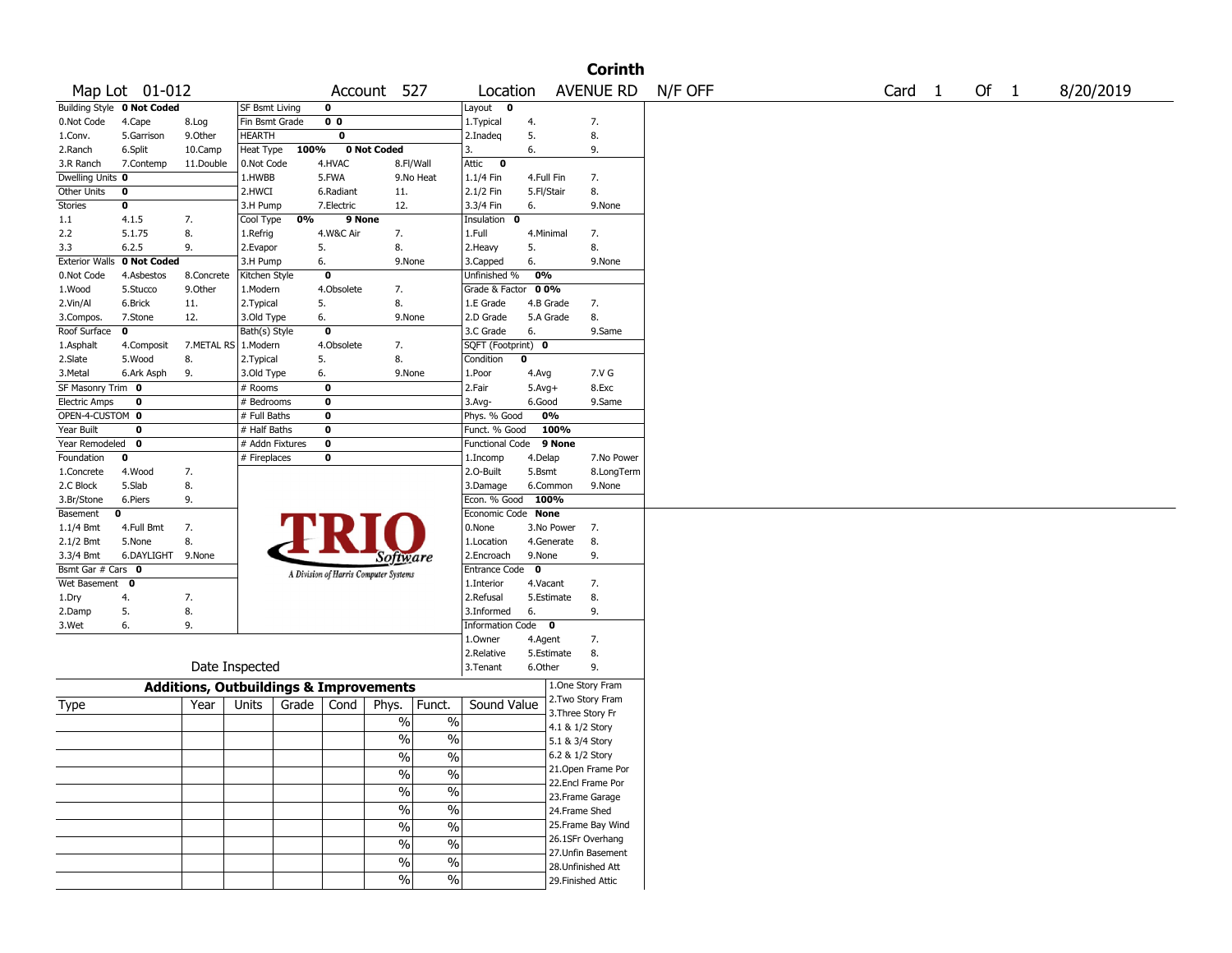|                   | Map Lot 01-008-06H       | Account 1584 | Location                                 |                         | 540 MCCARD ROAD  |                                          |             |             | Card <sub>1</sub>        | Of 1          |                                           | 8/20/2019                               |
|-------------------|--------------------------|--------------|------------------------------------------|-------------------------|------------------|------------------------------------------|-------------|-------------|--------------------------|---------------|-------------------------------------------|-----------------------------------------|
| EASTMAN, JEFF     |                          |              |                                          | <b>Property Data</b>    |                  |                                          |             |             | <b>Assessment Record</b> |               |                                           |                                         |
| EASTMAN, TONI     |                          |              | Neighborhood 2 Neighborhood B            |                         |                  | Year                                     | Land        |             | <b>Buildings</b>         |               | Exempt                                    | Total                                   |
|                   |                          |              |                                          |                         |                  | 2006                                     |             | 0           |                          | 38,310        | 11,154                                    | 27,156                                  |
| 110 CALL ROAD     |                          |              | Tree Growth Year                         | $\mathbf 0$             |                  | 2007                                     |             | 0           |                          | 38,310        | 11,154                                    | 27,156                                  |
| EXETER ME 04435   |                          |              | <b>FIRST MORTGAGE</b><br>SECOND MORTGAGE |                         | 0<br>$\mathbf 0$ | 2008                                     |             | 0           |                          | 36,830        | 11,700                                    | 25,130                                  |
| Previous Owner    |                          |              | Zone/Land Use 11 Residential             |                         |                  |                                          |             |             |                          |               |                                           |                                         |
| COWELL, KRIS      |                          |              |                                          |                         |                  | 2009                                     |             | 0           |                          | 36,830        | 10,660                                    | 26,170                                  |
|                   | c/o JEFFREY EASTMAN      |              | Secondary Zone                           |                         |                  | 2010                                     |             | 0           |                          | 36,830        | 9,020                                     | 27,810                                  |
| 110 CALL ROAD     |                          |              |                                          |                         |                  | 2011                                     |             | 0           |                          | 36,830        | O                                         | 36,830                                  |
| EXETER ME 04435   |                          |              | Topography                               |                         |                  | 2012                                     |             | 0           |                          | 34,400        | 0                                         | 34,400                                  |
| Previous Owner    | Sale Date: 7/15/2014     |              | 1.Level                                  | 4.Below St              | 7.               | 2013                                     |             | 0           |                          | 31,530        | 0                                         | 31,530                                  |
| MILLER, JAMIE L.  |                          |              | 2.Rolling<br>3.Above St                  | 5.Low<br>6.Swampy       | 8.<br>9.         | 2014                                     |             | 0           |                          | 30,870        | 0                                         | 30,870                                  |
| MILLER, EDWARD J. |                          |              | <b>Utilities</b>                         |                         |                  | 2015                                     |             | 0           |                          | 18,860        | 0                                         | 18,860                                  |
| AUBURN ME 04210   |                          |              |                                          |                         |                  | 2016                                     |             | 0           |                          | 20,090        | 0                                         | 20,090                                  |
|                   | Sale Date: 5/03/2012     |              | 1.Public<br>2. Water                     | 4.Dr Well<br>5.Dug Well | 7.Cesspool<br>8. | 2017                                     |             | $\mathbf 0$ |                          | 20,090        | 0                                         | 20,090                                  |
|                   |                          |              | 3.Sewer                                  | 6.Septic                | 9.None           | 2018                                     |             | 0           |                          | 20,090        | 0                                         | 20,090                                  |
|                   |                          |              | 1 Paved<br><b>Street</b>                 |                         |                  | 2019                                     |             | 0           |                          | 20,090        | 0                                         | 20,090                                  |
|                   |                          |              | 1.Paved                                  | 4.R/W                   | 7.               |                                          |             |             | <b>Land Data</b>         |               |                                           |                                         |
|                   |                          |              |                                          |                         |                  |                                          |             |             |                          |               |                                           |                                         |
|                   |                          |              | 2.Semi Imp<br>3.Gravel                   | 5.<br>6.                | 8.<br>9.None     | <b>Front Foot</b>                        |             |             | <b>Effective</b>         |               | <b>Influence</b>                          | <b>Influence</b>                        |
|                   |                          |              | STATUS TG-F&O                            |                         | 0                |                                          | <b>Type</b> | Frontage    | <b>Depth</b>             | <b>Factor</b> | Code                                      | <b>Codes</b>                            |
|                   | Inspection Witnessed By: |              |                                          |                         | $\mathbf 0$      | 11.Regular Lot<br>12.Delta Triangle      |             |             |                          |               | $\overline{\frac{9}{6}}$<br>$\frac{9}{6}$ | 1.Unimproved<br>2.Excess Frtg           |
|                   |                          |              |                                          | <b>Sale Data</b>        |                  | 13. Nabla Triangle                       |             |             |                          |               | $\frac{9}{6}$                             | 3. Topography                           |
| Χ                 |                          | Date         | Sale Date                                |                         | 7/15/2014        | 14. Rear Land<br>15. Miscellaneous       |             |             |                          |               | $\frac{9}{6}$<br>$\frac{9}{6}$            | 4.Size/Shape<br>5.Access                |
| No./Date          | Description              | Date Insp.   | Price                                    |                         |                  |                                          |             |             |                          |               | $\frac{9}{6}$                             | 6.Open Space                            |
|                   |                          |              | Sale Type                                | <b>4 Mobile Home</b>    |                  | <b>Square Foot</b>                       |             |             | <b>Square Feet</b>       |               | $\frac{9}{6}$                             | 7.Restricted<br>8.Environmt             |
|                   |                          |              | 1.Land<br>2.L & B                        | 4. Mobile<br>5.Other    | 7.<br>8.         | 16.Regular Lot                           |             |             |                          |               | $\frac{9}{6}$                             | 9. Fractional                           |
|                   |                          |              | 3.Building                               | 6.                      | 9.               | 17.Secondary Lot                         |             |             |                          |               | %                                         | <b>Acres</b><br>30. Rear Land 51+       |
|                   |                          |              | Financing                                | 9 Unknown               |                  | 18. Excess Land<br>19.Sound Value        |             |             |                          |               | %<br>$\frac{9}{6}$                        | 31.Tillable                             |
|                   |                          |              | 1.Convent                                | 4.Seller                | 7.               | 20.Miscellaneous                         |             |             |                          |               | $\frac{9}{6}$                             | 32.Pasture                              |
| Notes:            |                          |              | 2.FHA/VA                                 | 5.Private               | 8.               |                                          |             |             |                          |               | $\frac{9}{6}$                             | 33.Open Space                           |
|                   |                          |              | 3.Assumed                                | 6.Cash                  | 9.Unknown        |                                          |             |             |                          |               | %                                         | 34.Softwood (F&O)<br>35. Mixed Wood (F& |
|                   |                          |              | Validity                                 | 8 Other Non Valid       |                  | <b>Fract. Acre</b><br>21.Improved (Frac  |             |             | <b>Acreage/Sites</b>     |               |                                           | 36.Hardwood (F&O)                       |
|                   |                          |              | 1.Valid                                  | 4.Split                 | 7.Renovate       | 22.Unimproved (Fr                        |             |             |                          |               | %<br>%                                    | 37.Softwood (TG)                        |
|                   |                          |              | 2.Related                                | 5.Partial               | 8.Other          | 23.No Road Lot (F                        |             |             |                          |               | %                                         | 38. Mixed Wood (TG                      |
|                   |                          |              | 3.Distress                               | 6.Exempt                | 9.               | <b>Acres</b>                             |             |             |                          |               | $\frac{9}{6}$                             | 39.Hardwood (TG)<br>40. Wasteland       |
|                   |                          |              | Verified                                 | 1 Buyer                 |                  | 24.Commercial<br>25.                     |             |             |                          |               | %                                         | 41. Multiple MO HO                      |
|                   |                          |              | 1.Buyer                                  | 4.Agent                 | 7.Family         | 26.                                      |             |             |                          |               | $\overline{\frac{9}{6}}$                  | 42. Multiple Home                       |
|                   |                          |              | 2.Seller                                 | 5.Pub Rec               | 8.Other          | 27. Rear Land 1-10                       |             |             |                          |               | %                                         | 43.TG SINGLE LANE                       |
| <b>Corinth</b>    |                          |              | 3.Lender                                 | 6.MLS                   | 9.               | 28. Rear Land 11-2<br>29. Rear Land 26-5 |             |             | <b>Total Acreage</b>     | 0.00          |                                           | 44.Lot Improvemen<br>45. Miscellaneous  |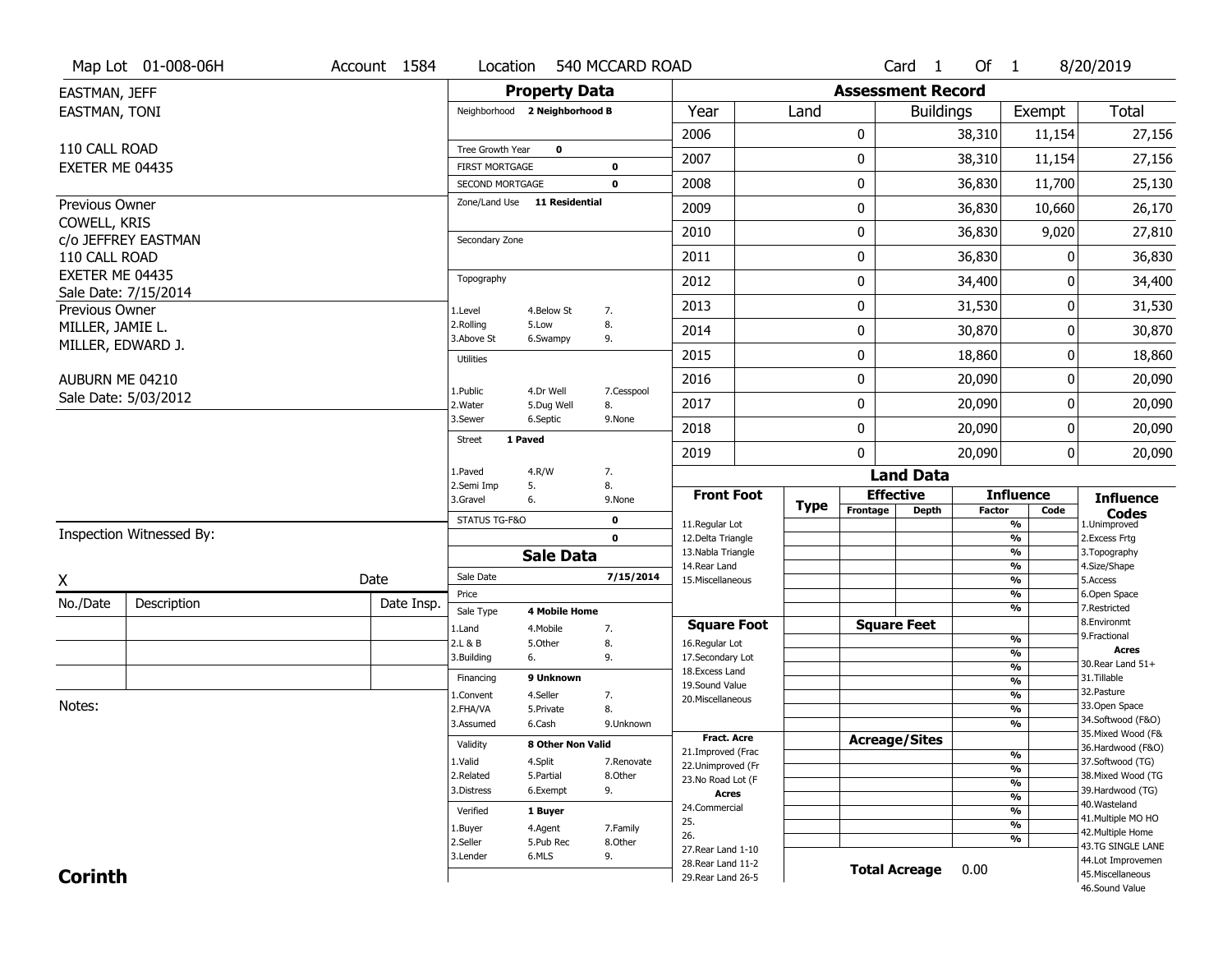|                      |                            |                                                   |                       |       |                |                                       |                          |                                  |            |                   | <b>Corinth</b>     |                   |      |           |
|----------------------|----------------------------|---------------------------------------------------|-----------------------|-------|----------------|---------------------------------------|--------------------------|----------------------------------|------------|-------------------|--------------------|-------------------|------|-----------|
|                      | Map Lot 01-008-06H         |                                                   |                       |       |                | Account 1584                          |                          | Location                         |            |                   | 540 MCCARD ROAD    | Card <sub>1</sub> | Of 1 | 8/20/2019 |
|                      | Building Style 0 Not Coded |                                                   | <b>SF Bsmt Living</b> |       | 0              |                                       |                          | Layout<br>$\mathbf{o}$           |            |                   |                    |                   |      |           |
| 0.Not Code           | 4.Cape                     | 8.Log                                             | Fin Bsmt Grade        |       | 0 <sub>0</sub> |                                       |                          | 1. Typical                       | 4.         |                   | 7.                 |                   |      |           |
| 1.Conv.              | 5.Garrison                 | 9.Other                                           | <b>HEARTH</b>         |       | 0              |                                       |                          | 2.Inadeq                         | 5.         |                   | 8.                 |                   |      |           |
| 2.Ranch              | 6.Split                    | 10.Camp                                           | Heat Type             | 100%  |                | 0 Not Coded                           |                          | 3.                               | 6.         |                   | 9.                 |                   |      |           |
| 3.R Ranch            | 7.Contemp                  | 11.Double                                         | 0.Not Code            |       | 4.HVAC         |                                       | 8.Fl/Wall                | Attic<br>$\bullet$               |            |                   |                    |                   |      |           |
| Dwelling Units 0     |                            |                                                   | 1.HWBB                |       | 5.FWA          |                                       | 9.No Heat                | 1.1/4 Fin                        | 4.Full Fin |                   | 7.                 |                   |      |           |
| Other Units          | 0                          |                                                   | 2.HWCI                |       | 6.Radiant      | 11.                                   |                          | 2.1/2 Fin                        | 5.Fl/Stair |                   | 8.                 |                   |      |           |
| <b>Stories</b>       | 0                          |                                                   | 3.H Pump              |       | 7.Electric     | 12.                                   |                          | 3.3/4 Fin                        | 6.         |                   | 9.None             |                   |      |           |
| 1.1                  | 4.1.5                      | 7.                                                | Cool Type             | 0%    | 9 None         |                                       |                          | Insulation<br>0                  |            |                   |                    |                   |      |           |
| 2.2                  | 5.1.75                     | 8.                                                | 1.Refrig              |       | 4.W&C Air      | 7.                                    |                          | 1.Full                           | 4.Minimal  |                   | 7.                 |                   |      |           |
| 3.3                  | 6.2.5                      | 9.                                                | 2.Evapor              |       | 5.             | 8.                                    |                          | 2.Heavy                          | 5.         |                   | 8.                 |                   |      |           |
|                      | Exterior Walls 0 Not Coded |                                                   | 3.H Pump              |       | 6.             | 9.None                                |                          | 3.Capped                         | 6.         |                   | 9.None             |                   |      |           |
| 0.Not Code           | 4.Asbestos                 | 8.Concrete                                        | Kitchen Style         |       | 0              |                                       |                          | Unfinished %                     | 0%         |                   |                    |                   |      |           |
| 1.Wood               | 5.Stucco                   | 9.Other                                           | 1.Modern              |       | 4.Obsolete     | 7.                                    |                          | Grade & Factor                   | 00%        |                   |                    |                   |      |           |
| 2.Vin/Al             | 6.Brick                    | 11.                                               | 2.Typical             |       | 5.             | 8.                                    |                          | 1.E Grade                        | 4.B Grade  |                   | 7.                 |                   |      |           |
| 3.Compos.            | 7.Stone                    | 12.                                               | 3.Old Type            |       | 6.             | 9.None                                |                          | 2.D Grade                        | 5.A Grade  |                   | 8.                 |                   |      |           |
| Roof Surface         | 0                          |                                                   | Bath(s) Style         |       | 0              |                                       |                          | 3.C Grade                        | 6.         |                   | 9.Same             |                   |      |           |
| 1.Asphalt            | 4.Composit                 | 7.METAL RS   1.Modern                             |                       |       | 4.Obsolete     | 7.                                    |                          | SQFT (Footprint) 0               |            |                   |                    |                   |      |           |
| 2.Slate              | 5.Wood                     | 8.                                                | 2. Typical            |       | 5.             | 8.                                    |                          | Condition                        | 0          |                   |                    |                   |      |           |
| 3.Metal              | 6.Ark Asph                 | 9.                                                | 3.Old Type            |       | 6.             | 9.None                                |                          | 1.Poor                           | 4.Avg      |                   | 7.V G              |                   |      |           |
| SF Masonry Trim 0    |                            |                                                   | # Rooms               |       | 0              |                                       |                          | 2.Fair                           | $5.Avg+$   |                   | 8.Exc              |                   |      |           |
| <b>Electric Amps</b> | 0                          |                                                   | # Bedrooms            |       | 0              |                                       |                          | 3.Avg-                           | 6.Good     |                   | 9.Same             |                   |      |           |
| OPEN-4-CUSTOM 0      |                            |                                                   | # Full Baths          |       | 0              |                                       |                          | Phys. % Good                     | 0%         |                   |                    |                   |      |           |
| Year Built           | 0                          |                                                   | # Half Baths          |       | 0              |                                       |                          | Funct. % Good                    |            | 100%              |                    |                   |      |           |
| Year Remodeled       | 0                          |                                                   | # Addn Fixtures       |       | 0              |                                       |                          | Functional Code                  |            | 9 None            |                    |                   |      |           |
| Foundation           | 0                          |                                                   | # Fireplaces          |       | 0              |                                       |                          | 1.Incomp                         | 4.Delap    |                   | 7.No Power         |                   |      |           |
| 1.Concrete           | 4.Wood                     | 7.                                                |                       |       |                |                                       |                          | 2.O-Built                        | 5.Bsmt     |                   | 8.LongTerm         |                   |      |           |
| 2.C Block            | 5.Slab                     | 8.                                                |                       |       |                |                                       |                          | 3.Damage                         | 6.Common   |                   | 9.None             |                   |      |           |
| 3.Br/Stone           | 6.Piers                    | 9.                                                |                       |       |                |                                       |                          | Econ. % Good                     | 100%       |                   |                    |                   |      |           |
| Basement             | 0                          |                                                   |                       |       |                |                                       |                          | Economic Code None               |            |                   |                    |                   |      |           |
| 1.1/4 Bmt            | 4.Full Bmt                 | 7.                                                |                       |       |                |                                       |                          | 0.None                           | 3.No Power |                   | 7.                 |                   |      |           |
| 2.1/2 Bmt            | 5.None                     | 8.                                                |                       |       |                |                                       |                          | 1.Location                       | 4.Generate |                   | 8.                 |                   |      |           |
| 3.3/4 Bmt            | 6.DAYLIGHT 9.None          |                                                   |                       |       |                | Software                              |                          | 2.Encroach                       | 9.None     |                   | 9.                 |                   |      |           |
| Bsmt Gar # Cars 0    |                            |                                                   |                       |       |                | A Division of Harris Computer Systems |                          | Entrance Code 1 Interior Inspect |            |                   |                    |                   |      |           |
| Wet Basement         | 0                          |                                                   |                       |       |                |                                       |                          | 1.Interior                       | 4.Vacant   |                   | 7.                 |                   |      |           |
| 1.Dry                | 4.                         | 7.                                                |                       |       |                |                                       |                          | 2.Refusal                        | 5.Estimate |                   | 8.                 |                   |      |           |
| 2.Damp               | 5.                         | 8.                                                |                       |       |                |                                       |                          | 3.Informed                       | 6.         |                   | 9.                 |                   |      |           |
| 3.Wet                | 6.                         | 9.                                                |                       |       |                |                                       |                          | Information Code 3 Tenant        |            |                   |                    |                   |      |           |
|                      |                            |                                                   |                       |       |                |                                       |                          | 1.Owner                          | 4.Agent    |                   | 7.                 |                   |      |           |
|                      |                            |                                                   |                       |       |                |                                       |                          | 2.Relative                       | 5.Estimate |                   | 8.                 |                   |      |           |
|                      |                            |                                                   | Date Inspected        |       | 3/19/2015      |                                       |                          | 3. Tenant                        | 6.Other    |                   | 9.                 |                   |      |           |
|                      |                            | <b>Additions, Outbuildings &amp; Improvements</b> |                       |       |                |                                       |                          |                                  |            |                   | 1.One Story Fram   |                   |      |           |
| Type                 |                            | Year                                              | Units                 | Grade | Cond           | Phys.   Funct.                        |                          | Sound Value                      |            |                   | 2. Two Story Fram  |                   |      |           |
|                      | 883 Oxford Economy 1986    |                                                   | 14x70                 | 3115  | 5              | 75                                    | % 80<br>$\%$             |                                  |            | 3. Three Story Fr |                    |                   |      |           |
| 68 Wood Deck         |                            | 10                                                | 96                    | 3 100 | 3              | 95                                    | % 100<br>$\frac{0}{0}$   |                                  |            | 4.1 & 1/2 Story   |                    |                   |      |           |
|                      |                            |                                                   |                       |       |                |                                       |                          |                                  |            | 5.1 & 3/4 Story   |                    |                   |      |           |
|                      |                            |                                                   |                       |       |                | $\%$                                  | $\frac{0}{0}$            |                                  |            | 6.2 & 1/2 Story   | 21.Open Frame Por  |                   |      |           |
|                      |                            |                                                   |                       |       |                | $\%$                                  | $\%$                     |                                  |            |                   | 22.Encl Frame Por  |                   |      |           |
|                      |                            |                                                   |                       |       |                | %                                     | $\%$                     |                                  |            |                   | 23. Frame Garage   |                   |      |           |
|                      |                            |                                                   |                       |       |                | $\frac{1}{2}$                         | $\overline{\frac{0}{6}}$ |                                  |            |                   |                    |                   |      |           |
|                      |                            |                                                   |                       |       |                |                                       |                          |                                  |            | 24.Frame Shed     | 25. Frame Bay Wind |                   |      |           |
|                      |                            |                                                   |                       |       |                | $\frac{1}{2}$                         | $\overline{\frac{0}{6}}$ |                                  |            |                   | 26.1SFr Overhang   |                   |      |           |
|                      |                            |                                                   |                       |       |                | $\sqrt{96}$                           | $\overline{\frac{0}{6}}$ |                                  |            |                   | 27.Unfin Basement  |                   |      |           |
|                      |                            |                                                   |                       |       |                | $\frac{0}{0}$                         | $\%$                     |                                  |            |                   | 28.Unfinished Att  |                   |      |           |
|                      |                            |                                                   |                       |       |                | $\sqrt{96}$                           | $\%$                     |                                  |            |                   | 29. Finished Attic |                   |      |           |
|                      |                            |                                                   |                       |       |                |                                       |                          |                                  |            |                   |                    |                   |      |           |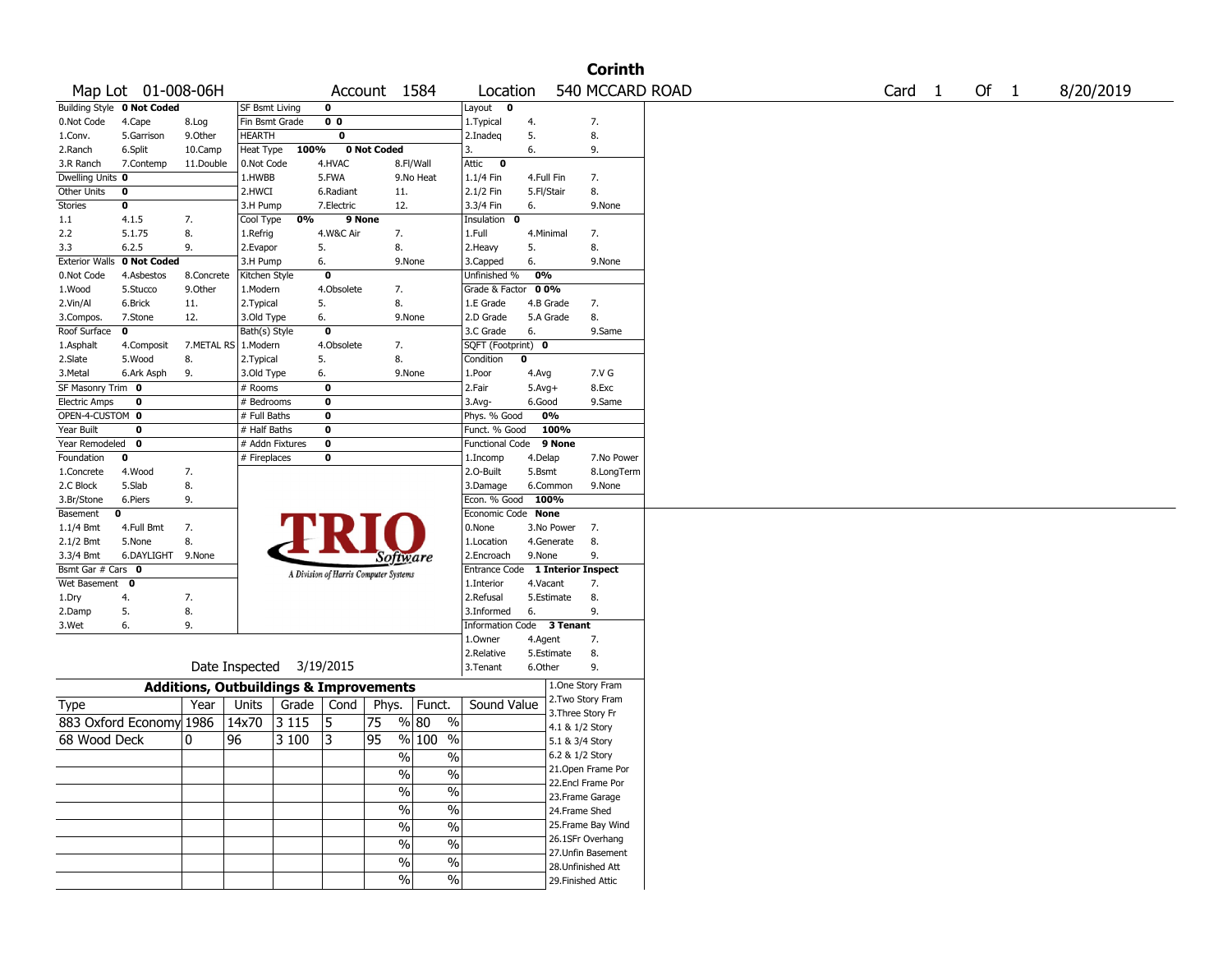|                  | Map Lot 01-008-07H       | Account 251 | Location                                 |                        | 641 AVENUE RD         |                                          |             |                              | Card <sub>1</sub>    | Of $1$ |                                           | 8/20/2019                              |
|------------------|--------------------------|-------------|------------------------------------------|------------------------|-----------------------|------------------------------------------|-------------|------------------------------|----------------------|--------|-------------------------------------------|----------------------------------------|
| EASTMAN, JEFFREY |                          |             |                                          | <b>Property Data</b>   |                       |                                          |             | <b>Assessment Record</b>     |                      |        |                                           |                                        |
|                  |                          |             | Neighborhood 2 Neighborhood B            |                        |                       | Year                                     | Land        |                              | <b>Buildings</b>     |        | Exempt                                    | Total                                  |
|                  |                          |             |                                          |                        |                       | 2006                                     |             | 0                            |                      | 23,440 | 15,444                                    | 7,996                                  |
| 110 CALL ROAD    |                          |             | Tree Growth Year                         | 0                      |                       | 2007                                     |             | 0                            |                      | 23,440 | 15,444                                    | 7,996                                  |
| EXETER ME 04435  |                          |             | <b>FIRST MORTGAGE</b><br>SECOND MORTGAGE |                        | 0<br>$\mathbf 0$      | 2008                                     |             | 0                            |                      | 27,590 | 0                                         | 27,590                                 |
|                  |                          |             | Zone/Land Use 11 Residential             |                        |                       | 2009                                     |             | 0                            |                      | 24,940 | 0                                         | 24,940                                 |
|                  |                          |             |                                          |                        |                       | 2010                                     |             | 0                            |                      | 25,440 | 0                                         | 25,440                                 |
|                  |                          |             | Secondary Zone                           |                        |                       | 2011                                     |             | 0                            |                      | 25,440 | 0                                         | 25,440                                 |
|                  |                          |             | Topography                               |                        | 9                     | 2012                                     |             | 0                            |                      | 25,440 | 0                                         | 25,440                                 |
|                  |                          |             |                                          |                        |                       |                                          |             |                              |                      |        | 0                                         |                                        |
|                  |                          |             | 1.Level<br>2.Rolling                     | 4.Below St<br>5.Low    | 7.<br>8.              | 2013                                     |             | 0                            |                      | 24,910 |                                           | 24,910                                 |
|                  |                          |             | 3.Above St                               | 6.Swampy               | 9.                    | 2014                                     |             | 0                            |                      | 18,180 | 0                                         | 18,180                                 |
|                  |                          |             | <b>Utilities</b>                         |                        |                       | 2015                                     |             | 0                            |                      | 17,070 | 0                                         | 17,070                                 |
|                  |                          |             | 1.Public                                 | 4.Dr Well              | 7.Cesspool            | 2016                                     |             | 0                            |                      | 17,070 | 0                                         | 17,070                                 |
|                  |                          |             | 2. Water<br>3.Sewer                      | 5.Dug Well<br>6.Septic | 8.<br>9.None          | 2017                                     |             | 0                            |                      | 17,070 | 0                                         | 17,070                                 |
|                  |                          |             | <b>Street</b>                            | 1 Paved                |                       | 2018                                     |             | 0                            |                      | 17,070 | 0                                         | 17,070                                 |
|                  |                          |             |                                          |                        |                       | 2019                                     |             | $\mathbf{0}$                 |                      | 17,070 | 0                                         | 17,070                                 |
|                  |                          |             | 1.Paved<br>2.Semi Imp                    | 4.R/W<br>5.            | 7.<br>8.              |                                          |             |                              | <b>Land Data</b>     |        |                                           |                                        |
|                  |                          |             | 3.Gravel                                 | 6.                     | 9.None                | <b>Front Foot</b>                        | <b>Type</b> | <b>Effective</b><br>Frontage | <b>Depth</b>         | Factor | <b>Influence</b><br>Code                  | <b>Influence</b>                       |
|                  | Inspection Witnessed By: |             | STATUS TG-F&O                            |                        | 0                     | 11.Regular Lot                           |             |                              |                      |        | $\overline{\frac{9}{6}}$                  | <b>Codes</b><br>1.Unimproved           |
|                  |                          |             |                                          | <b>Sale Data</b>       | $\mathbf 0$           | 12.Delta Triangle<br>13. Nabla Triangle  |             |                              |                      |        | $\frac{9}{6}$<br>$\frac{9}{6}$            | 2.Excess Frtg<br>3. Topography         |
|                  |                          | Date        | Sale Date                                |                        |                       | 14. Rear Land<br>15. Miscellaneous       |             |                              |                      |        | $\frac{9}{6}$<br>$\overline{\frac{9}{6}}$ | 4.Size/Shape<br>5.Access               |
| X                |                          |             | Price                                    |                        |                       |                                          |             |                              |                      |        | $\frac{9}{6}$                             | 6.Open Space                           |
| No./Date         | Description              | Date Insp.  | Sale Type                                |                        |                       |                                          |             |                              |                      |        | $\overline{\frac{9}{6}}$                  | 7.Restricted<br>8.Environmt            |
|                  |                          |             |                                          |                        |                       |                                          |             |                              |                      |        |                                           |                                        |
|                  |                          |             | 1.Land                                   | 4. Mobile              | 7.                    | <b>Square Foot</b>                       |             | <b>Square Feet</b>           |                      |        |                                           | 9. Fractional                          |
|                  |                          |             | 2.L & B                                  | 5.Other                | 8.                    | 16.Regular Lot                           |             |                              |                      |        | $\frac{9}{6}$<br>%                        | <b>Acres</b>                           |
|                  |                          |             | 3.Building                               | 6.                     | 9.                    | 17.Secondary Lot<br>18. Excess Land      |             |                              |                      |        | $\frac{9}{6}$                             | 30. Rear Land 51+                      |
|                  |                          |             | Financing                                |                        |                       | 19.Sound Value                           |             |                              |                      |        | $\frac{9}{6}$                             | 31.Tillable                            |
| Notes:           |                          |             | 1.Convent                                | 4.Seller               | 7.                    | 20.Miscellaneous                         |             |                              |                      |        | $\frac{9}{6}$                             | 32.Pasture<br>33.Open Space            |
|                  |                          |             | 2.FHA/VA<br>3.Assumed                    | 5.Private<br>6.Cash    | 8.<br>9.Unknown       |                                          |             |                              |                      |        | $\frac{9}{6}$<br>$\frac{9}{6}$            | 34.Softwood (F&O)                      |
|                  |                          |             |                                          |                        |                       | Fract. Acre                              |             | <b>Acreage/Sites</b>         |                      |        |                                           | 35. Mixed Wood (F&                     |
|                  |                          |             | Validity                                 |                        |                       | 21.Improved (Frac                        |             |                              |                      |        | %                                         | 36.Hardwood (F&O)                      |
|                  |                          |             | 1.Valid<br>2.Related                     | 4.Split<br>5.Partial   | 7.Renovate<br>8.Other | 22.Unimproved (Fr                        |             |                              |                      |        | %                                         | 37.Softwood (TG)<br>38. Mixed Wood (TG |
|                  |                          |             | 3.Distress                               | 6.Exempt               | 9.                    | 23.No Road Lot (F<br><b>Acres</b>        |             |                              |                      |        | %                                         | 39.Hardwood (TG)                       |
|                  |                          |             |                                          |                        |                       | 24.Commercial                            |             |                              |                      |        | $\frac{9}{6}$                             | 40. Wasteland                          |
|                  |                          |             | Verified                                 |                        |                       | 25.                                      |             |                              |                      |        | $\frac{9}{6}$<br>$\overline{\frac{9}{6}}$ | 41. Multiple MO HO                     |
|                  |                          |             | 1.Buyer<br>2.Seller                      | 4.Agent<br>5.Pub Rec   | 7.Family<br>8.Other   | 26.                                      |             |                              |                      |        | %                                         | 42. Multiple Home                      |
|                  |                          |             | 3.Lender                                 | 6.MLS                  | 9.                    | 27. Rear Land 1-10                       |             |                              |                      |        |                                           | 43.TG SINGLE LANE<br>44.Lot Improvemen |
| <b>Corinth</b>   |                          |             |                                          |                        |                       | 28. Rear Land 11-2<br>29. Rear Land 26-5 |             |                              | <b>Total Acreage</b> | 0.00   |                                           | 45. Miscellaneous                      |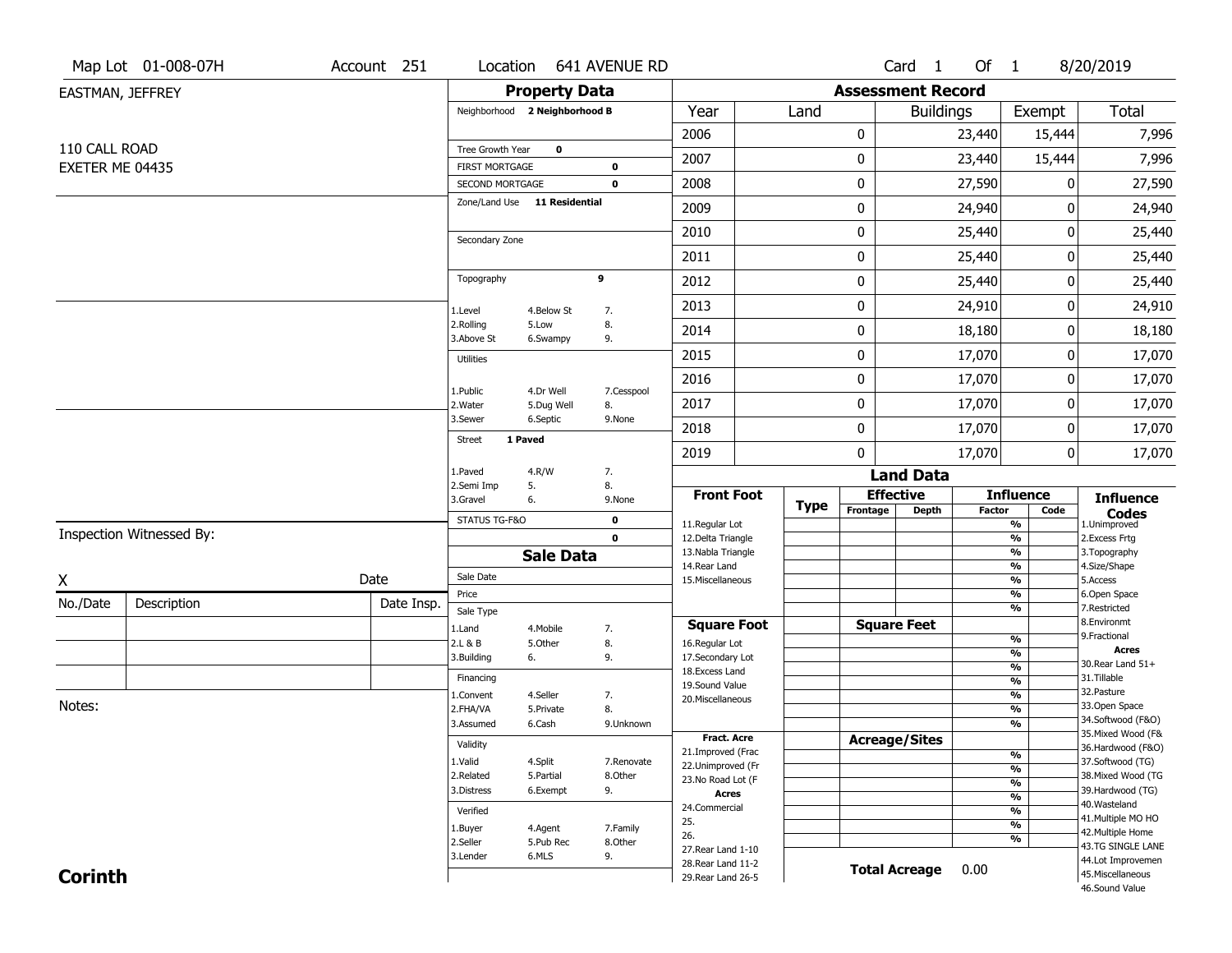|                                         |                            |            |                                                   |       |                                       |             |                          |                          |       |                          | <b>Corinth</b>                       |
|-----------------------------------------|----------------------------|------------|---------------------------------------------------|-------|---------------------------------------|-------------|--------------------------|--------------------------|-------|--------------------------|--------------------------------------|
|                                         | Map Lot 01-008-07H         |            |                                                   |       |                                       | Account 251 |                          | Location                 |       |                          | 641 AVENUE RD                        |
|                                         | Building Style 0 Not Coded |            | SF Bsmt Living                                    |       | 0                                     |             |                          | Layout 0                 |       |                          |                                      |
| 0.Not Code                              | 4.Cape                     | 8.Log      | Fin Bsmt Grade                                    |       | 0 <sub>0</sub>                        |             |                          | 1. Typical               | 4.    |                          | 7.                                   |
| 1.Conv.                                 | 5.Garrison                 | 9.0ther    | <b>HEARTH</b>                                     |       | 0                                     |             |                          | 2.Inadeq                 | 5.    |                          | 8.                                   |
| 2.Ranch                                 | 6.Split                    | 10.Camp    | Heat Type                                         | 100%  |                                       | 0 Not Coded |                          | 3.                       | 6.    |                          | 9.                                   |
| 3.R Ranch<br>Dwelling Units 0           | 7.Contemp                  | 11.Double  | 0.Not Code<br>1.HWBB                              |       | 4.HVAC<br>5.FWA                       |             | 8.Fl/Wall<br>9.No Heat   | Attic 0                  |       |                          | 7.                                   |
| Other Units                             | 0                          |            | 2.HWCI                                            |       | 6.Radiant                             |             | 11.                      | $1.1/4$ Fin<br>2.1/2 Fin |       | 4.Full Fin<br>5.Fl/Stair | 8.                                   |
| <b>Stories</b>                          | 0                          |            | 3.H Pump                                          |       | 7.Electric                            |             | 12.                      | 3.3/4 Fin                | 6.    |                          | 9.None                               |
| 1.1                                     | 4.1.5                      | 7.         | Cool Type                                         | 0%    |                                       | 9 None      |                          | Insulation 0             |       |                          |                                      |
| 2.2                                     | 5.1.75                     | 8.         | 1.Refrig                                          |       | 4.W&C Air                             |             | 7.                       | 1.Full                   |       | 4.Minimal                | 7.                                   |
| 3.3                                     | 6.2.5                      | 9.         | 2.Evapor                                          |       | 5.                                    |             | 8.                       | 2.Heavy                  | 5.    |                          | 8.                                   |
| <b>Exterior Walls</b>                   | 0 Not Coded                |            | 3.H Pump                                          |       | 6.                                    |             | 9.None                   | 3.Capped                 | 6.    |                          | 9.None                               |
| 0.Not Code                              | 4.Asbestos                 | 8.Concrete | Kitchen Style                                     |       | 0                                     |             |                          | Unfinished %             |       | 0%                       |                                      |
| 1.Wood                                  | 5.Stucco                   | 9.0ther    | 1.Modern                                          |       | 4.Obsolete                            |             | 7.                       | Grade & Factor           |       | $00\%$                   |                                      |
| 2.Vin/Al                                | 6.Brick                    | 11.        | 2. Typical                                        |       | 5.                                    |             | 8.                       | 1.E Grade                |       | 4.B Grade                | 7.                                   |
| 3.Compos.                               | 7.Stone                    | 12.        | 3.Old Type                                        |       | 6.                                    |             | 9.None                   | 2.D Grade                |       | 5.A Grade                | 8.                                   |
| Roof Surface                            | 0                          |            | Bath(s) Style                                     |       | 0                                     |             |                          | 3.C Grade                | 6.    |                          | 9.Same                               |
| 1.Asphalt                               | 4.Composit                 |            | 7.METAL RS   1.Modern                             |       | 4.Obsolete                            |             | 7.                       | SQFT (Footprint) 0       |       |                          |                                      |
| 2.Slate                                 | 5.Wood                     | 8.         | 2. Typical                                        |       | 5.                                    |             | 8.                       | Condition                | 0     |                          |                                      |
| 3.Metal                                 | 6.Ark Asph                 | 9.         | 3.Old Type                                        |       | 6.                                    |             | 9.None                   | 1.Poor                   | 4.Avg |                          | 7.V G                                |
| SF Masonry Trim 0                       |                            |            | # Rooms                                           |       | 0                                     |             |                          | 2.Fair                   |       | $5.Avg+$                 | 8.Exc                                |
| <b>Electric Amps</b><br>OPEN-4-CUSTOM 0 | 0                          |            | # Bedrooms<br># Full Baths                        |       | 0<br>0                                |             |                          | 3.Avg-<br>Phys. % Good   |       | 6.Good<br>0%             | 9.Same                               |
| Year Built                              | 0                          |            | # Half Baths                                      |       | 0                                     |             |                          | Funct. % Good            |       | 100%                     |                                      |
| Year Remodeled 0                        |                            |            | # Addn Fixtures                                   |       | 0                                     |             |                          | <b>Functional Code</b>   |       | 9 None                   |                                      |
| Foundation                              | 0                          |            | # Fireplaces                                      |       | 0                                     |             |                          | 1.Incomp                 |       | 4.Delap                  | 7.No Power                           |
| 1.Concrete                              | 4.Wood                     | 7.         |                                                   |       |                                       |             |                          | 2.O-Built                |       | 5.Bsmt                   | 8.LongTerm                           |
| 2.C Block                               | 5.Slab                     | 8.         |                                                   |       |                                       |             |                          | 3.Damage                 |       | 6.Common                 | 9.None                               |
| 3.Br/Stone                              | 6.Piers                    | 9.         |                                                   |       |                                       |             |                          | Econ. % Good             |       | 100%                     |                                      |
| Basement                                | 0                          |            |                                                   |       |                                       |             |                          | Economic Code None       |       |                          |                                      |
| 1.1/4 Bmt                               | 4.Full Bmt                 | 7.         |                                                   |       |                                       |             |                          | 0.None                   |       | 3.No Power               | 7.                                   |
| $2.1/2$ Bmt                             | 5.None                     | 8.         |                                                   |       |                                       |             |                          | 1.Location               |       | 4.Generate               | 8.                                   |
| 3.3/4 Bmt                               | 6.DAYLIGHT 9.None          |            |                                                   |       |                                       |             | Software                 | 2.Encroach               |       | 9.None                   | 9.                                   |
| Bsmt Gar # Cars 0                       |                            |            |                                                   |       | A Division of Harris Computer Systems |             |                          | <b>Entrance Code</b>     |       | <b>5 Estimated</b>       |                                      |
| Wet Basement                            | $\mathbf{0}$               |            |                                                   |       |                                       |             |                          | 1.Interior               |       | 4.Vacant                 | 7.                                   |
| 1.Dry                                   | 4.                         | 7.         |                                                   |       |                                       |             |                          | 2.Refusal                |       | 5.Estimate               | 8.                                   |
| 2.Damp                                  | 5.                         | 8.         |                                                   |       |                                       |             |                          | 3.Informed               | 6.    |                          | 9.                                   |
| 3.Wet                                   | 6.                         | 9.         |                                                   |       |                                       |             |                          | Information              |       | Code 5 Estimate          |                                      |
|                                         |                            |            |                                                   |       |                                       |             |                          | 1.Owner                  |       | 4.Agent                  | 7.                                   |
|                                         |                            |            | Date Inspected 12/02/2009                         |       |                                       |             |                          | 2.Relative               |       | 5.Estimate               | 8.                                   |
|                                         |                            |            |                                                   |       |                                       |             |                          | 3.Tenant                 |       | 6.Other                  | 9.                                   |
|                                         |                            |            | <b>Additions, Outbuildings &amp; Improvements</b> |       |                                       |             |                          |                          |       |                          | 1.One Story Fram                     |
| Type                                    |                            | Year       | Units                                             | Grade | Cond                                  | Phys.       | Funct.                   | Sound Value              |       |                          | 2. Two Story Fram                    |
| 942 Skyline                             | M/H                        | 1991       | 14x66                                             | 3 100 | 4                                     | 75          | % 80                     | %                        |       |                          | 3. Three Story Fr<br>4.1 & 1/2 Story |
| 68 Wood Deck                            |                            | 0          | 120                                               | 00    | 0                                     | 0           | % 0                      | %                        |       |                          | 5.1 & 3/4 Story                      |
|                                         |                            |            |                                                   |       |                                       | 90          |                          |                          |       |                          | 6.2 & 1/2 Story                      |
| 24 Frame Shed                           |                            | $2009$ 64  |                                                   | 3100  | 3                                     |             | % 100 %                  |                          |       |                          | 21. Open Frame Por                   |
|                                         |                            |            |                                                   |       |                                       |             | $\%$                     | $\sqrt{6}$               |       |                          | 22.Encl Frame Por                    |
|                                         |                            |            |                                                   |       |                                       |             | $\frac{1}{2}$            | $\sqrt{20}$              |       |                          | 23. Frame Garage                     |
|                                         |                            |            |                                                   |       |                                       |             | $\%$                     | $\frac{0}{6}$            |       |                          | 24.Frame Shed                        |
|                                         |                            |            |                                                   |       |                                       |             | $\overline{\frac{0}{0}}$ | $\sqrt{20}$              |       |                          | 25. Frame Bay Wind                   |
|                                         |                            |            |                                                   |       |                                       |             |                          | $\frac{0}{6}$            |       |                          | 26.1SFr Overhang                     |
|                                         |                            |            |                                                   |       |                                       |             | $\%$                     |                          |       |                          | 27.Unfin Basement                    |
|                                         |                            |            |                                                   |       |                                       |             | $\%$                     | $\sqrt{6}$               |       |                          | 28. Unfinished Att                   |
|                                         |                            |            |                                                   |       |                                       |             | $\%$                     | $\sqrt{6}$               |       |                          | 29. Finished Attic                   |
|                                         |                            |            |                                                   |       |                                       |             |                          |                          |       |                          |                                      |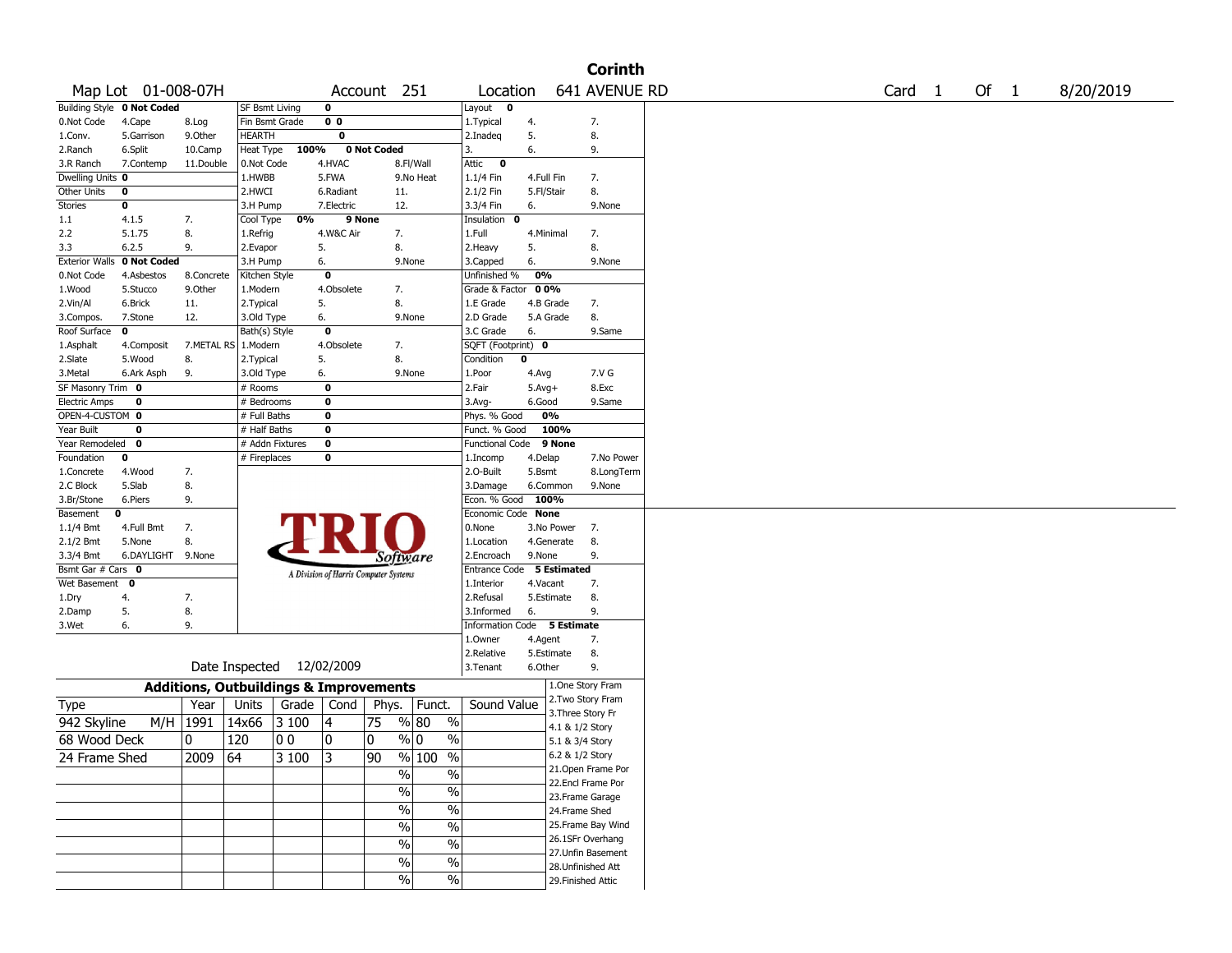|                               | Map Lot 01-008                 | Account 509 | Location                                 |                                 | 635 AVENUE RD          |                                          |                       |                          | Card 1               | Of $2$     |                                      | 8/20/2019                               |
|-------------------------------|--------------------------------|-------------|------------------------------------------|---------------------------------|------------------------|------------------------------------------|-----------------------|--------------------------|----------------------|------------|--------------------------------------|-----------------------------------------|
| EASTMAN, JEFFREY              |                                |             |                                          | <b>Property Data</b>            |                        |                                          |                       | <b>Assessment Record</b> |                      |            |                                      |                                         |
|                               |                                |             | Neighborhood 2 Neighborhood B            |                                 |                        | Year                                     | Land                  |                          | <b>Buildings</b>     |            | Exempt                               | Total                                   |
|                               |                                |             |                                          |                                 |                        | 2006                                     |                       | 39,920                   |                      | 84,570     | 11,154                               | 113,336                                 |
| 110 CALL ROAD                 |                                |             | Tree Growth Year                         | 0                               |                        | 2007                                     |                       | 39,920                   |                      | 84,570     | 11,154                               | 113,336                                 |
| EXETER ME 04435<br>B11098P177 |                                |             | <b>FIRST MORTGAGE</b><br>SECOND MORTGAGE |                                 | 0<br>$\mathbf 0$       | 2008                                     |                       | 28,720                   |                      | 104,760    | 11,700                               | 121,780                                 |
| Previous Owner                |                                |             | Zone/Land Use 11 Residential             |                                 |                        | 2009                                     |                       | 28,720                   |                      | 105,900    | 0                                    | 134,620                                 |
|                               | EASTMAN FAMILY LTD PARTNERSHIP |             |                                          |                                 |                        |                                          |                       |                          |                      |            |                                      |                                         |
|                               | EASTMAN, DALE & ELAINE         |             | Secondary Zone                           |                                 |                        | 2010                                     |                       | 28,720                   |                      | 106,770    | ŋ                                    | 135,490                                 |
|                               |                                |             |                                          |                                 |                        | 2011                                     |                       | 28,720                   |                      | 106,770    | 0                                    | 135,490                                 |
| CORINTH ME 04427              | Sale Date: 8/23/2007           |             | Topography 1 Level                       |                                 | 9                      | 2012                                     |                       | 28,720                   |                      | 106,770    | 0                                    | 135,490                                 |
|                               |                                |             | 1.Level                                  | 4.Below St                      | 7.                     | 2013                                     |                       | 28,720                   |                      | 106,770    | 0                                    | 135,490                                 |
|                               |                                |             | 2.Rolling<br>3.Above St                  | 5.Low<br>6.Swampy               | 8.<br>9.               | 2014                                     |                       | 28,720                   |                      | 107,920    | 0                                    | 136,640                                 |
|                               |                                |             | 4 Drilled Well<br>Utilities              |                                 | <b>6 Septic System</b> | 2015                                     |                       | 28,720                   |                      | 109,070    | 0                                    | 137,790                                 |
|                               |                                |             | 1.Public                                 | 4.Dr Well                       | 7.Cesspool             | 2016                                     |                       | 28,720                   |                      | 109,070    | 0                                    | 137,790                                 |
|                               |                                |             | 2.Water                                  | 5.Dug Well                      | 8.                     | 2017                                     |                       | 28,720                   |                      | 107,920    | 0                                    | 136,640                                 |
|                               |                                |             | 3.Sewer                                  | 6.Septic                        | 9.None                 | 2018                                     |                       | 28,720                   |                      | 107,920    | 0                                    | 136,640                                 |
|                               |                                |             | 1 Paved<br><b>Street</b>                 |                                 |                        | 2019                                     |                       | 28,720                   |                      | 107,920    | 0                                    | 136,640                                 |
|                               |                                |             | 1.Paved                                  | 4.R/W                           | 7.                     |                                          |                       |                          | <b>Land Data</b>     |            |                                      |                                         |
|                               |                                |             | 2.Semi Imp<br>5.<br>3.Gravel<br>6.       |                                 | 8.<br>9.None           | <b>Front Foot</b>                        |                       |                          | <b>Effective</b>     |            | <b>Influence</b>                     | <b>Influence</b>                        |
|                               |                                |             | STATUS TG-F&O                            |                                 | $\mathbf 0$            | 11.Regular Lot                           | <b>Type</b>           | Frontage                 | <b>Depth</b>         | Factor     | Code<br>$\overline{\frac{9}{6}}$     | <b>Codes</b><br>1.Unimproved            |
|                               | Inspection Witnessed By:       |             |                                          |                                 | $\mathbf 0$            | 12.Delta Triangle                        |                       |                          |                      |            | $\frac{9}{6}$                        | 2. Excess Frtg                          |
|                               |                                |             |                                          | <b>Sale Data</b>                |                        | 13. Nabla Triangle<br>14. Rear Land      |                       |                          |                      |            | $\frac{9}{6}$<br>$\frac{9}{6}$       | 3. Topography<br>4.Size/Shape           |
| Χ                             |                                | Date        | Sale Date                                |                                 | 8/23/2007              | 15. Miscellaneous                        |                       |                          |                      |            | $\overline{\frac{9}{6}}$             | 5.Access                                |
| No./Date                      | Description                    | Date Insp.  | Price                                    |                                 |                        |                                          |                       |                          |                      |            | %<br>%                               | 6.Open Space<br>7.Restricted            |
|                               |                                |             | Sale Type<br>1.Land                      | 2 Land & Buildings<br>4. Mobile | 7.                     | <b>Square Foot</b>                       |                       |                          | <b>Square Feet</b>   |            |                                      | 8.Environmt                             |
|                               |                                |             | 2.L & B                                  | 5.Other                         | 8.                     | 16.Regular Lot                           |                       |                          |                      |            | %                                    | 9. Fractional<br><b>Acres</b>           |
|                               |                                |             | 3.Building<br>6.                         |                                 | 9.                     | 17.Secondary Lot                         |                       |                          |                      |            | %<br>%                               | 30. Rear Land 51+                       |
|                               |                                |             | Financing                                | 9 Unknown                       |                        | 18.Excess Land<br>19.Sound Value         |                       |                          |                      |            | $\frac{9}{6}$                        | 31.Tillable                             |
|                               |                                |             | 1.Convent                                | 4.Seller                        | 7.                     | 20.Miscellaneous                         |                       |                          |                      |            | %                                    | 32. Pasture                             |
| Notes:                        |                                |             | 2.FHA/VA                                 | 5.Private                       | 8.                     |                                          |                       |                          |                      |            | %                                    | 33.Open Space                           |
|                               |                                |             | 3.Assumed                                | 6.Cash                          | 9.Unknown              |                                          |                       |                          |                      |            | %                                    | 34.Softwood (F&O)<br>35. Mixed Wood (F& |
|                               |                                |             | Validity                                 | <b>2 Related Parties</b>        |                        | <b>Fract. Acre</b><br>21.Improved (Frac  |                       |                          | <b>Acreage/Sites</b> |            |                                      | 36.Hardwood (F&O)                       |
|                               |                                |             | 1.Valid                                  | 4.Split                         | 7.Renovate             | 22.Unimproved (Fr                        | 21                    |                          | 1.00                 | 100        | %<br>0<br>$\overline{\mathfrak{o}}$  | 37.Softwood (TG)                        |
|                               |                                |             | 2.Related                                | 5.Partial                       | 8.Other                | 23.No Road Lot (F                        | $\overline{29}$<br>40 |                          | 29.72<br>8.00        | 100<br>100 | %<br>$\frac{9}{6}$<br>$\overline{0}$ | 38. Mixed Wood (TG                      |
|                               |                                |             | 3.Distress                               | 6.Exempt                        | 9.                     | <b>Acres</b>                             |                       |                          |                      |            | $\overline{\frac{9}{6}}$             | 39.Hardwood (TG)                        |
|                               |                                |             | Verified                                 | <b>5 Public Record</b>          |                        | 24.Commercial                            |                       |                          |                      |            | $\overline{\frac{9}{6}}$             | 40. Wasteland                           |
|                               |                                |             | 1.Buyer                                  | 4.Agent                         | 7.Family               | 25.                                      |                       |                          |                      |            | $\overline{\frac{9}{6}}$             | 41. Multiple MO HO                      |
|                               |                                |             | 2.Seller                                 | 5.Pub Rec                       | 8.Other                | 26.                                      |                       |                          |                      |            | %                                    | 42. Multiple Home<br>43.TG SINGLE LANE  |
|                               |                                |             |                                          |                                 |                        |                                          |                       |                          |                      |            |                                      |                                         |
|                               |                                |             | 3.Lender                                 | 6.MLS                           | 9.                     | 27. Rear Land 1-10                       |                       |                          |                      |            |                                      |                                         |
| <b>Corinth</b>                |                                |             |                                          |                                 |                        | 28. Rear Land 11-2<br>29. Rear Land 26-5 |                       |                          | <b>Total Acreage</b> | 38.72      |                                      | 44.Lot Improvemen<br>45. Miscellaneous  |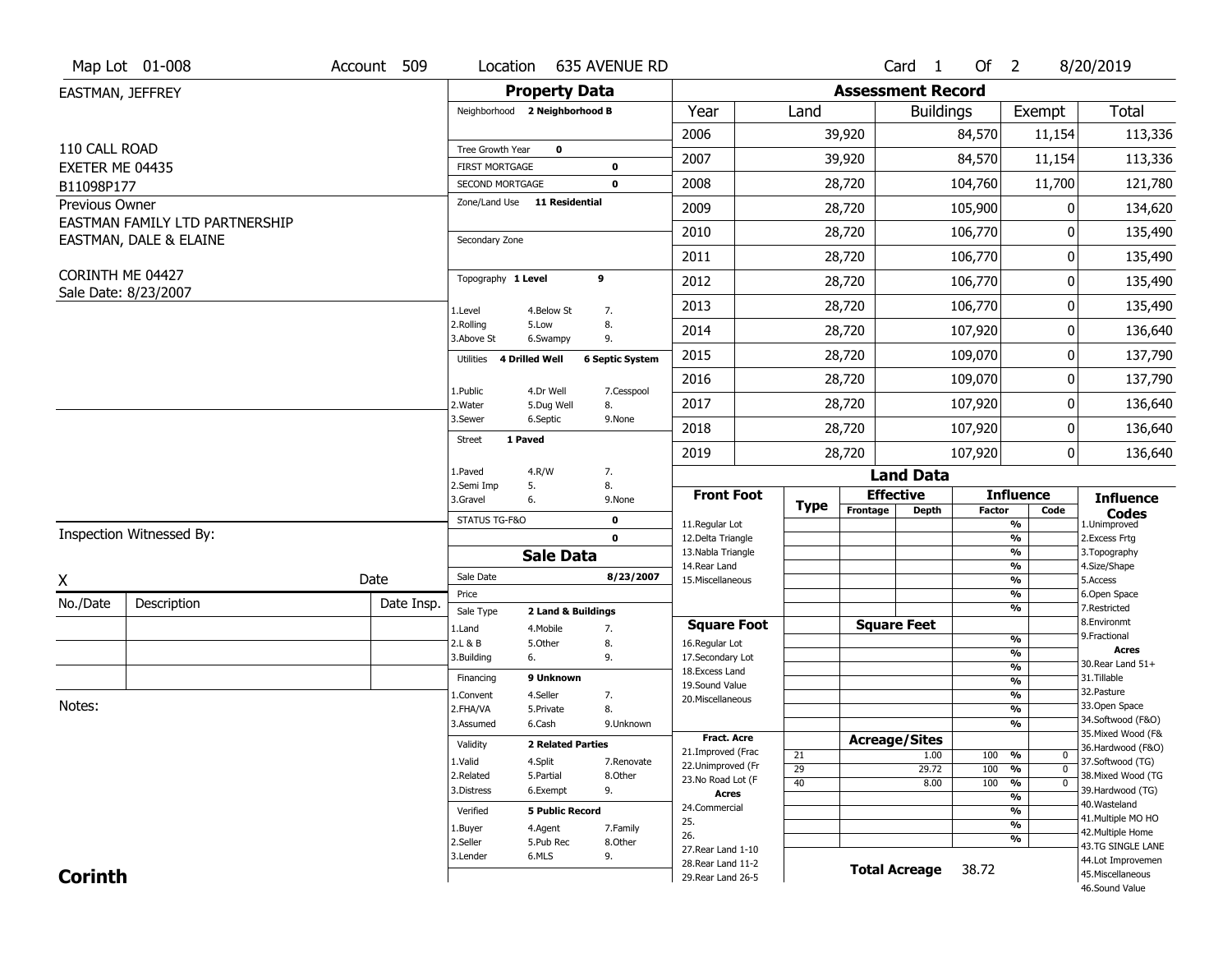|                      |                              |            |                       |                 |                                                   |                       |                          |                             |            |                 | <b>Corinth</b>                           |
|----------------------|------------------------------|------------|-----------------------|-----------------|---------------------------------------------------|-----------------------|--------------------------|-----------------------------|------------|-----------------|------------------------------------------|
|                      | Map Lot 01-008               |            |                       |                 |                                                   | Account               | 509                      | Location                    |            |                 | 635 AVENUE RD                            |
|                      | Building Style 8 Log Home    |            | SF Bsmt Living        |                 | 0                                                 |                       |                          | Layout 1 Typical            |            |                 |                                          |
| 0.Not Code           | 4.Cape                       | 8.Log      |                       | Fin Bsmt Grade  | 0 <sub>0</sub>                                    |                       |                          | 1. Typical                  | 4.         |                 | 7.                                       |
| 1.Conv.              | 5.Garrison                   | 9.0ther    | <b>HEARTH</b>         |                 | 0                                                 |                       |                          | 2.Inadeg                    | 5.         |                 | 8.                                       |
| 2.Ranch              | 6.Split                      | 10.Camp    | Heat Type             | 100%            |                                                   | 1 Hot Water BB        |                          | 3.                          | 6.         |                 | 9.                                       |
| 3.R Ranch            | 7.Contemp                    | 11.Double  | 0.Not Code            |                 | 4.HVAC                                            |                       | 8.Fl/Wall                | Attic<br>9 None             |            |                 |                                          |
| Dwelling Units 1     |                              |            | 1.HWBB                |                 | 5.FWA                                             |                       | 9.No Heat                | 1.1/4 Fin                   | 4.Full Fin |                 | 7.                                       |
| Other Units          | 0                            |            | 2.HWCI                |                 | 6.Radiant                                         | 11.                   |                          | 2.1/2 Fin                   | 5.Fl/Stair |                 | 8.                                       |
| Stories              | 4 One & 1/2 Story            |            | 3.H Pump              |                 | 7.Electric                                        | 12.                   |                          | 3.3/4 Fin                   | 6.         |                 | 9.None                                   |
| 1.1                  | 4.1.5                        | 7.         | Cool Type             | 0%              |                                                   | 9 None                |                          | Insulation                  | 1 Full     |                 |                                          |
| 2.2                  | 5.1.75                       | 8.         | 1.Refrig              |                 | 4.W&C Air                                         | 7.                    |                          | 1.Full                      | 4.Minimal  |                 | 7.                                       |
| 3.3                  | 6.2.5                        | 9.         | 2.Evapor              |                 | 5.                                                | 8.                    |                          | 2. Heavy                    | 5.         |                 | 8.                                       |
|                      | Exterior Walls 1 Wood Siding |            | 3.H Pump              |                 | 6.                                                |                       | 9.None                   | 3.Capped                    | 6.         |                 | 9.None                                   |
| 0.Not Code           | 4.Asbestos                   | 8.Concrete | Kitchen Style         |                 | 1 Modern                                          |                       |                          | Unfinished %                | 0%         |                 |                                          |
| 1.Wood               | 5.Stucco                     | 9.0ther    | 1.Modern              |                 | 4.Obsolete                                        | 7.                    |                          | Grade & Factor 4 Good 115%  |            |                 |                                          |
| 2.Vin/Al             | 6.Brick                      | 11.        | 2. Typical            |                 | 5.                                                | 8.                    |                          | 1.E Grade                   | 4.B Grade  |                 | 7.                                       |
| 3.Compos.            | 7.Stone                      | 12.        | 3.Old Type            |                 | 6.                                                |                       | 9.None                   | 2.D Grade                   | 5.A Grade  |                 | 8.                                       |
| Roof Surface         | 1 Asphalt Shingles           |            | Bath(s) Style         |                 |                                                   | 1 Modern Bath(s)      |                          | 3.C Grade                   | 6.         |                 | 9.Same                                   |
| 1.Asphalt            | 4.Composit                   |            | 7.METAL RS   1.Modern |                 | 4.Obsolete                                        | 7.                    |                          | SQFT (Footprint) 864        |            |                 |                                          |
| 2.Slate              | 5.Wood                       | 8.         | 2. Typical            |                 | 5.                                                | 8.                    |                          | Condition                   |            | 7 Very Good     |                                          |
| 3.Metal              | 6.Ark Asph                   | 9.         | 3.Old Type            |                 | 6.                                                |                       | 9.None                   | 1.Poor                      | 4.Avg      |                 | 7.V G                                    |
| SF Masonry Trim 0    |                              |            | # Rooms               |                 | $\mathbf 0$                                       |                       |                          | 2.Fair                      | $5.Avg+$   |                 | 8.Exc                                    |
| <b>Electric Amps</b> | 0                            |            | # Bedrooms            |                 | $\mathbf 0$                                       |                       |                          | $3.$ Avg-                   | 6.Good     |                 | 9.Same                                   |
| OPEN-4-CUSTOM 0      |                              |            | # Full Baths          |                 | $\overline{2}$                                    |                       |                          | Phys. % Good                |            | 94%             |                                          |
| Year Built           | 1992                         |            | # Half Baths          |                 | $\mathbf 0$                                       |                       |                          | Funct. % Good               |            | 100%            |                                          |
| Year Remodeled       | 0                            |            |                       | # Addn Fixtures | 0                                                 |                       |                          | Functional Code             |            | 9 None          |                                          |
| Foundation           | 1 Concrete                   |            | # Fireplaces          |                 | 0                                                 |                       |                          | 1.Incomp                    | 4.Delap    |                 | 7.No Power                               |
| 1.Concrete           | 4.Wood                       | 7.         |                       |                 |                                                   |                       |                          | 2.O-Built                   | 5.Bsmt     |                 | 8.LongTerm                               |
| 2.C Block            | 5.Slab                       | 8.         |                       |                 |                                                   |                       |                          | 3.Damage                    |            | 6.Common        | 9.None                                   |
| 3.Br/Stone           | 6.Piers                      | 9.         |                       |                 |                                                   |                       |                          | Econ. % Good                | 100%       |                 |                                          |
| Basement             | 4 Full Basement              |            |                       |                 |                                                   |                       |                          | Economic Code None          |            |                 |                                          |
| $1.1/4$ Bmt          | 4.Full Bmt                   | 7.         |                       |                 |                                                   |                       |                          | 0.None                      |            | 3.No Power      | 7.                                       |
| 2.1/2 Bmt            | 5.None                       | 8.         |                       |                 |                                                   |                       |                          | 1.Location                  |            | 4.Generate      | 8.                                       |
| 3.3/4 Bmt            | 6.DAYLIGHT 9.None            |            |                       |                 |                                                   | Software              |                          | 2.Encroach                  | 9.None     |                 | 9.                                       |
| Bsmt Gar # Cars 0    |                              |            |                       |                 | A Division of Harris Computer Systems             |                       |                          | Entrance Code               |            | 5 Estimated     |                                          |
|                      | Wet Basement 1 Dry Basement  |            |                       |                 |                                                   |                       |                          | 1.Interior                  | 4.Vacant   |                 | 7.                                       |
| 1.Dry                | 4.                           | 7.         |                       |                 |                                                   |                       |                          | 2.Refusal                   |            | 5.Estimate      | 8.                                       |
| 2.Damp               | 5.                           | 8.         |                       |                 |                                                   |                       |                          | 3.Informed                  | 6.         |                 | 9.                                       |
| 3.Wet                | 6.                           | 9.         |                       |                 |                                                   |                       |                          | Information Code 5 Estimate |            |                 |                                          |
|                      |                              |            |                       |                 |                                                   |                       |                          | 1.Owner                     | 4.Agent    |                 | 7.                                       |
|                      |                              |            |                       |                 |                                                   |                       |                          | 2.Relative                  |            | 5.Estimate      | 8.                                       |
|                      |                              |            | Date Inspected        |                 | 4/10/2007                                         |                       |                          | 3. Tenant                   | 6.Other    |                 | 9.                                       |
|                      |                              |            |                       |                 | <b>Additions, Outbuildings &amp; Improvements</b> |                       |                          |                             |            |                 | 1.One Story Fram                         |
| Type                 |                              | Year       | Units                 | Grade           | Cond                                              | Phys.                 | Funct.                   | Sound Value                 |            |                 | 2. Two Story Fram                        |
| 21 Open Frame        |                              | 0          | 270                   | 0 0             | 0                                                 | 10                    | $\frac{9}{0}$ 0<br>$\%$  |                             |            |                 | 3. Three Story Fr                        |
|                      |                              |            |                       |                 |                                                   |                       |                          |                             |            | 4.1 & 1/2 Story |                                          |
| 23 Frame Garage      |                              | 10         | 576                   | 00              | 0                                                 | 10                    | $\frac{9}{0}$ 0<br>$\%$  |                             |            | 5.1 & 3/4 Story |                                          |
|                      |                              |            |                       |                 |                                                   | %                     | $\%$                     |                             |            | 6.2 & 1/2 Story |                                          |
|                      |                              |            |                       |                 |                                                   | $\frac{1}{2}$         | $\overline{\frac{0}{0}}$ |                             |            |                 | 21.Open Frame Por                        |
|                      |                              |            |                       |                 |                                                   | $\frac{0}{0}$         | $\overline{\frac{0}{0}}$ |                             |            |                 | 22.Encl Frame Por                        |
|                      |                              |            |                       |                 |                                                   |                       |                          |                             |            |                 | 23. Frame Garage                         |
|                      |                              |            |                       |                 |                                                   | $\%$                  | $\overline{\frac{0}{0}}$ |                             |            | 24.Frame Shed   |                                          |
|                      |                              |            |                       |                 |                                                   | $\%$                  | $\overline{\frac{0}{0}}$ |                             |            |                 | 25. Frame Bay Wind                       |
|                      |                              |            |                       |                 |                                                   |                       |                          |                             |            |                 |                                          |
|                      |                              |            |                       |                 |                                                   |                       |                          |                             |            |                 | 26.1SFr Overhang                         |
|                      |                              |            |                       |                 |                                                   | $\%$                  | $\overline{\frac{0}{0}}$ |                             |            |                 | 27.Unfin Basement                        |
|                      |                              |            |                       |                 |                                                   | $\%$<br>$\frac{0}{0}$ | $\%$<br>$\frac{0}{0}$    |                             |            |                 | 28. Unfinished Att<br>29. Finished Attic |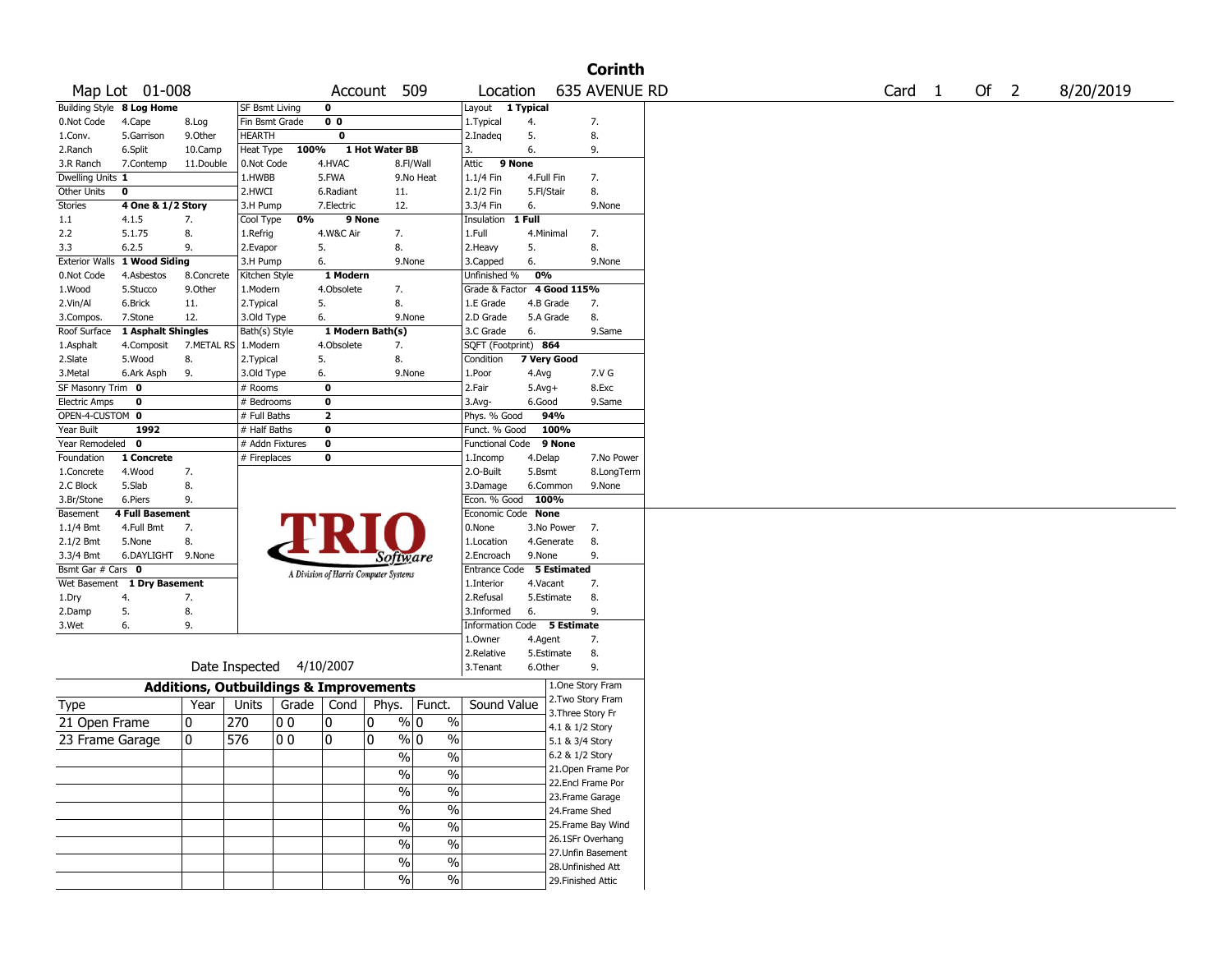|                               | Map Lot 01-008                 | Account 509 | Location                                 | 635 AVENUE RD                               |                                          |             |          | Card <sub>2</sub>        | Of $2$           |                                  | 8/20/2019                               |
|-------------------------------|--------------------------------|-------------|------------------------------------------|---------------------------------------------|------------------------------------------|-------------|----------|--------------------------|------------------|----------------------------------|-----------------------------------------|
| EASTMAN, JEFFREY              |                                |             |                                          | <b>Property Data</b>                        |                                          |             |          | <b>Assessment Record</b> |                  |                                  |                                         |
|                               |                                |             | Neighborhood 2 Neighborhood B            |                                             | Year                                     | Land        |          | <b>Buildings</b>         |                  | Exempt                           | Total                                   |
|                               |                                |             |                                          |                                             | 2006                                     |             | 0        |                          | $\boldsymbol{0}$ | 0                                | 0                                       |
| 110 CALL ROAD                 |                                |             | Tree Growth Year                         | $\mathbf 0$                                 | 2007                                     |             | 0        |                          | 0                | 0                                | 0                                       |
| EXETER ME 04435<br>B11098P177 |                                |             | <b>FIRST MORTGAGE</b><br>SECOND MORTGAGE | 0<br>$\mathbf 0$                            | 2008                                     |             | 15,730   |                          | $\boldsymbol{0}$ | 0                                | 15,730                                  |
| <b>Previous Owner</b>         |                                |             | Zone/Land Use 11 Residential             |                                             | 2009                                     |             | 15,730   |                          | $\mathbf 0$      | 0                                | 15,730                                  |
|                               | EASTMAN FAMILY LTD PARTNERSHIP |             |                                          |                                             |                                          |             |          |                          |                  |                                  |                                         |
|                               | EASTMAN, DALE & ELAINE         |             | Secondary Zone                           |                                             | 2010                                     |             | 15,730   |                          | $\mathbf 0$      | 0                                | 15,730                                  |
|                               |                                |             |                                          |                                             | 2011                                     |             | 15,730   |                          | $\mathbf 0$      | 0                                | 15,730                                  |
| CORINTH ME 04427              | Sale Date: 8/23/2007           |             | Topography 9                             | 9                                           | 2012                                     |             | 15,730   |                          | $\boldsymbol{0}$ | 0                                | 15,730                                  |
|                               |                                |             | 1.Level                                  | 4.Below St<br>7.                            | 2013                                     |             | 15,730   |                          | $\mathbf 0$      | 0                                | 15,730                                  |
|                               |                                |             | 2.Rolling<br>3.Above St                  | 5.Low<br>8.<br>6.Swampy<br>9.               | 2014                                     |             | 15,730   |                          | 0                | 0                                | 15,730                                  |
|                               |                                |             | 4 Drilled Well<br>Utilities              | <b>6 Septic System</b>                      | 2015                                     |             | 15,730   |                          | $\mathbf 0$      | 0                                | 15,730                                  |
|                               |                                |             |                                          |                                             | 2016                                     |             | 15,730   |                          | $\boldsymbol{0}$ | 0                                | 15,730                                  |
|                               |                                |             | 1.Public<br>2. Water                     | 4.Dr Well<br>7.Cesspool<br>5.Dug Well<br>8. | 2017                                     |             | 15,730   |                          | $\mathbf 0$      | 0                                | 15,730                                  |
|                               |                                |             | 3.Sewer                                  | 6.Septic<br>9.None                          | 2018                                     |             | 15,730   |                          | $\mathbf 0$      | 0                                | 15,730                                  |
|                               |                                |             | 1 Paved<br><b>Street</b>                 |                                             | 2019                                     |             | 15,730   |                          | $\boldsymbol{0}$ | 0                                | 15,730                                  |
|                               |                                |             | 1.Paved                                  | 4.R/W<br>7.                                 |                                          |             |          | <b>Land Data</b>         |                  |                                  |                                         |
|                               |                                |             | 2.Semi Imp<br>5.<br>3.Gravel<br>6.       | 8.<br>9.None                                | <b>Front Foot</b>                        |             |          | <b>Effective</b>         |                  | <b>Influence</b>                 | <b>Influence</b>                        |
|                               |                                |             | STATUS TG-F&O                            | 0                                           | 11.Regular Lot                           | <b>Type</b> | Frontage | <b>Depth</b>             | <b>Factor</b>    | Code<br>$\overline{\frac{9}{6}}$ | <b>Codes</b><br>1.Unimproved            |
| Inspection Witnessed By:      |                                |             |                                          |                                             |                                          |             |          |                          |                  |                                  | 2.Excess Frtg                           |
|                               |                                |             |                                          | $\mathbf 0$                                 | 12.Delta Triangle                        |             |          |                          |                  | $\frac{9}{6}$                    |                                         |
|                               |                                |             |                                          | <b>Sale Data</b>                            | 13. Nabla Triangle                       |             |          |                          |                  | $\frac{9}{6}$                    | 3. Topography                           |
|                               |                                | Date        | Sale Date                                | 8/23/2007                                   | 14. Rear Land<br>15. Miscellaneous       |             |          |                          |                  | $\frac{9}{6}$<br>$\frac{9}{6}$   | 4.Size/Shape<br>5.Access                |
| Χ                             |                                |             | Price                                    |                                             |                                          |             |          |                          |                  | $\frac{9}{6}$                    | 6.Open Space                            |
| No./Date                      | Description                    | Date Insp.  | Sale Type                                | 2 Land & Buildings                          |                                          |             |          |                          |                  | $\overline{\frac{9}{6}}$         | 7.Restricted<br>8.Environmt             |
|                               |                                |             | 1.Land<br>2.L & B                        | 7.<br>4. Mobile<br>8.<br>5.Other            | <b>Square Foot</b><br>16.Regular Lot     |             |          | <b>Square Feet</b>       |                  | $\frac{9}{6}$                    | 9. Fractional                           |
|                               |                                |             | 6.<br>3.Building                         | 9.                                          | 17.Secondary Lot                         |             |          |                          |                  | %                                | <b>Acres</b><br>30. Rear Land 51+       |
|                               |                                |             | Financing                                | 9 Unknown                                   | 18. Excess Land                          |             |          |                          |                  | %<br>$\frac{9}{6}$               | 31.Tillable                             |
|                               |                                |             | 1.Convent                                | 4.Seller<br>7.                              | 19.Sound Value<br>20.Miscellaneous       |             |          |                          |                  | $\frac{9}{6}$                    | 32.Pasture                              |
| Notes:                        |                                |             | 2.FHA/VA                                 | 5.Private<br>8.                             |                                          |             |          |                          |                  | $\frac{9}{6}$                    | 33.Open Space                           |
|                               |                                |             | 3.Assumed                                | 9.Unknown<br>6.Cash                         |                                          |             |          |                          |                  | %                                | 34.Softwood (F&O)                       |
|                               |                                |             | Validity                                 | <b>2 Related Parties</b>                    | <b>Fract. Acre</b>                       |             |          | <b>Acreage/Sites</b>     |                  |                                  | 35. Mixed Wood (F&<br>36.Hardwood (F&O) |
|                               |                                |             | 1.Valid                                  | 4.Split<br>7.Renovate                       | 21.Improved (Frac<br>22.Unimproved (Fr   | 21          |          | 1.00                     | 100              | %<br>$\bf{0}$                    | 37.Softwood (TG)                        |
|                               |                                |             | 2.Related                                | 8.Other<br>5.Partial                        | 23.No Road Lot (F                        |             |          |                          |                  | %<br>%                           | 38. Mixed Wood (TG                      |
|                               |                                |             | 3.Distress                               | 9.<br>6.Exempt                              | <b>Acres</b>                             |             |          |                          |                  | $\frac{9}{6}$                    | 39.Hardwood (TG)                        |
|                               |                                |             | Verified                                 | <b>5 Public Record</b>                      | 24.Commercial                            |             |          |                          |                  | $\frac{9}{6}$                    | 40. Wasteland<br>41. Multiple MO HO     |
|                               |                                |             | 1.Buyer                                  | 4.Agent<br>7.Family                         | 25.<br>26.                               |             |          |                          |                  | $\overline{\frac{9}{6}}$         | 42. Multiple Home                       |
|                               |                                |             | 2.Seller                                 | 5.Pub Rec<br>8.Other                        | 27. Rear Land 1-10                       |             |          |                          |                  | %                                | 43.TG SINGLE LANE                       |
| <b>Corinth</b>                |                                |             | 3.Lender                                 | 9.<br>6.MLS                                 | 28. Rear Land 11-2<br>29. Rear Land 26-5 |             |          | <b>Total Acreage</b>     | 1.00             |                                  | 44.Lot Improvemen<br>45. Miscellaneous  |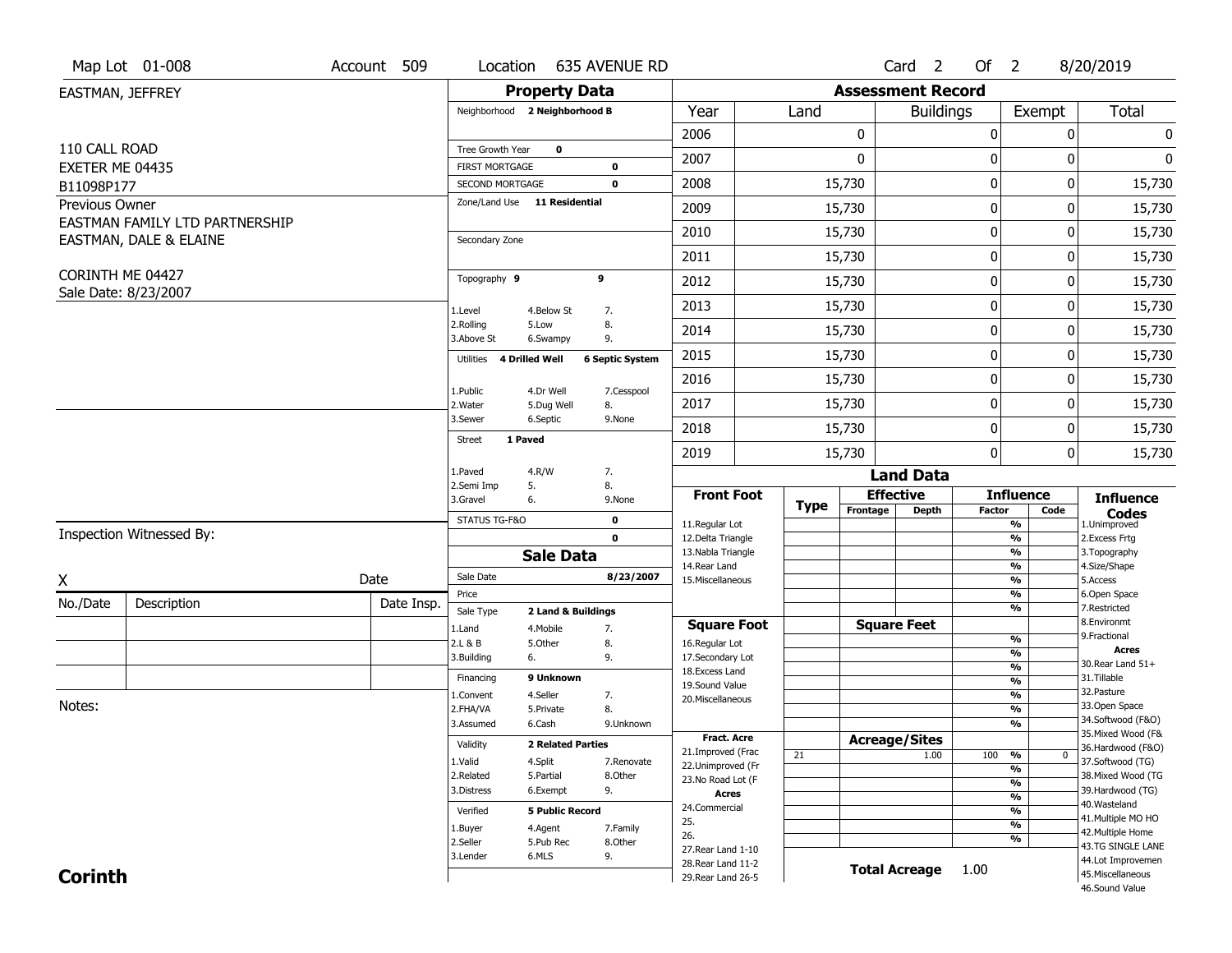|                       |                |                                                   |                       |       |            |                                       |               |                        |              |                    | <b>Corinth</b>                         |                   |      |           |
|-----------------------|----------------|---------------------------------------------------|-----------------------|-------|------------|---------------------------------------|---------------|------------------------|--------------|--------------------|----------------------------------------|-------------------|------|-----------|
|                       | Map Lot 01-008 |                                                   |                       |       |            | Account 509                           |               | Location               |              |                    | 635 AVENUE RD                          | Card <sub>2</sub> | Of 2 | 8/20/2019 |
| <b>Building Style</b> |                |                                                   | <b>SF Bsmt Living</b> |       |            |                                       |               | Layout                 |              |                    |                                        |                   |      |           |
| 0.Not Code            | 4.Cape         | 8.Log                                             | Fin Bsmt Grade        |       |            |                                       |               | 1. Typical             | 4.           |                    | 7.                                     |                   |      |           |
| 1.Conv.               | 5.Garrison     | 9.0ther                                           | HEARTH                |       |            |                                       |               | 2.Inadeq               | 5.           |                    | 8.                                     |                   |      |           |
| 2.Ranch               | 6.Split        | 10.Camp                                           | Heat Type             | 100%  |            |                                       |               | 3.                     | 6.           |                    | 9.                                     |                   |      |           |
| 3.R Ranch             | 7.Contemp      | 11.Double                                         | 0.Not Code            |       | 4.HVAC     | 8.Fl/Wall                             |               | Attic                  |              |                    |                                        |                   |      |           |
| <b>Dwelling Units</b> |                |                                                   | 1.HWBB                |       | 5.FWA      |                                       | 9.No Heat     | 1.1/4 Fin              | 4.Full Fin   |                    | 7.                                     |                   |      |           |
| Other Units           |                |                                                   | 2.HWCI                |       | 6.Radiant  | 11.                                   |               | 2.1/2 Fin              | 5.Fl/Stair   |                    | 8.                                     |                   |      |           |
| <b>Stories</b>        |                |                                                   | 3.H Pump              |       | 7.Electric | 12.                                   |               | 3.3/4 Fin              | 6.           |                    | 9.None                                 |                   |      |           |
| 1.1                   | 4.1.5          | 7.                                                | Cool Type             | 0%    |            |                                       |               | Insulation             |              |                    |                                        |                   |      |           |
| 2.2                   | 5.1.75         | 8.                                                | 1.Refrig              |       | 4.W&C Air  | 7.                                    |               | 1.Full                 | 4.Minimal    |                    | 7.                                     |                   |      |           |
| 3.3                   | 6.2.5          | 9.                                                | 2.Evapor              | 5.    |            | 8.                                    |               | 2.Heavy                | 5.           |                    | 8.                                     |                   |      |           |
| <b>Exterior Walls</b> |                |                                                   | 3.H Pump              | 6.    |            | 9.None                                |               | 3.Capped               | 6.           |                    | 9.None                                 |                   |      |           |
| 0.Not Code            | 4.Asbestos     | 8.Concrete                                        | Kitchen Style         |       |            |                                       |               | Unfinished %           |              |                    |                                        |                   |      |           |
| 1.Wood                | 5.Stucco       | 9.Other                                           | 1.Modern              |       | 4.Obsolete | 7.                                    |               | Grade & Factor         |              |                    |                                        |                   |      |           |
| 2.Vin/Al              | 6.Brick        | 11.                                               | 2. Typical            | 5.    |            | 8.                                    |               | 1.E Grade              |              | 4.B Grade          | 7.                                     |                   |      |           |
| 3.Compos.             | 7.Stone        | 12.                                               | 3.Old Type            | 6.    |            | 9.None                                |               | 2.D Grade              |              | 5.A Grade          | 8.                                     |                   |      |           |
| Roof Surface          |                |                                                   | Bath(s) Style         |       |            |                                       |               | 3.C Grade              | 6.           |                    | 9.Same                                 |                   |      |           |
| 1.Asphalt             | 4.Composit     | 7.METAL RS                                        | 1.Modern              |       | 4.Obsolete | 7.                                    |               | SQFT (Footprint)       |              |                    |                                        |                   |      |           |
| 2.Slate               | 5.Wood         | 8.                                                | 2. Typical            | 5.    |            | 8.                                    |               | Condition              |              |                    |                                        |                   |      |           |
| 3.Metal               | 6.Ark Asph     | 9.                                                | 3.Old Type            | 6.    |            | 9.None                                |               | 1.Poor                 | 4.Avg        |                    | 7.V G                                  |                   |      |           |
| SF Masonry Trim       |                |                                                   | # Rooms               |       |            |                                       |               | 2.Fair                 | $5.$ Avg $+$ |                    | 8.Exc                                  |                   |      |           |
| <b>Electric Amps</b>  |                |                                                   | # Bedrooms            |       |            |                                       |               | $3.$ Avg-              | 6.Good       |                    | 9.Same                                 |                   |      |           |
| OPEN-4-CUSTOM         |                |                                                   | # Full Baths          |       |            |                                       |               | Phys. % Good           |              |                    |                                        |                   |      |           |
| Year Built            |                |                                                   | # Half Baths          |       |            |                                       |               | Funct. % Good          |              |                    |                                        |                   |      |           |
| Year Remodeled        |                |                                                   | # Addn Fixtures       |       |            |                                       |               | <b>Functional Code</b> |              |                    |                                        |                   |      |           |
| Foundation            |                |                                                   | # Fireplaces          |       |            |                                       |               | 1.Incomp               | 4.Delap      |                    | 7.No Power                             |                   |      |           |
| 1.Concrete            | 4.Wood         | 7.                                                |                       |       |            |                                       |               | 2.O-Built              | 5.Bsmt       |                    | 8.LongTerm                             |                   |      |           |
| 2.C Block             | 5.Slab         | 8.                                                |                       |       |            |                                       |               | 3.Damage               |              | 6.Common           | 9.None                                 |                   |      |           |
| 3.Br/Stone            | 6.Piers        | 9.                                                |                       |       |            |                                       |               | Econ. % Good           |              |                    |                                        |                   |      |           |
| Basement              |                |                                                   |                       |       |            |                                       |               | Economic Code          |              |                    |                                        |                   |      |           |
| 1.1/4 Bmt             | 4.Full Bmt     | 7.                                                |                       |       |            |                                       |               | 0.None                 |              | 3.No Power         | $\overline{7}$ .                       |                   |      |           |
| 2.1/2 Bmt             | 5.None         | 8.                                                |                       |       |            |                                       |               | 1.Location             |              | 4.Generate         | 8.                                     |                   |      |           |
| 3.3/4 Bmt             | 6.DAYLIGHT     | 9.None                                            |                       |       |            | Software                              |               | 2.Encroach             | 9.None       |                    | 9.                                     |                   |      |           |
| Bsmt Gar # Cars       |                |                                                   |                       |       |            | A Division of Harris Computer Systems |               | Entrance Code          | $\mathbf 0$  |                    |                                        |                   |      |           |
| Wet Basement          |                |                                                   |                       |       |            |                                       |               | 1.Interior             | 4.Vacant     |                    | 7.                                     |                   |      |           |
| 1.Dry                 | 4.             | 7.                                                |                       |       |            |                                       |               | 2.Refusal              |              | 5.Estimate         | 8.                                     |                   |      |           |
| 2.Damp                | 5.             | 8.                                                |                       |       |            |                                       |               | 3.Informed             | 6.           |                    | 9.                                     |                   |      |           |
| 3.Wet                 | 6.             | 9.                                                |                       |       |            |                                       |               | Information Code 0     |              |                    |                                        |                   |      |           |
|                       |                |                                                   |                       |       |            |                                       |               | 1.Owner                | 4.Agent      |                    | 7.                                     |                   |      |           |
|                       |                |                                                   |                       |       |            |                                       |               | 2.Relative             |              | 5.Estimate         | 8.                                     |                   |      |           |
|                       |                | Date Inspected                                    |                       |       |            |                                       |               | 3. Tenant              | 6.Other      |                    | 9.                                     |                   |      |           |
|                       |                | <b>Additions, Outbuildings &amp; Improvements</b> |                       |       |            |                                       |               |                        |              | 1.One Story Fram   |                                        |                   |      |           |
| Type                  |                | Year                                              | Units                 | Grade | Cond       | Phys.                                 | Funct.        | Sound Value            |              |                    | 2.Two Story Fram                       |                   |      |           |
|                       |                |                                                   |                       |       |            | $\%$                                  | $\%$          |                        |              | 3. Three Story Fr  |                                        |                   |      |           |
|                       |                |                                                   |                       |       |            |                                       |               |                        |              | 4.1 & 1/2 Story    |                                        |                   |      |           |
|                       |                |                                                   |                       |       |            | $\%$                                  | $\%$          |                        |              | 5.1 & 3/4 Story    |                                        |                   |      |           |
|                       |                |                                                   |                       |       |            | $\frac{1}{2}$                         | $\frac{1}{2}$ |                        |              | 6.2 & 1/2 Story    |                                        |                   |      |           |
|                       |                |                                                   |                       |       |            | $\sqrt{2}$                            | $\sqrt{2}$    |                        |              |                    | 21. Open Frame Por                     |                   |      |           |
|                       |                |                                                   |                       |       |            | $\frac{1}{2}$                         | $\frac{0}{6}$ |                        |              |                    | 22.Encl Frame Por                      |                   |      |           |
|                       |                |                                                   |                       |       |            | $\frac{1}{2}$                         | $\frac{0}{6}$ |                        |              | 23. Frame Garage   |                                        |                   |      |           |
|                       |                |                                                   |                       |       |            |                                       |               |                        |              | 24.Frame Shed      |                                        |                   |      |           |
|                       |                |                                                   |                       |       |            | $\frac{0}{6}$                         | $\frac{0}{6}$ |                        |              |                    | 25. Frame Bay Wind<br>26.1SFr Overhang |                   |      |           |
|                       |                |                                                   |                       |       |            | $\%$                                  | $\sqrt{2}$    |                        |              |                    | 27.Unfin Basement                      |                   |      |           |
|                       |                |                                                   |                       |       |            | $\%$                                  | $\frac{1}{2}$ |                        |              | 28. Unfinished Att |                                        |                   |      |           |
|                       |                |                                                   |                       |       |            | $\frac{1}{2}$                         | $\frac{1}{2}$ |                        |              | 29. Finished Attic |                                        |                   |      |           |
|                       |                |                                                   |                       |       |            |                                       |               |                        |              |                    |                                        |                   |      |           |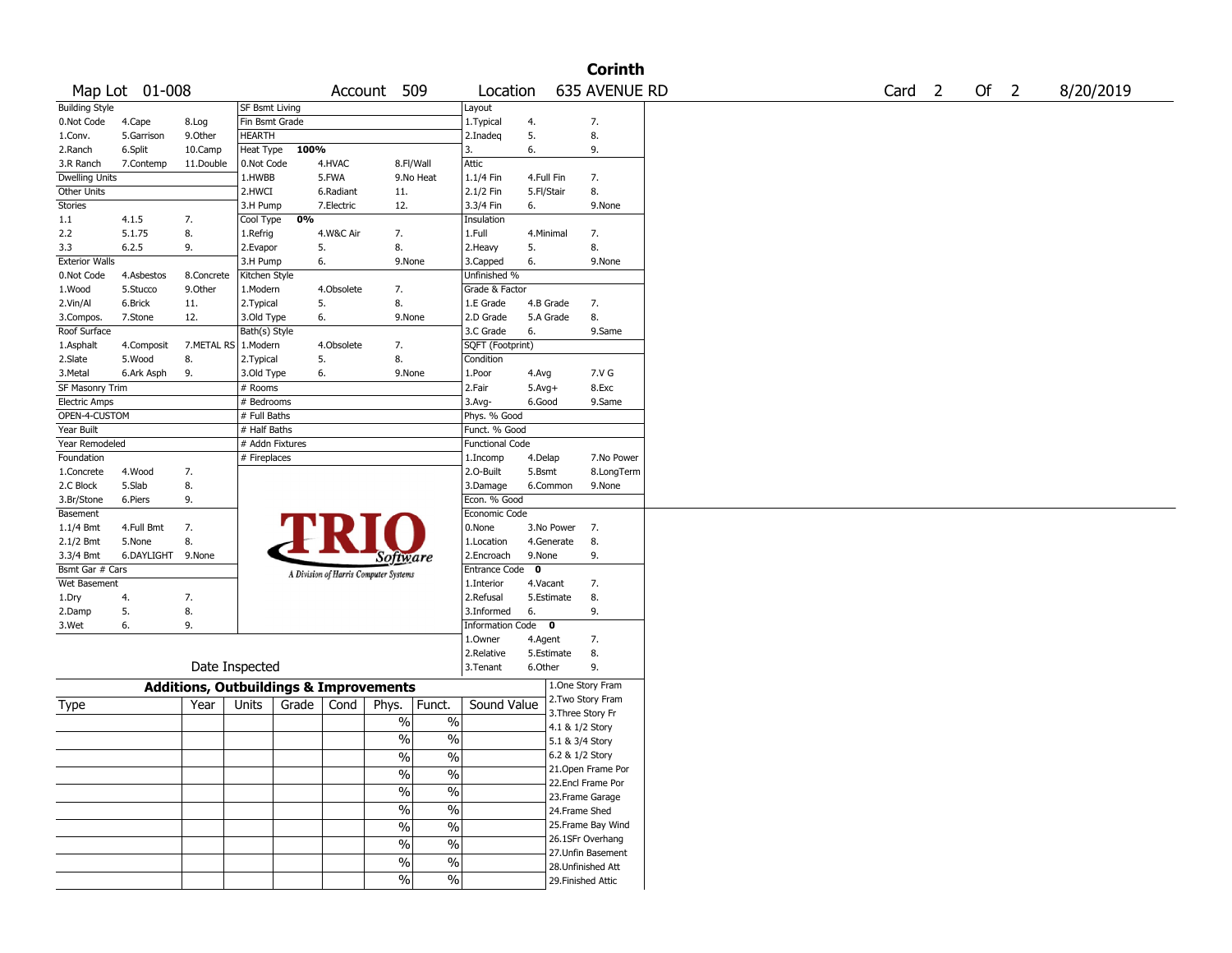|                  | Map Lot 01-008-A         | Account 845 | Location                                 |                      | 663 AVENUE RD              |                                          |                 |                          | Card <sub>1</sub> | Of 1   |                                           | 8/20/2019                               |
|------------------|--------------------------|-------------|------------------------------------------|----------------------|----------------------------|------------------------------------------|-----------------|--------------------------|-------------------|--------|-------------------------------------------|-----------------------------------------|
| EASTMAN, JEFFREY |                          |             |                                          | <b>Property Data</b> |                            |                                          |                 | <b>Assessment Record</b> |                   |        |                                           |                                         |
|                  |                          |             | Neighborhood 2 Neighborhood B            |                      |                            | Year                                     | Land            |                          | <b>Buildings</b>  |        | Exempt                                    | Total                                   |
| 110 CALL ROAD    |                          |             |                                          |                      |                            | 2006                                     |                 | 16,400                   |                   | 51,555 | 0                                         | 67,955                                  |
|                  |                          |             | Tree Growth Year                         | $\mathbf 0$          |                            | 2007                                     |                 | 16,400                   |                   | 51,555 | 0                                         | 67,955                                  |
| EXETER ME 04435  |                          |             | <b>FIRST MORTGAGE</b><br>SECOND MORTGAGE |                      | $\mathbf 0$<br>$\mathbf 0$ | 2008                                     |                 | 18,050                   |                   | 51,180 | 0                                         | 69,230                                  |
| B8121P64         |                          |             | Zone/Land Use 11 Residential             |                      |                            |                                          |                 |                          |                   |        |                                           |                                         |
|                  |                          |             |                                          |                      |                            | 2009                                     |                 | 18,050                   |                   | 51,180 | 0                                         | 69,230                                  |
|                  |                          |             | Secondary Zone                           |                      |                            | 2010                                     |                 | 18,050                   |                   | 51,180 | 0                                         | 69,230                                  |
|                  |                          |             |                                          |                      |                            | 2011                                     |                 | 18,050                   |                   | 51,180 | 0                                         | 69,230                                  |
|                  |                          |             | Topography 1 Level                       |                      | 9                          | 2012                                     |                 | 18,050                   |                   | 51,180 | 0                                         | 69,230                                  |
|                  |                          |             | 1.Level                                  | 4.Below St           | 7.                         | 2013                                     |                 | 18,050                   |                   | 51,180 | 0                                         | 69,230                                  |
|                  |                          |             | 2.Rolling<br>3.Above St                  | 5.Low<br>6.Swampy    | 8.<br>9.                   | 2014                                     |                 | 18,050                   |                   | 51,180 | 0                                         | 69,230                                  |
|                  |                          |             | 4 Drilled Well<br><b>Utilities</b>       |                      | <b>6 Septic System</b>     | 2015                                     |                 | 18,050                   |                   | 40,840 | 0                                         | 58,890                                  |
|                  |                          |             | 1.Public                                 | 4.Dr Well            | 7.Cesspool                 | 2016                                     |                 | 18,050                   |                   | 40,840 | 0                                         | 58,890                                  |
|                  |                          |             | 2. Water                                 | 5.Dug Well           | 8.                         | 2017                                     |                 | 18,050                   |                   | 40,840 | 0                                         | 58,890                                  |
|                  |                          |             | 3.Sewer                                  | 6.Septic             | 9.None                     | 2018                                     |                 | 18,050                   |                   | 40,840 | 0                                         | 58,890                                  |
|                  |                          |             | 1 Paved<br><b>Street</b>                 |                      |                            | 2019                                     |                 | 18,050                   |                   | 40,840 | 0                                         | 58,890                                  |
|                  |                          |             | 1.Paved                                  | 4.R/W                | 7.                         |                                          |                 |                          | <b>Land Data</b>  |        |                                           |                                         |
|                  |                          |             | 2.Semi Imp<br>3.Gravel                   | 5.<br>6.             | 8.<br>9.None               | <b>Front Foot</b>                        |                 | <b>Effective</b>         |                   |        | <b>Influence</b>                          | <b>Influence</b>                        |
|                  |                          |             | STATUS TG-F&O                            |                      | $\mathbf 0$                | 11.Regular Lot                           | Type            | Frontage                 | <b>Depth</b>      | Factor | Code<br>$\overline{\frac{9}{6}}$          | <b>Codes</b><br>1.Unimproved            |
|                  | Inspection Witnessed By: |             |                                          |                      | $\mathbf 0$                | 12.Delta Triangle                        |                 |                          |                   |        | $\frac{9}{6}$                             | 2.Excess Frtg                           |
|                  |                          |             |                                          | <b>Sale Data</b>     |                            | 13. Nabla Triangle<br>14. Rear Land      |                 |                          |                   |        | $\overline{\frac{9}{6}}$<br>$\frac{9}{6}$ | 3. Topography<br>4.Size/Shape           |
| Χ                |                          | Date        | Sale Date                                |                      |                            | 15. Miscellaneous                        |                 |                          |                   |        | $\overline{\frac{9}{6}}$                  | 5.Access                                |
| No./Date         | Description              | Date Insp.  | Price                                    |                      |                            |                                          |                 |                          |                   |        | %                                         | 6.Open Space                            |
|                  |                          |             | Sale Type                                |                      |                            | <b>Square Foot</b>                       |                 | <b>Square Feet</b>       |                   |        | $\overline{\frac{9}{6}}$                  | 7.Restricted<br>8.Environmt             |
|                  |                          |             | 1.Land<br>2.L & B                        | 4. Mobile<br>5.Other | 7.<br>8.                   | 16.Regular Lot                           |                 |                          |                   |        | $\frac{9}{6}$                             | 9. Fractional                           |
|                  |                          |             | 3.Building                               | 6.                   | 9.                         | 17.Secondary Lot                         |                 |                          |                   |        | %                                         | <b>Acres</b><br>30. Rear Land 51+       |
|                  |                          |             | Financing                                |                      |                            | 18.Excess Land                           |                 |                          |                   |        | $\frac{9}{6}$<br>$\frac{9}{6}$            | 31.Tillable                             |
|                  |                          |             | 1.Convent                                | 4.Seller             | 7.                         | 19.Sound Value<br>20.Miscellaneous       |                 |                          |                   |        | $\frac{9}{6}$                             | 32.Pasture                              |
| Notes:           |                          |             | 2.FHA/VA                                 | 5.Private            | 8.                         |                                          |                 |                          |                   |        | $\frac{9}{6}$                             | 33.Open Space                           |
|                  |                          |             | 3.Assumed                                | 6.Cash               | 9.Unknown                  |                                          |                 |                          |                   |        | %                                         | 34.Softwood (F&O)                       |
|                  |                          |             | Validity                                 |                      |                            | <b>Fract. Acre</b>                       |                 | <b>Acreage/Sites</b>     |                   |        |                                           | 35. Mixed Wood (F&<br>36.Hardwood (F&O) |
|                  |                          |             | 1.Valid                                  | 4.Split              | 7.Renovate                 | 21.Improved (Frac                        | 21              |                          | 1.00              | 100    | %<br>$\bf{0}$                             | 37.Softwood (TG)                        |
|                  |                          |             | 2.Related                                | 5.Partial            | 8.Other                    | 22.Unimproved (Fr<br>23.No Road Lot (F   | $\overline{27}$ |                          | 2.00              | 100    | $\overline{\mathfrak{o}}$<br>%            | 38. Mixed Wood (TG                      |
|                  |                          |             | 3.Distress                               | 6.Exempt             | 9.                         | <b>Acres</b>                             |                 |                          |                   |        | $\overline{\frac{9}{6}}$<br>$\frac{9}{6}$ | 39.Hardwood (TG)                        |
|                  |                          |             | Verified                                 |                      |                            | 24.Commercial                            |                 |                          |                   |        | %                                         | 40. Wasteland                           |
|                  |                          |             | 1.Buyer                                  | 4.Agent              | 7.Family                   | 25.                                      |                 |                          |                   |        | $\overline{\frac{9}{6}}$                  | 41. Multiple MO HO                      |
|                  |                          |             |                                          |                      |                            |                                          |                 |                          |                   |        |                                           |                                         |
|                  |                          |             |                                          |                      |                            | 26.                                      |                 |                          |                   |        | %                                         | 42. Multiple Home                       |
|                  |                          |             | 2.Seller<br>3.Lender                     | 5.Pub Rec<br>6.MLS   | 8.Other<br>9.              | 27. Rear Land 1-10                       |                 |                          |                   |        |                                           | 43.TG SINGLE LANE                       |
| <b>Corinth</b>   |                          |             |                                          |                      |                            | 28. Rear Land 11-2<br>29. Rear Land 26-5 |                 | <b>Total Acreage</b>     |                   | 3.00   |                                           | 44.Lot Improvemen<br>45. Miscellaneous  |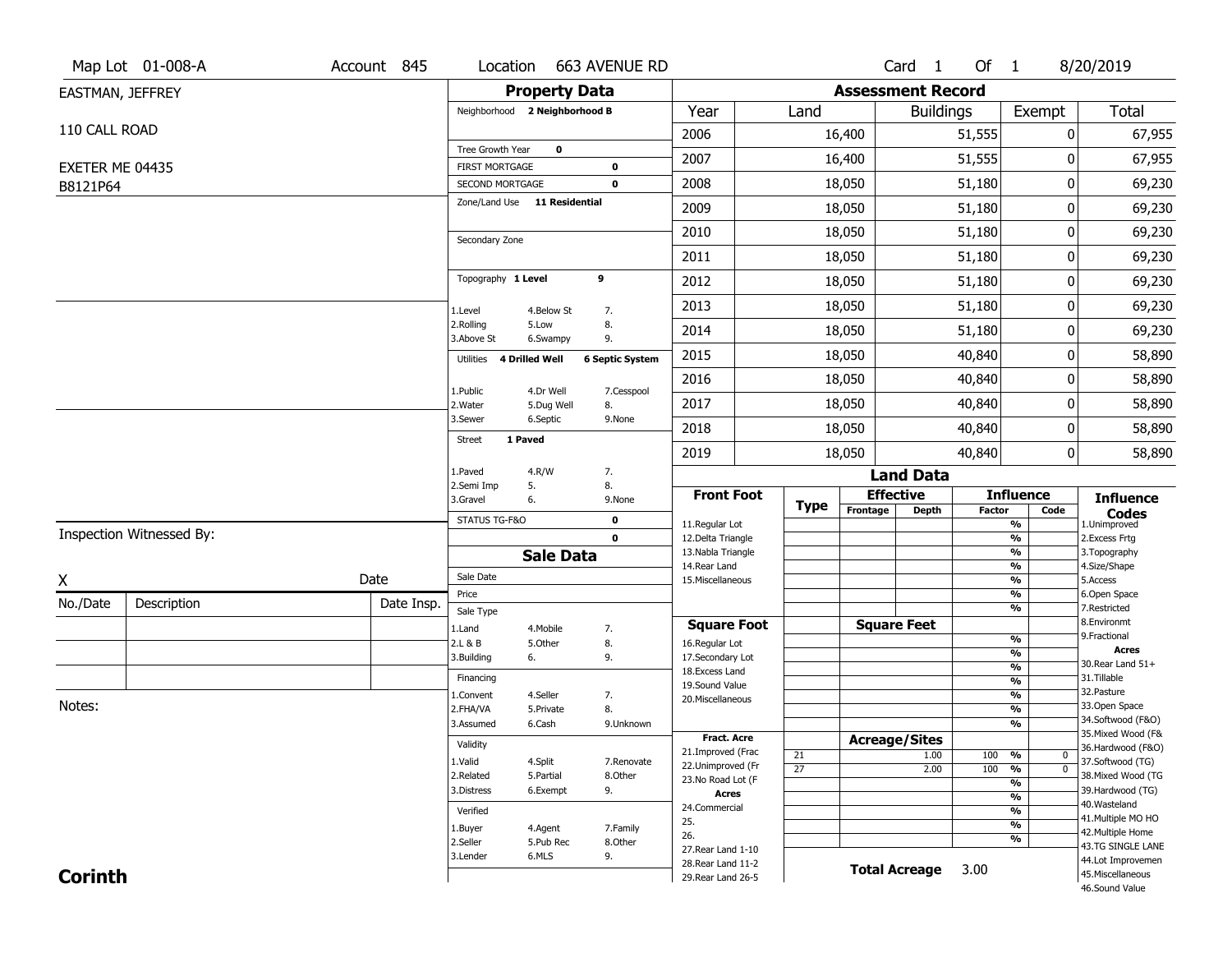|                       |                            |                                                   |                |                          |                |                                       |                             |                                  |            |                   | <b>Corinth</b>                          |        |        |           |
|-----------------------|----------------------------|---------------------------------------------------|----------------|--------------------------|----------------|---------------------------------------|-----------------------------|----------------------------------|------------|-------------------|-----------------------------------------|--------|--------|-----------|
|                       | Map Lot 01-008-A           |                                                   |                |                          |                | Account 845                           |                             | Location                         |            |                   | 663 AVENUE RD                           | Card 1 | Of $1$ | 8/20/2019 |
|                       | Building Style 0 Not Coded |                                                   | SF Bsmt Living |                          | 0              |                                       |                             | Layout $\mathbf 0$               |            |                   |                                         |        |        |           |
| 0.Not Code            | 4.Cape                     | 8.Log                                             | Fin Bsmt Grade |                          | 0 <sub>0</sub> |                                       |                             | 1. Typical                       | 4.         |                   | 7.                                      |        |        |           |
| 1.Conv.               | 5.Garrison                 | 9.0ther                                           | <b>HEARTH</b>  |                          | 0              |                                       |                             | 2.Inadeq                         | 5.         |                   | 8.                                      |        |        |           |
| 2.Ranch               | 6.Split                    | 10.Camp                                           | Heat Type      | 100%                     |                | 0 Not Coded                           |                             | 3.                               | 6.         |                   | 9.                                      |        |        |           |
| 3.R Ranch             | 7.Contemp                  | 11.Double                                         | 0.Not Code     |                          | 4.HVAC         |                                       | 8.Fl/Wall                   | Attic<br>$\mathbf{0}$            |            |                   |                                         |        |        |           |
| Dwelling Units 0      |                            |                                                   | 1.HWBB         |                          | 5.FWA          |                                       | 9.No Heat                   | 1.1/4 Fin                        | 4.Full Fin |                   | 7.                                      |        |        |           |
| Other Units           | 0                          |                                                   | 2.HWCI         |                          | 6.Radiant      | 11.                                   |                             | 2.1/2 Fin                        | 5.Fl/Stair |                   | 8.                                      |        |        |           |
| <b>Stories</b>        | 0                          |                                                   | 3.H Pump       |                          | 7.Electric     | 12.                                   |                             | 3.3/4 Fin                        | 6.         |                   | 9.None                                  |        |        |           |
| 1.1                   | 4.1.5                      | 7.                                                | Cool Type      | 0%                       |                | 9 None                                |                             | Insulation<br>$\mathbf{o}$       |            |                   |                                         |        |        |           |
| 2.2                   | 5.1.75                     | 8.                                                | 1.Refrig       |                          | 4.W&C Air      | 7.                                    |                             | 1.Full                           | 4.Minimal  |                   | 7.                                      |        |        |           |
| 3.3                   | 6.2.5                      | 9.                                                | 2.Evapor       |                          | 5.             | 8.                                    |                             | 2. Heavy                         | 5.         |                   | 8.                                      |        |        |           |
| <b>Exterior Walls</b> | 0 Not Coded                |                                                   | 3.H Pump       |                          | 6.             |                                       | 9.None                      | 3.Capped                         | 6.         |                   | 9.None                                  |        |        |           |
| 0.Not Code            | 4.Asbestos                 | 8.Concrete                                        | Kitchen Style  |                          | 0              |                                       |                             | Unfinished %                     | 0%         |                   |                                         |        |        |           |
| 1.Wood                | 5.Stucco                   | 9.0ther                                           | 1.Modern       |                          | 4.Obsolete     | 7.                                    |                             | Grade & Factor 00%               |            |                   |                                         |        |        |           |
| 2.Vin/Al              | 6.Brick                    | 11.                                               | 2. Typical     |                          | 5.             | 8.                                    |                             | 1.E Grade                        | 4.B Grade  |                   | 7.                                      |        |        |           |
| 3.Compos.             | 7.Stone                    | 12.                                               | 3.Old Type     |                          | 6.             |                                       | 9.None                      | 2.D Grade                        | 5.A Grade  |                   | 8.                                      |        |        |           |
| Roof Surface          | 0                          |                                                   | Bath(s) Style  |                          | 0              |                                       |                             | 3.C Grade                        | 6.         |                   | 9.Same                                  |        |        |           |
| 1.Asphalt             | 4.Composit                 | 7.METAL RS   1.Modern                             |                |                          | 4.Obsolete     | 7.                                    |                             | SQFT (Footprint) 0               |            |                   |                                         |        |        |           |
| 2.Slate               | 5.Wood                     | 8.                                                | 2. Typical     |                          | 5.             | 8.                                    |                             | Condition                        | 0          |                   |                                         |        |        |           |
| 3.Metal               | 6.Ark Asph                 | 9.                                                | 3.Old Type     |                          | 6.             |                                       | 9.None                      | 1.Poor                           | 4.Avg      |                   | 7.V G                                   |        |        |           |
| SF Masonry Trim 0     |                            |                                                   | # Rooms        |                          | 0              |                                       |                             | 2.Fair                           | $5.Avg+$   |                   | 8.Exc                                   |        |        |           |
| <b>Electric Amps</b>  | 0                          |                                                   | # Bedrooms     |                          | 0              |                                       |                             | $3.Avg-$                         | 6.Good     |                   | 9.Same                                  |        |        |           |
| OPEN-4-CUSTOM 0       |                            |                                                   | # Full Baths   |                          | 0              |                                       |                             | Phys. % Good                     | 0%         |                   |                                         |        |        |           |
| Year Built            | 0                          |                                                   | # Half Baths   |                          | 0              |                                       |                             | Funct. % Good                    |            | 100%              |                                         |        |        |           |
| Year Remodeled 0      |                            |                                                   |                | # Addn Fixtures          | 0              |                                       |                             | Functional Code 9 None           |            |                   |                                         |        |        |           |
| Foundation            | 0                          |                                                   | # Fireplaces   |                          | 0              |                                       |                             | 1.Incomp                         | 4.Delap    |                   | 7.No Power                              |        |        |           |
| 1.Concrete            | 4.Wood                     | 7.                                                |                |                          |                |                                       |                             | 2.0-Built                        | 5.Bsmt     |                   | 8.LongTerm                              |        |        |           |
| 2.C Block             | 5.Slab                     | 8.                                                |                |                          |                |                                       |                             | 3.Damage                         | 6.Common   |                   | 9.None                                  |        |        |           |
| 3.Br/Stone            | 6.Piers                    | 9.                                                |                |                          |                |                                       |                             | Econ. % Good                     | 100%       |                   |                                         |        |        |           |
| Basement              | 0                          |                                                   |                |                          |                |                                       |                             | Economic Code None               |            |                   |                                         |        |        |           |
| $1.1/4$ Bmt           | 4.Full Bmt                 | 7.                                                |                |                          |                |                                       |                             | 0.None                           | 3.No Power |                   | 7.                                      |        |        |           |
| $2.1/2$ Bmt           | 5.None                     | 8.                                                |                |                          |                |                                       |                             | 1.Location                       | 4.Generate |                   | 8.                                      |        |        |           |
| 3.3/4 Bmt             | 6.DAYLIGHT 9.None          |                                                   |                |                          |                | <i>Software</i>                       |                             | 2.Encroach                       | 9.None     |                   | 9.                                      |        |        |           |
| Bsmt Gar # Cars 0     |                            |                                                   |                |                          |                | A Division of Harris Computer Systems |                             | Entrance Code 1 Interior Inspect |            |                   |                                         |        |        |           |
| Wet Basement 0        |                            |                                                   |                |                          |                |                                       |                             | 1.Interior                       | 4.Vacant   |                   | 7.                                      |        |        |           |
| 1.Dry                 | 4.                         | 7.                                                |                |                          |                |                                       |                             | 2.Refusal                        | 5.Estimate |                   | 8.                                      |        |        |           |
| 2.Damp                | 5.                         | 8.                                                |                |                          |                |                                       |                             | 3.Informed                       | 6.         |                   | 9.                                      |        |        |           |
| 3.Wet                 | 6.                         | 9.                                                |                |                          |                |                                       |                             | Information Code 1 Owner         |            |                   |                                         |        |        |           |
|                       |                            |                                                   |                |                          |                |                                       |                             | 1.0wner                          | 4.Agent    |                   | 7.                                      |        |        |           |
|                       |                            |                                                   |                |                          |                |                                       |                             | 2.Relative                       | 5.Estimate |                   | 8.                                      |        |        |           |
|                       |                            |                                                   |                | Date Inspected 3/18/2015 |                |                                       |                             | 3.Tenant                         | 6.Other    |                   | 9.                                      |        |        |           |
|                       |                            | <b>Additions, Outbuildings &amp; Improvements</b> |                |                          |                |                                       |                             |                                  |            |                   | 1.One Story Fram                        |        |        |           |
| Type                  |                            | Year                                              | Units          | Grade                    | Cond           |                                       | Phys.   Funct.              | Sound Value                      |            |                   | 2. Two Story Fram                       |        |        |           |
|                       |                            |                                                   |                |                          |                |                                       |                             |                                  |            | 3. Three Story Fr |                                         |        |        |           |
| 895 Pine Grove        |                            | 1987                                              | 14x70          | 3 100                    | 3              | 85                                    | % 85<br>$\%$                |                                  |            | 4.1 & 1/2 Story   |                                         |        |        |           |
| 68 Wood Deck          |                            | 0                                                 | 80             | 00                       | 0              | 0                                     | % 0<br>$\%$                 |                                  |            | 5.1 & 3/4 Story   |                                         |        |        |           |
| 23 Frame Garage       |                            | 0                                                 | 576            | 3 1 1 5                  | $\overline{3}$ | $\overline{90}$                       | $\frac{9}{6}$ 100 %         |                                  |            | 6.2 & 1/2 Story   |                                         |        |        |           |
| 23 Frame Garage       |                            | 0                                                 | 576            | 00                       | 0              | 10                                    | $\frac{9}{0}$ 0<br>%        |                                  |            |                   | 21.Open Frame Por                       |        |        |           |
|                       |                            |                                                   |                |                          |                |                                       | $\frac{9}{6}$               |                                  |            |                   | 22.Encl Frame Por                       |        |        |           |
| 24 Frame Shed         |                            | $\pmb{0}$                                         | 240            | 00                       | 0              | 10                                    | $\sqrt[6]{0}$               |                                  |            |                   | 23. Frame Garage                        |        |        |           |
| 24 Frame Shed         |                            | $\pmb{0}$                                         |                |                          |                | $\%$                                  |                             | % 1,000                          |            | 24.Frame Shed     |                                         |        |        |           |
|                       |                            |                                                   |                |                          |                | $\%$                                  | $\%$                        |                                  |            |                   | 25.Frame Bay Wind                       |        |        |           |
|                       |                            |                                                   |                |                          |                | $\%$                                  | $\%$                        |                                  |            |                   | 26.1SFr Overhang                        |        |        |           |
|                       |                            |                                                   |                |                          |                |                                       |                             |                                  |            |                   | 27.Unfin Basement                       |        |        |           |
|                       |                            |                                                   |                |                          |                |                                       |                             |                                  |            |                   |                                         |        |        |           |
|                       |                            |                                                   |                |                          |                | $\%$<br>$\%$                          | $\frac{1}{2}$<br>$\sqrt{6}$ |                                  |            |                   | 28.Unfinished Att<br>29. Finished Attic |        |        |           |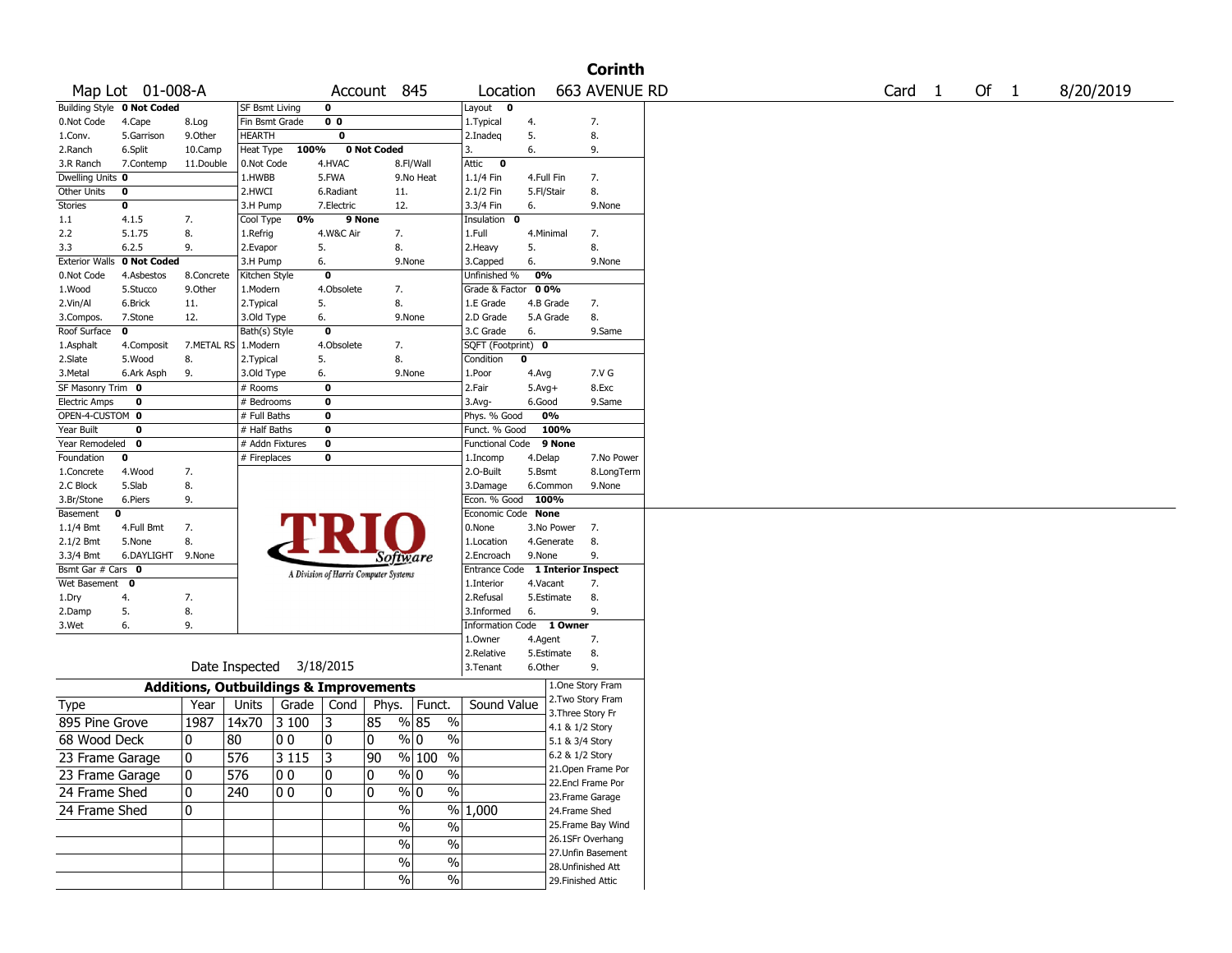|                  | Map Lot 01-008-03H       | Account 1574 | Location                                 |                         | 510 MCCARD ROAD        |                                          |             |                              | Card 1           | Of $1$ |                                                      | 8/20/2019                              |
|------------------|--------------------------|--------------|------------------------------------------|-------------------------|------------------------|------------------------------------------|-------------|------------------------------|------------------|--------|------------------------------------------------------|----------------------------------------|
| EASTMAN, JEFFREY |                          |              |                                          | <b>Property Data</b>    |                        |                                          |             | <b>Assessment Record</b>     |                  |        |                                                      |                                        |
|                  |                          |              | Neighborhood 2 Neighborhood B            |                         |                        | Year                                     | Land        |                              | <b>Buildings</b> |        | Exempt                                               | Total                                  |
|                  |                          |              |                                          |                         |                        | 2006                                     |             | 0                            |                  | 32,570 | 0                                                    | 32,570                                 |
| 110 CALL ROAD    |                          |              | Tree Growth Year                         | $\mathbf 0$             |                        | 2007                                     |             | 0                            |                  | 32,570 | 0                                                    | 32,570                                 |
| EXETER ME 04435  |                          |              | <b>FIRST MORTGAGE</b><br>SECOND MORTGAGE |                         | 0<br>$\mathbf 0$       | 2008                                     |             | 0                            |                  | 27,030 | 0                                                    | 27,030                                 |
|                  |                          |              | Zone/Land Use 11 Residential             |                         |                        | 2009                                     |             | 0                            |                  | 27,800 | 0                                                    | 27,800                                 |
|                  |                          |              |                                          |                         |                        | 2010                                     |             | 0                            |                  | 27,800 | 0                                                    | 27,800                                 |
|                  |                          |              | Secondary Zone                           |                         |                        | 2011                                     |             | 0                            |                  | 27,800 | 0                                                    | 27,800                                 |
|                  |                          |              | Topography 1 Level                       |                         |                        | 2012                                     |             | 0                            |                  | 27,010 | 0                                                    | 27,010                                 |
|                  |                          |              | 1.Level                                  | 4.Below St              | 7.                     | 2013                                     |             | 0                            |                  | 27,010 | 0                                                    | 27,010                                 |
|                  |                          |              | 2.Rolling<br>3.Above St                  | 5.Low<br>6.Swampy       | 8.<br>9.               | 2014                                     |             | 0                            |                  | 24,430 | 0                                                    | 24,430                                 |
|                  |                          |              | 4 Drilled Well<br>Utilities              |                         | <b>6 Septic System</b> | 2015                                     |             | 0                            |                  | 21,190 | 0                                                    | 21,190                                 |
|                  |                          |              |                                          |                         |                        | 2016                                     |             | 0                            |                  | 21,190 | 0                                                    | 21,190                                 |
|                  |                          |              | 1.Public<br>2.Water                      | 4.Dr Well<br>5.Dug Well | 7.Cesspool<br>8.       | 2017                                     |             | 0                            |                  | 21,190 | 0                                                    | 21,190                                 |
|                  |                          |              | 3.Sewer                                  | 6.Septic                | 9.None                 | 2018                                     |             | 0                            |                  | 21,190 | 0                                                    | 21,190                                 |
|                  |                          |              | 1 Paved<br><b>Street</b>                 |                         |                        | 2019                                     |             | 0                            |                  | 21,190 | 0                                                    | 21,190                                 |
|                  |                          |              | 1.Paved<br>2.Semi Imp<br>5.              | 4.R/W                   | 7.<br>8.               |                                          |             |                              | <b>Land Data</b> |        |                                                      |                                        |
|                  |                          |              | 3.Gravel<br>6.                           |                         | 9.None                 | <b>Front Foot</b>                        | <b>Type</b> | <b>Effective</b><br>Frontage | Depth            | Factor | <b>Influence</b><br>Code                             | <b>Influence</b>                       |
|                  |                          |              | STATUS TG-F&O                            |                         | $\mathbf 0$            | 11.Regular Lot                           |             |                              |                  |        | $\overline{\frac{9}{6}}$                             | <b>Codes</b><br>1.Unimproved           |
|                  | Inspection Witnessed By: |              |                                          |                         | $\mathbf 0$            | 12.Delta Triangle<br>13. Nabla Triangle  |             |                              |                  |        | $\overline{\frac{9}{6}}$<br>$\overline{\frac{9}{6}}$ | 2. Excess Frtg<br>3. Topography        |
|                  |                          |              |                                          | <b>Sale Data</b>        |                        | 14. Rear Land                            |             |                              |                  |        | $\frac{9}{6}$                                        | 4.Size/Shape                           |
| X                |                          | Date         | Sale Date<br>Price                       |                         |                        | 15. Miscellaneous                        |             |                              |                  |        | $\overline{\frac{9}{6}}$<br>%                        | 5.Access<br>6.Open Space               |
| No./Date         | Description              | Date Insp.   | Sale Type                                |                         |                        |                                          |             |                              |                  |        | $\frac{9}{6}$                                        | 7.Restricted                           |
|                  |                          |              | 1.Land                                   | 4. Mobile               | 7.                     | <b>Square Foot</b>                       |             | <b>Square Feet</b>           |                  |        |                                                      | 8.Environmt                            |
|                  |                          |              | 2.L & B                                  | 5.0ther                 | 8.                     | 16.Regular Lot                           |             |                              |                  |        | %                                                    | 9. Fractional<br><b>Acres</b>          |
|                  |                          |              | 3.Building<br>6.                         |                         | 9.                     | 17.Secondary Lot                         |             |                              |                  |        | %<br>$\frac{9}{6}$                                   | 30. Rear Land 51+                      |
|                  |                          |              | Financing                                |                         |                        | 18.Excess Land<br>19.Sound Value         |             |                              |                  |        | $\frac{9}{6}$                                        | 31.Tillable                            |
|                  |                          |              | 1.Convent                                | 4.Seller                | 7.                     | 20.Miscellaneous                         |             |                              |                  |        | %                                                    | 32. Pasture                            |
| Notes:           |                          |              | 2.FHA/VA                                 | 5.Private               | 8.                     |                                          |             |                              |                  |        | $\frac{9}{6}$                                        | 33.Open Space<br>34.Softwood (F&O)     |
|                  |                          |              | 3.Assumed                                | 6.Cash                  | 9.Unknown              | <b>Fract. Acre</b>                       |             |                              |                  |        | %                                                    | 35. Mixed Wood (F&                     |
|                  |                          |              | Validity                                 |                         |                        | 21.Improved (Frac                        |             | <b>Acreage/Sites</b>         |                  |        |                                                      | 36.Hardwood (F&O)                      |
|                  |                          |              | 1.Valid                                  | 4.Split                 | 7.Renovate             | 22.Unimproved (Fr                        |             |                              |                  |        | %<br>$\frac{9}{6}$                                   | 37.Softwood (TG)                       |
|                  |                          |              | 2.Related                                | 5.Partial               | 8.Other                | 23.No Road Lot (F                        |             |                              |                  |        | $\frac{9}{6}$                                        | 38. Mixed Wood (TG                     |
|                  |                          |              | 3.Distress                               | 6.Exempt                | 9.                     | <b>Acres</b>                             |             |                              |                  |        | $\frac{9}{6}$                                        | 39.Hardwood (TG)                       |
|                  |                          |              | Verified                                 |                         |                        | 24.Commercial                            |             |                              |                  |        | $\frac{9}{6}$                                        | 40. Wasteland<br>41. Multiple MO HO    |
|                  |                          |              | 1.Buyer                                  | 4.Agent                 | 7.Family               | 25.<br>26.                               |             |                              |                  |        | $\frac{9}{6}$                                        | 42. Multiple Home                      |
|                  |                          |              | 2.Seller                                 | 5.Pub Rec               | 8.Other                |                                          |             |                              |                  |        | %                                                    | 43.TG SINGLE LANE                      |
|                  |                          |              |                                          |                         |                        |                                          |             |                              |                  |        |                                                      |                                        |
| <b>Corinth</b>   |                          |              | 3.Lender                                 | 6.MLS                   | 9.                     | 27. Rear Land 1-10<br>28. Rear Land 11-2 |             | <b>Total Acreage</b>         |                  | 0.00   |                                                      | 44.Lot Improvemen<br>45. Miscellaneous |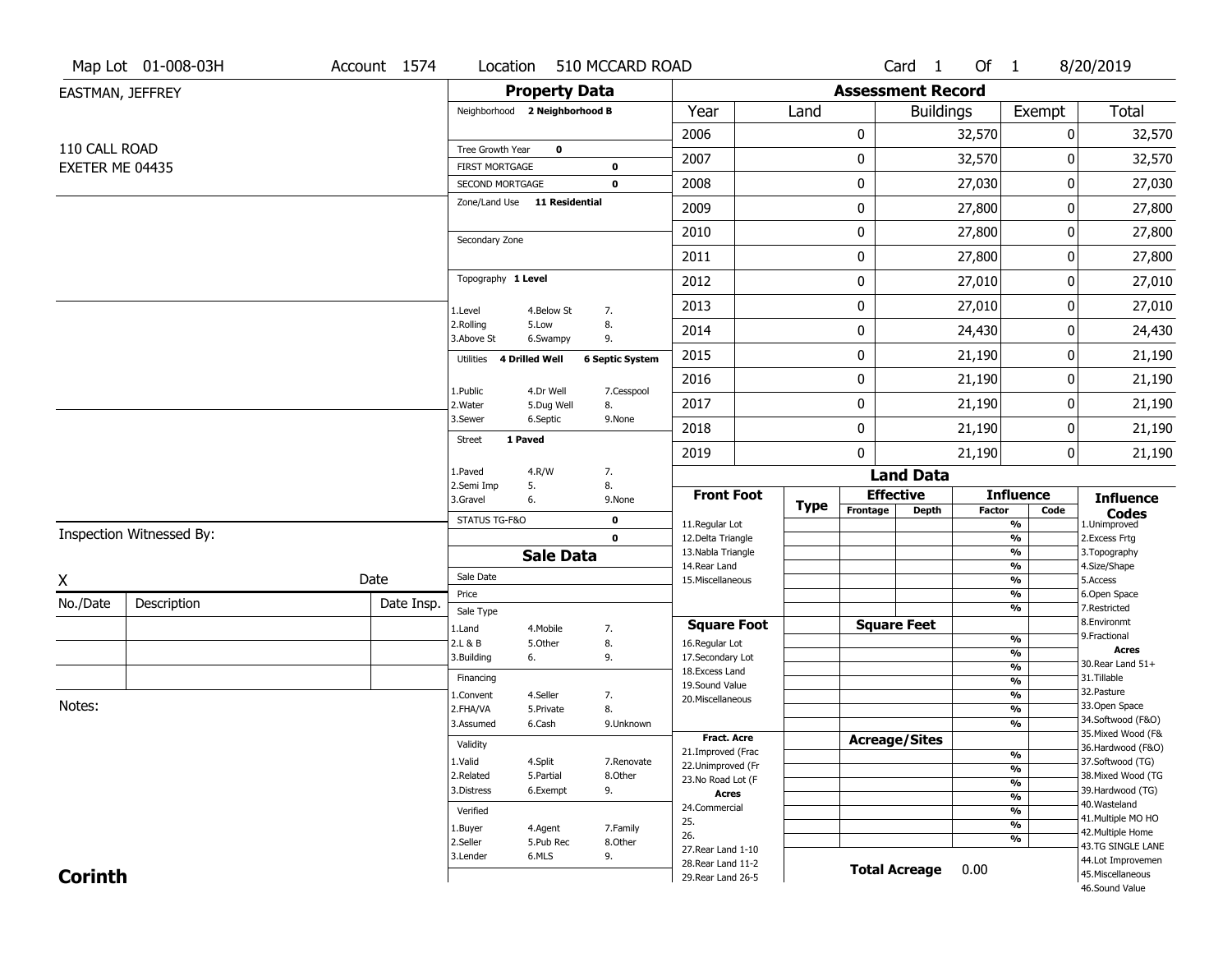|                       |                            |                                                   |                       |       |                |                                       |                          |                          |            |                                      | <b>Corinth</b>     |                   |      |           |
|-----------------------|----------------------------|---------------------------------------------------|-----------------------|-------|----------------|---------------------------------------|--------------------------|--------------------------|------------|--------------------------------------|--------------------|-------------------|------|-----------|
|                       | Map Lot 01-008-03H         |                                                   |                       |       |                | Account 1574                          |                          | Location                 |            |                                      | 510 MCCARD ROAD    | Card <sub>1</sub> | Of 1 | 8/20/2019 |
|                       | Building Style 0 Not Coded |                                                   | <b>SF Bsmt Living</b> |       | 0              |                                       |                          | Layout 0                 |            |                                      |                    |                   |      |           |
| 0.Not Code            | 4.Cape                     | 8.Log                                             | Fin Bsmt Grade        |       | 0 <sub>0</sub> |                                       |                          | 1.Typical                | 4.         |                                      | 7.                 |                   |      |           |
| 1.Conv.               | 5.Garrison                 | 9.0ther                                           | <b>HEARTH</b>         |       | 0              |                                       |                          | 2.Inadeq                 | 5.         |                                      | 8.                 |                   |      |           |
| 2.Ranch               | 6.Split                    | 10.Camp                                           | Heat Type             | 100%  |                | 0 Not Coded                           |                          | 3.                       | 6.         |                                      | 9.                 |                   |      |           |
| 3.R Ranch             | 7.Contemp                  | 11.Double                                         | 0.Not Code            |       | 4.HVAC         |                                       | 8.Fl/Wall                | Attic<br>$\bullet$       |            |                                      |                    |                   |      |           |
| Dwelling Units 0      |                            |                                                   | 1.HWBB                |       | 5.FWA          |                                       | 9.No Heat                | 1.1/4 Fin                | 4.Full Fin |                                      | 7.                 |                   |      |           |
| Other Units           | 0                          |                                                   | 2.HWCI                |       | 6.Radiant      | 11.                                   |                          | 2.1/2 Fin                | 5.Fl/Stair |                                      | 8.                 |                   |      |           |
| Stories               | 0                          |                                                   | 3.H Pump              |       | 7.Electric     | 12.                                   |                          | 3.3/4 Fin                | 6.         |                                      | 9.None             |                   |      |           |
| 1.1                   | 4.1.5                      | 7.                                                | Cool Type             | 0%    |                | 9 None                                |                          | Insulation<br>0          |            |                                      |                    |                   |      |           |
| 2.2                   | 5.1.75                     | 8.                                                | 1.Refrig              |       | 4.W&C Air      | 7.                                    |                          | 1.Full                   | 4.Minimal  |                                      | 7.                 |                   |      |           |
| 3.3                   | 6.2.5                      | 9.                                                | 2.Evapor              |       | 5.             | 8.                                    |                          | 2.Heavy                  | 5.         |                                      | 8.                 |                   |      |           |
| <b>Exterior Walls</b> | 0 Not Coded                |                                                   | 3.H Pump              |       | 6.             |                                       | 9.None                   | 3.Capped                 | 6.         |                                      | 9.None             |                   |      |           |
| 0.Not Code            | 4.Asbestos                 | 8.Concrete                                        | Kitchen Style         |       | 0              |                                       |                          | Unfinished %             | 0%         |                                      |                    |                   |      |           |
| 1.Wood                | 5.Stucco                   | 9.Other                                           | 1.Modern              |       | 4.Obsolete     | 7.                                    |                          | Grade & Factor           | 00%        |                                      |                    |                   |      |           |
| 2.Vin/Al              | 6.Brick                    | 11.                                               | 2.Typical             |       | 5.             | 8.                                    |                          | 1.E Grade                |            | 4.B Grade                            | 7.                 |                   |      |           |
| 3.Compos.             | 7.Stone                    | 12.                                               | 3.Old Type            |       | 6.             |                                       | 9.None                   | 2.D Grade                |            | 5.A Grade                            | 8.                 |                   |      |           |
| Roof Surface          | 0                          |                                                   | Bath(s) Style         |       | 0              |                                       |                          | 3.C Grade                | 6.         |                                      | 9.Same             |                   |      |           |
| 1.Asphalt             | 4.Composit                 | 7.METAL RS 1.Modern                               |                       |       | 4.Obsolete     | 7.                                    |                          | SQFT (Footprint) 0       |            |                                      |                    |                   |      |           |
| 2.Slate               | 5.Wood                     | 8.                                                | 2. Typical            |       | 5.             | 8.                                    |                          | Condition                | 0          |                                      |                    |                   |      |           |
| 3.Metal               | 6.Ark Asph                 | 9.                                                | 3.Old Type            |       | 6.             |                                       | 9.None                   | 1.Poor                   | 4.Avg      |                                      | 7.V G              |                   |      |           |
| SF Masonry Trim 0     |                            |                                                   | # Rooms               |       | 0              |                                       |                          | 2.Fair                   | $5.Avg+$   |                                      | 8.Exc              |                   |      |           |
| <b>Electric Amps</b>  | 0                          |                                                   | # Bedrooms            |       | 0              |                                       |                          | 3.Avg-                   | 6.Good     |                                      | 9.Same             |                   |      |           |
| OPEN-4-CUSTOM 0       |                            |                                                   | # Full Baths          |       | 0              |                                       |                          | Phys. % Good             |            | 0%                                   |                    |                   |      |           |
| Year Built            | 0                          |                                                   | # Half Baths          |       | 0              |                                       |                          | Funct. % Good            |            | 100%                                 |                    |                   |      |           |
| Year Remodeled        | 0                          |                                                   | # Addn Fixtures       |       | 0              |                                       |                          | Functional Code 9 None   |            |                                      |                    |                   |      |           |
| Foundation            | 0                          |                                                   | # Fireplaces          |       | 0              |                                       |                          | 1.Incomp                 | 4.Delap    |                                      | 7.No Power         |                   |      |           |
| 1.Concrete            | 4.Wood                     | 7.                                                |                       |       |                |                                       |                          | 2.O-Built                | 5.Bsmt     |                                      | 8.LongTerm         |                   |      |           |
| 2.C Block             | 5.Slab                     | 8.                                                |                       |       |                |                                       |                          | 3.Damage                 |            | 6.Common                             | 9.None             |                   |      |           |
| 3.Br/Stone            | 6.Piers                    | 9.                                                |                       |       |                |                                       |                          | Econ. % Good             |            | 100%                                 |                    |                   |      |           |
| Basement              | 0                          |                                                   |                       |       |                |                                       |                          | Economic Code None       |            |                                      |                    |                   |      |           |
| 1.1/4 Bmt             | 4.Full Bmt                 | 7.                                                |                       |       |                |                                       |                          | 0.None                   |            | 3.No Power                           | 7.                 |                   |      |           |
| 2.1/2 Bmt             | 5.None                     | 8.                                                |                       |       |                |                                       |                          | 1.Location               |            | 4.Generate                           | 8.                 |                   |      |           |
| 3.3/4 Bmt             | 6.DAYLIGHT                 | 9.None                                            |                       |       |                | Software                              |                          | 2.Encroach               | 9.None     |                                      | 9.                 |                   |      |           |
| Bsmt Gar # Cars 0     |                            |                                                   |                       |       |                | A Division of Harris Computer Systems |                          | <b>Entrance Code</b>     |            |                                      | 1 Interior Inspect |                   |      |           |
| Wet Basement          | $\mathbf 0$                |                                                   |                       |       |                |                                       |                          | 1.Interior               | 4.Vacant   |                                      | 7.                 |                   |      |           |
| 1.Dry                 | 4.                         | 7.                                                |                       |       |                |                                       |                          | 2.Refusal                |            | 5.Estimate                           | 8.                 |                   |      |           |
| 2.Damp                | 5.                         | 8.                                                |                       |       |                |                                       |                          | 3.Informed               | 6.         |                                      | 9.                 |                   |      |           |
| 3.Wet                 | 6.                         | 9.                                                |                       |       |                |                                       |                          | Information Code 1 Owner |            |                                      |                    |                   |      |           |
|                       |                            |                                                   |                       |       |                |                                       |                          | 1.0wner                  | 4.Agent    |                                      | 7.                 |                   |      |           |
|                       |                            |                                                   |                       |       |                |                                       |                          | 2.Relative               |            | 5.Estimate                           | 8.                 |                   |      |           |
|                       |                            |                                                   | Date Inspected        |       | 3/18/2015      |                                       |                          | 3. Tenant                | 6.Other    |                                      | 9.                 |                   |      |           |
|                       |                            | <b>Additions, Outbuildings &amp; Improvements</b> |                       |       |                |                                       |                          |                          |            |                                      | 1.One Story Fram   |                   |      |           |
| Type                  |                            | Year                                              | Units                 | Grade | Cond           | Phys.                                 | Funct.                   | Sound Value              |            |                                      | 2. Two Story Fram  |                   |      |           |
| 755 Colony            |                            | $M/H$ 1998                                        | 10x64                 | 4100  | 6              | 86                                    | % 90<br>$\%$             |                          |            | 3. Three Story Fr<br>4.1 & 1/2 Story |                    |                   |      |           |
| 68 Wood Deck          |                            | 10                                                | 160                   | 3 100 | 3              | 90                                    | $%100$ %                 |                          |            |                                      |                    |                   |      |           |
|                       |                            |                                                   |                       |       |                |                                       |                          |                          |            | 5.1 & 3/4 Story                      |                    |                   |      |           |
| 24 Frame Shed         |                            | 2012                                              | 64                    | 3 100 | 3              | 90                                    | % 100 %                  |                          |            | 6.2 & 1/2 Story                      |                    |                   |      |           |
|                       |                            |                                                   |                       |       |                | $\%$                                  | $\%$                     |                          |            |                                      | 21.Open Frame Por  |                   |      |           |
|                       |                            |                                                   |                       |       |                | %                                     | $\%$                     |                          |            |                                      | 22.Encl Frame Por  |                   |      |           |
|                       |                            |                                                   |                       |       |                |                                       |                          |                          |            |                                      | 23. Frame Garage   |                   |      |           |
|                       |                            |                                                   |                       |       |                | $\frac{1}{2}$                         | $\overline{\frac{0}{6}}$ |                          |            | 24.Frame Shed                        |                    |                   |      |           |
|                       |                            |                                                   |                       |       |                | $\%$                                  | $\overline{\frac{0}{6}}$ |                          |            |                                      | 25. Frame Bay Wind |                   |      |           |
|                       |                            |                                                   |                       |       |                | $\frac{1}{2}$                         | $\%$                     |                          |            |                                      | 26.1SFr Overhang   |                   |      |           |
|                       |                            |                                                   |                       |       |                | $\%$                                  | $\%$                     |                          |            |                                      | 27. Unfin Basement |                   |      |           |
|                       |                            |                                                   |                       |       |                |                                       |                          |                          |            |                                      | 28. Unfinished Att |                   |      |           |
|                       |                            |                                                   |                       |       |                | $\sqrt{96}$                           | $\%$                     |                          |            |                                      | 29. Finished Attic |                   |      |           |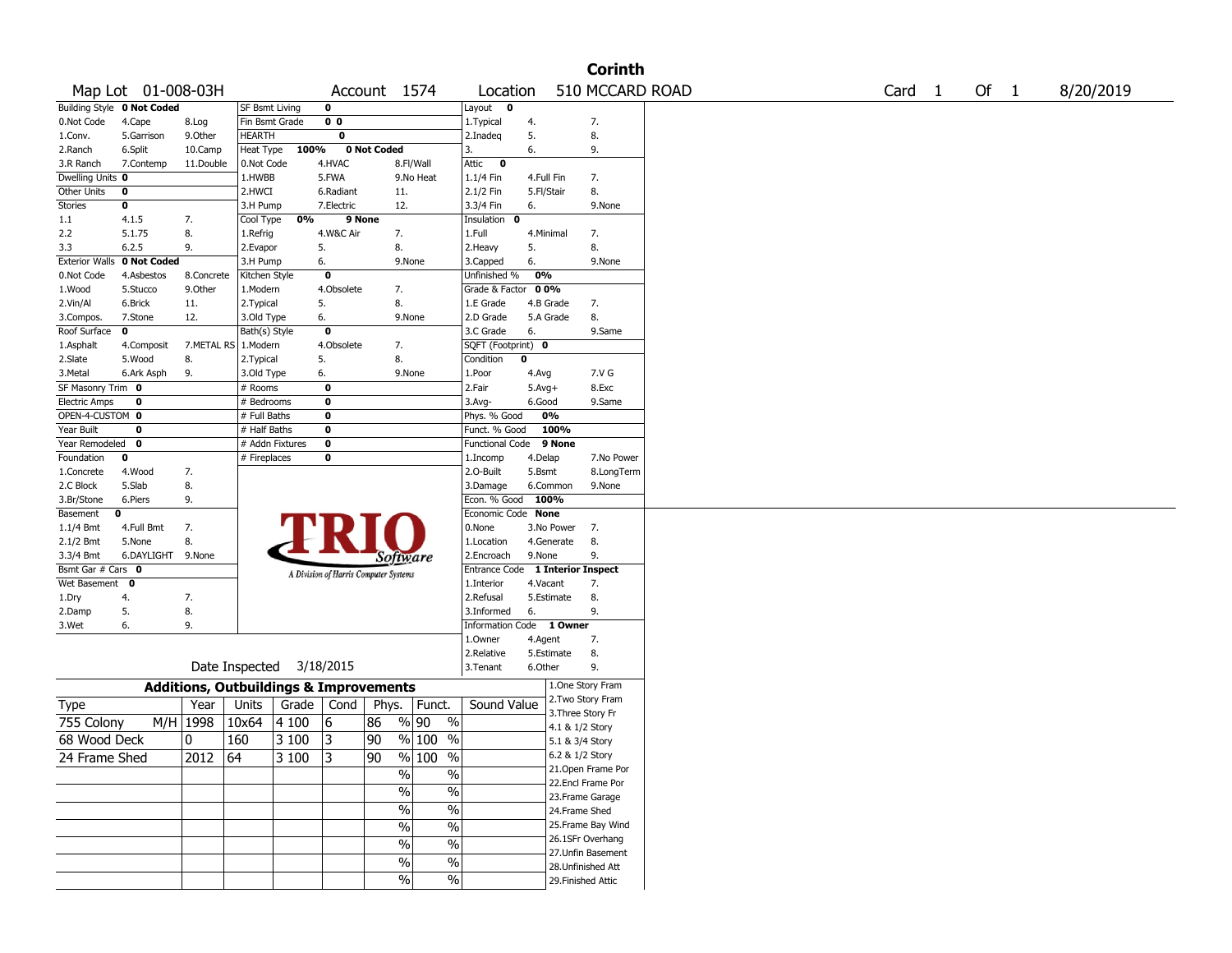|                  | Map Lot 01-008-B         | Account 1611 | Location                                 |                      | <b>MCCARD ROAD</b>         |                                          |                 |      |                          | Card <sub>1</sub> | Of 1   |                                           | 8/20/2019                              |
|------------------|--------------------------|--------------|------------------------------------------|----------------------|----------------------------|------------------------------------------|-----------------|------|--------------------------|-------------------|--------|-------------------------------------------|----------------------------------------|
| EASTMAN, JEFFREY |                          |              |                                          | <b>Property Data</b> |                            |                                          |                 |      | <b>Assessment Record</b> |                   |        |                                           |                                        |
|                  |                          |              | Neighborhood 2 Neighborhood B            |                      |                            | Year                                     |                 | Land |                          | <b>Buildings</b>  |        | Exempt                                    | <b>Total</b>                           |
|                  |                          |              |                                          |                      |                            | 2006                                     |                 |      | 17,050                   |                   | 1,030  | 0                                         | 18,080                                 |
| 110 CALL ROAD    |                          |              | Tree Growth Year                         | $\mathbf 0$          |                            | 2007                                     |                 |      | 17,050                   |                   | 1,030  | 0                                         | 18,080                                 |
| EXETER ME 04435  |                          |              | <b>FIRST MORTGAGE</b><br>SECOND MORTGAGE |                      | $\mathbf 0$<br>$\mathbf 0$ | 2008                                     |                 |      | 18,980                   |                   | 1,000  | 0                                         | 19,980                                 |
| B7205P335        |                          |              | Zone/Land Use 11 Residential             |                      |                            | 2009                                     |                 |      | 18,980                   |                   | 1,000  | 0                                         | 19,980                                 |
|                  |                          |              |                                          |                      |                            | 2010                                     |                 |      | 18,980                   |                   | 1,000  | 0                                         | 19,980                                 |
|                  |                          |              | Secondary Zone                           |                      |                            |                                          |                 |      |                          |                   |        |                                           |                                        |
|                  |                          |              | Topography                               |                      |                            | 2011                                     |                 |      | 18,980                   |                   | 1,000  | 0                                         | 19,980                                 |
|                  |                          |              |                                          |                      |                            | 2012                                     |                 |      | 18,980                   |                   | 1,000  | 0                                         | 19,980                                 |
|                  |                          |              | 1.Level                                  | 4.Below St           | 7.                         | 2013                                     |                 |      | 18,980                   |                   | 1,000  | 0                                         | 19,980                                 |
|                  |                          |              | 2.Rolling<br>3.Above St                  | 5.Low<br>6.Swampy    | 8.<br>9.                   | 2014                                     |                 |      | 18,980                   |                   | 1,000  | 0                                         | 19,980                                 |
|                  |                          |              | Utilities                                | 4 Drilled Well       | <b>6 Septic System</b>     | 2015                                     |                 |      | 18,980                   |                   | 1,000  | 0                                         | 19,980                                 |
|                  |                          |              | 1.Public                                 | 4.Dr Well            | 7.Cesspool                 | 2016                                     |                 |      | 18,980                   |                   | 1,000  | 0                                         | 19,980                                 |
|                  |                          |              | 2. Water                                 | 5.Dug Well           | 8.                         | 2017                                     |                 |      | 18,980                   |                   | 1,000  | 0                                         | 19,980                                 |
|                  |                          |              | 3.Sewer<br>1 Paved                       | 6.Septic             | 9.None                     | 2018                                     |                 |      | 18,980                   |                   | 1,000  | 0                                         | 19,980                                 |
|                  |                          |              | <b>Street</b>                            |                      |                            | 2019                                     |                 |      | 18,980                   |                   | 1,000  | 0                                         | 19,980                                 |
|                  |                          |              | 1.Paved<br>2.Semi Imp                    | 4.R/W                | 7.<br>8.                   |                                          |                 |      |                          | <b>Land Data</b>  |        |                                           |                                        |
|                  |                          |              | 3.Gravel                                 | 5.<br>6.             | 9.None                     | <b>Front Foot</b>                        |                 | Type | <b>Effective</b>         |                   |        | <b>Influence</b>                          | <b>Influence</b>                       |
|                  |                          |              | STATUS TG-F&O                            |                      | $\mathbf 0$                | 11.Regular Lot                           |                 |      | Frontage                 | <b>Depth</b>      | Factor | Code<br>$\overline{\frac{9}{6}}$          | <b>Codes</b><br>1.Unimproved           |
|                  | Inspection Witnessed By: |              |                                          |                      | $\mathbf 0$                | 12.Delta Triangle                        |                 |      |                          |                   |        | $\frac{9}{6}$                             | 2.Excess Frtg                          |
|                  |                          |              |                                          | <b>Sale Data</b>     |                            | 13. Nabla Triangle<br>14. Rear Land      |                 |      |                          |                   |        | $\overline{\frac{9}{6}}$<br>$\frac{9}{6}$ | 3. Topography<br>4.Size/Shape          |
| Χ                |                          | Date         | Sale Date                                |                      |                            | 15. Miscellaneous                        |                 |      |                          |                   |        | $\overline{\frac{9}{6}}$                  | 5.Access                               |
| No./Date         | Description              | Date Insp.   | Price<br>Sale Type                       |                      |                            |                                          |                 |      |                          |                   |        | %<br>$\overline{\frac{9}{6}}$             | 6.Open Space<br>7.Restricted           |
|                  |                          |              | 1.Land                                   | 4. Mobile            | 7.                         | <b>Square Foot</b>                       |                 |      | <b>Square Feet</b>       |                   |        |                                           | 8.Environmt                            |
|                  |                          |              | 2.L & B                                  | 5.Other              | 8.                         | 16.Regular Lot                           |                 |      |                          |                   |        | $\frac{9}{6}$                             | 9. Fractional<br><b>Acres</b>          |
|                  |                          |              | 3.Building                               | 6.                   | 9.                         | 17.Secondary Lot                         |                 |      |                          |                   |        | %<br>$\frac{9}{6}$                        | 30. Rear Land 51+                      |
|                  |                          |              | Financing                                |                      |                            | 18. Excess Land<br>19.Sound Value        |                 |      |                          |                   |        | $\frac{9}{6}$                             | 31.Tillable                            |
|                  |                          |              | 1.Convent                                | 4.Seller             | 7.                         | 20.Miscellaneous                         |                 |      |                          |                   |        | $\frac{9}{6}$                             | 32.Pasture                             |
| Notes:           |                          |              | 2.FHA/VA                                 | 5.Private            | 8.                         |                                          |                 |      |                          |                   |        | $\frac{9}{6}$                             | 33.Open Space<br>34.Softwood (F&O)     |
|                  |                          |              | 3.Assumed                                | 6.Cash               | 9.Unknown                  | <b>Fract. Acre</b>                       |                 |      | <b>Acreage/Sites</b>     |                   |        | %                                         | 35. Mixed Wood (F&                     |
|                  |                          |              | Validity                                 |                      |                            | 21.Improved (Frac                        | 21              |      |                          | 1.00              | 100    | %<br>$\mathbf{0}$                         | 36.Hardwood (F&O)                      |
|                  |                          |              | 1.Valid                                  | 4.Split              | 7.Renovate                 | 22.Unimproved (Fr                        | $\overline{27}$ |      |                          | 2.46              | 100    | $\overline{0}$<br>%                       | 37.Softwood (TG)                       |
|                  |                          |              | 2.Related                                | 5.Partial            | 8.Other                    | 23.No Road Lot (F                        | 40              |      |                          | 4.00              | 100    | $\frac{9}{6}$<br>$\overline{0}$           | 38. Mixed Wood (TG                     |
|                  |                          |              | 3.Distress                               | 6.Exempt             | 9.                         | <b>Acres</b>                             |                 |      |                          |                   |        | $\overline{\frac{9}{6}}$                  | 39.Hardwood (TG)<br>40. Wasteland      |
|                  |                          |              | Verified                                 |                      |                            | 24.Commercial<br>25.                     |                 |      |                          |                   |        | %                                         | 41. Multiple MO HO                     |
|                  |                          |              | 1.Buyer                                  | 4.Agent              | 7.Family                   | 26.                                      |                 |      |                          |                   |        | $\overline{\frac{9}{6}}$<br>%             | 42. Multiple Home                      |
|                  |                          |              | 2.Seller                                 | 5.Pub Rec            | 8.Other                    | 27. Rear Land 1-10                       |                 |      |                          |                   |        |                                           | 43.TG SINGLE LANE                      |
|                  |                          |              |                                          |                      |                            |                                          |                 |      |                          |                   |        |                                           |                                        |
| <b>Corinth</b>   |                          |              | 3.Lender                                 | 6.MLS                | 9.                         | 28. Rear Land 11-2<br>29. Rear Land 26-5 |                 |      | <b>Total Acreage</b>     |                   | 7.46   |                                           | 44.Lot Improvemen<br>45. Miscellaneous |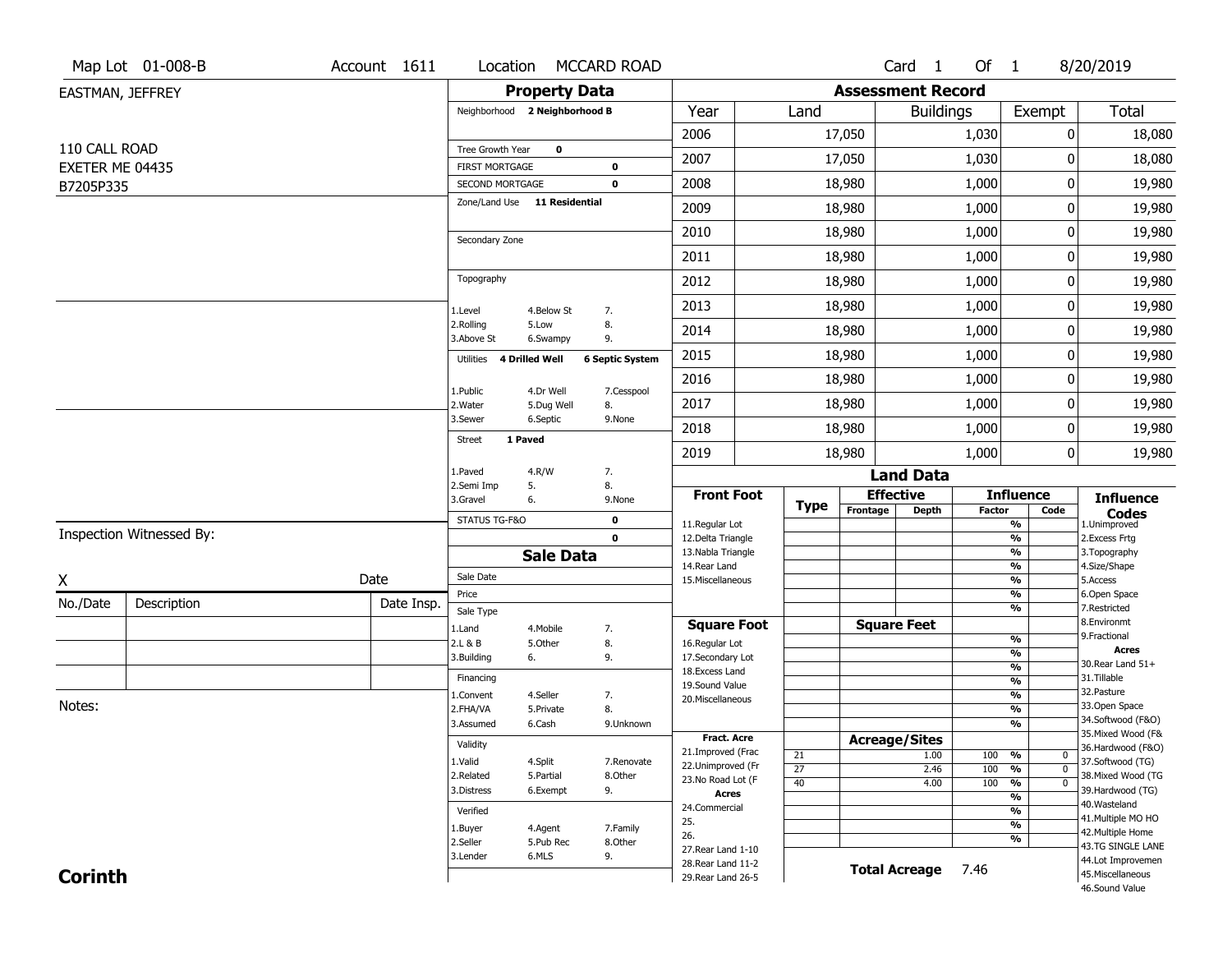|                             |                                   |            |                                                   |                                       |                 |                          |                  | <b>Corinth</b>                          |                             |           |
|-----------------------------|-----------------------------------|------------|---------------------------------------------------|---------------------------------------|-----------------|--------------------------|------------------|-----------------------------------------|-----------------------------|-----------|
|                             | Map Lot 01-008-B                  |            |                                                   |                                       | Account 1611    | Location                 |                  | <b>MCCARD ROAD</b>                      | Card <sub>1</sub><br>Of $1$ | 8/20/2019 |
|                             | <b>Building Style 0 Not Coded</b> |            | <b>SF Bsmt Living</b>                             | $\mathbf 0$                           |                 | Layout<br>$\mathbf{o}$   |                  |                                         |                             |           |
| 0.Not Code                  | 4.Cape                            | 8.Log      | Fin Bsmt Grade                                    | 0 <sub>0</sub>                        |                 | 1. Typical               | 4.               | 7.                                      |                             |           |
| 1.Conv.                     | 5.Garrison                        | 9.0ther    | <b>HEARTH</b>                                     | 0                                     |                 | 2.Inadeq                 | 5.               | 8.                                      |                             |           |
| 2.Ranch                     | 6.Split                           | 10.Camp    | 100%<br>Heat Type                                 |                                       | 0 Not Coded     | 3.                       | 6.               | 9.                                      |                             |           |
| 3.R Ranch                   | 7.Contemp                         | 11.Double  | 0.Not Code                                        | 4.HVAC                                | 8.Fl/Wall       | Attic<br>0               |                  |                                         |                             |           |
| Dwelling Units 0            |                                   |            | 1.HWBB                                            | 5.FWA                                 | 9.No Heat       | 1.1/4 Fin                | 4.Full Fin       | 7.                                      |                             |           |
| Other Units                 | $\bf{0}$                          |            | 2.HWCI                                            | 6.Radiant                             | 11.             | 2.1/2 Fin                | 5.Fl/Stair       | 8.                                      |                             |           |
| <b>Stories</b>              | $\bf o$                           |            | 3.H Pump                                          | 7.Electric                            | 12.             | 3.3/4 Fin                | 6.               | 9.None                                  |                             |           |
| 1.1                         | 4.1.5                             | 7.         | 0%<br>Cool Type                                   | 9 None                                |                 | Insulation<br>0          |                  |                                         |                             |           |
| 2.2                         | 5.1.75                            | 8.         | 1.Refrig                                          | 4.W&C Air                             | 7.              | 1.Full                   | 4.Minimal        | 7.                                      |                             |           |
| 3.3                         | 6.2.5                             | 9.         | 2.Evapor                                          | 5.                                    | 8.              | 2.Heavy                  | 5.               | 8.                                      |                             |           |
| <b>Exterior Walls</b>       | 0 Not Coded                       |            | 3.H Pump                                          | 6.                                    | 9.None          | 3.Capped                 | 6.               | 9.None                                  |                             |           |
| 0.Not Code                  | 4.Asbestos                        | 8.Concrete | Kitchen Style                                     | $\mathbf 0$                           |                 | Unfinished %             | 0%               |                                         |                             |           |
| 1.Wood                      | 5.Stucco                          | 9.0ther    | 1.Modern                                          | 4.Obsolete                            | 7.              | Grade & Factor           | 00%              |                                         |                             |           |
| 2.Vin/Al                    | 6.Brick                           | 11.        | 2. Typical                                        | 5.                                    | 8.              | 1.E Grade                | 4.B Grade        | 7.                                      |                             |           |
|                             | 7.Stone                           | 12.        |                                                   | 6.                                    | 9.None          | 2.D Grade                | 5.A Grade        | 8.                                      |                             |           |
| 3.Compos.<br>Roof Surface   | $\mathbf 0$                       |            | 3.Old Type                                        | $\mathbf 0$                           |                 | 3.C Grade                | 6.               | 9.Same                                  |                             |           |
|                             |                                   |            | Bath(s) Style                                     |                                       |                 |                          |                  |                                         |                             |           |
| 1.Asphalt                   | 4.Composit                        |            | 7.METAL RS   1.Modern                             | 4.Obsolete                            | 7.<br>8.        | SQFT (Footprint) 0       | 0                |                                         |                             |           |
| 2.Slate                     | 5.Wood                            | 8.         | 2. Typical                                        | 5.                                    |                 | Condition                |                  |                                         |                             |           |
| 3.Metal                     | 6.Ark Asph                        | 9.         | 3.Old Type                                        | 6.                                    | 9.None          | 1.Poor                   | 4.Avg            | 7.V G                                   |                             |           |
| SF Masonry Trim 0           |                                   |            | # Rooms                                           | $\bf{0}$                              |                 | 2.Fair                   | $5.Avg+$         | 8.Exc                                   |                             |           |
| <b>Electric Amps</b>        | $\bf{0}$                          |            | # Bedrooms                                        | $\overline{\mathbf{0}}$               |                 | 3.Avg-                   | 6.Good           | 9.Same                                  |                             |           |
| OPEN-4-CUSTOM 0             |                                   |            | # Full Baths                                      | $\mathbf 0$                           |                 | Phys. % Good             | 0%               |                                         |                             |           |
| Year Built                  | 0                                 |            | # Half Baths                                      | $\mathbf 0$                           |                 | Funct. % Good            | 100%             |                                         |                             |           |
| Year Remodeled              | $\mathbf 0$                       |            | # Addn Fixtures                                   | $\overline{\mathbf{0}}$               |                 | <b>Functional Code</b>   | 9 None           |                                         |                             |           |
| Foundation                  | 0                                 |            | # Fireplaces                                      | $\mathbf 0$                           |                 | 1.Incomp                 | 4.Delap          | 7.No Power                              |                             |           |
| 1.Concrete                  | 4.Wood                            | 7.         |                                                   |                                       |                 | 2.O-Built                | 5.Bsmt           | 8.LongTerm                              |                             |           |
| 2.C Block                   | 5.Slab                            | 8.         |                                                   |                                       |                 | 3.Damage                 | 6.Common         | 9.None                                  |                             |           |
| 3.Br/Stone                  | 6.Piers                           | 9.         |                                                   |                                       |                 | Econ. % Good             | 100%             |                                         |                             |           |
| Basement                    | 0                                 |            |                                                   |                                       |                 | Economic Code            | <b>None</b>      |                                         |                             |           |
| $1.1/4$ Bmt                 | 4.Full Bmt                        | 7.         |                                                   |                                       |                 | 0.None                   | 3.No Power       | 7.                                      |                             |           |
| 2.1/2 Bmt                   | 5.None                            | 8.         |                                                   |                                       |                 | 1.Location               | 4.Generate       | 8.                                      |                             |           |
| 3.3/4 Bmt                   | 6.DAYLIGHT 9.None                 |            |                                                   |                                       | Software        | 2.Encroach               | 9.None           | 9.                                      |                             |           |
| Bsmt Gar $#$ Cars $\bullet$ |                                   |            |                                                   | A Division of Harris Computer Systems |                 | Entrance Code            | 0                |                                         |                             |           |
| Wet Basement 0              |                                   |            |                                                   |                                       |                 | 1.Interior               | 4.Vacant         | 7.                                      |                             |           |
| 1.Dry                       | 4.                                | 7.         |                                                   |                                       |                 | 2.Refusal                | 5.Estimate       | 8.                                      |                             |           |
| 2.Damp                      | 5.                                | 8.         |                                                   |                                       |                 | 3.Informed               | 6.               | 9.                                      |                             |           |
| 3.Wet                       | 6.                                | 9.         |                                                   |                                       |                 | Information              | Code<br>$\bf{0}$ |                                         |                             |           |
|                             |                                   |            |                                                   |                                       |                 | 1.0wner                  | 4.Agent          | 7.                                      |                             |           |
|                             |                                   |            |                                                   |                                       |                 | 2.Relative               | 5.Estimate       | 8.                                      |                             |           |
|                             |                                   |            | Date Inspected                                    |                                       |                 | 3.Tenant                 | 6.Other          | 9.                                      |                             |           |
|                             |                                   |            | <b>Additions, Outbuildings &amp; Improvements</b> |                                       |                 |                          |                  | 1.One Story Fram                        |                             |           |
| Type                        |                                   | Year       | Grade<br>Units                                    | Cond                                  | Funct.<br>Phys. | Sound Value              |                  | 2. Two Story Fram                       |                             |           |
|                             |                                   |            |                                                   |                                       |                 |                          |                  | 3. Three Story Fr                       |                             |           |
|                             |                                   |            |                                                   |                                       | $\%$            | $\%$                     |                  | 4.1 & 1/2 Story                         |                             |           |
|                             |                                   |            |                                                   |                                       | %               | $\%$                     |                  | 5.1 & 3/4 Story                         |                             |           |
|                             |                                   |            |                                                   |                                       | $\%$            | $\frac{0}{6}$            |                  | 6.2 & 1/2 Story                         |                             |           |
|                             |                                   |            |                                                   |                                       |                 |                          |                  | 21.Open Frame Por                       |                             |           |
|                             |                                   |            |                                                   |                                       | $\%$            | $\%$                     |                  | 22.Encl Frame Por                       |                             |           |
|                             |                                   |            |                                                   |                                       | $\frac{1}{2}$   | $\frac{0}{6}$            |                  | 23. Frame Garage                        |                             |           |
|                             |                                   |            |                                                   |                                       |                 |                          |                  | 24.Frame Shed                           |                             |           |
|                             |                                   |            |                                                   |                                       |                 |                          |                  |                                         |                             |           |
|                             |                                   |            |                                                   |                                       | %               | $\frac{0}{6}$            |                  |                                         |                             |           |
|                             |                                   |            |                                                   |                                       | $\%$            | $\frac{0}{6}$            |                  | 25. Frame Bay Wind                      |                             |           |
|                             |                                   |            |                                                   |                                       | $\%$            | $\sqrt{6}$               |                  | 26.1SFr Overhang                        |                             |           |
|                             |                                   |            |                                                   |                                       |                 |                          |                  | 27.Unfin Basement                       |                             |           |
|                             |                                   |            |                                                   |                                       | $\%$<br>%       | $\sqrt{6}$<br>$\sqrt{6}$ |                  | 28.Unfinished Att<br>29. Finished Attic |                             |           |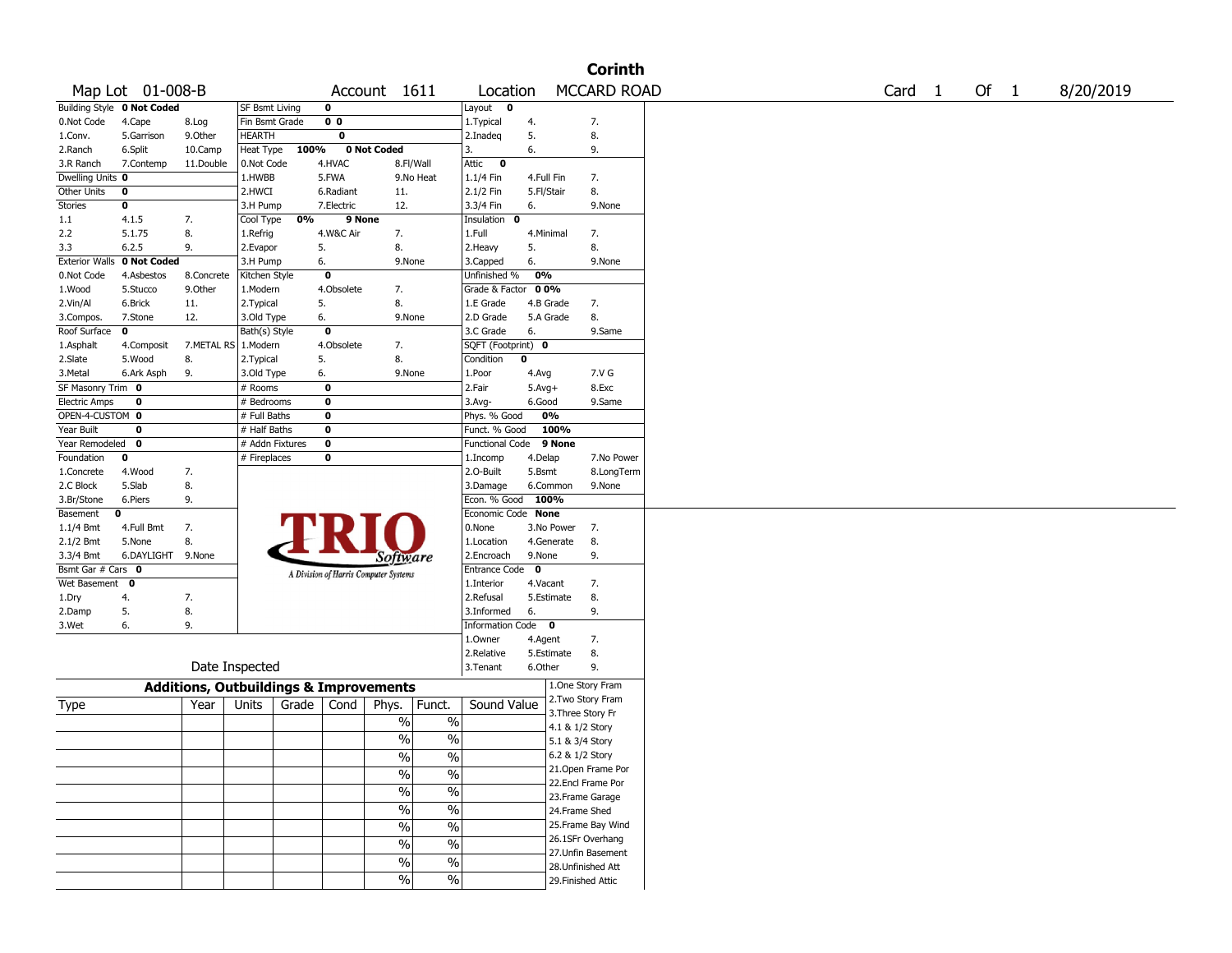|                  | Map Lot 01-040-05H       | Account 1965 | Location                                 |                         | 535 LEDGE HILL ROAD |                                          |             |          | Card <sub>1</sub>                | Of 1          |                                           | 8/20/2019                              |
|------------------|--------------------------|--------------|------------------------------------------|-------------------------|---------------------|------------------------------------------|-------------|----------|----------------------------------|---------------|-------------------------------------------|----------------------------------------|
| EASTMAN, JEFFREY |                          |              |                                          | <b>Property Data</b>    |                     |                                          |             |          | <b>Assessment Record</b>         |               |                                           |                                        |
|                  |                          |              | Neighborhood 1 Neighborhood A            |                         |                     | Year                                     | Land        |          | <b>Buildings</b>                 |               | Exempt                                    | Total                                  |
|                  |                          |              |                                          |                         |                     | 2006                                     |             | 0        |                                  | 9,230         | 9,230                                     | 0                                      |
| 110 CALL ROAD    |                          |              | Tree Growth Year                         | $\mathbf 0$             |                     | 2007                                     |             | 0        |                                  | 9,230         | 9,230                                     | 0                                      |
| EXETER ME 04435  |                          |              | <b>FIRST MORTGAGE</b><br>SECOND MORTGAGE |                         | 0<br>$\mathbf 0$    | 2008                                     |             | 0        |                                  | 10,740        | 10,740                                    | $\bf{0}$                               |
|                  |                          |              | Zone/Land Use 11 Residential             |                         |                     | 2010                                     |             | 0        |                                  | 16,390        | 0                                         | 16,390                                 |
|                  |                          |              |                                          |                         |                     | 2011                                     |             | 0        |                                  | 16,390        | 0                                         | 16,390                                 |
|                  |                          |              | Secondary Zone                           |                         |                     | 2012                                     |             | 0        |                                  | 16,470        | 0                                         | 16,470                                 |
|                  |                          |              | Topography                               |                         |                     | 2013                                     |             | 0        |                                  | 16,470        | 0                                         | 16,470                                 |
|                  |                          |              | 1.Level                                  | 4.Below St              | 7.                  | 2014                                     |             | 0        |                                  | 16,470        | 0                                         | 16,470                                 |
|                  |                          |              | 2.Rolling<br>3.Above St                  | 5.Low<br>6.Swampy       | 8.<br>9.            | 2015                                     |             | 0        |                                  | 16,470        | 0                                         | 16,470                                 |
|                  |                          |              | <b>Utilities</b>                         |                         |                     | 2016                                     |             | 0        |                                  | 16,470        | 0                                         | 16,470                                 |
|                  |                          |              |                                          |                         |                     | 2017                                     |             | 0        |                                  | 16,470        | 0                                         | 16,470                                 |
|                  |                          |              | 1.Public<br>2. Water                     | 4.Dr Well<br>5.Dug Well | 7.Cesspool<br>8.    | 2018                                     |             | 0        |                                  | 16,470        | 0                                         | 16,470                                 |
|                  |                          |              | 3.Sewer                                  | 6.Septic                | 9.None              | 2019                                     |             | 0        |                                  | 16,470        | 0                                         | 16,470                                 |
|                  |                          |              | <b>Street</b>                            |                         |                     |                                          |             |          |                                  |               |                                           |                                        |
|                  |                          |              | 1.Paved<br>2.Semi Imp                    | 4.R/W<br>5.             | 7.<br>8.            |                                          |             |          | <b>Land Data</b>                 |               |                                           |                                        |
|                  |                          |              | 3.Gravel                                 | 6.                      | 9.None              | <b>Front Foot</b>                        | <b>Type</b> | Frontage | <b>Effective</b><br><b>Depth</b> | <b>Factor</b> | <b>Influence</b><br>Code                  | <b>Influence</b>                       |
|                  |                          |              | STATUS TG-F&O                            |                         | 0                   | 11.Regular Lot                           |             |          |                                  |               | $\overline{\frac{9}{6}}$                  | <b>Codes</b><br>1.Unimproved           |
|                  | Inspection Witnessed By: |              |                                          |                         | $\mathbf 0$         | 12.Delta Triangle<br>13. Nabla Triangle  |             |          |                                  |               | $\frac{9}{6}$<br>$\overline{\frac{9}{6}}$ | 2.Excess Frtg<br>3. Topography         |
|                  |                          |              |                                          | <b>Sale Data</b>        |                     | 14. Rear Land                            |             |          |                                  |               | $\frac{9}{6}$                             | 4.Size/Shape                           |
| X                |                          | Date         | Sale Date<br>Price                       |                         |                     | 15. Miscellaneous                        |             |          |                                  |               | $\overline{\frac{9}{6}}$<br>$\frac{9}{6}$ | 5.Access<br>6.Open Space               |
| No./Date         | Description              | Date Insp.   | Sale Type                                |                         |                     |                                          |             |          |                                  |               | $\overline{\frac{9}{6}}$                  | 7.Restricted                           |
|                  |                          |              | 1.Land                                   | 4. Mobile               | 7.                  | <b>Square Foot</b>                       |             |          | <b>Square Feet</b>               |               |                                           | 8.Environmt                            |
|                  |                          |              | 2.L & B                                  | 5.Other                 | 8.                  | 16.Regular Lot                           |             |          |                                  |               | $\frac{9}{6}$                             | 9. Fractional<br><b>Acres</b>          |
|                  |                          |              | 3.Building                               | 6.                      | 9.                  | 17.Secondary Lot                         |             |          |                                  |               | $\frac{9}{6}$<br>$\frac{9}{6}$            | 30. Rear Land 51+                      |
|                  |                          |              | Financing                                |                         |                     | 18. Excess Land<br>19.Sound Value        |             |          |                                  |               | $\frac{9}{6}$                             | 31.Tillable                            |
|                  |                          |              | 1.Convent                                | 4.Seller                | 7.                  | 20.Miscellaneous                         |             |          |                                  |               | $\frac{9}{6}$                             | 32.Pasture                             |
| Notes:           |                          |              | 2.FHA/VA                                 | 5.Private               | 8.                  |                                          |             |          |                                  |               | $\frac{9}{6}$                             | 33.Open Space<br>34.Softwood (F&O)     |
|                  |                          |              | 3.Assumed                                | 6.Cash                  | 9.Unknown           | Fract. Acre                              |             |          |                                  |               | $\frac{9}{6}$                             | 35. Mixed Wood (F&                     |
|                  |                          |              | Validity                                 |                         |                     | 21.Improved (Frac                        |             |          | <b>Acreage/Sites</b>             |               |                                           | 36.Hardwood (F&O)                      |
|                  |                          |              | 1.Valid                                  | 4.Split                 | 7.Renovate          | 22.Unimproved (Fr                        |             |          |                                  |               | %<br>$\frac{9}{6}$                        | 37.Softwood (TG)                       |
|                  |                          |              | 2.Related                                | 5.Partial               | 8.Other             | 23.No Road Lot (F                        |             |          |                                  |               | $\frac{9}{6}$                             | 38. Mixed Wood (TG                     |
|                  |                          |              | 3.Distress                               | 6.Exempt                | 9.                  | Acres                                    |             |          |                                  |               | $\frac{9}{6}$                             | 39.Hardwood (TG)<br>40. Wasteland      |
|                  |                          |              | Verified                                 |                         |                     | 24.Commercial<br>25.                     |             |          |                                  |               | $\frac{9}{6}$                             | 41. Multiple MO HO                     |
|                  |                          |              |                                          | 4.Agent                 | 7.Family            |                                          |             |          |                                  |               | $\overline{\frac{9}{6}}$                  | 42. Multiple Home                      |
|                  |                          |              | 1.Buyer                                  |                         |                     |                                          |             |          |                                  |               |                                           |                                        |
|                  |                          |              | 2.Seller                                 | 5.Pub Rec               | 8.Other             | 26.<br>27. Rear Land 1-10                |             |          |                                  |               | %                                         | 43.TG SINGLE LANE                      |
| <b>Corinth</b>   |                          |              | 3.Lender                                 | 6.MLS                   | 9.                  | 28. Rear Land 11-2<br>29. Rear Land 26-5 |             |          | <b>Total Acreage</b>             | 0.00          |                                           | 44.Lot Improvemen<br>45. Miscellaneous |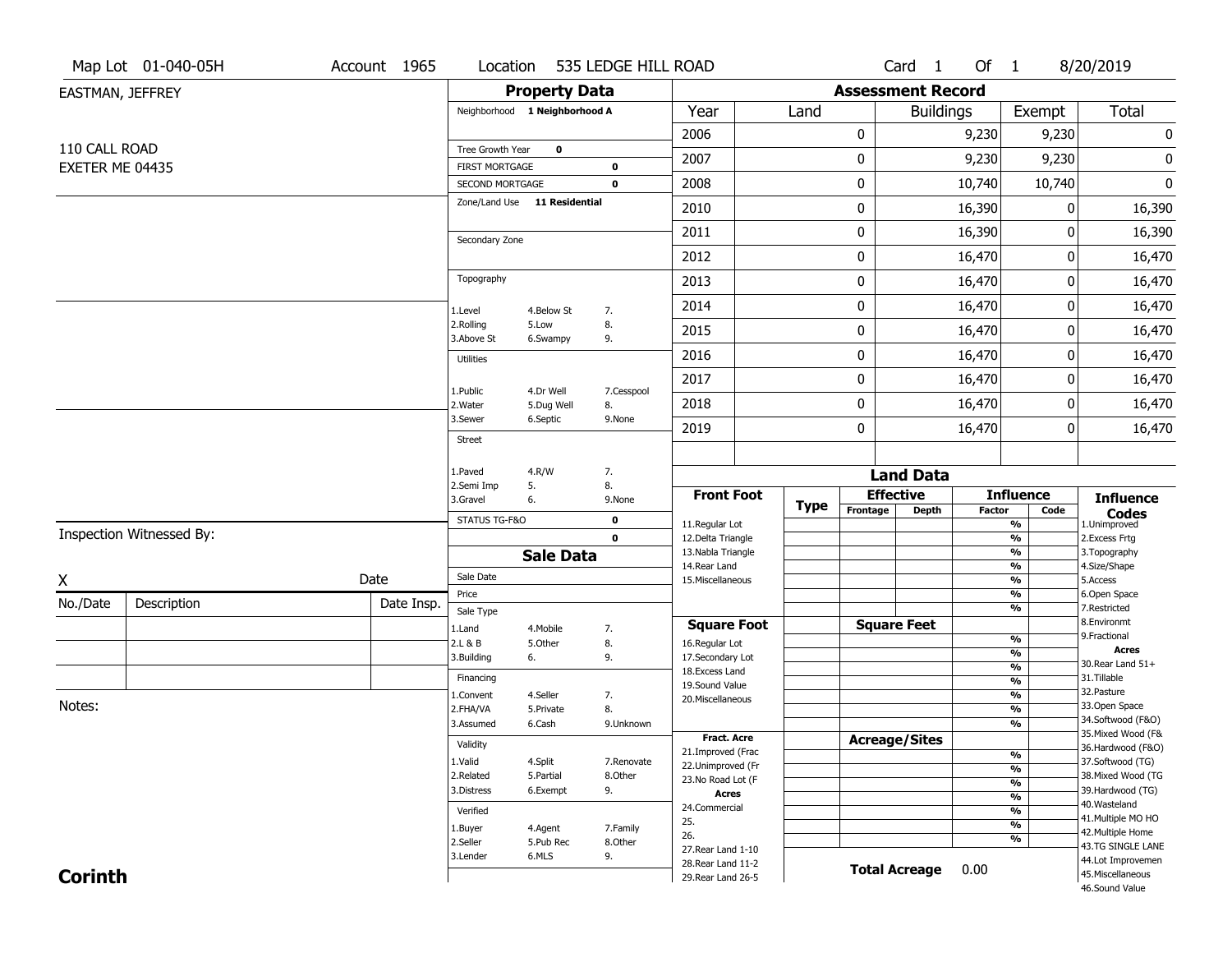|                             |                            |                                                   |                 |       |                         |                                       |                          |                             |              |             | <b>Corinth</b>                           |                     |                   |        |           |
|-----------------------------|----------------------------|---------------------------------------------------|-----------------|-------|-------------------------|---------------------------------------|--------------------------|-----------------------------|--------------|-------------|------------------------------------------|---------------------|-------------------|--------|-----------|
|                             | Map Lot 01-040-05H         |                                                   |                 |       |                         | Account 1965                          |                          | Location                    |              |             |                                          | 535 LEDGE HILL ROAD | Card <sub>1</sub> | Of $1$ | 8/20/2019 |
|                             | Building Style 0 Not Coded |                                                   | SF Bsmt Living  |       | 0                       |                                       |                          | Layout 0                    |              |             |                                          |                     |                   |        |           |
| 0.Not Code                  | 4.Cape                     | 8.Log                                             | Fin Bsmt Grade  |       | 0 <sub>0</sub>          |                                       |                          | 1. Typical                  | 4.           |             | 7.                                       |                     |                   |        |           |
| 1.Conv.                     | 5.Garrison                 | 9.0ther                                           | <b>HEARTH</b>   |       | $\overline{\mathbf{0}}$ |                                       |                          | 2.Inadeq                    | 5.           |             | 8.                                       |                     |                   |        |           |
| 2.Ranch                     | 6.Split                    | 10.Camp                                           | Heat Type       | 100%  |                         | 0 Not Coded                           |                          | 3.                          | 6.           |             | 9.                                       |                     |                   |        |           |
| 3.R Ranch                   | 7.Contemp                  | 11.Double                                         | 0.Not Code      |       | 4.HVAC                  |                                       | 8.Fl/Wall                | Attic<br>$\mathbf 0$        |              |             |                                          |                     |                   |        |           |
| Dwelling Units 0            |                            |                                                   | 1.HWBB          |       | 5.FWA                   |                                       | 9.No Heat                | 1.1/4 Fin                   | 4.Full Fin   |             | 7.                                       |                     |                   |        |           |
| Other Units                 | 0                          |                                                   | 2.HWCI          |       | 6.Radiant               | 11.                                   |                          | 2.1/2 Fin                   | 5.Fl/Stair   |             | 8.                                       |                     |                   |        |           |
| Stories                     | 0                          |                                                   | 3.H Pump        |       | 7.Electric              | 12.                                   |                          | 3.3/4 Fin                   | 6.           |             | 9.None                                   |                     |                   |        |           |
| 1.1                         | 4.1.5                      | 7.                                                | Cool Type       | 0%    |                         | 9 None                                |                          | Insulation<br>- 0           |              |             |                                          |                     |                   |        |           |
| 2.2                         | 5.1.75                     | 8.                                                | 1.Refrig        |       | 4.W&C Air               | 7.                                    |                          | 1.Full                      | 4.Minimal    |             | 7.                                       |                     |                   |        |           |
| 3.3                         | 6.2.5                      | 9.                                                | 2.Evapor        |       | 5.                      | 8.                                    |                          | 2.Heavy                     | 5.           |             | 8.                                       |                     |                   |        |           |
| <b>Exterior Walls</b>       | 0 Not Coded                |                                                   | 3.H Pump        |       | 6.                      |                                       | 9.None                   | 3.Capped                    | 6.           |             | 9.None                                   |                     |                   |        |           |
| 0.Not Code                  | 4.Asbestos                 | 8.Concrete                                        | Kitchen Style   |       | $\overline{\mathbf{0}}$ |                                       |                          | Unfinished %                | 0%           |             |                                          |                     |                   |        |           |
| 1.Wood                      | 5.Stucco                   | 9.0ther                                           | 1.Modern        |       | 4.Obsolete              | 7.                                    |                          | Grade & Factor              | 00%          |             |                                          |                     |                   |        |           |
| 2.Vin/Al                    | 6.Brick                    | 11.                                               | 2. Typical      |       | 5.                      | 8.                                    |                          | 1.E Grade                   |              | 4.B Grade   | 7.                                       |                     |                   |        |           |
| 3.Compos.                   | 7.Stone                    | 12.                                               | 3.Old Type      |       | 6.                      |                                       | 9.None                   | 2.D Grade                   |              | 5.A Grade   | 8.                                       |                     |                   |        |           |
| Roof Surface                | $\mathbf 0$                |                                                   | Bath(s) Style   |       | $\overline{\mathbf{0}}$ |                                       |                          | 3.C Grade                   | 6.           |             | 9.Same                                   |                     |                   |        |           |
| 1.Asphalt                   | 4.Composit                 | 7.METAL RS                                        | 1.Modern        |       | 4.Obsolete              | 7.                                    |                          | SQFT (Footprint) 0          |              |             |                                          |                     |                   |        |           |
| 2.Slate                     | 5.Wood                     | 8.                                                | 2. Typical      |       | 5.                      | 8.                                    |                          | Condition                   | $\mathbf{0}$ |             |                                          |                     |                   |        |           |
| 3.Metal                     | 6.Ark Asph                 | 9.                                                | 3.Old Type      |       | 6.                      |                                       | 9.None                   | 1. <sub>Poor</sub>          | 4.Avg        |             | 7.V G                                    |                     |                   |        |           |
| SF Masonry Trim 0           |                            |                                                   | # Rooms         |       | 0                       |                                       |                          | 2.Fair                      | $5.Avg+$     |             | 8.Exc                                    |                     |                   |        |           |
| <b>Electric Amps</b>        | 0                          |                                                   | # Bedrooms      |       | 0                       |                                       |                          | 3.Avg-                      | 6.Good       |             | 9.Same                                   |                     |                   |        |           |
| OPEN-4-CUSTOM 0             |                            |                                                   | # Full Baths    |       | $\bf{0}$                |                                       |                          | Phys. % Good                |              | 0%          |                                          |                     |                   |        |           |
| Year Built                  | 0                          |                                                   | # Half Baths    |       | $\bf o$                 |                                       |                          | Funct. % Good               |              | 100%        |                                          |                     |                   |        |           |
| Year Remodeled              | 0                          |                                                   | # Addn Fixtures |       | $\bf{0}$                |                                       |                          | Functional Code             |              | 9 None      |                                          |                     |                   |        |           |
| Foundation                  | 0                          |                                                   | # Fireplaces    |       | 0                       |                                       |                          | 1.Incomp                    | 4.Delap      |             | 7.No Power                               |                     |                   |        |           |
| 1.Concrete                  | 4.Wood                     | 7.                                                |                 |       |                         |                                       |                          | 2.O-Built                   | 5.Bsmt       |             | 8.LongTerm                               |                     |                   |        |           |
| 2.C Block                   | 5.Slab                     | 8.                                                |                 |       |                         |                                       |                          | 3.Damage                    |              | 6.Common    | 9.None                                   |                     |                   |        |           |
| 3.Br/Stone                  | 6.Piers                    | 9.                                                |                 |       |                         |                                       |                          | Econ. % Good                | 100%         |             |                                          |                     |                   |        |           |
| Basement                    | 0                          |                                                   |                 |       |                         |                                       |                          | Economic Code None          |              |             |                                          |                     |                   |        |           |
| 1.1/4 Bmt                   | 4.Full Bmt                 | 7.                                                |                 |       |                         |                                       |                          | 0.None                      |              | 3.No Power  | 7.                                       |                     |                   |        |           |
| $2.1/2$ Bmt                 | 5.None                     | 8.                                                |                 |       |                         |                                       |                          | 1.Location                  |              | 4.Generate  | 8.                                       |                     |                   |        |           |
| 3.3/4 Bmt                   | 6.DAYLIGHT 9.None          |                                                   |                 |       |                         | Software                              |                          | 2.Encroach                  | 9.None       |             | 9.                                       |                     |                   |        |           |
| Bsmt Gar $#$ Cars $\bullet$ |                            |                                                   |                 |       |                         | A Division of Harris Computer Systems |                          | Entrance Code               |              | 5 Estimated |                                          |                     |                   |        |           |
| Wet Basement                | 0                          |                                                   |                 |       |                         |                                       |                          | 1.Interior                  | 4.Vacant     |             | 7.                                       |                     |                   |        |           |
| 1.Dry                       | 4.                         | 7.                                                |                 |       |                         |                                       |                          | 2.Refusal                   |              | 5.Estimate  | 8.                                       |                     |                   |        |           |
| 2.Damp                      | 5.                         | 8.                                                |                 |       |                         |                                       |                          | 3.Informed                  | 6.           |             | 9.                                       |                     |                   |        |           |
| 3.Wet                       | 6.                         | 9.                                                |                 |       |                         |                                       |                          | Information Code 5 Estimate |              |             |                                          |                     |                   |        |           |
|                             |                            |                                                   |                 |       |                         |                                       |                          | 1.0wner                     | 4.Agent      |             | 7.                                       |                     |                   |        |           |
|                             |                            |                                                   |                 |       |                         |                                       |                          | 2.Relative                  |              | 5.Estimate  | 8.                                       |                     |                   |        |           |
|                             |                            |                                                   | Date Inspected  |       | 4/26/2010               |                                       |                          | 3.Tenant                    | 6.Other      |             | 9.                                       |                     |                   |        |           |
|                             |                            | <b>Additions, Outbuildings &amp; Improvements</b> |                 |       |                         |                                       |                          |                             |              |             | 1.One Story Fram                         |                     |                   |        |           |
| <b>Type</b>                 |                            | Year                                              | Units           | Grade | Cond                    | Phys.                                 | Funct.                   | Sound Value                 |              |             | 2. Two Story Fram<br>3. Three Story Fr   |                     |                   |        |           |
|                             | 998 14Mobile Home          | 0                                                 | 14x70           | 2 100 | 2                       | 80                                    | % 80<br>$\%$             |                             |              |             |                                          |                     |                   |        |           |
| 68 Wood Deck                |                            | 2012                                              | 30              | 3 100 | 3                       | 959                                   | $\frac{9}{6}$ 5<br>$\%$  |                             |              |             | 4.1 & 1/2 Story                          |                     |                   |        |           |
|                             |                            |                                                   |                 |       |                         |                                       |                          |                             |              |             | 5.1 & 3/4 Story                          |                     |                   |        |           |
|                             |                            |                                                   |                 |       |                         | %                                     | $\%$                     |                             |              |             | 6.2 & 1/2 Story                          |                     |                   |        |           |
|                             |                            |                                                   |                 |       |                         | $\sqrt{20}$                           | $\%$                     |                             |              |             | 21. Open Frame Por<br>22.Encl Frame Por  |                     |                   |        |           |
|                             |                            |                                                   |                 |       |                         | $\sqrt{6}$                            | $\overline{\frac{0}{6}}$ |                             |              |             |                                          |                     |                   |        |           |
|                             |                            |                                                   |                 |       |                         | $\sqrt{6}$                            | $\%$                     |                             |              |             | 23. Frame Garage                         |                     |                   |        |           |
|                             |                            |                                                   |                 |       |                         |                                       |                          |                             |              |             | 24.Frame Shed                            |                     |                   |        |           |
|                             |                            |                                                   |                 |       |                         | $\sqrt{6}$                            | $\overline{\frac{0}{6}}$ |                             |              |             | 25. Frame Bay Wind                       |                     |                   |        |           |
|                             |                            |                                                   |                 |       |                         | $\%$                                  | $\%$                     |                             |              |             | 26.1SFr Overhang                         |                     |                   |        |           |
|                             |                            |                                                   |                 |       |                         | $\sqrt{6}$                            | $\%$                     |                             |              |             | 27.Unfin Basement                        |                     |                   |        |           |
|                             |                            |                                                   |                 |       |                         | $\sqrt{20}$                           | $\sqrt{6}$               |                             |              |             | 28. Unfinished Att<br>29. Finished Attic |                     |                   |        |           |
|                             |                            |                                                   |                 |       |                         |                                       |                          |                             |              |             |                                          |                     |                   |        |           |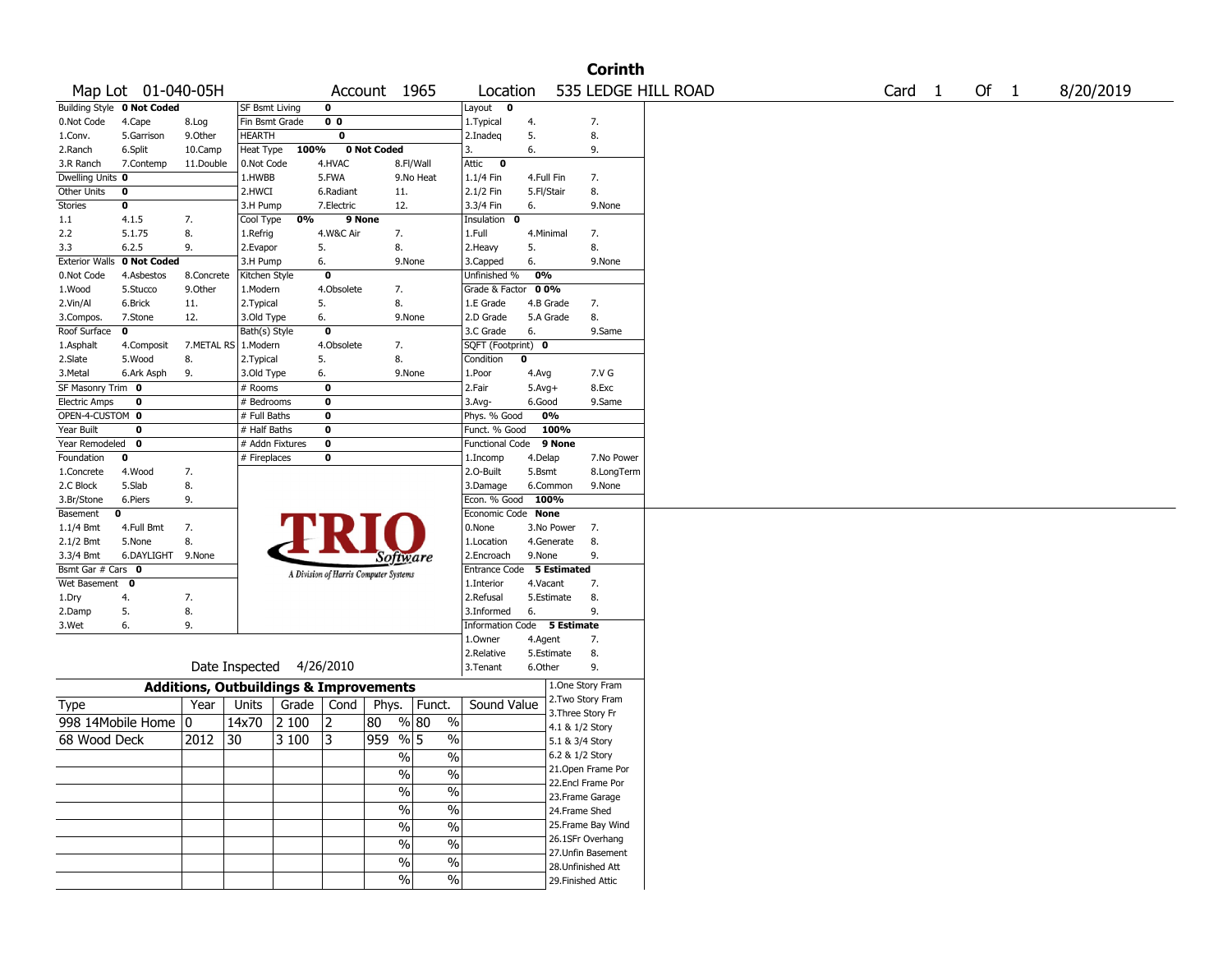| <b>Property Data</b><br><b>Assessment Record</b><br>EASTMAN, JEFFREY D.<br><b>Total</b><br>Neighborhood 2 Neighborhood B<br>Year<br>Land<br><b>Buildings</b><br>Exempt<br>2006<br>$\boldsymbol{0}$<br>14,670<br>14,670<br>0<br>110 CALL ROAD<br>Tree Growth Year<br>$\mathbf 0$<br>$\boldsymbol{0}$<br>2007<br>14,670<br>14,670<br>0<br>EXETER ME 04435<br><b>FIRST MORTGAGE</b><br>0<br>$\mathbf 0$<br>2008<br>0<br>16,140<br>16,140<br>SECOND MORTGAGE<br>0<br>B11971P300<br>Zone/Land Use 11 Residential<br>Previous Owner<br>$\mathbf 0$<br>2009<br>16,140<br>16,140<br>0<br>EASTMAN FAMILY LTD PARTNERSHIP<br>$\mathbf 0$<br>2010<br>16,140<br>16,140<br>0<br>EASTMAN, DALE & ELAINE<br>Secondary Zone<br>$\boldsymbol{0}$<br>2011<br>0<br>16,140<br>16,140<br>CORINTH ME 04427<br>Topography 9<br>9<br>$\mathbf 0$<br>2012<br>16,140<br>16,140<br>0<br>Sale Date: 10/29/2009<br>$\mathbf 0$<br>2013<br>16,140<br>0<br>16,140<br>1.Level<br>4.Below St<br>7.<br>8.<br>2.Rolling<br>5.Low<br>$\mathbf 0$<br>16,140<br>16,140<br>2014<br>0<br>3.Above St<br>9.<br>6.Swampy<br>$\boldsymbol{0}$<br>2015<br>16,140<br>16,140<br>0<br>4 Drilled Well<br><b>6 Septic System</b><br>Utilities<br>$\mathbf 0$<br>2016<br>16,140<br>0<br>16,140<br>4.Dr Well<br>1.Public<br>7.Cesspool<br>2017<br>$\mathbf 0$<br>16,140<br>16,140<br>0<br>2. Water<br>5.Dug Well<br>8.<br>3.Sewer<br>6.Septic<br>9.None<br>$\mathbf 0$<br>2018<br>16,140<br>16,140<br>0<br>1 Paved<br>Street<br>$\mathbf 0$<br>2019<br>16,140<br>0<br>16,140<br>1.Paved<br>4.R/W<br>7.<br><b>Land Data</b><br>2.Semi Imp<br>5.<br>8.<br><b>Front Foot</b><br><b>Effective</b><br><b>Influence</b><br><b>Influence</b><br>3.Gravel<br>6.<br>9.None<br><b>Type</b><br>Frontage<br><b>Depth</b><br><b>Factor</b><br>Code<br><b>Codes</b><br>STATUS TG-F&O<br>$\mathbf 0$<br>11.Regular Lot<br>%<br>1.Unimproved<br>Inspection Witnessed By:<br>$\mathbf{0}$<br>12.Delta Triangle<br>$\frac{9}{6}$<br>2.Excess Frtg<br>13. Nabla Triangle<br>%<br>3. Topography<br><b>Sale Data</b><br>14. Rear Land<br>4.Size/Shape<br>%<br>Sale Date<br>10/29/2009<br>Date<br>X<br>5.Access<br>15. Miscellaneous<br>%<br>6.Open Space<br>%<br>Price<br>No./Date<br>Description<br>Date Insp.<br>7.Restricted<br>%<br>Sale Type<br>1 Land Only<br>8.Environmt<br><b>Square Feet</b><br><b>Square Foot</b><br>1.Land<br>4. Mobile<br>7.<br>9. Fractional<br>$\frac{9}{6}$<br>2.L & B<br>5.0ther<br>8.<br>16.Regular Lot<br><b>Acres</b><br>$\frac{9}{6}$<br>3.Building<br>9.<br>17.Secondary Lot<br>6.<br>30. Rear Land 51+<br>$\frac{9}{6}$<br>18. Excess Land<br>9 Unknown<br>31.Tillable<br>Financing<br>$\frac{9}{6}$<br>19.Sound Value<br>32. Pasture<br>4.Seller<br>$\frac{9}{6}$<br>7.<br>1.Convent<br>20.Miscellaneous<br>Notes:<br>33.Open Space<br>8.<br>$\frac{9}{6}$<br>2.FHA/VA<br>5.Private<br>34.Softwood (F&O)<br>3.Assumed<br>6.Cash<br>%<br>9.Unknown<br>35. Mixed Wood (F&<br><b>Fract, Acre</b><br><b>Acreage/Sites</b><br>Validity<br><b>2 Related Parties</b><br>36.Hardwood (F&O)<br>21.Improved (Frac<br>21<br>1.00<br>100<br>%<br>$\bm{0}$<br>37.Softwood (TG)<br>1.Valid<br>4.Split<br>7.Renovate<br>22.Unimproved (Fr<br>$\overline{27}$<br>$\overline{0}$<br>0.35<br>100<br>%<br>38. Mixed Wood (TG<br>2.Related<br>5.Partial<br>8.Other<br>23.No Road Lot (F<br>%<br>3.Distress<br>6.Exempt<br>9.<br>39.Hardwood (TG)<br><b>Acres</b><br>$\frac{9}{6}$<br>40. Wasteland<br>24.Commercial<br><b>5 Public Record</b><br>%<br>Verified<br>41. Multiple MO HO<br>25.<br>$\frac{9}{6}$<br>4.Agent<br>7.Family<br>1.Buyer<br>42. Multiple Home<br>26.<br>%<br>2.Seller<br>5.Pub Rec<br>8.Other<br>43.TG SINGLE LANE<br>27. Rear Land 1-10<br>6.MLS<br>9.<br>3.Lender<br>44.Lot Improvemen<br>28. Rear Land 11-2<br><b>Total Acreage</b><br>1.35<br><b>Corinth</b><br>45. Miscellaneous<br>29. Rear Land 26-5<br>46.Sound Value | Map Lot 01-008-07 | Account 508 | Location | 641 AVENUE RD |  | Card <sub>1</sub> | Of 1 | 8/20/2019 |
|-----------------------------------------------------------------------------------------------------------------------------------------------------------------------------------------------------------------------------------------------------------------------------------------------------------------------------------------------------------------------------------------------------------------------------------------------------------------------------------------------------------------------------------------------------------------------------------------------------------------------------------------------------------------------------------------------------------------------------------------------------------------------------------------------------------------------------------------------------------------------------------------------------------------------------------------------------------------------------------------------------------------------------------------------------------------------------------------------------------------------------------------------------------------------------------------------------------------------------------------------------------------------------------------------------------------------------------------------------------------------------------------------------------------------------------------------------------------------------------------------------------------------------------------------------------------------------------------------------------------------------------------------------------------------------------------------------------------------------------------------------------------------------------------------------------------------------------------------------------------------------------------------------------------------------------------------------------------------------------------------------------------------------------------------------------------------------------------------------------------------------------------------------------------------------------------------------------------------------------------------------------------------------------------------------------------------------------------------------------------------------------------------------------------------------------------------------------------------------------------------------------------------------------------------------------------------------------------------------------------------------------------------------------------------------------------------------------------------------------------------------------------------------------------------------------------------------------------------------------------------------------------------------------------------------------------------------------------------------------------------------------------------------------------------------------------------------------------------------------------------------------------------------------------------------------------------------------------------------------------------------------------------------------------------------------------------------------------------------------------------------------------------------------------------------------------------------------------------------------------------------------------------------------------------------------------------------------------------------------------------------------------------------------------------------------------------------------------------------------------------------------------------------------------------------------------------------------------------------------------------------------------------|-------------------|-------------|----------|---------------|--|-------------------|------|-----------|
|                                                                                                                                                                                                                                                                                                                                                                                                                                                                                                                                                                                                                                                                                                                                                                                                                                                                                                                                                                                                                                                                                                                                                                                                                                                                                                                                                                                                                                                                                                                                                                                                                                                                                                                                                                                                                                                                                                                                                                                                                                                                                                                                                                                                                                                                                                                                                                                                                                                                                                                                                                                                                                                                                                                                                                                                                                                                                                                                                                                                                                                                                                                                                                                                                                                                                                                                                                                                                                                                                                                                                                                                                                                                                                                                                                                                                                                                                               |                   |             |          |               |  |                   |      |           |
|                                                                                                                                                                                                                                                                                                                                                                                                                                                                                                                                                                                                                                                                                                                                                                                                                                                                                                                                                                                                                                                                                                                                                                                                                                                                                                                                                                                                                                                                                                                                                                                                                                                                                                                                                                                                                                                                                                                                                                                                                                                                                                                                                                                                                                                                                                                                                                                                                                                                                                                                                                                                                                                                                                                                                                                                                                                                                                                                                                                                                                                                                                                                                                                                                                                                                                                                                                                                                                                                                                                                                                                                                                                                                                                                                                                                                                                                                               |                   |             |          |               |  |                   |      |           |
|                                                                                                                                                                                                                                                                                                                                                                                                                                                                                                                                                                                                                                                                                                                                                                                                                                                                                                                                                                                                                                                                                                                                                                                                                                                                                                                                                                                                                                                                                                                                                                                                                                                                                                                                                                                                                                                                                                                                                                                                                                                                                                                                                                                                                                                                                                                                                                                                                                                                                                                                                                                                                                                                                                                                                                                                                                                                                                                                                                                                                                                                                                                                                                                                                                                                                                                                                                                                                                                                                                                                                                                                                                                                                                                                                                                                                                                                                               |                   |             |          |               |  |                   |      |           |
|                                                                                                                                                                                                                                                                                                                                                                                                                                                                                                                                                                                                                                                                                                                                                                                                                                                                                                                                                                                                                                                                                                                                                                                                                                                                                                                                                                                                                                                                                                                                                                                                                                                                                                                                                                                                                                                                                                                                                                                                                                                                                                                                                                                                                                                                                                                                                                                                                                                                                                                                                                                                                                                                                                                                                                                                                                                                                                                                                                                                                                                                                                                                                                                                                                                                                                                                                                                                                                                                                                                                                                                                                                                                                                                                                                                                                                                                                               |                   |             |          |               |  |                   |      |           |
|                                                                                                                                                                                                                                                                                                                                                                                                                                                                                                                                                                                                                                                                                                                                                                                                                                                                                                                                                                                                                                                                                                                                                                                                                                                                                                                                                                                                                                                                                                                                                                                                                                                                                                                                                                                                                                                                                                                                                                                                                                                                                                                                                                                                                                                                                                                                                                                                                                                                                                                                                                                                                                                                                                                                                                                                                                                                                                                                                                                                                                                                                                                                                                                                                                                                                                                                                                                                                                                                                                                                                                                                                                                                                                                                                                                                                                                                                               |                   |             |          |               |  |                   |      |           |
|                                                                                                                                                                                                                                                                                                                                                                                                                                                                                                                                                                                                                                                                                                                                                                                                                                                                                                                                                                                                                                                                                                                                                                                                                                                                                                                                                                                                                                                                                                                                                                                                                                                                                                                                                                                                                                                                                                                                                                                                                                                                                                                                                                                                                                                                                                                                                                                                                                                                                                                                                                                                                                                                                                                                                                                                                                                                                                                                                                                                                                                                                                                                                                                                                                                                                                                                                                                                                                                                                                                                                                                                                                                                                                                                                                                                                                                                                               |                   |             |          |               |  |                   |      |           |
|                                                                                                                                                                                                                                                                                                                                                                                                                                                                                                                                                                                                                                                                                                                                                                                                                                                                                                                                                                                                                                                                                                                                                                                                                                                                                                                                                                                                                                                                                                                                                                                                                                                                                                                                                                                                                                                                                                                                                                                                                                                                                                                                                                                                                                                                                                                                                                                                                                                                                                                                                                                                                                                                                                                                                                                                                                                                                                                                                                                                                                                                                                                                                                                                                                                                                                                                                                                                                                                                                                                                                                                                                                                                                                                                                                                                                                                                                               |                   |             |          |               |  |                   |      |           |
|                                                                                                                                                                                                                                                                                                                                                                                                                                                                                                                                                                                                                                                                                                                                                                                                                                                                                                                                                                                                                                                                                                                                                                                                                                                                                                                                                                                                                                                                                                                                                                                                                                                                                                                                                                                                                                                                                                                                                                                                                                                                                                                                                                                                                                                                                                                                                                                                                                                                                                                                                                                                                                                                                                                                                                                                                                                                                                                                                                                                                                                                                                                                                                                                                                                                                                                                                                                                                                                                                                                                                                                                                                                                                                                                                                                                                                                                                               |                   |             |          |               |  |                   |      |           |
|                                                                                                                                                                                                                                                                                                                                                                                                                                                                                                                                                                                                                                                                                                                                                                                                                                                                                                                                                                                                                                                                                                                                                                                                                                                                                                                                                                                                                                                                                                                                                                                                                                                                                                                                                                                                                                                                                                                                                                                                                                                                                                                                                                                                                                                                                                                                                                                                                                                                                                                                                                                                                                                                                                                                                                                                                                                                                                                                                                                                                                                                                                                                                                                                                                                                                                                                                                                                                                                                                                                                                                                                                                                                                                                                                                                                                                                                                               |                   |             |          |               |  |                   |      |           |
|                                                                                                                                                                                                                                                                                                                                                                                                                                                                                                                                                                                                                                                                                                                                                                                                                                                                                                                                                                                                                                                                                                                                                                                                                                                                                                                                                                                                                                                                                                                                                                                                                                                                                                                                                                                                                                                                                                                                                                                                                                                                                                                                                                                                                                                                                                                                                                                                                                                                                                                                                                                                                                                                                                                                                                                                                                                                                                                                                                                                                                                                                                                                                                                                                                                                                                                                                                                                                                                                                                                                                                                                                                                                                                                                                                                                                                                                                               |                   |             |          |               |  |                   |      |           |
|                                                                                                                                                                                                                                                                                                                                                                                                                                                                                                                                                                                                                                                                                                                                                                                                                                                                                                                                                                                                                                                                                                                                                                                                                                                                                                                                                                                                                                                                                                                                                                                                                                                                                                                                                                                                                                                                                                                                                                                                                                                                                                                                                                                                                                                                                                                                                                                                                                                                                                                                                                                                                                                                                                                                                                                                                                                                                                                                                                                                                                                                                                                                                                                                                                                                                                                                                                                                                                                                                                                                                                                                                                                                                                                                                                                                                                                                                               |                   |             |          |               |  |                   |      |           |
|                                                                                                                                                                                                                                                                                                                                                                                                                                                                                                                                                                                                                                                                                                                                                                                                                                                                                                                                                                                                                                                                                                                                                                                                                                                                                                                                                                                                                                                                                                                                                                                                                                                                                                                                                                                                                                                                                                                                                                                                                                                                                                                                                                                                                                                                                                                                                                                                                                                                                                                                                                                                                                                                                                                                                                                                                                                                                                                                                                                                                                                                                                                                                                                                                                                                                                                                                                                                                                                                                                                                                                                                                                                                                                                                                                                                                                                                                               |                   |             |          |               |  |                   |      |           |
|                                                                                                                                                                                                                                                                                                                                                                                                                                                                                                                                                                                                                                                                                                                                                                                                                                                                                                                                                                                                                                                                                                                                                                                                                                                                                                                                                                                                                                                                                                                                                                                                                                                                                                                                                                                                                                                                                                                                                                                                                                                                                                                                                                                                                                                                                                                                                                                                                                                                                                                                                                                                                                                                                                                                                                                                                                                                                                                                                                                                                                                                                                                                                                                                                                                                                                                                                                                                                                                                                                                                                                                                                                                                                                                                                                                                                                                                                               |                   |             |          |               |  |                   |      |           |
|                                                                                                                                                                                                                                                                                                                                                                                                                                                                                                                                                                                                                                                                                                                                                                                                                                                                                                                                                                                                                                                                                                                                                                                                                                                                                                                                                                                                                                                                                                                                                                                                                                                                                                                                                                                                                                                                                                                                                                                                                                                                                                                                                                                                                                                                                                                                                                                                                                                                                                                                                                                                                                                                                                                                                                                                                                                                                                                                                                                                                                                                                                                                                                                                                                                                                                                                                                                                                                                                                                                                                                                                                                                                                                                                                                                                                                                                                               |                   |             |          |               |  |                   |      |           |
|                                                                                                                                                                                                                                                                                                                                                                                                                                                                                                                                                                                                                                                                                                                                                                                                                                                                                                                                                                                                                                                                                                                                                                                                                                                                                                                                                                                                                                                                                                                                                                                                                                                                                                                                                                                                                                                                                                                                                                                                                                                                                                                                                                                                                                                                                                                                                                                                                                                                                                                                                                                                                                                                                                                                                                                                                                                                                                                                                                                                                                                                                                                                                                                                                                                                                                                                                                                                                                                                                                                                                                                                                                                                                                                                                                                                                                                                                               |                   |             |          |               |  |                   |      |           |
|                                                                                                                                                                                                                                                                                                                                                                                                                                                                                                                                                                                                                                                                                                                                                                                                                                                                                                                                                                                                                                                                                                                                                                                                                                                                                                                                                                                                                                                                                                                                                                                                                                                                                                                                                                                                                                                                                                                                                                                                                                                                                                                                                                                                                                                                                                                                                                                                                                                                                                                                                                                                                                                                                                                                                                                                                                                                                                                                                                                                                                                                                                                                                                                                                                                                                                                                                                                                                                                                                                                                                                                                                                                                                                                                                                                                                                                                                               |                   |             |          |               |  |                   |      |           |
|                                                                                                                                                                                                                                                                                                                                                                                                                                                                                                                                                                                                                                                                                                                                                                                                                                                                                                                                                                                                                                                                                                                                                                                                                                                                                                                                                                                                                                                                                                                                                                                                                                                                                                                                                                                                                                                                                                                                                                                                                                                                                                                                                                                                                                                                                                                                                                                                                                                                                                                                                                                                                                                                                                                                                                                                                                                                                                                                                                                                                                                                                                                                                                                                                                                                                                                                                                                                                                                                                                                                                                                                                                                                                                                                                                                                                                                                                               |                   |             |          |               |  |                   |      |           |
|                                                                                                                                                                                                                                                                                                                                                                                                                                                                                                                                                                                                                                                                                                                                                                                                                                                                                                                                                                                                                                                                                                                                                                                                                                                                                                                                                                                                                                                                                                                                                                                                                                                                                                                                                                                                                                                                                                                                                                                                                                                                                                                                                                                                                                                                                                                                                                                                                                                                                                                                                                                                                                                                                                                                                                                                                                                                                                                                                                                                                                                                                                                                                                                                                                                                                                                                                                                                                                                                                                                                                                                                                                                                                                                                                                                                                                                                                               |                   |             |          |               |  |                   |      |           |
|                                                                                                                                                                                                                                                                                                                                                                                                                                                                                                                                                                                                                                                                                                                                                                                                                                                                                                                                                                                                                                                                                                                                                                                                                                                                                                                                                                                                                                                                                                                                                                                                                                                                                                                                                                                                                                                                                                                                                                                                                                                                                                                                                                                                                                                                                                                                                                                                                                                                                                                                                                                                                                                                                                                                                                                                                                                                                                                                                                                                                                                                                                                                                                                                                                                                                                                                                                                                                                                                                                                                                                                                                                                                                                                                                                                                                                                                                               |                   |             |          |               |  |                   |      |           |
|                                                                                                                                                                                                                                                                                                                                                                                                                                                                                                                                                                                                                                                                                                                                                                                                                                                                                                                                                                                                                                                                                                                                                                                                                                                                                                                                                                                                                                                                                                                                                                                                                                                                                                                                                                                                                                                                                                                                                                                                                                                                                                                                                                                                                                                                                                                                                                                                                                                                                                                                                                                                                                                                                                                                                                                                                                                                                                                                                                                                                                                                                                                                                                                                                                                                                                                                                                                                                                                                                                                                                                                                                                                                                                                                                                                                                                                                                               |                   |             |          |               |  |                   |      |           |
|                                                                                                                                                                                                                                                                                                                                                                                                                                                                                                                                                                                                                                                                                                                                                                                                                                                                                                                                                                                                                                                                                                                                                                                                                                                                                                                                                                                                                                                                                                                                                                                                                                                                                                                                                                                                                                                                                                                                                                                                                                                                                                                                                                                                                                                                                                                                                                                                                                                                                                                                                                                                                                                                                                                                                                                                                                                                                                                                                                                                                                                                                                                                                                                                                                                                                                                                                                                                                                                                                                                                                                                                                                                                                                                                                                                                                                                                                               |                   |             |          |               |  |                   |      |           |
|                                                                                                                                                                                                                                                                                                                                                                                                                                                                                                                                                                                                                                                                                                                                                                                                                                                                                                                                                                                                                                                                                                                                                                                                                                                                                                                                                                                                                                                                                                                                                                                                                                                                                                                                                                                                                                                                                                                                                                                                                                                                                                                                                                                                                                                                                                                                                                                                                                                                                                                                                                                                                                                                                                                                                                                                                                                                                                                                                                                                                                                                                                                                                                                                                                                                                                                                                                                                                                                                                                                                                                                                                                                                                                                                                                                                                                                                                               |                   |             |          |               |  |                   |      |           |
|                                                                                                                                                                                                                                                                                                                                                                                                                                                                                                                                                                                                                                                                                                                                                                                                                                                                                                                                                                                                                                                                                                                                                                                                                                                                                                                                                                                                                                                                                                                                                                                                                                                                                                                                                                                                                                                                                                                                                                                                                                                                                                                                                                                                                                                                                                                                                                                                                                                                                                                                                                                                                                                                                                                                                                                                                                                                                                                                                                                                                                                                                                                                                                                                                                                                                                                                                                                                                                                                                                                                                                                                                                                                                                                                                                                                                                                                                               |                   |             |          |               |  |                   |      |           |
|                                                                                                                                                                                                                                                                                                                                                                                                                                                                                                                                                                                                                                                                                                                                                                                                                                                                                                                                                                                                                                                                                                                                                                                                                                                                                                                                                                                                                                                                                                                                                                                                                                                                                                                                                                                                                                                                                                                                                                                                                                                                                                                                                                                                                                                                                                                                                                                                                                                                                                                                                                                                                                                                                                                                                                                                                                                                                                                                                                                                                                                                                                                                                                                                                                                                                                                                                                                                                                                                                                                                                                                                                                                                                                                                                                                                                                                                                               |                   |             |          |               |  |                   |      |           |
|                                                                                                                                                                                                                                                                                                                                                                                                                                                                                                                                                                                                                                                                                                                                                                                                                                                                                                                                                                                                                                                                                                                                                                                                                                                                                                                                                                                                                                                                                                                                                                                                                                                                                                                                                                                                                                                                                                                                                                                                                                                                                                                                                                                                                                                                                                                                                                                                                                                                                                                                                                                                                                                                                                                                                                                                                                                                                                                                                                                                                                                                                                                                                                                                                                                                                                                                                                                                                                                                                                                                                                                                                                                                                                                                                                                                                                                                                               |                   |             |          |               |  |                   |      |           |
|                                                                                                                                                                                                                                                                                                                                                                                                                                                                                                                                                                                                                                                                                                                                                                                                                                                                                                                                                                                                                                                                                                                                                                                                                                                                                                                                                                                                                                                                                                                                                                                                                                                                                                                                                                                                                                                                                                                                                                                                                                                                                                                                                                                                                                                                                                                                                                                                                                                                                                                                                                                                                                                                                                                                                                                                                                                                                                                                                                                                                                                                                                                                                                                                                                                                                                                                                                                                                                                                                                                                                                                                                                                                                                                                                                                                                                                                                               |                   |             |          |               |  |                   |      |           |
|                                                                                                                                                                                                                                                                                                                                                                                                                                                                                                                                                                                                                                                                                                                                                                                                                                                                                                                                                                                                                                                                                                                                                                                                                                                                                                                                                                                                                                                                                                                                                                                                                                                                                                                                                                                                                                                                                                                                                                                                                                                                                                                                                                                                                                                                                                                                                                                                                                                                                                                                                                                                                                                                                                                                                                                                                                                                                                                                                                                                                                                                                                                                                                                                                                                                                                                                                                                                                                                                                                                                                                                                                                                                                                                                                                                                                                                                                               |                   |             |          |               |  |                   |      |           |
|                                                                                                                                                                                                                                                                                                                                                                                                                                                                                                                                                                                                                                                                                                                                                                                                                                                                                                                                                                                                                                                                                                                                                                                                                                                                                                                                                                                                                                                                                                                                                                                                                                                                                                                                                                                                                                                                                                                                                                                                                                                                                                                                                                                                                                                                                                                                                                                                                                                                                                                                                                                                                                                                                                                                                                                                                                                                                                                                                                                                                                                                                                                                                                                                                                                                                                                                                                                                                                                                                                                                                                                                                                                                                                                                                                                                                                                                                               |                   |             |          |               |  |                   |      |           |
|                                                                                                                                                                                                                                                                                                                                                                                                                                                                                                                                                                                                                                                                                                                                                                                                                                                                                                                                                                                                                                                                                                                                                                                                                                                                                                                                                                                                                                                                                                                                                                                                                                                                                                                                                                                                                                                                                                                                                                                                                                                                                                                                                                                                                                                                                                                                                                                                                                                                                                                                                                                                                                                                                                                                                                                                                                                                                                                                                                                                                                                                                                                                                                                                                                                                                                                                                                                                                                                                                                                                                                                                                                                                                                                                                                                                                                                                                               |                   |             |          |               |  |                   |      |           |
|                                                                                                                                                                                                                                                                                                                                                                                                                                                                                                                                                                                                                                                                                                                                                                                                                                                                                                                                                                                                                                                                                                                                                                                                                                                                                                                                                                                                                                                                                                                                                                                                                                                                                                                                                                                                                                                                                                                                                                                                                                                                                                                                                                                                                                                                                                                                                                                                                                                                                                                                                                                                                                                                                                                                                                                                                                                                                                                                                                                                                                                                                                                                                                                                                                                                                                                                                                                                                                                                                                                                                                                                                                                                                                                                                                                                                                                                                               |                   |             |          |               |  |                   |      |           |
|                                                                                                                                                                                                                                                                                                                                                                                                                                                                                                                                                                                                                                                                                                                                                                                                                                                                                                                                                                                                                                                                                                                                                                                                                                                                                                                                                                                                                                                                                                                                                                                                                                                                                                                                                                                                                                                                                                                                                                                                                                                                                                                                                                                                                                                                                                                                                                                                                                                                                                                                                                                                                                                                                                                                                                                                                                                                                                                                                                                                                                                                                                                                                                                                                                                                                                                                                                                                                                                                                                                                                                                                                                                                                                                                                                                                                                                                                               |                   |             |          |               |  |                   |      |           |
|                                                                                                                                                                                                                                                                                                                                                                                                                                                                                                                                                                                                                                                                                                                                                                                                                                                                                                                                                                                                                                                                                                                                                                                                                                                                                                                                                                                                                                                                                                                                                                                                                                                                                                                                                                                                                                                                                                                                                                                                                                                                                                                                                                                                                                                                                                                                                                                                                                                                                                                                                                                                                                                                                                                                                                                                                                                                                                                                                                                                                                                                                                                                                                                                                                                                                                                                                                                                                                                                                                                                                                                                                                                                                                                                                                                                                                                                                               |                   |             |          |               |  |                   |      |           |
|                                                                                                                                                                                                                                                                                                                                                                                                                                                                                                                                                                                                                                                                                                                                                                                                                                                                                                                                                                                                                                                                                                                                                                                                                                                                                                                                                                                                                                                                                                                                                                                                                                                                                                                                                                                                                                                                                                                                                                                                                                                                                                                                                                                                                                                                                                                                                                                                                                                                                                                                                                                                                                                                                                                                                                                                                                                                                                                                                                                                                                                                                                                                                                                                                                                                                                                                                                                                                                                                                                                                                                                                                                                                                                                                                                                                                                                                                               |                   |             |          |               |  |                   |      |           |
|                                                                                                                                                                                                                                                                                                                                                                                                                                                                                                                                                                                                                                                                                                                                                                                                                                                                                                                                                                                                                                                                                                                                                                                                                                                                                                                                                                                                                                                                                                                                                                                                                                                                                                                                                                                                                                                                                                                                                                                                                                                                                                                                                                                                                                                                                                                                                                                                                                                                                                                                                                                                                                                                                                                                                                                                                                                                                                                                                                                                                                                                                                                                                                                                                                                                                                                                                                                                                                                                                                                                                                                                                                                                                                                                                                                                                                                                                               |                   |             |          |               |  |                   |      |           |
|                                                                                                                                                                                                                                                                                                                                                                                                                                                                                                                                                                                                                                                                                                                                                                                                                                                                                                                                                                                                                                                                                                                                                                                                                                                                                                                                                                                                                                                                                                                                                                                                                                                                                                                                                                                                                                                                                                                                                                                                                                                                                                                                                                                                                                                                                                                                                                                                                                                                                                                                                                                                                                                                                                                                                                                                                                                                                                                                                                                                                                                                                                                                                                                                                                                                                                                                                                                                                                                                                                                                                                                                                                                                                                                                                                                                                                                                                               |                   |             |          |               |  |                   |      |           |
|                                                                                                                                                                                                                                                                                                                                                                                                                                                                                                                                                                                                                                                                                                                                                                                                                                                                                                                                                                                                                                                                                                                                                                                                                                                                                                                                                                                                                                                                                                                                                                                                                                                                                                                                                                                                                                                                                                                                                                                                                                                                                                                                                                                                                                                                                                                                                                                                                                                                                                                                                                                                                                                                                                                                                                                                                                                                                                                                                                                                                                                                                                                                                                                                                                                                                                                                                                                                                                                                                                                                                                                                                                                                                                                                                                                                                                                                                               |                   |             |          |               |  |                   |      |           |
|                                                                                                                                                                                                                                                                                                                                                                                                                                                                                                                                                                                                                                                                                                                                                                                                                                                                                                                                                                                                                                                                                                                                                                                                                                                                                                                                                                                                                                                                                                                                                                                                                                                                                                                                                                                                                                                                                                                                                                                                                                                                                                                                                                                                                                                                                                                                                                                                                                                                                                                                                                                                                                                                                                                                                                                                                                                                                                                                                                                                                                                                                                                                                                                                                                                                                                                                                                                                                                                                                                                                                                                                                                                                                                                                                                                                                                                                                               |                   |             |          |               |  |                   |      |           |
|                                                                                                                                                                                                                                                                                                                                                                                                                                                                                                                                                                                                                                                                                                                                                                                                                                                                                                                                                                                                                                                                                                                                                                                                                                                                                                                                                                                                                                                                                                                                                                                                                                                                                                                                                                                                                                                                                                                                                                                                                                                                                                                                                                                                                                                                                                                                                                                                                                                                                                                                                                                                                                                                                                                                                                                                                                                                                                                                                                                                                                                                                                                                                                                                                                                                                                                                                                                                                                                                                                                                                                                                                                                                                                                                                                                                                                                                                               |                   |             |          |               |  |                   |      |           |
|                                                                                                                                                                                                                                                                                                                                                                                                                                                                                                                                                                                                                                                                                                                                                                                                                                                                                                                                                                                                                                                                                                                                                                                                                                                                                                                                                                                                                                                                                                                                                                                                                                                                                                                                                                                                                                                                                                                                                                                                                                                                                                                                                                                                                                                                                                                                                                                                                                                                                                                                                                                                                                                                                                                                                                                                                                                                                                                                                                                                                                                                                                                                                                                                                                                                                                                                                                                                                                                                                                                                                                                                                                                                                                                                                                                                                                                                                               |                   |             |          |               |  |                   |      |           |
|                                                                                                                                                                                                                                                                                                                                                                                                                                                                                                                                                                                                                                                                                                                                                                                                                                                                                                                                                                                                                                                                                                                                                                                                                                                                                                                                                                                                                                                                                                                                                                                                                                                                                                                                                                                                                                                                                                                                                                                                                                                                                                                                                                                                                                                                                                                                                                                                                                                                                                                                                                                                                                                                                                                                                                                                                                                                                                                                                                                                                                                                                                                                                                                                                                                                                                                                                                                                                                                                                                                                                                                                                                                                                                                                                                                                                                                                                               |                   |             |          |               |  |                   |      |           |
|                                                                                                                                                                                                                                                                                                                                                                                                                                                                                                                                                                                                                                                                                                                                                                                                                                                                                                                                                                                                                                                                                                                                                                                                                                                                                                                                                                                                                                                                                                                                                                                                                                                                                                                                                                                                                                                                                                                                                                                                                                                                                                                                                                                                                                                                                                                                                                                                                                                                                                                                                                                                                                                                                                                                                                                                                                                                                                                                                                                                                                                                                                                                                                                                                                                                                                                                                                                                                                                                                                                                                                                                                                                                                                                                                                                                                                                                                               |                   |             |          |               |  |                   |      |           |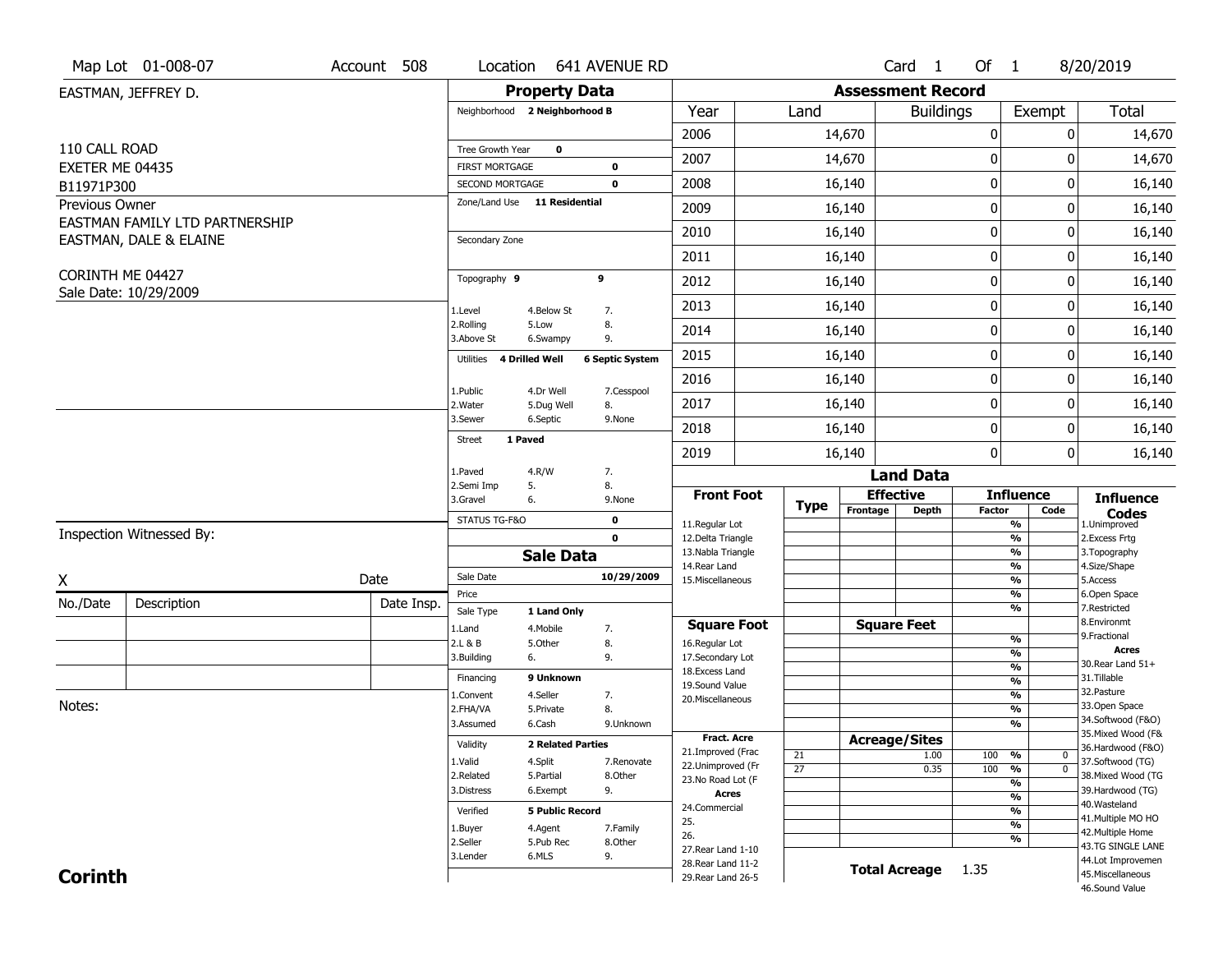|                       |                            |                                                   |                 |       |                |                                       |                          |                        |            |                    | <b>Corinth</b>     |        |      |           |
|-----------------------|----------------------------|---------------------------------------------------|-----------------|-------|----------------|---------------------------------------|--------------------------|------------------------|------------|--------------------|--------------------|--------|------|-----------|
|                       | Map Lot 01-008-07          |                                                   |                 |       |                | Account 508                           |                          | Location               |            |                    | 641 AVENUE RD      | Card 1 | Of 1 | 8/20/2019 |
|                       | Building Style 0 Not Coded |                                                   | SF Bsmt Living  |       | 0              |                                       |                          | Layout 0               |            |                    |                    |        |      |           |
| 0.Not Code            | 4.Cape                     | 8.Log                                             | Fin Bsmt Grade  |       | 0 <sub>0</sub> |                                       |                          | 1.Typical              | 4.         |                    | 7.                 |        |      |           |
| 1.Conv.               | 5.Garrison                 | 9.Other                                           | <b>HEARTH</b>   |       | 0              |                                       |                          | 2.Inadeq               | 5.         |                    | 8.                 |        |      |           |
| 2.Ranch               | 6.Split                    | 10.Camp                                           | Heat Type       | 100%  |                | 0 Not Coded                           |                          | 3.                     | 6.         |                    | 9.                 |        |      |           |
| 3.R Ranch             | 7.Contemp                  | 11.Double                                         | 0.Not Code      |       | 4.HVAC         |                                       | 8.Fl/Wall                | Attic<br>$\mathbf{o}$  |            |                    |                    |        |      |           |
| Dwelling Units 0      |                            |                                                   | 1.HWBB          |       | 5.FWA          |                                       | 9.No Heat                | $1.1/4$ Fin            | 4.Full Fin |                    | 7.                 |        |      |           |
| <b>Other Units</b>    | 0                          |                                                   | 2.HWCI          |       | 6.Radiant      | 11.                                   |                          | 2.1/2 Fin              | 5.Fl/Stair |                    | 8.                 |        |      |           |
| Stories               | 0                          |                                                   | 3.H Pump        |       | 7.Electric     | 12.                                   |                          | 3.3/4 Fin              | 6.         |                    | 9.None             |        |      |           |
| 1.1                   | 4.1.5                      | 7.                                                | Cool Type       | 0%    | 9 None         |                                       |                          | Insulation 0           |            |                    |                    |        |      |           |
| 2.2                   | 5.1.75                     | 8.                                                | 1.Refrig        |       | 4.W&C Air      | 7.                                    |                          | 1.Full                 | 4.Minimal  |                    | 7.                 |        |      |           |
| 3.3                   | 6.2.5                      | 9.                                                | 2.Evapor        |       | 5.             | 8.                                    |                          | 2. Heavy               | 5.         |                    | 8.                 |        |      |           |
| <b>Exterior Walls</b> | 0 Not Coded                |                                                   | 3.H Pump        |       | 6.             | 9.None                                |                          | 3.Capped               | 6.         |                    | 9.None             |        |      |           |
| 0.Not Code            | 4.Asbestos                 | 8.Concrete                                        | Kitchen Style   |       | 0              |                                       |                          | Unfinished %           | 0%         |                    |                    |        |      |           |
| 1.Wood                | 5.Stucco                   | 9.0ther                                           | 1.Modern        |       | 4.Obsolete     | 7.                                    |                          | Grade & Factor         | 00%        |                    |                    |        |      |           |
| 2.Vin/Al              | 6.Brick                    | 11.                                               | 2. Typical      |       | 5.             | 8.                                    |                          | 1.E Grade              | 4.B Grade  |                    | 7.                 |        |      |           |
| 3.Compos.             | 7.Stone                    | 12.                                               | 3.Old Type      |       | 6.             | 9.None                                |                          | 2.D Grade              | 5.A Grade  |                    | 8.                 |        |      |           |
| Roof Surface          | 0                          |                                                   | Bath(s) Style   |       | 0              |                                       |                          | 3.C Grade              | 6.         |                    | 9.Same             |        |      |           |
| 1.Asphalt             | 4.Composit                 | 7.METAL RS   1.Modern                             |                 |       | 4.Obsolete     | 7.                                    |                          | SQFT (Footprint) 0     |            |                    |                    |        |      |           |
| 2.Slate               | 5.Wood                     | 8.                                                | 2. Typical      |       | 5.             | 8.                                    |                          | Condition              | 0          |                    |                    |        |      |           |
| 3.Metal               | 6.Ark Asph                 | 9.                                                | 3.Old Type      |       | 6.             | 9.None                                |                          | 1.Poor                 | 4.Avg      |                    | 7.V G              |        |      |           |
| SF Masonry Trim 0     |                            |                                                   | # Rooms         |       | 0              |                                       |                          | 2.Fair                 | $5.Avg+$   |                    | 8.Exc              |        |      |           |
| <b>Electric Amps</b>  | 0                          |                                                   | # Bedrooms      |       | 0              |                                       |                          | $3.$ Avg-              | 6.Good     |                    | 9.Same             |        |      |           |
| OPEN-4-CUSTOM 0       |                            |                                                   | # Full Baths    |       | $\bf{0}$       |                                       |                          | Phys. % Good           | 0%         |                    |                    |        |      |           |
| Year Built            | 0                          |                                                   | $#$ Half Baths  |       | 0              |                                       |                          | Funct. % Good          |            | 100%               |                    |        |      |           |
| Year Remodeled        | $\mathbf{0}$               |                                                   | # Addn Fixtures |       | $\bf{0}$       |                                       |                          | <b>Functional Code</b> |            | 9 None             |                    |        |      |           |
| Foundation            | 0                          |                                                   | # Fireplaces    |       | 0              |                                       |                          | 1.Incomp               | 4.Delap    |                    | 7.No Power         |        |      |           |
| 1.Concrete            | 4.Wood                     | 7.                                                |                 |       |                |                                       |                          | 2.0-Built              | 5.Bsmt     |                    | 8.LongTerm         |        |      |           |
| 2.C Block             | 5.Slab                     | 8.                                                |                 |       |                |                                       |                          | 3.Damage               | 6.Common   |                    | 9.None             |        |      |           |
| 3.Br/Stone            | 6.Piers                    | 9.                                                |                 |       |                |                                       |                          | Econ. % Good           | 100%       |                    |                    |        |      |           |
| Basement              | 0                          |                                                   |                 |       |                |                                       |                          | Economic Code None     |            |                    |                    |        |      |           |
| 1.1/4 Bmt             | 4.Full Bmt                 | 7.                                                |                 |       |                |                                       |                          | 0.None                 | 3.No Power |                    | 7.                 |        |      |           |
| $2.1/2$ Bmt           | 5.None                     | 8.                                                |                 |       |                |                                       |                          | 1.Location             | 4.Generate |                    | 8.                 |        |      |           |
| 3.3/4 Bmt             | 6.DAYLIGHT                 | 9.None                                            |                 |       |                | Software                              |                          | 2.Encroach             | 9.None     |                    | 9.                 |        |      |           |
| Bsmt Gar # Cars 0     |                            |                                                   |                 |       |                | A Division of Harris Computer Systems |                          | Entrance Code 0        |            |                    |                    |        |      |           |
| Wet Basement 0        |                            |                                                   |                 |       |                |                                       |                          | 1.Interior             | 4.Vacant   |                    | 7.                 |        |      |           |
| 1.Dry                 | 4.                         | 7.                                                |                 |       |                |                                       |                          | 2.Refusal              | 5.Estimate |                    | 8.                 |        |      |           |
| 2.Damp                | 5.                         | 8.                                                |                 |       |                |                                       |                          | 3.Informed             | 6.         |                    | 9.                 |        |      |           |
| 3.Wet                 | 6.                         | 9.                                                |                 |       |                |                                       |                          | Information Code 0     |            |                    |                    |        |      |           |
|                       |                            |                                                   |                 |       |                |                                       |                          | 1.Owner                | 4.Agent    |                    | 7.                 |        |      |           |
|                       |                            |                                                   |                 |       |                |                                       |                          | 2.Relative             | 5.Estimate |                    | 8.                 |        |      |           |
|                       |                            | Date Inspected                                    |                 |       |                |                                       |                          | 3.Tenant               | 6.Other    |                    | 9.                 |        |      |           |
|                       |                            | <b>Additions, Outbuildings &amp; Improvements</b> |                 |       |                |                                       |                          |                        |            | 1.One Story Fram   |                    |        |      |           |
| Type                  |                            | Year                                              | Units           | Grade | Cond           | Phys.                                 | Funct.                   | Sound Value            |            | 2. Two Story Fram  |                    |        |      |           |
|                       |                            |                                                   |                 |       |                | %                                     | $\%$                     |                        |            | 3. Three Story Fr  |                    |        |      |           |
|                       |                            |                                                   |                 |       |                |                                       |                          |                        |            | 4.1 & 1/2 Story    |                    |        |      |           |
|                       |                            |                                                   |                 |       |                | $\frac{0}{0}$                         | %                        |                        |            | 5.1 & 3/4 Story    |                    |        |      |           |
|                       |                            |                                                   |                 |       |                | $\%$                                  | %                        |                        |            | 6.2 & 1/2 Story    |                    |        |      |           |
|                       |                            |                                                   |                 |       |                | $\overline{\frac{0}{6}}$              | $\frac{0}{6}$            |                        |            |                    | 21. Open Frame Por |        |      |           |
|                       |                            |                                                   |                 |       |                | $\%$                                  | $\frac{0}{6}$            |                        |            | 22.Encl Frame Por  |                    |        |      |           |
|                       |                            |                                                   |                 |       |                |                                       |                          |                        |            | 23. Frame Garage   |                    |        |      |           |
|                       |                            |                                                   |                 |       |                | $\%$                                  | $\overline{\frac{0}{6}}$ |                        |            | 24.Frame Shed      |                    |        |      |           |
|                       |                            |                                                   |                 |       |                | $\overline{\frac{0}{0}}$              | $\frac{0}{6}$            |                        |            |                    | 25. Frame Bay Wind |        |      |           |
|                       |                            |                                                   |                 |       |                | $\%$                                  | $\frac{0}{6}$            |                        |            | 26.1SFr Overhang   |                    |        |      |           |
|                       |                            |                                                   |                 |       |                | $\%$                                  | $\frac{1}{2}$            |                        |            |                    | 27.Unfin Basement  |        |      |           |
|                       |                            |                                                   |                 |       |                |                                       |                          |                        |            | 28. Unfinished Att |                    |        |      |           |
|                       |                            |                                                   |                 |       |                | $\%$                                  | $\frac{0}{6}$            |                        |            | 29. Finished Attic |                    |        |      |           |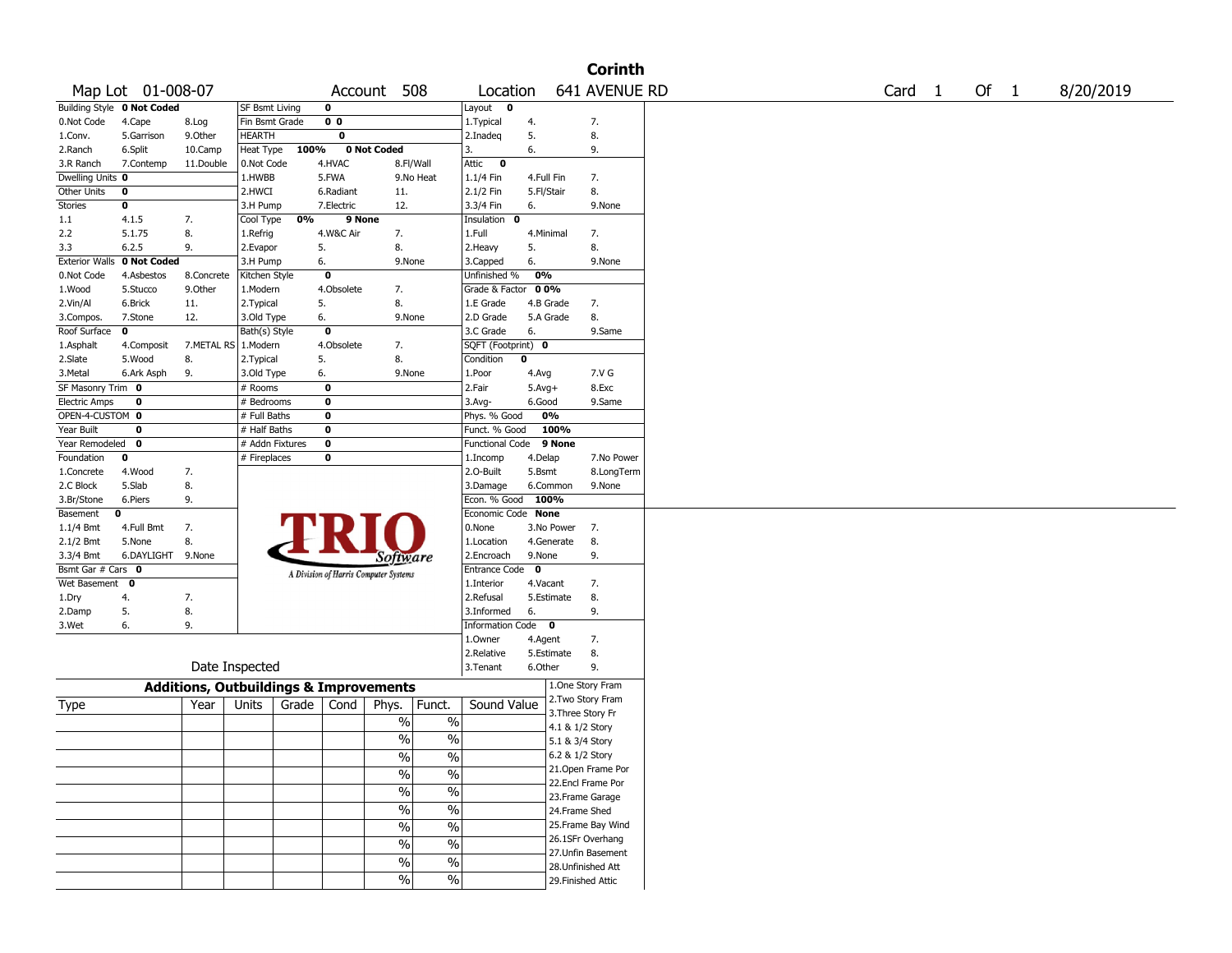|                 | Map Lot 01-008-08              | Account 510 | Location                                        |                          | 611 AVENUE RD          |                                        |                 |                          | Card 1               | Of 1             |                                           | 8/20/2019                               |
|-----------------|--------------------------------|-------------|-------------------------------------------------|--------------------------|------------------------|----------------------------------------|-----------------|--------------------------|----------------------|------------------|-------------------------------------------|-----------------------------------------|
|                 | EASTMAN, JEFFREY D.            |             |                                                 | <b>Property Data</b>     |                        |                                        |                 | <b>Assessment Record</b> |                      |                  |                                           |                                         |
|                 |                                |             | Neighborhood 2 Neighborhood B                   |                          |                        | Year                                   | Land            |                          | <b>Buildings</b>     |                  | Exempt                                    | <b>Total</b>                            |
|                 |                                |             |                                                 |                          |                        | 2006                                   |                 | 14,340                   |                      | $\boldsymbol{0}$ | 0                                         | 14,340                                  |
| 110 CALL ROAD   |                                |             | Tree Growth Year                                | $\mathbf 0$              |                        | 2007                                   |                 | 14,340                   |                      | 0                | 0                                         | 14,340                                  |
| EXETER ME 04435 |                                |             | <b>FIRST MORTGAGE</b>                           |                          | 0                      | 2008                                   |                 |                          |                      | $\pmb{0}$        | 0                                         |                                         |
| B11971P300      |                                |             | SECOND MORTGAGE<br>Zone/Land Use 11 Residential |                          | 0                      |                                        |                 | 15,770                   |                      |                  |                                           | 15,770                                  |
| Previous Owner  | EASTMAN FAMILY LTD PARTNERSHIP |             |                                                 |                          |                        | 2009                                   |                 | 15,770                   |                      | $\mathbf 0$      | 0                                         | 15,770                                  |
|                 | EASTMAN, DALE & ELAINE         |             | Secondary Zone                                  |                          |                        | 2010                                   |                 | 15,770                   |                      | $\mathbf 0$      | 0                                         | 15,770                                  |
|                 |                                |             |                                                 |                          |                        | 2011                                   |                 | 15,770                   |                      | $\boldsymbol{0}$ | 0                                         | 15,770                                  |
|                 | CORINTH ME 04427               |             | Topography 9                                    |                          | 9                      | 2012                                   |                 | 15,770                   |                      | $\boldsymbol{0}$ | 0                                         | 15,770                                  |
|                 | Sale Date: 10/29/2009          |             | 1.Level                                         | 4.Below St               | 7.                     | 2013                                   |                 | 15,770                   |                      | $\mathbf 0$      | 0                                         | 15,770                                  |
|                 |                                |             | 2.Rolling<br>3.Above St                         | 5.Low<br>6.Swampy        | 8.<br>9.               | 2014                                   |                 | 15,770                   |                      | $\mathbf 0$      | 0                                         | 15,770                                  |
|                 |                                |             | 4 Drilled Well<br>Utilities                     |                          | <b>6 Septic System</b> | 2015                                   |                 | 15,770                   |                      | $\boldsymbol{0}$ | 0                                         | 15,770                                  |
|                 |                                |             |                                                 |                          |                        | 2016                                   |                 | 15,770                   |                      | $\mathbf 0$      | 0                                         | 15,770                                  |
|                 |                                |             | 1.Public<br>2. Water                            | 4.Dr Well<br>5.Dug Well  | 7.Cesspool<br>8.       | 2017                                   |                 | 15,770                   |                      | $\mathbf 0$      | 0                                         | 15,770                                  |
|                 |                                |             | 3.Sewer                                         | 6.Septic                 | 9.None                 | 2018                                   |                 | 15,770                   |                      | $\mathbf 0$      | 0                                         | 15,770                                  |
|                 |                                |             | 1 Paved<br>Street                               |                          |                        | 2019                                   |                 | 15,770                   |                      | $\mathbf 0$      | 0                                         | 15,770                                  |
|                 |                                |             | 1.Paved                                         | 4.R/W                    | 7.                     |                                        |                 |                          | <b>Land Data</b>     |                  |                                           |                                         |
|                 |                                |             | 2.Semi Imp<br>5.<br>3.Gravel<br>6.              |                          | 8.<br>9.None           | <b>Front Foot</b>                      |                 |                          | <b>Effective</b>     |                  | <b>Influence</b>                          | <b>Influence</b>                        |
|                 |                                |             | STATUS TG-F&O                                   |                          | $\mathbf 0$            |                                        | <b>Type</b>     | Frontage                 | <b>Depth</b>         | <b>Factor</b>    | Code                                      | <b>Codes</b>                            |
|                 | Inspection Witnessed By:       |             |                                                 |                          | $\mathbf{0}$           | 11.Regular Lot<br>12.Delta Triangle    |                 |                          |                      |                  | %<br>$\frac{9}{6}$                        | 1.Unimproved<br>2.Excess Frtg           |
|                 |                                |             |                                                 | <b>Sale Data</b>         |                        | 13. Nabla Triangle                     |                 |                          |                      |                  | %                                         | 3. Topography                           |
| X               |                                | Date        | Sale Date                                       |                          | 10/29/2009             | 14. Rear Land<br>15. Miscellaneous     |                 |                          |                      |                  | %<br>%                                    | 4.Size/Shape<br>5.Access                |
| No./Date        |                                | Date Insp.  | Price                                           |                          |                        |                                        |                 |                          |                      |                  | %                                         | 6.Open Space                            |
|                 | Description                    |             | Sale Type                                       | 1 Land Only              |                        |                                        |                 |                          |                      |                  | %                                         | 7.Restricted<br>8.Environmt             |
|                 |                                |             | 1.Land<br>2.L & B                               | 4. Mobile<br>5.0ther     | 7.<br>8.               | <b>Square Foot</b><br>16.Regular Lot   |                 |                          | <b>Square Feet</b>   |                  | $\frac{9}{6}$                             | 9. Fractional                           |
|                 |                                |             | 3.Building<br>6.                                |                          | 9.                     | 17.Secondary Lot                       |                 |                          |                      |                  | $\overline{\frac{9}{6}}$                  | <b>Acres</b>                            |
|                 |                                |             | Financing                                       | 9 Unknown                |                        | 18. Excess Land                        |                 |                          |                      |                  | $\frac{9}{6}$                             | 30. Rear Land 51+<br>31.Tillable        |
|                 |                                |             | 1.Convent                                       | 4.Seller                 | 7.                     | 19.Sound Value                         |                 |                          |                      |                  | $\overline{\frac{9}{6}}$<br>$\frac{9}{6}$ | 32. Pasture                             |
| Notes:          |                                |             | 2.FHA/VA                                        | 5.Private                | 8.                     | 20.Miscellaneous                       |                 |                          |                      |                  | $\frac{9}{6}$                             | 33.Open Space                           |
|                 |                                |             | 3.Assumed                                       | 6.Cash                   | 9.Unknown              |                                        |                 |                          |                      |                  | %                                         | 34.Softwood (F&O)                       |
|                 |                                |             | Validity                                        | <b>2 Related Parties</b> |                        | <b>Fract, Acre</b>                     |                 |                          | <b>Acreage/Sites</b> |                  |                                           | 35. Mixed Wood (F&<br>36.Hardwood (F&O) |
|                 |                                |             | 1.Valid                                         | 4.Split                  | 7.Renovate             | 21.Improved (Frac<br>22.Unimproved (Fr | 21              |                          | 1.00                 | 100              | %<br>$\bm{0}$                             | 37.Softwood (TG)                        |
|                 |                                |             | 2.Related                                       | 5.Partial                | 8.Other                | 23.No Road Lot (F                      | $\overline{27}$ |                          | 0.03                 | 100              | $\overline{\mathfrak{o}}$<br>%            | 38. Mixed Wood (TG                      |
|                 |                                |             | 3.Distress                                      | 6.Exempt                 | 9.                     | <b>Acres</b>                           |                 |                          |                      |                  | %<br>$\frac{9}{6}$                        | 39.Hardwood (TG)                        |
|                 |                                |             | Verified                                        | <b>5 Public Record</b>   |                        | 24.Commercial                          |                 |                          |                      |                  | %                                         | 40. Wasteland                           |
|                 |                                |             | 1.Buyer                                         | 4.Agent                  | 7.Family               | 25.                                    |                 |                          |                      |                  | $\frac{9}{6}$                             | 41. Multiple MO HO                      |
|                 |                                |             | 2.Seller                                        | 5.Pub Rec                | 8.Other                | 26.                                    |                 |                          |                      |                  | %                                         | 42. Multiple Home<br>43.TG SINGLE LANE  |
|                 |                                |             | 3.Lender                                        | 6.MLS                    | 9.                     | 27. Rear Land 1-10                     |                 |                          |                      |                  |                                           | 44.Lot Improvemen                       |
|                 |                                |             |                                                 |                          |                        | 28. Rear Land 11-2                     |                 |                          |                      |                  |                                           |                                         |
| <b>Corinth</b>  |                                |             |                                                 |                          |                        | 29. Rear Land 26-5                     |                 | <b>Total Acreage</b>     |                      | 1.03             |                                           | 45. Miscellaneous                       |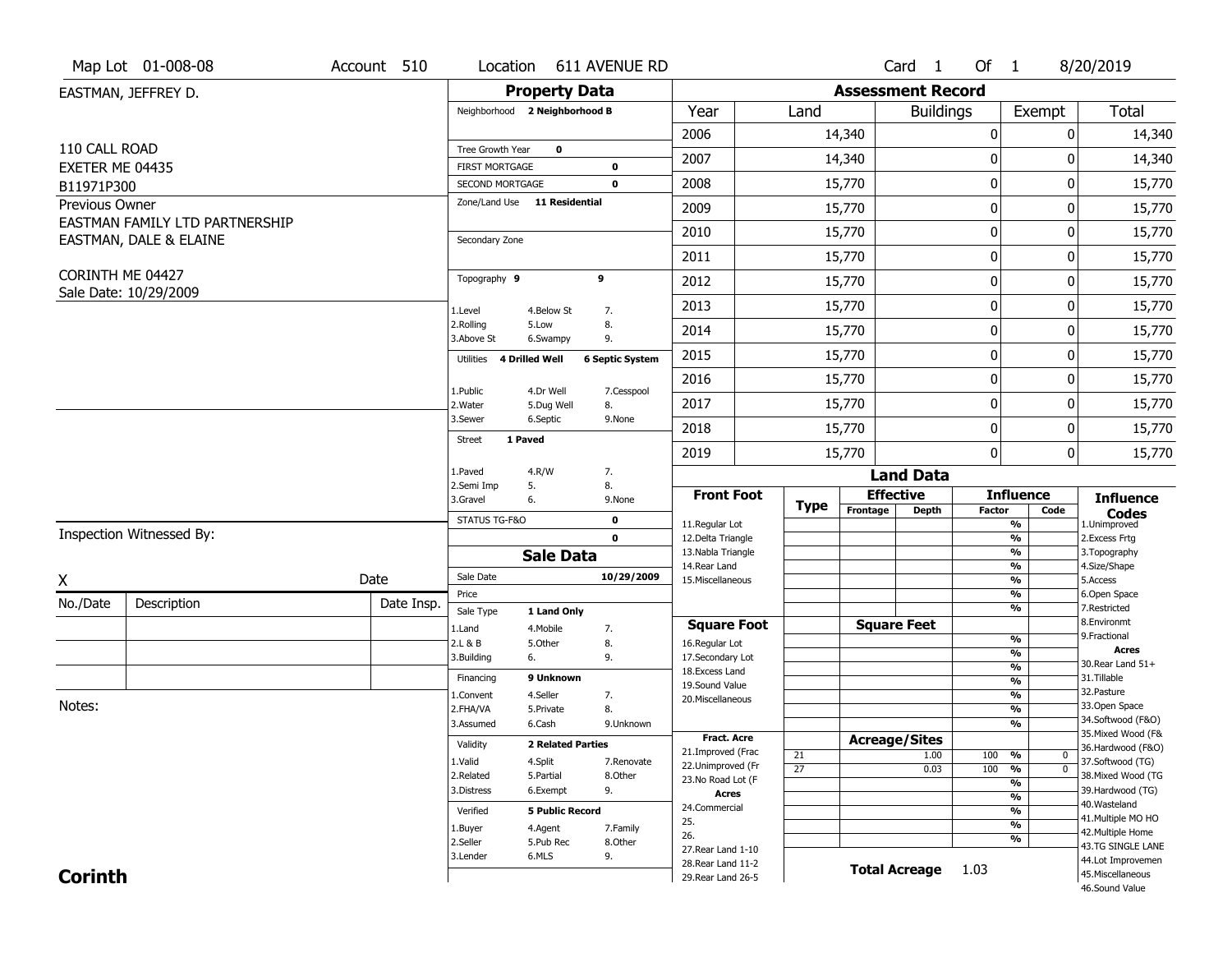|                                   |                   |            |                                                   |                                       |                 |                          |                        |              | <b>Corinth</b>                          |  |                   |      |           |
|-----------------------------------|-------------------|------------|---------------------------------------------------|---------------------------------------|-----------------|--------------------------|------------------------|--------------|-----------------------------------------|--|-------------------|------|-----------|
|                                   | Map Lot 01-008-08 |            |                                                   |                                       | Account 510     |                          | Location               |              | 611 AVENUE RD                           |  | Card <sub>1</sub> | Of 1 | 8/20/2019 |
| <b>Building Style 0 Not Coded</b> |                   |            | SF Bsmt Living                                    | 0                                     |                 |                          | Layout 0               |              |                                         |  |                   |      |           |
| 0.Not Code                        | 4.Cape            | 8.Log      | Fin Bsmt Grade                                    | 0 <sub>0</sub>                        |                 |                          | 1. Typical             | 4.           | 7.                                      |  |                   |      |           |
| 1.Conv.                           | 5.Garrison        | 9.0ther    | <b>HEARTH</b>                                     | 0                                     |                 |                          | 2.Inadeg               | 5.           | 8.                                      |  |                   |      |           |
| 2.Ranch                           | 6.Split           | 10.Camp    | Heat Type                                         | 100%                                  | 0 Not Coded     |                          | 3.                     | 6.           | 9.                                      |  |                   |      |           |
| 3.R Ranch                         | 7.Contemp         | 11.Double  | 0.Not Code                                        | 4.HVAC                                |                 | 8.Fl/Wall                | Attic<br>$\mathbf 0$   |              |                                         |  |                   |      |           |
| Dwelling Units 0                  |                   |            | 1.HWBB                                            | 5.FWA                                 |                 | 9.No Heat                | 1.1/4 Fin              | 4.Full Fin   | 7.                                      |  |                   |      |           |
| Other Units                       | 0                 |            | 2.HWCI                                            | 6.Radiant                             | 11.             |                          | 2.1/2 Fin              | 5.Fl/Stair   | 8.                                      |  |                   |      |           |
| <b>Stories</b>                    | 0                 |            | 3.H Pump                                          | 7.Electric                            | 12.             |                          | 3.3/4 Fin              | 6.           | 9.None                                  |  |                   |      |           |
| 1.1                               | 4.1.5             | 7.         | Cool Type                                         | 0%                                    | 9 None          |                          | Insulation<br>0        |              |                                         |  |                   |      |           |
| 2.2                               | 5.1.75            | 8.         | 1.Refrig                                          | 4.W&C Air                             | 7.              |                          | 1.Full                 | 4.Minimal    | 7.                                      |  |                   |      |           |
| 3.3                               | 6.2.5             | 9.         | 2.Evapor                                          | 5.                                    | 8.              |                          | 2.Heavy                | 5.           | 8.                                      |  |                   |      |           |
| <b>Exterior Walls</b>             | 0 Not Coded       |            | 3.H Pump                                          | 6.                                    | 9.None          |                          | 3.Capped               | 6.           | 9.None                                  |  |                   |      |           |
| 0.Not Code                        | 4.Asbestos        | 8.Concrete | Kitchen Style                                     | $\overline{\mathbf{0}}$               |                 |                          | Unfinished %           | 0%           |                                         |  |                   |      |           |
| 1.Wood                            | 5.Stucco          | 9.0ther    | 1.Modern                                          | 4.Obsolete                            | 7.              |                          | Grade & Factor 00%     |              |                                         |  |                   |      |           |
| 2.Vin/Al                          | 6.Brick           | 11.        | 2. Typical                                        | 5.                                    | 8.              |                          | 1.E Grade              | 4.B Grade    | 7.                                      |  |                   |      |           |
| 3.Compos.                         | 7.Stone           | 12.        | 3.Old Type                                        | 6.                                    | 9.None          |                          | 2.D Grade              | 5.A Grade    | 8.                                      |  |                   |      |           |
| Roof Surface                      | $\mathbf 0$       |            | Bath(s) Style                                     | $\mathbf 0$                           |                 |                          | 3.C Grade              | 6.           | 9.Same                                  |  |                   |      |           |
| 1.Asphalt                         | 4.Composit        |            | 7.METAL RS 1.Modern                               | 4.Obsolete                            | 7.              |                          | SQFT (Footprint) 0     |              |                                         |  |                   |      |           |
| 2.Slate                           | 5.Wood            | 8.         | 2. Typical                                        | 5.                                    | 8.              |                          | Condition              | 0            |                                         |  |                   |      |           |
| 3.Metal                           | 6.Ark Asph        | 9.         | 3.Old Type                                        | 6.                                    | 9.None          |                          | 1.Poor                 | 4.Avg        | 7.V G                                   |  |                   |      |           |
| SF Masonry Trim 0                 |                   |            | # Rooms                                           | $\mathbf 0$                           |                 |                          | 2.Fair                 | $5.Avg+$     | 8.Exc                                   |  |                   |      |           |
| <b>Electric Amps</b>              | 0                 |            | # Bedrooms                                        | $\mathbf 0$                           |                 |                          | $3.$ Avg-              | 6.Good       | 9.Same                                  |  |                   |      |           |
| OPEN-4-CUSTOM 0                   |                   |            | # Full Baths                                      | $\mathbf 0$                           |                 |                          | Phys. % Good           | 0%           |                                         |  |                   |      |           |
| Year Built                        | 0                 |            | # Half Baths                                      | $\mathbf 0$                           |                 |                          | Funct. % Good          |              | 100%                                    |  |                   |      |           |
| Year Remodeled                    | $\mathbf 0$       |            | # Addn Fixtures                                   | $\mathbf 0$                           |                 |                          | <b>Functional Code</b> |              | 9 None                                  |  |                   |      |           |
| Foundation                        | $\mathbf 0$       |            | # Fireplaces                                      | 0                                     |                 |                          | 1.Incomp               | 4.Delap      | 7.No Power                              |  |                   |      |           |
| 1.Concrete                        | 4.Wood            | 7.         |                                                   |                                       |                 |                          | 2.O-Built              | 5.Bsmt       | 8.LongTerm                              |  |                   |      |           |
| 2.C Block                         | 5.Slab            | 8.         |                                                   |                                       |                 |                          | 3.Damage               | 6.Common     | 9.None                                  |  |                   |      |           |
| 3.Br/Stone                        | 6.Piers           | 9.         |                                                   |                                       |                 |                          | Econ. % Good           | 100%         |                                         |  |                   |      |           |
| Basement<br>0                     |                   |            |                                                   |                                       |                 |                          | Economic Code None     |              |                                         |  |                   |      |           |
| 1.1/4 Bmt                         | 4.Full Bmt        | 7.         |                                                   |                                       |                 |                          | 0.None                 | 3.No Power   | 7.                                      |  |                   |      |           |
| 2.1/2 Bmt                         | 5.None            | 8.         |                                                   |                                       |                 |                          | 1.Location             | 4.Generate   | 8.                                      |  |                   |      |           |
| 3.3/4 Bmt                         | 6.DAYLIGHT 9.None |            |                                                   |                                       | <i>Software</i> |                          | 2.Encroach             | 9.None       | 9.                                      |  |                   |      |           |
| Bsmt Gar # Cars 0                 |                   |            |                                                   | A Division of Harris Computer Systems |                 |                          | Entrance Code          | $\mathbf{0}$ |                                         |  |                   |      |           |
| Wet Basement 0                    |                   |            |                                                   |                                       |                 |                          | 1.Interior             | 4.Vacant     | 7.                                      |  |                   |      |           |
| 1.Dry                             | 4.                | 7.         |                                                   |                                       |                 |                          | 2.Refusal              | 5.Estimate   | 8.                                      |  |                   |      |           |
| 2.Damp                            | 5.                | 8.         |                                                   |                                       |                 |                          | 3.Informed             | 6.           | 9.                                      |  |                   |      |           |
| 3.Wet                             | 6.                | 9.         |                                                   |                                       |                 |                          | Information Code 0     |              |                                         |  |                   |      |           |
|                                   |                   |            |                                                   |                                       |                 |                          | 1.Owner                | 4.Agent      | 7.                                      |  |                   |      |           |
|                                   |                   |            |                                                   |                                       |                 |                          | 2.Relative             | 5.Estimate   | 8.                                      |  |                   |      |           |
|                                   |                   |            | Date Inspected                                    |                                       |                 |                          | 3. Tenant              | 6.Other      | 9.                                      |  |                   |      |           |
|                                   |                   |            | <b>Additions, Outbuildings &amp; Improvements</b> |                                       |                 |                          |                        |              | 1.One Story Fram                        |  |                   |      |           |
| Type                              |                   | Year       | Units                                             | Grade<br>Cond                         | Phys.           | Funct.                   | Sound Value            |              | 2. Two Story Fram                       |  |                   |      |           |
|                                   |                   |            |                                                   |                                       |                 |                          |                        |              | 3. Three Story Fr                       |  |                   |      |           |
|                                   |                   |            |                                                   |                                       | $\%$            | $\%$                     |                        |              | 4.1 & 1/2 Story                         |  |                   |      |           |
|                                   |                   |            |                                                   |                                       | $\%$            | $\%$                     |                        |              | 5.1 & 3/4 Story                         |  |                   |      |           |
|                                   |                   |            |                                                   |                                       | %               | $\frac{9}{6}$            |                        |              | 6.2 & 1/2 Story                         |  |                   |      |           |
|                                   |                   |            |                                                   |                                       | $\frac{1}{2}$   | $\overline{\frac{0}{0}}$ |                        |              | 21. Open Frame Por                      |  |                   |      |           |
|                                   |                   |            |                                                   |                                       |                 |                          |                        |              | 22.Encl Frame Por                       |  |                   |      |           |
|                                   |                   |            |                                                   |                                       | $\%$            | $\overline{\frac{0}{0}}$ |                        |              | 23. Frame Garage                        |  |                   |      |           |
|                                   |                   |            |                                                   |                                       | $\%$            | $\overline{\frac{0}{0}}$ |                        |              | 24.Frame Shed                           |  |                   |      |           |
|                                   |                   |            |                                                   |                                       |                 |                          |                        |              |                                         |  |                   |      |           |
|                                   |                   |            |                                                   |                                       |                 |                          |                        |              |                                         |  |                   |      |           |
|                                   |                   |            |                                                   |                                       | $\%$            | $\sqrt{6}$               |                        |              | 25. Frame Bay Wind                      |  |                   |      |           |
|                                   |                   |            |                                                   |                                       | $\%$            | $\overline{\frac{0}{0}}$ |                        |              | 26.1SFr Overhang                        |  |                   |      |           |
|                                   |                   |            |                                                   |                                       | $\%$            | $\overline{\frac{0}{0}}$ |                        |              | 27.Unfin Basement<br>28. Unfinished Att |  |                   |      |           |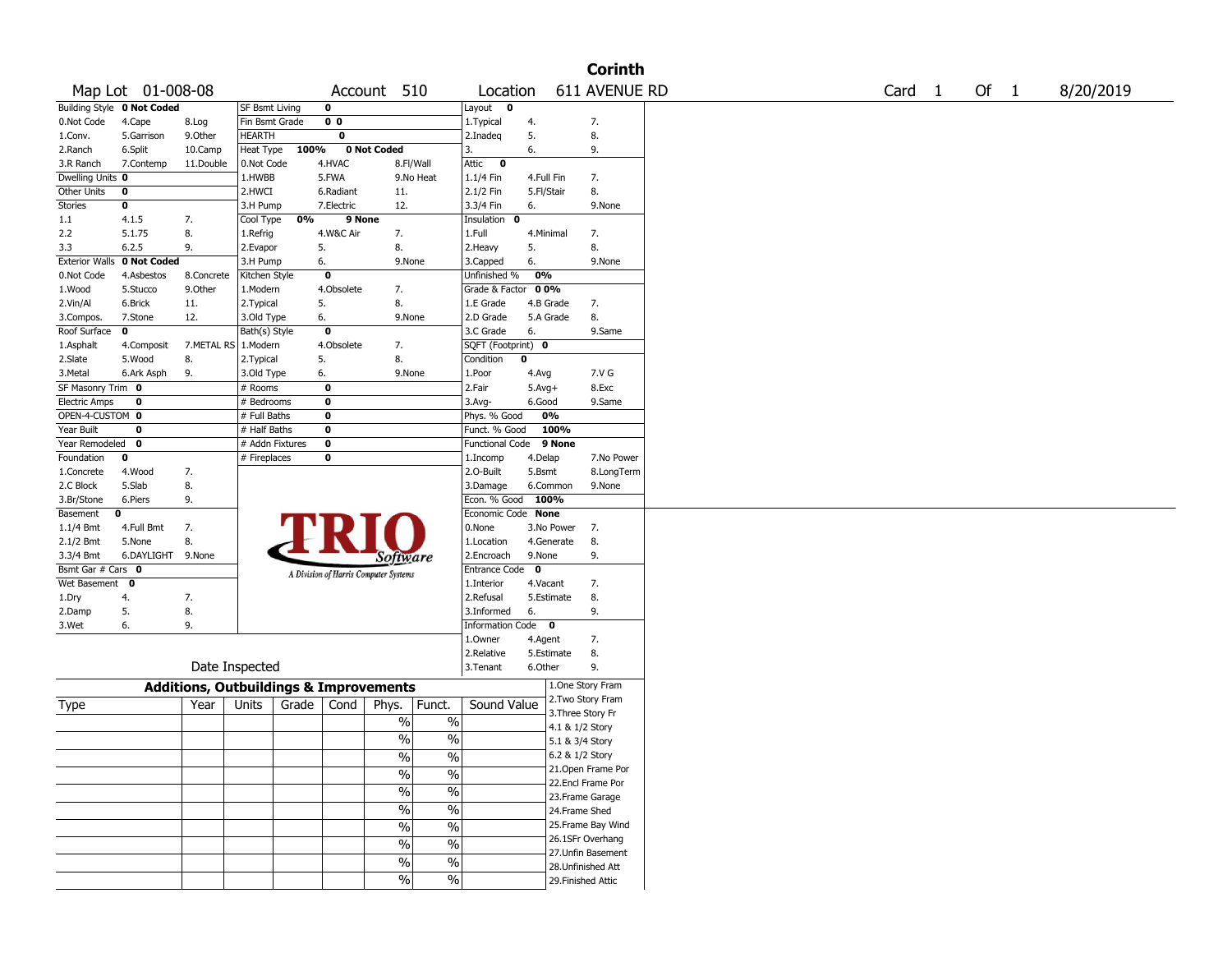|                 | Map Lot 01-008-03              | Account 511 | Location                      |                          | 510 MCCARD ROAD             |                                     |                 |                          | Card 1               | Of 1             |                                           | 8/20/2019                         |
|-----------------|--------------------------------|-------------|-------------------------------|--------------------------|-----------------------------|-------------------------------------|-----------------|--------------------------|----------------------|------------------|-------------------------------------------|-----------------------------------|
|                 | EASTMAN, JEFFREY D.            |             |                               | <b>Property Data</b>     |                             |                                     |                 | <b>Assessment Record</b> |                      |                  |                                           |                                   |
|                 |                                |             | Neighborhood 2 Neighborhood B |                          |                             | Year                                | Land            |                          | <b>Buildings</b>     |                  | Exempt                                    | <b>Total</b>                      |
|                 |                                |             |                               |                          |                             | 2006                                |                 | 14,340                   |                      | $\boldsymbol{0}$ | 0                                         | 14,340                            |
| 110 CALL ROAD   |                                |             | Tree Growth Year              | $\mathbf 0$              |                             | 2007                                |                 | 14,340                   |                      | 0                | 0                                         | 14,340                            |
| EXETER ME 04435 |                                |             | <b>FIRST MORTGAGE</b>         |                          | 0                           |                                     |                 |                          |                      |                  |                                           |                                   |
| B11971P300      |                                |             | SECOND MORTGAGE               |                          | 0                           | 2008                                |                 | 15,770                   |                      | $\mathbf 0$      | 0                                         | 15,770                            |
| Previous Owner  | EASTMAN FAMILY LTD PARTNERSHIP |             | Zone/Land Use 11 Residential  |                          |                             | 2009                                |                 | 15,770                   |                      | $\mathbf 0$      | 0                                         | 15,770                            |
|                 | EASTMAN, DALE & ELAINE         |             | Secondary Zone                |                          |                             | 2010                                |                 | 15,770                   |                      | $\mathbf 0$      | 0                                         | 15,770                            |
|                 |                                |             |                               |                          |                             | 2011                                |                 | 15,770                   |                      | $\boldsymbol{0}$ | 0                                         | 15,770                            |
|                 | CORINTH ME 04427               |             | Topography 9                  |                          | 9                           | 2012                                |                 | 15,770                   |                      | $\boldsymbol{0}$ | 0                                         | 15,770                            |
|                 | Sale Date: 10/29/2009          |             | 1.Level                       | 4.Below St               | 7.                          | 2013                                |                 | 15,770                   |                      | $\mathbf 0$      | 0                                         | 15,770                            |
|                 |                                |             | 2.Rolling<br>3.Above St       | 5.Low<br>6.Swampy        | 8.<br>9.                    | 2014                                |                 | 15,770                   |                      | $\mathbf 0$      | 0                                         | 15,770                            |
|                 |                                |             | Utilities                     | 4 Drilled Well           | 5 Dug Well/Spring           | 2015                                |                 | 15,770                   |                      | $\boldsymbol{0}$ | 0                                         | 15,770                            |
|                 |                                |             |                               |                          |                             | 2016                                |                 | 15,770                   |                      | $\mathbf 0$      | 0                                         | 15,770                            |
|                 |                                |             | 1.Public<br>2. Water          | 4.Dr Well<br>5.Dug Well  | 7.Cesspool<br>8.            | 2017                                |                 | 15,770                   |                      | $\mathbf 0$      | 0                                         | 15,770                            |
|                 |                                |             | 3.Sewer                       | 6.Septic                 | 9.None                      | 2018                                |                 | 15,770                   |                      | $\mathbf 0$      | 0                                         | 15,770                            |
|                 |                                |             | 1 Paved<br>Street             |                          |                             | 2019                                |                 | 15,770                   |                      | $\mathbf 0$      | 0                                         | 15,770                            |
|                 |                                |             | 1.Paved                       | 4.R/W                    | 7.                          |                                     |                 |                          | <b>Land Data</b>     |                  |                                           |                                   |
|                 |                                |             | 2.Semi Imp                    | 5.                       | 8.                          | <b>Front Foot</b>                   |                 | <b>Effective</b>         |                      |                  | <b>Influence</b>                          | <b>Influence</b>                  |
|                 |                                |             | 3.Gravel                      | 6.                       | 9.None                      |                                     | <b>Type</b>     | Frontage                 | <b>Depth</b>         | <b>Factor</b>    | Code                                      | <b>Codes</b>                      |
|                 | Inspection Witnessed By:       |             | STATUS TG-F&O                 |                          | $\mathbf 0$<br>$\mathbf{0}$ | 11.Regular Lot<br>12.Delta Triangle |                 |                          |                      |                  | %<br>$\frac{9}{6}$                        | 1.Unimproved<br>2.Excess Frtg     |
|                 |                                |             |                               | <b>Sale Data</b>         |                             | 13. Nabla Triangle                  |                 |                          |                      |                  | %                                         | 3. Topography                     |
|                 |                                | Date        | Sale Date                     |                          | 10/29/2009                  | 14. Rear Land                       |                 |                          |                      |                  | %                                         | 4.Size/Shape                      |
| X               |                                |             | Price                         |                          |                             | 15. Miscellaneous                   |                 |                          |                      |                  | %<br>%                                    | 5.Access<br>6.Open Space          |
| No./Date        | Description                    | Date Insp.  | Sale Type                     | 1 Land Only              |                             |                                     |                 |                          |                      |                  | %                                         | 7.Restricted                      |
|                 |                                |             | 1.Land                        | 4. Mobile                | 7.                          | <b>Square Foot</b>                  |                 |                          | <b>Square Feet</b>   |                  |                                           | 8.Environmt<br>9. Fractional      |
|                 |                                |             | 2.L & B<br>3.Building         | 5.0ther<br>6.            | 8.<br>9.                    | 16.Regular Lot<br>17.Secondary Lot  |                 |                          |                      |                  | $\frac{9}{6}$<br>$\overline{\frac{9}{6}}$ | <b>Acres</b>                      |
|                 |                                |             |                               |                          |                             | 18. Excess Land                     |                 |                          |                      |                  | $\frac{9}{6}$                             | 30. Rear Land 51+                 |
|                 |                                |             | Financing                     | 9 Unknown                |                             | 19.Sound Value                      |                 |                          |                      |                  | $\overline{\frac{9}{6}}$                  | 31.Tillable<br>32. Pasture        |
| Notes:          |                                |             | 1.Convent                     | 4.Seller                 | 7.                          | 20.Miscellaneous                    |                 |                          |                      |                  | $\frac{9}{6}$                             | 33.Open Space                     |
|                 |                                |             | 2.FHA/VA<br>3.Assumed         | 5.Private<br>6.Cash      | 8.<br>9.Unknown             |                                     |                 |                          |                      |                  | $\frac{9}{6}$<br>%                        | 34.Softwood (F&O)                 |
|                 |                                |             |                               |                          |                             | <b>Fract, Acre</b>                  |                 | <b>Acreage/Sites</b>     |                      |                  |                                           | 35. Mixed Wood (F&                |
|                 |                                |             | Validity                      | <b>2 Related Parties</b> |                             | 21.Improved (Frac                   | 21              |                          | 1.00                 | 100              | %<br>$\bm{0}$                             | 36.Hardwood (F&O)                 |
|                 |                                |             | 1.Valid                       | 4.Split                  | 7.Renovate                  | 22.Unimproved (Fr                   | $\overline{27}$ |                          | 0.03                 | 100              | $\overline{\mathfrak{o}}$<br>%            | 37.Softwood (TG)                  |
|                 |                                |             | 2.Related                     | 5.Partial                | 8.Other                     | 23.No Road Lot (F                   |                 |                          |                      |                  | %                                         | 38. Mixed Wood (TG                |
|                 |                                |             | 3.Distress                    | 6.Exempt                 | 9.                          | <b>Acres</b>                        |                 |                          |                      |                  | $\frac{9}{6}$                             | 39.Hardwood (TG)<br>40. Wasteland |
|                 |                                |             | Verified                      | <b>5 Public Record</b>   |                             | 24.Commercial                       |                 |                          |                      |                  | %                                         | 41. Multiple MO HO                |
|                 |                                |             | 1.Buyer                       | 4.Agent                  | 7.Family                    | 25.<br>26.                          |                 |                          |                      |                  | $\frac{9}{6}$                             | 42. Multiple Home                 |
|                 |                                |             | 2.Seller                      | 5.Pub Rec                | 8.Other                     | 27. Rear Land 1-10                  |                 |                          |                      |                  | %                                         | 43.TG SINGLE LANE                 |
|                 |                                |             | 3.Lender                      | 6.MLS                    | 9.                          | 28. Rear Land 11-2                  |                 |                          |                      |                  |                                           | 44.Lot Improvemen                 |
| <b>Corinth</b>  |                                |             |                               |                          |                             | 29. Rear Land 26-5                  |                 |                          | <b>Total Acreage</b> | 1.03             |                                           | 45. Miscellaneous                 |
|                 |                                |             |                               |                          |                             |                                     |                 |                          |                      |                  |                                           | 46.Sound Value                    |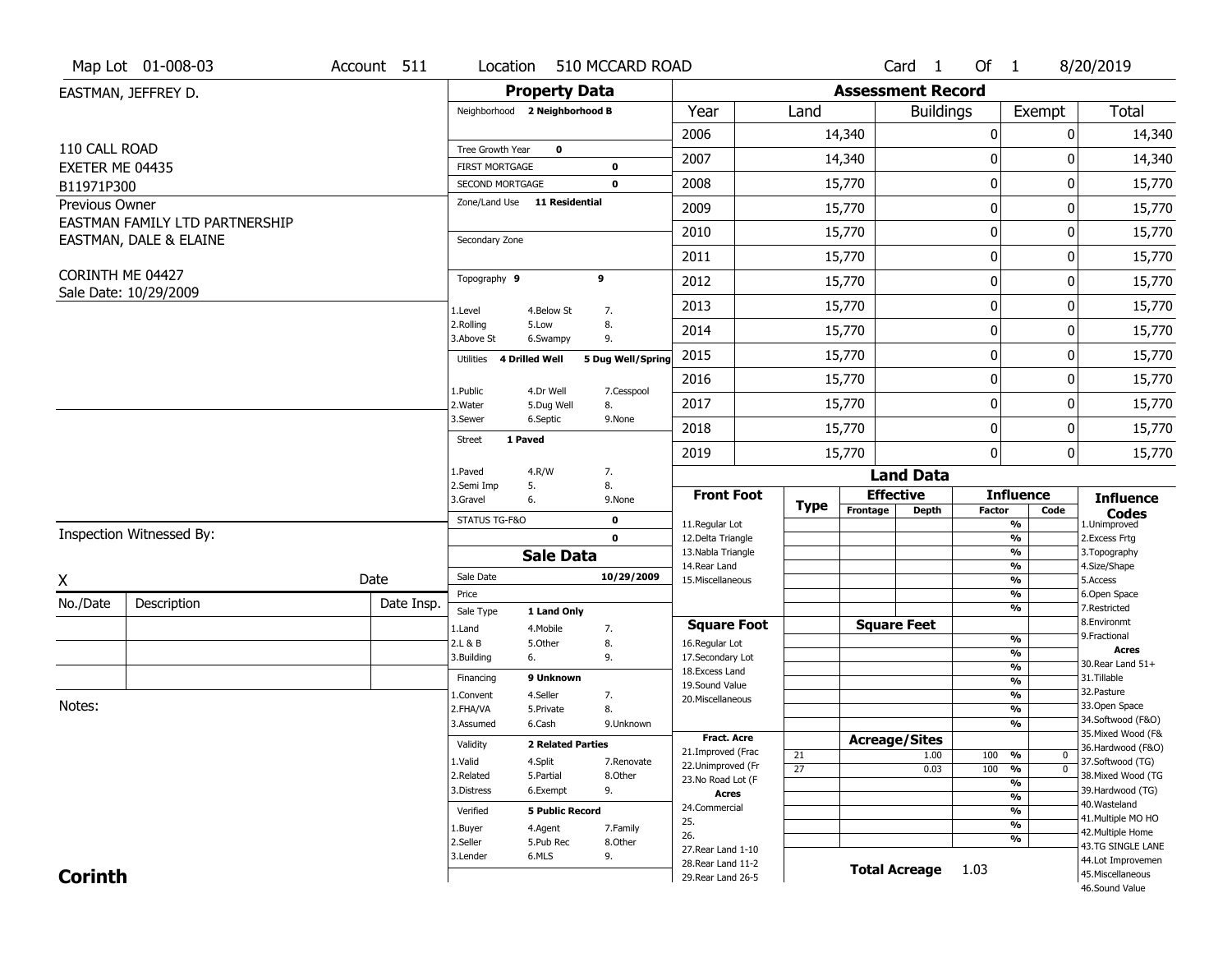|                       |                            |                                                   |                 |                                       |             |                                           |                         |             |                    | <b>Corinth</b>     |        |        |           |
|-----------------------|----------------------------|---------------------------------------------------|-----------------|---------------------------------------|-------------|-------------------------------------------|-------------------------|-------------|--------------------|--------------------|--------|--------|-----------|
|                       | Map Lot 01-008-03          |                                                   |                 |                                       |             | Account 511                               | Location                |             |                    | 510 MCCARD ROAD    | Card 1 | Of $1$ | 8/20/2019 |
|                       | Building Style 0 Not Coded |                                                   | SF Bsmt Living  | 0                                     |             |                                           | Layout $\qquad \bullet$ |             |                    |                    |        |        |           |
| 0.Not Code            | 4.Cape                     | 8.Log                                             | Fin Bsmt Grade  | 0 <sub>0</sub>                        |             |                                           | 1. Typical              | 4.          |                    | 7.                 |        |        |           |
| 1.Conv.               | 5.Garrison                 | 9.Other                                           | HEARTH          | 0                                     |             |                                           | 2.Inadeq                | 5.          |                    | 8.                 |        |        |           |
| 2.Ranch               | 6.Split                    | 10.Camp                                           | Heat Type       | 100%                                  | 0 Not Coded |                                           | 3.                      | 6.          |                    | 9.                 |        |        |           |
| 3.R Ranch             | 7.Contemp                  | 11.Double                                         | 0.Not Code      | 4.HVAC                                |             | 8.Fl/Wall                                 | Attic<br>$\bullet$      |             |                    |                    |        |        |           |
| Dwelling Units 0      |                            |                                                   | 1.HWBB          | 5.FWA                                 |             | 9.No Heat                                 | 1.1/4 Fin               | 4.Full Fin  |                    | 7.                 |        |        |           |
| Other Units           | 0                          |                                                   | 2.HWCI          | 6.Radiant                             |             | 11.                                       | 2.1/2 Fin               | 5.Fl/Stair  |                    | 8.                 |        |        |           |
| Stories               | 0                          |                                                   | 3.H Pump        | 7.Electric                            |             | 12.                                       | 3.3/4 Fin               | 6.          |                    | 9.None             |        |        |           |
| 1.1                   | 4.1.5                      | 7.                                                | Cool Type       | 0%                                    | 9 None      |                                           | Insulation 0            |             |                    |                    |        |        |           |
| 2.2                   | 5.1.75                     | 8.                                                | 1.Refrig        | 4.W&C Air                             |             | 7.                                        | 1.Full                  | 4.Minimal   |                    | 7.                 |        |        |           |
| 3.3                   | 6.2.5                      | 9.                                                | 2.Evapor        | 5.                                    |             | 8.                                        | 2.Heavy                 | 5.          |                    | 8.                 |        |        |           |
| <b>Exterior Walls</b> | 0 Not Coded                |                                                   | 3.H Pump        | 6.                                    |             | 9.None                                    | 3.Capped                | 6.          |                    | 9.None             |        |        |           |
| 0.Not Code            | 4.Asbestos                 | 8.Concrete                                        | Kitchen Style   | 0                                     |             |                                           | Unfinished %            | 0%          |                    |                    |        |        |           |
| 1.Wood                | 5.Stucco                   | 9.0ther                                           | 1.Modern        | 4.Obsolete                            |             | 7.                                        | Grade & Factor          | 00%         |                    |                    |        |        |           |
| 2.Vin/Al              | 6.Brick                    | 11.                                               | 2.Typical       | 5.                                    |             | 8.                                        | 1.E Grade               | 4.B Grade   |                    | 7.                 |        |        |           |
| 3.Compos.             | 7.Stone                    | 12.                                               | 3.Old Type      | 6.                                    |             | 9.None                                    | 2.D Grade               | 5.A Grade   |                    | 8.                 |        |        |           |
| Roof Surface          | 0                          |                                                   | Bath(s) Style   | 0                                     |             |                                           | 3.C Grade               | 6.          |                    | 9.Same             |        |        |           |
| 1.Asphalt             | 4.Composit                 | 7.METAL RS 1.Modern                               |                 | 4.Obsolete                            |             | 7.                                        | SQFT (Footprint) 0      |             |                    |                    |        |        |           |
| 2.Slate               | 5.Wood                     | 8.                                                | 2. Typical      | 5.                                    |             | 8.                                        | Condition               | $\mathbf 0$ |                    |                    |        |        |           |
| 3.Metal               | 6.Ark Asph                 | 9.                                                | 3.Old Type      | 6.                                    |             | 9.None                                    | 1.Poor                  | 4.Avg       |                    | 7.V G              |        |        |           |
| SF Masonry Trim 0     |                            |                                                   | # Rooms         | 0                                     |             |                                           | 2.Fair                  | $5.Avg+$    |                    | 8.Exc              |        |        |           |
| <b>Electric Amps</b>  | 0                          |                                                   | # Bedrooms      | 0                                     |             |                                           | 3.Avg-                  | 6.Good      |                    | 9.Same             |        |        |           |
| OPEN-4-CUSTOM 0       |                            |                                                   | # Full Baths    | 0                                     |             |                                           | Phys. % Good            | 0%          |                    |                    |        |        |           |
| Year Built            | 0                          |                                                   | # Half Baths    | 0                                     |             |                                           | Funct. % Good           |             | 100%               |                    |        |        |           |
| Year Remodeled        | 0                          |                                                   | # Addn Fixtures | $\pmb{0}$                             |             |                                           | Functional Code         |             | 9 None             |                    |        |        |           |
| Foundation            | 0                          |                                                   | # Fireplaces    | 0                                     |             |                                           | 1.Incomp                | 4.Delap     |                    | 7.No Power         |        |        |           |
| 1.Concrete            | 4.Wood                     | 7.                                                |                 |                                       |             |                                           | 2.O-Built               | 5.Bsmt      |                    | 8.LongTerm         |        |        |           |
| 2.C Block             | 5.Slab                     | 8.                                                |                 |                                       |             |                                           | 3.Damage                | 6.Common    |                    | 9.None             |        |        |           |
| 3.Br/Stone            | 6.Piers                    | 9.                                                |                 |                                       |             |                                           | Econ. % Good            | 100%        |                    |                    |        |        |           |
| Basement              | 0                          |                                                   |                 |                                       |             |                                           | Economic Code None      |             |                    |                    |        |        |           |
| 1.1/4 Bmt             | 4.Full Bmt                 | 7.                                                |                 |                                       |             |                                           | 0.None                  | 3.No Power  |                    | 7.                 |        |        |           |
| 2.1/2 Bmt             | 5.None                     | 8.                                                |                 |                                       |             |                                           | 1.Location              | 4.Generate  |                    | 8.                 |        |        |           |
| 3.3/4 Bmt             | 6.DAYLIGHT 9.None          |                                                   |                 |                                       |             | Software                                  | 2.Encroach              | 9.None      |                    | 9.                 |        |        |           |
| Bsmt Gar # Cars 0     |                            |                                                   |                 | A Division of Harris Computer Systems |             |                                           | Entrance Code           | $\mathbf 0$ |                    |                    |        |        |           |
| Wet Basement          | $\mathbf 0$                |                                                   |                 |                                       |             |                                           | 1.Interior              | 4.Vacant    |                    | 7.                 |        |        |           |
| 1.Dry                 | 4.                         | 7.                                                |                 |                                       |             |                                           | 2.Refusal               | 5.Estimate  |                    | 8.                 |        |        |           |
| 2.Damp                | 5.                         | 8.                                                |                 |                                       |             |                                           | 3.Informed              | 6.          |                    | 9.                 |        |        |           |
| 3.Wet                 | 6.                         | 9.                                                |                 |                                       |             |                                           | Information Code 0      |             |                    |                    |        |        |           |
|                       |                            |                                                   |                 |                                       |             |                                           | 1.Owner                 | 4.Agent     |                    | 7.                 |        |        |           |
|                       |                            |                                                   |                 |                                       |             |                                           | 2.Relative              | 5.Estimate  |                    | 8.                 |        |        |           |
|                       |                            | Date Inspected                                    |                 |                                       |             |                                           | 3.Tenant                | 6.Other     |                    | 9.                 |        |        |           |
|                       |                            | <b>Additions, Outbuildings &amp; Improvements</b> |                 |                                       |             |                                           |                         |             |                    | 1.One Story Fram   |        |        |           |
| Type                  |                            | Year                                              | Units           | Grade                                 | Cond        | Funct.<br>Phys.                           | Sound Value             |             |                    | 2. Two Story Fram  |        |        |           |
|                       |                            |                                                   |                 |                                       |             | $\%$<br>%                                 |                         |             | 3. Three Story Fr  |                    |        |        |           |
|                       |                            |                                                   |                 |                                       |             | $\%$<br>$\%$                              |                         |             | 4.1 & 1/2 Story    |                    |        |        |           |
|                       |                            |                                                   |                 |                                       |             |                                           |                         |             | 5.1 & 3/4 Story    |                    |        |        |           |
|                       |                            |                                                   |                 |                                       |             | $\overline{\frac{0}{0}}$<br>$\frac{1}{2}$ |                         |             | 6.2 & 1/2 Story    |                    |        |        |           |
|                       |                            |                                                   |                 |                                       |             | $\%$<br>$\%$                              |                         |             |                    | 21.Open Frame Por  |        |        |           |
|                       |                            |                                                   |                 |                                       |             | %<br>$\%$                                 |                         |             |                    | 22.Encl Frame Por  |        |        |           |
|                       |                            |                                                   |                 |                                       |             |                                           |                         |             |                    | 23. Frame Garage   |        |        |           |
|                       |                            |                                                   |                 |                                       |             | $\overline{\frac{0}{6}}$<br>$\sqrt{6}$    |                         |             | 24.Frame Shed      |                    |        |        |           |
|                       |                            |                                                   |                 |                                       |             | $\overline{\frac{0}{6}}$<br>$\sqrt{6}$    |                         |             |                    | 25. Frame Bay Wind |        |        |           |
|                       |                            |                                                   |                 |                                       |             | $\overline{\frac{0}{6}}$<br>$\sqrt{6}$    |                         |             |                    | 26.1SFr Overhang   |        |        |           |
|                       |                            |                                                   |                 |                                       |             | $\overline{\frac{0}{6}}$<br>$\%$          |                         |             |                    | 27.Unfin Basement  |        |        |           |
|                       |                            |                                                   |                 |                                       |             |                                           |                         |             |                    | 28.Unfinished Att  |        |        |           |
|                       |                            |                                                   |                 |                                       |             | $\frac{1}{2}$<br>$\%$                     |                         |             | 29. Finished Attic |                    |        |        |           |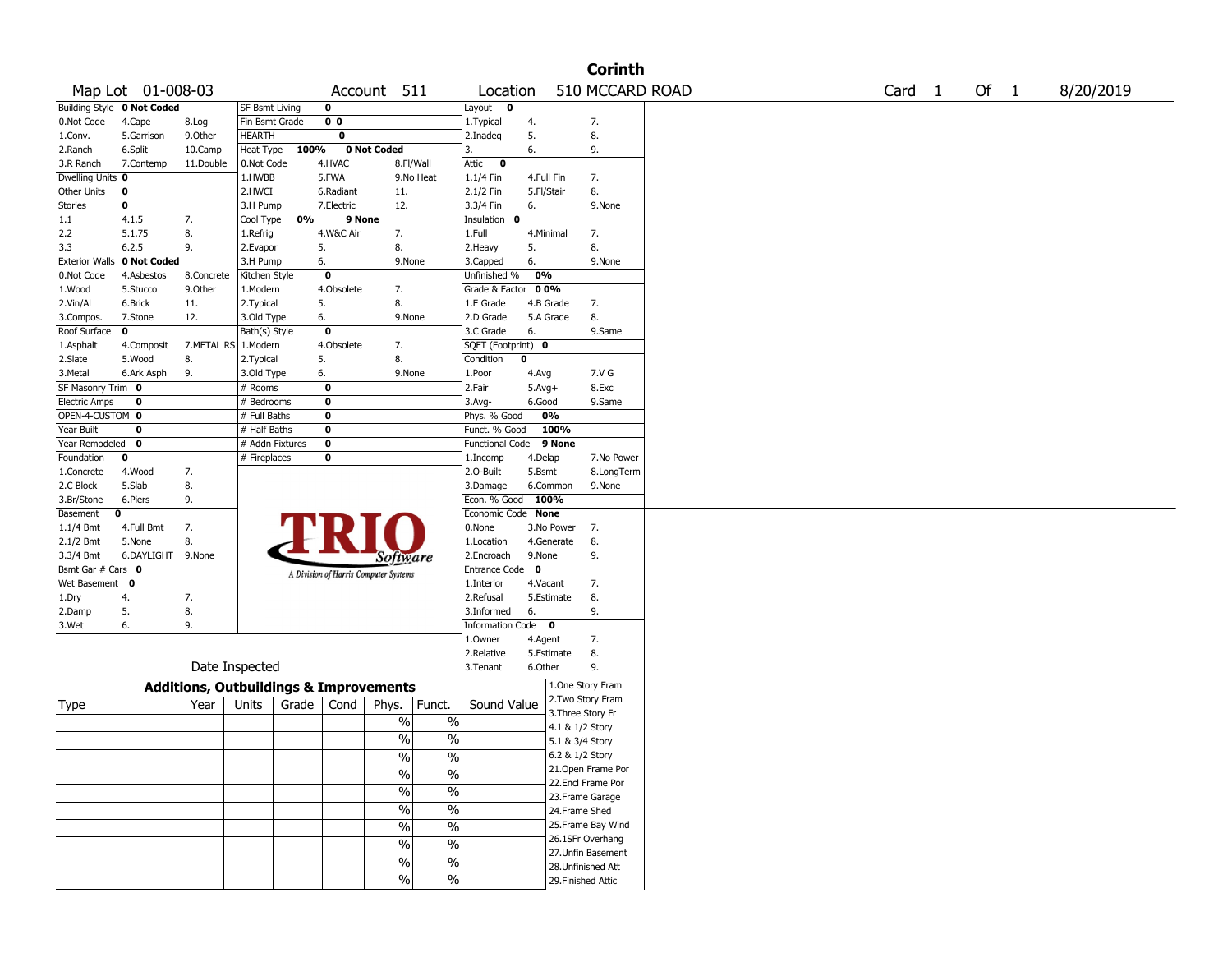|                 | Map Lot 01-008-04              | Account 512 | Location                      |                          | 524 MCCARD ROAD        |                                        |                 |                          | Card 1           | Of 1             |                                           | 8/20/2019                              |
|-----------------|--------------------------------|-------------|-------------------------------|--------------------------|------------------------|----------------------------------------|-----------------|--------------------------|------------------|------------------|-------------------------------------------|----------------------------------------|
|                 | EASTMAN, JEFFREY D.            |             |                               | <b>Property Data</b>     |                        |                                        |                 | <b>Assessment Record</b> |                  |                  |                                           |                                        |
|                 |                                |             | Neighborhood 2 Neighborhood B |                          |                        | Year                                   | Land            |                          | <b>Buildings</b> |                  | Exempt                                    | <b>Total</b>                           |
|                 |                                |             |                               |                          |                        | 2006                                   |                 | 14,340                   |                  | $\boldsymbol{0}$ | 0                                         | 14,340                                 |
| 110 CALL ROAD   |                                |             | Tree Growth Year              | $\mathbf 0$              |                        | 2007                                   |                 | 14,340                   |                  | 0                | 0                                         | 14,340                                 |
| EXETER ME 04435 |                                |             | <b>FIRST MORTGAGE</b>         |                          | 0                      |                                        |                 |                          |                  |                  |                                           |                                        |
| B11971P300      |                                |             | SECOND MORTGAGE               |                          | 0                      | 2008                                   |                 | 15,770                   |                  | $\mathbf 0$      | 0                                         | 15,770                                 |
| Previous Owner  | EASTMAN FAMILY LTD PARTNERSHIP |             | Zone/Land Use 11 Residential  |                          |                        | 2009                                   |                 | 15,770                   |                  | $\mathbf 0$      | 0                                         | 15,770                                 |
|                 | EASTMAN, DALE & ELAINE         |             | Secondary Zone                |                          |                        | 2010                                   |                 | 15,770                   |                  | $\mathbf 0$      | 0                                         | 15,770                                 |
|                 |                                |             |                               |                          |                        | 2011                                   |                 | 15,770                   |                  | $\boldsymbol{0}$ | 0                                         | 15,770                                 |
|                 | CORINTH ME 04427               |             | Topography 9                  |                          | 9                      | 2012                                   |                 | 15,770                   |                  | $\boldsymbol{0}$ | 0                                         | 15,770                                 |
|                 | Sale Date: 10/29/2009          |             | 1.Level                       | 4.Below St               | 7.                     | 2013                                   |                 | 15,770                   |                  | $\mathbf 0$      | 0                                         | 15,770                                 |
|                 |                                |             | 2.Rolling<br>3.Above St       | 5.Low<br>6.Swampy        | 8.<br>9.               | 2014                                   |                 | 15,770                   |                  | $\mathbf 0$      | 0                                         | 15,770                                 |
|                 |                                |             | 4 Drilled Well<br>Utilities   |                          | <b>6 Septic System</b> | 2015                                   |                 | 15,770                   |                  | $\boldsymbol{0}$ | 0                                         | 15,770                                 |
|                 |                                |             |                               |                          |                        | 2016                                   |                 | 15,770                   |                  | $\mathbf 0$      | 0                                         | 15,770                                 |
|                 |                                |             | 1.Public<br>2. Water          | 4.Dr Well<br>5.Dug Well  | 7.Cesspool<br>8.       | 2017                                   |                 | 15,770                   |                  | $\mathbf 0$      | 0                                         | 15,770                                 |
|                 |                                |             | 3.Sewer                       | 6.Septic                 | 9.None                 | 2018                                   |                 | 15,770                   |                  | $\mathbf 0$      | 0                                         | 15,770                                 |
|                 |                                |             | 1 Paved<br>Street             |                          |                        | 2019                                   |                 | 15,770                   |                  | $\mathbf 0$      |                                           | 0<br>15,770                            |
|                 |                                |             | 1.Paved                       | 4.R/W                    | 7.                     |                                        |                 |                          | <b>Land Data</b> |                  |                                           |                                        |
|                 |                                |             | 2.Semi Imp<br>3.Gravel        | 5.<br>6.                 | 8.<br>9.None           | <b>Front Foot</b>                      |                 | <b>Effective</b>         |                  |                  | <b>Influence</b>                          | <b>Influence</b>                       |
|                 |                                |             | STATUS TG-F&O                 |                          | $\mathbf 0$            |                                        | <b>Type</b>     | Frontage                 | <b>Depth</b>     | <b>Factor</b>    | Code                                      | <b>Codes</b>                           |
|                 | Inspection Witnessed By:       |             |                               |                          | $\mathbf{0}$           | 11.Regular Lot<br>12.Delta Triangle    |                 |                          |                  |                  | %<br>$\frac{9}{6}$                        | 1.Unimproved<br>2.Excess Frtg          |
|                 |                                |             |                               | <b>Sale Data</b>         |                        | 13. Nabla Triangle                     |                 |                          |                  |                  | %                                         | 3. Topography                          |
| X               |                                | Date        | Sale Date                     |                          | 10/29/2009             | 14. Rear Land<br>15. Miscellaneous     |                 |                          |                  |                  | %<br>%                                    | 4.Size/Shape<br>5.Access               |
|                 |                                |             | Price                         |                          |                        |                                        |                 |                          |                  |                  | %                                         | 6.Open Space                           |
| No./Date        | Description                    | Date Insp.  | Sale Type                     | 1 Land Only              |                        |                                        |                 |                          |                  |                  | %                                         | 7.Restricted<br>8.Environmt            |
|                 |                                |             | 1.Land                        | 4. Mobile                | 7.                     | <b>Square Foot</b>                     |                 | <b>Square Feet</b>       |                  |                  | $\frac{9}{6}$                             | 9. Fractional                          |
|                 |                                |             | 2.L & B<br>3.Building         | 5.0ther<br>6.            | 8.<br>9.               | 16.Regular Lot<br>17.Secondary Lot     |                 |                          |                  |                  | $\frac{9}{6}$                             | <b>Acres</b>                           |
|                 |                                |             | Financing                     | 9 Unknown                |                        | 18. Excess Land                        |                 |                          |                  |                  | $\frac{9}{6}$                             | 30. Rear Land 51+<br>31.Tillable       |
|                 |                                |             | 1.Convent                     | 4.Seller                 | 7.                     | 19.Sound Value                         |                 |                          |                  |                  | $\overline{\frac{9}{6}}$<br>$\frac{9}{6}$ | 32. Pasture                            |
| Notes:          |                                |             | 2.FHA/VA                      | 5.Private                | 8.                     | 20.Miscellaneous                       |                 |                          |                  |                  | $\frac{9}{6}$                             | 33.Open Space                          |
|                 |                                |             | 3.Assumed                     | 6.Cash                   | 9.Unknown              |                                        |                 |                          |                  |                  | %                                         | 34.Softwood (F&O)                      |
|                 |                                |             | Validity                      | <b>2 Related Parties</b> |                        | <b>Fract, Acre</b>                     |                 | <b>Acreage/Sites</b>     |                  |                  |                                           | 35. Mixed Wood (F&                     |
|                 |                                |             | 1.Valid                       | 4.Split                  | 7.Renovate             | 21.Improved (Frac                      | 21              |                          | 1.00             | 100              | %<br>$\bm{0}$                             | 36.Hardwood (F&O)<br>37.Softwood (TG)  |
|                 |                                |             | 2.Related                     | 5.Partial                | 8.Other                | 22.Unimproved (Fr<br>23.No Road Lot (F | $\overline{27}$ |                          | 0.03             | 100              | $\overline{0}$<br>%                       | 38. Mixed Wood (TG                     |
|                 |                                |             | 3.Distress                    | 6.Exempt                 | 9.                     | <b>Acres</b>                           |                 |                          |                  |                  | %                                         | 39.Hardwood (TG)                       |
|                 |                                |             | Verified                      | <b>5 Public Record</b>   |                        | 24.Commercial                          |                 |                          |                  |                  | $\frac{9}{6}$<br>%                        | 40. Wasteland                          |
|                 |                                |             |                               |                          |                        | 25.                                    |                 |                          |                  |                  | $\frac{9}{6}$                             | 41. Multiple MO HO                     |
|                 |                                |             | 1.Buyer<br>2.Seller           | 4.Agent<br>5.Pub Rec     | 7.Family<br>8.Other    | 26.                                    |                 |                          |                  |                  | %                                         | 42. Multiple Home                      |
|                 |                                |             | 3.Lender                      | 6.MLS                    | 9.                     | 27. Rear Land 1-10                     |                 |                          |                  |                  |                                           | 43.TG SINGLE LANE<br>44.Lot Improvemen |
|                 |                                |             |                               |                          |                        | 28. Rear Land 11-2                     |                 |                          |                  |                  |                                           |                                        |
| <b>Corinth</b>  |                                |             |                               |                          |                        | 29. Rear Land 26-5                     |                 | <b>Total Acreage</b>     |                  | 1.03             |                                           | 45. Miscellaneous                      |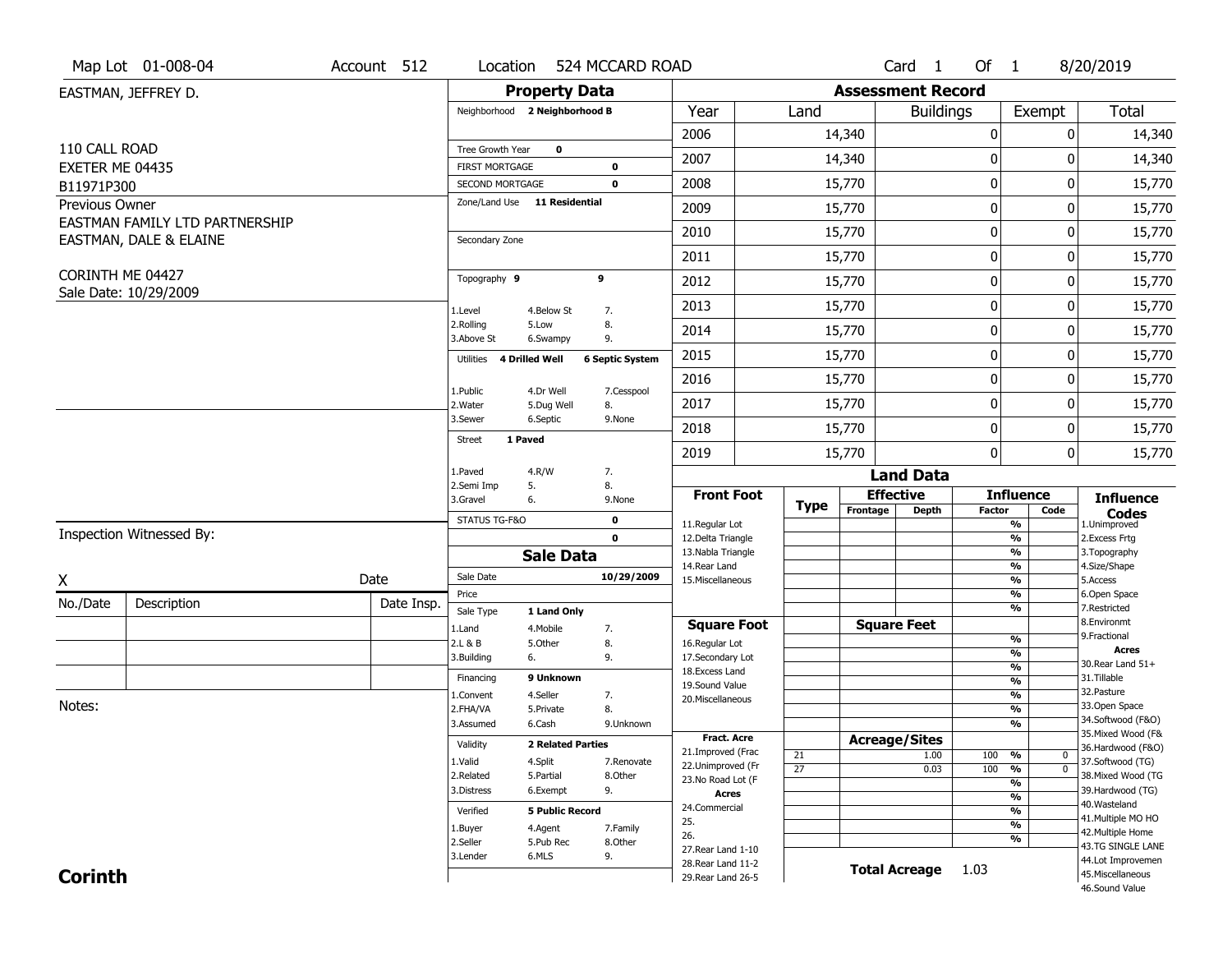|                       |                            |                                                   |                       |       |                |                                       |                          |                    |             |                   | <b>Corinth</b>     |        |      |           |
|-----------------------|----------------------------|---------------------------------------------------|-----------------------|-------|----------------|---------------------------------------|--------------------------|--------------------|-------------|-------------------|--------------------|--------|------|-----------|
|                       | Map Lot 01-008-04          |                                                   |                       |       | Account        |                                       | 512                      | Location           |             |                   | 524 MCCARD ROAD    | Card 1 | Of 1 | 8/20/2019 |
|                       | Building Style 0 Not Coded |                                                   | <b>SF Bsmt Living</b> |       | 0              |                                       |                          | Layout 0           |             |                   |                    |        |      |           |
| 0.Not Code            | 4.Cape                     | 8.Log                                             | Fin Bsmt Grade        |       | 0 <sub>0</sub> |                                       |                          | 1. Typical         | 4.          |                   | 7.                 |        |      |           |
| 1.Conv.               | 5.Garrison                 | 9.0ther                                           | <b>HEARTH</b>         |       | 0              |                                       |                          | 2.Inadeq           | 5.          |                   | 8.                 |        |      |           |
| 2.Ranch               | 6.Split                    | 10.Camp                                           | Heat Type             | 100%  |                | <b>0 Not Coded</b>                    |                          | 3.                 | 6.          |                   | 9.                 |        |      |           |
| 3.R Ranch             | 7.Contemp                  | 11.Double                                         | 0.Not Code            |       | 4.HVAC         | 8.Fl/Wall                             |                          | $\bullet$<br>Attic |             |                   |                    |        |      |           |
| Dwelling Units 0      |                            |                                                   | 1.HWBB                |       | 5.FWA          |                                       | 9.No Heat                | 1.1/4 Fin          | 4.Full Fin  |                   | 7.                 |        |      |           |
| Other Units           | 0                          |                                                   | 2.HWCI                |       | 6.Radiant      | 11.                                   |                          | 2.1/2 Fin          | 5.Fl/Stair  |                   | 8.                 |        |      |           |
| Stories               | 0                          |                                                   | 3.H Pump              |       | 7.Electric     | 12.                                   |                          | 3.3/4 Fin          | 6.          |                   | 9.None             |        |      |           |
| 1.1                   | 4.1.5                      | 7.                                                | Cool Type             | 0%    | 9 None         |                                       |                          | Insulation<br>0    |             |                   |                    |        |      |           |
| 2.2                   | 5.1.75                     | 8.                                                | 1.Refrig              |       | 4.W&C Air      | 7.                                    |                          | 1.Full             | 4.Minimal   |                   | 7.                 |        |      |           |
| 3.3                   | 6.2.5                      | 9.                                                | 2.Evapor              |       | 5.             | 8.                                    |                          | 2. Heavy           | 5.          |                   | 8.                 |        |      |           |
| <b>Exterior Walls</b> | 0 Not Coded                |                                                   | 3.H Pump              |       | 6.             | 9.None                                |                          | 3.Capped           | 6.          |                   | 9.None             |        |      |           |
| 0.Not Code            | 4.Asbestos                 | 8.Concrete                                        | Kitchen Style         |       | $\mathbf 0$    |                                       |                          | Unfinished %       | 0%          |                   |                    |        |      |           |
| 1.Wood                | 5.Stucco                   | 9.0ther                                           | 1.Modern              |       | 4.Obsolete     | 7.                                    |                          | Grade & Factor     | 0 0%        |                   |                    |        |      |           |
| 2.Vin/Al              | 6.Brick                    | 11.                                               | 2.Typical             |       | 5.             | 8.                                    |                          | 1.E Grade          | 4.B Grade   |                   | 7.                 |        |      |           |
| 3.Compos.             | 7.Stone                    | 12.                                               | 3.Old Type            |       | 6.             | 9.None                                |                          | 2.D Grade          | 5.A Grade   |                   | 8.                 |        |      |           |
| Roof Surface          | $\mathbf 0$                |                                                   | Bath(s) Style         |       | $\mathbf 0$    |                                       |                          | 3.C Grade          | 6.          |                   | 9.Same             |        |      |           |
| 1.Asphalt             | 4.Composit                 | 7.METAL RS 1.Modern                               |                       |       | 4.Obsolete     | 7.                                    |                          | SQFT (Footprint) 0 |             |                   |                    |        |      |           |
| 2.Slate               | 5.Wood                     | 8.                                                | 2. Typical            |       | 5.             | 8.                                    |                          | Condition          | 0           |                   |                    |        |      |           |
| 3.Metal               | 6.Ark Asph                 | 9.                                                | 3.Old Type            |       | 6.             | 9.None                                |                          | 1.Poor             | 4.Avg       |                   | 7.V G              |        |      |           |
| SF Masonry Trim 0     |                            |                                                   | # Rooms               |       | 0              |                                       |                          | 2.Fair             | $5.Avg+$    |                   | 8.Exc              |        |      |           |
| <b>Electric Amps</b>  | 0                          |                                                   | # Bedrooms            |       | 0              |                                       |                          | 3.Avg-             | 6.Good      |                   | 9.Same             |        |      |           |
| OPEN-4-CUSTOM 0       |                            |                                                   | # Full Baths          |       | 0              |                                       |                          | Phys. % Good       | 0%          |                   |                    |        |      |           |
| Year Built            | $\mathbf 0$                |                                                   | # Half Baths          |       | 0              |                                       |                          | Funct. % Good      |             | 100%              |                    |        |      |           |
| Year Remodeled 0      |                            |                                                   | # Addn Fixtures       |       | $\mathbf 0$    |                                       |                          | Functional Code    |             | 9 None            |                    |        |      |           |
| Foundation            | 0                          |                                                   | # Fireplaces          |       | 0              |                                       |                          | 1.Incomp           | 4.Delap     |                   | 7.No Power         |        |      |           |
| 1.Concrete            | 4.Wood                     | 7.                                                |                       |       |                |                                       |                          | 2.0-Built          | 5.Bsmt      |                   | 8.LongTerm         |        |      |           |
| 2.C Block             | 5.Slab                     | 8.                                                |                       |       |                |                                       |                          | 3.Damage           | 6.Common    |                   | 9.None             |        |      |           |
| 3.Br/Stone            | 6.Piers                    | 9.                                                |                       |       |                |                                       |                          | Econ. % Good       | 100%        |                   |                    |        |      |           |
| Basement              | 0                          |                                                   |                       |       |                |                                       |                          | Economic Code None |             |                   |                    |        |      |           |
| $1.1/4$ Bmt           | 4.Full Bmt                 | 7.                                                |                       |       |                |                                       |                          | 0.None             |             | 3.No Power        | 7.                 |        |      |           |
| 2.1/2 Bmt             | 5.None                     | 8.                                                |                       |       |                |                                       |                          | 1.Location         |             | 4.Generate        | 8.                 |        |      |           |
| 3.3/4 Bmt             | 6.DAYLIGHT 9.None          |                                                   |                       |       |                | Software                              |                          | 2.Encroach         | 9.None      |                   | 9.                 |        |      |           |
| Bsmt Gar # Cars 0     |                            |                                                   |                       |       |                |                                       |                          | Entrance Code      | $\mathbf 0$ |                   |                    |        |      |           |
| Wet Basement          | $\mathbf{o}$               |                                                   |                       |       |                | A Division of Harris Computer Systems |                          | 1.Interior         | 4.Vacant    |                   | 7.                 |        |      |           |
| 1.Dry                 | 4.                         | 7.                                                |                       |       |                |                                       |                          | 2.Refusal          |             | 5.Estimate        | 8.                 |        |      |           |
| 2.Damp                | 5.                         | 8.                                                |                       |       |                |                                       |                          | 3.Informed         | 6.          |                   | 9.                 |        |      |           |
| 3.Wet                 | 6.                         | 9.                                                |                       |       |                |                                       |                          | Information Code 0 |             |                   |                    |        |      |           |
|                       |                            |                                                   |                       |       |                |                                       |                          | 1.Owner            | 4.Agent     |                   | 7.                 |        |      |           |
|                       |                            |                                                   |                       |       |                |                                       |                          | 2.Relative         |             | 5.Estimate        | 8.                 |        |      |           |
|                       |                            |                                                   | Date Inspected        |       |                |                                       |                          | 3.Tenant           | 6.Other     |                   | 9.                 |        |      |           |
|                       |                            | <b>Additions, Outbuildings &amp; Improvements</b> |                       |       |                |                                       |                          |                    |             |                   | 1.One Story Fram   |        |      |           |
|                       |                            |                                                   |                       |       |                |                                       |                          |                    |             |                   | 2. Two Story Fram  |        |      |           |
| Type                  |                            | Year                                              | Units                 | Grade | Cond           | Phys.                                 | Funct.                   | Sound Value        |             | 3. Three Story Fr |                    |        |      |           |
|                       |                            |                                                   |                       |       |                | $\%$                                  | $\%$                     |                    |             | 4.1 & 1/2 Story   |                    |        |      |           |
|                       |                            |                                                   |                       |       |                | $\%$                                  | $\%$                     |                    |             | 5.1 & 3/4 Story   |                    |        |      |           |
|                       |                            |                                                   |                       |       |                | $\%$                                  | $\%$                     |                    |             | 6.2 & 1/2 Story   |                    |        |      |           |
|                       |                            |                                                   |                       |       |                |                                       |                          |                    |             |                   | 21. Open Frame Por |        |      |           |
|                       |                            |                                                   |                       |       |                | $\frac{1}{2}$                         | $\frac{0}{0}$            |                    |             |                   | 22.Encl Frame Por  |        |      |           |
|                       |                            |                                                   |                       |       |                | $\frac{9}{6}$                         | $\overline{\frac{0}{0}}$ |                    |             |                   | 23. Frame Garage   |        |      |           |
|                       |                            |                                                   |                       |       |                | $\frac{9}{6}$                         | $\overline{\frac{0}{0}}$ |                    |             | 24.Frame Shed     |                    |        |      |           |
|                       |                            |                                                   |                       |       |                | $\frac{0}{0}$                         | $\overline{\frac{0}{0}}$ |                    |             |                   | 25. Frame Bay Wind |        |      |           |
|                       |                            |                                                   |                       |       |                |                                       |                          |                    |             |                   | 26.1SFr Overhang   |        |      |           |
|                       |                            |                                                   |                       |       |                | $\%$                                  | $\overline{\frac{0}{0}}$ |                    |             |                   | 27.Unfin Basement  |        |      |           |
|                       |                            |                                                   |                       |       |                | $\%$                                  | $\overline{\frac{0}{0}}$ |                    |             |                   | 28. Unfinished Att |        |      |           |
|                       |                            |                                                   |                       |       |                | %                                     | $\overline{\frac{0}{0}}$ |                    |             |                   | 29. Finished Attic |        |      |           |
|                       |                            |                                                   |                       |       |                |                                       |                          |                    |             |                   |                    |        |      |           |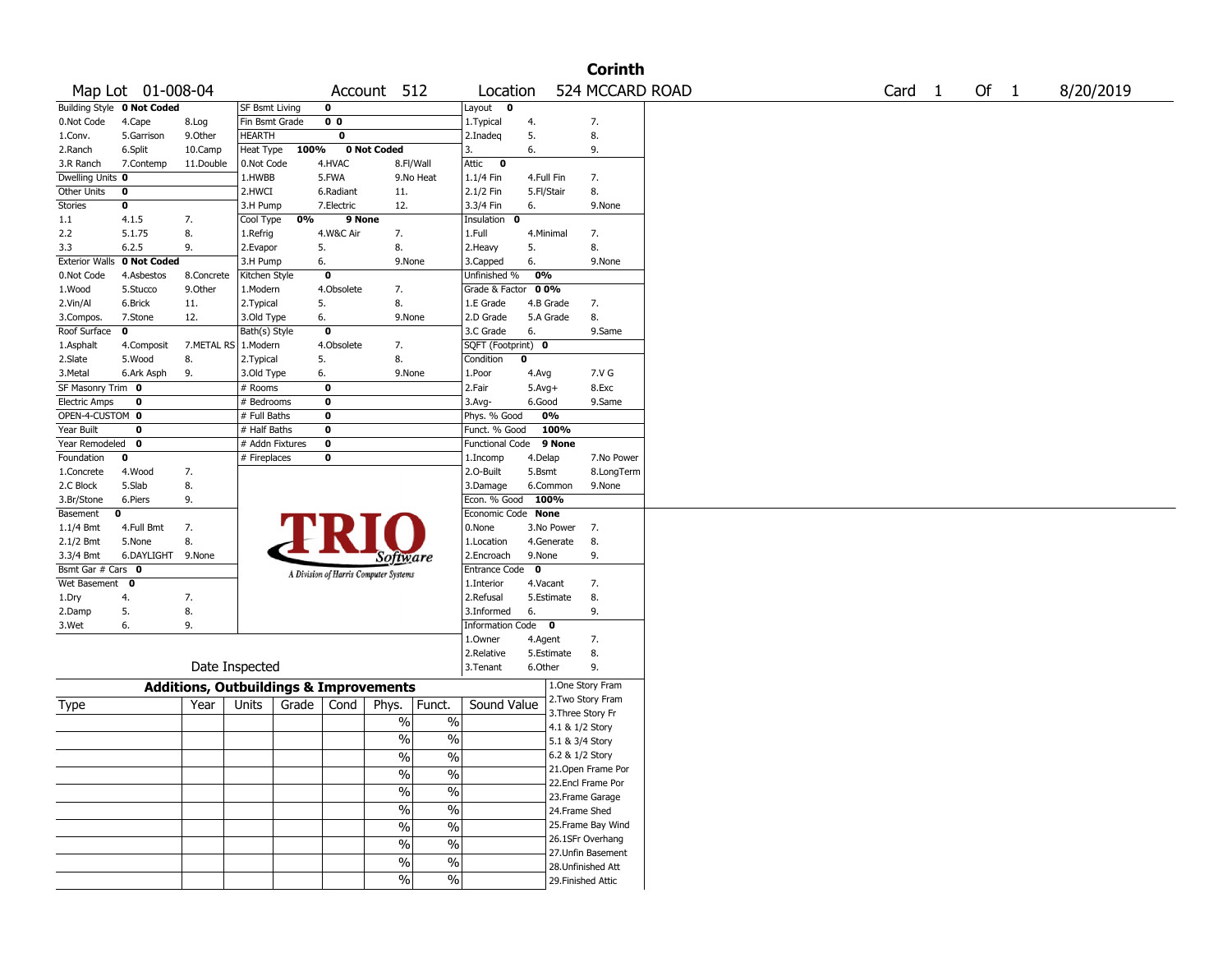|                  | Map Lot 01-008-05              | Account 513 | Location                           |                          | 534 MCCARD ROAD        |                                          |                 |                          | Card 1               | Of 1             |                                           | 8/20/2019                              |
|------------------|--------------------------------|-------------|------------------------------------|--------------------------|------------------------|------------------------------------------|-----------------|--------------------------|----------------------|------------------|-------------------------------------------|----------------------------------------|
|                  | EASTMAN, JEFFREY D.            |             |                                    | <b>Property Data</b>     |                        |                                          |                 | <b>Assessment Record</b> |                      |                  |                                           |                                        |
|                  |                                |             | Neighborhood 2 Neighborhood B      |                          |                        | Year                                     | Land            |                          | <b>Buildings</b>     |                  | Exempt                                    | <b>Total</b>                           |
|                  |                                |             |                                    |                          |                        | 2006                                     |                 | 14,340                   |                      | $\boldsymbol{0}$ | 0                                         | 14,340                                 |
| 110 CALL ROAD    |                                |             | Tree Growth Year                   | $\mathbf 0$              |                        | 2007                                     |                 | 14,340                   |                      | 0                | 0                                         | 14,340                                 |
| EXETER ME 04435  |                                |             | <b>FIRST MORTGAGE</b>              |                          | 0                      |                                          |                 |                          |                      |                  |                                           |                                        |
| B11971P300       |                                |             | SECOND MORTGAGE                    |                          | 0                      | 2008                                     |                 | 15,770                   |                      | $\mathbf 0$      | 0                                         | 15,770                                 |
| Previous Owner   | EASTMAN FAMILY LTD PARTNERSHIP |             | Zone/Land Use 11 Residential       |                          |                        | 2009                                     |                 | 15,770                   |                      | $\mathbf 0$      | 0                                         | 15,770                                 |
|                  | EASTMAN, DALE & ELAINE         |             | Secondary Zone                     |                          |                        | 2010                                     |                 | 15,770                   |                      | $\mathbf 0$      | 0                                         | 15,770                                 |
|                  |                                |             |                                    |                          |                        | 2011                                     |                 | 15,770                   |                      | $\boldsymbol{0}$ | 0                                         | 15,770                                 |
| CORINTH ME 04427 |                                |             | Topography 9                       |                          | 9                      | 2012                                     |                 | 15,770                   |                      | $\boldsymbol{0}$ | 0                                         | 15,770                                 |
|                  | Sale Date: 10/29/2009          |             | 1.Level                            | 4.Below St               | 7.                     | 2013                                     |                 | 15,770                   |                      | $\mathbf 0$      | 0                                         | 15,770                                 |
|                  |                                |             | 2.Rolling<br>3.Above St            | 5.Low<br>6.Swampy        | 8.<br>9.               | 2014                                     |                 | 15,770                   |                      | $\mathbf 0$      | 0                                         | 15,770                                 |
|                  |                                |             | 4 Drilled Well<br>Utilities        |                          | <b>6 Septic System</b> | 2015                                     |                 | 15,770                   |                      | $\boldsymbol{0}$ | 0                                         | 15,770                                 |
|                  |                                |             |                                    |                          |                        | 2016                                     |                 | 15,770                   |                      | $\mathbf 0$      | 0                                         | 15,770                                 |
|                  |                                |             | 1.Public<br>2. Water               | 4.Dr Well<br>5.Dug Well  | 7.Cesspool<br>8.       | 2017                                     |                 | 15,770                   |                      | $\mathbf 0$      | 0                                         | 15,770                                 |
|                  |                                |             | 3.Sewer                            | 6.Septic                 | 9.None                 | 2018                                     |                 | 15,770                   |                      | $\mathbf 0$      | 0                                         | 15,770                                 |
|                  |                                |             | 1 Paved<br>Street                  |                          |                        | 2019                                     |                 | 15,770                   |                      | $\mathbf 0$      | 0                                         | 15,770                                 |
|                  |                                |             | 1.Paved                            | 4.R/W                    | 7.                     |                                          |                 |                          | <b>Land Data</b>     |                  |                                           |                                        |
|                  |                                |             | 2.Semi Imp<br>5.<br>3.Gravel<br>6. |                          | 8.<br>9.None           | <b>Front Foot</b>                        |                 |                          | <b>Effective</b>     |                  | <b>Influence</b>                          | <b>Influence</b>                       |
|                  |                                |             | STATUS TG-F&O                      |                          | $\mathbf 0$            |                                          | <b>Type</b>     | Frontage                 | <b>Depth</b>         | <b>Factor</b>    | Code                                      | <b>Codes</b>                           |
|                  | Inspection Witnessed By:       |             |                                    |                          | $\mathbf{0}$           | 11.Regular Lot<br>12.Delta Triangle      |                 |                          |                      |                  | %<br>$\frac{9}{6}$                        | 1.Unimproved<br>2.Excess Frtg          |
|                  |                                |             |                                    | <b>Sale Data</b>         |                        | 13. Nabla Triangle                       |                 |                          |                      |                  | %                                         | 3. Topography                          |
| X                |                                | Date        | Sale Date                          |                          | 10/29/2009             | 14. Rear Land<br>15. Miscellaneous       |                 |                          |                      |                  | %<br>%                                    | 4.Size/Shape<br>5.Access               |
|                  |                                |             | Price                              |                          |                        |                                          |                 |                          |                      |                  | %                                         | 6.Open Space                           |
| No./Date         | Description                    | Date Insp.  | Sale Type                          | 1 Land Only              |                        |                                          |                 |                          |                      |                  | %                                         | 7.Restricted<br>8.Environmt            |
|                  |                                |             | 1.Land                             | 4. Mobile                | 7.                     | <b>Square Foot</b>                       |                 |                          | <b>Square Feet</b>   |                  | $\frac{9}{6}$                             | 9. Fractional                          |
|                  |                                |             | 2.L & B<br>3.Building<br>6.        | 5.0ther                  | 8.<br>9.               | 16.Regular Lot<br>17.Secondary Lot       |                 |                          |                      |                  | $\frac{9}{6}$                             | <b>Acres</b>                           |
|                  |                                |             | Financing                          | 9 Unknown                |                        | 18. Excess Land                          |                 |                          |                      |                  | $\frac{9}{6}$                             | 30. Rear Land 51+<br>31.Tillable       |
|                  |                                |             | 1.Convent                          | 4.Seller                 | 7.                     | 19.Sound Value                           |                 |                          |                      |                  | $\overline{\frac{9}{6}}$<br>$\frac{9}{6}$ | 32. Pasture                            |
| Notes:           |                                |             | 2.FHA/VA                           | 5.Private                | 8.                     | 20.Miscellaneous                         |                 |                          |                      |                  | $\frac{9}{6}$                             | 33.Open Space                          |
|                  |                                |             | 3.Assumed                          | 6.Cash                   | 9.Unknown              |                                          |                 |                          |                      |                  | %                                         | 34.Softwood (F&O)                      |
|                  |                                |             | Validity                           | <b>2 Related Parties</b> |                        | <b>Fract, Acre</b>                       |                 |                          | <b>Acreage/Sites</b> |                  |                                           | 35. Mixed Wood (F&                     |
|                  |                                |             | 1.Valid                            | 4.Split                  | 7.Renovate             | 21.Improved (Frac                        | 21              |                          | 1.00                 | 100              | %<br>$\bm{0}$                             | 36.Hardwood (F&O)<br>37.Softwood (TG)  |
|                  |                                |             | 2.Related                          | 5.Partial                | 8.Other                | 22.Unimproved (Fr<br>23.No Road Lot (F   | $\overline{27}$ |                          | 0.03                 | 100              | $\overline{0}$<br>%                       | 38. Mixed Wood (TG                     |
|                  |                                |             | 3.Distress                         | 6.Exempt                 | 9.                     | <b>Acres</b>                             |                 |                          |                      |                  | %                                         | 39.Hardwood (TG)                       |
|                  |                                |             | Verified                           | <b>5 Public Record</b>   |                        | 24.Commercial                            |                 |                          |                      |                  | $\frac{9}{6}$<br>%                        | 40. Wasteland                          |
|                  |                                |             |                                    |                          |                        | 25.                                      |                 |                          |                      |                  | $\frac{9}{6}$                             | 41. Multiple MO HO                     |
|                  |                                |             | 1.Buyer<br>2.Seller                | 4.Agent<br>5.Pub Rec     | 7.Family<br>8.Other    | 26.                                      |                 |                          |                      |                  | %                                         | 42. Multiple Home                      |
|                  |                                |             | 3.Lender                           | 6.MLS                    | 9.                     | 27. Rear Land 1-10                       |                 |                          |                      |                  |                                           | 43.TG SINGLE LANE<br>44.Lot Improvemen |
|                  |                                |             |                                    |                          |                        |                                          |                 |                          |                      |                  |                                           |                                        |
| <b>Corinth</b>   |                                |             |                                    |                          |                        | 28. Rear Land 11-2<br>29. Rear Land 26-5 |                 |                          | <b>Total Acreage</b> | 1.03             |                                           | 45. Miscellaneous                      |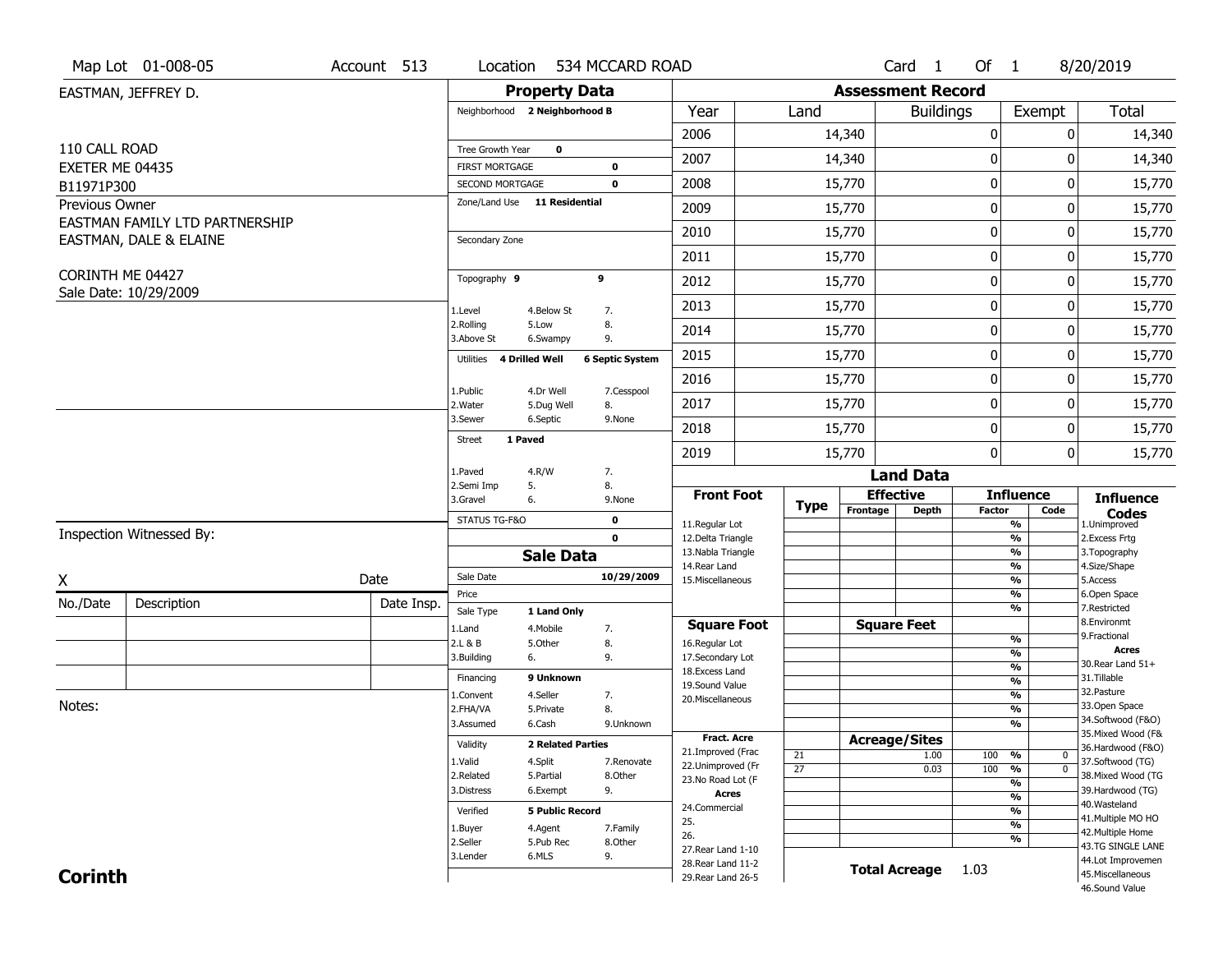|                      |                            |                                                   |                 |       |                |                                       |                          |                        |             |                    | <b>Corinth</b>     |                   |      |           |
|----------------------|----------------------------|---------------------------------------------------|-----------------|-------|----------------|---------------------------------------|--------------------------|------------------------|-------------|--------------------|--------------------|-------------------|------|-----------|
|                      | Map Lot 01-008-05          |                                                   |                 |       |                | Account 513                           |                          | Location               |             |                    | 534 MCCARD ROAD    | Card <sub>1</sub> | Of 1 | 8/20/2019 |
|                      | Building Style 0 Not Coded |                                                   | SF Bsmt Living  |       | 0              |                                       |                          | Layout 0               |             |                    |                    |                   |      |           |
| 0.Not Code           | 4.Cape                     | 8.Log                                             | Fin Bsmt Grade  |       | 0 <sub>0</sub> |                                       |                          | 1.Typical              | 4.          |                    | 7.                 |                   |      |           |
| 1.Conv.              | 5.Garrison                 | 9.Other                                           | <b>HEARTH</b>   |       | 0              |                                       |                          | 2.Inadeq               | 5.          |                    | 8.                 |                   |      |           |
| 2.Ranch              | 6.Split                    | 10.Camp                                           | Heat Type       | 100%  |                | 0 Not Coded                           |                          | 3.                     | 6.          |                    | 9.                 |                   |      |           |
| 3.R Ranch            | 7.Contemp                  | 11.Double                                         | 0.Not Code      |       | 4.HVAC         | 8.Fl/Wall                             |                          | $\bullet$<br>Attic     |             |                    |                    |                   |      |           |
| Dwelling Units 0     |                            |                                                   | 1.HWBB          |       | 5.FWA          |                                       | 9.No Heat                | 1.1/4 Fin              | 4.Full Fin  |                    | 7.                 |                   |      |           |
| Other Units          | 0                          |                                                   | 2.HWCI          |       | 6.Radiant      | 11.                                   |                          | 2.1/2 Fin              | 5.Fl/Stair  |                    | 8.                 |                   |      |           |
| <b>Stories</b>       | 0                          |                                                   | 3.H Pump        |       | 7.Electric     | 12.                                   |                          | 3.3/4 Fin              | 6.          |                    | 9.None             |                   |      |           |
| 1.1                  | 4.1.5                      | 7.                                                | Cool Type       | 0%    | 9 None         |                                       |                          | Insulation 0           |             |                    |                    |                   |      |           |
| 2.2                  | 5.1.75                     | 8.                                                | 1.Refrig        |       | 4.W&C Air      | 7.                                    |                          | 1.Full                 | 4.Minimal   |                    | 7.                 |                   |      |           |
| 3.3                  | 6.2.5                      | 9.                                                | 2.Evapor        |       | 5.             | 8.                                    |                          | 2. Heavy               | 5.          |                    | 8.                 |                   |      |           |
|                      | Exterior Walls 0 Not Coded |                                                   | 3.H Pump        |       | 6.             | 9.None                                |                          | 3.Capped               | 6.          |                    | 9.None             |                   |      |           |
| 0.Not Code           | 4.Asbestos                 | 8.Concrete                                        | Kitchen Style   |       | 0              |                                       |                          | Unfinished %           | 0%          |                    |                    |                   |      |           |
| 1.Wood               | 5.Stucco                   | 9.0ther                                           | 1.Modern        |       | 4.Obsolete     | 7.                                    |                          | Grade & Factor         | 00%         |                    |                    |                   |      |           |
| 2.Vin/Al             | 6.Brick                    | 11.                                               | 2.Typical       |       | 5.             | 8.                                    |                          | 1.E Grade              | 4.B Grade   |                    | 7.                 |                   |      |           |
| 3.Compos.            | 7.Stone                    | 12.                                               | 3.Old Type      |       | 6.             | 9.None                                |                          | 2.D Grade              |             | 5.A Grade          | 8.                 |                   |      |           |
| Roof Surface         | 0                          |                                                   | Bath(s) Style   |       | 0              |                                       |                          | 3.C Grade              | 6.          |                    | 9.Same             |                   |      |           |
| 1.Asphalt            | 4.Composit                 | 7.METAL RS                                        | 1.Modern        |       | 4.Obsolete     | 7.                                    |                          | SQFT (Footprint) 0     |             |                    |                    |                   |      |           |
| 2.Slate              | 5.Wood                     | 8.                                                | 2. Typical      |       | 5.             | 8.                                    |                          | Condition              | $\bf{0}$    |                    |                    |                   |      |           |
| 3.Metal              | 6.Ark Asph                 | 9.                                                | 3.Old Type      |       | 6.             | 9.None                                |                          | 1.Poor                 | 4.Avg       |                    | 7.V G              |                   |      |           |
| SF Masonry Trim 0    |                            |                                                   | # Rooms         |       | $\bf o$        |                                       |                          | 2.Fair                 | $5.Avg+$    |                    | 8.Exc              |                   |      |           |
| <b>Electric Amps</b> | 0                          |                                                   | # Bedrooms      |       | 0              |                                       |                          | 3.Avg-                 | 6.Good      |                    | 9.Same             |                   |      |           |
| OPEN-4-CUSTOM 0      |                            |                                                   | # Full Baths    |       | 0              |                                       |                          | Phys. % Good           |             | 0%                 |                    |                   |      |           |
| Year Built           | 0                          |                                                   | $#$ Half Baths  |       | 0              |                                       |                          | Funct. % Good          |             | 100%               |                    |                   |      |           |
| Year Remodeled       | 0                          |                                                   | # Addn Fixtures |       | 0              |                                       |                          | <b>Functional Code</b> |             | 9 None             |                    |                   |      |           |
| Foundation           | 0                          |                                                   | # Fireplaces    |       | 0              |                                       |                          | 1.Incomp               | 4.Delap     |                    | 7.No Power         |                   |      |           |
| 1.Concrete           | 4.Wood                     | 7.                                                |                 |       |                |                                       |                          | 2.0-Built              | 5.Bsmt      |                    | 8.LongTerm         |                   |      |           |
| 2.C Block            | 5.Slab                     | 8.                                                |                 |       |                |                                       |                          | 3.Damage               |             | 6.Common           | 9.None             |                   |      |           |
| 3.Br/Stone           | 6.Piers                    | 9.                                                |                 |       |                |                                       |                          | Econ. % Good 100%      |             |                    |                    |                   |      |           |
| Basement             | 0                          |                                                   |                 |       |                |                                       |                          | Economic Code None     |             |                    |                    |                   |      |           |
| 1.1/4 Bmt            | 4.Full Bmt                 | 7.                                                |                 |       |                |                                       |                          | 0.None                 |             | 3.No Power         | 7.                 |                   |      |           |
| 2.1/2 Bmt            | 5.None                     | 8.                                                |                 |       |                |                                       |                          | 1.Location             |             | 4.Generate         | 8.                 |                   |      |           |
| 3.3/4 Bmt            | 6.DAYLIGHT                 | 9.None                                            |                 |       |                | Software                              |                          | 2.Encroach             | 9.None      |                    | 9.                 |                   |      |           |
| Bsmt Gar # Cars 0    |                            |                                                   |                 |       |                |                                       |                          | Entrance Code          | $\mathbf 0$ |                    |                    |                   |      |           |
| Wet Basement         | $\mathbf{0}$               |                                                   |                 |       |                | A Division of Harris Computer Systems |                          | 1.Interior             | 4.Vacant    |                    | 7.                 |                   |      |           |
| 1.Dry                | 4.                         | 7.                                                |                 |       |                |                                       |                          | 2.Refusal              |             | 5.Estimate         | 8.                 |                   |      |           |
| 2.Damp               | 5.                         | 8.                                                |                 |       |                |                                       |                          | 3.Informed             | 6.          |                    | 9.                 |                   |      |           |
| 3.Wet                | 6.                         | 9.                                                |                 |       |                |                                       |                          | Information Code 0     |             |                    |                    |                   |      |           |
|                      |                            |                                                   |                 |       |                |                                       |                          | 1.0wner                | 4.Agent     |                    | 7.                 |                   |      |           |
|                      |                            |                                                   |                 |       |                |                                       |                          | 2.Relative             |             | 5.Estimate         | 8.                 |                   |      |           |
|                      |                            |                                                   | Date Inspected  |       |                |                                       |                          | 3.Tenant               | 6.Other     |                    | 9.                 |                   |      |           |
|                      |                            | <b>Additions, Outbuildings &amp; Improvements</b> |                 |       |                |                                       |                          |                        |             |                    | 1.One Story Fram   |                   |      |           |
| Type                 |                            | Year                                              | Units           | Grade | Cond           | Phys.                                 | Funct.                   | Sound Value            |             |                    | 2. Two Story Fram  |                   |      |           |
|                      |                            |                                                   |                 |       |                |                                       |                          |                        |             | 3. Three Story Fr  |                    |                   |      |           |
|                      |                            |                                                   |                 |       |                | %                                     | $\%$                     |                        |             | 4.1 & 1/2 Story    |                    |                   |      |           |
|                      |                            |                                                   |                 |       |                | $\%$                                  | $\%$                     |                        |             | 5.1 & 3/4 Story    |                    |                   |      |           |
|                      |                            |                                                   |                 |       |                | $\%$                                  | $\%$                     |                        |             | 6.2 & 1/2 Story    |                    |                   |      |           |
|                      |                            |                                                   |                 |       |                |                                       |                          |                        |             |                    | 21.Open Frame Por  |                   |      |           |
|                      |                            |                                                   |                 |       |                | $\sqrt{20}$                           | $\%$                     |                        |             |                    | 22.Encl Frame Por  |                   |      |           |
|                      |                            |                                                   |                 |       |                | $\sqrt{96}$                           | $\%$                     |                        |             |                    | 23. Frame Garage   |                   |      |           |
|                      |                            |                                                   |                 |       |                | $\sqrt{6}$                            | $\overline{\frac{0}{0}}$ |                        |             | 24.Frame Shed      |                    |                   |      |           |
|                      |                            |                                                   |                 |       |                | $\sqrt{6}$                            | $\overline{\frac{0}{6}}$ |                        |             |                    | 25. Frame Bay Wind |                   |      |           |
|                      |                            |                                                   |                 |       |                |                                       |                          |                        |             |                    | 26.1SFr Overhang   |                   |      |           |
|                      |                            |                                                   |                 |       |                | $\frac{9}{6}$                         | $\%$                     |                        |             |                    | 27.Unfin Basement  |                   |      |           |
|                      |                            |                                                   |                 |       |                | %                                     | $\%$                     |                        |             |                    | 28.Unfinished Att  |                   |      |           |
|                      |                            |                                                   |                 |       |                | $\frac{9}{6}$                         | $\%$                     |                        |             |                    |                    |                   |      |           |
|                      |                            |                                                   |                 |       |                |                                       |                          |                        |             | 29. Finished Attic |                    |                   |      |           |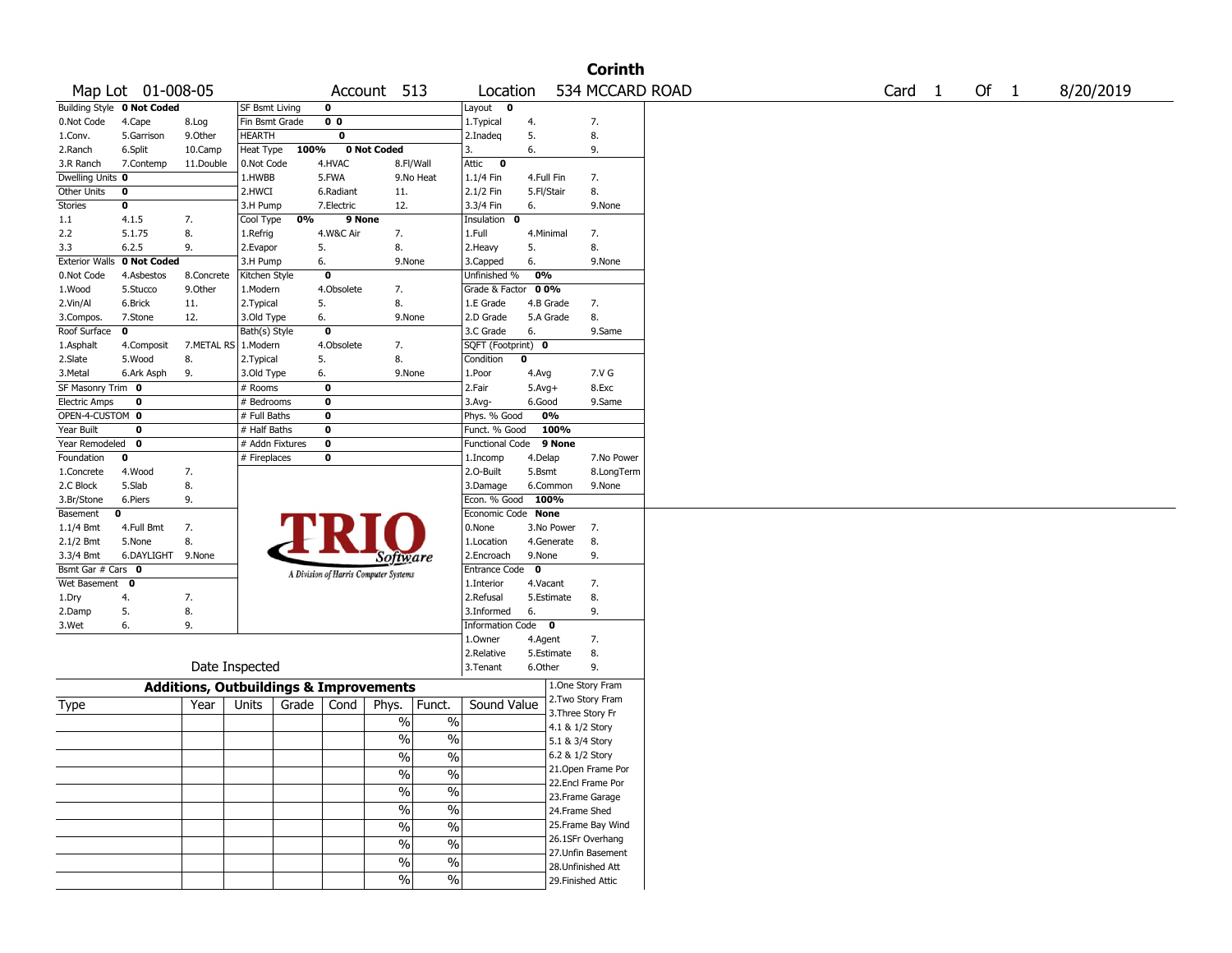|                   | Map Lot 01-040-01              | Account 514 | Location                           | 507 LEDGE HILL ROAD      |                        |                                          |                 |          | Card <sub>1</sub>        | Of $1$        |                                      | 8/20/2019                               |
|-------------------|--------------------------------|-------------|------------------------------------|--------------------------|------------------------|------------------------------------------|-----------------|----------|--------------------------|---------------|--------------------------------------|-----------------------------------------|
|                   | EASTMAN, JEFFREY D.            |             |                                    | <b>Property Data</b>     |                        |                                          |                 |          | <b>Assessment Record</b> |               |                                      |                                         |
|                   | EASTMAN, CHRISTOPHER           |             | Neighborhood 2 Neighborhood B      |                          |                        | Year                                     | Land            |          | <b>Buildings</b>         |               | Exempt                               | <b>Total</b>                            |
| 507 LEDGE HILL RD |                                |             |                                    |                          |                        | 2006                                     |                 | 14,320   |                          | 0             | 0                                    | 14,320                                  |
|                   |                                |             | Tree Growth Year                   | $\mathbf 0$              |                        | 2007                                     |                 | 14,320   |                          | 0             | 0                                    | 14,320                                  |
| CORINTH ME 04427  |                                |             | <b>FIRST MORTGAGE</b>              |                          | $\mathbf 0$            |                                          |                 |          |                          |               |                                      |                                         |
| B13628P240        |                                |             | <b>SECOND MORTGAGE</b>             |                          | $\mathbf 0$            | 2008                                     |                 | 16,070   |                          | $\pmb{0}$     | 0                                    | 16,070                                  |
| Previous Owner    | EASTMAN FAMILY LTD PARTNERSHIP |             | Zone/Land Use 11 Residential       |                          |                        | 2009                                     |                 | 16,070   |                          | 0             | $\Omega$                             | 16,070                                  |
|                   | EASTMAN, DALE & ELAINE         |             | Secondary Zone                     |                          |                        | 2010                                     |                 | 16,070   |                          | 0             | 0                                    | 16,070                                  |
|                   |                                |             |                                    |                          |                        | 2011                                     |                 | 16,070   |                          | 0             | 0                                    | 16,070                                  |
| CORINTH ME 04427  |                                |             | Topography 1 Level                 |                          | 9                      | 2012                                     |                 | 16,070   |                          | $\pmb{0}$     | 0                                    | 16,070                                  |
|                   | Sale Date: 10/29/2009          |             | 1.Level                            | 4.Below St               | 7.                     | 2013                                     |                 | 16,070   |                          | 0             | 0                                    | 16,070                                  |
|                   |                                |             | 2.Rolling<br>3.Above St            | 5.Low<br>6.Swampy        | 8.<br>9.               | 2014                                     |                 | 16,070   |                          | $\Omega$      | 0                                    | 16,070                                  |
|                   |                                |             | <b>4 Drilled Well</b><br>Utilities |                          | <b>6 Septic System</b> | 2015                                     |                 | 16,070   |                          | 27,980        | 0                                    | 44,050                                  |
|                   |                                |             |                                    |                          |                        | 2016                                     |                 | 16,070   |                          | 27,980        | 0                                    | 44,050                                  |
|                   |                                |             | 1.Public<br>2. Water               | 4.Dr Well<br>5.Dug Well  | 7.Cesspool<br>8.       | 2017                                     |                 | 16,070   |                          | 29,480        | 20,000                               | 25,550                                  |
|                   |                                |             | 3.Sewer                            | 6.Septic                 | 9.None                 | 2018                                     |                 | 16,070   |                          | 29,480        | 20,000                               | 25,550                                  |
|                   |                                |             | 1 Paved<br>Street                  |                          |                        | 2019                                     |                 | 16,070   |                          | 29,480        | 20,000                               | 25,550                                  |
|                   |                                |             | 1.Paved                            | 4.R/W                    | 7.                     |                                          |                 |          | <b>Land Data</b>         |               |                                      |                                         |
|                   |                                |             | 2.Semi Imp<br>5.<br>3.Gravel<br>6. |                          | 8.<br>9.None           | <b>Front Foot</b>                        |                 |          | <b>Effective</b>         |               | <b>Influence</b>                     | <b>Influence</b>                        |
|                   |                                |             | STATUS TG-F&O                      |                          | $\mathbf 0$            |                                          | <b>Type</b>     | Frontage | <b>Depth</b>             | <b>Factor</b> | Code                                 | <b>Codes</b>                            |
|                   | Inspection Witnessed By:       |             |                                    |                          | $\mathbf 0$            | 11.Regular Lot<br>12.Delta Triangle      |                 |          |                          |               | %<br>%                               | 1.Unimproved<br>2. Excess Frtg          |
|                   |                                |             |                                    |                          |                        |                                          |                 |          |                          |               |                                      | 3. Topography                           |
|                   |                                |             |                                    |                          |                        | 13. Nabla Triangle                       |                 |          |                          |               | %                                    |                                         |
|                   |                                |             | Sale Date                          | <b>Sale Data</b>         | 10/29/2009             | 14.Rear Land                             |                 |          |                          |               | %                                    | 4.Size/Shape                            |
| X                 |                                | Date        | Price                              |                          |                        | 15. Miscellaneous                        |                 |          |                          |               | $\frac{9}{6}$<br>%                   | 5.Access<br>6.Open Space                |
| No./Date          | Description                    | Date Insp.  | Sale Type                          | 1 Land Only              |                        |                                          |                 |          |                          |               | %                                    | 7.Restricted                            |
|                   |                                |             | 1.Land                             | 4. Mobile                | 7.                     | <b>Square Foot</b>                       |                 |          | <b>Square Feet</b>       |               |                                      | 8.Environmt                             |
|                   |                                |             | 2.L & B                            | 5.Other                  | 8.                     | 16.Regular Lot                           |                 |          |                          |               | $\frac{9}{6}$                        | 9. Fractional<br><b>Acres</b>           |
|                   |                                |             | 3.Building                         | 6.                       | 9.                     | 17.Secondary Lot<br>18.Excess Land       |                 |          |                          |               | $\frac{9}{6}$<br>$\frac{9}{6}$       | 30. Rear Land 51+                       |
|                   |                                |             | Financing                          | 9 Unknown                |                        | 19.Sound Value                           |                 |          |                          |               | $\frac{9}{6}$                        | 31.Tillable                             |
|                   |                                |             | 1.Convent                          | 4.Seller                 | 7.                     | 20.Miscellaneous                         |                 |          |                          |               | $\frac{9}{6}$                        | 32.Pasture                              |
| Notes:            |                                |             | 2.FHA/VA                           | 5.Private                | 8.                     |                                          |                 |          |                          |               | $\frac{9}{6}$                        | 33.Open Space                           |
|                   |                                |             | 3.Assumed                          | 6.Cash                   | 9.Unknown              |                                          |                 |          |                          |               | $\frac{9}{6}$                        | 34.Softwood (F&O)<br>35. Mixed Wood (F& |
|                   |                                |             | Validity                           | <b>2 Related Parties</b> |                        | <b>Fract, Acre</b>                       |                 |          | <b>Acreage/Sites</b>     |               |                                      | 36.Hardwood (F&O)                       |
|                   |                                |             | 1.Valid                            | 4.Split                  | 7.Renovate             | 21.Improved (Frac<br>22.Unimproved (Fr   | 21              |          | 1.00                     | 100           | %<br>0                               | 37.Softwood (TG)                        |
|                   |                                |             | 2.Related                          | 5.Partial                | 8.Other                | 23. No Road Lot (F                       | $\overline{27}$ |          | 0.29                     | 100           | $\overline{0}$<br>%<br>$\frac{9}{6}$ | 38. Mixed Wood (TG                      |
|                   |                                |             | 3.Distress                         | 6.Exempt                 | 9.                     | <b>Acres</b>                             |                 |          |                          |               | $\frac{9}{6}$                        | 39.Hardwood (TG)                        |
|                   |                                |             | Verified                           | <b>5 Public Record</b>   |                        | 24.Commercial                            |                 |          |                          |               | $\frac{9}{6}$                        | 40. Wasteland                           |
|                   |                                |             | 1.Buyer                            | 4.Agent                  | 7.Family               | 25.                                      |                 |          |                          |               | $\frac{9}{6}$                        | 41. Multiple MO HO<br>42. Multiple Home |
|                   |                                |             | 2.Seller                           | 5.Pub Rec                | 8.Other                | 26.                                      |                 |          |                          |               | %                                    | 43.TG SINGLE LANE                       |
|                   |                                |             | 3.Lender                           | 6.MLS                    | 9.                     | 27. Rear Land 1-10<br>28. Rear Land 11-2 |                 |          |                          |               |                                      | 44.Lot Improvemen                       |
| <b>Corinth</b>    |                                |             |                                    |                          |                        | 29. Rear Land 26-5                       |                 |          | <b>Total Acreage</b>     | 1.29          |                                      | 45. Miscellaneous<br>46.Sound Value     |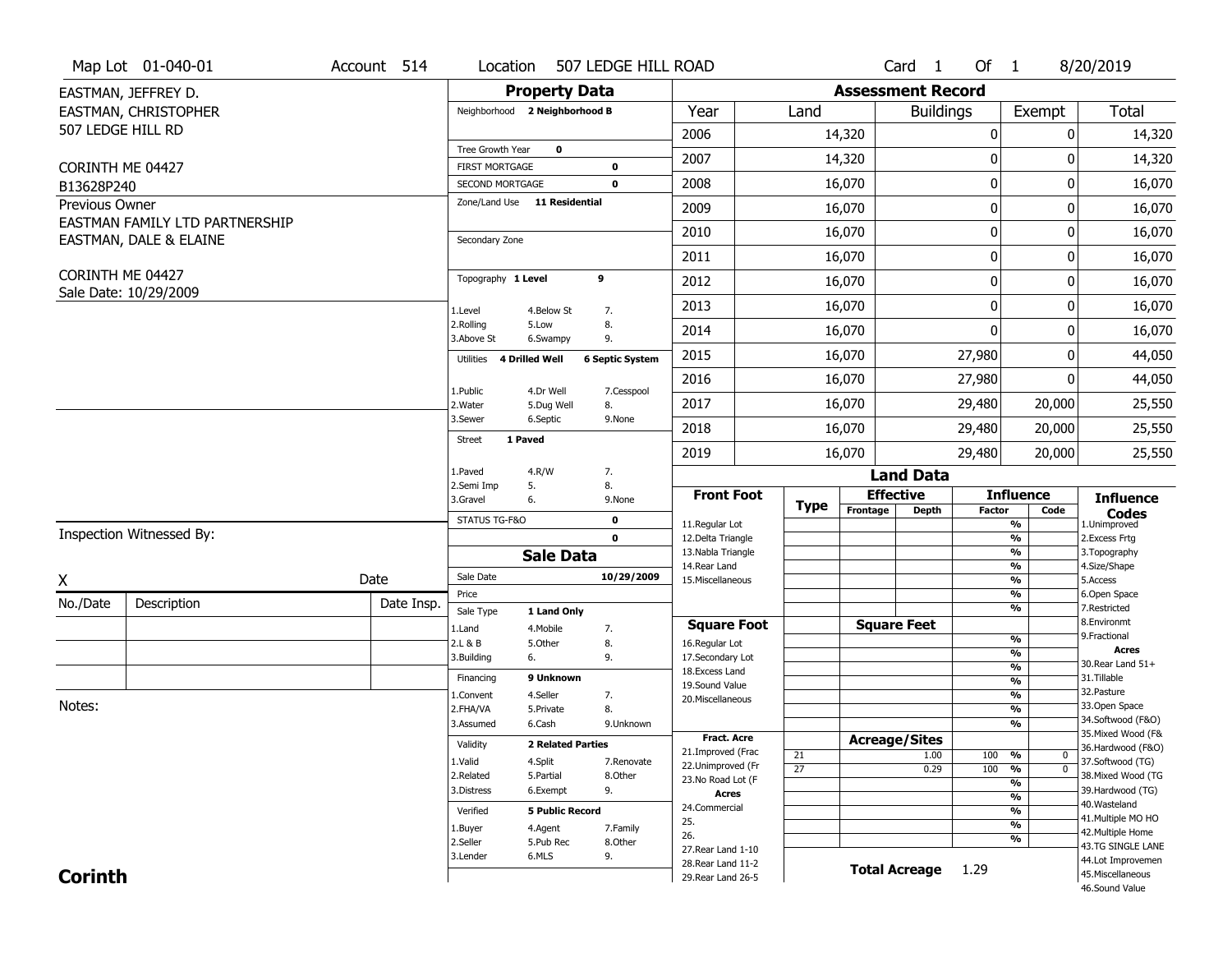|                       |                                   |                                                   |                 |       |                |                                       |                          |                       |             |                    | <b>Corinth</b>     |                     |        |      |           |
|-----------------------|-----------------------------------|---------------------------------------------------|-----------------|-------|----------------|---------------------------------------|--------------------------|-----------------------|-------------|--------------------|--------------------|---------------------|--------|------|-----------|
|                       | Map Lot 01-040-01                 |                                                   |                 |       |                | Account 514                           |                          | Location              |             |                    |                    | 507 LEDGE HILL ROAD | Card 1 | Of 1 | 8/20/2019 |
|                       | <b>Building Style 0 Not Coded</b> |                                                   | SF Bsmt Living  |       | $\mathbf 0$    |                                       |                          | Layout<br>$\mathbf 0$ |             |                    |                    |                     |        |      |           |
| 0.Not Code            | 4.Cape                            | 8.Log                                             | Fin Bsmt Grade  |       | 0 <sub>0</sub> |                                       |                          | 1. Typical            | 4.          |                    | 7.                 |                     |        |      |           |
| 1.Conv.               | 5.Garrison                        | 9.0ther                                           | HEARTH          |       | 0              |                                       |                          | 2.Inadeq              | 5.          |                    | 8.                 |                     |        |      |           |
| 2.Ranch               | 6.Split                           | 10.Camp                                           | Heat Type       | 100%  |                | 0 Not Coded                           |                          | 3.                    | 6.          |                    | 9.                 |                     |        |      |           |
| 3.R Ranch             | 7.Contemp                         | 11.Double                                         | 0.Not Code      |       | 4.HVAC         |                                       | 8.Fl/Wall                | Attic<br>$\mathbf 0$  |             |                    |                    |                     |        |      |           |
| Dwelling Units 0      |                                   |                                                   | 1.HWBB          |       | 5.FWA          |                                       | 9.No Heat                | 1.1/4 Fin             | 4.Full Fin  |                    | 7.                 |                     |        |      |           |
| Other Units           | 0                                 |                                                   | 2.HWCI          |       | 6.Radiant      | 11.                                   |                          | 2.1/2 Fin             | 5.Fl/Stair  |                    | 8.                 |                     |        |      |           |
| Stories               | 0                                 |                                                   | 3.H Pump        |       | 7.Electric     | 12.                                   |                          | 3.3/4 Fin             | 6.          |                    | 9.None             |                     |        |      |           |
| 1.1                   | 4.1.5                             | 7.                                                | Cool Type       | 0%    | 9 None         |                                       |                          | Insulation<br>0       |             |                    |                    |                     |        |      |           |
| 2.2                   | 5.1.75                            | 8.                                                | 1.Refrig        |       | 4.W&C Air      | 7.                                    |                          | 1.Full                | 4.Minimal   |                    | 7.                 |                     |        |      |           |
| 3.3                   | 6.2.5                             | 9.                                                | 2.Evapor        |       | 5.             | 8.                                    |                          | 2.Heavy               | 5.          |                    | 8.                 |                     |        |      |           |
| <b>Exterior Walls</b> | 0 Not Coded                       |                                                   | 3.H Pump        |       | 6.             |                                       | 9.None                   | 3.Capped              | 6.          |                    | 9.None             |                     |        |      |           |
| 0.Not Code            | 4.Asbestos                        | 8.Concrete                                        | Kitchen Style   |       | $\mathbf 0$    |                                       |                          | Unfinished %          | 0%          |                    |                    |                     |        |      |           |
| 1.Wood                | 5.Stucco                          | 9.Other                                           | 1.Modern        |       | 4.Obsolete     | 7.                                    |                          | Grade & Factor        | 00%         |                    |                    |                     |        |      |           |
| 2.Vin/Al              | 6.Brick                           | 11.                                               | 2. Typical      |       | 5.             | 8.                                    |                          | 1.E Grade             | 4.B Grade   |                    | 7.                 |                     |        |      |           |
| 3.Compos.             | 7.Stone                           | 12.                                               | 3.Old Type      |       | 6.             |                                       | 9.None                   | 2.D Grade             | 5.A Grade   |                    | 8.                 |                     |        |      |           |
| Roof Surface          | 0                                 |                                                   | Bath(s) Style   |       | $\mathbf 0$    |                                       |                          | 3.C Grade             | 6.          |                    | 9.Same             |                     |        |      |           |
| 1.Asphalt             | 4.Composit                        | 7.METAL RS   1.Modern                             |                 |       | 4.Obsolete     | 7.                                    |                          | SQFT (Footprint) 0    |             |                    |                    |                     |        |      |           |
| 2.Slate               | 5.Wood                            | 8.                                                | 2. Typical      |       | 5.             | 8.                                    |                          | Condition             | $\mathbf 0$ |                    |                    |                     |        |      |           |
| 3.Metal               | 6.Ark Asph                        | 9.                                                | 3.Old Type      |       | 6.             |                                       | 9.None                   | 1.Poor                | 4.Avg       |                    | 7.V G              |                     |        |      |           |
| SF Masonry Trim 0     |                                   |                                                   | # Rooms         |       | 0              |                                       |                          | 2.Fair                | $5.Avg+$    |                    | 8.Exc              |                     |        |      |           |
| <b>Electric Amps</b>  | 0                                 |                                                   | # Bedrooms      |       | 0              |                                       |                          | $3.$ Avg-             | 6.Good      |                    | 9.Same             |                     |        |      |           |
| OPEN-4-CUSTOM 0       |                                   |                                                   | # Full Baths    |       | $\bf{0}$       |                                       |                          | Phys. % Good          |             | 0%                 |                    |                     |        |      |           |
| Year Built            | 0                                 |                                                   | # Half Baths    |       | $\bf{0}$       |                                       |                          | Funct. % Good         |             | 100%               |                    |                     |        |      |           |
| Year Remodeled        | 0                                 |                                                   | # Addn Fixtures |       | $\bf o$        |                                       |                          | Functional Code       |             | 9 None             |                    |                     |        |      |           |
| Foundation            | 0                                 |                                                   | # Fireplaces    |       | $\bf{0}$       |                                       |                          | 1.Incomp              | 4.Delap     |                    | 7.No Power         |                     |        |      |           |
| 1.Concrete            | 4.Wood                            | 7.                                                |                 |       |                |                                       |                          | 2.O-Built             | 5.Bsmt      |                    | 8.LongTerm         |                     |        |      |           |
| 2.C Block             | 5.Slab                            | 8.                                                |                 |       |                |                                       |                          | 3.Damage              | 6.Common    |                    | 9.None             |                     |        |      |           |
| 3.Br/Stone            | 6.Piers                           | 9.                                                |                 |       |                |                                       |                          | Econ. % Good          | 100%        |                    |                    |                     |        |      |           |
| Basement              | 0                                 |                                                   |                 |       |                |                                       |                          | Economic Code None    |             |                    |                    |                     |        |      |           |
| 1.1/4 Bmt             | 4.Full Bmt                        | 7.                                                |                 |       |                |                                       |                          | 0.None                |             | 3.No Power         | 7.                 |                     |        |      |           |
| 2.1/2 Bmt             | 5.None                            | 8.                                                |                 |       |                |                                       |                          | 1.Location            |             | 4.Generate         | 8.                 |                     |        |      |           |
| 3.3/4 Bmt             | 6.DAYLIGHT 9.None                 |                                                   |                 |       |                | Software                              |                          | 2.Encroach            | 9.None      |                    | 9.                 |                     |        |      |           |
| Bsmt Gar # Cars 0     |                                   |                                                   |                 |       |                | A Division of Harris Computer Systems |                          | Entrance Code         | 0           |                    |                    |                     |        |      |           |
| Wet Basement          | $\mathbf 0$                       |                                                   |                 |       |                |                                       |                          | 1.Interior            | 4.Vacant    |                    | 7.                 |                     |        |      |           |
| 1.Dry                 | 4.                                | 7.                                                |                 |       |                |                                       |                          | 2.Refusal             | 5.Estimate  |                    | 8.                 |                     |        |      |           |
| 2.Damp                | 5.                                | 8.                                                |                 |       |                |                                       |                          | 3.Informed            | 6.          |                    | 9.                 |                     |        |      |           |
| 3.Wet                 | 6.                                | 9.                                                |                 |       |                |                                       |                          | Information Code 0    |             |                    |                    |                     |        |      |           |
|                       |                                   |                                                   |                 |       |                |                                       |                          | 1.Owner               | 4.Agent     |                    | 7.                 |                     |        |      |           |
|                       |                                   |                                                   |                 |       |                |                                       |                          | 2.Relative            | 5.Estimate  |                    | 8.                 |                     |        |      |           |
|                       |                                   |                                                   | Date Inspected  |       |                |                                       |                          | 3. Tenant             | 6.Other     |                    | 9.                 |                     |        |      |           |
|                       |                                   | <b>Additions, Outbuildings &amp; Improvements</b> |                 |       |                |                                       |                          |                       |             |                    | 1.One Story Fram   |                     |        |      |           |
| Type                  |                                   | Year                                              | Units           | Grade | Cond           | Phys.                                 | Funct.                   | Sound Value           |             |                    | 2. Two Story Fram  |                     |        |      |           |
| 953 Titan             | M/H                               | 2008                                              | 14x70           | 4 100 | 14             | 90                                    | % 95<br>$\%$             |                       |             | 3. Three Story Fr  |                    |                     |        |      |           |
|                       |                                   |                                                   |                 |       |                |                                       |                          |                       |             | 4.1 & 1/2 Story    |                    |                     |        |      |           |
| 24 Frame Shed         |                                   | 2016                                              |                 |       |                | $\%$                                  | %                        | 1,500                 |             | 5.1 & 3/4 Story    |                    |                     |        |      |           |
|                       |                                   |                                                   |                 |       |                | $\frac{0}{0}$                         | $\frac{0}{0}$            |                       |             | 6.2 & 1/2 Story    |                    |                     |        |      |           |
|                       |                                   |                                                   |                 |       |                | $\sqrt{6}$                            | $\%$                     |                       |             |                    | 21.Open Frame Por  |                     |        |      |           |
|                       |                                   |                                                   |                 |       |                | $\frac{0}{6}$                         | $\overline{\frac{0}{6}}$ |                       |             |                    | 22.Encl Frame Por  |                     |        |      |           |
|                       |                                   |                                                   |                 |       |                |                                       |                          |                       |             |                    | 23. Frame Garage   |                     |        |      |           |
|                       |                                   |                                                   |                 |       |                | $\sqrt{6}$                            | $\overline{\frac{0}{6}}$ |                       |             | 24.Frame Shed      |                    |                     |        |      |           |
|                       |                                   |                                                   |                 |       |                | $\frac{0}{6}$                         | $\overline{\frac{0}{6}}$ |                       |             |                    | 25. Frame Bay Wind |                     |        |      |           |
|                       |                                   |                                                   |                 |       |                | $\sqrt{6}$                            | $\%$                     |                       |             |                    | 26.1SFr Overhang   |                     |        |      |           |
|                       |                                   |                                                   |                 |       |                |                                       |                          |                       |             |                    | 27.Unfin Basement  |                     |        |      |           |
|                       |                                   |                                                   |                 |       |                | $\%$                                  | $\%$                     |                       |             |                    | 28. Unfinished Att |                     |        |      |           |
|                       |                                   |                                                   |                 |       |                | $\sqrt{6}$                            | $\%$                     |                       |             | 29. Finished Attic |                    |                     |        |      |           |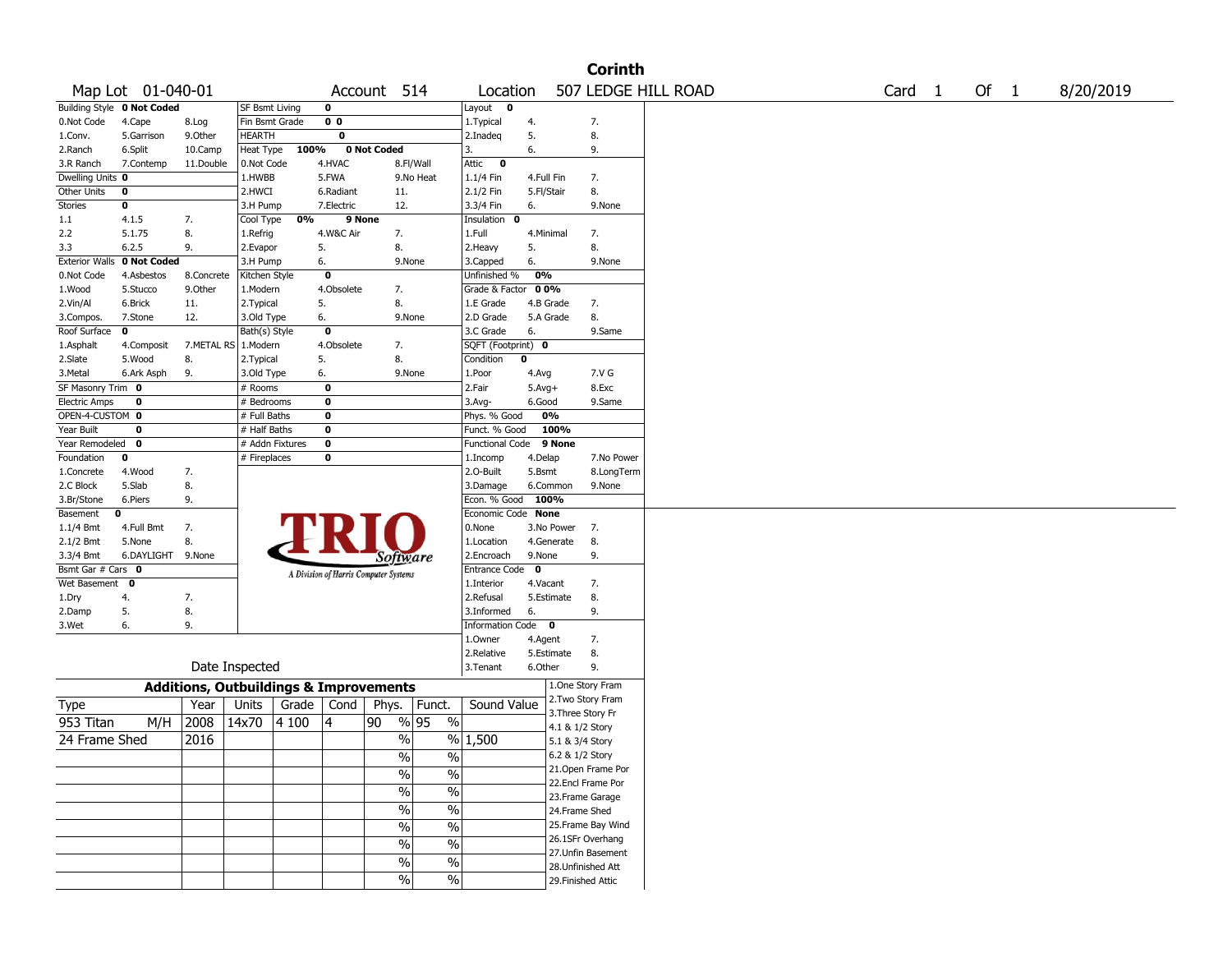|                               | Map Lot 01-008-09                         | Account 515 | Location                                 |                          | 607 AVENUE RD          |                                         |                       |                          | Card 1               | Of $1$           |                                                      | 8/20/2019                               |
|-------------------------------|-------------------------------------------|-------------|------------------------------------------|--------------------------|------------------------|-----------------------------------------|-----------------------|--------------------------|----------------------|------------------|------------------------------------------------------|-----------------------------------------|
|                               | EASTMAN, JEFFREY D.                       |             |                                          | <b>Property Data</b>     |                        |                                         |                       | <b>Assessment Record</b> |                      |                  |                                                      |                                         |
|                               |                                           |             | Neighborhood 2 Neighborhood B            |                          |                        | Year                                    | Land                  |                          | <b>Buildings</b>     |                  | Exempt                                               | Total                                   |
|                               |                                           |             |                                          |                          |                        | 2006                                    |                       | 14,340                   |                      | $\mathbf 0$      | 0                                                    | 14,340                                  |
| 110 CALL ROAD                 |                                           |             | Tree Growth Year                         | 0                        |                        | 2007                                    |                       | 14,340                   |                      | 0                | O                                                    | 14,340                                  |
| EXETER ME 04435<br>B11971P300 |                                           |             | <b>FIRST MORTGAGE</b><br>SECOND MORTGAGE |                          | 0<br>$\mathbf 0$       | 2008                                    |                       | 15,770                   |                      | $\pmb{0}$        | 0                                                    | 15,770                                  |
| Previous Owner                |                                           |             | Zone/Land Use 11 Residential             |                          |                        |                                         |                       |                          |                      |                  | 0                                                    |                                         |
|                               | EASTMAN FAMILY LTD PARTNERSHIP            |             |                                          |                          |                        | 2009                                    |                       | 15,770                   |                      | 0                |                                                      | 15,770                                  |
|                               | EASTMAN, DALE & ELAINE                    |             | Secondary Zone                           |                          |                        | 2010                                    |                       | 15,770                   |                      | $\mathbf 0$      | 0                                                    | 15,770                                  |
|                               |                                           |             |                                          |                          |                        | 2011                                    |                       | 15,770                   |                      | $\boldsymbol{0}$ | 0                                                    | 15,770                                  |
|                               | CORINTH ME 04427<br>Sale Date: 10/29/2009 |             | Topography 9                             |                          | 9                      | 2012                                    |                       | 15,770                   |                      | $\boldsymbol{0}$ | 0                                                    | 15,770                                  |
|                               |                                           |             | 1.Level                                  | 4.Below St               | 7.                     | 2013                                    |                       | 15,770                   |                      | $\boldsymbol{0}$ | 0                                                    | 15,770                                  |
|                               |                                           |             | 2.Rolling<br>3.Above St                  | 5.Low<br>6.Swampy        | 8.<br>9.               | 2014                                    |                       | 15,770                   |                      | $\mathbf 0$      | 0                                                    | 15,770                                  |
|                               |                                           |             | Utilities                                | 4 Drilled Well           | <b>6 Septic System</b> | 2015                                    |                       | 15,770                   |                      | $\boldsymbol{0}$ | 0                                                    | 15,770                                  |
|                               |                                           |             |                                          |                          |                        | 2016                                    |                       | 15,770                   |                      | $\boldsymbol{0}$ | 0                                                    | 15,770                                  |
|                               |                                           |             | 1.Public<br>2.Water                      | 4.Dr Well<br>5.Dug Well  | 7.Cesspool<br>8.       | 2017                                    |                       | 15,770                   |                      | 0                | 0                                                    | 15,770                                  |
|                               |                                           |             | 3.Sewer                                  | 6.Septic                 | 9.None                 | 2018                                    |                       | 15,770                   |                      | $\mathbf 0$      | 0                                                    | 15,770                                  |
|                               |                                           |             | 1 Paved<br><b>Street</b>                 |                          |                        | 2019                                    |                       | 15,770                   |                      | $\mathbf{0}$     | 0                                                    | 15,770                                  |
|                               |                                           |             | 1.Paved                                  | 4.R/W                    | 7.                     |                                         |                       |                          | <b>Land Data</b>     |                  |                                                      |                                         |
|                               |                                           |             | 2.Semi Imp<br>3.Gravel                   | 5.<br>6.                 | 8.<br>9.None           | <b>Front Foot</b>                       |                       | <b>Effective</b>         |                      |                  | <b>Influence</b>                                     | <b>Influence</b>                        |
|                               |                                           |             | STATUS TG-F&O                            |                          | $\mathbf 0$            |                                         | <b>Type</b>           | Frontage                 | <b>Depth</b>         | Factor           | Code                                                 | <b>Codes</b>                            |
|                               | Inspection Witnessed By:                  |             |                                          |                          | $\mathbf 0$            | 11.Regular Lot<br>12.Delta Triangle     |                       |                          |                      |                  | $\overline{\frac{9}{6}}$<br>$\frac{9}{6}$            | 1.Unimproved<br>2. Excess Frtg          |
|                               |                                           |             |                                          | <b>Sale Data</b>         |                        | 13. Nabla Triangle                      |                       |                          |                      |                  | $\overline{\frac{9}{6}}$                             | 3. Topography                           |
| X                             |                                           | Date        | Sale Date                                |                          | 10/29/2009             | 14. Rear Land<br>15. Miscellaneous      |                       |                          |                      |                  | $\overline{\frac{9}{6}}$<br>$\overline{\frac{9}{6}}$ | 4.Size/Shape<br>5.Access                |
| No./Date                      | Description                               | Date Insp.  | Price                                    |                          |                        |                                         |                       |                          |                      |                  | %                                                    | 6.Open Space                            |
|                               |                                           |             | Sale Type                                | 1 Land Only              |                        | <b>Square Foot</b>                      |                       | <b>Square Feet</b>       |                      |                  | %                                                    | 7.Restricted<br>8.Environmt             |
|                               |                                           |             | 1.Land<br>2.L & B                        | 4. Mobile<br>5.0ther     | 7.<br>8.               | 16.Regular Lot                          |                       |                          |                      |                  | %                                                    | 9. Fractional                           |
|                               |                                           |             | 3.Building                               | 6.                       | 9.                     | 17.Secondary Lot                        |                       |                          |                      |                  | %                                                    | <b>Acres</b><br>30. Rear Land 51+       |
|                               |                                           |             | Financing                                | 9 Unknown                |                        | 18.Excess Land                          |                       |                          |                      |                  | %<br>$\frac{9}{6}$                                   | 31.Tillable                             |
|                               |                                           |             | 1.Convent                                | 4.Seller                 | 7.                     | 19.Sound Value<br>20.Miscellaneous      |                       |                          |                      |                  | %                                                    | 32. Pasture                             |
| Notes:                        |                                           |             | 2.FHA/VA                                 | 5.Private                | 8.                     |                                         |                       |                          |                      |                  | %                                                    | 33.Open Space                           |
|                               |                                           |             | 3.Assumed                                | 6.Cash                   | 9.Unknown              |                                         |                       |                          |                      |                  | %                                                    | 34.Softwood (F&O)<br>35. Mixed Wood (F& |
|                               |                                           |             | Validity                                 | <b>2 Related Parties</b> |                        | <b>Fract. Acre</b><br>21.Improved (Frac |                       | <b>Acreage/Sites</b>     |                      |                  |                                                      | 36.Hardwood (F&O)                       |
|                               |                                           |             | 1.Valid                                  | 4.Split                  | 7.Renovate             | 22.Unimproved (Fr                       | 21<br>$\overline{27}$ |                          | 1.00<br>0.03         | 100<br>100       | %<br>0<br>$\overline{\mathfrak{o}}$<br>%             | 37.Softwood (TG)                        |
|                               |                                           |             | 2.Related                                | 5.Partial                | 8.Other                | 23.No Road Lot (F                       |                       |                          |                      |                  | $\overline{\frac{9}{6}}$                             | 38. Mixed Wood (TG                      |
|                               |                                           |             | 3.Distress                               | 6.Exempt                 | 9.                     | <b>Acres</b>                            |                       |                          |                      |                  | $\frac{9}{6}$                                        | 39.Hardwood (TG)                        |
|                               |                                           |             | Verified                                 | <b>5 Public Record</b>   |                        | 24.Commercial                           |                       |                          |                      |                  | $\overline{\frac{9}{6}}$                             | 40. Wasteland                           |
|                               |                                           |             | 1.Buyer                                  | 4.Agent                  | 7.Family               | 25.                                     |                       |                          |                      |                  | $\overline{\frac{9}{6}}$                             | 41. Multiple MO HO<br>42. Multiple Home |
|                               |                                           |             | 2.Seller                                 | 5.Pub Rec                | 8.Other                | 26.<br>27. Rear Land 1-10               |                       |                          |                      |                  | %                                                    | 43.TG SINGLE LANE                       |
|                               |                                           |             | 3.Lender                                 | 6.MLS                    | 9.                     | 28. Rear Land 11-2                      |                       |                          |                      |                  |                                                      | 44.Lot Improvemen                       |
| <b>Corinth</b>                |                                           |             |                                          |                          |                        | 29. Rear Land 26-5                      |                       |                          | <b>Total Acreage</b> | 1.03             |                                                      | 45. Miscellaneous                       |
|                               |                                           |             |                                          |                          |                        |                                         |                       |                          |                      |                  |                                                      | 46.Sound Value                          |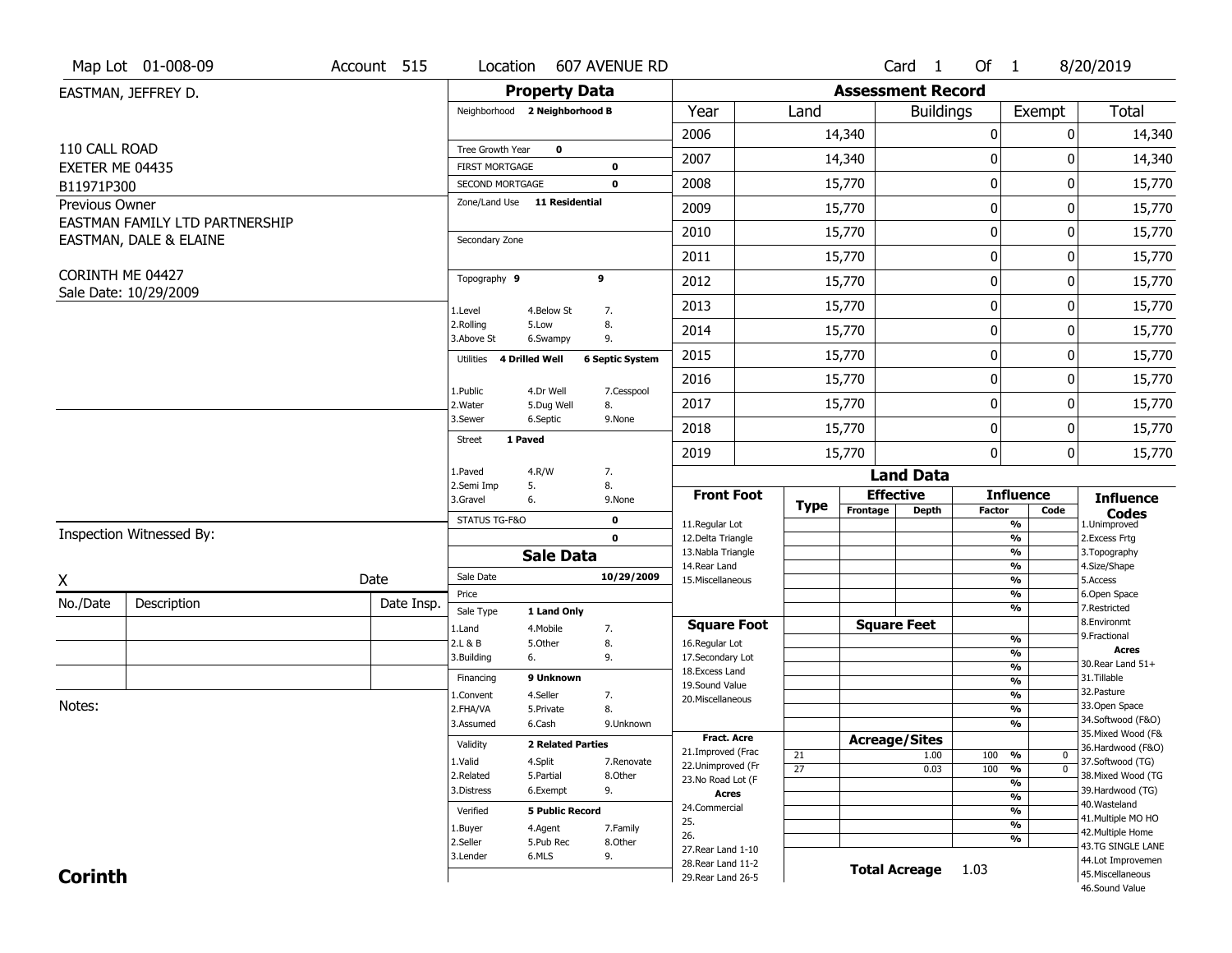|                       |                            |                                                   |                       |      |                                       |                          |               |                        |            |                    | <b>Corinth</b> |      |              |        |           |
|-----------------------|----------------------------|---------------------------------------------------|-----------------------|------|---------------------------------------|--------------------------|---------------|------------------------|------------|--------------------|----------------|------|--------------|--------|-----------|
|                       | Map Lot 01-008-09          |                                                   |                       |      |                                       | Account 515              |               | Location               |            |                    | 607 AVENUE RD  | Card | $\mathbf{1}$ | Of $1$ | 8/20/2019 |
|                       | Building Style 0 Not Coded |                                                   | <b>SF Bsmt Living</b> |      | 0                                     |                          |               | Layout 0               |            |                    |                |      |              |        |           |
| 0.Not Code            | 4.Cape                     | 8.Log                                             | Fin Bsmt Grade        |      | 0 <sub>0</sub>                        |                          |               | 1. Typical             | 4.         | 7.                 |                |      |              |        |           |
| 1.Conv.               | 5.Garrison                 | 9.0ther                                           | <b>HEARTH</b>         |      | 0                                     |                          |               | 2.Inadeq               | 5.         | 8.                 |                |      |              |        |           |
| 2.Ranch               | 6.Split                    | 10.Camp                                           | Heat Type             | 100% |                                       | 0 Not Coded              |               | 3.                     | 6.         | 9.                 |                |      |              |        |           |
| 3.R Ranch             | 7.Contemp                  | 11.Double                                         | 0.Not Code            |      | 4.HVAC                                | 8.Fl/Wall                |               | Attic 0                |            |                    |                |      |              |        |           |
| Dwelling Units 0      |                            |                                                   | 1.HWBB                |      | 5.FWA                                 |                          | 9.No Heat     | $1.1/4$ Fin            | 4.Full Fin | 7.                 |                |      |              |        |           |
| Other Units           | 0                          |                                                   | 2.HWCI                |      | 6.Radiant                             | 11.                      |               | 2.1/2 Fin              | 5.Fl/Stair | 8.                 |                |      |              |        |           |
| Stories               | 0                          |                                                   | 3.H Pump              |      | 7.Electric                            | 12.                      |               | 3.3/4 Fin              | 6.         |                    | 9.None         |      |              |        |           |
| 1.1                   | 4.1.5                      | 7.                                                | Cool Type             | 0%   | 9 None                                |                          |               | Insulation 0           |            |                    |                |      |              |        |           |
| 2.2                   | 5.1.75                     | 8.                                                | 1.Refrig              |      | 4.W&C Air                             | 7.                       |               | 1.Full                 | 4.Minimal  | 7.                 |                |      |              |        |           |
| 3.3                   | 6.2.5                      | 9.                                                | 2.Evapor              |      | 5.                                    | 8.                       |               | 2.Heavy                | 5.         | 8.                 |                |      |              |        |           |
| <b>Exterior Walls</b> | 0 Not Coded                |                                                   | 3.H Pump              |      | 6.                                    | 9.None                   |               | 3.Capped               | 6.         |                    | 9.None         |      |              |        |           |
| 0.Not Code            | 4.Asbestos                 | 8.Concrete                                        | Kitchen Style         |      | 0                                     |                          |               | Unfinished %           | 0%         |                    |                |      |              |        |           |
| 1.Wood                | 5.Stucco                   | 9.0ther                                           | 1.Modern              |      | 4.Obsolete                            | 7.                       |               | Grade & Factor 00%     |            |                    |                |      |              |        |           |
| 2.Vin/Al              | 6.Brick                    | 11.                                               | 2.Typical             |      | 5.                                    | 8.                       |               | 1.E Grade              | 4.B Grade  | 7.                 |                |      |              |        |           |
| 3.Compos.             | 7.Stone                    | 12.                                               | 3.Old Type            |      | 6.                                    | 9.None                   |               | 2.D Grade              | 5.A Grade  | 8.                 |                |      |              |        |           |
| Roof Surface          | 0                          |                                                   | Bath(s) Style         |      | 0                                     |                          |               | 3.C Grade              | 6.         |                    | 9.Same         |      |              |        |           |
| 1.Asphalt             | 4.Composit                 | 7.METAL RS                                        | 1.Modern              |      | 4.Obsolete                            | 7.                       |               | SQFT (Footprint) 0     |            |                    |                |      |              |        |           |
| 2.Slate               | 5.Wood                     | 8.                                                | 2.Typical             |      | 5.                                    | 8.                       |               | Condition              | 0          |                    |                |      |              |        |           |
| 3.Metal               | 6.Ark Asph                 | 9.                                                | 3.Old Type            |      | 6.                                    | 9.None                   |               | 1.Poor                 | 4.Avg      |                    | 7.V G          |      |              |        |           |
| SF Masonry Trim 0     |                            |                                                   | # Rooms               |      | 0                                     |                          |               | 2.Fair                 | $5.Avg+$   |                    | 8.Exc          |      |              |        |           |
| <b>Electric Amps</b>  | 0                          |                                                   | # Bedrooms            |      | 0                                     |                          |               | $3.$ Avg-              | 6.Good     |                    | 9.Same         |      |              |        |           |
| OPEN-4-CUSTOM 0       |                            |                                                   | # Full Baths          |      | 0                                     |                          |               | Phys. % Good           | 0%         |                    |                |      |              |        |           |
| Year Built            | 0                          |                                                   | # Half Baths          |      | $\pmb{0}$                             |                          |               | Funct. % Good          |            | 100%               |                |      |              |        |           |
| Year Remodeled        | 0                          |                                                   | # Addn Fixtures       |      | 0                                     |                          |               | Functional Code 9 None |            |                    |                |      |              |        |           |
| Foundation            | 0                          |                                                   | # Fireplaces          |      | 0                                     |                          |               | 1.Incomp               | 4.Delap    |                    | 7.No Power     |      |              |        |           |
| 1.Concrete            | 4.Wood                     | 7.                                                |                       |      |                                       |                          |               | 2.0-Built              | 5.Bsmt     |                    | 8.LongTerm     |      |              |        |           |
| 2.C Block             | 5.Slab                     | 8.                                                |                       |      |                                       |                          |               | 3.Damage               | 6.Common   |                    | 9.None         |      |              |        |           |
| 3.Br/Stone            | 6.Piers                    | 9.                                                |                       |      |                                       |                          |               | Econ. % Good 100%      |            |                    |                |      |              |        |           |
| Basement              | 0                          |                                                   |                       |      |                                       |                          |               | Economic Code None     |            |                    |                |      |              |        |           |
| $1.1/4$ Bmt           | 4.Full Bmt                 | 7.                                                |                       |      |                                       |                          |               | 0.None                 | 3.No Power | - 7.               |                |      |              |        |           |
| $2.1/2$ Bmt           | 5.None                     | 8.                                                |                       |      |                                       |                          |               | 1.Location             | 4.Generate | 8.                 |                |      |              |        |           |
| 3.3/4 Bmt             | 6.DAYLIGHT 9.None          |                                                   |                       |      |                                       | <i>Software</i>          |               | 2.Encroach             | 9.None     | 9.                 |                |      |              |        |           |
| Bsmt Gar # Cars 0     |                            |                                                   |                       |      | A Division of Harris Computer Systems |                          |               | Entrance Code          | $\bf{0}$   |                    |                |      |              |        |           |
| Wet Basement 0        |                            |                                                   |                       |      |                                       |                          |               | 1.Interior             | 4.Vacant   | 7.                 |                |      |              |        |           |
| 1.Dry                 | 4.                         | 7.                                                |                       |      |                                       |                          |               | 2.Refusal              | 5.Estimate | 8.                 |                |      |              |        |           |
| 2.Damp                | 5.                         | 8.                                                |                       |      |                                       |                          |               | 3.Informed             | 6.         | 9.                 |                |      |              |        |           |
| 3.Wet                 | 6.                         | 9.                                                |                       |      |                                       |                          |               | Information Code 0     |            |                    |                |      |              |        |           |
|                       |                            |                                                   |                       |      |                                       |                          |               | 1.0wner                | 4.Agent    | 7.                 |                |      |              |        |           |
|                       |                            |                                                   |                       |      |                                       |                          |               | 2.Relative             | 5.Estimate | 8.                 |                |      |              |        |           |
|                       |                            |                                                   | Date Inspected        |      |                                       |                          |               | 3.Tenant               | 6.Other    | 9.                 |                |      |              |        |           |
|                       |                            | <b>Additions, Outbuildings &amp; Improvements</b> |                       |      |                                       |                          |               |                        |            | 1.One Story Fram   |                |      |              |        |           |
| Type                  |                            | Year                                              | Units                 |      | Grade   Cond                          | Phys.                    | Funct.        | Sound Value            |            | 2. Two Story Fram  |                |      |              |        |           |
|                       |                            |                                                   |                       |      |                                       | $\%$                     | $\%$          |                        |            | 3. Three Story Fr  |                |      |              |        |           |
|                       |                            |                                                   |                       |      |                                       |                          |               |                        |            | 4.1 & 1/2 Story    |                |      |              |        |           |
|                       |                            |                                                   |                       |      |                                       | $\frac{0}{0}$            | $\frac{0}{0}$ |                        |            | 5.1 & 3/4 Story    |                |      |              |        |           |
|                       |                            |                                                   |                       |      |                                       | $\%$                     | $\sqrt{6}$    |                        |            | 6.2 & 1/2 Story    |                |      |              |        |           |
|                       |                            |                                                   |                       |      |                                       | $\%$                     | $\frac{9}{6}$ |                        |            | 21.Open Frame Por  |                |      |              |        |           |
|                       |                            |                                                   |                       |      |                                       |                          |               |                        |            | 22.Encl Frame Por  |                |      |              |        |           |
|                       |                            |                                                   |                       |      |                                       | $\%$                     | $\frac{0}{6}$ |                        |            | 23.Frame Garage    |                |      |              |        |           |
|                       |                            |                                                   |                       |      |                                       | $\%$                     | $\frac{0}{6}$ |                        |            | 24.Frame Shed      |                |      |              |        |           |
|                       |                            |                                                   |                       |      |                                       | $\%$                     | $\frac{1}{2}$ |                        |            | 25. Frame Bay Wind |                |      |              |        |           |
|                       |                            |                                                   |                       |      |                                       | $\overline{\frac{0}{6}}$ | $\frac{0}{6}$ |                        |            | 26.1SFr Overhang   |                |      |              |        |           |
|                       |                            |                                                   |                       |      |                                       |                          |               |                        |            | 27.Unfin Basement  |                |      |              |        |           |
|                       |                            |                                                   |                       |      |                                       | $\frac{1}{2}$            | $\sqrt{20}$   |                        |            | 28. Unfinished Att |                |      |              |        |           |
|                       |                            |                                                   |                       |      |                                       | $\frac{1}{2}$            | $\sqrt{20}$   |                        |            | 29. Finished Attic |                |      |              |        |           |
|                       |                            |                                                   |                       |      |                                       |                          |               |                        |            |                    |                |      |              |        |           |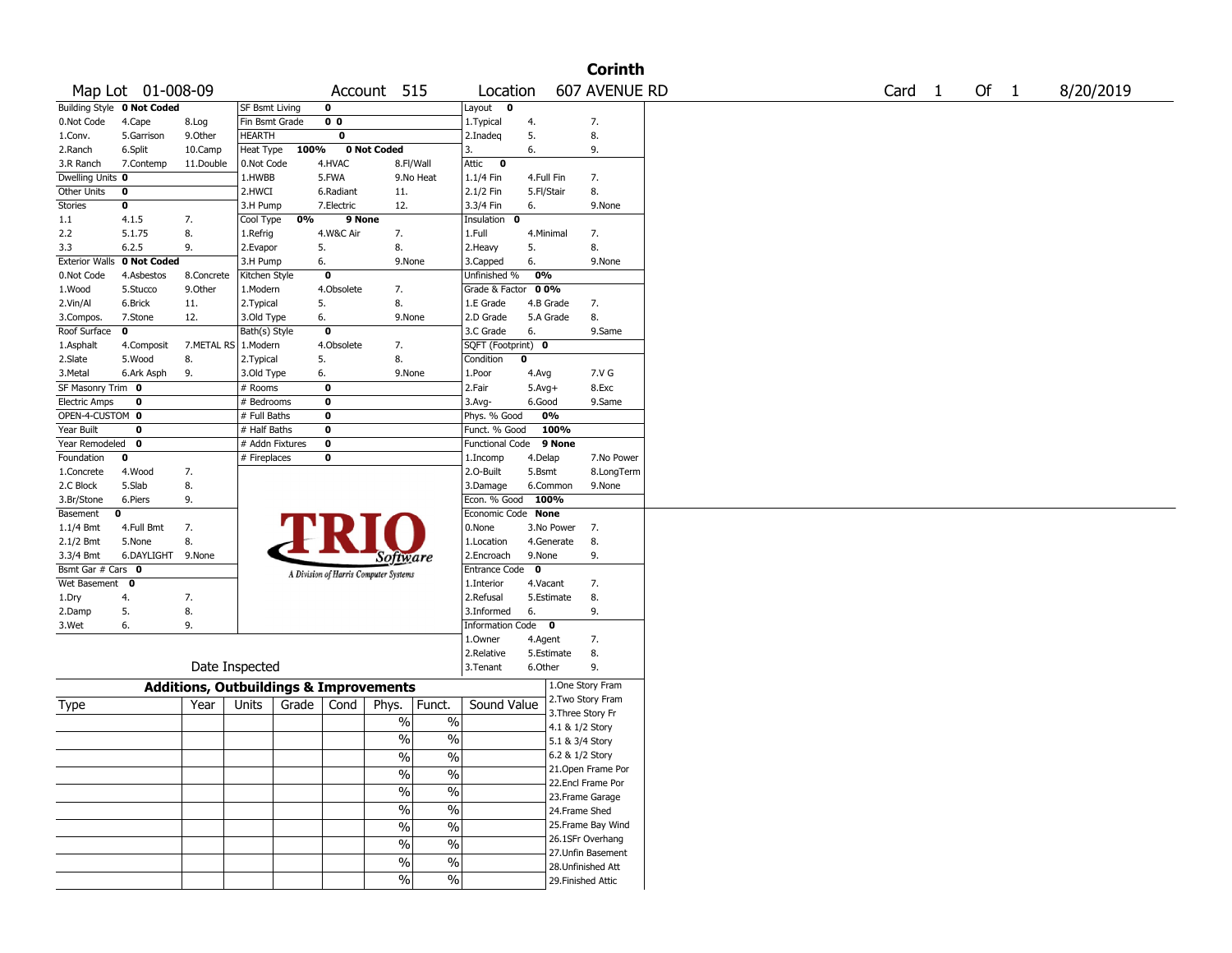|                 | Map Lot 01-008-10              | Account 516 | Location                                        |                          | 601 AVENUE RD                |                                         |                 |                          | Card 1                               | Of $1$           |                                           | 8/20/2019                         |
|-----------------|--------------------------------|-------------|-------------------------------------------------|--------------------------|------------------------------|-----------------------------------------|-----------------|--------------------------|--------------------------------------|------------------|-------------------------------------------|-----------------------------------|
|                 | EASTMAN, JEFFREY D.            |             |                                                 | <b>Property Data</b>     |                              |                                         |                 | <b>Assessment Record</b> |                                      |                  |                                           |                                   |
|                 |                                |             | Neighborhood 2 Neighborhood B                   |                          |                              | Year                                    | Land            |                          | <b>Buildings</b>                     |                  | Exempt                                    | Total                             |
|                 |                                |             |                                                 |                          |                              | 2006                                    |                 | 14,620                   |                                      | $\boldsymbol{0}$ | 0                                         | 14,620                            |
| 110 CALL ROAD   |                                |             | Tree Growth Year                                | 0                        |                              | 2007                                    |                 | 14,620                   |                                      | 0                | O                                         | 14,620                            |
| EXETER ME 04435 |                                |             | <b>FIRST MORTGAGE</b>                           |                          | 0<br>$\mathbf 0$             | 2008                                    |                 |                          |                                      | $\pmb{0}$        | 0                                         |                                   |
| B11971P300      |                                |             | SECOND MORTGAGE<br>Zone/Land Use 11 Residential |                          |                              |                                         |                 | 16,080                   |                                      |                  |                                           | 16,080                            |
| Previous Owner  | EASTMAN FAMILY LTD PARTNERSHIP |             |                                                 |                          |                              | 2009                                    |                 | 16,080                   |                                      | 0                | 0                                         | 16,080                            |
|                 | EASTMAN, DALE & ELAINE         |             | Secondary Zone                                  |                          |                              | 2010                                    |                 | 16,080                   |                                      | $\mathbf 0$      | 0                                         | 16,080                            |
|                 |                                |             |                                                 |                          |                              | 2011                                    |                 | 16,080                   |                                      | 0                | 0                                         | 16,080                            |
|                 | CORINTH ME 04427               |             | Topography 9                                    |                          | 9                            | 2012                                    |                 | 16,080                   |                                      | $\boldsymbol{0}$ | 0                                         | 16,080                            |
|                 | Sale Date: 10/29/2009          |             | 1.Level                                         | 4.Below St               |                              | 2013                                    |                 | 16,080                   |                                      | $\boldsymbol{0}$ | 0                                         | 16,080                            |
|                 |                                |             | 2.Rolling                                       | 5.Low                    | 7.<br>8.                     | 2014                                    |                 | 16,080                   |                                      | $\mathbf 0$      | 0                                         | 16,080                            |
|                 |                                |             | 3.Above St<br>4 Drilled Well<br>Utilities       | 6.Swampy                 | 9.<br><b>6 Septic System</b> | 2015                                    |                 | 16,080                   |                                      | 0                | 0                                         | 16,080                            |
|                 |                                |             |                                                 |                          |                              | 2016                                    |                 | 16,080                   |                                      | $\boldsymbol{0}$ | 0                                         | 16,080                            |
|                 |                                |             | 1.Public<br>2.Water                             | 4.Dr Well<br>5.Dug Well  | 7.Cesspool<br>8.             | 2017                                    |                 | 16,080                   |                                      | 0                | 0                                         | 16,080                            |
|                 |                                |             | 3.Sewer                                         | 6.Septic                 | 9.None                       | 2018                                    |                 |                          |                                      | $\mathbf 0$      | 0                                         |                                   |
|                 |                                |             | 1 Paved<br><b>Street</b>                        |                          |                              |                                         |                 | 16,080                   |                                      | $\boldsymbol{0}$ | 0                                         | 16,080                            |
|                 |                                |             | 1.Paved                                         | 4.R/W                    | 7.                           | 2019                                    |                 | 16,080                   |                                      |                  |                                           | 16,080                            |
|                 |                                |             | 2.Semi Imp<br>5.                                |                          | 8.                           | <b>Front Foot</b>                       |                 |                          | <b>Land Data</b><br><b>Effective</b> |                  | <b>Influence</b>                          |                                   |
|                 |                                |             | 3.Gravel<br>6.                                  |                          | 9.None                       |                                         | <b>Type</b>     | Frontage                 | <b>Depth</b>                         | Factor           | Code                                      | <b>Influence</b><br><b>Codes</b>  |
|                 | Inspection Witnessed By:       |             | STATUS TG-F&O                                   |                          | $\mathbf 0$                  | 11.Regular Lot                          |                 |                          |                                      |                  | $\overline{\frac{9}{6}}$                  | 1.Unimproved                      |
|                 |                                |             |                                                 | <b>Sale Data</b>         | $\mathbf 0$                  | 12.Delta Triangle<br>13. Nabla Triangle |                 |                          |                                      |                  | $\frac{9}{6}$<br>$\overline{\frac{9}{6}}$ | 2. Excess Frtg<br>3. Topography   |
|                 |                                |             | Sale Date                                       |                          | 10/29/2009                   | 14. Rear Land                           |                 |                          |                                      |                  | $\overline{\frac{9}{6}}$                  | 4.Size/Shape                      |
| Χ               |                                | Date        | Price                                           |                          |                              | 15. Miscellaneous                       |                 |                          |                                      |                  | $\overline{\frac{9}{6}}$<br>%             | 5.Access<br>6.Open Space          |
| No./Date        | Description                    | Date Insp.  | Sale Type                                       | 1 Land Only              |                              |                                         |                 |                          |                                      |                  | %                                         | 7.Restricted                      |
|                 |                                |             | 1.Land                                          | 4. Mobile                | 7.                           | <b>Square Foot</b>                      |                 |                          | <b>Square Feet</b>                   |                  |                                           | 8.Environmt<br>9. Fractional      |
|                 |                                |             | 2.L & B<br>3.Building                           | 5.0ther<br>6.            | 8.<br>9.                     | 16.Regular Lot<br>17.Secondary Lot      |                 |                          |                                      |                  | %<br>%                                    | <b>Acres</b>                      |
|                 |                                |             |                                                 |                          |                              | 18.Excess Land                          |                 |                          |                                      |                  | %                                         | 30. Rear Land 51+                 |
|                 |                                |             | Financing                                       | 9 Unknown                |                              | 19.Sound Value                          |                 |                          |                                      |                  | %                                         | 31.Tillable<br>32. Pasture        |
| Notes:          |                                |             | 1.Convent                                       | 4.Seller                 | 7.                           | 20.Miscellaneous                        |                 |                          |                                      |                  | %                                         | 33.Open Space                     |
|                 |                                |             | 2.FHA/VA<br>3.Assumed                           | 5.Private<br>6.Cash      | 8.<br>9.Unknown              |                                         |                 |                          |                                      |                  | %<br>%                                    | 34.Softwood (F&O)                 |
|                 |                                |             |                                                 |                          |                              | <b>Fract. Acre</b>                      |                 |                          | <b>Acreage/Sites</b>                 |                  |                                           | 35. Mixed Wood (F&                |
|                 |                                |             | Validity                                        | <b>2 Related Parties</b> |                              | 21.Improved (Frac                       | 21              |                          | 1.00                                 | 100              | %<br>0                                    | 36.Hardwood (F&O)                 |
|                 |                                |             | 1.Valid                                         | 4.Split                  | 7.Renovate                   | 22.Unimproved (Fr                       | $\overline{27}$ |                          | 0.30                                 | 100              | $\overline{\mathfrak{o}}$<br>%            | 37.Softwood (TG)                  |
|                 |                                |             | 2.Related                                       | 5.Partial                | 8.Other                      | 23.No Road Lot (F                       | $\overline{45}$ |                          | 0.00                                 | 100              | $\frac{9}{6}$<br>$\overline{0}$           | 38. Mixed Wood (TG                |
|                 |                                |             | 3.Distress                                      | 6.Exempt                 | 9.                           | <b>Acres</b>                            |                 |                          |                                      |                  | $\overline{\frac{9}{6}}$                  | 39.Hardwood (TG)<br>40. Wasteland |
|                 |                                |             | Verified                                        | <b>5 Public Record</b>   |                              | 24.Commercial                           |                 |                          |                                      |                  | $\overline{\frac{9}{6}}$                  | 41. Multiple MO HO                |
|                 |                                |             | 1.Buyer                                         | 4.Agent                  | 7.Family                     | 25.                                     |                 |                          |                                      |                  | $\overline{\frac{9}{6}}$                  | 42. Multiple Home                 |
|                 |                                |             | 2.Seller                                        | 5.Pub Rec                | 8.Other                      | 26.<br>27. Rear Land 1-10               |                 |                          |                                      |                  | %                                         | 43.TG SINGLE LANE                 |
|                 |                                |             | 3.Lender                                        | 6.MLS                    | 9.                           | 28. Rear Land 11-2                      |                 |                          |                                      |                  |                                           | 44.Lot Improvemen                 |
| <b>Corinth</b>  |                                |             |                                                 |                          |                              | 29. Rear Land 26-5                      |                 |                          | <b>Total Acreage</b>                 | 1.30             |                                           | 45. Miscellaneous                 |
|                 |                                |             |                                                 |                          |                              |                                         |                 |                          |                                      |                  |                                           |                                   |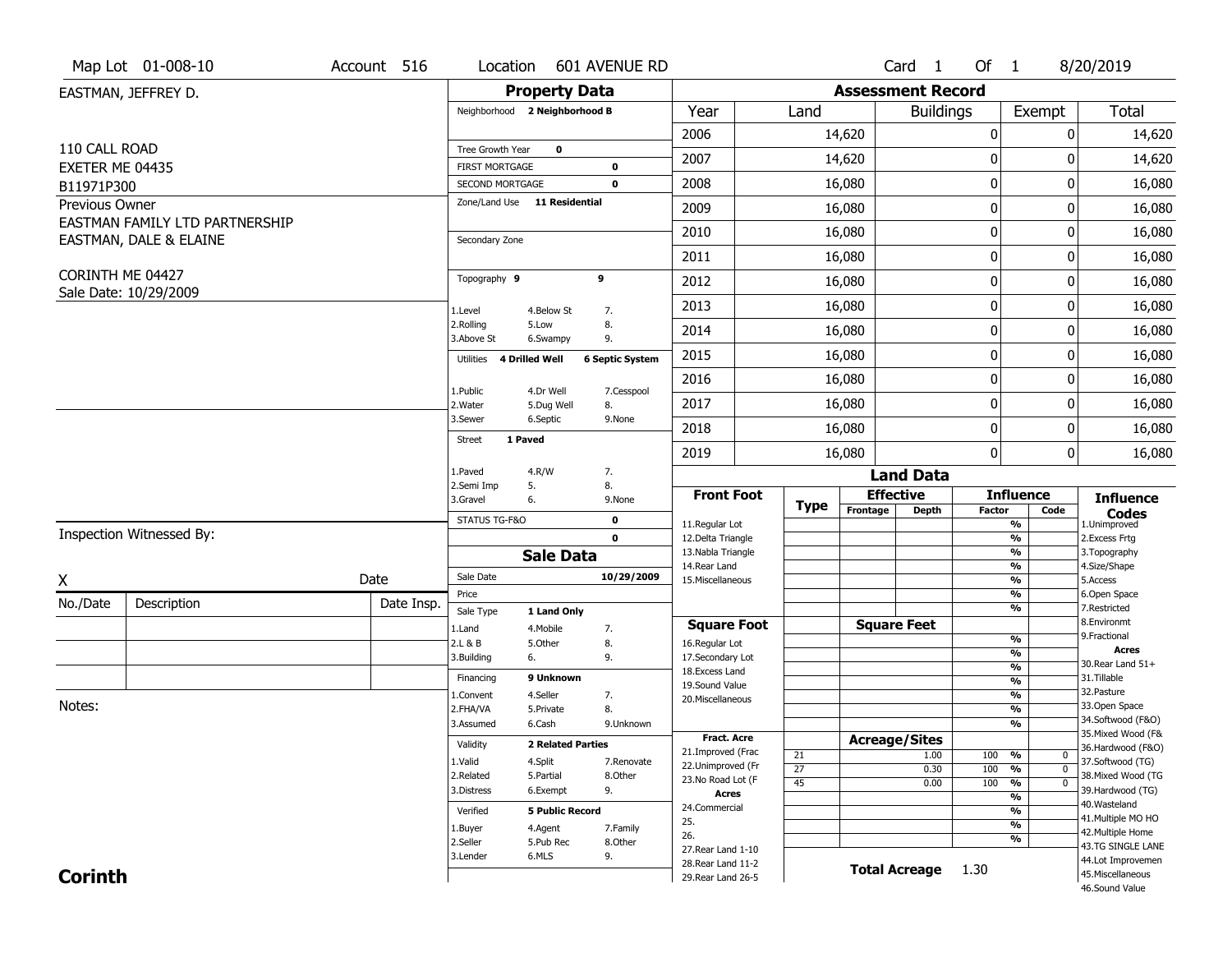|                       |                                   |            |                                                   |                         |                                       |                          |                        |              |                    | <b>Corinth</b> |  |  |                   |  |      |           |
|-----------------------|-----------------------------------|------------|---------------------------------------------------|-------------------------|---------------------------------------|--------------------------|------------------------|--------------|--------------------|----------------|--|--|-------------------|--|------|-----------|
|                       | Map Lot 01-008-10                 |            |                                                   |                         | Account 516                           |                          | Location               |              | 601 AVENUE RD      |                |  |  | Card <sub>1</sub> |  | Of 1 | 8/20/2019 |
|                       | <b>Building Style 0 Not Coded</b> |            | SF Bsmt Living                                    | 0                       |                                       |                          | Layout 0               |              |                    |                |  |  |                   |  |      |           |
| 0.Not Code            | 4.Cape                            | 8.Log      | Fin Bsmt Grade                                    | 0 <sub>0</sub>          |                                       |                          | 1. Typical             | 4.           | 7.                 |                |  |  |                   |  |      |           |
| 1.Conv.               | 5.Garrison                        | 9.0ther    | <b>HEARTH</b>                                     | 0                       |                                       |                          | 2.Inadeg               | 5.           | 8.                 |                |  |  |                   |  |      |           |
| 2.Ranch               | 6.Split                           | 10.Camp    | Heat Type                                         | 100%                    | 0 Not Coded                           |                          | 3.                     | 6.           | 9.                 |                |  |  |                   |  |      |           |
| 3.R Ranch             | 7.Contemp                         | 11.Double  | 0.Not Code                                        | 4.HVAC                  |                                       | 8.Fl/Wall                | Attic<br>$\mathbf 0$   |              |                    |                |  |  |                   |  |      |           |
| Dwelling Units 0      |                                   |            | 1.HWBB                                            | 5.FWA                   |                                       | 9.No Heat                | 1.1/4 Fin              |              | 7.<br>4.Full Fin   |                |  |  |                   |  |      |           |
| Other Units           | 0                                 |            | 2.HWCI                                            | 6.Radiant               | 11.                                   |                          | 2.1/2 Fin              | 5.Fl/Stair   | 8.                 |                |  |  |                   |  |      |           |
| <b>Stories</b>        | 0                                 |            | 3.H Pump                                          | 7.Electric              | 12.                                   |                          | 3.3/4 Fin              | 6.           | 9.None             |                |  |  |                   |  |      |           |
| 1.1                   | 4.1.5                             | 7.         | Cool Type                                         | 0%                      | 9 None                                |                          | Insulation<br>0        |              |                    |                |  |  |                   |  |      |           |
| 2.2                   | 5.1.75                            | 8.         | 1.Refrig                                          | 4.W&C Air               | 7.                                    |                          | 1.Full                 |              | 4.Minimal<br>7.    |                |  |  |                   |  |      |           |
| 3.3                   | 6.2.5                             | 9.         | 2.Evapor                                          | 5.                      | 8.                                    |                          | 2.Heavy                | 5.           | 8.                 |                |  |  |                   |  |      |           |
| <b>Exterior Walls</b> | 0 Not Coded                       |            | 3.H Pump                                          | 6.                      |                                       | 9.None                   | 3.Capped               | 6.           | 9.None             |                |  |  |                   |  |      |           |
| 0.Not Code            | 4.Asbestos                        | 8.Concrete | Kitchen Style                                     | $\overline{\mathbf{0}}$ |                                       |                          | Unfinished %           | 0%           |                    |                |  |  |                   |  |      |           |
| 1.Wood                | 5.Stucco                          | 9.0ther    | 1.Modern                                          | 4.Obsolete              | 7.                                    |                          | Grade & Factor 00%     |              |                    |                |  |  |                   |  |      |           |
| 2.Vin/Al              | 6.Brick                           | 11.        | 2. Typical                                        | 5.                      | 8.                                    |                          | 1.E Grade              |              | 4.B Grade<br>7.    |                |  |  |                   |  |      |           |
| 3.Compos.             | 7.Stone                           | 12.        | 3.Old Type                                        | 6.                      |                                       | 9.None                   | 2.D Grade              |              | 8.<br>5.A Grade    |                |  |  |                   |  |      |           |
| Roof Surface          | $\mathbf 0$                       |            | Bath(s) Style                                     | $\mathbf 0$             |                                       |                          | 3.C Grade              | 6.           | 9.Same             |                |  |  |                   |  |      |           |
| 1.Asphalt             | 4.Composit                        |            | 7.METAL RS 1.Modern                               | 4.Obsolete              | 7.                                    |                          | SQFT (Footprint) 0     |              |                    |                |  |  |                   |  |      |           |
| 2.Slate               | 5.Wood                            | 8.         | 2. Typical                                        | 5.                      | 8.                                    |                          | Condition              | 0            |                    |                |  |  |                   |  |      |           |
| 3.Metal               | 6.Ark Asph                        | 9.         | 3.Old Type                                        | 6.                      |                                       | 9.None                   | 1.Poor                 | 4.Avg        | 7.V G              |                |  |  |                   |  |      |           |
| SF Masonry Trim 0     |                                   |            | # Rooms                                           | $\mathbf 0$             |                                       |                          | 2.Fair                 | $5.Avg+$     | 8.Exc              |                |  |  |                   |  |      |           |
| <b>Electric Amps</b>  | 0                                 |            | # Bedrooms                                        | $\mathbf 0$             |                                       |                          | $3.$ Avg-              | 6.Good       | 9.Same             |                |  |  |                   |  |      |           |
| OPEN-4-CUSTOM 0       |                                   |            | # Full Baths                                      | $\mathbf 0$             |                                       |                          | Phys. % Good           |              | 0%                 |                |  |  |                   |  |      |           |
| Year Built            | 0                                 |            | # Half Baths                                      | $\mathbf 0$             |                                       |                          | Funct. % Good          |              | 100%               |                |  |  |                   |  |      |           |
| Year Remodeled        | $\mathbf 0$                       |            | # Addn Fixtures                                   | $\mathbf 0$             |                                       |                          | <b>Functional Code</b> |              | 9 None             |                |  |  |                   |  |      |           |
| Foundation            | $\mathbf 0$                       |            | # Fireplaces                                      | 0                       |                                       |                          | 1.Incomp               | 4.Delap      |                    | 7.No Power     |  |  |                   |  |      |           |
| 1.Concrete            | 4.Wood                            | 7.         |                                                   |                         |                                       |                          | 2.O-Built              | 5.Bsmt       |                    | 8.LongTerm     |  |  |                   |  |      |           |
| 2.C Block             | 5.Slab                            | 8.         |                                                   |                         |                                       |                          | 3.Damage               |              | 6.Common<br>9.None |                |  |  |                   |  |      |           |
| 3.Br/Stone            | 6.Piers                           | 9.         |                                                   |                         |                                       |                          | Econ. % Good           | 100%         |                    |                |  |  |                   |  |      |           |
| Basement              | 0                                 |            |                                                   |                         |                                       |                          | Economic Code None     |              |                    |                |  |  |                   |  |      |           |
| 1.1/4 Bmt             | 4.Full Bmt                        | 7.         |                                                   |                         |                                       |                          | 0.None                 |              | 3.No Power<br>7.   |                |  |  |                   |  |      |           |
| 2.1/2 Bmt             | 5.None                            | 8.         |                                                   |                         |                                       |                          | 1.Location             |              | 8.<br>4.Generate   |                |  |  |                   |  |      |           |
| 3.3/4 Bmt             | 6.DAYLIGHT 9.None                 |            |                                                   |                         | <i>Software</i>                       |                          | 2.Encroach             | 9.None       | 9.                 |                |  |  |                   |  |      |           |
| Bsmt Gar # Cars 0     |                                   |            |                                                   |                         | A Division of Harris Computer Systems |                          | Entrance Code          | $\mathbf{0}$ |                    |                |  |  |                   |  |      |           |
| Wet Basement 0        |                                   |            |                                                   |                         |                                       |                          | 1.Interior             | 4.Vacant     | 7.                 |                |  |  |                   |  |      |           |
| 1.Dry                 | 4.                                | 7.         |                                                   |                         |                                       |                          | 2.Refusal              |              | 8.<br>5.Estimate   |                |  |  |                   |  |      |           |
| 2.Damp                | 5.                                | 8.         |                                                   |                         |                                       |                          | 3.Informed             | 6.           | 9.                 |                |  |  |                   |  |      |           |
| 3.Wet                 | 6.                                | 9.         |                                                   |                         |                                       |                          | Information Code 0     |              |                    |                |  |  |                   |  |      |           |
|                       |                                   |            |                                                   |                         |                                       |                          | 1.Owner                | 4.Agent      | 7.                 |                |  |  |                   |  |      |           |
|                       |                                   |            |                                                   |                         |                                       |                          | 2.Relative             |              | 8.<br>5.Estimate   |                |  |  |                   |  |      |           |
|                       |                                   |            | Date Inspected                                    |                         |                                       |                          | 3. Tenant              | 6.Other      | 9.                 |                |  |  |                   |  |      |           |
|                       |                                   |            | <b>Additions, Outbuildings &amp; Improvements</b> |                         |                                       |                          |                        |              | 1.One Story Fram   |                |  |  |                   |  |      |           |
|                       |                                   | Year       | Units                                             | Grade<br>Cond           | Phys.                                 | Funct.                   | Sound Value            |              | 2. Two Story Fram  |                |  |  |                   |  |      |           |
| Type                  |                                   |            |                                                   |                         |                                       |                          |                        |              | 3. Three Story Fr  |                |  |  |                   |  |      |           |
|                       |                                   |            |                                                   |                         | $\%$                                  | $\%$                     |                        |              | 4.1 & 1/2 Story    |                |  |  |                   |  |      |           |
|                       |                                   |            |                                                   |                         | $\%$                                  | $\%$                     |                        |              | 5.1 & 3/4 Story    |                |  |  |                   |  |      |           |
|                       |                                   |            |                                                   |                         | %                                     | $\frac{9}{6}$            |                        |              | 6.2 & 1/2 Story    |                |  |  |                   |  |      |           |
|                       |                                   |            |                                                   |                         |                                       |                          |                        |              | 21. Open Frame Por |                |  |  |                   |  |      |           |
|                       |                                   |            |                                                   |                         | $\frac{1}{2}$                         | $\overline{\frac{0}{0}}$ |                        |              | 22.Encl Frame Por  |                |  |  |                   |  |      |           |
|                       |                                   |            |                                                   |                         | $\%$                                  | $\overline{\frac{0}{0}}$ |                        |              | 23. Frame Garage   |                |  |  |                   |  |      |           |
|                       |                                   |            |                                                   |                         | $\%$                                  | $\overline{\frac{0}{0}}$ |                        |              | 24.Frame Shed      |                |  |  |                   |  |      |           |
|                       |                                   |            |                                                   |                         |                                       | $\sqrt{6}$               |                        |              | 25. Frame Bay Wind |                |  |  |                   |  |      |           |
|                       |                                   |            |                                                   |                         | $\%$                                  |                          |                        |              | 26.1SFr Overhang   |                |  |  |                   |  |      |           |
|                       |                                   |            |                                                   |                         | $\%$                                  | $\overline{\frac{0}{0}}$ |                        |              | 27.Unfin Basement  |                |  |  |                   |  |      |           |
|                       |                                   |            |                                                   |                         | $\%$                                  | $\overline{\frac{0}{0}}$ |                        |              | 28. Unfinished Att |                |  |  |                   |  |      |           |
|                       |                                   |            |                                                   |                         | $\frac{0}{0}$                         | $\sqrt{6}$               |                        |              |                    |                |  |  |                   |  |      |           |
|                       |                                   |            |                                                   |                         |                                       |                          |                        |              | 29. Finished Attic |                |  |  |                   |  |      |           |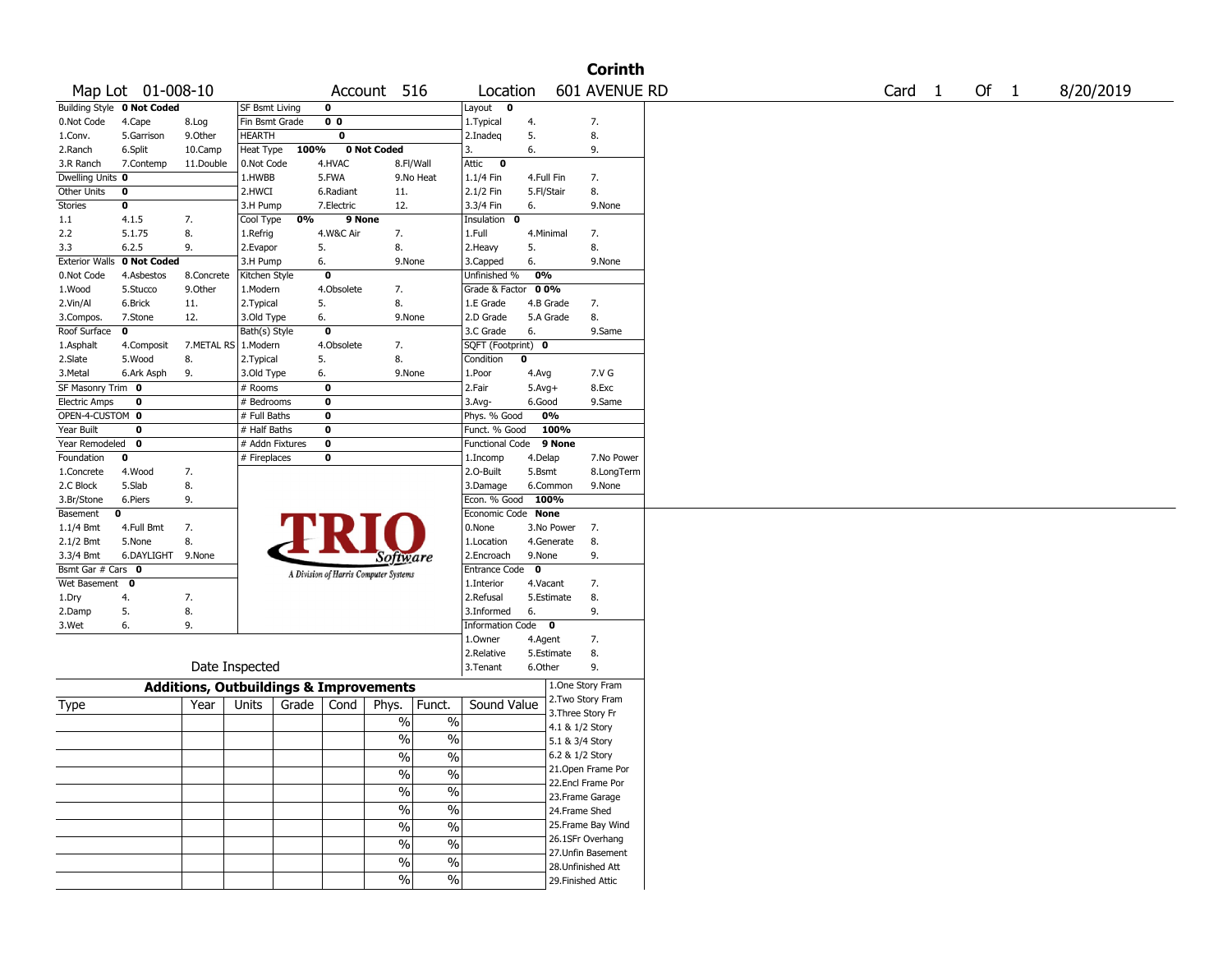| <b>Property Data</b><br><b>Assessment Record</b><br>EASTMAN, JEFFREY D.                                         |                                     |
|-----------------------------------------------------------------------------------------------------------------|-------------------------------------|
| Neighborhood 2 Neighborhood B<br>Year<br>Land<br>Exempt<br><b>Buildings</b>                                     | <b>Total</b>                        |
| 2006<br>14,300<br>0                                                                                             | 14,300<br>0                         |
| 110 CALL ROAD<br>Tree Growth Year<br>$\mathbf 0$<br>$\bf{0}$<br>2007<br>14,300                                  | 14,300<br>0                         |
| EXETER ME 04435<br><b>FIRST MORTGAGE</b><br>$\mathbf 0$                                                         |                                     |
| $\pmb{0}$<br>2008<br>15,730<br>SECOND MORTGAGE<br>$\mathbf 0$<br>B11971P300                                     | 0<br>15,730                         |
| Zone/Land Use 11 Residential<br>Previous Owner<br>0<br>2009<br>15,730<br>EASTMAN FAMILY LTD PARTNERSHIP         | 15,730<br>0                         |
| $\mathbf 0$<br>2010<br>15,730<br>EASTMAN, DALE & ELAINE<br>Secondary Zone                                       | 15,730<br>0                         |
| $\pmb{0}$<br>2011<br>15,730                                                                                     | 0<br>15,730                         |
| CORINTH ME 04427<br>Topography 9<br>9<br>$\mathbf 0$<br>2012<br>15,730                                          | 15,730<br>0                         |
| Sale Date: 10/29/2009<br>0<br>2013<br>15,730<br>1.Level<br>4.Below St<br>7.                                     | 0<br>15,730                         |
| 8.<br>2.Rolling<br>5.Low<br>0<br>15,730<br>2014<br>3.Above St<br>9.<br>6.Swampy                                 | 0<br>15,730                         |
| $\pmb{0}$<br>2015<br>15,730<br>4 Drilled Well<br><b>6 Septic System</b><br>Utilities                            | 0<br>15,730                         |
| $\pmb{0}$<br>2016<br>15,730                                                                                     | 0<br>15,730                         |
| 4.Dr Well<br>1.Public<br>7.Cesspool<br>0<br>2017<br>15,730<br>2. Water<br>5.Dug Well<br>8.                      | 15,730<br>0                         |
| 3.Sewer<br>6.Septic<br>9.None<br>$\mathbf 0$<br>2018<br>15,730                                                  | 15,730<br>0                         |
| 1 Paved<br><b>Street</b><br>0<br>2019<br>15,730                                                                 | 0<br>15,730                         |
| 1.Paved<br>4.R/W<br>7.<br><b>Land Data</b>                                                                      |                                     |
| 2.Semi Imp<br>5.<br>8.<br><b>Effective</b><br><b>Front Foot</b><br><b>Influence</b><br>3.Gravel<br>6.<br>9.None | <b>Influence</b>                    |
| <b>Type</b><br>Frontage<br><b>Depth</b><br>Factor<br>STATUS TG-F&O<br>$\mathbf 0$                               | Code<br><b>Codes</b>                |
| 11.Regular Lot<br>%<br>Inspection Witnessed By:<br>$\mathbf 0$<br>12.Delta Triangle<br>$\frac{9}{6}$            | 1.Unimproved<br>2. Excess Frtg      |
| 13. Nabla Triangle<br>$\frac{9}{6}$<br><b>Sale Data</b>                                                         | 3. Topography                       |
| 14. Rear Land<br>%<br>Sale Date<br>10/29/2009<br>Date<br>X<br>15. Miscellaneous<br>%                            | 4.Size/Shape<br>5.Access            |
| Price<br>%                                                                                                      | 6.Open Space                        |
| No./Date<br>Description<br>Date Insp.<br>%<br>Sale Type<br>1 Land Only                                          | 7.Restricted                        |
| <b>Square Feet</b><br><b>Square Foot</b><br>1.Land<br>4. Mobile<br>7.<br>$\frac{9}{6}$                          | 8.Environmt<br>9. Fractional        |
| 2.L & B<br>8.<br>5.Other<br>16.Regular Lot<br>$\frac{9}{6}$<br>3.Building<br>9.<br>17.Secondary Lot<br>6.       | <b>Acres</b>                        |
| $\frac{9}{6}$<br>18. Excess Land                                                                                | 30. Rear Land 51+                   |
| 9 Unknown<br>Financing<br>$\frac{9}{6}$<br>19.Sound Value                                                       | 31.Tillable<br>32.Pasture           |
| 4.Seller<br>$\frac{9}{6}$<br>7.<br>1.Convent<br>20.Miscellaneous<br>Notes:<br>8.<br>$\frac{9}{6}$               | 33.Open Space                       |
| 2.FHA/VA<br>5.Private<br>$\frac{9}{6}$<br>3.Assumed<br>6.Cash<br>9.Unknown                                      | 34.Softwood (F&O)                   |
| <b>Fract. Acre</b><br><b>Acreage/Sites</b>                                                                      | 35. Mixed Wood (F&                  |
| Validity<br><b>2 Related Parties</b><br>21.Improved (Frac<br>21<br>1.00<br>100 %                                | 36.Hardwood (F&O)<br>$\bf{0}$       |
| 1.Valid<br>4.Split<br>7.Renovate<br>22.Unimproved (Fr<br>%                                                      | 37.Softwood (TG)                    |
| 2.Related<br>5.Partial<br>8.Other<br>23. No Road Lot (F<br>$\frac{9}{6}$                                        | 38. Mixed Wood (TG                  |
| 6.Exempt<br>9.<br>3.Distress<br>Acres<br>$\frac{9}{6}$                                                          | 39.Hardwood (TG)<br>40. Wasteland   |
| 24.Commercial<br>$\frac{9}{6}$<br><b>5 Public Record</b><br>Verified                                            | 41. Multiple MO HO                  |
| 25.<br>$\frac{9}{6}$<br>4.Agent<br>7.Family<br>1.Buyer<br>26.                                                   | 42. Multiple Home                   |
| %<br>2.Seller<br>5.Pub Rec<br>8.Other<br>27. Rear Land 1-10                                                     | 43.TG SINGLE LANE                   |
| 6.MLS<br>9.<br>3.Lender<br>28. Rear Land 11-2                                                                   | 44.Lot Improvemen                   |
| <b>Total Acreage</b><br>1.00<br><b>Corinth</b><br>29. Rear Land 26-5                                            | 45. Miscellaneous<br>46.Sound Value |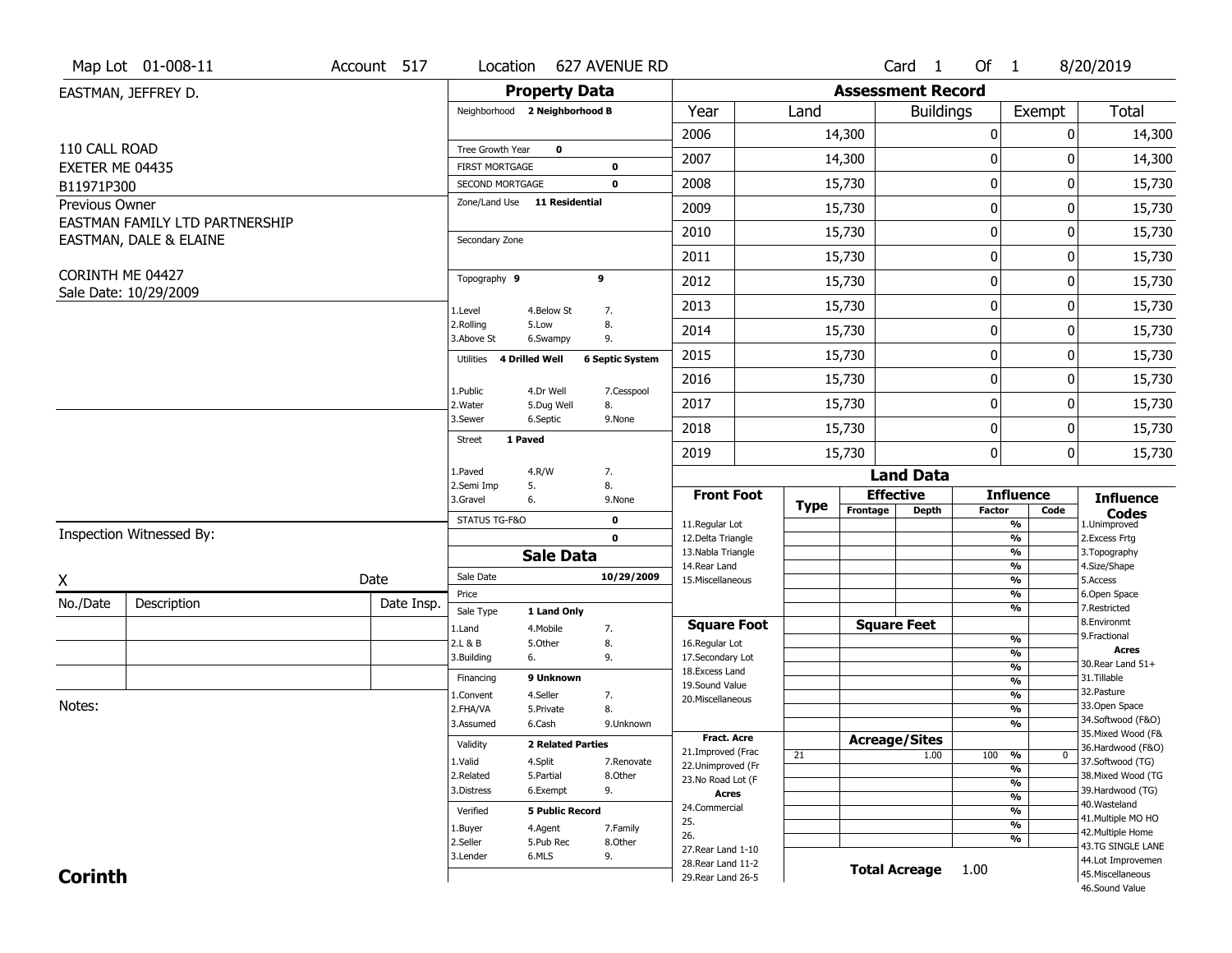|                              |                                   |            |                                                   |                                       |             |                              |                           |              | <b>Corinth</b>     |  |                   |  |      |           |
|------------------------------|-----------------------------------|------------|---------------------------------------------------|---------------------------------------|-------------|------------------------------|---------------------------|--------------|--------------------|--|-------------------|--|------|-----------|
|                              | Map Lot 01-008-11                 |            |                                                   |                                       | Account 517 |                              | Location                  |              | 627 AVENUE RD      |  | Card <sub>1</sub> |  | Of 1 | 8/20/2019 |
|                              | <b>Building Style 0 Not Coded</b> |            | <b>SF Bsmt Living</b>                             | $\mathbf 0$                           |             |                              | Layout 0                  |              |                    |  |                   |  |      |           |
| 0.Not Code                   | 4.Cape                            | 8.Log      | Fin Bsmt Grade                                    | 0 <sub>0</sub>                        |             |                              | 1. Typical                | 4.           | 7.                 |  |                   |  |      |           |
| 1.Conv.                      | 5.Garrison                        | 9.0ther    | <b>HEARTH</b>                                     | 0                                     |             |                              | 2.Inadeq                  | 5.           | 8.                 |  |                   |  |      |           |
| 2.Ranch                      | 6.Split                           | 10.Camp    | Heat Type                                         | 100%                                  | 0 Not Coded |                              | 3.                        | 6.           | 9.                 |  |                   |  |      |           |
| 3.R Ranch                    | 7.Contemp                         | 11.Double  | 0.Not Code                                        | 4.HVAC                                |             | 8.Fl/Wall                    | Attic<br>$\mathbf 0$      |              |                    |  |                   |  |      |           |
| Dwelling Units 0             |                                   |            | 1.HWBB                                            | 5.FWA                                 |             | 9.No Heat                    | 1.1/4 Fin                 | 4.Full Fin   | 7.                 |  |                   |  |      |           |
| Other Units                  | 0                                 |            | 2.HWCI                                            | 6.Radiant                             | 11.         |                              | 2.1/2 Fin                 | 5.Fl/Stair   | 8.                 |  |                   |  |      |           |
| Stories                      | 0                                 |            | 3.H Pump                                          | 7.Electric                            | 12.         |                              | 3.3/4 Fin                 | 6.           | 9.None             |  |                   |  |      |           |
| 1.1                          | 4.1.5                             | 7.         | Cool Type                                         | 0%                                    | 9 None      |                              | Insulation 0              |              |                    |  |                   |  |      |           |
| 2.2                          | 5.1.75                            | 8.         | 1.Refrig                                          | 4.W&C Air                             | 7.          |                              | 1.Full                    | 4.Minimal    | 7.                 |  |                   |  |      |           |
| 3.3                          | 6.2.5                             | 9.         | 2.Evapor                                          | 5.                                    | 8.          |                              | 2. Heavy                  | 5.           | 8.                 |  |                   |  |      |           |
|                              | Exterior Walls 0 Not Coded        |            | 3.H Pump                                          | 6.                                    |             | 9.None                       | 3.Capped                  | 6.           | 9.None             |  |                   |  |      |           |
| 0.Not Code                   | 4.Asbestos                        | 8.Concrete | Kitchen Style                                     | $\mathbf 0$                           |             |                              | Unfinished %              | 0%           |                    |  |                   |  |      |           |
| 1.Wood                       | 5.Stucco                          | 9.0ther    | 1.Modern                                          | 4.Obsolete                            | 7.          |                              | Grade & Factor            | 00%          |                    |  |                   |  |      |           |
| 2.Vin/Al                     | 6.Brick                           | 11.        | 2. Typical                                        | 5.                                    | 8.          |                              | 1.E Grade                 | 4.B Grade    | 7.                 |  |                   |  |      |           |
| 3.Compos.                    | 7.Stone                           | 12.        | 3.Old Type                                        | 6.                                    |             | 9.None                       | 2.D Grade                 | 5.A Grade    | 8.                 |  |                   |  |      |           |
| Roof Surface                 | $\mathbf 0$                       |            | Bath(s) Style                                     | $\mathbf 0$                           |             |                              | 3.C Grade                 | 6.           | 9.Same             |  |                   |  |      |           |
| 1.Asphalt                    | 4.Composit                        |            | 7.METAL RS 1.Modern                               | 4.Obsolete                            | 7.          |                              | SQFT (Footprint) 0        |              |                    |  |                   |  |      |           |
| 2.Slate                      | 5.Wood                            | 8.         | 2. Typical                                        | 5.                                    | 8.          |                              | Condition                 | 0            |                    |  |                   |  |      |           |
| 3.Metal<br>SF Masonry Trim 0 | 6.Ark Asph                        | 9.         | 3.Old Type<br># Rooms                             | 6.<br>$\mathbf 0$                     |             | 9.None                       | 1.Poor<br>2.Fair          | 4.Avg        | 7.V G<br>8.Exc     |  |                   |  |      |           |
| <b>Electric Amps</b>         |                                   |            |                                                   | $\bf{0}$                              |             |                              |                           | $5.$ Avg $+$ |                    |  |                   |  |      |           |
| OPEN-4-CUSTOM 0              | 0                                 |            | # Bedrooms<br># Full Baths                        | $\bf{0}$                              |             |                              | $3.$ Avg-<br>Phys. % Good | 6.Good<br>0% | 9.Same             |  |                   |  |      |           |
| Year Built                   | 0                                 |            | # Half Baths                                      | $\bf{0}$                              |             |                              | Funct. % Good             | 100%         |                    |  |                   |  |      |           |
| Year Remodeled 0             |                                   |            | # Addn Fixtures                                   | $\bf{0}$                              |             |                              | Functional Code           | 9 None       |                    |  |                   |  |      |           |
| Foundation                   | 0                                 |            | # Fireplaces                                      | $\bf{0}$                              |             |                              | 1.Incomp                  | 4.Delap      | 7.No Power         |  |                   |  |      |           |
| 1.Concrete                   | 4.Wood                            | 7.         |                                                   |                                       |             |                              | 2.0-Built                 | 5.Bsmt       | 8.LongTerm         |  |                   |  |      |           |
| 2.C Block                    | 5.Slab                            | 8.         |                                                   |                                       |             |                              | 3.Damage                  | 6.Common     | 9.None             |  |                   |  |      |           |
| 3.Br/Stone                   | 6.Piers                           | 9.         |                                                   |                                       |             |                              | Econ. % Good              | 100%         |                    |  |                   |  |      |           |
| Basement                     | 0                                 |            |                                                   |                                       |             |                              | Economic Code None        |              |                    |  |                   |  |      |           |
| $1.1/4$ Bmt                  | 4.Full Bmt                        | 7.         |                                                   |                                       |             |                              | 0.None                    | 3.No Power   | 7.                 |  |                   |  |      |           |
| 2.1/2 Bmt                    | 5.None                            | 8.         |                                                   |                                       |             |                              | 1.Location                | 4.Generate   | 8.                 |  |                   |  |      |           |
| 3.3/4 Bmt                    | 6.DAYLIGHT 9.None                 |            |                                                   |                                       |             | <i>Software</i>              | 2.Encroach                | 9.None       | 9.                 |  |                   |  |      |           |
| Bsmt Gar # Cars 0            |                                   |            |                                                   |                                       |             |                              | <b>Entrance Code</b>      | $\mathbf{o}$ |                    |  |                   |  |      |           |
| Wet Basement 0               |                                   |            |                                                   | A Division of Harris Computer Systems |             |                              | 1.Interior                | 4.Vacant     | 7.                 |  |                   |  |      |           |
| 1.Dry                        | 4.                                | 7.         |                                                   |                                       |             |                              | 2.Refusal                 | 5.Estimate   | 8.                 |  |                   |  |      |           |
| 2.Damp                       | 5.                                | 8.         |                                                   |                                       |             |                              | 3.Informed                | 6.           | 9.                 |  |                   |  |      |           |
| 3.Wet                        | 6.                                | 9.         |                                                   |                                       |             |                              | Information Code 0        |              |                    |  |                   |  |      |           |
|                              |                                   |            |                                                   |                                       |             |                              | 1.Owner                   | 4.Agent      | 7.                 |  |                   |  |      |           |
|                              |                                   |            |                                                   |                                       |             |                              | 2.Relative                | 5.Estimate   | 8.                 |  |                   |  |      |           |
|                              |                                   |            | Date Inspected                                    |                                       |             |                              | 3.Tenant                  | 6.Other      | 9.                 |  |                   |  |      |           |
|                              |                                   |            | <b>Additions, Outbuildings &amp; Improvements</b> |                                       |             |                              |                           |              | 1.One Story Fram   |  |                   |  |      |           |
| Type                         |                                   | Year       | Units                                             | Grade<br>Cond                         | Phys.       | Funct.                       | Sound Value               |              | 2. Two Story Fram  |  |                   |  |      |           |
|                              |                                   |            |                                                   |                                       |             | $\%$<br>$\%$                 |                           |              | 3. Three Story Fr  |  |                   |  |      |           |
|                              |                                   |            |                                                   |                                       |             |                              |                           |              | 4.1 & 1/2 Story    |  |                   |  |      |           |
|                              |                                   |            |                                                   |                                       |             | $\sqrt{20}$<br>$\frac{0}{0}$ |                           |              | 5.1 & 3/4 Story    |  |                   |  |      |           |
|                              |                                   |            |                                                   |                                       |             | $\frac{1}{2}$<br>$\%$        |                           |              | 6.2 & 1/2 Story    |  |                   |  |      |           |
|                              |                                   |            |                                                   |                                       |             | $\sqrt{20}$<br>$\frac{1}{2}$ |                           |              | 21. Open Frame Por |  |                   |  |      |           |
|                              |                                   |            |                                                   |                                       |             | $\frac{0}{6}$<br>$\sqrt{20}$ |                           |              | 22.Encl Frame Por  |  |                   |  |      |           |
|                              |                                   |            |                                                   |                                       |             |                              |                           |              | 23. Frame Garage   |  |                   |  |      |           |
|                              |                                   |            |                                                   |                                       |             | $\sqrt{6}$<br>$\frac{1}{2}$  |                           |              | 24.Frame Shed      |  |                   |  |      |           |
|                              |                                   |            |                                                   |                                       |             | $\sqrt{6}$<br>$\sqrt{2}$     |                           |              | 25. Frame Bay Wind |  |                   |  |      |           |
|                              |                                   |            |                                                   |                                       |             | $\frac{1}{2}$<br>%           |                           |              | 26.1SFr Overhang   |  |                   |  |      |           |
|                              |                                   |            |                                                   |                                       |             | $\sqrt{6}$<br>$\frac{1}{2}$  |                           |              | 27.Unfin Basement  |  |                   |  |      |           |
|                              |                                   |            |                                                   |                                       |             |                              |                           |              | 28.Unfinished Att  |  |                   |  |      |           |
|                              |                                   |            |                                                   |                                       |             | $\sqrt{6}$<br>$\sqrt{6}$     |                           |              | 29. Finished Attic |  |                   |  |      |           |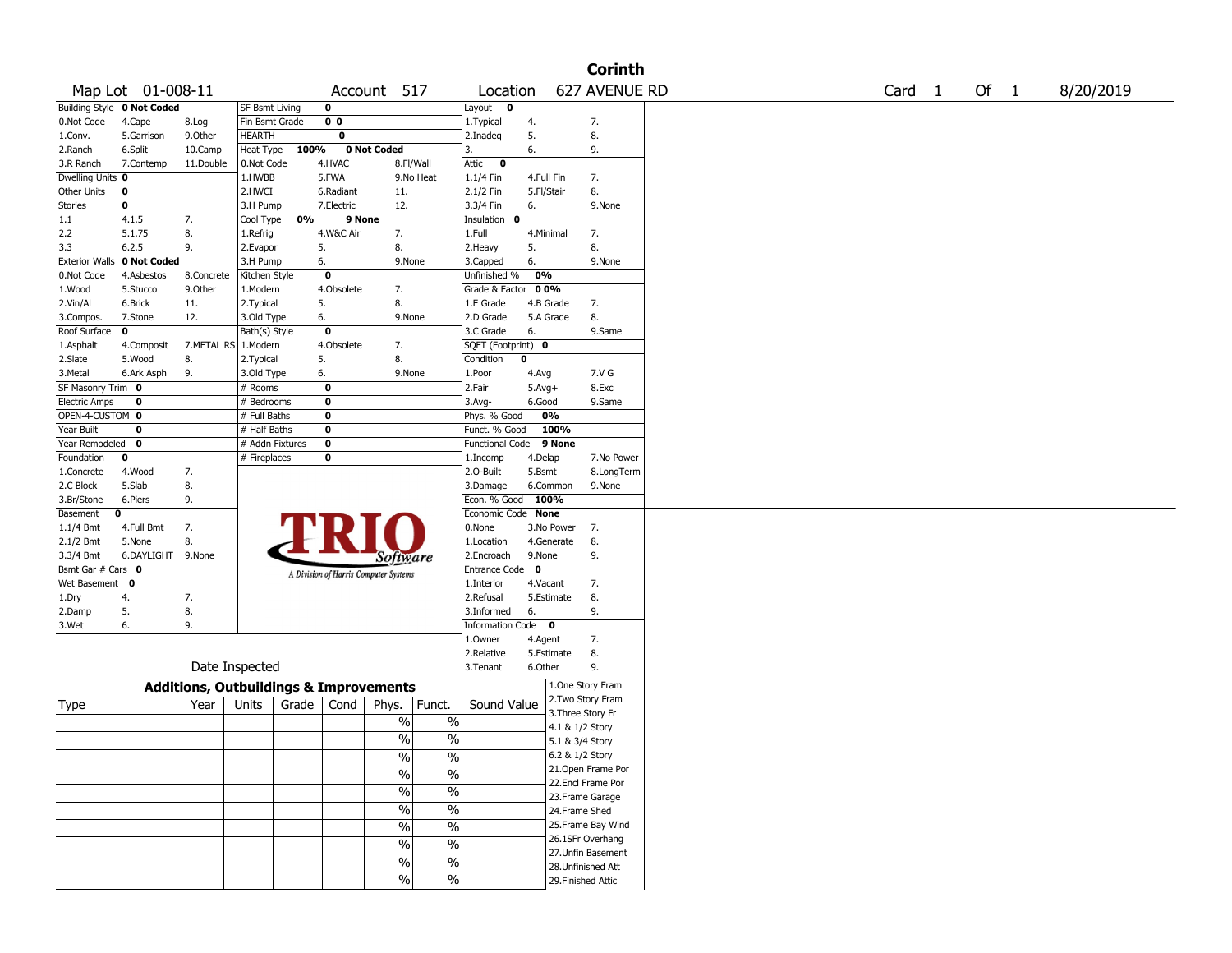|                  | Map Lot 01-040-02              | Account 518 | Location                                        |                          | 515 LEDGE HILL ROAD    |                                    |                 |                          | Card 1               | Of $1$      |                                 | 8/20/2019                              |
|------------------|--------------------------------|-------------|-------------------------------------------------|--------------------------|------------------------|------------------------------------|-----------------|--------------------------|----------------------|-------------|---------------------------------|----------------------------------------|
|                  | EASTMAN, JEFFREY D.            |             |                                                 | <b>Property Data</b>     |                        |                                    |                 | <b>Assessment Record</b> |                      |             |                                 |                                        |
|                  |                                |             | Neighborhood 2 Neighborhood B                   |                          |                        | Year                               | Land            |                          | <b>Buildings</b>     |             | Exempt                          | <b>Total</b>                           |
|                  |                                |             |                                                 |                          |                        | 2006                               |                 | 14,340                   |                      | 0           | 0                               | 14,340                                 |
| 110 CALL ROAD    |                                |             | Tree Growth Year                                | $\mathbf 0$              |                        | 2007                               |                 | 14,340                   |                      | $\bf{0}$    | 0                               | 14,340                                 |
| EXETER ME 04435  |                                |             | <b>FIRST MORTGAGE</b>                           |                          | 0                      |                                    |                 |                          |                      |             |                                 |                                        |
| B11971P300       |                                |             | SECOND MORTGAGE<br>Zone/Land Use 11 Residential |                          | $\mathbf 0$            | 2008                               |                 | 15,770                   |                      | $\pmb{0}$   | 0                               | 15,770                                 |
| Previous Owner   | EASTMAN FAMILY LTD PARTNERSHIP |             |                                                 |                          |                        | 2009                               |                 | 15,770                   |                      | 0           | 0                               | 15,770                                 |
|                  | EASTMAN, DALE & ELAINE         |             | Secondary Zone                                  |                          |                        | 2010                               |                 | 15,770                   |                      | $\mathbf 0$ | 0                               | 15,770                                 |
|                  |                                |             |                                                 |                          |                        | 2011                               |                 | 15,770                   |                      | $\pmb{0}$   | 0                               | 15,770                                 |
| CORINTH ME 04427 |                                |             | Topography 1 Level                              |                          | 9                      | 2012                               |                 | 15,770                   |                      | $\pmb{0}$   | 0                               | 15,770                                 |
|                  | Sale Date: 10/29/2009          |             | 1.Level                                         | 4.Below St               | 7.                     | 2013                               |                 | 15,770                   |                      | 0           | 0                               | 15,770                                 |
|                  |                                |             | 2.Rolling<br>3.Above St                         | 5.Low<br>6.Swampy        | 8.<br>9.               | 2014                               |                 | 15,770                   |                      | 0           | 0                               | 15,770                                 |
|                  |                                |             | Utilities                                       | 4 Drilled Well           | <b>6 Septic System</b> | 2015                               |                 | 15,770                   |                      | $\pmb{0}$   | 0                               | 15,770                                 |
|                  |                                |             | 1.Public                                        | 4.Dr Well                | 7.Cesspool             | 2016                               |                 | 15,770                   |                      | $\pmb{0}$   | 0                               | 15,770                                 |
|                  |                                |             | 2.Water                                         | 5.Dug Well               | 8.                     | 2017                               |                 | 15,770                   |                      | 0           | 0                               | 15,770                                 |
|                  |                                |             | 3.Sewer                                         | 6.Septic                 | 9.None                 | 2018                               |                 | 15,770                   |                      | 0           | 0                               | 15,770                                 |
|                  |                                |             | <b>Street</b>                                   | 1 Paved                  |                        | 2019                               |                 | 15,770                   |                      | 0           | 0                               | 15,770                                 |
|                  |                                |             | 1.Paved                                         | 4.R/W                    | 7.                     |                                    |                 |                          | <b>Land Data</b>     |             |                                 |                                        |
|                  |                                |             | 2.Semi Imp<br>3.Gravel                          | 5.<br>6.                 | 8.<br>9.None           | <b>Front Foot</b>                  |                 | <b>Effective</b>         |                      |             | <b>Influence</b>                | <b>Influence</b>                       |
|                  |                                |             | STATUS TG-F&O                                   |                          | $\mathbf 0$            | 11.Regular Lot                     | <b>Type</b>     | Frontage                 | <b>Depth</b>         | Factor      | Code<br>%                       | <b>Codes</b><br>1.Unimproved           |
|                  | Inspection Witnessed By:       |             |                                                 |                          | $\mathbf 0$            | 12.Delta Triangle                  |                 |                          |                      |             | $\overline{\frac{9}{6}}$        | 2. Excess Frtg                         |
|                  |                                |             |                                                 | <b>Sale Data</b>         |                        | 13. Nabla Triangle                 |                 |                          |                      |             | $\frac{9}{6}$                   | 3. Topography                          |
| X                |                                | Date        | Sale Date                                       |                          | 10/29/2009             | 14. Rear Land<br>15. Miscellaneous |                 |                          |                      |             | $\frac{9}{6}$<br>$\frac{9}{6}$  | 4.Size/Shape<br>5.Access               |
| No./Date         |                                | Date Insp.  | Price                                           |                          |                        |                                    |                 |                          |                      |             | %                               | 6.Open Space                           |
|                  | Description                    |             | Sale Type                                       | 1 Land Only              |                        |                                    |                 |                          |                      |             | %                               | 7.Restricted<br>8.Environmt            |
|                  |                                |             | 1.Land                                          | 4. Mobile                | 7.                     | <b>Square Foot</b>                 |                 | <b>Square Feet</b>       |                      |             | $\frac{9}{6}$                   | 9. Fractional                          |
|                  |                                |             | 2.L & B<br>3.Building                           | 5.Other<br>6.            | 8.<br>9.               | 16.Regular Lot<br>17.Secondary Lot |                 |                          |                      |             | $\overline{\frac{9}{6}}$        | <b>Acres</b>                           |
|                  |                                |             | Financing                                       | 9 Unknown                |                        | 18. Excess Land                    |                 |                          |                      |             | $\frac{9}{6}$                   | 30. Rear Land 51+<br>31.Tillable       |
|                  |                                |             | 1.Convent                                       | 4.Seller                 | 7.                     | 19.Sound Value                     |                 |                          |                      |             | $\frac{9}{6}$<br>$\frac{9}{6}$  | 32.Pasture                             |
| Notes:           |                                |             | 2.FHA/VA                                        | 5.Private                | 8.                     | 20.Miscellaneous                   |                 |                          |                      |             | $\frac{9}{6}$                   | 33.Open Space                          |
|                  |                                |             | 3.Assumed                                       | 6.Cash                   | 9.Unknown              |                                    |                 |                          |                      |             | %                               | 34.Softwood (F&O)                      |
|                  |                                |             |                                                 | <b>2 Related Parties</b> |                        | <b>Fract, Acre</b>                 |                 | <b>Acreage/Sites</b>     |                      |             |                                 | 35. Mixed Wood (F&                     |
|                  |                                |             | Validity                                        |                          |                        | 21.Improved (Frac                  | 21              |                          | 1.00                 | 100         | %<br>0                          | 36.Hardwood (F&O)                      |
|                  |                                |             | 1.Valid<br>2.Related                            | 4.Split<br>5.Partial     | 7.Renovate<br>8.Other  | 22.Unimproved (Fr                  | $\overline{27}$ |                          | 0.03                 | 100         | $\overline{0}$<br>$\frac{9}{6}$ | 37.Softwood (TG)<br>38. Mixed Wood (TG |
|                  |                                |             | 3.Distress                                      | 6.Exempt                 | 9.                     | 23. No Road Lot (F                 |                 |                          |                      |             | $\frac{9}{6}$                   | 39.Hardwood (TG)                       |
|                  |                                |             |                                                 |                          |                        | <b>Acres</b><br>24.Commercial      |                 |                          |                      |             | $\frac{9}{6}$                   | 40. Wasteland                          |
|                  |                                |             | Verified                                        | <b>5 Public Record</b>   |                        | 25.                                |                 |                          |                      |             | $\frac{9}{6}$                   | 41. Multiple MO HO                     |
|                  |                                |             | 1.Buyer<br>2.Seller                             | 4.Agent                  | 7.Family               | 26.                                |                 |                          |                      |             | $\frac{9}{6}$<br>%              | 42. Multiple Home                      |
|                  |                                |             |                                                 | 5.Pub Rec                | 8.Other                | 27. Rear Land 1-10                 |                 |                          |                      |             |                                 | 43.TG SINGLE LANE                      |
|                  |                                |             | 3.Lender                                        | 6.MLS                    | 9.                     | 28. Rear Land 11-2                 |                 |                          | <b>Total Acreage</b> | 1.03        |                                 | 44.Lot Improvemen                      |
| <b>Corinth</b>   |                                |             |                                                 |                          |                        | 29. Rear Land 26-5                 |                 |                          |                      |             |                                 | 45. Miscellaneous<br>46.Sound Value    |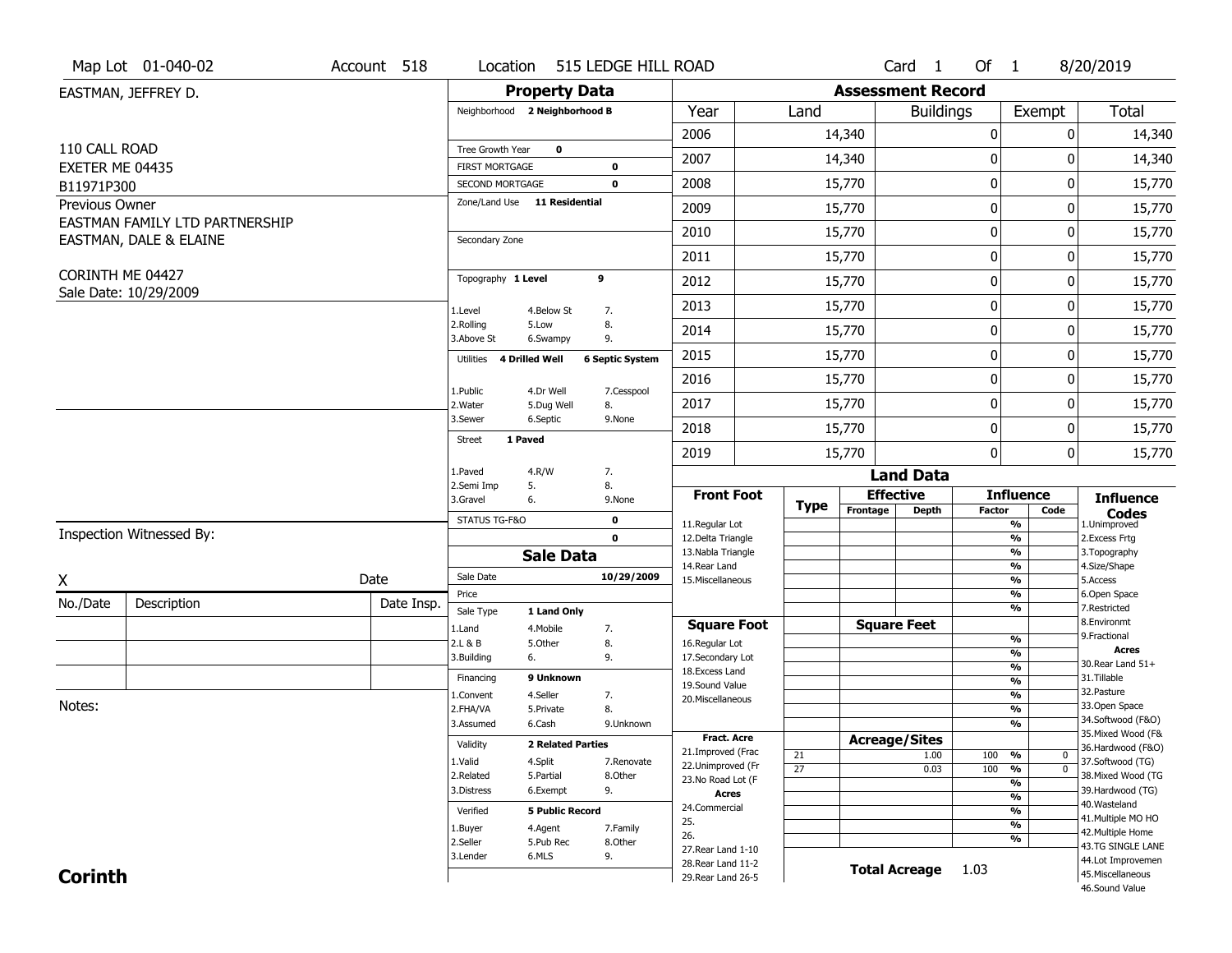|                       |                   |                                                   |                 |       |                |                                       |                          |                        |             |                    | <b>Corinth</b>     |                     |  |                   |      |           |
|-----------------------|-------------------|---------------------------------------------------|-----------------|-------|----------------|---------------------------------------|--------------------------|------------------------|-------------|--------------------|--------------------|---------------------|--|-------------------|------|-----------|
|                       | Map Lot 01-040-02 |                                                   |                 |       |                | Account 518                           |                          | Location               |             |                    |                    | 515 LEDGE HILL ROAD |  | Card <sub>1</sub> | Of 1 | 8/20/2019 |
| <b>Building Style</b> | 0 Not Coded       |                                                   | SF Bsmt Living  |       | $\mathbf 0$    |                                       |                          | Layout<br>0            |             |                    |                    |                     |  |                   |      |           |
| 0.Not Code            | 4.Cape            | 8.Log                                             | Fin Bsmt Grade  |       | 0 <sub>0</sub> |                                       |                          | 1. Typical             | 4.          |                    | 7.                 |                     |  |                   |      |           |
| 1.Conv.               | 5.Garrison        | 9.0ther                                           | HEARTH          |       | $\mathbf 0$    |                                       |                          | 2.Inadeq               | 5.          |                    | 8.                 |                     |  |                   |      |           |
| 2.Ranch               | 6.Split           | 10.Camp                                           | Heat Type       | 100%  |                | 0 Not Coded                           |                          | 3.                     | 6.          |                    | 9.                 |                     |  |                   |      |           |
| 3.R Ranch             | 7.Contemp         | 11.Double                                         | 0.Not Code      |       | 4.HVAC         | 8.Fl/Wall                             |                          | Attic<br>$\mathbf 0$   |             |                    |                    |                     |  |                   |      |           |
| Dwelling Units 0      |                   |                                                   | 1.HWBB          |       | 5.FWA          |                                       | 9.No Heat                | $1.1/4$ Fin            | 4.Full Fin  |                    | 7.                 |                     |  |                   |      |           |
| Other Units           | 0                 |                                                   | 2.HWCI          |       | 6.Radiant      | 11.                                   |                          | 2.1/2 Fin              | 5.Fl/Stair  |                    | 8.                 |                     |  |                   |      |           |
| Stories               | 0                 |                                                   | 3.H Pump        |       | 7.Electric     | 12.                                   |                          | 3.3/4 Fin              | 6.          |                    | 9.None             |                     |  |                   |      |           |
| 1.1                   | 4.1.5             | 7.                                                | Cool Type       | 0%    | 9 None         |                                       |                          | Insulation<br>0        |             |                    |                    |                     |  |                   |      |           |
| 2.2                   | 5.1.75            | 8.                                                | 1.Refrig        |       | 4.W&C Air      | 7.                                    |                          | 1.Full                 | 4.Minimal   |                    | 7.                 |                     |  |                   |      |           |
| 3.3                   | 6.2.5             | 9.                                                | 2.Evapor        | 5.    |                | 8.                                    |                          | 2.Heavy                | 5.          |                    | 8.                 |                     |  |                   |      |           |
| <b>Exterior Walls</b> | 0 Not Coded       |                                                   | 3.H Pump        | 6.    |                | 9.None                                |                          | 3.Capped               | 6.          |                    | 9.None             |                     |  |                   |      |           |
| 0.Not Code            | 4.Asbestos        | 8.Concrete                                        | Kitchen Style   |       | $\bf{0}$       |                                       |                          | Unfinished %           | 0%          |                    |                    |                     |  |                   |      |           |
| 1.Wood                | 5.Stucco          | 9.0ther                                           | 1.Modern        |       | 4.Obsolete     | 7.                                    |                          | Grade & Factor         | 00%         |                    |                    |                     |  |                   |      |           |
| 2.Vin/Al              | 6.Brick           | 11.                                               | 2. Typical      | 5.    |                | 8.                                    |                          | 1.E Grade              | 4.B Grade   |                    | 7.                 |                     |  |                   |      |           |
| 3.Compos.             | 7.Stone           | 12.                                               | 3.Old Type      | 6.    |                | 9.None                                |                          | 2.D Grade              |             | 5.A Grade          | 8.                 |                     |  |                   |      |           |
| Roof Surface          | 0                 |                                                   | Bath(s) Style   |       | $\mathbf 0$    |                                       |                          | 3.C Grade              | 6.          |                    | 9.Same             |                     |  |                   |      |           |
| 1.Asphalt             | 4.Composit        | 7.METAL RS 1.Modern                               |                 |       | 4.Obsolete     | 7.                                    |                          | SQFT (Footprint) 0     |             |                    |                    |                     |  |                   |      |           |
| 2.Slate               | 5.Wood            | 8.                                                | 2. Typical      | 5.    |                | 8.                                    |                          | Condition              | $\mathbf 0$ |                    |                    |                     |  |                   |      |           |
| 3. Metal              | 6.Ark Asph        | 9.                                                | 3.Old Type      | 6.    |                | 9.None                                |                          | 1.Poor                 | 4.Avg       |                    | 7.V G              |                     |  |                   |      |           |
| SF Masonry Trim 0     |                   |                                                   | # Rooms         |       | $\bf{0}$       |                                       |                          | 2.Fair                 | $5.Avg+$    |                    | 8.Exc              |                     |  |                   |      |           |
| <b>Electric Amps</b>  | 0                 |                                                   | # Bedrooms      |       | $\bf{0}$       |                                       |                          | $3.$ Avg-              | 6.Good      |                    | 9.Same             |                     |  |                   |      |           |
| OPEN-4-CUSTOM 0       |                   |                                                   | # Full Baths    |       | $\bf{0}$       |                                       |                          | Phys. % Good           |             | 0%                 |                    |                     |  |                   |      |           |
| Year Built            | 0                 |                                                   | # Half Baths    |       | $\bf{0}$       |                                       |                          | Funct. % Good          |             | 100%               |                    |                     |  |                   |      |           |
| Year Remodeled        | $\mathbf{o}$      |                                                   | # Addn Fixtures |       | $\bf o$        |                                       |                          | <b>Functional Code</b> |             | 9 None             |                    |                     |  |                   |      |           |
| Foundation            | 0                 |                                                   | # Fireplaces    |       | $\bf{0}$       |                                       |                          | 1.Incomp               | 4.Delap     |                    | 7.No Power         |                     |  |                   |      |           |
| 1.Concrete            | 4.Wood            | 7.                                                |                 |       |                |                                       |                          | 2.O-Built              | 5.Bsmt      |                    | 8.LongTerm         |                     |  |                   |      |           |
| 2.C Block             | 5.Slab            | 8.                                                |                 |       |                |                                       |                          | 3.Damage               |             | 6.Common           | 9.None             |                     |  |                   |      |           |
| 3.Br/Stone            | 6.Piers           | 9.                                                |                 |       |                |                                       |                          | Econ. % Good           | 100%        |                    |                    |                     |  |                   |      |           |
| Basement              | 0                 |                                                   |                 |       |                |                                       |                          | Economic Code None     |             |                    |                    |                     |  |                   |      |           |
| $1.1/4$ Bmt           | 4.Full Bmt        | 7.                                                |                 |       |                |                                       |                          | 0.None                 |             | 3.No Power         | 7.                 |                     |  |                   |      |           |
| 2.1/2 Bmt             | 5.None            | 8.                                                |                 |       |                |                                       |                          | 1.Location             |             | 4.Generate         | 8.                 |                     |  |                   |      |           |
| 3.3/4 Bmt             | 6.DAYLIGHT        | 9.None                                            |                 |       |                | Software                              |                          | 2.Encroach             | 9.None      |                    | 9.                 |                     |  |                   |      |           |
| Bsmt Gar # Cars 0     |                   |                                                   |                 |       |                | A Division of Harris Computer Systems |                          | Entrance Code          | 0           |                    |                    |                     |  |                   |      |           |
| Wet Basement          | 0                 |                                                   |                 |       |                |                                       |                          | 1.Interior             | 4.Vacant    |                    | 7.                 |                     |  |                   |      |           |
| 1.Dry                 | 4.                | 7.                                                |                 |       |                |                                       |                          | 2.Refusal              |             | 5.Estimate         | 8.                 |                     |  |                   |      |           |
| 2.Damp                | 5.                | 8.                                                |                 |       |                |                                       |                          | 3.Informed             | 6.          |                    | 9.                 |                     |  |                   |      |           |
| 3.Wet                 | 6.                | 9.                                                |                 |       |                |                                       |                          | Information Code 0     |             |                    |                    |                     |  |                   |      |           |
|                       |                   |                                                   |                 |       |                |                                       |                          | 1.Owner                | 4.Agent     |                    | 7.                 |                     |  |                   |      |           |
|                       |                   |                                                   |                 |       |                |                                       |                          | 2.Relative             |             | 5.Estimate         | 8.                 |                     |  |                   |      |           |
|                       |                   |                                                   | Date Inspected  |       |                |                                       |                          | 3. Tenant              | 6.Other     |                    | 9.                 |                     |  |                   |      |           |
|                       |                   | <b>Additions, Outbuildings &amp; Improvements</b> |                 |       |                |                                       |                          |                        |             | 1.One Story Fram   |                    |                     |  |                   |      |           |
| Type                  |                   | Year                                              | Units           | Grade | Cond           | Phys.                                 | Funct.                   | Sound Value            |             | 2. Two Story Fram  |                    |                     |  |                   |      |           |
|                       |                   |                                                   |                 |       |                |                                       |                          |                        |             | 3. Three Story Fr  |                    |                     |  |                   |      |           |
|                       |                   |                                                   |                 |       |                | $\%$                                  | $\%$                     |                        |             | 4.1 & 1/2 Story    |                    |                     |  |                   |      |           |
|                       |                   |                                                   |                 |       |                | %                                     | $\%$                     |                        |             | 5.1 & 3/4 Story    |                    |                     |  |                   |      |           |
|                       |                   |                                                   |                 |       |                | $\overline{\frac{0}{6}}$              | $\%$                     |                        |             | 6.2 & 1/2 Story    |                    |                     |  |                   |      |           |
|                       |                   |                                                   |                 |       |                | $\sqrt{6}$                            | $\%$                     |                        |             |                    | 21. Open Frame Por |                     |  |                   |      |           |
|                       |                   |                                                   |                 |       |                |                                       |                          |                        |             |                    | 22.Encl Frame Por  |                     |  |                   |      |           |
|                       |                   |                                                   |                 |       |                | $\frac{0}{6}$                         | $\overline{\frac{0}{6}}$ |                        |             | 23. Frame Garage   |                    |                     |  |                   |      |           |
|                       |                   |                                                   |                 |       |                | $\sqrt{6}$                            | $\overline{\frac{0}{6}}$ |                        |             | 24.Frame Shed      |                    |                     |  |                   |      |           |
|                       |                   |                                                   |                 |       |                | $\frac{0}{6}$                         | $\overline{\frac{0}{6}}$ |                        |             |                    | 25. Frame Bay Wind |                     |  |                   |      |           |
|                       |                   |                                                   |                 |       |                | $\sqrt{6}$                            | $\%$                     |                        |             |                    | 26.1SFr Overhang   |                     |  |                   |      |           |
|                       |                   |                                                   |                 |       |                |                                       |                          |                        |             |                    | 27.Unfin Basement  |                     |  |                   |      |           |
|                       |                   |                                                   |                 |       |                | $\sqrt{6}$                            | $\%$                     |                        |             | 28. Unfinished Att |                    |                     |  |                   |      |           |
|                       |                   |                                                   |                 |       |                | $\frac{0}{0}$                         | $\%$                     |                        |             | 29. Finished Attic |                    |                     |  |                   |      |           |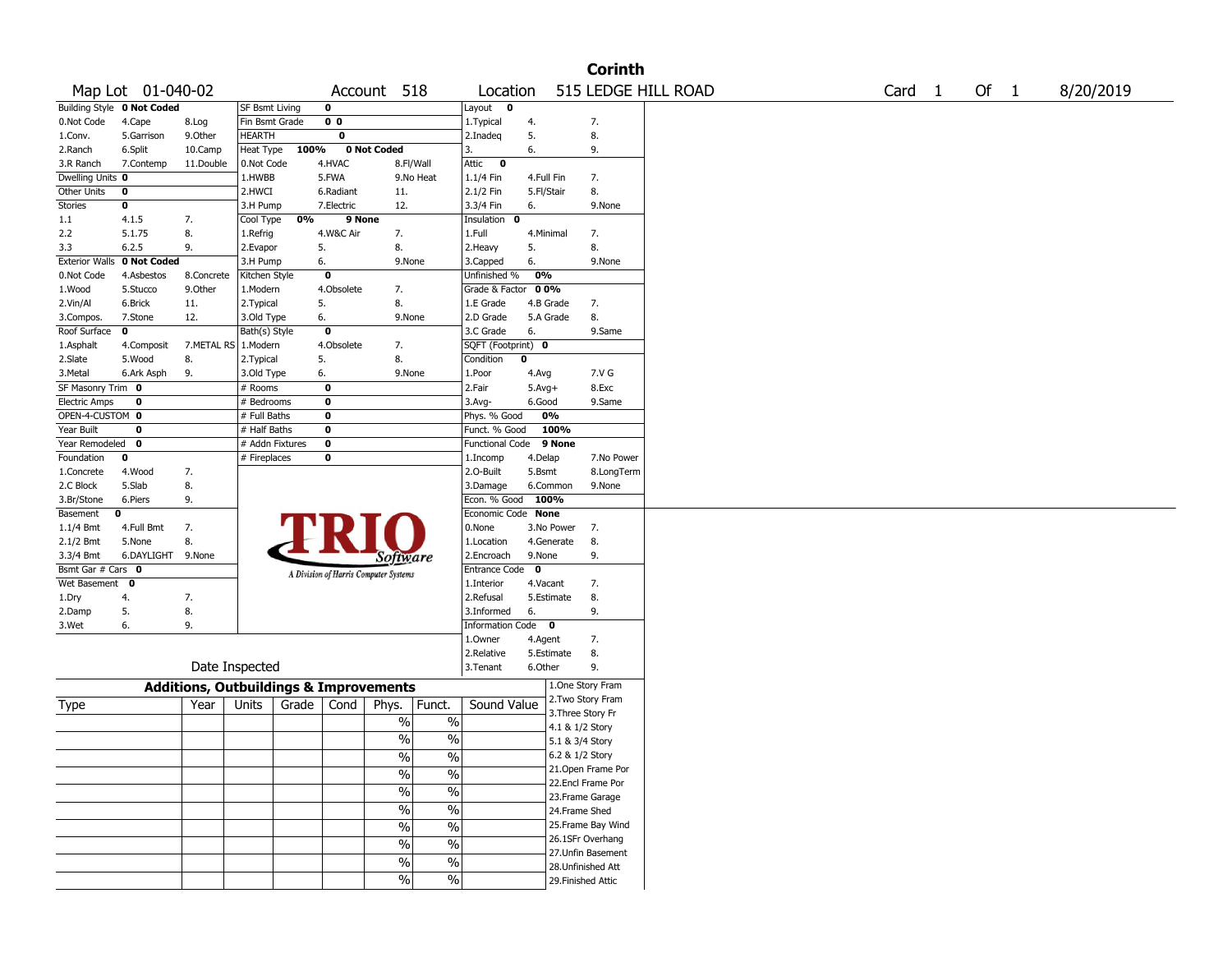|                               | Map Lot 01-040-03              | Account 519 | Location                                 |                          | 523 LEDGE HILL ROAD        |                                     |                       |                          | Card 1               | Of 1          |                                | 8/20/2019                           |
|-------------------------------|--------------------------------|-------------|------------------------------------------|--------------------------|----------------------------|-------------------------------------|-----------------------|--------------------------|----------------------|---------------|--------------------------------|-------------------------------------|
|                               | EASTMAN, JEFFREY D.            |             |                                          | <b>Property Data</b>     |                            |                                     |                       | <b>Assessment Record</b> |                      |               |                                |                                     |
|                               |                                |             | Neighborhood 2 Neighborhood B            |                          |                            | Year                                | Land                  |                          | <b>Buildings</b>     |               | Exempt                         | <b>Total</b>                        |
|                               |                                |             |                                          |                          |                            | 2006                                |                       | 14,340                   |                      | 0             | 0                              | 14,340                              |
| 110 CALL ROAD                 |                                |             | Tree Growth Year                         | $\mathbf 0$              |                            | 2007                                |                       | 14,340                   |                      | 0             | 0                              | 14,340                              |
| EXETER ME 04435<br>B11971P300 |                                |             | <b>FIRST MORTGAGE</b><br>SECOND MORTGAGE |                          | $\mathbf 0$<br>$\mathbf 0$ | 2008                                |                       | 15,770                   |                      | 0             | 0                              | 15,770                              |
| Previous Owner                |                                |             | Zone/Land Use 11 Residential             |                          |                            | 2009                                |                       | 15,770                   |                      | 0             | 0                              | 15,770                              |
|                               | EASTMAN FAMILY LTD PARTNERSHIP |             |                                          |                          |                            |                                     |                       |                          |                      |               |                                |                                     |
|                               | EASTMAN, DALE & ELAINE         |             | Secondary Zone                           |                          |                            | 2010                                |                       | 15,770                   |                      | 0             | 0                              | 15,770                              |
|                               |                                |             |                                          |                          |                            | 2011                                |                       | 15,770                   |                      | 0             | 0                              | 15,770                              |
| CORINTH ME 04427              | Sale Date: 10/29/2009          |             | Topography 1 Level                       |                          | 9                          | 2012                                |                       | 15,770                   |                      | 0             | 0                              | 15,770                              |
|                               |                                |             | 1.Level                                  | 4.Below St               | 7.                         | 2013                                |                       | 15,770                   |                      | 0             | 0                              | 15,770                              |
|                               |                                |             | 2.Rolling<br>3.Above St                  | 5.Low<br>6.Swampy        | 8.<br>9.                   | 2014                                |                       | 15,770                   |                      | 0             | 0                              | 15,770                              |
|                               |                                |             | Utilities                                | 4 Drilled Well           | <b>6 Septic System</b>     | 2015                                |                       | 15,770                   |                      | 0             | $\Omega$                       | 15,770                              |
|                               |                                |             | 1.Public                                 | 4.Dr Well                | 7.Cesspool                 | 2016                                |                       | 15,770                   |                      | 0             | 0                              | 15,770                              |
|                               |                                |             | 2. Water                                 | 5.Dug Well               | 8.                         | 2017                                |                       | 15,770                   |                      | 0             | 0                              | 15,770                              |
|                               |                                |             | 3.Sewer                                  | 6.Septic                 | 9.None                     | 2018                                |                       | 15,770                   |                      | 0             | 0                              | 15,770                              |
|                               |                                |             | <b>Street</b>                            | 1 Paved                  |                            | 2019                                |                       | 15,770                   |                      | 0             | $\mathbf 0$                    | 15,770                              |
|                               |                                |             | 1.Paved                                  | 4.R/W                    | 7.                         |                                     |                       |                          | <b>Land Data</b>     |               |                                |                                     |
|                               |                                |             | 2.Semi Imp<br>3.Gravel                   | 5.<br>6.                 | 8.<br>9.None               | <b>Front Foot</b>                   |                       | <b>Effective</b>         |                      |               | <b>Influence</b>               | <b>Influence</b>                    |
|                               |                                |             | STATUS TG-F&O                            |                          | $\mathbf 0$                | 11.Regular Lot                      | <b>Type</b>           | Frontage                 | <b>Depth</b>         | <b>Factor</b> | Code<br>%                      | <b>Codes</b><br>1.Unimproved        |
|                               | Inspection Witnessed By:       |             |                                          |                          | $\mathbf 0$                | 12.Delta Triangle                   |                       |                          |                      |               | %                              | 2.Excess Frtg                       |
|                               |                                |             |                                          | <b>Sale Data</b>         |                            | 13. Nabla Triangle<br>14. Rear Land |                       |                          |                      |               | %<br>%                         | 3. Topography<br>4.Size/Shape       |
| X                             |                                | Date        | Sale Date                                |                          | 10/29/2009                 | 15. Miscellaneous                   |                       |                          |                      |               | %                              | 5.Access                            |
| No./Date                      | Description                    | Date Insp.  | Price                                    |                          |                            |                                     |                       |                          |                      |               | %<br>%                         | 6.Open Space<br>7.Restricted        |
|                               |                                |             | Sale Type<br>1.Land                      | 1 Land Only<br>4. Mobile | 7.                         | <b>Square Foot</b>                  |                       |                          | <b>Square Feet</b>   |               |                                | 8.Environmt                         |
|                               |                                |             | 2.L & B                                  | 5.Other                  | 8.                         | 16.Regular Lot                      |                       |                          |                      |               | %                              | 9. Fractional                       |
|                               |                                |             | 3.Building                               | 6.                       | 9.                         | 17.Secondary Lot                    |                       |                          |                      |               | $\frac{9}{6}$<br>$\frac{9}{6}$ | Acres<br>30. Rear Land 51+          |
|                               |                                |             | Financing                                | 9 Unknown                |                            | 18. Excess Land<br>19.Sound Value   |                       |                          |                      |               | $\frac{9}{6}$                  | 31.Tillable                         |
|                               |                                |             | 1.Convent                                | 4.Seller                 | 7.                         | 20.Miscellaneous                    |                       |                          |                      |               | $\frac{9}{6}$                  | 32.Pasture                          |
| Notes:                        |                                |             | 2.FHA/VA                                 | 5.Private                | 8.                         |                                     |                       |                          |                      |               | $\frac{9}{6}$                  | 33.Open Space<br>34.Softwood (F&O)  |
|                               |                                |             | 3.Assumed                                | 6.Cash                   | 9.Unknown                  | <b>Fract. Acre</b>                  |                       |                          |                      |               | %                              | 35. Mixed Wood (F&                  |
|                               |                                |             | Validity                                 | <b>2 Related Parties</b> |                            | 21.Improved (Frac                   |                       | <b>Acreage/Sites</b>     |                      |               | $\mathbf 0$                    | 36.Hardwood (F&O)                   |
|                               |                                |             | 1.Valid                                  | 4.Split                  | 7.Renovate                 | 22.Unimproved (Fr                   | 21<br>$\overline{27}$ |                          | 1.00<br>0.03         | 100<br>100    | %<br>$\overline{0}$<br>%       | 37.Softwood (TG)                    |
|                               |                                |             | 2.Related                                | 5.Partial                | 8.Other                    | 23.No Road Lot (F                   |                       |                          |                      |               | $\frac{9}{6}$                  | 38. Mixed Wood (TG                  |
|                               |                                |             | 3.Distress                               | 6.Exempt                 | 9.                         | Acres                               |                       |                          |                      |               | $\frac{9}{6}$                  | 39.Hardwood (TG)                    |
|                               |                                |             | Verified                                 | <b>5 Public Record</b>   |                            | 24.Commercial                       |                       |                          |                      |               | $\frac{9}{6}$                  | 40. Wasteland<br>41. Multiple MO HO |
|                               |                                |             | 1.Buyer                                  | 4.Agent                  | 7.Family                   | 25.<br>26.                          |                       |                          |                      |               | $\frac{9}{6}$                  | 42. Multiple Home                   |
|                               |                                |             | 2.Seller                                 | 5.Pub Rec                | 8.Other                    | 27. Rear Land 1-10                  |                       |                          |                      |               | %                              | 43.TG SINGLE LANE                   |
|                               |                                |             | 3.Lender                                 | 6.MLS                    | 9.                         | 28. Rear Land 11-2                  |                       |                          | <b>Total Acreage</b> | 1.03          |                                | 44.Lot Improvemen                   |
| <b>Corinth</b>                |                                |             |                                          |                          |                            | 29. Rear Land 26-5                  |                       |                          |                      |               |                                | 45. Miscellaneous<br>46.Sound Value |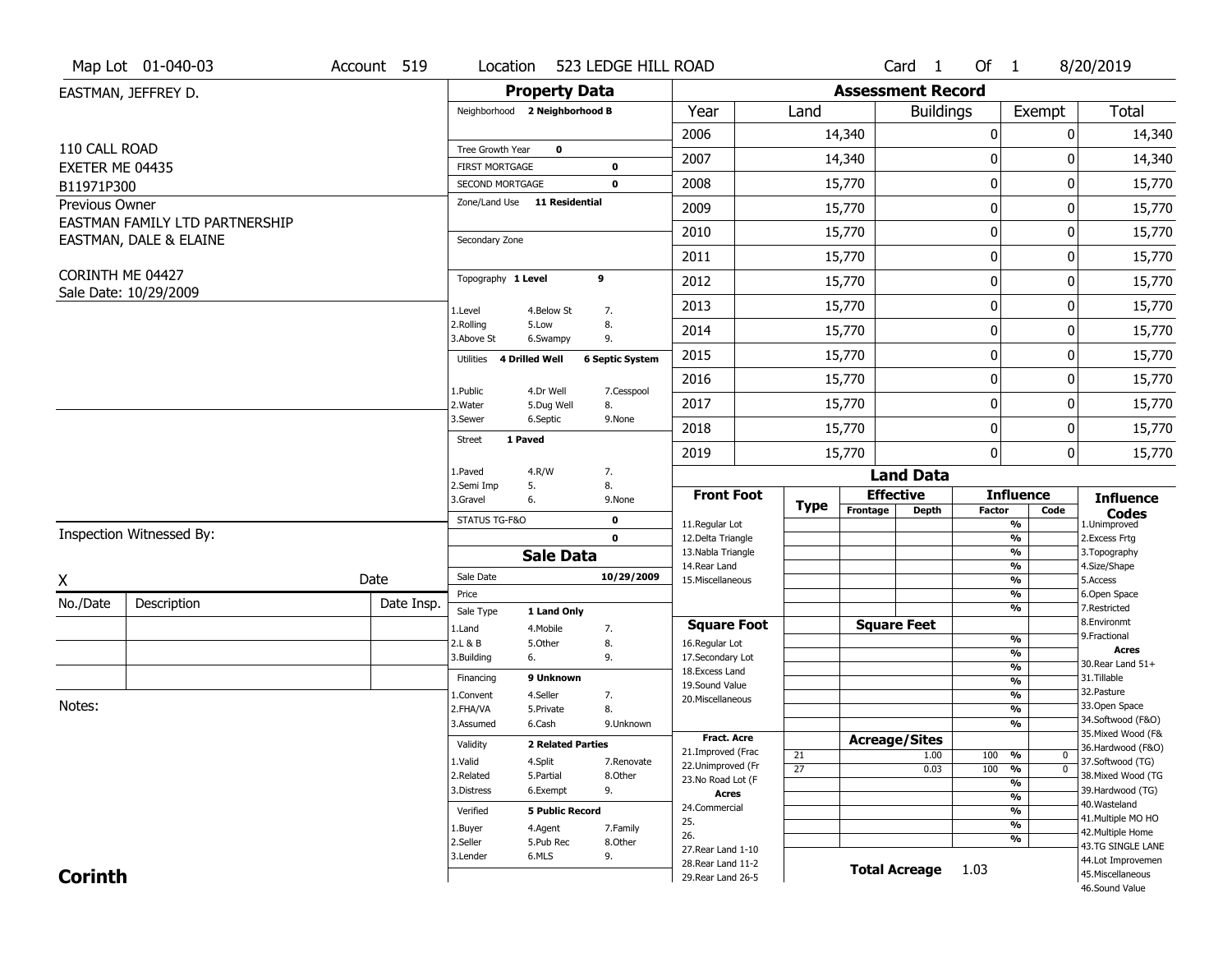|                       |                            |                                                   |                       |       |                |                                       |                          |                        |             |                                        | <b>Corinth</b> |                     |        |      |           |
|-----------------------|----------------------------|---------------------------------------------------|-----------------------|-------|----------------|---------------------------------------|--------------------------|------------------------|-------------|----------------------------------------|----------------|---------------------|--------|------|-----------|
|                       | Map Lot 01-040-03          |                                                   |                       |       |                | Account 519                           |                          | Location               |             |                                        |                | 523 LEDGE HILL ROAD | Card 1 | Of 1 | 8/20/2019 |
|                       | Building Style 0 Not Coded |                                                   | <b>SF Bsmt Living</b> |       | 0              |                                       |                          | Layout<br>0            |             |                                        |                |                     |        |      |           |
| 0.Not Code            | 4.Cape                     | 8.Log                                             | Fin Bsmt Grade        |       | 0 <sub>0</sub> |                                       |                          | 1. Typical             | 4.          | 7.                                     |                |                     |        |      |           |
| 1.Conv.               | 5.Garrison                 | 9.Other                                           | <b>HEARTH</b>         |       | 0              |                                       |                          | 2.Inadeq               | 5.          | 8.                                     |                |                     |        |      |           |
| 2.Ranch               | 6.Split                    | 10.Camp                                           | Heat Type             | 100%  |                | 0 Not Coded                           |                          | 3.                     | 6.          | 9.                                     |                |                     |        |      |           |
| 3.R Ranch             | 7.Contemp                  | 11.Double                                         | 0.Not Code            |       | 4.HVAC         | 8.Fl/Wall                             |                          | Attic<br>$\bf{0}$      |             |                                        |                |                     |        |      |           |
| Dwelling Units 0      |                            |                                                   | 1.HWBB                |       | 5.FWA          |                                       | 9.No Heat                | 1.1/4 Fin              | 4.Full Fin  | 7.                                     |                |                     |        |      |           |
| Other Units           | 0                          |                                                   | 2.HWCI                |       | 6.Radiant      | 11.                                   |                          | 2.1/2 Fin              | 5.Fl/Stair  | 8.                                     |                |                     |        |      |           |
| <b>Stories</b>        | 0                          |                                                   | 3.H Pump              |       | 7.Electric     | 12.                                   |                          | 3.3/4 Fin              | 6.          |                                        | 9.None         |                     |        |      |           |
| 1.1                   | 4.1.5                      | 7.                                                | Cool Type             | 0%    | 9 None         |                                       |                          | Insulation<br>0        |             |                                        |                |                     |        |      |           |
| 2.2                   | 5.1.75                     | 8.                                                | 1.Refrig              |       | 4.W&C Air      | 7.                                    |                          | 1.Full                 | 4.Minimal   | 7.                                     |                |                     |        |      |           |
| 3.3                   | 6.2.5                      | 9.                                                | 2.Evapor              | 5.    |                | 8.                                    |                          | 2.Heavy                | 5.          | 8.                                     |                |                     |        |      |           |
| <b>Exterior Walls</b> | 0 Not Coded                |                                                   | 3.H Pump              | 6.    |                | 9.None                                |                          | 3.Capped               | 6.          |                                        | 9.None         |                     |        |      |           |
| 0.Not Code            | 4.Asbestos                 | 8.Concrete                                        | Kitchen Style         |       | 0              |                                       |                          | Unfinished %           | 0%          |                                        |                |                     |        |      |           |
| 1.Wood                | 5.Stucco                   | 9.0ther                                           | 1.Modern              |       | 4.Obsolete     | 7.                                    |                          | Grade & Factor         | 00%         |                                        |                |                     |        |      |           |
| 2.Vin/Al              | 6.Brick                    | 11.                                               | 2.Typical             |       | 5.             | 8.                                    |                          | 1.E Grade              |             | 4.B Grade<br>7.                        |                |                     |        |      |           |
| 3.Compos.             | 7.Stone                    | 12.                                               | 3.Old Type            | 6.    |                | 9.None                                |                          | 2.D Grade              |             | 8.<br>5.A Grade                        |                |                     |        |      |           |
| Roof Surface          | 0                          |                                                   | Bath(s) Style         |       | 0              |                                       |                          | 3.C Grade              | 6.          |                                        | 9.Same         |                     |        |      |           |
| 1.Asphalt             | 4.Composit                 | 7.METAL RS 1.Modern                               |                       |       | 4.Obsolete     | 7.                                    |                          | SQFT (Footprint) 0     |             |                                        |                |                     |        |      |           |
| 2.Slate               | 5.Wood                     | 8.                                                | 2.Typical             |       | 5.             | 8.                                    |                          | Condition              | 0           |                                        |                |                     |        |      |           |
| 3.Metal               | 6.Ark Asph                 | 9.                                                | 3.Old Type            | 6.    |                | 9.None                                |                          | 1.Poor                 | 4.Avg       |                                        | 7.V G          |                     |        |      |           |
| SF Masonry Trim 0     |                            |                                                   | # Rooms               |       | $\mathbf 0$    |                                       |                          | 2.Fair                 | $5.Avg+$    |                                        | 8.Exc          |                     |        |      |           |
| <b>Electric Amps</b>  | $\mathbf 0$                |                                                   | # Bedrooms            |       | 0              |                                       |                          | 3.Avg-                 | 6.Good      |                                        | 9.Same         |                     |        |      |           |
| OPEN-4-CUSTOM 0       |                            |                                                   | # Full Baths          |       | 0              |                                       |                          | Phys. % Good           |             | 0%                                     |                |                     |        |      |           |
| Year Built            | 0                          |                                                   | # Half Baths          |       | 0              |                                       |                          | Funct. % Good          |             | 100%                                   |                |                     |        |      |           |
| Year Remodeled        | 0                          |                                                   | # Addn Fixtures       |       | 0              |                                       |                          | <b>Functional Code</b> |             | 9 None                                 |                |                     |        |      |           |
| Foundation            | 0                          |                                                   | # Fireplaces          |       | 0              |                                       |                          | 1.Incomp               | 4.Delap     |                                        | 7.No Power     |                     |        |      |           |
| 1.Concrete            | 4.Wood                     | 7.                                                |                       |       |                |                                       |                          | 2.O-Built              | 5.Bsmt      |                                        | 8.LongTerm     |                     |        |      |           |
| 2.C Block             | 5.Slab                     | 8.                                                |                       |       |                |                                       |                          | 3.Damage               |             | 6.Common                               | 9.None         |                     |        |      |           |
| 3.Br/Stone            | 6.Piers                    | 9.                                                |                       |       |                |                                       |                          | Econ. % Good           | 100%        |                                        |                |                     |        |      |           |
| Basement              | 0                          |                                                   |                       |       |                |                                       |                          | Economic Code None     |             |                                        |                |                     |        |      |           |
| $1.1/4$ Bmt           | 4.Full Bmt                 | 7.                                                |                       |       |                |                                       |                          | 0.None                 |             | 3.No Power<br>7.                       |                |                     |        |      |           |
| 2.1/2 Bmt             | 5.None                     | 8.                                                |                       |       |                |                                       |                          | 1.Location             |             | 8.<br>4.Generate                       |                |                     |        |      |           |
| 3.3/4 Bmt             | 6.DAYLIGHT                 | 9.None                                            |                       |       |                | Software                              |                          | 2.Encroach             | 9.None      | 9.                                     |                |                     |        |      |           |
| Bsmt Gar # Cars 0     |                            |                                                   |                       |       |                | A Division of Harris Computer Systems |                          | <b>Entrance Code</b>   | $\mathbf 0$ |                                        |                |                     |        |      |           |
| Wet Basement          | 0                          |                                                   |                       |       |                |                                       |                          | 1.Interior             | 4.Vacant    | 7.                                     |                |                     |        |      |           |
| 1.Dry                 | 4.                         | 7.                                                |                       |       |                |                                       |                          | 2.Refusal              |             | 8.<br>5.Estimate                       |                |                     |        |      |           |
| 2.Damp                | 5.                         | 8.                                                |                       |       |                |                                       |                          | 3.Informed             | 6.          | 9.                                     |                |                     |        |      |           |
| 3.Wet                 | 6.                         | 9.                                                |                       |       |                |                                       |                          | Information Code 0     |             |                                        |                |                     |        |      |           |
|                       |                            |                                                   |                       |       |                |                                       |                          | 1.0wner                | 4.Agent     | 7.                                     |                |                     |        |      |           |
|                       |                            |                                                   |                       |       |                |                                       |                          | 2.Relative             |             | 8.<br>5.Estimate                       |                |                     |        |      |           |
|                       |                            |                                                   | Date Inspected        |       |                |                                       |                          | 3.Tenant               | 6.Other     | 9.                                     |                |                     |        |      |           |
|                       |                            | <b>Additions, Outbuildings &amp; Improvements</b> |                       |       |                |                                       |                          |                        |             | 1.One Story Fram                       |                |                     |        |      |           |
| Type                  |                            | Year                                              | Units                 | Grade | Cond           | Phys.                                 | Funct.                   | Sound Value            |             | 2. Two Story Fram<br>3. Three Story Fr |                |                     |        |      |           |
|                       |                            |                                                   |                       |       |                | $\%$                                  | $\%$                     |                        |             |                                        |                |                     |        |      |           |
|                       |                            |                                                   |                       |       |                | %                                     | $\%$                     |                        |             | 4.1 & 1/2 Story<br>5.1 & 3/4 Story     |                |                     |        |      |           |
|                       |                            |                                                   |                       |       |                |                                       |                          |                        |             | 6.2 & 1/2 Story                        |                |                     |        |      |           |
|                       |                            |                                                   |                       |       |                | %                                     | $\%$                     |                        |             | 21. Open Frame Por                     |                |                     |        |      |           |
|                       |                            |                                                   |                       |       |                | $\frac{1}{2}$                         | $\frac{0}{0}$            |                        |             | 22.Encl Frame Por                      |                |                     |        |      |           |
|                       |                            |                                                   |                       |       |                | $\sqrt{9/6}$                          | $\overline{\frac{0}{6}}$ |                        |             | 23. Frame Garage                       |                |                     |        |      |           |
|                       |                            |                                                   |                       |       |                | $\frac{1}{2}$                         | $\overline{\frac{0}{0}}$ |                        |             | 24.Frame Shed                          |                |                     |        |      |           |
|                       |                            |                                                   |                       |       |                |                                       |                          |                        |             | 25.Frame Bay Wind                      |                |                     |        |      |           |
|                       |                            |                                                   |                       |       |                | $\sqrt{96}$                           | $\%$                     |                        |             | 26.1SFr Overhang                       |                |                     |        |      |           |
|                       |                            |                                                   |                       |       |                | $\frac{1}{2}$                         | $\%$                     |                        |             | 27.Unfin Basement                      |                |                     |        |      |           |
|                       |                            |                                                   |                       |       |                | $\%$                                  | $\%$                     |                        |             | 28.Unfinished Att                      |                |                     |        |      |           |
|                       |                            |                                                   |                       |       |                | $\%$                                  | $\%$                     |                        |             | 29. Finished Attic                     |                |                     |        |      |           |
|                       |                            |                                                   |                       |       |                |                                       |                          |                        |             |                                        |                |                     |        |      |           |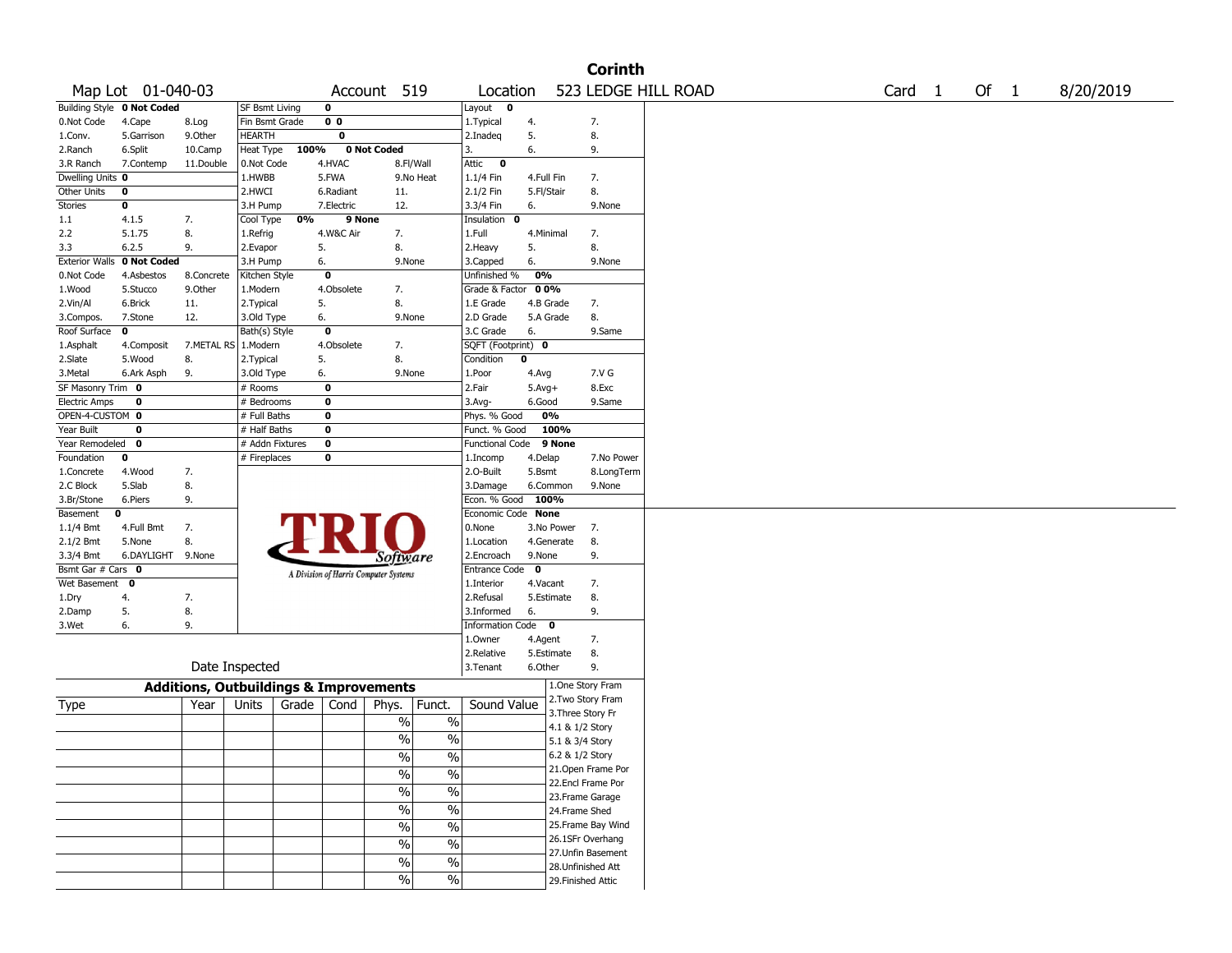|                               | Map Lot 01-040-04              | Account 520 | Location                                 |                          | 529 LEDGE HILL ROAD        |                                         |                       |                          | Card <sub>1</sub>    | Of 1          |                                         | 8/20/2019                               |
|-------------------------------|--------------------------------|-------------|------------------------------------------|--------------------------|----------------------------|-----------------------------------------|-----------------------|--------------------------|----------------------|---------------|-----------------------------------------|-----------------------------------------|
|                               | EASTMAN, JEFFREY D.            |             |                                          | <b>Property Data</b>     |                            |                                         |                       | <b>Assessment Record</b> |                      |               |                                         |                                         |
|                               |                                |             | Neighborhood 2 Neighborhood B            |                          |                            | Year                                    | Land                  |                          | <b>Buildings</b>     |               | Exempt                                  | <b>Total</b>                            |
|                               |                                |             |                                          |                          |                            | 2006                                    |                       | 14,340                   |                      | 0             | 0                                       | 14,340                                  |
| 110 CALL ROAD                 |                                |             | Tree Growth Year                         | $\mathbf 0$              |                            | 2007                                    |                       | 14,340                   |                      | 0             | $\Omega$                                | 14,340                                  |
| EXETER ME 04435<br>B11971P300 |                                |             | <b>FIRST MORTGAGE</b><br>SECOND MORTGAGE |                          | $\mathbf 0$<br>$\mathbf 0$ | 2008                                    |                       | 15,770                   |                      | 0             | 0                                       | 15,770                                  |
| Previous Owner                |                                |             | Zone/Land Use 11 Residential             |                          |                            |                                         |                       |                          |                      |               |                                         |                                         |
|                               | EASTMAN FAMILY LTD PARTNERSHIP |             |                                          |                          |                            | 2009                                    |                       | 15,770                   |                      | 0             | 0                                       | 15,770                                  |
|                               | EASTMAN, DALE & ELAINE         |             | Secondary Zone                           |                          |                            | 2010                                    |                       | 15,770                   |                      | 0             | 0                                       | 15,770                                  |
|                               |                                |             |                                          |                          |                            | 2011                                    |                       | 15,770                   |                      | 0             | 0                                       | 15,770                                  |
| CORINTH ME 04427              | Sale Date: 10/29/2009          |             | Topography 1 Level                       |                          | 9                          | 2012                                    |                       | 15,770                   |                      | 0             | 0                                       | 15,770                                  |
|                               |                                |             | 1.Level                                  | 4.Below St               | 7.                         | 2013                                    |                       | 15,770                   |                      | 0             | 0                                       | 15,770                                  |
|                               |                                |             | 2.Rolling<br>3.Above St                  | 5.Low<br>6.Swampy        | 8.<br>9.                   | 2014                                    |                       | 15,770                   |                      | 0             | 0                                       | 15,770                                  |
|                               |                                |             | Utilities                                | 4 Drilled Well           | <b>6 Septic System</b>     | 2015                                    |                       | 15,770                   |                      | 0             | $\Omega$                                | 15,770                                  |
|                               |                                |             | 1.Public                                 | 4.Dr Well                | 7.Cesspool                 | 2016                                    |                       | 15,770                   |                      | 0             | 0                                       | 15,770                                  |
|                               |                                |             | 2. Water                                 | 5.Dug Well               | 8.                         | 2017                                    |                       | 15,770                   |                      | 0             | 0                                       | 15,770                                  |
|                               |                                |             | 3.Sewer                                  | 6.Septic                 | 9.None                     | 2018                                    |                       | 15,770                   |                      | 0             | 0                                       | 15,770                                  |
|                               |                                |             | 1 Paved<br><b>Street</b>                 |                          |                            | 2019                                    |                       | 15,770                   |                      | 0             | $\mathbf 0$                             | 15,770                                  |
|                               |                                |             | 1.Paved                                  | 4.R/W                    | 7.                         |                                         |                       |                          | <b>Land Data</b>     |               |                                         |                                         |
|                               |                                |             | 2.Semi Imp<br>3.Gravel                   | 5.<br>6.                 | 8.<br>9.None               | <b>Front Foot</b>                       |                       | <b>Effective</b>         |                      |               | <b>Influence</b>                        | <b>Influence</b>                        |
|                               |                                |             | STATUS TG-F&O                            |                          | $\mathbf 0$                | 11.Regular Lot                          | <b>Type</b>           | Frontage                 | <b>Depth</b>         | <b>Factor</b> | Code<br>%                               | <b>Codes</b><br>1.Unimproved            |
|                               | Inspection Witnessed By:       |             |                                          |                          | $\mathbf 0$                | 12.Delta Triangle                       |                       |                          |                      |               | %                                       | 2.Excess Frtg                           |
|                               |                                |             |                                          | <b>Sale Data</b>         |                            | 13. Nabla Triangle<br>14. Rear Land     |                       |                          |                      |               | %<br>%                                  | 3. Topography<br>4.Size/Shape           |
| X                             |                                | Date        | Sale Date                                |                          | 10/29/2009                 | 15. Miscellaneous                       |                       |                          |                      |               | %                                       | 5.Access                                |
| No./Date                      | Description                    | Date Insp.  | Price                                    |                          |                            |                                         |                       |                          |                      |               | %                                       | 6.Open Space                            |
|                               |                                |             | Sale Type                                | 1 Land Only              |                            | <b>Square Foot</b>                      |                       |                          | <b>Square Feet</b>   |               | %                                       | 7.Restricted<br>8.Environmt             |
|                               |                                |             | 1.Land<br>2.L & B                        | 4. Mobile<br>5.Other     | 7.<br>8.                   | 16.Regular Lot                          |                       |                          |                      |               | %                                       | 9. Fractional                           |
|                               |                                |             | 3.Building                               | 6.                       | 9.                         | 17.Secondary Lot                        |                       |                          |                      |               | $\frac{9}{6}$                           | Acres<br>30. Rear Land 51+              |
|                               |                                |             | Financing                                | 9 Unknown                |                            | 18. Excess Land                         |                       |                          |                      |               | $\frac{9}{6}$<br>$\frac{9}{6}$          | 31.Tillable                             |
|                               |                                |             | 1.Convent                                | 4.Seller                 | 7.                         | 19.Sound Value<br>20.Miscellaneous      |                       |                          |                      |               | $\frac{9}{6}$                           | 32.Pasture                              |
| Notes:                        |                                |             | 2.FHA/VA                                 | 5.Private                | 8.                         |                                         |                       |                          |                      |               | $\frac{9}{6}$                           | 33.Open Space                           |
|                               |                                |             | 3.Assumed                                | 6.Cash                   | 9.Unknown                  |                                         |                       |                          |                      |               | %                                       | 34.Softwood (F&O)<br>35. Mixed Wood (F& |
|                               |                                |             | Validity                                 | <b>2 Related Parties</b> |                            | <b>Fract. Acre</b><br>21.Improved (Frac |                       | <b>Acreage/Sites</b>     |                      |               |                                         | 36.Hardwood (F&O)                       |
|                               |                                |             | 1.Valid                                  | 4.Split                  | 7.Renovate                 | 22.Unimproved (Fr                       | 21<br>$\overline{27}$ |                          | 1.00<br>0.03         | 100<br>100    | %<br>$\mathbf 0$<br>$\overline{0}$<br>% | 37.Softwood (TG)                        |
|                               |                                |             | 2.Related                                | 5.Partial                | 8.Other                    | 23.No Road Lot (F                       |                       |                          |                      |               | $\frac{9}{6}$                           | 38. Mixed Wood (TG                      |
|                               |                                |             | 3.Distress                               | 6.Exempt                 | 9.                         | Acres                                   |                       |                          |                      |               | $\frac{9}{6}$                           | 39.Hardwood (TG)                        |
|                               |                                |             | Verified                                 | <b>5 Public Record</b>   |                            | 24.Commercial                           |                       |                          |                      |               | $\frac{9}{6}$                           | 40. Wasteland<br>41. Multiple MO HO     |
|                               |                                |             | 1.Buyer                                  | 4.Agent                  | 7.Family                   | 25.<br>26.                              |                       |                          |                      |               | $\frac{9}{6}$                           | 42. Multiple Home                       |
|                               |                                |             | 2.Seller                                 | 5.Pub Rec                | 8.Other                    | 27. Rear Land 1-10                      |                       |                          |                      |               | %                                       | 43.TG SINGLE LANE                       |
|                               |                                |             | 3.Lender                                 | 6.MLS                    | 9.                         | 28. Rear Land 11-2                      |                       |                          | <b>Total Acreage</b> | 1.03          |                                         | 44.Lot Improvemen                       |
| <b>Corinth</b>                |                                |             |                                          |                          |                            | 29. Rear Land 26-5                      |                       |                          |                      |               |                                         | 45. Miscellaneous<br>46.Sound Value     |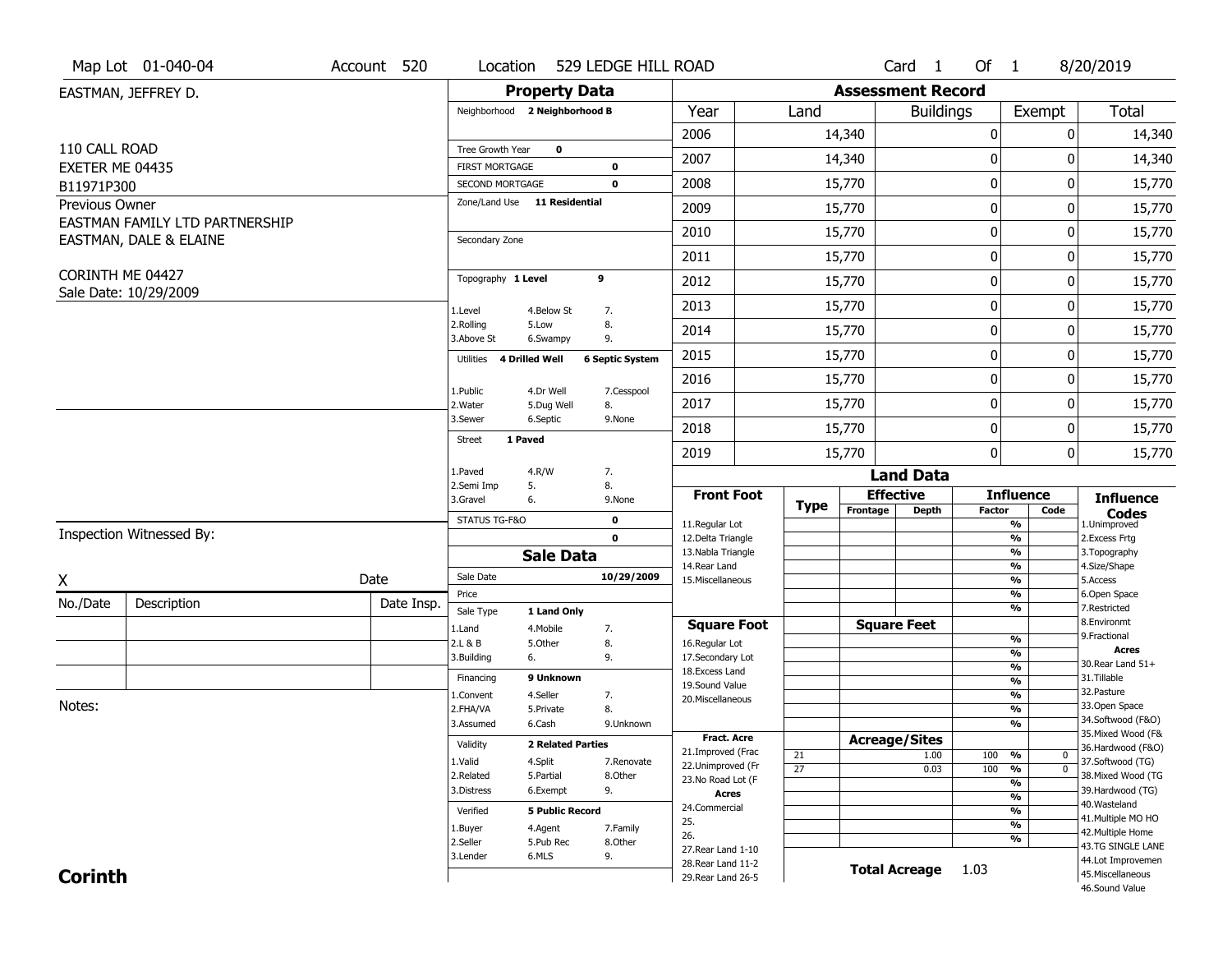|                       |                            |                                                   |                       |       |                |                                       |                          |                        |             |                    | <b>Corinth</b>    |                     |        |      |           |
|-----------------------|----------------------------|---------------------------------------------------|-----------------------|-------|----------------|---------------------------------------|--------------------------|------------------------|-------------|--------------------|-------------------|---------------------|--------|------|-----------|
|                       | Map Lot 01-040-04          |                                                   |                       |       |                | Account 520                           |                          | Location               |             |                    |                   | 529 LEDGE HILL ROAD | Card 1 | Of 1 | 8/20/2019 |
|                       | Building Style 0 Not Coded |                                                   | <b>SF Bsmt Living</b> |       | 0              |                                       |                          | Layout<br>0            |             |                    |                   |                     |        |      |           |
| 0.Not Code            | 4.Cape                     | 8.Log                                             | Fin Bsmt Grade        |       | 0 <sub>0</sub> |                                       |                          | 1. Typical             | 4.          |                    | 7.                |                     |        |      |           |
| 1.Conv.               | 5.Garrison                 | 9.Other                                           | <b>HEARTH</b>         |       | 0              |                                       |                          | 2.Inadeq               | 5.          |                    | 8.                |                     |        |      |           |
| 2.Ranch               | 6.Split                    | 10.Camp                                           | Heat Type             | 100%  |                | 0 Not Coded                           |                          | 3.                     | 6.          |                    | 9.                |                     |        |      |           |
| 3.R Ranch             | 7.Contemp                  | 11.Double                                         | 0.Not Code            |       | 4.HVAC         | 8.Fl/Wall                             |                          | Attic<br>$\bf{0}$      |             |                    |                   |                     |        |      |           |
| Dwelling Units 0      |                            |                                                   | $1.$ HWBB             |       | 5.FWA          |                                       | 9.No Heat                | 1.1/4 Fin              | 4.Full Fin  |                    | 7.                |                     |        |      |           |
| Other Units           | 0                          |                                                   | 2.HWCI                |       | 6.Radiant      | 11.                                   |                          | 2.1/2 Fin              | 5.Fl/Stair  |                    | 8.                |                     |        |      |           |
| <b>Stories</b>        | 0                          |                                                   | 3.H Pump              |       | 7.Electric     | 12.                                   |                          | 3.3/4 Fin              | 6.          |                    | 9.None            |                     |        |      |           |
| 1.1                   | 4.1.5                      | 7.                                                | Cool Type             | 0%    | 9 None         |                                       |                          | Insulation<br>0        |             |                    |                   |                     |        |      |           |
| 2.2                   | 5.1.75                     | 8.                                                | 1.Refrig              |       | 4.W&C Air      | 7.                                    |                          | 1.Full                 | 4.Minimal   |                    | 7.                |                     |        |      |           |
| 3.3                   | 6.2.5                      | 9.                                                | 2.Evapor              |       | 5.             | 8.                                    |                          | 2.Heavy                | 5.          |                    | 8.                |                     |        |      |           |
| <b>Exterior Walls</b> | 0 Not Coded                |                                                   | 3.H Pump              |       | 6.             | 9.None                                |                          | 3.Capped               | 6.          |                    | 9.None            |                     |        |      |           |
| 0.Not Code            | 4.Asbestos                 | 8.Concrete                                        | Kitchen Style         |       | 0              |                                       |                          | Unfinished %           | 0%          |                    |                   |                     |        |      |           |
| 1.Wood                | 5.Stucco                   | 9.0ther                                           | 1.Modern              |       | 4.Obsolete     | 7.                                    |                          | Grade & Factor         | 00%         |                    |                   |                     |        |      |           |
| 2.Vin/Al              | 6.Brick                    | 11.                                               | 2.Typical             |       | 5.             | 8.                                    |                          | 1.E Grade              | 4.B Grade   |                    | 7.                |                     |        |      |           |
| 3.Compos.             | 7.Stone                    | 12.                                               | 3.Old Type            |       | 6.             | 9.None                                |                          | 2.D Grade              | 5.A Grade   |                    | 8.                |                     |        |      |           |
| Roof Surface          | 0                          |                                                   | Bath(s) Style         |       | 0              |                                       |                          | 3.C Grade              | 6.          |                    | 9.Same            |                     |        |      |           |
| 1.Asphalt             | 4.Composit                 | 7.METAL RS 1.Modern                               |                       |       | 4.Obsolete     | 7.                                    |                          | SQFT (Footprint) 0     |             |                    |                   |                     |        |      |           |
| 2.Slate               | 5.Wood                     | 8.                                                | 2.Typical             |       | 5.             | 8.                                    |                          | Condition              | 0           |                    |                   |                     |        |      |           |
| 3.Metal               | 6.Ark Asph                 | 9.                                                | 3.Old Type            |       | 6.             | 9.None                                |                          | 1.Poor                 | 4.Avg       |                    | 7.V G             |                     |        |      |           |
| SF Masonry Trim 0     |                            |                                                   | # Rooms               |       | $\mathbf 0$    |                                       |                          | 2.Fair                 | $5.Avg+$    |                    | 8.Exc             |                     |        |      |           |
| <b>Electric Amps</b>  | $\mathbf 0$                |                                                   | # Bedrooms            |       | 0              |                                       |                          | 3.Avg-                 | 6.Good      |                    | 9.Same            |                     |        |      |           |
| OPEN-4-CUSTOM 0       |                            |                                                   | # Full Baths          |       | 0              |                                       |                          | Phys. % Good           |             | 0%                 |                   |                     |        |      |           |
| Year Built            | 0                          |                                                   | # Half Baths          |       | 0              |                                       |                          | Funct. % Good          |             | 100%               |                   |                     |        |      |           |
| Year Remodeled        | 0                          |                                                   | # Addn Fixtures       |       | 0              |                                       |                          | <b>Functional Code</b> |             | 9 None             |                   |                     |        |      |           |
| Foundation            | 0                          |                                                   | # Fireplaces          |       | 0              |                                       |                          | 1.Incomp               | 4.Delap     |                    | 7.No Power        |                     |        |      |           |
| 1.Concrete            | 4.Wood                     | 7.                                                |                       |       |                |                                       |                          | 2.O-Built              | 5.Bsmt      |                    | 8.LongTerm        |                     |        |      |           |
| 2.C Block             | 5.Slab                     | 8.                                                |                       |       |                |                                       |                          | 3.Damage               |             | 6.Common           | 9.None            |                     |        |      |           |
| 3.Br/Stone            | 6.Piers                    | 9.                                                |                       |       |                |                                       |                          | Econ. % Good           | 100%        |                    |                   |                     |        |      |           |
| Basement              | 0                          |                                                   |                       |       |                |                                       |                          | Economic Code None     |             |                    |                   |                     |        |      |           |
| $1.1/4$ Bmt           | 4.Full Bmt                 | 7.                                                |                       |       |                |                                       |                          | 0.None                 |             | 3.No Power         | 7.                |                     |        |      |           |
| 2.1/2 Bmt             | 5.None                     | 8.                                                |                       |       |                |                                       |                          | 1.Location             |             | 4.Generate         | 8.                |                     |        |      |           |
| 3.3/4 Bmt             | 6.DAYLIGHT                 | 9.None                                            |                       |       |                | Software                              |                          | 2.Encroach             | 9.None      |                    | 9.                |                     |        |      |           |
| Bsmt Gar # Cars 0     |                            |                                                   |                       |       |                | A Division of Harris Computer Systems |                          | <b>Entrance Code</b>   | $\mathbf 0$ |                    |                   |                     |        |      |           |
| Wet Basement          | 0                          |                                                   |                       |       |                |                                       |                          | 1.Interior             | 4.Vacant    |                    | 7.                |                     |        |      |           |
| 1.Dry                 | 4.                         | 7.                                                |                       |       |                |                                       |                          | 2.Refusal              |             | 5.Estimate         | 8.                |                     |        |      |           |
| 2.Damp                | 5.                         | 8.                                                |                       |       |                |                                       |                          | 3.Informed             | 6.          |                    | 9.                |                     |        |      |           |
| 3.Wet                 | 6.                         | 9.                                                |                       |       |                |                                       |                          | Information Code 0     |             |                    |                   |                     |        |      |           |
|                       |                            |                                                   |                       |       |                |                                       |                          | 1.0wner                | 4.Agent     |                    | 7.                |                     |        |      |           |
|                       |                            |                                                   |                       |       |                |                                       |                          | 2.Relative             |             | 5.Estimate         | 8.                |                     |        |      |           |
|                       |                            |                                                   | Date Inspected        |       |                |                                       |                          | 3.Tenant               | 6.Other     |                    | 9.                |                     |        |      |           |
|                       |                            | <b>Additions, Outbuildings &amp; Improvements</b> |                       |       |                |                                       |                          |                        |             | 1.One Story Fram   |                   |                     |        |      |           |
| Type                  |                            | Year                                              | Units                 | Grade | Cond           | Phys.                                 | Funct.                   | Sound Value            |             | 2. Two Story Fram  |                   |                     |        |      |           |
|                       |                            |                                                   |                       |       |                | $\%$                                  | $\%$                     |                        |             | 3. Three Story Fr  |                   |                     |        |      |           |
|                       |                            |                                                   |                       |       |                |                                       |                          |                        |             | 4.1 & 1/2 Story    |                   |                     |        |      |           |
|                       |                            |                                                   |                       |       |                | %                                     | $\%$                     |                        |             | 5.1 & 3/4 Story    |                   |                     |        |      |           |
|                       |                            |                                                   |                       |       |                | %                                     | $\%$                     |                        |             | 6.2 & 1/2 Story    |                   |                     |        |      |           |
|                       |                            |                                                   |                       |       |                | $\frac{1}{2}$                         | $\frac{0}{0}$            |                        |             | 21. Open Frame Por |                   |                     |        |      |           |
|                       |                            |                                                   |                       |       |                |                                       |                          |                        |             | 22.Encl Frame Por  |                   |                     |        |      |           |
|                       |                            |                                                   |                       |       |                | $\sqrt{9/6}$                          | $\overline{\frac{0}{6}}$ |                        |             | 23. Frame Garage   |                   |                     |        |      |           |
|                       |                            |                                                   |                       |       |                | $\frac{1}{2}$                         | $\overline{\frac{0}{0}}$ |                        |             | 24.Frame Shed      |                   |                     |        |      |           |
|                       |                            |                                                   |                       |       |                | $\sqrt{96}$                           | $\overline{\frac{0}{0}}$ |                        |             |                    | 25.Frame Bay Wind |                     |        |      |           |
|                       |                            |                                                   |                       |       |                | $\frac{1}{2}$                         | $\overline{\frac{0}{0}}$ |                        |             | 26.1SFr Overhang   |                   |                     |        |      |           |
|                       |                            |                                                   |                       |       |                |                                       |                          |                        |             | 27.Unfin Basement  |                   |                     |        |      |           |
|                       |                            |                                                   |                       |       |                | $\frac{0}{0}$                         | $\%$                     |                        |             | 28.Unfinished Att  |                   |                     |        |      |           |
|                       |                            |                                                   |                       |       |                | $\%$                                  | $\%$                     |                        |             | 29. Finished Attic |                   |                     |        |      |           |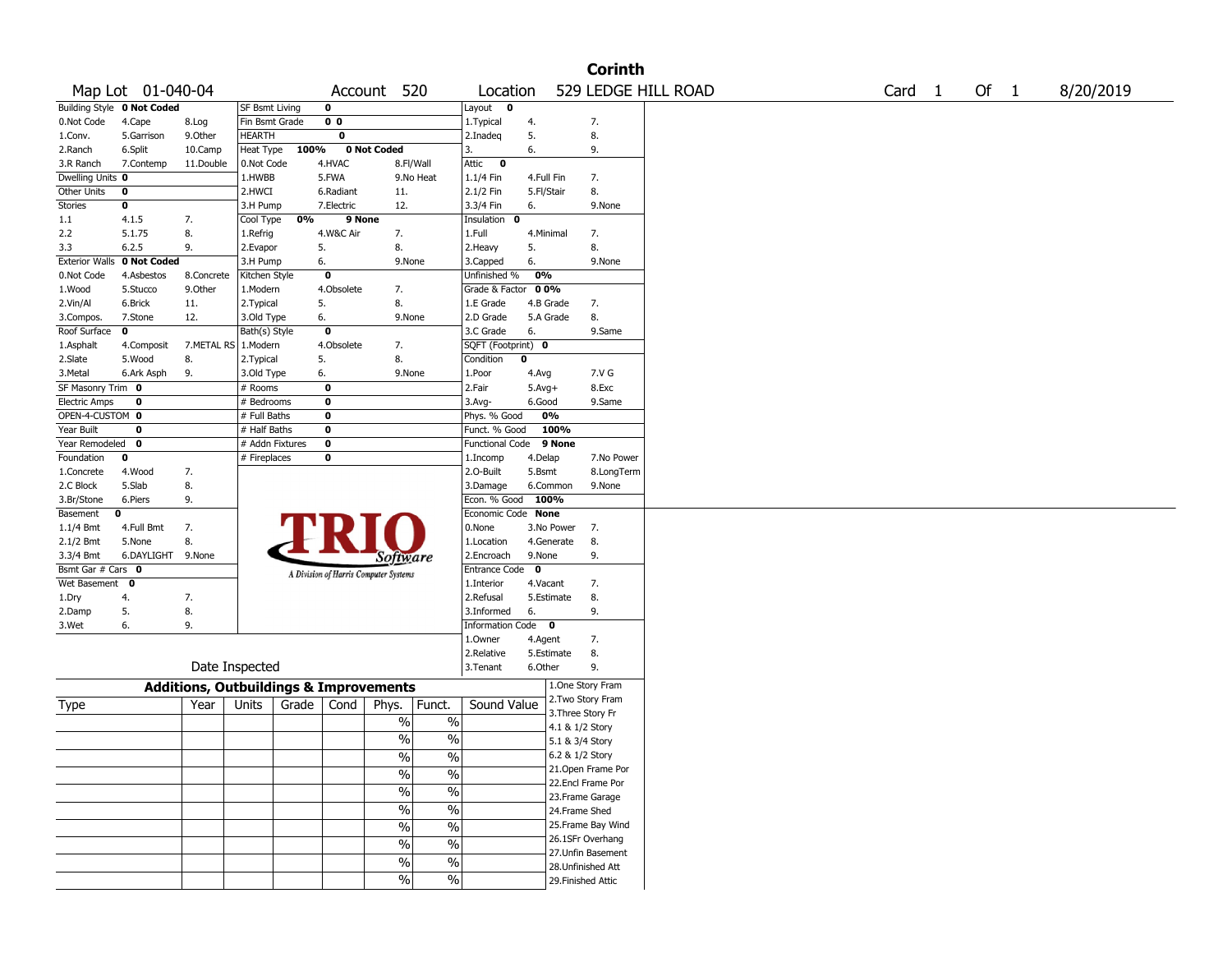|                  | Map Lot 01-040-05              | Account 521 | Location                                        |                          | 535 LEDGE HILL ROAD        |                                          |                       |                          | Card <sub>1</sub>    | Of 1          |                                      | 8/20/2019                               |
|------------------|--------------------------------|-------------|-------------------------------------------------|--------------------------|----------------------------|------------------------------------------|-----------------------|--------------------------|----------------------|---------------|--------------------------------------|-----------------------------------------|
|                  | EASTMAN, JEFFREY D.            |             |                                                 | <b>Property Data</b>     |                            |                                          |                       | <b>Assessment Record</b> |                      |               |                                      |                                         |
|                  |                                |             | Neighborhood 2 Neighborhood B                   |                          |                            | Year                                     | Land                  |                          | <b>Buildings</b>     |               | Exempt                               | <b>Total</b>                            |
|                  |                                |             |                                                 |                          |                            | 2006                                     |                       | 14,340                   |                      | $\pmb{0}$     | 0                                    | 14,340                                  |
| 110 CALL ROAD    |                                |             | Tree Growth Year                                | $\mathbf 0$              |                            | 2007                                     |                       | 14,340                   |                      | $\bf{0}$      | 0                                    | 14,340                                  |
| EXETER ME 04435  |                                |             | <b>FIRST MORTGAGE</b>                           |                          | 0                          |                                          |                       |                          |                      |               |                                      |                                         |
| B11971P300       |                                |             | SECOND MORTGAGE<br>Zone/Land Use 11 Residential |                          | $\mathbf 0$                | 2008                                     |                       | 15,770                   |                      | $\pmb{0}$     | 0                                    | 15,770                                  |
| Previous Owner   | EASTMAN FAMILY LTD PARTNERSHIP |             |                                                 |                          |                            | 2009                                     |                       | 15,770                   |                      | 0             | 0                                    | 15,770                                  |
|                  | EASTMAN, DALE & ELAINE         |             | Secondary Zone                                  |                          |                            | 2010                                     |                       | 15,770                   |                      | $\bf{0}$      | 0                                    | 15,770                                  |
|                  |                                |             |                                                 |                          |                            | 2011                                     |                       | 15,770                   |                      | $\pmb{0}$     | 0                                    | 15,770                                  |
| CORINTH ME 04427 |                                |             | Topography 1 Level                              |                          | 9                          | 2012                                     |                       | 15,770                   |                      | 0             | 0                                    | 15,770                                  |
|                  | Sale Date: 10/29/2009          |             | 1.Level                                         | 4.Below St               | 7.                         | 2013                                     |                       | 15,770                   |                      | 0             | 0                                    | 15,770                                  |
|                  |                                |             | 2.Rolling<br>3.Above St                         | 5.Low<br>6.Swampy        | 8.<br>9.                   | 2014                                     |                       | 15,770                   |                      | 0             | 0                                    | 15,770                                  |
|                  |                                |             | Utilities                                       | 4 Drilled Well           | 5 Dug Well/Spring          | 2015                                     |                       | 15,770                   |                      | $\mathbf 0$   | 0                                    | 15,770                                  |
|                  |                                |             |                                                 |                          |                            | 2016                                     |                       | 15,770                   |                      | $\pmb{0}$     | 0                                    | 15,770                                  |
|                  |                                |             | 1.Public<br>2. Water                            | 4.Dr Well<br>5.Dug Well  | 7.Cesspool<br>8.           | 2017                                     |                       | 15,770                   |                      | 0             | 0                                    | 15,770                                  |
|                  |                                |             | 3.Sewer                                         | 6.Septic                 | 9.None                     | 2018                                     |                       | 15,770                   |                      | $\bf{0}$      | 0                                    | 15,770                                  |
|                  |                                |             | <b>Street</b>                                   | 1 Paved                  |                            | 2019                                     |                       | 15,770                   |                      | $\mathbf 0$   | $\overline{0}$                       | 15,770                                  |
|                  |                                |             | 1.Paved                                         | 4.R/W                    | 7.                         |                                          |                       |                          | <b>Land Data</b>     |               |                                      |                                         |
|                  |                                |             | 2.Semi Imp                                      | 5.                       | 8.                         | <b>Front Foot</b>                        |                       |                          | <b>Effective</b>     |               | <b>Influence</b>                     | <b>Influence</b>                        |
|                  |                                |             | 3.Gravel                                        | 6.                       | 9.None                     |                                          | <b>Type</b>           | Frontage                 | <b>Depth</b>         | <b>Factor</b> | Code                                 | <b>Codes</b>                            |
|                  | Inspection Witnessed By:       |             | STATUS TG-F&O                                   |                          | $\mathbf 0$<br>$\mathbf 0$ | 11.Regular Lot<br>12.Delta Triangle      |                       |                          |                      |               | %<br>$\frac{9}{6}$                   | 1.Unimproved<br>2. Excess Frtg          |
|                  |                                |             |                                                 | <b>Sale Data</b>         |                            | 13. Nabla Triangle                       |                       |                          |                      |               | %                                    | 3. Topography                           |
|                  |                                |             | Sale Date                                       |                          | 10/29/2009                 | 14. Rear Land                            |                       |                          |                      |               | %                                    | 4.Size/Shape                            |
| X                |                                | Date        | Price                                           |                          |                            | 15. Miscellaneous                        |                       |                          |                      |               | %<br>%                               | 5.Access<br>6.Open Space                |
| No./Date         | Description                    | Date Insp.  | Sale Type                                       | 1 Land Only              |                            |                                          |                       |                          |                      |               | %                                    | 7.Restricted                            |
|                  |                                |             | 1.Land                                          | 4. Mobile                | 7.                         | <b>Square Foot</b>                       |                       |                          | <b>Square Feet</b>   |               |                                      | 8.Environmt<br>9. Fractional            |
|                  |                                |             | 2.L & B                                         | 5.Other                  | 8.                         | 16.Regular Lot                           |                       |                          |                      |               | %<br>$\overline{\frac{9}{6}}$        | <b>Acres</b>                            |
|                  |                                |             | 3.Building                                      | 6.                       | 9.                         | 17.Secondary Lot<br>18. Excess Land      |                       |                          |                      |               | $\frac{9}{6}$                        | 30. Rear Land 51+                       |
|                  |                                |             | Financing                                       | 9 Unknown                |                            | 19.Sound Value                           |                       |                          |                      |               | $\frac{9}{6}$                        | 31.Tillable                             |
| Notes:           |                                |             | 1.Convent                                       | 4.Seller                 | 7.                         | 20.Miscellaneous                         |                       |                          |                      |               | $\frac{9}{6}$                        | 32.Pasture<br>33.Open Space             |
|                  |                                |             | 2.FHA/VA                                        | 5.Private                | 8.                         |                                          |                       |                          |                      |               | $\overline{\frac{9}{6}}$             | 34.Softwood (F&O)                       |
|                  |                                |             | 3.Assumed                                       | 6.Cash                   | 9.Unknown                  | <b>Fract. Acre</b>                       |                       |                          |                      |               | $\overline{\frac{9}{6}}$             | 35. Mixed Wood (F&                      |
|                  |                                |             | Validity                                        | <b>2 Related Parties</b> |                            | 21.Improved (Frac                        |                       |                          | <b>Acreage/Sites</b> |               |                                      | 36.Hardwood (F&O)                       |
|                  |                                |             | 1.Valid                                         | 4.Split                  | 7.Renovate                 | 22.Unimproved (Fr                        | 21<br>$\overline{27}$ |                          | 1.00<br>0.03         | 100<br>100    | %<br>$\mathbf 0$<br>%<br>$\mathbf 0$ | 37.Softwood (TG)                        |
|                  |                                |             | 2.Related                                       | 5.Partial                | 8.Other                    | 23.No Road Lot (F                        |                       |                          |                      |               | %                                    | 38. Mixed Wood (TG                      |
|                  |                                |             | 3.Distress                                      | 6.Exempt                 | 9.                         | <b>Acres</b>                             |                       |                          |                      |               | $\frac{9}{6}$                        | 39.Hardwood (TG)                        |
|                  |                                |             | Verified                                        | <b>5 Public Record</b>   |                            | 24.Commercial                            |                       |                          |                      |               | %                                    | 40. Wasteland                           |
|                  |                                |             | 1.Buyer                                         | 4.Agent                  | 7.Family                   | 25.                                      |                       |                          |                      |               | $\frac{9}{6}$                        | 41. Multiple MO HO<br>42. Multiple Home |
|                  |                                |             | 2.Seller                                        | 5.Pub Rec                | 8.Other                    | 26.                                      |                       |                          |                      |               | %                                    | 43.TG SINGLE LANE                       |
|                  |                                |             | 3.Lender                                        | 6.MLS                    | 9.                         | 27. Rear Land 1-10                       |                       |                          |                      |               |                                      | 44.Lot Improvemen                       |
| <b>Corinth</b>   |                                |             |                                                 |                          |                            | 28. Rear Land 11-2<br>29. Rear Land 26-5 |                       |                          | <b>Total Acreage</b> | 1.03          |                                      | 45. Miscellaneous                       |
|                  |                                |             |                                                 |                          |                            |                                          |                       |                          |                      |               |                                      |                                         |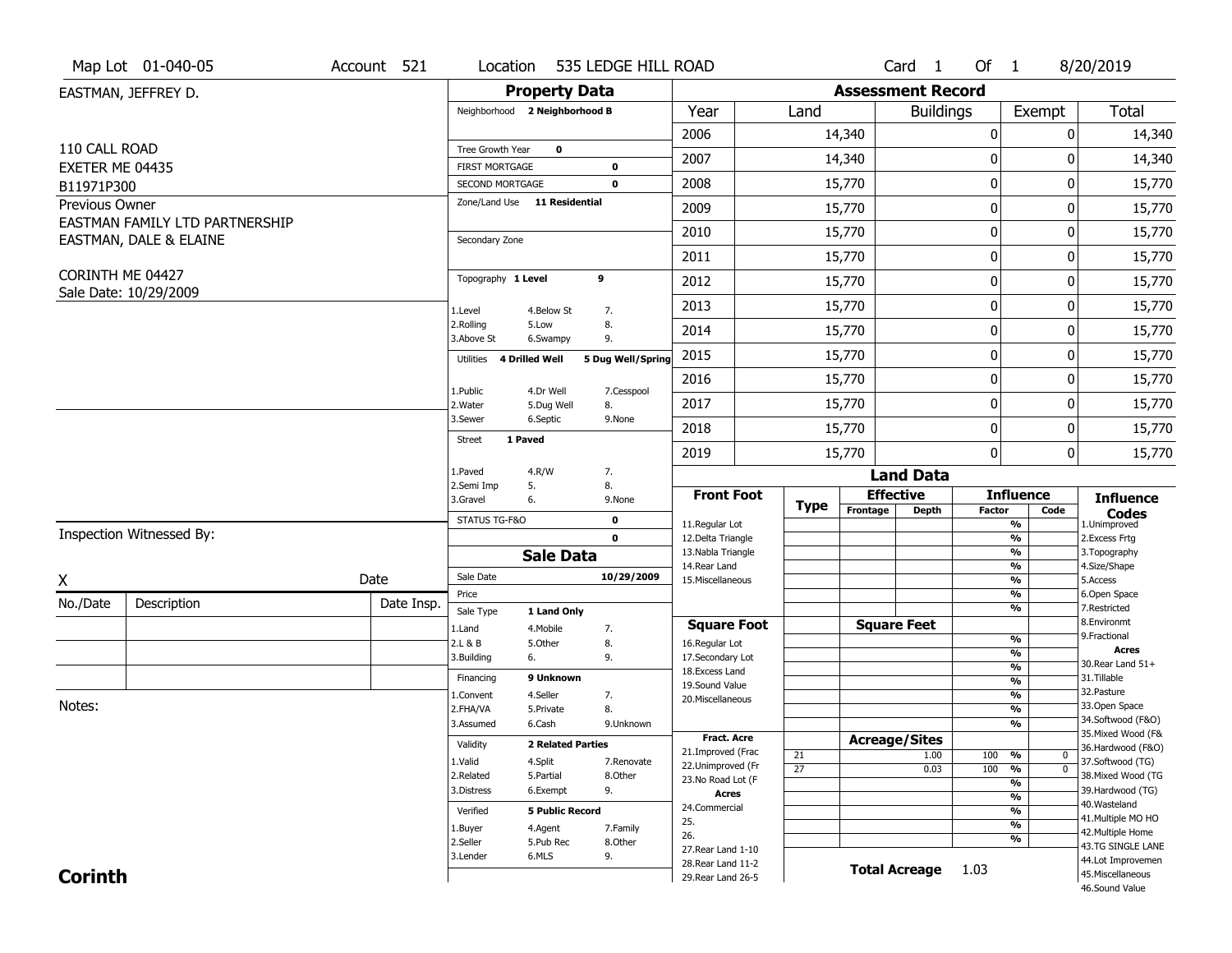|                       |                            |                                                   |                       |       |                |                                       |                          |                                  |             |                 | <b>Corinth</b>     |                     |                   |      |           |
|-----------------------|----------------------------|---------------------------------------------------|-----------------------|-------|----------------|---------------------------------------|--------------------------|----------------------------------|-------------|-----------------|--------------------|---------------------|-------------------|------|-----------|
|                       | Map Lot 01-040-05          |                                                   |                       |       | Account        |                                       | 521                      | Location                         |             |                 |                    | 535 LEDGE HILL ROAD | Card <sub>1</sub> | Of 1 | 8/20/2019 |
|                       | Building Style 0 Not Coded |                                                   | <b>SF Bsmt Living</b> |       | 0              |                                       |                          | Layout 0                         |             |                 |                    |                     |                   |      |           |
| 0.Not Code            | 4.Cape                     | 8.Log                                             | Fin Bsmt Grade        |       | 0 <sub>0</sub> |                                       |                          | 1.Typical                        | 4.          |                 | 7.                 |                     |                   |      |           |
| 1.Conv.               | 5.Garrison                 | 9.Other                                           | <b>HEARTH</b>         |       | 0              |                                       |                          | 2.Inadeq                         | 5.          |                 | 8.                 |                     |                   |      |           |
| 2.Ranch               | 6.Split                    | 10.Camp                                           | Heat Type             | 100%  |                | 0 Not Coded                           |                          | 3.                               | 6.          |                 | 9.                 |                     |                   |      |           |
| 3.R Ranch             | 7.Contemp                  | 11.Double                                         | 0.Not Code            |       | 4.HVAC         | 8.Fl/Wall                             |                          | Attic<br>$\overline{\mathbf{0}}$ |             |                 |                    |                     |                   |      |           |
| Dwelling Units 0      |                            |                                                   | 1.HWBB                |       | 5.FWA          |                                       | 9.No Heat                | 1.1/4 Fin                        | 4.Full Fin  |                 | 7.                 |                     |                   |      |           |
| Other Units           | 0                          |                                                   | 2.HWCI                |       | 6.Radiant      | 11.                                   |                          | 2.1/2 Fin                        | 5.Fl/Stair  |                 | 8.                 |                     |                   |      |           |
| <b>Stories</b>        | 0                          |                                                   | 3.H Pump              |       | 7.Electric     | 12.                                   |                          | 3.3/4 Fin                        | 6.          |                 | 9.None             |                     |                   |      |           |
| 1.1                   | 4.1.5                      | 7.                                                | Cool Type             | 0%    | 9 None         |                                       |                          | Insulation<br>0                  |             |                 |                    |                     |                   |      |           |
| 2.2                   | 5.1.75                     | 8.                                                | 1.Refrig              |       | 4.W&C Air      | 7.                                    |                          | 1.Full                           | 4.Minimal   |                 | 7.                 |                     |                   |      |           |
| 3.3                   | 6.2.5                      | 9.                                                | 2.Evapor              |       | 5.             | 8.                                    |                          | 2. Heavy                         | 5.          |                 | 8.                 |                     |                   |      |           |
| <b>Exterior Walls</b> | 0 Not Coded                |                                                   | 3.H Pump              |       | 6.             | 9.None                                |                          | 3.Capped                         | 6.          |                 | 9.None             |                     |                   |      |           |
| 0.Not Code            | 4.Asbestos                 | 8.Concrete                                        | Kitchen Style         |       | $\bf{0}$       |                                       |                          | Unfinished %                     | 0%          |                 |                    |                     |                   |      |           |
| 1.Wood                | 5.Stucco                   | 9.Other                                           | 1.Modern              |       | 4.Obsolete     | 7.                                    |                          | Grade & Factor 00%               |             |                 |                    |                     |                   |      |           |
| 2.Vin/Al              | 6.Brick                    | 11.                                               | 2. Typical            |       | 5.             | 8.                                    |                          | 1.E Grade                        | 4.B Grade   |                 | 7.                 |                     |                   |      |           |
| 3.Compos.             | 7.Stone                    | 12.                                               | 3.Old Type            |       | 6.             | 9.None                                |                          | 2.D Grade                        |             | 5.A Grade       | 8.                 |                     |                   |      |           |
| Roof Surface          | $\mathbf{o}$               |                                                   | Bath(s) Style         |       | 0              |                                       |                          | 3.C Grade                        | 6.          |                 | 9.Same             |                     |                   |      |           |
| 1.Asphalt             | 4.Composit                 | 7.METAL RS                                        | 1.Modern              |       | 4.Obsolete     | 7.                                    |                          | SQFT (Footprint) 0               |             |                 |                    |                     |                   |      |           |
| 2.Slate               | 5.Wood                     | 8.                                                | 2. Typical            |       | 5.             | 8.                                    |                          | Condition                        | 0           |                 |                    |                     |                   |      |           |
| 3.Metal               | 6.Ark Asph                 | 9.                                                | 3.Old Type            |       | 6.             | 9.None                                |                          | 1.Poor                           | 4.Avg       |                 | 7.V G              |                     |                   |      |           |
| SF Masonry Trim 0     |                            |                                                   | # Rooms               |       | $\bf{0}$       |                                       |                          | 2.Fair                           | $5.Avg+$    |                 | 8.Exc              |                     |                   |      |           |
| <b>Electric Amps</b>  | 0                          |                                                   | # Bedrooms            |       | 0              |                                       |                          | 3.Avg-                           | 6.Good      |                 | 9.Same             |                     |                   |      |           |
| OPEN-4-CUSTOM 0       |                            |                                                   | # Full Baths          |       | 0              |                                       |                          | Phys. % Good                     |             | 0%              |                    |                     |                   |      |           |
| Year Built            | 0                          |                                                   | # Half Baths          |       | 0              |                                       |                          | Funct. % Good                    |             | 100%            |                    |                     |                   |      |           |
| Year Remodeled        | 0                          |                                                   | # Addn Fixtures       |       | 0              |                                       |                          | Functional Code                  |             | 9 None          |                    |                     |                   |      |           |
| Foundation            | 0                          |                                                   | # Fireplaces          |       | 0              |                                       |                          | 1.Incomp                         | 4.Delap     |                 | 7.No Power         |                     |                   |      |           |
| 1.Concrete            | 4.Wood                     | 7.                                                |                       |       |                |                                       |                          | 2.0-Built                        | 5.Bsmt      |                 | 8.LongTerm         |                     |                   |      |           |
| 2.C Block             | 5.Slab                     | 8.                                                |                       |       |                |                                       |                          | 3.Damage                         |             | 6.Common        | 9.None             |                     |                   |      |           |
| 3.Br/Stone            | 6.Piers                    | 9.                                                |                       |       |                |                                       |                          | Econ. % Good                     | 100%        |                 |                    |                     |                   |      |           |
| Basement              | 0                          |                                                   |                       |       |                |                                       |                          | Economic Code None               |             |                 |                    |                     |                   |      |           |
| $1.1/4$ Bmt           | 4.Full Bmt                 | 7.                                                |                       |       |                |                                       |                          | 0.None                           |             | 3.No Power      | 7.                 |                     |                   |      |           |
| 2.1/2 Bmt             | 5.None                     | 8.                                                |                       |       |                |                                       |                          | 1.Location                       |             | 4.Generate      | 8.                 |                     |                   |      |           |
| 3.3/4 Bmt             | 6.DAYLIGHT                 | 9.None                                            |                       |       |                | Software                              |                          | 2.Encroach                       | 9.None      |                 | 9.                 |                     |                   |      |           |
| Bsmt Gar # Cars 0     |                            |                                                   |                       |       |                | A Division of Harris Computer Systems |                          | <b>Entrance Code</b>             | $\mathbf 0$ |                 |                    |                     |                   |      |           |
| Wet Basement          | $\mathbf 0$                |                                                   |                       |       |                |                                       |                          | 1.Interior                       | 4.Vacant    |                 | 7.                 |                     |                   |      |           |
| 1.Dry                 | 4.                         | 7.                                                |                       |       |                |                                       |                          | 2.Refusal                        |             | 5.Estimate      | 8.                 |                     |                   |      |           |
| 2.Damp                | 5.                         | 8.                                                |                       |       |                |                                       |                          | 3.Informed                       | 6.          |                 | 9.                 |                     |                   |      |           |
| 3.Wet                 | 6.                         | 9.                                                |                       |       |                |                                       |                          | Information Code 0               |             |                 |                    |                     |                   |      |           |
|                       |                            |                                                   |                       |       |                |                                       |                          | 1.Owner                          | 4.Agent     |                 | 7.                 |                     |                   |      |           |
|                       |                            |                                                   |                       |       |                |                                       |                          | 2.Relative                       |             | 5.Estimate      | 8.                 |                     |                   |      |           |
|                       |                            | Date Inspected                                    |                       |       |                |                                       |                          | 3. Tenant                        | 6.Other     |                 | 9.                 |                     |                   |      |           |
|                       |                            | <b>Additions, Outbuildings &amp; Improvements</b> |                       |       |                |                                       |                          |                                  |             |                 | 1.One Story Fram   |                     |                   |      |           |
|                       |                            | Year                                              | Units                 | Grade | Cond           | Phys.                                 | Funct.                   | Sound Value                      |             |                 | 2. Two Story Fram  |                     |                   |      |           |
| Type                  |                            |                                                   |                       |       |                |                                       |                          |                                  |             |                 | 3. Three Story Fr  |                     |                   |      |           |
|                       |                            |                                                   |                       |       |                | %                                     | $\%$                     |                                  |             | 4.1 & 1/2 Story |                    |                     |                   |      |           |
|                       |                            |                                                   |                       |       |                | $\%$                                  | $\%$                     |                                  |             | 5.1 & 3/4 Story |                    |                     |                   |      |           |
|                       |                            |                                                   |                       |       |                | $\frac{1}{0}$                         | $\frac{0}{0}$            |                                  |             | 6.2 & 1/2 Story |                    |                     |                   |      |           |
|                       |                            |                                                   |                       |       |                |                                       |                          |                                  |             |                 | 21.Open Frame Por  |                     |                   |      |           |
|                       |                            |                                                   |                       |       |                | $\sqrt{6}$                            | $\overline{\frac{0}{0}}$ |                                  |             |                 | 22.Encl Frame Por  |                     |                   |      |           |
|                       |                            |                                                   |                       |       |                | $\sqrt{9/6}$                          | $\overline{\frac{0}{0}}$ |                                  |             |                 | 23. Frame Garage   |                     |                   |      |           |
|                       |                            |                                                   |                       |       |                | $\sqrt{6}$                            | $\frac{0}{6}$            |                                  |             | 24.Frame Shed   |                    |                     |                   |      |           |
|                       |                            |                                                   |                       |       |                | $\sqrt{96}$                           | $\overline{\frac{0}{0}}$ |                                  |             |                 | 25. Frame Bay Wind |                     |                   |      |           |
|                       |                            |                                                   |                       |       |                |                                       |                          |                                  |             |                 | 26.1SFr Overhang   |                     |                   |      |           |
|                       |                            |                                                   |                       |       |                | $\sqrt{96}$                           | $\overline{\frac{0}{0}}$ |                                  |             |                 | 27.Unfin Basement  |                     |                   |      |           |
|                       |                            |                                                   |                       |       |                | $\%$                                  | $\overline{\frac{0}{0}}$ |                                  |             |                 | 28.Unfinished Att  |                     |                   |      |           |
|                       |                            |                                                   |                       |       |                | $\sqrt{96}$                           | $\%$                     |                                  |             |                 | 29. Finished Attic |                     |                   |      |           |
|                       |                            |                                                   |                       |       |                |                                       |                          |                                  |             |                 |                    |                     |                   |      |           |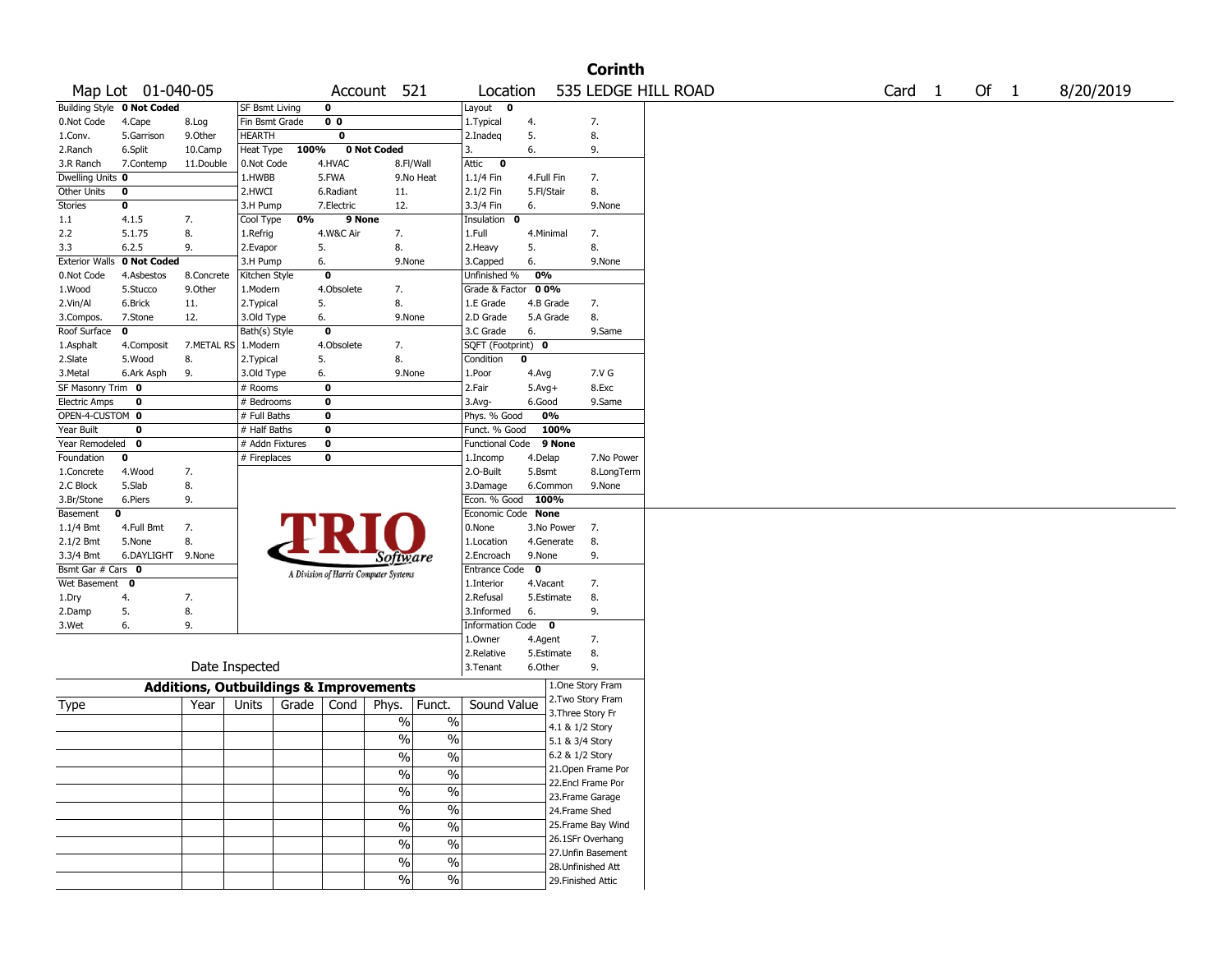|                              | Map Lot 01-040-06              | Account 522 | Location                                 |                         | 545 LEDGE HILL ROAD      |                                     |                 |                          | Card <sub>1</sub>    | Of 1          |                                | 8/20/2019                              |
|------------------------------|--------------------------------|-------------|------------------------------------------|-------------------------|--------------------------|-------------------------------------|-----------------|--------------------------|----------------------|---------------|--------------------------------|----------------------------------------|
|                              | EASTMAN, JEFFREY D.            |             |                                          |                         | <b>Property Data</b>     |                                     |                 | <b>Assessment Record</b> |                      |               |                                |                                        |
|                              |                                |             | Neighborhood 2 Neighborhood B            |                         |                          | Year                                | Land            |                          | <b>Buildings</b>     |               | Exempt                         | <b>Total</b>                           |
|                              |                                |             |                                          |                         |                          | 2006                                |                 | 14,380                   |                      | $\pmb{0}$     | 0                              | 14,380                                 |
| 110 CALL ROAD                |                                |             | Tree Growth Year                         |                         | $\mathbf 0$              | 2007                                |                 | 14,380                   |                      | $\bf{0}$      | 0                              | 14,380                                 |
| EXETER ME 04435              |                                |             | <b>FIRST MORTGAGE</b><br>SECOND MORTGAGE |                         | 0<br>$\mathbf 0$         | 2008                                |                 | 15,810                   |                      | $\pmb{0}$     | 0                              | 15,810                                 |
| B11971P300<br>Previous Owner |                                |             | Zone/Land Use 11 Residential             |                         |                          |                                     |                 |                          |                      |               |                                |                                        |
|                              | EASTMAN FAMILY LTD PARTNERSHIP |             |                                          |                         |                          | 2009                                |                 | 15,810                   |                      | 0             | 0                              | 15,810                                 |
|                              | EASTMAN, DALE & ELAINE         |             | Secondary Zone                           |                         |                          | 2010                                |                 | 15,810                   |                      | $\bf{0}$      | 0                              | 15,810                                 |
|                              |                                |             |                                          |                         |                          | 2011                                |                 | 15,810                   |                      | $\pmb{0}$     | 0                              | 15,810                                 |
| CORINTH ME 04427             | Sale Date: 10/29/2009          |             | Topography 1 Level                       |                         | 9                        | 2012                                |                 | 15,810                   |                      | 0             | 0                              | 15,810                                 |
|                              |                                |             | 1.Level                                  | 4.Below St              | 7.                       | 2013                                |                 | 15,810                   |                      | 0             | 0                              | 15,810                                 |
|                              |                                |             | 2.Rolling<br>3.Above St                  | 5.Low<br>6.Swampy       | 8.<br>9.                 | 2014                                |                 | 15,810                   |                      | 0             | 0                              | 15,810                                 |
|                              |                                |             | Utilities                                | 4 Drilled Well          | 5 Dug Well/Spring        | 2015                                |                 | 15,810                   |                      | $\mathbf 0$   | 0                              | 15,810                                 |
|                              |                                |             |                                          |                         |                          | 2016                                |                 | 15,810                   |                      | $\pmb{0}$     | 0                              | 15,810                                 |
|                              |                                |             | 1.Public<br>2. Water                     | 4.Dr Well<br>5.Dug Well | 7.Cesspool<br>8.         | 2017                                |                 | 15,810                   |                      | 0             | 0                              | 15,810                                 |
|                              |                                |             | 3.Sewer                                  | 6.Septic                | 9.None                   | 2018                                |                 | 15,810                   |                      | $\bf{0}$      | 0                              | 15,810                                 |
|                              |                                |             | <b>Street</b>                            | 1 Paved                 |                          | 2019                                |                 | 15,810                   |                      | $\mathbf 0$   | $\overline{0}$                 | 15,810                                 |
|                              |                                |             | 1.Paved                                  | 4.R/W                   | 7.                       |                                     |                 |                          | <b>Land Data</b>     |               |                                |                                        |
|                              |                                |             | 2.Semi Imp<br>3.Gravel                   | 5.<br>6.                | 8.<br>9.None             | <b>Front Foot</b>                   |                 | <b>Effective</b>         |                      |               | <b>Influence</b>               | <b>Influence</b>                       |
|                              |                                |             | STATUS TG-F&O                            |                         | $\mathbf 0$              |                                     | <b>Type</b>     | Frontage                 | <b>Depth</b>         | <b>Factor</b> | Code                           | <b>Codes</b>                           |
|                              | Inspection Witnessed By:       |             |                                          |                         | $\mathbf 0$              | 11.Regular Lot<br>12.Delta Triangle |                 |                          |                      |               | %<br>$\frac{9}{6}$             | 1.Unimproved<br>2. Excess Frtg         |
|                              |                                |             |                                          |                         | <b>Sale Data</b>         | 13. Nabla Triangle                  |                 |                          |                      |               | %                              | 3. Topography                          |
| X                            |                                | Date        | Sale Date                                |                         | 10/29/2009               | 14. Rear Land<br>15. Miscellaneous  |                 |                          |                      |               | %<br>%                         | 4.Size/Shape<br>5.Access               |
|                              |                                |             | Price                                    |                         |                          |                                     |                 |                          |                      |               | %                              | 6.Open Space                           |
| No./Date                     | Description                    | Date Insp.  | Sale Type                                | 1 Land Only             |                          |                                     |                 |                          |                      |               | %                              | 7.Restricted<br>8.Environmt            |
|                              |                                |             | 1.Land                                   | 4. Mobile               | 7.                       | <b>Square Foot</b>                  |                 |                          | <b>Square Feet</b>   |               | %                              | 9. Fractional                          |
|                              |                                |             | 2.L & B<br>3.Building                    | 5.Other<br>6.           | 8.<br>9.                 | 16.Regular Lot<br>17.Secondary Lot  |                 |                          |                      |               | $\overline{\frac{9}{6}}$       | <b>Acres</b>                           |
|                              |                                |             | Financing                                | 9 Unknown               |                          | 18. Excess Land                     |                 |                          |                      |               | $\frac{9}{6}$                  | 30. Rear Land 51+<br>31.Tillable       |
|                              |                                |             |                                          | 4.Seller                |                          | 19.Sound Value                      |                 |                          |                      |               | $\frac{9}{6}$<br>$\frac{9}{6}$ | 32.Pasture                             |
| Notes:                       |                                |             | 1.Convent<br>2.FHA/VA                    | 5.Private               | 7.<br>8.                 | 20.Miscellaneous                    |                 |                          |                      |               | $\overline{\frac{9}{6}}$       | 33.Open Space                          |
|                              |                                |             | 3.Assumed                                | 6.Cash                  | 9.Unknown                |                                     |                 |                          |                      |               | $\overline{\frac{9}{6}}$       | 34.Softwood (F&O)                      |
|                              |                                |             |                                          |                         | <b>2 Related Parties</b> | Fract. Acre                         |                 | <b>Acreage/Sites</b>     |                      |               |                                | 35. Mixed Wood (F&                     |
|                              |                                |             | Validity                                 |                         |                          | 21.Improved (Frac                   | 21              |                          | 1.00                 | 100           | %<br>$\mathbf 0$               | 36.Hardwood (F&O)                      |
|                              |                                |             | 1.Valid<br>2.Related                     | 4.Split<br>5.Partial    | 7.Renovate               | 22.Unimproved (Fr                   | $\overline{27}$ |                          | 0.07                 | 100           | %<br>$\mathbf 0$               | 37.Softwood (TG)<br>38. Mixed Wood (TG |
|                              |                                |             | 3.Distress                               | 6.Exempt                | 8.Other<br>9.            | 23.No Road Lot (F                   |                 |                          |                      |               | %                              | 39.Hardwood (TG)                       |
|                              |                                |             |                                          |                         |                          | <b>Acres</b><br>24.Commercial       |                 |                          |                      |               | $\frac{9}{6}$                  | 40. Wasteland                          |
|                              |                                |             | Verified                                 |                         | <b>5 Public Record</b>   | 25.                                 |                 |                          |                      |               | %                              | 41. Multiple MO HO                     |
|                              |                                |             | 1.Buyer                                  | 4.Agent                 | 7.Family                 | 26.                                 |                 |                          |                      |               | $\frac{9}{6}$<br>%             | 42. Multiple Home                      |
|                              |                                |             | 2.Seller                                 | 5.Pub Rec               | 8.Other                  | 27. Rear Land 1-10                  |                 |                          |                      |               |                                | 43.TG SINGLE LANE                      |
|                              |                                |             | 3.Lender                                 | 6.MLS                   | 9.                       | 28. Rear Land 11-2                  |                 |                          | <b>Total Acreage</b> | 1.07          |                                | 44.Lot Improvemen                      |
| <b>Corinth</b>               |                                |             |                                          |                         |                          | 29. Rear Land 26-5                  |                 |                          |                      |               |                                | 45. Miscellaneous<br>46.Sound Value    |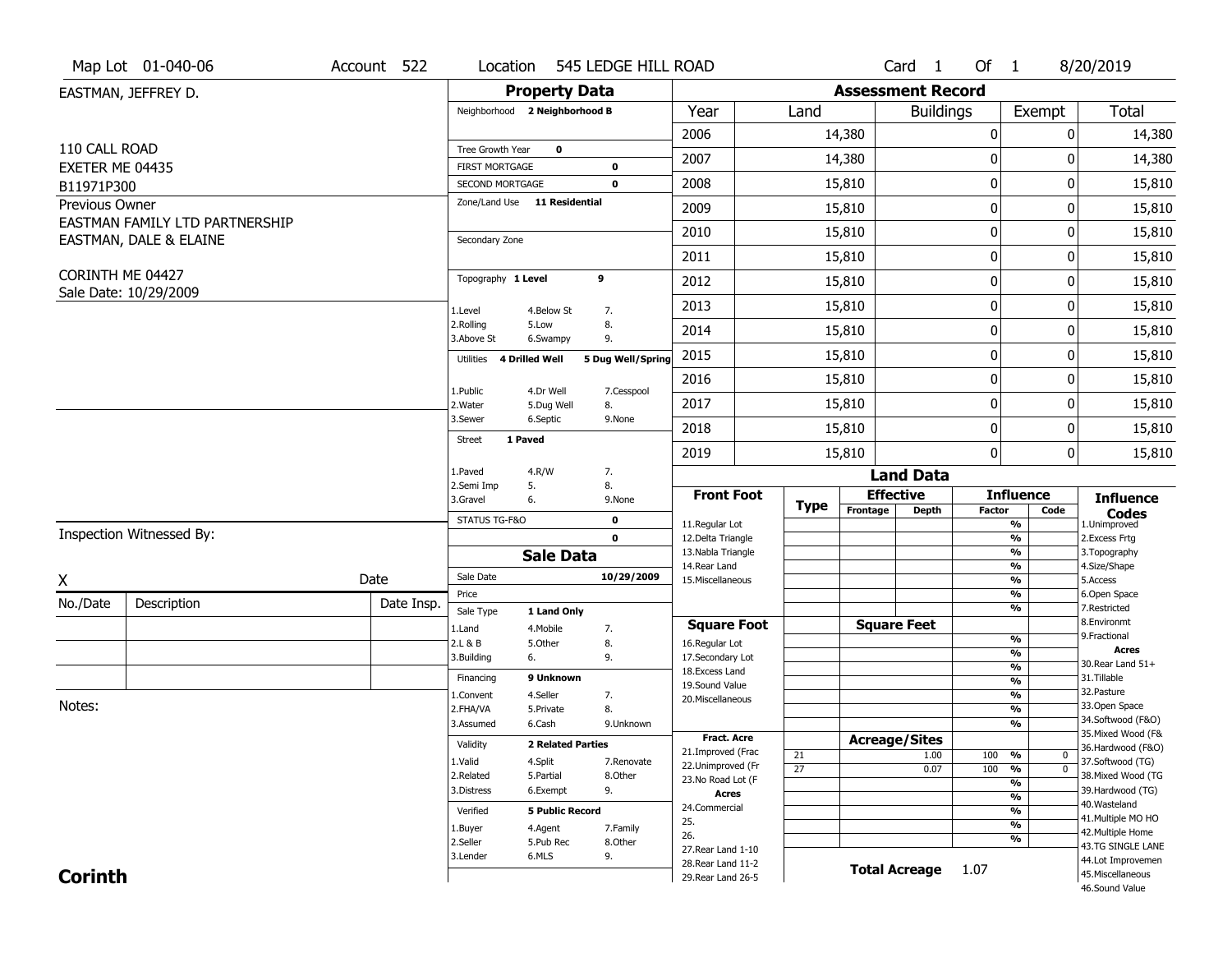|                       |                   |                                                   |                 |       |                |                                       |                          |                        |             |                    | <b>Corinth</b>      |  |  |                   |      |           |
|-----------------------|-------------------|---------------------------------------------------|-----------------|-------|----------------|---------------------------------------|--------------------------|------------------------|-------------|--------------------|---------------------|--|--|-------------------|------|-----------|
|                       | Map Lot 01-040-06 |                                                   |                 |       |                | Account 522                           |                          | Location               |             |                    | 545 LEDGE HILL ROAD |  |  | Card <sub>1</sub> | Of 1 | 8/20/2019 |
| <b>Building Style</b> | 0 Not Coded       |                                                   | SF Bsmt Living  |       | $\mathbf 0$    |                                       |                          | Layout<br>0            |             |                    |                     |  |  |                   |      |           |
| 0.Not Code            | 4.Cape            | 8.Log                                             | Fin Bsmt Grade  |       | 0 <sub>0</sub> |                                       |                          | 1. Typical             | 4.          |                    | 7.                  |  |  |                   |      |           |
| 1.Conv.               | 5.Garrison        | 9.0ther                                           | HEARTH          |       | $\mathbf 0$    |                                       |                          | 2.Inadeq               | 5.          |                    | 8.                  |  |  |                   |      |           |
| 2.Ranch               | 6.Split           | 10.Camp                                           | Heat Type       | 100%  |                | 0 Not Coded                           |                          | 3.                     | 6.          |                    | 9.                  |  |  |                   |      |           |
| 3.R Ranch             | 7.Contemp         | 11.Double                                         | 0.Not Code      |       | 4.HVAC         | 8.Fl/Wall                             |                          | Attic<br>$\mathbf 0$   |             |                    |                     |  |  |                   |      |           |
| Dwelling Units 0      |                   |                                                   | 1.HWBB          |       | 5.FWA          |                                       | 9.No Heat                | $1.1/4$ Fin            | 4.Full Fin  |                    | 7.                  |  |  |                   |      |           |
| Other Units           | 0                 |                                                   | 2.HWCI          |       | 6.Radiant      | 11.                                   |                          | 2.1/2 Fin              | 5.Fl/Stair  |                    | 8.                  |  |  |                   |      |           |
| Stories               | 0                 |                                                   | 3.H Pump        |       | 7.Electric     | 12.                                   |                          | 3.3/4 Fin              | 6.          |                    | 9.None              |  |  |                   |      |           |
| 1.1                   | 4.1.5             | 7.                                                | Cool Type       | 0%    | 9 None         |                                       |                          | Insulation<br>0        |             |                    |                     |  |  |                   |      |           |
| 2.2                   | 5.1.75            | 8.                                                | 1.Refrig        |       | 4.W&C Air      | 7.                                    |                          | 1.Full                 | 4.Minimal   |                    | 7.                  |  |  |                   |      |           |
| 3.3                   | 6.2.5             | 9.                                                | 2.Evapor        | 5.    |                | 8.                                    |                          | 2.Heavy                | 5.          |                    | 8.                  |  |  |                   |      |           |
| <b>Exterior Walls</b> | 0 Not Coded       |                                                   | 3.H Pump        | 6.    |                | 9.None                                |                          | 3.Capped               | 6.          |                    | 9.None              |  |  |                   |      |           |
| 0.Not Code            | 4.Asbestos        | 8.Concrete                                        | Kitchen Style   |       | $\bf{0}$       |                                       |                          | Unfinished %           | 0%          |                    |                     |  |  |                   |      |           |
| 1.Wood                | 5.Stucco          | 9.0ther                                           | 1.Modern        |       | 4.Obsolete     | 7.                                    |                          | Grade & Factor         | 00%         |                    |                     |  |  |                   |      |           |
| 2.Vin/Al              | 6.Brick           | 11.                                               | 2. Typical      | 5.    |                | 8.                                    |                          | 1.E Grade              | 4.B Grade   |                    | 7.                  |  |  |                   |      |           |
| 3.Compos.             | 7.Stone           | 12.                                               | 3.Old Type      | 6.    |                | 9.None                                |                          | 2.D Grade              |             | 5.A Grade          | 8.                  |  |  |                   |      |           |
| Roof Surface          | 0                 |                                                   | Bath(s) Style   |       | $\mathbf 0$    |                                       |                          | 3.C Grade              | 6.          |                    | 9.Same              |  |  |                   |      |           |
| 1.Asphalt             | 4.Composit        | 7.METAL RS 1.Modern                               |                 |       | 4.Obsolete     | 7.                                    |                          | SQFT (Footprint) 0     |             |                    |                     |  |  |                   |      |           |
| 2.Slate               | 5.Wood            | 8.                                                | 2. Typical      | 5.    |                | 8.                                    |                          | Condition              | $\mathbf 0$ |                    |                     |  |  |                   |      |           |
| 3.Metal               | 6.Ark Asph        | 9.                                                | 3.Old Type      | 6.    |                | 9.None                                |                          | 1.Poor                 | 4.Avg       |                    | 7.V G               |  |  |                   |      |           |
| SF Masonry Trim 0     |                   |                                                   | # Rooms         |       | $\bf{0}$       |                                       |                          | 2.Fair                 | $5.Avg+$    |                    | 8.Exc               |  |  |                   |      |           |
| <b>Electric Amps</b>  | 0                 |                                                   | # Bedrooms      |       | $\bf{0}$       |                                       |                          | $3.$ Avg-              | 6.Good      |                    | 9.Same              |  |  |                   |      |           |
| OPEN-4-CUSTOM 0       |                   |                                                   | # Full Baths    |       | $\bf{0}$       |                                       |                          | Phys. % Good           |             | 0%                 |                     |  |  |                   |      |           |
| Year Built            | 0                 |                                                   | # Half Baths    |       | $\bf{0}$       |                                       |                          | Funct. % Good          |             | 100%               |                     |  |  |                   |      |           |
| Year Remodeled        | $\mathbf{o}$      |                                                   | # Addn Fixtures |       | $\bf o$        |                                       |                          | <b>Functional Code</b> |             | 9 None             |                     |  |  |                   |      |           |
| Foundation            | 0                 |                                                   | # Fireplaces    |       | $\bf{0}$       |                                       |                          | 1.Incomp               | 4.Delap     |                    | 7.No Power          |  |  |                   |      |           |
| 1.Concrete            | 4.Wood            | 7.                                                |                 |       |                |                                       |                          | 2.O-Built              | 5.Bsmt      |                    | 8.LongTerm          |  |  |                   |      |           |
| 2.C Block             | 5.Slab            | 8.                                                |                 |       |                |                                       |                          | 3.Damage               |             | 6.Common           | 9.None              |  |  |                   |      |           |
| 3.Br/Stone            | 6.Piers           | 9.                                                |                 |       |                |                                       |                          | Econ. % Good           | 100%        |                    |                     |  |  |                   |      |           |
| Basement              | 0                 |                                                   |                 |       |                |                                       |                          | Economic Code None     |             |                    |                     |  |  |                   |      |           |
| $1.1/4$ Bmt           | 4.Full Bmt        | 7.                                                |                 |       |                |                                       |                          | 0.None                 |             | 3.No Power         | 7.                  |  |  |                   |      |           |
| 2.1/2 Bmt             | 5.None            | 8.                                                |                 |       |                |                                       |                          | 1.Location             |             | 4.Generate         | 8.                  |  |  |                   |      |           |
| 3.3/4 Bmt             | 6.DAYLIGHT        | 9.None                                            |                 |       |                | Software                              |                          | 2.Encroach             | 9.None      |                    | 9.                  |  |  |                   |      |           |
| Bsmt Gar # Cars 0     |                   |                                                   |                 |       |                | A Division of Harris Computer Systems |                          | Entrance Code          | 0           |                    |                     |  |  |                   |      |           |
| Wet Basement          | 0                 |                                                   |                 |       |                |                                       |                          | 1.Interior             | 4.Vacant    |                    | 7.                  |  |  |                   |      |           |
| 1.Dry                 | 4.                | 7.                                                |                 |       |                |                                       |                          | 2.Refusal              |             | 5.Estimate         | 8.                  |  |  |                   |      |           |
| 2.Damp                | 5.                | 8.                                                |                 |       |                |                                       |                          | 3.Informed             | 6.          |                    | 9.                  |  |  |                   |      |           |
| 3.Wet                 | 6.                | 9.                                                |                 |       |                |                                       |                          | Information Code 0     |             |                    |                     |  |  |                   |      |           |
|                       |                   |                                                   |                 |       |                |                                       |                          | 1.Owner                | 4.Agent     |                    | 7.                  |  |  |                   |      |           |
|                       |                   |                                                   |                 |       |                |                                       |                          | 2.Relative             |             | 5.Estimate         | 8.                  |  |  |                   |      |           |
|                       |                   |                                                   | Date Inspected  |       |                |                                       |                          | 3. Tenant              | 6.Other     |                    | 9.                  |  |  |                   |      |           |
|                       |                   | <b>Additions, Outbuildings &amp; Improvements</b> |                 |       |                |                                       |                          |                        |             | 1.One Story Fram   |                     |  |  |                   |      |           |
| Type                  |                   | Year                                              | Units           | Grade | Cond           | Phys.                                 | Funct.                   | Sound Value            |             | 2. Two Story Fram  |                     |  |  |                   |      |           |
|                       |                   |                                                   |                 |       |                | $\%$                                  | $\%$                     |                        |             | 3. Three Story Fr  |                     |  |  |                   |      |           |
|                       |                   |                                                   |                 |       |                |                                       |                          |                        |             | 4.1 & 1/2 Story    |                     |  |  |                   |      |           |
|                       |                   |                                                   |                 |       |                | %                                     | $\%$                     |                        |             | 5.1 & 3/4 Story    |                     |  |  |                   |      |           |
|                       |                   |                                                   |                 |       |                | $\overline{\frac{0}{6}}$              | $\%$                     |                        |             | 6.2 & 1/2 Story    |                     |  |  |                   |      |           |
|                       |                   |                                                   |                 |       |                | $\sqrt{6}$                            | $\%$                     |                        |             |                    | 21. Open Frame Por  |  |  |                   |      |           |
|                       |                   |                                                   |                 |       |                | $\frac{0}{6}$                         | $\overline{\frac{0}{6}}$ |                        |             |                    | 22.Encl Frame Por   |  |  |                   |      |           |
|                       |                   |                                                   |                 |       |                |                                       |                          |                        |             | 23. Frame Garage   |                     |  |  |                   |      |           |
|                       |                   |                                                   |                 |       |                | $\sqrt{6}$                            | $\overline{\frac{0}{6}}$ |                        |             | 24.Frame Shed      |                     |  |  |                   |      |           |
|                       |                   |                                                   |                 |       |                | $\frac{0}{6}$                         | $\overline{\frac{0}{6}}$ |                        |             |                    | 25. Frame Bay Wind  |  |  |                   |      |           |
|                       |                   |                                                   |                 |       |                | $\sqrt{6}$                            | $\%$                     |                        |             |                    | 26.1SFr Overhang    |  |  |                   |      |           |
|                       |                   |                                                   |                 |       |                | $\sqrt{6}$                            | $\%$                     |                        |             |                    | 27.Unfin Basement   |  |  |                   |      |           |
|                       |                   |                                                   |                 |       |                |                                       |                          |                        |             | 28. Unfinished Att |                     |  |  |                   |      |           |
|                       |                   |                                                   |                 |       |                | $\sqrt{6}$                            | $\%$                     |                        |             | 29. Finished Attic |                     |  |  |                   |      |           |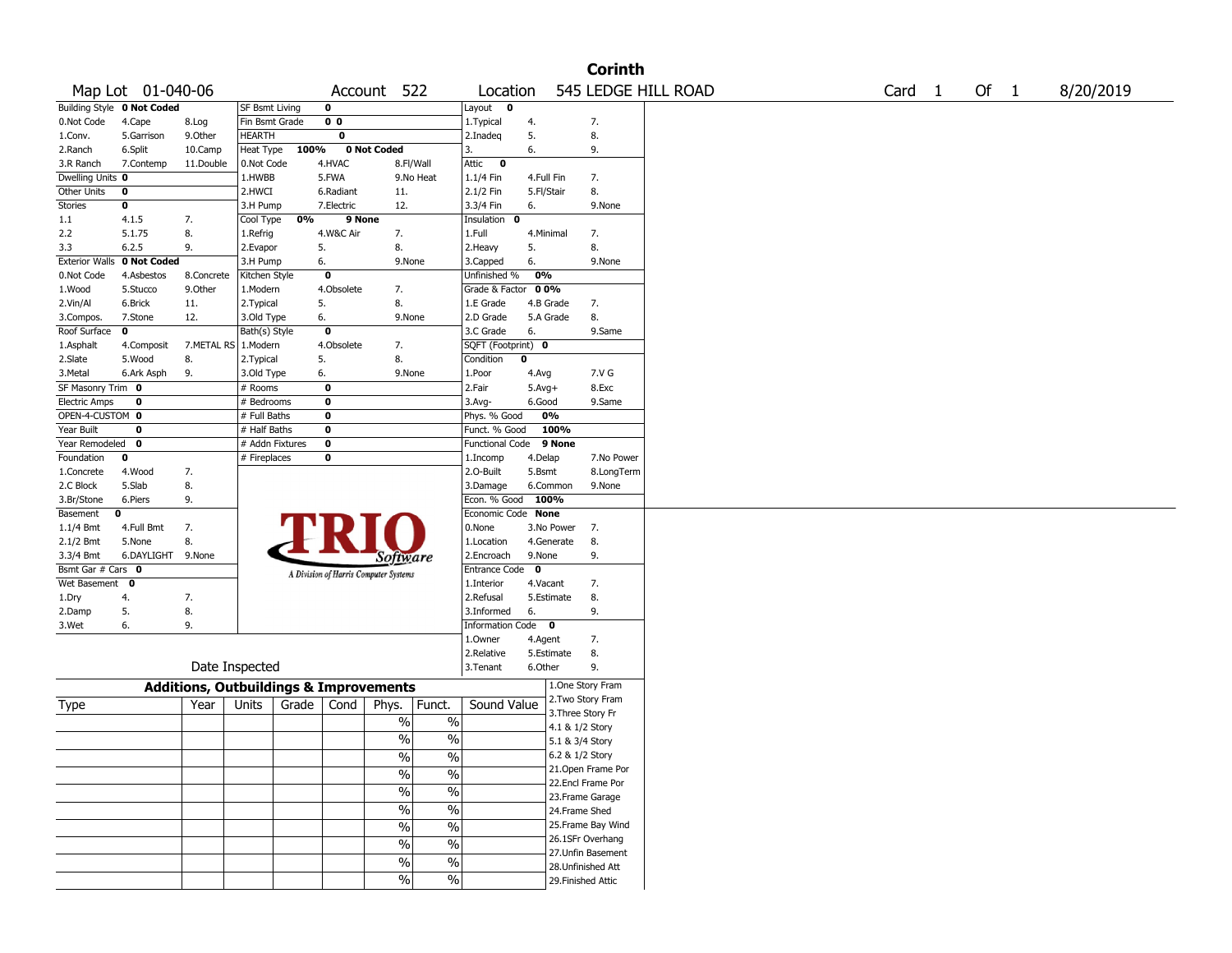|                 | Map Lot 01-040-07                         | Account 523 | Location                           |                          | 3 MCCARD ROAD          |                                          |                 |                          | Card 1               | Of 1             |                                                  | 8/20/2019                               |
|-----------------|-------------------------------------------|-------------|------------------------------------|--------------------------|------------------------|------------------------------------------|-----------------|--------------------------|----------------------|------------------|--------------------------------------------------|-----------------------------------------|
|                 | EASTMAN, JEFFREY D.                       |             |                                    | <b>Property Data</b>     |                        |                                          |                 | <b>Assessment Record</b> |                      |                  |                                                  |                                         |
|                 |                                           |             | Neighborhood 2 Neighborhood B      |                          |                        | Year                                     | Land            |                          | <b>Buildings</b>     |                  | Exempt                                           | <b>Total</b>                            |
|                 |                                           |             |                                    |                          |                        | 2006                                     |                 | 14,470                   |                      | $\boldsymbol{0}$ | 0                                                | 14,470                                  |
| 110 CALL ROAD   |                                           |             | Tree Growth Year                   | $\mathbf 0$              |                        | 2007                                     |                 | 14,470                   |                      | 0                | 0                                                | 14,470                                  |
| EXETER ME 04435 |                                           |             | <b>FIRST MORTGAGE</b>              |                          | 0                      |                                          |                 |                          |                      |                  |                                                  |                                         |
| B11971P300      |                                           |             | SECOND MORTGAGE                    |                          | 0                      | 2008                                     |                 | 15,930                   |                      | $\mathbf 0$      | 0                                                | 15,930                                  |
| Previous Owner  | EASTMAN FAMILY LTD PARTNERSHIP            |             | Zone/Land Use 11 Residential       |                          |                        | 2009                                     |                 | 15,930                   |                      | $\mathbf 0$      | 0                                                | 15,930                                  |
|                 | EASTMAN, DALE & ELAINE                    |             | Secondary Zone                     |                          |                        | 2010                                     |                 | 15,930                   |                      | $\mathbf 0$      | 0                                                | 15,930                                  |
|                 |                                           |             |                                    |                          |                        | 2011                                     |                 | 15,930                   |                      | $\boldsymbol{0}$ | 0                                                | 15,930                                  |
|                 | CORINTH ME 04427<br>Sale Date: 10/29/2009 |             | Topography 1 Level                 |                          | 9                      | 2012                                     |                 | 15,930                   |                      | $\mathbf 0$      | 0                                                | 15,930                                  |
|                 |                                           |             | 1.Level                            | 4.Below St               | 7.                     | 2013                                     |                 | 15,930                   |                      | $\mathbf 0$      | 0                                                | 15,930                                  |
|                 |                                           |             | 2.Rolling<br>3.Above St            | 5.Low<br>6.Swampy        | 8.<br>9.               | 2014                                     |                 | 15,930                   |                      | $\mathbf 0$      | 0                                                | 15,930                                  |
|                 |                                           |             | 4 Drilled Well<br>Utilities        |                          | <b>6 Septic System</b> | 2015                                     |                 | 15,930                   |                      | $\boldsymbol{0}$ | 0                                                | 15,930                                  |
|                 |                                           |             | 1.Public                           | 4.Dr Well                | 7.Cesspool             | 2016                                     |                 | 15,930                   |                      | $\mathbf 0$      | 0                                                | 15,930                                  |
|                 |                                           |             | 2. Water                           | 5.Dug Well               | 8.                     | 2017                                     |                 | 15,930                   |                      | $\mathbf 0$      | 0                                                | 15,930                                  |
|                 |                                           |             | 3.Sewer<br>1 Paved<br>Street       | 6.Septic                 | 9.None                 | 2018                                     |                 | 15,930                   |                      | $\mathbf 0$      | 0                                                | 15,930                                  |
|                 |                                           |             |                                    |                          |                        | 2019                                     |                 | 15,930                   |                      | $\mathbf 0$      | 0                                                | 15,930                                  |
|                 |                                           |             | 1.Paved                            | 4.R/W                    | 7.<br>8.               |                                          |                 |                          | <b>Land Data</b>     |                  |                                                  |                                         |
|                 |                                           |             | 2.Semi Imp<br>5.<br>3.Gravel<br>6. |                          | 9.None                 | <b>Front Foot</b>                        |                 |                          | <b>Effective</b>     |                  | <b>Influence</b>                                 | <b>Influence</b>                        |
|                 |                                           |             | STATUS TG-F&O                      |                          | $\mathbf 0$            | 11.Regular Lot                           | <b>Type</b>     | Frontage                 | <b>Depth</b>         | <b>Factor</b>    | Code<br>%                                        | <b>Codes</b><br>1.Unimproved            |
|                 | Inspection Witnessed By:                  |             |                                    |                          | $\mathbf{0}$           | 12.Delta Triangle                        |                 |                          |                      |                  | $\frac{9}{6}$                                    | 2.Excess Frtg                           |
|                 |                                           |             |                                    | <b>Sale Data</b>         |                        | 13. Nabla Triangle<br>14. Rear Land      |                 |                          |                      |                  | %                                                | 3. Topography                           |
| X               |                                           | Date        | Sale Date                          |                          | 10/29/2009             | 15. Miscellaneous                        |                 |                          |                      |                  | %<br>%                                           | 4.Size/Shape<br>5.Access                |
| No./Date        | Description                               | Date Insp.  | Price                              |                          |                        |                                          |                 |                          |                      |                  | %                                                | 6.Open Space                            |
|                 |                                           |             | Sale Type                          | 1 Land Only              |                        |                                          |                 |                          |                      |                  | %                                                | 7.Restricted<br>8.Environmt             |
|                 |                                           |             | 1.Land<br>2.L & B                  | 4. Mobile<br>5.0ther     | 7.<br>8.               | <b>Square Foot</b><br>16.Regular Lot     |                 |                          | <b>Square Feet</b>   |                  | $\frac{9}{6}$                                    | 9. Fractional                           |
|                 |                                           |             | 3.Building<br>6.                   |                          | 9.                     | 17.Secondary Lot                         |                 |                          |                      |                  | $\frac{9}{6}$                                    | <b>Acres</b>                            |
|                 |                                           |             | Financing                          | 9 Unknown                |                        | 18. Excess Land                          |                 |                          |                      |                  | $\frac{9}{6}$<br>$\frac{9}{6}$                   | 30. Rear Land 51+<br>31.Tillable        |
|                 |                                           |             | 1.Convent                          | 4.Seller                 | 7.                     | 19.Sound Value<br>20.Miscellaneous       |                 |                          |                      |                  | $\frac{9}{6}$                                    | 32. Pasture                             |
| Notes:          |                                           |             | 2.FHA/VA                           | 5.Private                | 8.                     |                                          |                 |                          |                      |                  | $\frac{9}{6}$                                    | 33.Open Space                           |
|                 |                                           |             | 3.Assumed                          | 6.Cash                   | 9.Unknown              |                                          |                 |                          |                      |                  | %                                                | 34.Softwood (F&O)                       |
|                 |                                           |             | Validity                           | <b>2 Related Parties</b> |                        | <b>Fract, Acre</b>                       |                 | <b>Acreage/Sites</b>     |                      |                  |                                                  | 35. Mixed Wood (F&<br>36.Hardwood (F&O) |
|                 |                                           |             | 1.Valid                            | 4.Split                  | 7.Renovate             | 21.Improved (Frac<br>22.Unimproved (Fr   | 21              |                          | 1.00                 | 100              | %<br>$\bm{0}$                                    | 37.Softwood (TG)                        |
|                 |                                           |             | 2.Related                          | 5.Partial                | 8.Other                | 23.No Road Lot (F                        | $\overline{27}$ |                          | 0.14                 | 100              | $\overline{0}$<br>%<br>$\overline{\mathfrak{o}}$ | 38. Mixed Wood (TG                      |
|                 |                                           |             | 3.Distress                         | 6.Exempt                 | 9.                     | <b>Acres</b>                             | 40              |                          | 0.34                 | 100              | $\frac{9}{6}$<br>$\frac{9}{6}$                   | 39.Hardwood (TG)                        |
|                 |                                           |             | Verified                           | <b>5 Public Record</b>   |                        | 24.Commercial                            |                 |                          |                      |                  | %                                                | 40. Wasteland                           |
|                 |                                           |             | 1.Buyer                            | 4.Agent                  | 7.Family               | 25.                                      |                 |                          |                      |                  | $\frac{9}{6}$                                    | 41. Multiple MO HO                      |
|                 |                                           |             | 2.Seller                           | 5.Pub Rec                | 8.Other                | 26.                                      |                 |                          |                      |                  | %                                                | 42. Multiple Home<br>43.TG SINGLE LANE  |
|                 |                                           |             | 3.Lender                           | 6.MLS                    | 9.                     | 27. Rear Land 1-10                       |                 |                          |                      |                  |                                                  | 44.Lot Improvemen                       |
| <b>Corinth</b>  |                                           |             |                                    |                          |                        | 28. Rear Land 11-2<br>29. Rear Land 26-5 |                 |                          | <b>Total Acreage</b> | 1.48             |                                                  | 45. Miscellaneous                       |
|                 |                                           |             |                                    |                          |                        |                                          |                 |                          |                      |                  |                                                  | 46.Sound Value                          |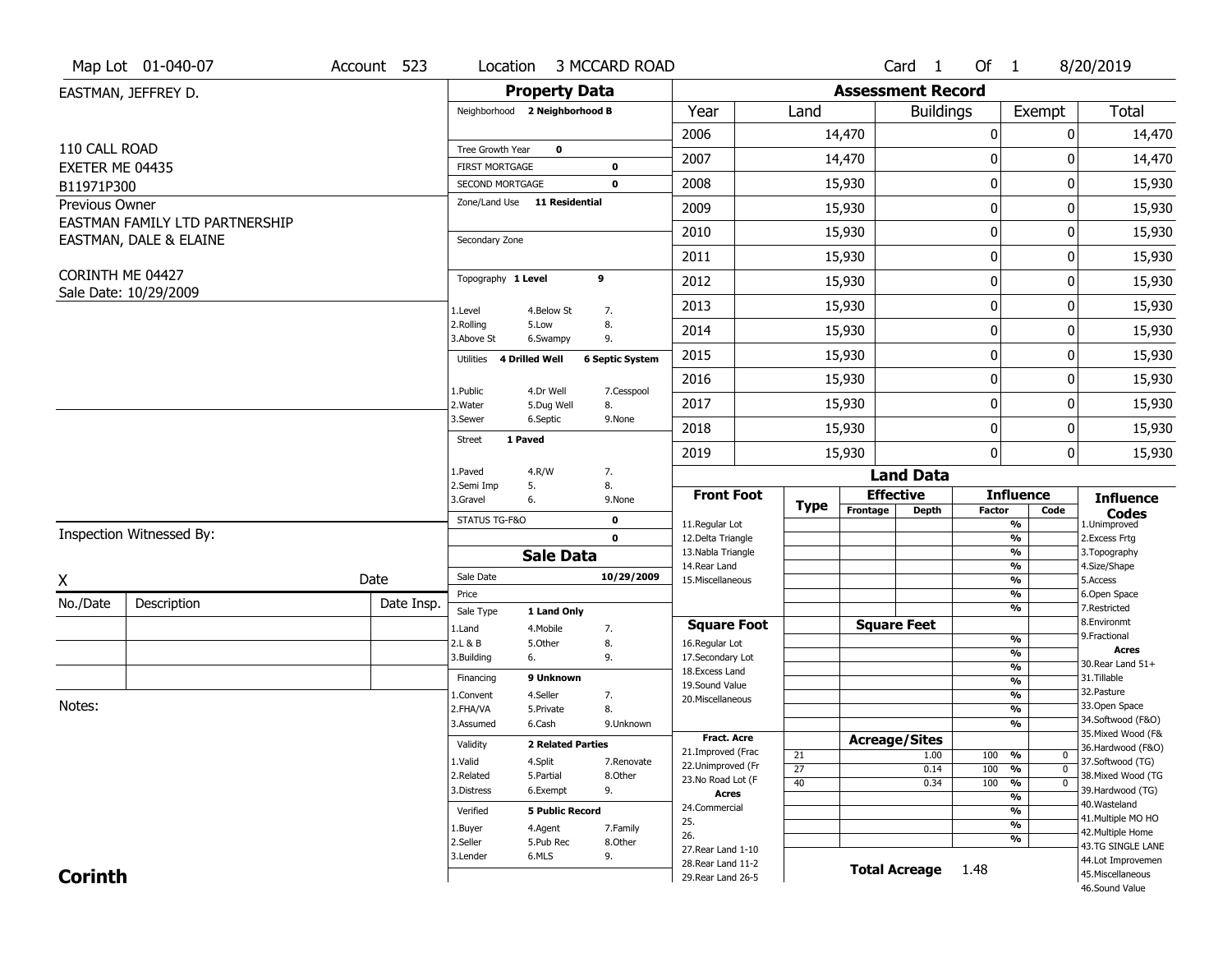|                       |                            |                                                   |                 |       |                |                                       |                          |                        |            |                    | <b>Corinth</b> |        |      |           |
|-----------------------|----------------------------|---------------------------------------------------|-----------------|-------|----------------|---------------------------------------|--------------------------|------------------------|------------|--------------------|----------------|--------|------|-----------|
|                       | Map Lot 01-040-07          |                                                   |                 |       |                | Account 523                           |                          | Location               |            |                    | 3 MCCARD ROAD  | Card 1 | Of 1 | 8/20/2019 |
|                       | Building Style 0 Not Coded |                                                   | SF Bsmt Living  |       | 0              |                                       |                          | Layout<br>$\bullet$    |            |                    |                |        |      |           |
| 0.Not Code            | 4.Cape                     | 8.Log                                             | Fin Bsmt Grade  |       | 0 <sub>0</sub> |                                       |                          | 1. Typical             | 4.         |                    | 7.             |        |      |           |
| 1.Conv.               | 5.Garrison                 | 9.0ther                                           | <b>HEARTH</b>   |       | 0              |                                       |                          | 2.Inadeq               | 5.         |                    | 8.             |        |      |           |
| 2.Ranch               | 6.Split                    | 10.Camp                                           | Heat Type       | 100%  |                | 0 Not Coded                           |                          | 3.                     | 6.         |                    | 9.             |        |      |           |
| 3.R Ranch             | 7.Contemp                  | 11.Double                                         | 0.Not Code      |       | 4.HVAC         | 8.Fl/Wall                             |                          | Attic<br>0             |            |                    |                |        |      |           |
| Dwelling Units 0      |                            |                                                   | 1.HWBB          |       | 5.FWA          |                                       | 9.No Heat                | 1.1/4 Fin              | 4.Full Fin |                    | 7.             |        |      |           |
| Other Units           | 0                          |                                                   | 2.HWCI          |       | 6.Radiant      | 11.                                   |                          | 2.1/2 Fin              | 5.Fl/Stair |                    | 8.             |        |      |           |
| Stories               | 0                          |                                                   | 3.H Pump        |       | 7.Electric     | 12.                                   |                          | 3.3/4 Fin              | 6.         |                    | 9.None         |        |      |           |
| 1.1                   | 4.1.5                      | 7.                                                | Cool Type       | 0%    | 9 None         |                                       |                          | Insulation<br>0        |            |                    |                |        |      |           |
| 2.2                   | 5.1.75                     | 8.                                                | 1.Refrig        |       | 4.W&C Air      | 7.                                    |                          | 1.Full                 | 4.Minimal  |                    | 7.             |        |      |           |
| 3.3                   | 6.2.5                      | 9.                                                | 2.Evapor        | 5.    |                | 8.                                    |                          | 2. Heavy               | 5.         |                    | 8.             |        |      |           |
| <b>Exterior Walls</b> | 0 Not Coded                |                                                   | 3.H Pump        | 6.    |                | 9.None                                |                          | 3.Capped               | 6.         |                    | 9.None         |        |      |           |
| 0.Not Code            | 4.Asbestos                 | 8.Concrete                                        | Kitchen Style   |       | $\mathbf 0$    |                                       |                          | Unfinished %           | 0%         |                    |                |        |      |           |
| 1.Wood                | 5.Stucco                   | 9.0ther                                           | 1.Modern        |       | 4.Obsolete     | 7.                                    |                          | Grade & Factor         | 0 0%       |                    |                |        |      |           |
| 2.Vin/Al              | 6.Brick                    | 11.                                               | 2.Typical       | 5.    |                | 8.                                    |                          | 1.E Grade              | 4.B Grade  |                    | 7.             |        |      |           |
| 3.Compos.             | 7.Stone                    | 12.                                               | 3.Old Type      | 6.    |                | 9.None                                |                          | 2.D Grade              | 5.A Grade  |                    | 8.             |        |      |           |
| Roof Surface          | 0                          |                                                   | Bath(s) Style   |       | 0              |                                       |                          | 3.C Grade              | 6.         |                    | 9.Same         |        |      |           |
| 1.Asphalt             | 4.Composit                 | 7.METAL RS                                        | 1.Modern        |       | 4.Obsolete     | 7.                                    |                          | SQFT (Footprint) 0     |            |                    |                |        |      |           |
| 2.Slate               | 5.Wood                     | 8.                                                | 2.Typical       | 5.    |                | 8.                                    |                          | Condition              | 0          |                    |                |        |      |           |
| 3.Metal               | 6.Ark Asph                 | 9.                                                | 3.Old Type      | 6.    |                | 9.None                                |                          | 1.Poor                 | 4.Avg      |                    | 7.V G          |        |      |           |
| SF Masonry Trim 0     |                            |                                                   | # Rooms         |       | 0              |                                       |                          | 2.Fair                 | $5.Avg+$   |                    | 8.Exc          |        |      |           |
| <b>Electric Amps</b>  | 0                          |                                                   | # Bedrooms      |       | 0              |                                       |                          | $3.$ Avg-              | 6.Good     |                    | 9.Same         |        |      |           |
| OPEN-4-CUSTOM 0       |                            |                                                   | # Full Baths    |       | 0              |                                       |                          | Phys. % Good           | 0%         |                    |                |        |      |           |
| Year Built            | 0                          |                                                   | # Half Baths    |       | 0              |                                       |                          | Funct. % Good          |            | 100%               |                |        |      |           |
| Year Remodeled        | 0                          |                                                   | # Addn Fixtures |       | $\mathbf 0$    |                                       |                          | <b>Functional Code</b> |            | 9 None             |                |        |      |           |
| Foundation            | 0                          |                                                   | # Fireplaces    |       | 0              |                                       |                          | 1.Incomp               | 4.Delap    |                    | 7.No Power     |        |      |           |
| 1.Concrete            | 4.Wood                     | 7.                                                |                 |       |                |                                       |                          | 2.0-Built              | 5.Bsmt     |                    | 8.LongTerm     |        |      |           |
| 2.C Block             | 5.Slab                     | 8.                                                |                 |       |                |                                       |                          | 3.Damage               | 6.Common   |                    | 9.None         |        |      |           |
| 3.Br/Stone            | 6.Piers                    | 9.                                                |                 |       |                |                                       |                          | Econ. % Good 100%      |            |                    |                |        |      |           |
| Basement              | 0                          |                                                   |                 |       |                |                                       |                          | Economic Code None     |            |                    |                |        |      |           |
| 1.1/4 Bmt             | 4.Full Bmt                 | 7.                                                |                 |       |                |                                       |                          | 0.None                 | 3.No Power |                    | 7.             |        |      |           |
| 2.1/2 Bmt             | 5.None                     | 8.                                                |                 |       |                |                                       |                          | 1.Location             | 4.Generate |                    | 8.             |        |      |           |
| 3.3/4 Bmt             | 6.DAYLIGHT 9.None          |                                                   |                 |       |                | <i>Software</i>                       |                          | 2.Encroach             | 9.None     |                    | 9.             |        |      |           |
| Bsmt Gar # Cars 0     |                            |                                                   |                 |       |                | A Division of Harris Computer Systems |                          | Entrance Code 0        |            |                    |                |        |      |           |
| Wet Basement 0        |                            |                                                   |                 |       |                |                                       |                          | 1.Interior             | 4.Vacant   |                    | 7.             |        |      |           |
| 1.Dry                 | 4.                         | 7.                                                |                 |       |                |                                       |                          | 2.Refusal              | 5.Estimate |                    | 8.             |        |      |           |
| 2.Damp                | 5.                         | 8.                                                |                 |       |                |                                       |                          | 3.Informed             | 6.         |                    | 9.             |        |      |           |
| 3.Wet                 | 6.                         | 9.                                                |                 |       |                |                                       |                          | Information Code 0     |            |                    |                |        |      |           |
|                       |                            |                                                   |                 |       |                |                                       |                          | 1.Owner                | 4.Agent    |                    | 7.             |        |      |           |
|                       |                            |                                                   |                 |       |                |                                       |                          | 2.Relative             | 5.Estimate |                    | 8.             |        |      |           |
|                       |                            |                                                   | Date Inspected  |       |                |                                       |                          | 3. Tenant              | 6.Other    |                    | 9.             |        |      |           |
|                       |                            | <b>Additions, Outbuildings &amp; Improvements</b> |                 |       |                |                                       |                          |                        |            | 1.One Story Fram   |                |        |      |           |
| Type                  |                            | Year                                              | Units           | Grade | Cond           | Phys.                                 | Funct.                   | Sound Value            |            | 2.Two Story Fram   |                |        |      |           |
|                       |                            |                                                   |                 |       |                |                                       |                          |                        |            | 3. Three Story Fr  |                |        |      |           |
|                       |                            |                                                   |                 |       |                | $\%$                                  | $\%$                     |                        |            | 4.1 & 1/2 Story    |                |        |      |           |
|                       |                            |                                                   |                 |       |                | %                                     | $\%$                     |                        |            | 5.1 & 3/4 Story    |                |        |      |           |
|                       |                            |                                                   |                 |       |                | $\%$                                  | $\frac{9}{6}$            |                        |            | 6.2 & 1/2 Story    |                |        |      |           |
|                       |                            |                                                   |                 |       |                | $\frac{1}{2}$                         | $\overline{\frac{0}{0}}$ |                        |            | 21. Open Frame Por |                |        |      |           |
|                       |                            |                                                   |                 |       |                |                                       |                          |                        |            | 22.Encl Frame Por  |                |        |      |           |
|                       |                            |                                                   |                 |       |                | $\frac{9}{6}$                         | $\overline{\frac{0}{0}}$ |                        |            | 23. Frame Garage   |                |        |      |           |
|                       |                            |                                                   |                 |       |                | $\frac{1}{2}$                         | $\overline{\frac{0}{0}}$ |                        |            | 24.Frame Shed      |                |        |      |           |
|                       |                            |                                                   |                 |       |                | $\frac{1}{2}$                         | $\overline{\frac{0}{0}}$ |                        |            | 25.Frame Bay Wind  |                |        |      |           |
|                       |                            |                                                   |                 |       |                | $\frac{1}{2}$                         | $\overline{\frac{0}{0}}$ |                        |            | 26.1SFr Overhang   |                |        |      |           |
|                       |                            |                                                   |                 |       |                |                                       |                          |                        |            | 27.Unfin Basement  |                |        |      |           |
|                       |                            |                                                   |                 |       |                | $\frac{1}{2}$                         | $\overline{\frac{0}{6}}$ |                        |            | 28. Unfinished Att |                |        |      |           |
|                       |                            |                                                   |                 |       |                | $\frac{9}{6}$                         | $\sqrt{6}$               |                        |            | 29. Finished Attic |                |        |      |           |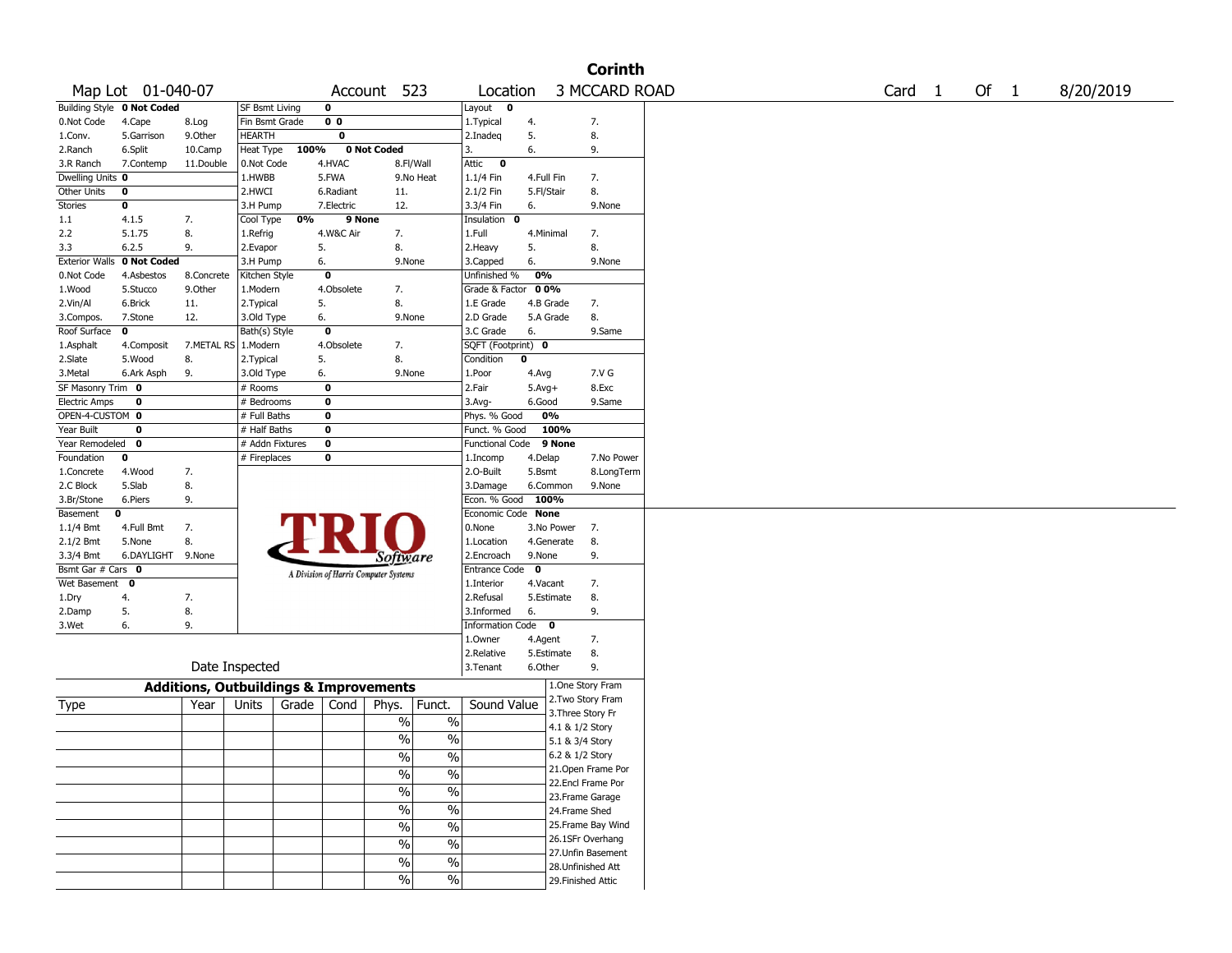|                              | Map Lot 01-040-08              | Account 524 | Location                                        |                          | 17 MCCARD ROAD           |                                      |                 |                          | Card <sub>1</sub> | Of 1          |                                | 8/20/2019                             |
|------------------------------|--------------------------------|-------------|-------------------------------------------------|--------------------------|--------------------------|--------------------------------------|-----------------|--------------------------|-------------------|---------------|--------------------------------|---------------------------------------|
|                              | EASTMAN, JEFFREY D.            |             |                                                 | <b>Property Data</b>     |                          |                                      |                 | <b>Assessment Record</b> |                   |               |                                |                                       |
|                              |                                |             | Neighborhood 2 Neighborhood B                   |                          |                          | Year                                 | Land            |                          | <b>Buildings</b>  |               | Exempt                         | <b>Total</b>                          |
|                              |                                |             |                                                 |                          |                          | 2006                                 |                 | 14,340                   |                   | $\pmb{0}$     | 0                              | 14,340                                |
| 110 CALL ROAD                |                                |             | Tree Growth Year                                | $\mathbf 0$              |                          | 2007                                 |                 | 14,340                   |                   | $\bf{0}$      | 0                              | 14,340                                |
| EXETER ME 04435              |                                |             | <b>FIRST MORTGAGE</b><br><b>SECOND MORTGAGE</b> |                          | $\pmb{0}$<br>$\mathbf 0$ | 2008                                 |                 | 15,770                   |                   | $\pmb{0}$     | 0                              | 15,770                                |
| B11971P300<br>Previous Owner |                                |             | Zone/Land Use 11 Residential                    |                          |                          |                                      |                 |                          |                   |               |                                |                                       |
|                              | EASTMAN FAMILY LTD PARTNERSHIP |             |                                                 |                          |                          | 2009                                 |                 | 15,770                   |                   | 0             | 0                              | 15,770                                |
|                              | EASTMAN, DALE & ELAINE         |             | Secondary Zone                                  |                          |                          | 2010                                 |                 | 15,770                   |                   | $\mathbf 0$   | 0                              | 15,770                                |
|                              |                                |             |                                                 |                          |                          | 2011                                 |                 | 15,770                   |                   | $\pmb{0}$     | 0                              | 15,770                                |
| CORINTH ME 04427             |                                |             | Topography 1 Level                              |                          | 9                        | 2012                                 |                 | 15,770                   |                   | $\bf{0}$      | 0                              | 15,770                                |
|                              | Sale Date: 10/29/2009          |             | 1.Level                                         | 4.Below St               | 7.                       | 2013                                 |                 | 15,770                   |                   | 0             | 0                              | 15,770                                |
|                              |                                |             | 2.Rolling<br>3.Above St                         | 5.Low<br>6.Swampy        | 8.<br>9.                 | 2014                                 |                 | 15,770                   |                   | 0             | 0                              | 15,770                                |
|                              |                                |             | Utilities 4 Drilled Well                        |                          | <b>6 Septic System</b>   | 2015                                 |                 | 15,770                   |                   | $\bf{0}$      | 0                              | 15,770                                |
|                              |                                |             |                                                 |                          |                          | 2016                                 |                 | 15,770                   |                   | $\pmb{0}$     | 0                              | 15,770                                |
|                              |                                |             | 1.Public<br>2. Water                            | 4.Dr Well<br>5.Dug Well  | 7.Cesspool<br>8.         | 2017                                 |                 | 15,770                   |                   | 0             | 0                              | 15,770                                |
|                              |                                |             | 3.Sewer                                         | 6.Septic                 | 9.None                   | 2018                                 |                 | 15,770                   |                   | $\bf{0}$      | 0                              | 15,770                                |
|                              |                                |             | <b>Street</b>                                   | 1 Paved                  |                          | 2019                                 |                 | 15,770                   |                   | $\bf{0}$      | 0                              | 15,770                                |
|                              |                                |             | 1.Paved                                         | 4.R/W                    | 7.                       |                                      |                 |                          | <b>Land Data</b>  |               |                                |                                       |
|                              |                                |             | 2.Semi Imp<br>3.Gravel                          | 5.<br>6.                 | 8.<br>9.None             | <b>Front Foot</b>                    |                 | <b>Effective</b>         |                   |               | <b>Influence</b>               | <b>Influence</b>                      |
|                              |                                |             | STATUS TG-F&O                                   |                          | $\mathbf 0$              |                                      | <b>Type</b>     | Frontage                 | <b>Depth</b>      | <b>Factor</b> | Code                           | <b>Codes</b>                          |
|                              | Inspection Witnessed By:       |             |                                                 |                          | $\mathbf 0$              | 11.Regular Lot<br>12.Delta Triangle  |                 |                          |                   |               | %<br>%                         | 1.Unimproved<br>2. Excess Frtg        |
|                              |                                |             |                                                 | <b>Sale Data</b>         |                          | 13. Nabla Triangle                   |                 |                          |                   |               | %                              | 3. Topography                         |
| χ                            |                                | Date        | Sale Date                                       |                          | 10/29/2009               | 14. Rear Land<br>15. Miscellaneous   |                 |                          |                   |               | %<br>%                         | 4.Size/Shape<br>5.Access              |
|                              |                                |             | Price                                           |                          |                          |                                      |                 |                          |                   |               | %                              | 6.Open Space                          |
| No./Date                     | Description                    | Date Insp.  | Sale Type                                       | 1 Land Only              |                          |                                      |                 |                          |                   |               | %                              | 7.Restricted<br>8.Environmt           |
|                              |                                |             | 1.Land<br>2.L & B                               | 4. Mobile<br>5.Other     | 7.<br>8.                 | <b>Square Foot</b><br>16.Regular Lot |                 | <b>Square Feet</b>       |                   |               | %                              | 9. Fractional                         |
|                              |                                |             | 3.Building                                      | 6.                       | 9.                       | 17.Secondary Lot                     |                 |                          |                   |               | %                              | <b>Acres</b>                          |
|                              |                                |             | Financing                                       | 9 Unknown                |                          | 18. Excess Land                      |                 |                          |                   |               | $\frac{9}{6}$                  | 30. Rear Land 51+<br>31.Tillable      |
|                              |                                |             | 1.Convent                                       | 4.Seller                 | 7.                       | 19.Sound Value                       |                 |                          |                   |               | $\frac{9}{6}$<br>$\frac{9}{6}$ | 32.Pasture                            |
| Notes:                       |                                |             | 2.FHA/VA                                        | 5.Private                | 8.                       | 20.Miscellaneous                     |                 |                          |                   |               | $\frac{9}{6}$                  | 33.Open Space                         |
|                              |                                |             | 3.Assumed                                       | 6.Cash                   | 9.Unknown                |                                      |                 |                          |                   |               | $\overline{\frac{9}{6}}$       | 34.Softwood (F&O)                     |
|                              |                                |             | Validity                                        | <b>2 Related Parties</b> |                          | <b>Fract. Acre</b>                   |                 | <b>Acreage/Sites</b>     |                   |               |                                | 35. Mixed Wood (F&                    |
|                              |                                |             | 1.Valid                                         | 4.Split                  | 7.Renovate               | 21.Improved (Frac                    | 21              |                          | 1.00              | 100           | %<br>$\bf{0}$                  | 36.Hardwood (F&O)<br>37.Softwood (TG) |
|                              |                                |             | 2.Related                                       | 5.Partial                | 8.Other                  | 22.Unimproved (Fr                    | $\overline{27}$ |                          | 0.03              | 100           | $\frac{9}{6}$<br>$\mathbf 0$   | 38. Mixed Wood (TG                    |
|                              |                                |             | 3.Distress                                      | 6.Exempt                 | 9.                       | 23.No Road Lot (F                    |                 |                          |                   |               | $\frac{9}{6}$                  | 39.Hardwood (TG)                      |
|                              |                                |             |                                                 |                          |                          | Acres<br>24.Commercial               |                 |                          |                   |               | $\frac{9}{6}$                  | 40. Wasteland                         |
|                              |                                |             | Verified                                        | <b>5 Public Record</b>   |                          | 25.                                  |                 |                          |                   |               | %<br>$\frac{9}{6}$             | 41. Multiple MO HO                    |
|                              |                                |             | 1.Buyer                                         | 4.Agent                  | 7.Family                 | 26.                                  |                 |                          |                   |               | %                              | 42. Multiple Home                     |
|                              |                                |             | 2.Seller                                        | 5.Pub Rec                | 8.Other                  | 27. Rear Land 1-10                   |                 |                          |                   |               |                                | 43.TG SINGLE LANE                     |
|                              |                                |             | 3.Lender                                        | 6.MLS                    | 9.                       | 28. Rear Land 11-2                   |                 | <b>Total Acreage</b>     |                   | 1.03          |                                | 44.Lot Improvemen                     |
| <b>Corinth</b>               |                                |             |                                                 |                          |                          | 29. Rear Land 26-5                   |                 |                          |                   |               |                                | 45. Miscellaneous<br>46.Sound Value   |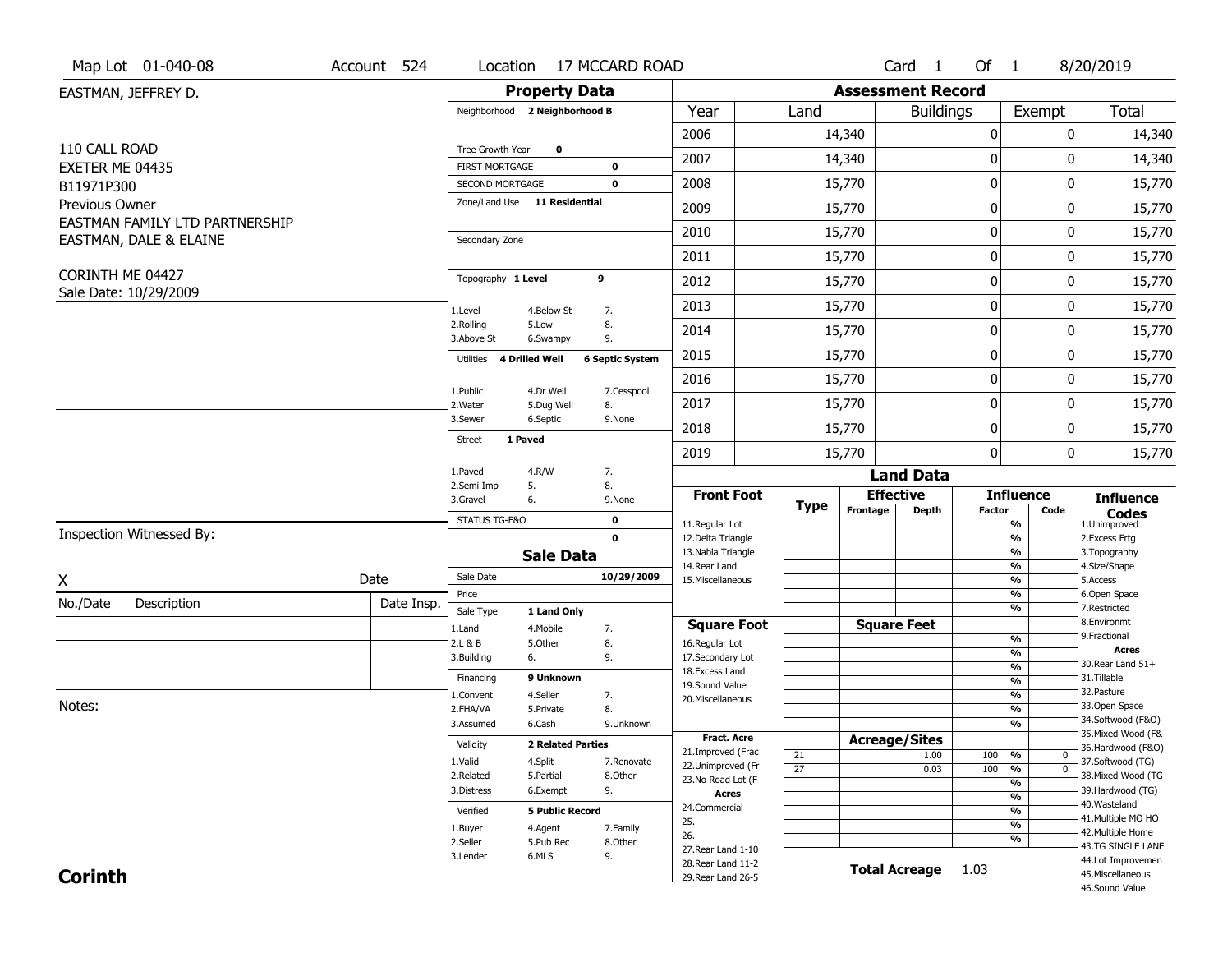|                       |                                   |            |                                                   |       |                                       |                                        |                        |             |                    | <b>Corinth</b>     |        |      |           |
|-----------------------|-----------------------------------|------------|---------------------------------------------------|-------|---------------------------------------|----------------------------------------|------------------------|-------------|--------------------|--------------------|--------|------|-----------|
|                       | Map Lot 01-040-08                 |            |                                                   |       |                                       | Account 524                            | Location               |             |                    | 17 MCCARD ROAD     | Card 1 | Of 1 | 8/20/2019 |
|                       | <b>Building Style 0 Not Coded</b> |            | SF Bsmt Living                                    |       | 0                                     |                                        | Layout<br>$\mathbf 0$  |             |                    |                    |        |      |           |
| 0.Not Code            | 4.Cape                            | 8.Log      | Fin Bsmt Grade                                    |       | 0 <sub>0</sub>                        |                                        | 1. Typical             | 4.          |                    | 7.                 |        |      |           |
| 1.Conv.               | 5.Garrison                        | 9.0ther    | HEARTH                                            |       | $\overline{\mathbf{0}}$               |                                        | 2.Inadeq               | 5.          |                    | 8.                 |        |      |           |
| 2.Ranch               | 6.Split                           | 10.Camp    | Heat Type                                         | 100%  |                                       | 0 Not Coded                            | 3.                     | 6.          |                    | 9.                 |        |      |           |
| 3.R Ranch             | 7.Contemp                         | 11.Double  | 0.Not Code                                        |       | 4.HVAC                                | 8.Fl/Wall                              | Attic<br>$\mathbf 0$   |             |                    |                    |        |      |           |
| Dwelling Units 0      |                                   |            | 1.HWBB                                            |       | 5.FWA                                 | 9.No Heat                              | 1.1/4 Fin              | 4.Full Fin  |                    | 7.                 |        |      |           |
| Other Units           | 0                                 |            | 2.HWCI                                            |       | 6.Radiant                             | 11.                                    | 2.1/2 Fin              | 5.Fl/Stair  |                    | 8.                 |        |      |           |
| Stories               | 0                                 |            | 3.H Pump                                          |       | 7.Electric                            | 12.                                    | 3.3/4 Fin              | 6.          |                    | 9.None             |        |      |           |
| 1.1                   | 4.1.5                             | 7.         | Cool Type                                         | 0%    | 9 None                                |                                        | Insulation<br>0        |             |                    |                    |        |      |           |
| 2.2                   | 5.1.75                            | 8.         | 1.Refrig                                          |       | 4.W&C Air                             | 7.                                     | 1.Full                 | 4.Minimal   |                    | 7.                 |        |      |           |
| 3.3                   | 6.2.5                             | 9.         | 2.Evapor                                          | 5.    |                                       | 8.                                     | 2.Heavy                | 5.          |                    | 8.                 |        |      |           |
| <b>Exterior Walls</b> | 0 Not Coded                       |            | 3.H Pump                                          | 6.    |                                       | 9.None                                 | 3.Capped               | 6.          |                    | 9.None             |        |      |           |
| 0.Not Code            | 4.Asbestos                        | 8.Concrete | Kitchen Style                                     |       | $\mathbf 0$                           |                                        | Unfinished %           | 0%          |                    |                    |        |      |           |
| 1.Wood                | 5.Stucco                          | 9.0ther    | 1.Modern                                          |       | 4.Obsolete                            | 7.                                     | Grade & Factor         | 00%         |                    |                    |        |      |           |
| 2.Vin/Al              | 6.Brick                           | 11.        | 2. Typical                                        | 5.    |                                       | 8.                                     | 1.E Grade              | 4.B Grade   |                    | 7.                 |        |      |           |
| 3.Compos.             | 7.Stone                           | 12.        | 3.Old Type                                        | 6.    |                                       | 9.None                                 | 2.D Grade              | 5.A Grade   |                    | 8.                 |        |      |           |
| Roof Surface          | $\mathbf 0$                       |            | Bath(s) Style                                     |       | $\mathbf 0$                           |                                        | 3.C Grade              | 6.          |                    | 9.Same             |        |      |           |
| 1.Asphalt             | 4.Composit                        | 7.METAL RS | 1.Modern                                          |       | 4.Obsolete                            | 7.                                     | SQFT (Footprint) 0     |             |                    |                    |        |      |           |
| 2.Slate               | 5.Wood                            | 8.         | 2. Typical                                        | 5.    |                                       | 8.                                     | Condition              | 0           |                    |                    |        |      |           |
| 3.Metal               | 6.Ark Asph                        | 9.         | 3.Old Type                                        | 6.    |                                       | 9.None                                 | 1.Poor                 | 4.Avg       |                    | 7.V G              |        |      |           |
| SF Masonry Trim 0     |                                   |            | # Rooms                                           |       | $\mathbf 0$                           |                                        | 2.Fair                 | $5.Avg+$    |                    | 8.Exc              |        |      |           |
| <b>Electric Amps</b>  | 0                                 |            | # Bedrooms                                        |       | 0                                     |                                        | 3.Avg-                 | 6.Good      |                    | 9.Same             |        |      |           |
| OPEN-4-CUSTOM 0       |                                   |            | # Full Baths                                      |       | $\bf{0}$                              |                                        | Phys. % Good           | 0%          |                    |                    |        |      |           |
| Year Built            | 0                                 |            | # Half Baths                                      |       | $\bf o$                               |                                        | Funct. % Good          |             | 100%               |                    |        |      |           |
| Year Remodeled        | $\mathbf 0$                       |            | # Addn Fixtures                                   |       | $\bf o$                               |                                        | <b>Functional Code</b> |             | 9 None             |                    |        |      |           |
| Foundation            | 0                                 |            | # Fireplaces                                      |       | $\bf o$                               |                                        | 1.Incomp               | 4.Delap     |                    | 7.No Power         |        |      |           |
| 1.Concrete            | 4.Wood                            | 7.         |                                                   |       |                                       |                                        | 2.0-Built              | 5.Bsmt      |                    | 8.LongTerm         |        |      |           |
| 2.C Block             | 5.Slab                            | 8.         |                                                   |       |                                       |                                        | 3.Damage               | 6.Common    |                    | 9.None             |        |      |           |
| 3.Br/Stone            | 6.Piers                           | 9.         |                                                   |       |                                       |                                        | Econ. % Good 100%      |             |                    |                    |        |      |           |
| Basement              | 0                                 |            |                                                   |       |                                       |                                        | Economic Code None     |             |                    |                    |        |      |           |
| $1.1/4$ Bmt           | 4.Full Bmt                        | 7.         |                                                   |       |                                       |                                        | 0.None                 | 3.No Power  |                    | 7.                 |        |      |           |
| 2.1/2 Bmt             | 5.None                            | 8.         |                                                   |       |                                       |                                        | 1.Location             | 4.Generate  |                    | 8.                 |        |      |           |
| 3.3/4 Bmt             | 6.DAYLIGHT                        | 9.None     |                                                   |       |                                       | Software                               | 2.Encroach             | 9.None      |                    | 9.                 |        |      |           |
| Bsmt Gar # Cars 0     |                                   |            |                                                   |       | A Division of Harris Computer Systems |                                        | Entrance Code          | $\mathbf 0$ |                    |                    |        |      |           |
| Wet Basement          | 0                                 |            |                                                   |       |                                       |                                        | 1.Interior             | 4.Vacant    |                    | 7.                 |        |      |           |
| 1.Dry                 | 4.                                | 7.         |                                                   |       |                                       |                                        | 2.Refusal              | 5.Estimate  |                    | 8.                 |        |      |           |
| 2.Damp                | 5.                                | 8.         |                                                   |       |                                       |                                        | 3.Informed             | 6.          |                    | 9.                 |        |      |           |
| 3.Wet                 | 6.                                | 9.         |                                                   |       |                                       |                                        | Information Code 0     |             |                    |                    |        |      |           |
|                       |                                   |            |                                                   |       |                                       |                                        | 1.0wner                | 4.Agent     |                    | 7.                 |        |      |           |
|                       |                                   |            |                                                   |       |                                       |                                        | 2.Relative             | 5.Estimate  |                    | 8.                 |        |      |           |
|                       |                                   |            | Date Inspected                                    |       |                                       |                                        | 3.Tenant               | 6.Other     |                    | 9.                 |        |      |           |
|                       |                                   |            | <b>Additions, Outbuildings &amp; Improvements</b> |       |                                       |                                        |                        |             |                    | 1.One Story Fram   |        |      |           |
| Type                  |                                   | Year       | Units                                             | Grade | Cond                                  | Phys.<br>Funct.                        | Sound Value            |             |                    | 2. Two Story Fram  |        |      |           |
|                       |                                   |            |                                                   |       |                                       | %<br>$\%$                              |                        |             | 3. Three Story Fr  |                    |        |      |           |
|                       |                                   |            |                                                   |       |                                       |                                        |                        |             | 4.1 & 1/2 Story    |                    |        |      |           |
|                       |                                   |            |                                                   |       |                                       | %<br>%                                 |                        |             | 5.1 & 3/4 Story    |                    |        |      |           |
|                       |                                   |            |                                                   |       |                                       | $\frac{9}{0}$<br>$\frac{9}{0}$         |                        |             | 6.2 & 1/2 Story    |                    |        |      |           |
|                       |                                   |            |                                                   |       |                                       | $\%$<br>$\frac{0}{0}$                  |                        |             |                    | 21.Open Frame Por  |        |      |           |
|                       |                                   |            |                                                   |       |                                       | $\overline{\frac{0}{6}}$<br>%          |                        |             |                    | 22.Encl Frame Por  |        |      |           |
|                       |                                   |            |                                                   |       |                                       | $\overline{\frac{0}{6}}$<br>$\sqrt{6}$ |                        |             |                    | 23. Frame Garage   |        |      |           |
|                       |                                   |            |                                                   |       |                                       |                                        |                        |             | 24.Frame Shed      |                    |        |      |           |
|                       |                                   |            |                                                   |       |                                       | $\overline{\frac{0}{6}}$<br>$\%$       |                        |             |                    | 25. Frame Bay Wind |        |      |           |
|                       |                                   |            |                                                   |       |                                       | $\%$<br>$\frac{0}{0}$                  |                        |             |                    | 26.1SFr Overhang   |        |      |           |
|                       |                                   |            |                                                   |       |                                       | $\%$<br>$\%$                           |                        |             |                    | 27.Unfin Basement  |        |      |           |
|                       |                                   |            |                                                   |       |                                       |                                        |                        |             |                    | 28.Unfinished Att  |        |      |           |
|                       |                                   |            |                                                   |       |                                       | %<br>$\frac{0}{0}$                     |                        |             | 29. Finished Attic |                    |        |      |           |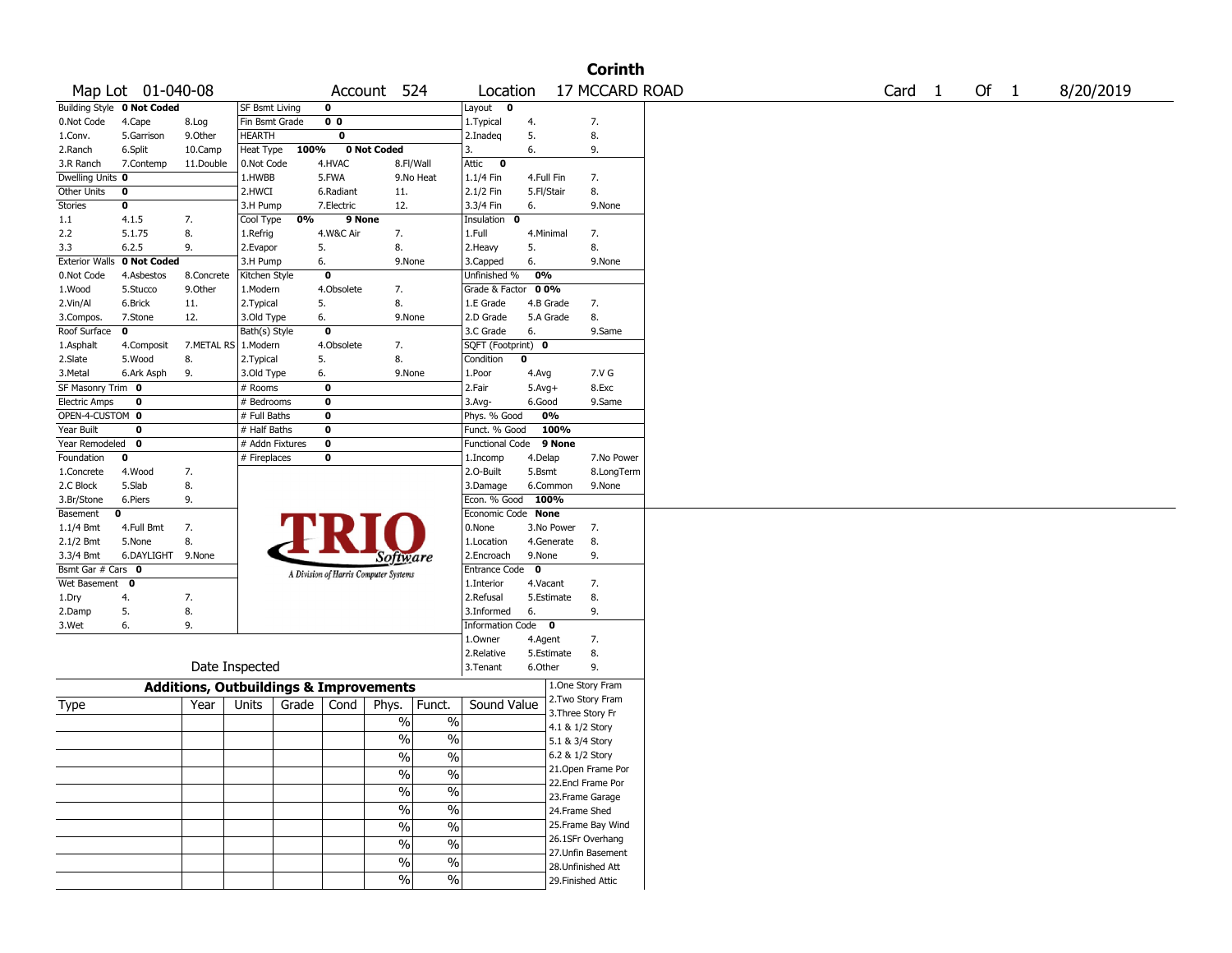|                  | Map Lot 01-040-09              | Account 525 | Location                      |                          | 27 MCCARD ROAD         |                                          |                 |          | Card <sub>1</sub>        | Of $1$        |                                | 8/20/2019                              |
|------------------|--------------------------------|-------------|-------------------------------|--------------------------|------------------------|------------------------------------------|-----------------|----------|--------------------------|---------------|--------------------------------|----------------------------------------|
|                  | EASTMAN, JEFFREY D.            |             |                               | <b>Property Data</b>     |                        |                                          |                 |          | <b>Assessment Record</b> |               |                                |                                        |
| EASTMAN, ADAM J. |                                |             | Neighborhood 2 Neighborhood B |                          |                        | Year                                     | Land            |          | <b>Buildings</b>         |               | Exempt                         | <b>Total</b>                           |
| 27 MCCARD ROAD   |                                |             |                               |                          |                        | 2006                                     |                 | 14,340   |                          | 0             | 0                              | 14,340                                 |
|                  |                                |             | Tree Growth Year              | $\mathbf 0$              |                        | 2007                                     |                 | 14,340   |                          | 0             | 0                              | 14,340                                 |
| CORINTH ME 04427 |                                |             | <b>FIRST MORTGAGE</b>         |                          | $\mathbf 0$            |                                          |                 |          |                          |               |                                |                                        |
| B13293P298       |                                |             | SECOND MORTGAGE               |                          | 0                      | 2008                                     |                 | 15,770   |                          | $\pmb{0}$     | 0                              | 15,770                                 |
| Previous Owner   | EASTMAN FAMILY LTD PARTNERSHIP |             | Zone/Land Use 11 Residential  |                          |                        | 2009                                     |                 | 15,770   |                          | 0             | 0                              | 15,770                                 |
|                  | EASTMAN, DALE & ELAINE         |             | Secondary Zone                |                          |                        | 2010                                     |                 | 15,770   |                          | 0             | 0                              | 15,770                                 |
|                  |                                |             |                               |                          |                        | 2011                                     |                 | 15,770   |                          | 0             | 0                              | 15,770                                 |
| CORINTH ME 04427 |                                |             | Topography 1 Level            |                          | 9                      | 2012                                     |                 | 15,770   |                          | 0             | 0                              | 15,770                                 |
|                  | Sale Date: 10/29/2009          |             | 1.Level                       | 4.Below St               | 7.                     | 2013                                     |                 | 15,770   |                          | $\mathbf{0}$  | 0                              | 15,770                                 |
|                  |                                |             | 2.Rolling<br>3.Above St       | 5.Low<br>6.Swampy        | 8.<br>9.               | 2014                                     |                 | 15,770   |                          | 23,600        | 0                              | 39,370                                 |
|                  |                                |             | Utilities                     | <b>4 Drilled Well</b>    | <b>6 Septic System</b> | 2015                                     |                 | 15,770   |                          | 24,160        | 0                              | 39,930                                 |
|                  |                                |             | 1.Public                      | 4.Dr Well                |                        | 2016                                     |                 | 15,770   |                          | 24,160        | 0                              | 39,930                                 |
|                  |                                |             | 2. Water                      | 5.Dug Well               | 7.Cesspool<br>8.       | 2017                                     |                 | 15,770   |                          | 24,160        | 0                              | 39,930                                 |
|                  |                                |             | 3.Sewer                       | 6.Septic                 | 9.None                 | 2018                                     |                 | 15,770   |                          | 24,160        | 0                              | 39,930                                 |
|                  |                                |             | 1 Paved<br><b>Street</b>      |                          |                        | 2019                                     |                 | 15,770   |                          | 24,160        | 0                              | 39,930                                 |
|                  |                                |             | 1.Paved                       | 4.R/W                    | 7.                     |                                          |                 |          | <b>Land Data</b>         |               |                                |                                        |
|                  |                                |             | 2.Semi Imp<br>3.Gravel        | 5.<br>6.                 | 8.<br>9.None           | <b>Front Foot</b>                        |                 |          | <b>Effective</b>         |               | <b>Influence</b>               | <b>Influence</b>                       |
|                  |                                |             | STATUS TG-F&O                 |                          | 0                      | 11.Regular Lot                           | <b>Type</b>     | Frontage | <b>Depth</b>             | <b>Factor</b> | Code<br>%                      | <b>Codes</b><br>1.Unimproved           |
|                  | Inspection Witnessed By:       |             |                               |                          | $\mathbf{0}$           | 12.Delta Triangle                        |                 |          |                          |               | $\overline{\frac{9}{6}}$       | 2. Excess Frtg                         |
|                  |                                |             |                               | <b>Sale Data</b>         |                        | 13. Nabla Triangle                       |                 |          |                          |               | %                              | 3. Topography                          |
| X                |                                | Date        | Sale Date                     |                          | 10/29/2009             | 14. Rear Land<br>15. Miscellaneous       |                 |          |                          |               | %<br>%                         | 4.Size/Shape<br>5.Access               |
| No./Date         |                                | Date Insp.  | Price                         |                          |                        |                                          |                 |          |                          |               | %                              | 6.Open Space                           |
|                  | Description                    |             | Sale Type                     | 1 Land Only              |                        |                                          |                 |          |                          |               | %                              | 7.Restricted<br>8.Environmt            |
|                  |                                |             | 1.Land                        | 4. Mobile                | 7.                     | <b>Square Foot</b>                       |                 |          | <b>Square Feet</b>       |               | $\frac{9}{6}$                  | 9. Fractional                          |
|                  |                                |             | 2.L & B<br>3.Building         | 5.Other<br>6.            | 8.<br>9.               | 16.Regular Lot<br>17.Secondary Lot       |                 |          |                          |               | $\frac{9}{6}$                  | <b>Acres</b>                           |
|                  |                                |             |                               |                          |                        | 18. Excess Land                          |                 |          |                          |               | $\frac{9}{6}$                  | 30. Rear Land 51+                      |
|                  |                                |             | Financing                     | 9 Unknown                |                        | 19.Sound Value                           |                 |          |                          |               | $\frac{9}{6}$<br>$\frac{9}{6}$ | 31.Tillable<br>32.Pasture              |
| Notes:           |                                |             | 1.Convent<br>2.FHA/VA         | 4.Seller<br>5.Private    | 7.<br>8.               | 20.Miscellaneous                         |                 |          |                          |               | $\frac{9}{6}$                  | 33.Open Space                          |
|                  |                                |             | 3.Assumed                     | 6.Cash                   | 9.Unknown              |                                          |                 |          |                          |               | $\frac{9}{6}$                  | 34.Softwood (F&O)                      |
|                  |                                |             | Validity                      | <b>2 Related Parties</b> |                        | Fract. Acre                              |                 |          | <b>Acreage/Sites</b>     |               |                                | 35. Mixed Wood (F&                     |
|                  |                                |             |                               |                          |                        | 21.Improved (Frac                        | 21              |          | 1.00                     | 100           | %<br>0                         | 36.Hardwood (F&O)                      |
|                  |                                |             | 1.Valid<br>2.Related          | 4.Split<br>5.Partial     | 7.Renovate<br>8.Other  | 22.Unimproved (Fr                        | $\overline{27}$ |          | 0.03                     | 100           | $\overline{0}$<br>%            | 37.Softwood (TG)<br>38. Mixed Wood (TG |
|                  |                                |             | 3.Distress                    | 6.Exempt                 | 9.                     | 23.No Road Lot (F                        |                 |          |                          |               | %                              | 39.Hardwood (TG)                       |
|                  |                                |             |                               |                          |                        | <b>Acres</b><br>24.Commercial            |                 |          |                          |               | $\frac{9}{6}$                  | 40. Wasteland                          |
|                  |                                |             | Verified                      | <b>5 Public Record</b>   |                        | 25.                                      |                 |          |                          |               | $\frac{9}{6}$<br>$\frac{9}{6}$ | 41. Multiple MO HO                     |
|                  |                                |             |                               |                          |                        |                                          |                 |          |                          |               |                                |                                        |
|                  |                                |             | 1.Buyer                       | 4.Agent                  | 7.Family               | 26.                                      |                 |          |                          |               |                                | 42. Multiple Home                      |
|                  |                                |             | 2.Seller                      | 5.Pub Rec                | 8.Other                | 27. Rear Land 1-10                       |                 |          |                          |               | %                              | 43.TG SINGLE LANE                      |
| <b>Corinth</b>   |                                |             | 3.Lender                      | 6.MLS                    | 9.                     | 28. Rear Land 11-2<br>29. Rear Land 26-5 |                 |          | <b>Total Acreage</b>     | 1.03          |                                | 44.Lot Improvemen<br>45. Miscellaneous |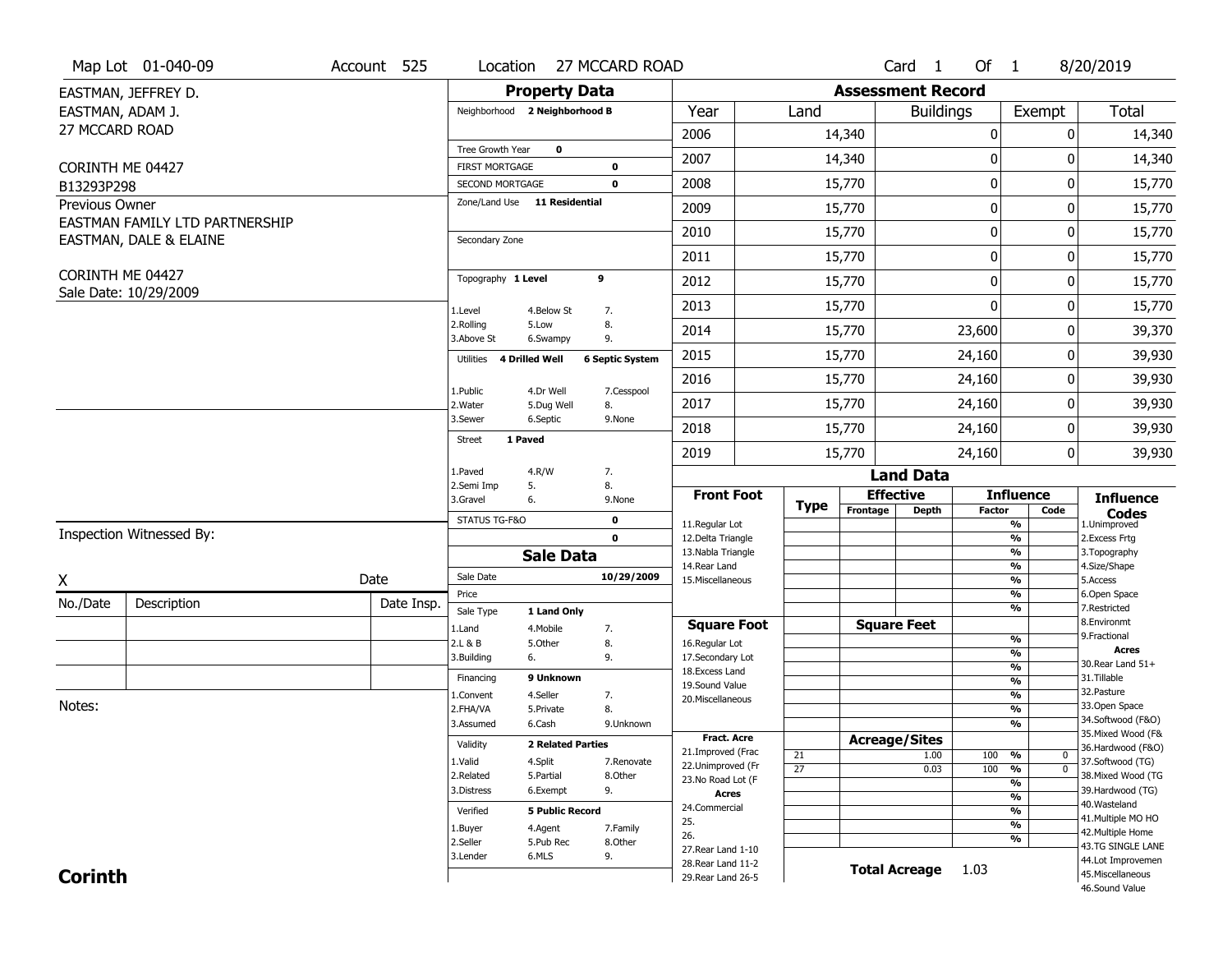|                               |                            |            |                                                   |         |                |                                       |                          |                                  |                   |                    | <b>Corinth</b>     |  |                   |      |           |
|-------------------------------|----------------------------|------------|---------------------------------------------------|---------|----------------|---------------------------------------|--------------------------|----------------------------------|-------------------|--------------------|--------------------|--|-------------------|------|-----------|
|                               | Map Lot 01-040-09          |            |                                                   |         |                | Account 525                           |                          | Location                         |                   |                    | 27 MCCARD ROAD     |  | Card <sub>1</sub> | Of 1 | 8/20/2019 |
|                               | Building Style 0 Not Coded |            | SF Bsmt Living                                    |         | 0              |                                       |                          | Layout<br>$\mathbf 0$            |                   |                    |                    |  |                   |      |           |
| 0.Not Code                    | 4.Cape                     | 8.Log      | Fin Bsmt Grade                                    |         | 0 <sub>0</sub> |                                       |                          | 1.Typical                        | 4.                |                    | 7.                 |  |                   |      |           |
| 1.Conv.                       | 5.Garrison                 | 9.Other    | HEARTH                                            |         | 0              |                                       |                          | 2.Inadeg                         | 5.                |                    | 8.                 |  |                   |      |           |
| 2.Ranch                       | 6.Split                    | 10.Camp    | Heat Type                                         | 100%    |                | 0 Not Coded                           |                          | 3.                               | 6.                |                    | 9.                 |  |                   |      |           |
| 3.R Ranch                     | 7.Contemp                  | 11.Double  | 0.Not Code                                        |         | 4.HVAC         |                                       | 8.Fl/Wall                | Attic<br>$\bf{0}$                |                   |                    |                    |  |                   |      |           |
| Dwelling Units 0              |                            |            | 1.HWBB                                            |         | 5.FWA          |                                       | 9.No Heat                | 1.1/4 Fin                        | 4.Full Fin        |                    | 7.                 |  |                   |      |           |
| Other Units                   | 0                          |            | 2.HWCI                                            |         | 6.Radiant      | 11.                                   |                          | 2.1/2 Fin                        | 5.Fl/Stair        |                    | 8.                 |  |                   |      |           |
| Stories                       | 0                          |            | 3.H Pump                                          |         | 7.Electric     | 12.                                   |                          | 3.3/4 Fin                        | 6.                |                    | 9.None             |  |                   |      |           |
| 1.1                           | 4.1.5                      | 7.         | Cool Type                                         | 0%      |                | 9 None                                |                          | Insulation<br>0                  |                   |                    |                    |  |                   |      |           |
| 2.2                           | 5.1.75                     | 8.         | 1.Refrig                                          |         | 4.W&C Air      | 7.                                    |                          | 1.Full                           |                   | 4.Minimal          | 7.                 |  |                   |      |           |
| 3.3                           | 6.2.5                      | 9.         | 2.Evapor                                          |         | 5.             | 8.                                    |                          | 2. Heavy                         | 5.                |                    | 8.                 |  |                   |      |           |
| <b>Exterior Walls</b>         | 0 Not Coded                |            | 3.H Pump                                          |         | 6.             | 9.None                                |                          | 3.Capped                         | 6.                |                    | 9.None             |  |                   |      |           |
| 0.Not Code                    | 4.Asbestos                 | 8.Concrete | Kitchen Style                                     |         | 0              |                                       |                          | Unfinished %                     | 0%                |                    |                    |  |                   |      |           |
| 1.Wood                        | 5.Stucco                   | 9.0ther    | 1.Modern                                          |         | 4.Obsolete     | 7.                                    |                          | Grade & Factor                   | 0 0%              |                    |                    |  |                   |      |           |
| 2.Vin/Al                      | 6.Brick                    | 11.        | 2. Typical                                        |         | 5.             | 8.                                    |                          | 1.E Grade                        |                   | 4.B Grade          | 7.                 |  |                   |      |           |
| 3.Compos.                     | 7.Stone                    | 12.        | 3.Old Type                                        |         | 6.             | 9.None                                |                          | 2.D Grade                        |                   | 5.A Grade          | 8.                 |  |                   |      |           |
| Roof Surface                  | 0                          |            | Bath(s) Style                                     |         | 0              |                                       |                          | 3.C Grade                        | 6.                |                    | 9.Same             |  |                   |      |           |
| 1.Asphalt                     | 4.Composit                 |            | 7.METAL RS   1.Modern                             |         | 4.Obsolete     | 7.                                    |                          | SQFT (Footprint) 0               |                   |                    |                    |  |                   |      |           |
| 2.Slate                       | 5.Wood                     | 8.         | 2. Typical                                        |         | 5.             | 8.                                    |                          | Condition<br>$\mathbf 0$         |                   |                    |                    |  |                   |      |           |
| 3.Metal                       | 6.Ark Asph                 | 9.         | 3.Old Type                                        |         | 6.             | 9.None                                |                          | 1.Poor                           | 4.Avg             |                    | 7.V G              |  |                   |      |           |
| SF Masonry Trim 0             |                            |            | # Rooms                                           |         | 0              |                                       |                          | 2.Fair                           | $5.Avg+$          |                    | 8.Exc              |  |                   |      |           |
| <b>Electric Amps</b>          | 0                          |            | # Bedrooms                                        |         | 0<br>0         |                                       |                          | $3.$ Avg-                        | 6.Good            | 0%                 | 9.Same             |  |                   |      |           |
| OPEN-4-CUSTOM 0<br>Year Built | 0                          |            | # Full Baths                                      |         | 0              |                                       |                          | Phys. % Good                     |                   | 100%               |                    |  |                   |      |           |
| Year Remodeled                | $\mathbf{o}$               |            | # Half Baths<br># Addn Fixtures                   |         | 0              |                                       |                          | Funct. % Good<br>Functional Code |                   | 9 None             |                    |  |                   |      |           |
| Foundation                    | 0                          |            | # Fireplaces                                      |         | 0              |                                       |                          |                                  |                   |                    | 7.No Power         |  |                   |      |           |
|                               | 4.Wood                     |            |                                                   |         |                |                                       |                          | 1.Incomp<br>2.0-Built            | 4.Delap<br>5.Bsmt |                    | 8.LongTerm         |  |                   |      |           |
| 1.Concrete<br>2.C Block       | 5.Slab                     | 7.<br>8.   |                                                   |         |                |                                       |                          | 3.Damage                         |                   | 6.Common           | 9.None             |  |                   |      |           |
| 3.Br/Stone                    | 6.Piers                    | 9.         |                                                   |         |                |                                       |                          | Econ. % Good                     |                   | 100%               |                    |  |                   |      |           |
| Basement                      | 0                          |            |                                                   |         |                |                                       |                          | Economic Code None               |                   |                    |                    |  |                   |      |           |
| $1.1/4$ Bmt                   | 4.Full Bmt                 | 7.         |                                                   |         |                |                                       |                          | 0.None                           |                   | 3.No Power         | 7.                 |  |                   |      |           |
| 2.1/2 Bmt                     | 5.None                     | 8.         |                                                   |         |                |                                       |                          | 1.Location                       |                   | 4.Generate         | 8.                 |  |                   |      |           |
| 3.3/4 Bmt                     | 6.DAYLIGHT 9.None          |            |                                                   |         |                | Software                              |                          | 2.Encroach                       | 9.None            |                    | 9.                 |  |                   |      |           |
| Bsmt Gar # Cars 0             |                            |            |                                                   |         |                |                                       |                          | Entrance Code 0                  |                   |                    |                    |  |                   |      |           |
| Wet Basement                  | $\mathbf 0$                |            |                                                   |         |                | A Division of Harris Computer Systems |                          | 1.Interior                       | 4.Vacant          |                    | 7.                 |  |                   |      |           |
| 1.Dry                         | 4.                         | 7.         |                                                   |         |                |                                       |                          | 2.Refusal                        |                   | 5.Estimate         | 8.                 |  |                   |      |           |
| 2.Damp                        | 5.                         | 8.         |                                                   |         |                |                                       |                          | 3.Informed                       | 6.                |                    | 9.                 |  |                   |      |           |
| 3.Wet                         | 6.                         | 9.         |                                                   |         |                |                                       |                          | Information Code 0               |                   |                    |                    |  |                   |      |           |
|                               |                            |            |                                                   |         |                |                                       |                          | 1.0wner                          | 4.Agent           |                    | 7.                 |  |                   |      |           |
|                               |                            |            |                                                   |         |                |                                       |                          | 2.Relative                       |                   | 5.Estimate         | 8.                 |  |                   |      |           |
|                               |                            |            | Date Inspected                                    |         |                |                                       |                          | 3.Tenant                         | 6.Other           |                    | 9.                 |  |                   |      |           |
|                               |                            |            |                                                   |         |                |                                       |                          |                                  |                   | 1.One Story Fram   |                    |  |                   |      |           |
|                               |                            |            | <b>Additions, Outbuildings &amp; Improvements</b> |         |                |                                       |                          |                                  |                   | 2. Two Story Fram  |                    |  |                   |      |           |
| Type                          |                            | Year       | Units                                             | Grade   | Cond           | Phys.                                 | Funct.                   | Sound Value                      |                   | 3. Three Story Fr  |                    |  |                   |      |           |
| 953 Titan                     | M/H                        | 2003       | 14x70                                             | 3 1 1 5 | 3              | 85                                    | % 87<br>$\%$             |                                  |                   | 4.1 & 1/2 Story    |                    |  |                   |      |           |
|                               |                            |            |                                                   |         |                | %                                     | $\%$                     |                                  |                   | 5.1 & 3/4 Story    |                    |  |                   |      |           |
|                               |                            |            |                                                   |         |                | %                                     | %                        |                                  |                   | 6.2 & 1/2 Story    |                    |  |                   |      |           |
|                               |                            |            |                                                   |         |                |                                       |                          |                                  |                   | 21.Open Frame Por  |                    |  |                   |      |           |
|                               |                            |            |                                                   |         |                | $\sqrt{0}$                            | $\%$                     |                                  |                   | 22.Encl Frame Por  |                    |  |                   |      |           |
|                               |                            |            |                                                   |         |                | $\sqrt{6}$                            | $\overline{\frac{0}{6}}$ |                                  |                   | 23. Frame Garage   |                    |  |                   |      |           |
|                               |                            |            |                                                   |         |                | %                                     | $\overline{\frac{0}{6}}$ |                                  |                   | 24.Frame Shed      |                    |  |                   |      |           |
|                               |                            |            |                                                   |         |                | $\frac{1}{2}$                         | $\overline{\frac{0}{6}}$ |                                  |                   |                    | 25. Frame Bay Wind |  |                   |      |           |
|                               |                            |            |                                                   |         |                |                                       |                          |                                  |                   | 26.1SFr Overhang   |                    |  |                   |      |           |
|                               |                            |            |                                                   |         |                | $\frac{0}{0}$                         | $\%$                     |                                  |                   | 27.Unfin Basement  |                    |  |                   |      |           |
|                               |                            |            |                                                   |         |                | $\%$                                  | $\%$                     |                                  |                   | 28.Unfinished Att  |                    |  |                   |      |           |
|                               |                            |            |                                                   |         |                | $\%$                                  | $\%$                     |                                  |                   | 29. Finished Attic |                    |  |                   |      |           |
|                               |                            |            |                                                   |         |                |                                       |                          |                                  |                   |                    |                    |  |                   |      |           |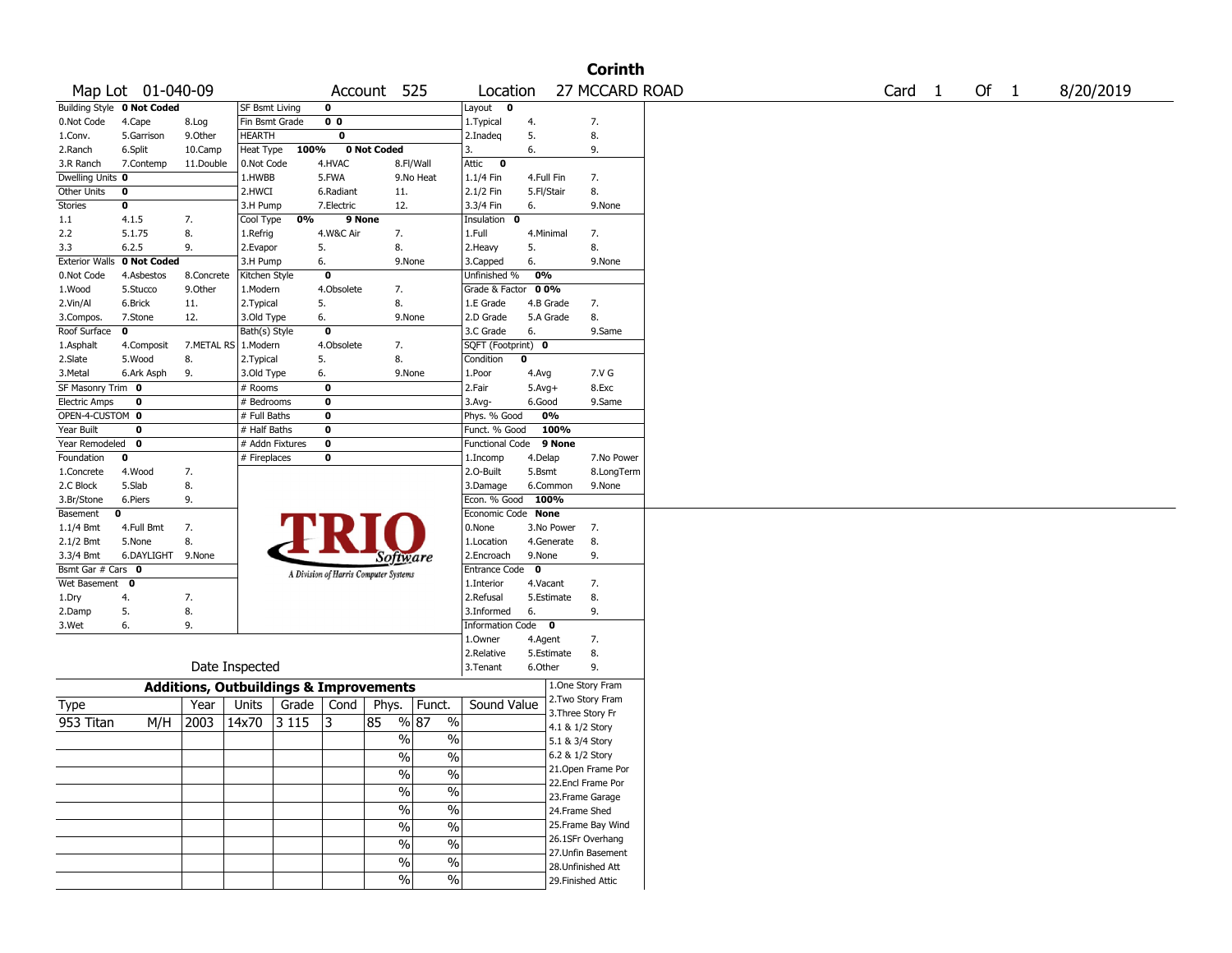|                              | Map Lot 01-040-10              | Account 526 | Location                                 |                          | 31 MCCARD ROAD             |                                          |                       |                          | Card 1               | Of 1             |                                            | 8/20/2019                               |
|------------------------------|--------------------------------|-------------|------------------------------------------|--------------------------|----------------------------|------------------------------------------|-----------------------|--------------------------|----------------------|------------------|--------------------------------------------|-----------------------------------------|
|                              | EASTMAN, JEFFREY D.            |             |                                          | <b>Property Data</b>     |                            |                                          |                       | <b>Assessment Record</b> |                      |                  |                                            |                                         |
|                              |                                |             | Neighborhood 2 Neighborhood B            |                          |                            | Year                                     | Land                  |                          | <b>Buildings</b>     |                  | Exempt                                     | <b>Total</b>                            |
|                              |                                |             |                                          |                          |                            | 2006                                     |                       | 14,340                   |                      | $\mathbf 0$      | 0                                          | 14,340                                  |
| 110 CALL ROAD                |                                |             | Tree Growth Year                         | $\mathbf 0$              |                            | 2007                                     |                       | 14,340                   |                      | 0                | 0                                          | 14,340                                  |
| EXETER ME 04435              |                                |             | <b>FIRST MORTGAGE</b><br>SECOND MORTGAGE |                          | $\mathbf 0$<br>$\mathbf 0$ | 2008                                     |                       | 15,770                   |                      | $\mathbf 0$      | 0                                          | 15,770                                  |
| B11971P300<br>Previous Owner |                                |             | Zone/Land Use 11 Residential             |                          |                            |                                          |                       |                          |                      |                  |                                            |                                         |
|                              | EASTMAN FAMILY LTD PARTNERSHIP |             |                                          |                          |                            | 2009                                     |                       | 15,770                   |                      | 0                | 0                                          | 15,770                                  |
|                              | EASTMAN, DALE & ELAINE         |             | Secondary Zone                           |                          |                            | 2010                                     |                       | 15,770                   |                      | $\mathbf 0$      | 0                                          | 15,770                                  |
|                              |                                |             |                                          |                          |                            | 2011                                     |                       | 15,770                   |                      | $\boldsymbol{0}$ | 0                                          | 15,770                                  |
| CORINTH ME 04427             |                                |             | Topography 1 Level                       |                          | 9                          | 2012                                     |                       | 15,770                   |                      | $\mathbf 0$      | 0                                          | 15,770                                  |
|                              | Sale Date: 10/29/2009          |             | 1.Level                                  | 4.Below St               | 7.                         | 2013                                     |                       | 15,770                   |                      | $\Omega$         | 0                                          | 15,770                                  |
|                              |                                |             | 2.Rolling<br>3.Above St                  | 5.Low<br>6.Swampy        | 8.<br>9.                   | 2014                                     |                       | 15,770                   |                      | 35,620           | 0                                          | 51,390                                  |
|                              |                                |             | Utilities                                | 4 Drilled Well           | <b>6 Septic System</b>     | 2015                                     |                       | 15,770                   |                      | 0                | 0                                          | 15,770                                  |
|                              |                                |             | 1.Public                                 | 4.Dr Well                | 7.Cesspool                 | 2016                                     |                       | 15,770                   |                      | $\mathbf 0$      | 0                                          | 15,770                                  |
|                              |                                |             | 2. Water                                 | 5.Dug Well               | 8.                         | 2017                                     |                       | 15,770                   |                      | 0                | 0                                          | 15,770                                  |
|                              |                                |             | 3.Sewer                                  | 6.Septic                 | 9.None                     | 2018                                     |                       | 15,770                   |                      | $\mathbf 0$      | 0                                          | 15,770                                  |
|                              |                                |             | 1 Paved<br><b>Street</b>                 |                          |                            | 2019                                     |                       | 15,770                   |                      | $\mathbf 0$      | 0                                          | 15,770                                  |
|                              |                                |             | 1.Paved                                  | 4.R/W                    | 7.                         |                                          |                       |                          | <b>Land Data</b>     |                  |                                            |                                         |
|                              |                                |             | 2.Semi Imp<br>3.Gravel                   | 5.<br>6.                 | 8.<br>9.None               | <b>Front Foot</b>                        |                       |                          | <b>Effective</b>     |                  | <b>Influence</b>                           | <b>Influence</b>                        |
|                              |                                |             | STATUS TG-F&O                            |                          | $\mathbf 0$                | 11.Regular Lot                           | <b>Type</b>           | Frontage                 | <b>Depth</b>         | <b>Factor</b>    | Code<br>%                                  | <b>Codes</b><br>1.Unimproved            |
|                              | Inspection Witnessed By:       |             |                                          |                          | $\mathbf{0}$               | 12.Delta Triangle                        |                       |                          |                      |                  | $\frac{9}{6}$                              | 2.Excess Frtg                           |
|                              |                                |             |                                          | <b>Sale Data</b>         |                            | 13. Nabla Triangle<br>14. Rear Land      |                       |                          |                      |                  | %<br>$\frac{9}{6}$                         | 3. Topography<br>4.Size/Shape           |
| X                            |                                | Date        | Sale Date                                |                          | 10/29/2009                 | 15. Miscellaneous                        |                       |                          |                      |                  | %                                          | 5.Access                                |
| No./Date                     | Description                    | Date Insp.  | Price                                    |                          |                            |                                          |                       |                          |                      |                  | $\frac{9}{6}$<br>%                         | 6.Open Space<br>7.Restricted            |
|                              |                                |             | Sale Type                                | 1 Land Only              |                            | <b>Square Foot</b>                       |                       |                          | <b>Square Feet</b>   |                  |                                            | 8.Environmt                             |
|                              |                                |             | 1.Land<br>2.L & B                        | 4. Mobile<br>5.0ther     | 7.<br>8.                   | 16.Regular Lot                           |                       |                          |                      |                  | $\frac{9}{6}$                              | 9. Fractional                           |
|                              |                                |             | 3.Building                               | 6.                       | 9.                         | 17.Secondary Lot                         |                       |                          |                      |                  | $\frac{9}{6}$                              | <b>Acres</b><br>30. Rear Land 51+       |
|                              |                                |             | Financing                                | 9 Unknown                |                            | 18. Excess Land                          |                       |                          |                      |                  | $\frac{9}{6}$<br>$\frac{9}{6}$             | 31.Tillable                             |
|                              |                                |             | 1.Convent                                | 4.Seller                 | 7.                         | 19.Sound Value<br>20.Miscellaneous       |                       |                          |                      |                  | $\frac{9}{6}$                              | 32. Pasture                             |
| Notes:                       |                                |             | 2.FHA/VA                                 | 5.Private                | 8.                         |                                          |                       |                          |                      |                  | $\frac{9}{6}$                              | 33.Open Space                           |
|                              |                                |             | 3.Assumed                                | 6.Cash                   | 9.Unknown                  |                                          |                       |                          |                      |                  | %                                          | 34.Softwood (F&O)<br>35. Mixed Wood (F& |
|                              |                                |             | Validity                                 | <b>2 Related Parties</b> |                            | Fract. Acre<br>21.Improved (Frac         |                       | <b>Acreage/Sites</b>     |                      |                  |                                            | 36.Hardwood (F&O)                       |
|                              |                                |             | 1.Valid                                  | 4.Split                  | 7.Renovate                 | 22.Unimproved (Fr                        | 21<br>$\overline{27}$ |                          | 1.00                 | 100              | %<br>$\bm{0}$<br>$\overline{\mathfrak{o}}$ | 37.Softwood (TG)                        |
|                              |                                |             | 2.Related                                | 5.Partial                | 8.Other                    | 23.No Road Lot (F                        |                       |                          | 0.03                 | 100              | %<br>%                                     | 38. Mixed Wood (TG                      |
|                              |                                |             | 3.Distress                               | 6.Exempt                 | 9.                         | <b>Acres</b>                             |                       |                          |                      |                  | $\frac{9}{6}$                              | 39.Hardwood (TG)                        |
|                              |                                |             | Verified                                 | <b>5 Public Record</b>   |                            | 24.Commercial                            |                       |                          |                      |                  | %                                          | 40. Wasteland                           |
|                              |                                |             | 1.Buyer                                  | 4.Agent                  | 7.Family                   | 25.                                      |                       |                          |                      |                  | $\frac{9}{6}$                              | 41. Multiple MO HO<br>42. Multiple Home |
|                              |                                |             | 2.Seller                                 | 5.Pub Rec                | 8.Other                    | 26.                                      |                       |                          |                      |                  | %                                          | 43.TG SINGLE LANE                       |
|                              |                                |             | 3.Lender                                 | 6.MLS                    | 9.                         | 27. Rear Land 1-10<br>28. Rear Land 11-2 |                       |                          |                      |                  |                                            | 44.Lot Improvemen                       |
| <b>Corinth</b>               |                                |             |                                          |                          |                            | 29. Rear Land 26-5                       |                       |                          | <b>Total Acreage</b> | 1.03             |                                            | 45. Miscellaneous                       |
|                              |                                |             |                                          |                          |                            |                                          |                       |                          |                      |                  |                                            | 46.Sound Value                          |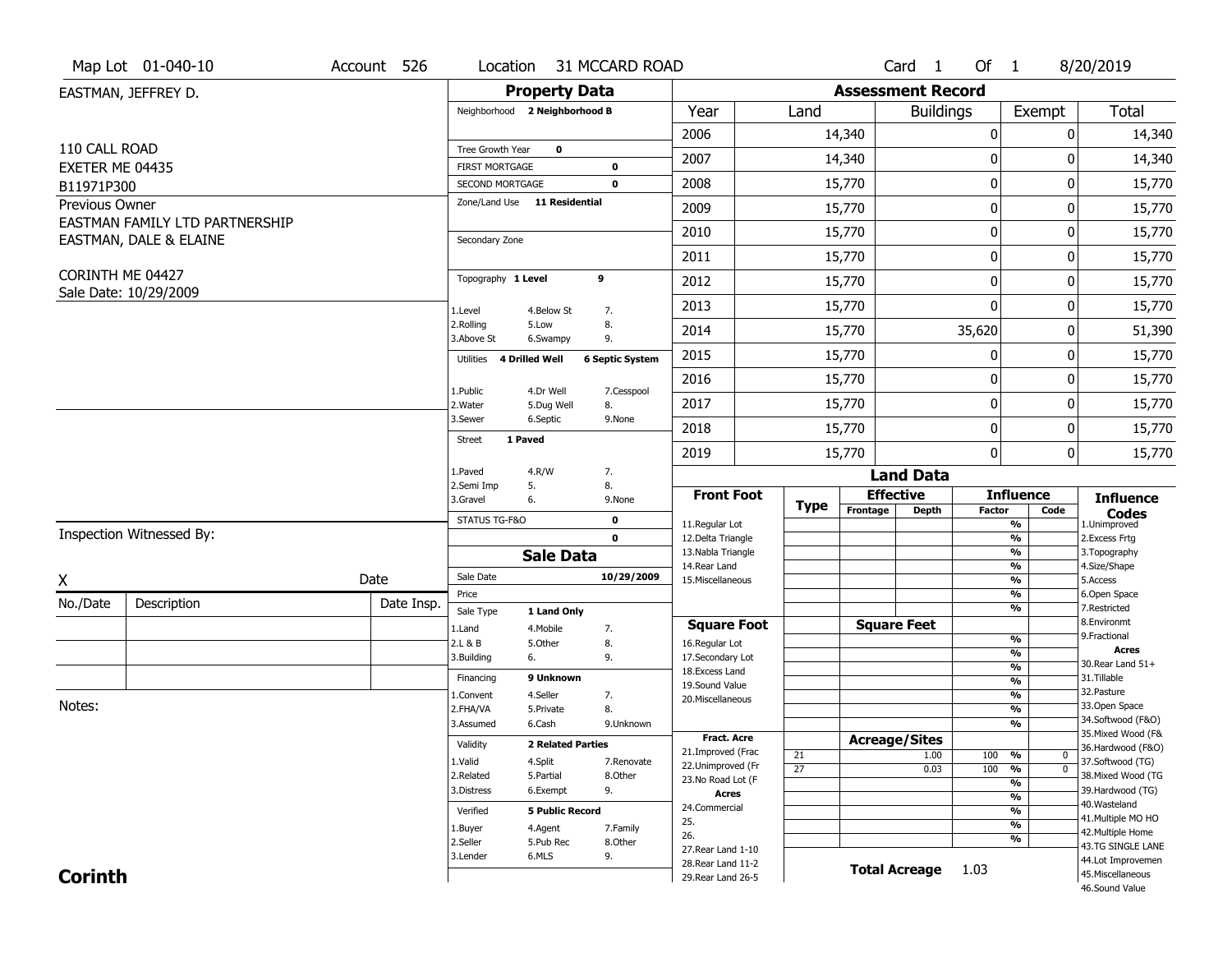|                       |                            |                                                   |                       |           |                |                                       |               |                            |              |                   | <b>Corinth</b>     |                   |      |           |
|-----------------------|----------------------------|---------------------------------------------------|-----------------------|-----------|----------------|---------------------------------------|---------------|----------------------------|--------------|-------------------|--------------------|-------------------|------|-----------|
|                       | Map Lot 01-040-10          |                                                   |                       |           | Account        | 526                                   |               | Location                   |              |                   | 31 MCCARD ROAD     | Card <sub>1</sub> | Of 1 | 8/20/2019 |
|                       | Building Style 0 Not Coded |                                                   | <b>SF Bsmt Living</b> |           | 0              |                                       |               | Layout 0                   |              |                   |                    |                   |      |           |
| 0.Not Code            | 4.Cape                     | 8.Log                                             | Fin Bsmt Grade        |           | 0 <sub>0</sub> |                                       |               | 1.Typical                  | 4.           |                   | 7.                 |                   |      |           |
| 1.Conv.               | 5.Garrison                 | 9.Other                                           | <b>HEARTH</b>         |           | 0              |                                       |               | 2.Inadeq                   | 5.           |                   | 8.                 |                   |      |           |
| 2.Ranch               | 6.Split                    | 10.Camp                                           | Heat Type             | 100%      |                | 0 Not Coded                           |               | 3.                         | 6.           |                   | 9.                 |                   |      |           |
| 3.R Ranch             | 7.Contemp                  | 11.Double                                         | 0.Not Code            |           | 4.HVAC         | 8.Fl/Wall                             |               | $\bf{0}$<br>Attic          |              |                   |                    |                   |      |           |
| Dwelling Units 0      |                            |                                                   | 1.HWBB                |           | 5.FWA          |                                       | 9.No Heat     | 1.1/4 Fin                  | 4.Full Fin   |                   | 7.                 |                   |      |           |
| Other Units           | 0                          |                                                   | 2.HWCI                |           | 6.Radiant      | 11.                                   |               | 2.1/2 Fin                  | 5.Fl/Stair   |                   | 8.                 |                   |      |           |
| Stories               | $\bf o$                    |                                                   | 3.H Pump              |           | 7.Electric     | 12.                                   |               | 3.3/4 Fin                  | 6.           |                   | 9.None             |                   |      |           |
| 1.1                   | 4.1.5                      | 7.                                                | Cool Type             | 0%        | 9 None         |                                       |               | Insulation<br>0            |              |                   |                    |                   |      |           |
| 2.2                   | 5.1.75                     | 8.                                                | 1.Refrig              |           | 4.W&C Air      | 7.                                    |               | 1.Full                     | 4.Minimal    |                   | 7.                 |                   |      |           |
| 3.3                   | 6.2.5                      | 9.                                                | 2.Evapor              |           | 5.             | 8.                                    |               | 2. Heavy                   | 5.           |                   | 8.                 |                   |      |           |
| <b>Exterior Walls</b> | 0 Not Coded                |                                                   | 3.H Pump              |           | 6.             | 9.None                                |               | 3.Capped                   | 6.           |                   | 9.None             |                   |      |           |
| 0.Not Code            | 4.Asbestos                 | 8.Concrete                                        | Kitchen Style         |           | $\mathbf 0$    |                                       |               | Unfinished %               | 0%           |                   |                    |                   |      |           |
| 1.Wood                | 5.Stucco                   | 9.0ther                                           | 1.Modern              |           | 4.Obsolete     | 7.                                    |               | Grade & Factor 00%         |              |                   |                    |                   |      |           |
| 2.Vin/Al              | 6.Brick                    | 11.                                               | 2. Typical            |           | 5.             | 8.                                    |               | 1.E Grade                  | 4.B Grade    |                   | 7.                 |                   |      |           |
| 3.Compos.             | 7.Stone                    | 12.                                               | 3.Old Type            |           | 6.             | 9.None                                |               | 2.D Grade                  | 5.A Grade    |                   | 8.                 |                   |      |           |
| Roof Surface          | $\mathbf 0$                |                                                   | Bath(s) Style         |           | $\mathbf 0$    |                                       |               | 3.C Grade                  | 6.           |                   | 9.Same             |                   |      |           |
| 1.Asphalt             | 4.Composit                 | 7.METAL RS 1.Modern                               |                       |           | 4.Obsolete     | 7.                                    |               | SQFT (Footprint) 0         |              |                   |                    |                   |      |           |
| 2.Slate               | 5.Wood                     | 8.                                                | 2. Typical            |           | 5.             | 8.                                    |               | Condition                  | 0            |                   |                    |                   |      |           |
| 3.Metal               | 6.Ark Asph                 | 9.                                                | 3.Old Type            |           | 6.             | 9.None                                |               | 1.Poor                     | 4.Avg        |                   | 7.V G              |                   |      |           |
| SF Masonry Trim 0     |                            |                                                   | # Rooms               |           | 0              |                                       |               | 2.Fair                     | $5.$ Avg $+$ |                   | 8.Exc              |                   |      |           |
| <b>Electric Amps</b>  | 0                          |                                                   | # Bedrooms            |           | 0              |                                       |               | 3.Avg-                     | 6.Good       |                   | 9.Same             |                   |      |           |
| OPEN-4-CUSTOM 0       |                            |                                                   | # Full Baths          |           | 0              |                                       |               | Phys. % Good               | 0%           |                   |                    |                   |      |           |
| Year Built            | 0                          |                                                   | # Half Baths          |           | 0              |                                       |               | Funct. % Good              |              | 100%              |                    |                   |      |           |
| Year Remodeled        | 0                          |                                                   | # Addn Fixtures       |           | $\mathbf 0$    |                                       |               | <b>Functional Code</b>     |              | 9 None            |                    |                   |      |           |
| Foundation            | 0                          |                                                   | # Fireplaces          |           | 0              |                                       |               | 1.Incomp                   | 4.Delap      |                   | 7.No Power         |                   |      |           |
| 1.Concrete            | 4.Wood                     | 7.                                                |                       |           |                |                                       |               | 2.0-Built                  | 5.Bsmt       |                   | 8.LongTerm         |                   |      |           |
| 2.C Block             | 5.Slab                     | 8.                                                |                       |           |                |                                       |               | 3.Damage                   | 6.Common     |                   | 9.None             |                   |      |           |
| 3.Br/Stone            | 6.Piers                    | 9.                                                |                       |           |                |                                       |               | Econ. % Good               | 100%         |                   |                    |                   |      |           |
| Basement              | 0                          |                                                   |                       |           |                |                                       |               | Economic Code None         |              |                   |                    |                   |      |           |
| 1.1/4 Bmt             | 4.Full Bmt                 | 7.                                                |                       |           |                |                                       |               | 0.None                     |              | 3.No Power        | 7.                 |                   |      |           |
| 2.1/2 Bmt             | 5.None                     | 8.                                                |                       |           |                |                                       |               | 1.Location                 |              | 4.Generate        | 8.                 |                   |      |           |
| 3.3/4 Bmt             | 6.DAYLIGHT                 | 9.None                                            |                       |           |                | Software                              |               | 2.Encroach                 | 9.None       |                   | 9.                 |                   |      |           |
| Bsmt Gar # Cars 0     |                            |                                                   |                       |           |                | A Division of Harris Computer Systems |               | Entrance Code <sup>O</sup> |              |                   |                    |                   |      |           |
| Wet Basement 0        |                            |                                                   |                       |           |                |                                       |               | 1.Interior                 | 4.Vacant     |                   | 7.                 |                   |      |           |
| 1.Dry                 | 4.                         | 7.                                                |                       |           |                |                                       |               | 2.Refusal                  | 5.Estimate   |                   | 8.                 |                   |      |           |
| 2.Damp                | 5.                         | 8.                                                |                       |           |                |                                       |               | 3.Informed                 | 6.           |                   | 9.                 |                   |      |           |
| 3.Wet                 | 6.                         | 9.                                                |                       |           |                |                                       |               | Information Code 0         |              |                   |                    |                   |      |           |
|                       |                            |                                                   |                       |           |                |                                       |               | 1.Owner                    | 4.Agent      |                   | 7.                 |                   |      |           |
|                       |                            |                                                   |                       |           |                |                                       |               | 2.Relative                 | 5.Estimate   |                   | 8.                 |                   |      |           |
|                       |                            |                                                   | Date Inspected        |           |                |                                       |               | 3.Tenant                   | 6.Other      |                   | 9.                 |                   |      |           |
|                       |                            |                                                   |                       |           |                |                                       |               |                            |              |                   | 1.One Story Fram   |                   |      |           |
|                       |                            | <b>Additions, Outbuildings &amp; Improvements</b> |                       |           |                |                                       |               |                            |              |                   | 2. Two Story Fram  |                   |      |           |
| Type                  |                            | Year                                              | Units                 | Grade $ $ | Cond           | Phys.                                 | Funct.        | Sound Value                |              | 3. Three Story Fr |                    |                   |      |           |
|                       |                            |                                                   |                       |           |                | $\%$                                  | $\%$          |                            |              | 4.1 & 1/2 Story   |                    |                   |      |           |
|                       |                            |                                                   |                       |           |                | $\%$                                  | $\%$          |                            |              | 5.1 & 3/4 Story   |                    |                   |      |           |
|                       |                            |                                                   |                       |           |                |                                       |               |                            |              | 6.2 & 1/2 Story   |                    |                   |      |           |
|                       |                            |                                                   |                       |           |                | $\frac{0}{0}$                         | $\frac{0}{0}$ |                            |              |                   | 21.Open Frame Por  |                   |      |           |
|                       |                            |                                                   |                       |           |                | $\sqrt{2}$                            | $\frac{0}{6}$ |                            |              |                   | 22.Encl Frame Por  |                   |      |           |
|                       |                            |                                                   |                       |           |                | $\frac{1}{2}$                         | $\frac{0}{6}$ |                            |              |                   | 23. Frame Garage   |                   |      |           |
|                       |                            |                                                   |                       |           |                | $\frac{1}{2}$                         | $\frac{0}{6}$ |                            |              | 24.Frame Shed     |                    |                   |      |           |
|                       |                            |                                                   |                       |           |                |                                       |               |                            |              |                   |                    |                   |      |           |
|                       |                            |                                                   |                       |           |                | $\frac{1}{2}$                         | $\frac{0}{6}$ |                            |              |                   | 25.Frame Bay Wind  |                   |      |           |
|                       |                            |                                                   |                       |           |                | $\frac{1}{2}$                         | $\frac{0}{6}$ |                            |              |                   | 26.1SFr Overhang   |                   |      |           |
|                       |                            |                                                   |                       |           |                | $\%$                                  | $\frac{1}{2}$ |                            |              |                   | 27.Unfin Basement  |                   |      |           |
|                       |                            |                                                   |                       |           |                |                                       |               |                            |              |                   | 28.Unfinished Att  |                   |      |           |
|                       |                            |                                                   |                       |           |                | $\frac{0}{0}$                         | $\frac{1}{2}$ |                            |              |                   | 29. Finished Attic |                   |      |           |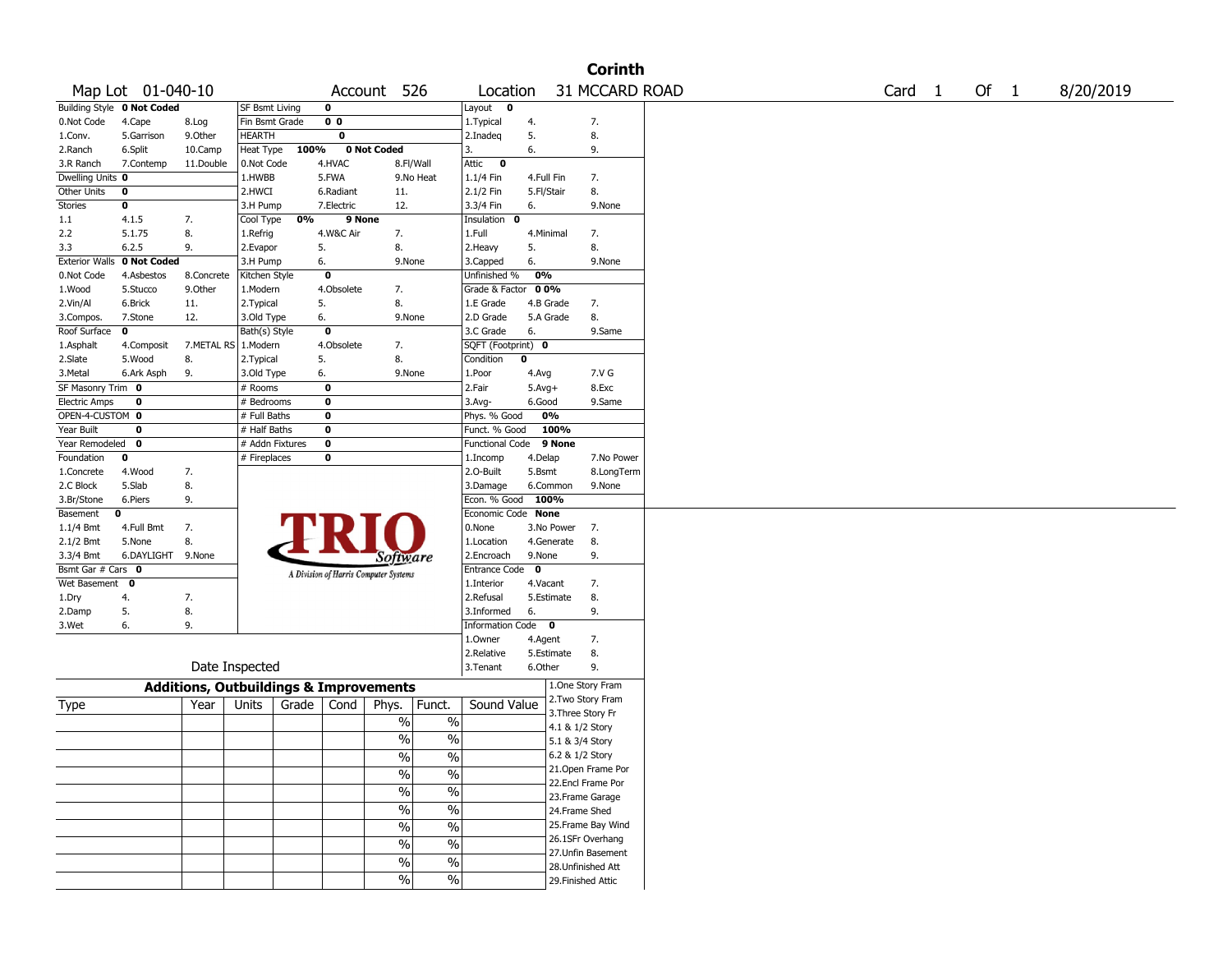|                              | Map Lot 01-008-02        | Account 529 | Location                                 |                          | 500 MCCARD ROAD        |                                         |                       |                          | Card <sub>1</sub>  | Of 1             |                                            | 8/20/2019                               |
|------------------------------|--------------------------|-------------|------------------------------------------|--------------------------|------------------------|-----------------------------------------|-----------------------|--------------------------|--------------------|------------------|--------------------------------------------|-----------------------------------------|
|                              | EASTMAN, JEFFREY D.      |             |                                          | <b>Property Data</b>     |                        |                                         |                       | <b>Assessment Record</b> |                    |                  |                                            |                                         |
|                              |                          |             | Neighborhood 2 Neighborhood B            |                          |                        | Year                                    | Land                  |                          | <b>Buildings</b>   |                  | Exempt                                     | <b>Total</b>                            |
|                              |                          |             |                                          |                          |                        | 2006                                    |                       | 14,340                   |                    | $\mathbf 0$      | 0                                          | 14,340                                  |
| 110 CALL ROAD                |                          |             | Tree Growth Year                         | $\mathbf 0$              |                        | 2007                                    |                       | 14,340                   |                    | 0                | 0                                          | 14,340                                  |
| EXETER ME 04435              |                          |             | <b>FIRST MORTGAGE</b><br>SECOND MORTGAGE |                          | $\mathbf 0$<br>0       | 2008                                    |                       | 15,770                   |                    | $\mathbf 0$      | 0                                          | 15,770                                  |
| B11971P300<br>Previous Owner |                          |             | Zone/Land Use 11 Residential             |                          |                        |                                         |                       |                          |                    |                  |                                            |                                         |
| EASTMAN, JEFFREY             |                          |             |                                          |                          |                        | 2009                                    |                       | 15,770                   |                    | 0                | 0                                          | 15,770                                  |
|                              | C/O ELAINE EASTMAN       |             | Secondary Zone                           |                          |                        | 2010                                    |                       | 15,770                   |                    | $\mathbf 0$      | 0                                          | 15,770                                  |
|                              |                          |             |                                          |                          |                        | 2011                                    |                       | 15,770                   |                    | $\boldsymbol{0}$ | 0                                          | 15,770                                  |
| CORINTH ME 04427             |                          |             | Topography 9                             |                          | 9                      | 2012                                    |                       | 15,770                   |                    | $\boldsymbol{0}$ | 0                                          | 15,770                                  |
|                              | Sale Date: 10/29/2009    |             | 1.Level                                  | 4.Below St               | 7.                     | 2013                                    |                       | 15,770                   |                    | $\mathbf 0$      | 0                                          | 15,770                                  |
|                              |                          |             | 2.Rolling<br>3.Above St                  | 5.Low<br>6.Swampy        | 8.<br>9.               | 2014                                    |                       | 15,770                   |                    | $\mathbf 0$      | 0                                          | 15,770                                  |
|                              |                          |             | 4 Drilled Well<br>Utilities              |                          | <b>6 Septic System</b> | 2015                                    |                       | 15,770                   |                    | $\boldsymbol{0}$ | 0                                          | 15,770                                  |
|                              |                          |             | 1.Public                                 | 4.Dr Well                | 7.Cesspool             | 2016                                    |                       | 15,770                   |                    | $\mathbf 0$      | 0                                          | 15,770                                  |
|                              |                          |             | 2. Water                                 | 5.Dug Well               | 8.                     | 2017                                    |                       | 15,770                   |                    | $\mathbf 0$      | 0                                          | 15,770                                  |
|                              |                          |             | 3.Sewer                                  | 6.Septic                 | 9.None                 | 2018                                    |                       | 15,770                   |                    | $\mathbf 0$      | 0                                          | 15,770                                  |
|                              |                          |             | 1 Paved<br><b>Street</b>                 |                          |                        | 2019                                    |                       | 15,770                   |                    | $\mathbf 0$      | 0                                          | 15,770                                  |
|                              |                          |             | 1.Paved                                  | 4.R/W                    | 7.                     |                                         |                       |                          | <b>Land Data</b>   |                  |                                            |                                         |
|                              |                          |             | 2.Semi Imp<br>5.<br>3.Gravel<br>6.       |                          | 8.<br>9.None           | <b>Front Foot</b>                       |                       |                          | <b>Effective</b>   |                  | <b>Influence</b>                           | <b>Influence</b>                        |
|                              |                          |             | STATUS TG-F&O                            |                          | $\mathbf 0$            | 11.Regular Lot                          | <b>Type</b>           | Frontage                 | <b>Depth</b>       | <b>Factor</b>    | Code<br>%                                  | <b>Codes</b><br>1.Unimproved            |
|                              | Inspection Witnessed By: |             |                                          |                          | $\mathbf{0}$           | 12.Delta Triangle                       |                       |                          |                    |                  | $\frac{9}{6}$                              | 2.Excess Frtg                           |
|                              |                          |             |                                          | <b>Sale Data</b>         |                        | 13. Nabla Triangle<br>14. Rear Land     |                       |                          |                    |                  | %<br>$\frac{9}{6}$                         | 3. Topography<br>4.Size/Shape           |
| X                            |                          | Date        | Sale Date                                |                          | 10/29/2009             | 15. Miscellaneous                       |                       |                          |                    |                  | %                                          | 5.Access                                |
| No./Date                     | Description              | Date Insp.  | Price                                    |                          |                        |                                         |                       |                          |                    |                  | $\frac{9}{6}$<br>%                         | 6.Open Space<br>7.Restricted            |
|                              |                          |             | Sale Type                                | 1 Land Only              |                        | <b>Square Foot</b>                      |                       |                          | <b>Square Feet</b> |                  |                                            | 8.Environmt                             |
|                              |                          |             | 1.Land<br>2.L & B                        | 4. Mobile<br>5.0ther     | 7.<br>8.               | 16.Regular Lot                          |                       |                          |                    |                  | $\frac{9}{6}$                              | 9. Fractional                           |
|                              |                          |             | 3.Building<br>6.                         |                          | 9.                     | 17.Secondary Lot                        |                       |                          |                    |                  | $\overline{\frac{9}{6}}$                   | <b>Acres</b><br>30. Rear Land 51+       |
|                              |                          |             | Financing                                | 9 Unknown                |                        | 18.Excess Land                          |                       |                          |                    |                  | $\frac{9}{6}$<br>$\overline{\frac{9}{6}}$  | 31.Tillable                             |
|                              |                          |             | 1.Convent                                | 4.Seller                 | 7.                     | 19.Sound Value<br>20.Miscellaneous      |                       |                          |                    |                  | $\frac{9}{6}$                              | 32. Pasture                             |
| Notes:                       |                          |             | 2.FHA/VA                                 | 5.Private                | 8.                     |                                         |                       |                          |                    |                  | $\frac{9}{6}$                              | 33.Open Space                           |
|                              |                          |             | 3.Assumed                                | 6.Cash                   | 9.Unknown              |                                         |                       |                          |                    |                  | %                                          | 34.Softwood (F&O)<br>35. Mixed Wood (F& |
|                              |                          |             | Validity                                 | <b>2 Related Parties</b> |                        | <b>Fract. Acre</b><br>21.Improved (Frac |                       | <b>Acreage/Sites</b>     |                    |                  |                                            | 36.Hardwood (F&O)                       |
|                              |                          |             | 1.Valid                                  | 4.Split                  | 7.Renovate             | 22.Unimproved (Fr                       | 21<br>$\overline{27}$ |                          | 1.00               | 100              | %<br>$\bm{0}$<br>$\overline{\mathfrak{o}}$ | 37.Softwood (TG)                        |
|                              |                          |             | 2.Related                                | 5.Partial                | 8.Other                | 23.No Road Lot (F                       |                       |                          | 0.03               | 100              | %<br>%                                     | 38. Mixed Wood (TG                      |
|                              |                          |             | 3.Distress                               | 6.Exempt                 | 9.                     | <b>Acres</b>                            |                       |                          |                    |                  | $\frac{9}{6}$                              | 39.Hardwood (TG)                        |
|                              |                          |             | Verified                                 | <b>5 Public Record</b>   |                        | 24.Commercial                           |                       |                          |                    |                  | %                                          | 40. Wasteland                           |
|                              |                          |             | 1.Buyer                                  | 4.Agent                  | 7.Family               | 25.                                     |                       |                          |                    |                  | $\frac{9}{6}$                              | 41. Multiple MO HO<br>42. Multiple Home |
|                              |                          |             | 2.Seller                                 | 5.Pub Rec                | 8.Other                | 26.<br>27. Rear Land 1-10               |                       |                          |                    |                  | %                                          | 43.TG SINGLE LANE                       |
|                              |                          |             | 3.Lender                                 | 6.MLS                    | 9.                     | 28. Rear Land 11-2                      |                       |                          |                    |                  |                                            | 44.Lot Improvemen                       |
|                              |                          |             |                                          |                          |                        |                                         |                       |                          |                    |                  |                                            |                                         |
| <b>Corinth</b>               |                          |             |                                          |                          |                        | 29. Rear Land 26-5                      |                       | <b>Total Acreage</b>     |                    | 1.03             |                                            | 45. Miscellaneous<br>46.Sound Value     |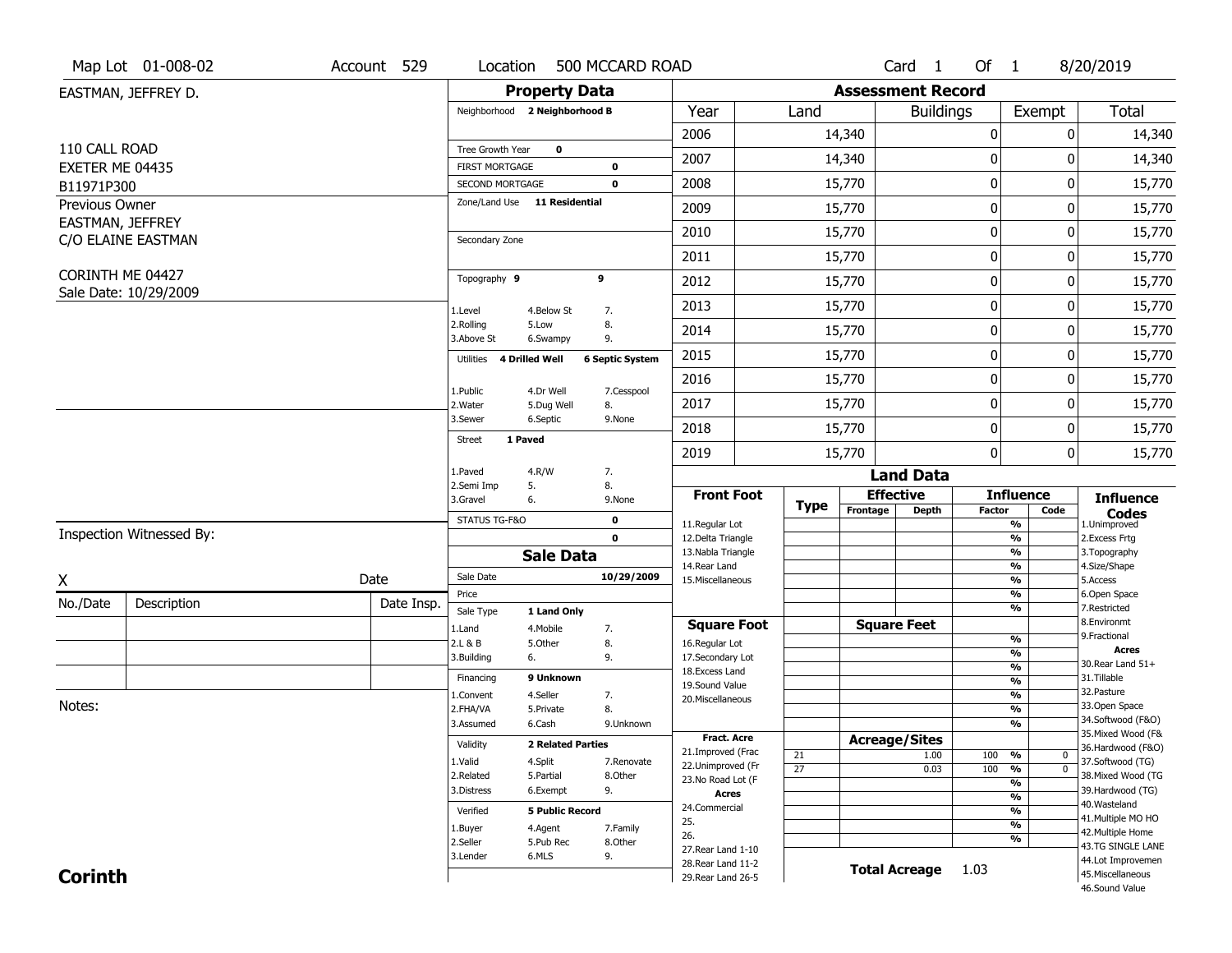|                      |                            |                                                   |                 |       |                |                                       |                          |                        |             |                    | <b>Corinth</b>     |                   |      |           |
|----------------------|----------------------------|---------------------------------------------------|-----------------|-------|----------------|---------------------------------------|--------------------------|------------------------|-------------|--------------------|--------------------|-------------------|------|-----------|
|                      | Map Lot 01-008-02          |                                                   |                 |       | Account        |                                       | 529                      | Location               |             |                    | 500 MCCARD ROAD    | Card <sub>1</sub> | Of 1 | 8/20/2019 |
|                      | Building Style 0 Not Coded |                                                   | SF Bsmt Living  |       | 0              |                                       |                          | Layout 0               |             |                    |                    |                   |      |           |
| 0.Not Code           | 4.Cape                     | 8.Log                                             | Fin Bsmt Grade  |       | 0 <sub>0</sub> |                                       |                          | 1.Typical              | 4.          |                    | 7.                 |                   |      |           |
| 1.Conv.              | 5.Garrison                 | 9.Other                                           | <b>HEARTH</b>   |       | 0              |                                       |                          | 2.Inadeq               | 5.          |                    | 8.                 |                   |      |           |
| 2.Ranch              | 6.Split                    | 10.Camp                                           | Heat Type       | 100%  |                | 0 Not Coded                           |                          | 3.                     | 6.          |                    | 9.                 |                   |      |           |
| 3.R Ranch            | 7.Contemp                  | 11.Double                                         | 0.Not Code      |       | 4.HVAC         | 8.Fl/Wall                             |                          | $\bullet$<br>Attic     |             |                    |                    |                   |      |           |
| Dwelling Units 0     |                            |                                                   | 1.HWBB          |       | 5.FWA          |                                       | 9.No Heat                | 1.1/4 Fin              | 4.Full Fin  |                    | 7.                 |                   |      |           |
| Other Units          | 0                          |                                                   | 2.HWCI          |       | 6.Radiant      | 11.                                   |                          | 2.1/2 Fin              | 5.Fl/Stair  |                    | 8.                 |                   |      |           |
| <b>Stories</b>       | 0                          |                                                   | 3.H Pump        |       | 7.Electric     | 12.                                   |                          | 3.3/4 Fin              | 6.          |                    | 9.None             |                   |      |           |
| 1.1                  | 4.1.5                      | 7.                                                | Cool Type       | 0%    | 9 None         |                                       |                          | Insulation 0           |             |                    |                    |                   |      |           |
| 2.2                  | 5.1.75                     | 8.                                                | 1.Refrig        |       | 4.W&C Air      | 7.                                    |                          | 1.Full                 | 4.Minimal   |                    | 7.                 |                   |      |           |
| 3.3                  | 6.2.5                      | 9.                                                | 2.Evapor        |       | 5.             | 8.                                    |                          | 2. Heavy               | 5.          |                    | 8.                 |                   |      |           |
|                      | Exterior Walls 0 Not Coded |                                                   | 3.H Pump        |       | 6.             | 9.None                                |                          | 3.Capped               | 6.          |                    | 9.None             |                   |      |           |
| 0.Not Code           | 4.Asbestos                 | 8.Concrete                                        | Kitchen Style   |       | 0              |                                       |                          | Unfinished %           | 0%          |                    |                    |                   |      |           |
| 1.Wood               | 5.Stucco                   | 9.0ther                                           | 1.Modern        |       | 4.Obsolete     | 7.                                    |                          | Grade & Factor         | 00%         |                    |                    |                   |      |           |
| 2.Vin/Al             | 6.Brick                    | 11.                                               | 2.Typical       |       | 5.             | 8.                                    |                          | 1.E Grade              | 4.B Grade   |                    | 7.                 |                   |      |           |
| 3.Compos.            | 7.Stone                    | 12.                                               | 3.Old Type      |       | 6.             | 9.None                                |                          | 2.D Grade              | 5.A Grade   |                    | 8.                 |                   |      |           |
| Roof Surface         | 0                          |                                                   | Bath(s) Style   |       | 0              |                                       |                          | 3.C Grade              | 6.          |                    | 9.Same             |                   |      |           |
| 1.Asphalt            | 4.Composit                 | 7.METAL RS                                        | 1.Modern        |       | 4.Obsolete     | 7.                                    |                          | SQFT (Footprint) 0     |             |                    |                    |                   |      |           |
| 2.Slate              | 5.Wood                     | 8.                                                | 2. Typical      |       | 5.             | 8.                                    |                          | Condition              | $\bf{0}$    |                    |                    |                   |      |           |
| 3.Metal              | 6.Ark Asph                 | 9.                                                | 3.Old Type      |       | 6.             | 9.None                                |                          | 1.Poor                 | 4.Avg       |                    | 7.V G              |                   |      |           |
| SF Masonry Trim 0    |                            |                                                   | # Rooms         |       | $\bf o$        |                                       |                          | 2.Fair                 | $5.Avg+$    |                    | 8.Exc              |                   |      |           |
| <b>Electric Amps</b> | 0                          |                                                   | # Bedrooms      |       | 0              |                                       |                          | 3.Avg-                 | 6.Good      |                    | 9.Same             |                   |      |           |
| OPEN-4-CUSTOM 0      |                            |                                                   | # Full Baths    |       | 0              |                                       |                          | Phys. % Good           |             | 0%                 |                    |                   |      |           |
| Year Built           | 0                          |                                                   | $#$ Half Baths  |       | 0              |                                       |                          | Funct. % Good          |             | 100%               |                    |                   |      |           |
| Year Remodeled       | 0                          |                                                   | # Addn Fixtures |       | 0              |                                       |                          | <b>Functional Code</b> |             | 9 None             |                    |                   |      |           |
| Foundation           | 0                          |                                                   | # Fireplaces    |       | 0              |                                       |                          | 1.Incomp               | 4.Delap     |                    | 7.No Power         |                   |      |           |
| 1.Concrete           | 4.Wood                     | 7.                                                |                 |       |                |                                       |                          | 2.0-Built              | 5.Bsmt      |                    | 8.LongTerm         |                   |      |           |
| 2.C Block            | 5.Slab                     | 8.                                                |                 |       |                |                                       |                          | 3.Damage               |             | 6.Common           | 9.None             |                   |      |           |
| 3.Br/Stone           | 6.Piers                    | 9.                                                |                 |       |                |                                       |                          | Econ. % Good 100%      |             |                    |                    |                   |      |           |
| Basement             | 0                          |                                                   |                 |       |                |                                       |                          | Economic Code None     |             |                    |                    |                   |      |           |
| 1.1/4 Bmt            | 4.Full Bmt                 | 7.                                                |                 |       |                |                                       |                          | 0.None                 |             | 3.No Power         | 7.                 |                   |      |           |
| 2.1/2 Bmt            | 5.None                     | 8.                                                |                 |       |                |                                       |                          | 1.Location             |             | 4.Generate         | 8.                 |                   |      |           |
| 3.3/4 Bmt            | 6.DAYLIGHT                 | 9.None                                            |                 |       |                | Software                              |                          | 2.Encroach             | 9.None      |                    | 9.                 |                   |      |           |
| Bsmt Gar # Cars 0    |                            |                                                   |                 |       |                |                                       |                          | <b>Entrance Code</b>   | $\mathbf 0$ |                    |                    |                   |      |           |
| Wet Basement         | $\mathbf 0$                |                                                   |                 |       |                | A Division of Harris Computer Systems |                          | 1.Interior             | 4.Vacant    |                    | 7.                 |                   |      |           |
| 1.Dry                | 4.                         | 7.                                                |                 |       |                |                                       |                          | 2.Refusal              |             | 5.Estimate         | 8.                 |                   |      |           |
| 2.Damp               | 5.                         | 8.                                                |                 |       |                |                                       |                          | 3.Informed             | 6.          |                    | 9.                 |                   |      |           |
| 3.Wet                | 6.                         | 9.                                                |                 |       |                |                                       |                          | Information Code 0     |             |                    |                    |                   |      |           |
|                      |                            |                                                   |                 |       |                |                                       |                          | 1.0wner                | 4.Agent     |                    | 7.                 |                   |      |           |
|                      |                            |                                                   |                 |       |                |                                       |                          | 2.Relative             |             | 5.Estimate         | 8.                 |                   |      |           |
|                      |                            |                                                   | Date Inspected  |       |                |                                       |                          | 3.Tenant               | 6.Other     |                    | 9.                 |                   |      |           |
|                      |                            | <b>Additions, Outbuildings &amp; Improvements</b> |                 |       |                |                                       |                          |                        |             |                    | 1.One Story Fram   |                   |      |           |
| Type                 |                            | Year                                              | Units           | Grade | Cond           | Phys.                                 | Funct.                   | Sound Value            |             |                    | 2. Two Story Fram  |                   |      |           |
|                      |                            |                                                   |                 |       |                |                                       |                          |                        |             | 3. Three Story Fr  |                    |                   |      |           |
|                      |                            |                                                   |                 |       |                | %                                     | $\%$                     |                        |             | 4.1 & 1/2 Story    |                    |                   |      |           |
|                      |                            |                                                   |                 |       |                | $\%$                                  | $\%$                     |                        |             | 5.1 & 3/4 Story    |                    |                   |      |           |
|                      |                            |                                                   |                 |       |                | $\%$                                  | $\%$                     |                        |             | 6.2 & 1/2 Story    |                    |                   |      |           |
|                      |                            |                                                   |                 |       |                |                                       |                          |                        |             |                    | 21.Open Frame Por  |                   |      |           |
|                      |                            |                                                   |                 |       |                | $\sqrt{6}$                            | $\%$                     |                        |             |                    | 22.Encl Frame Por  |                   |      |           |
|                      |                            |                                                   |                 |       |                | $\sqrt{96}$                           | $\%$                     |                        |             |                    | 23. Frame Garage   |                   |      |           |
|                      |                            |                                                   |                 |       |                | $\sqrt{6}$                            | $\overline{\frac{0}{0}}$ |                        |             | 24.Frame Shed      |                    |                   |      |           |
|                      |                            |                                                   |                 |       |                | $\sqrt{6}$                            | $\overline{\frac{0}{6}}$ |                        |             |                    | 25. Frame Bay Wind |                   |      |           |
|                      |                            |                                                   |                 |       |                |                                       |                          |                        |             |                    | 26.1SFr Overhang   |                   |      |           |
|                      |                            |                                                   |                 |       |                | $\frac{9}{6}$                         | $\%$                     |                        |             |                    | 27.Unfin Basement  |                   |      |           |
|                      |                            |                                                   |                 |       |                | %                                     | $\%$                     |                        |             |                    | 28.Unfinished Att  |                   |      |           |
|                      |                            |                                                   |                 |       |                | $\frac{9}{6}$                         | $\%$                     |                        |             | 29. Finished Attic |                    |                   |      |           |
|                      |                            |                                                   |                 |       |                |                                       |                          |                        |             |                    |                    |                   |      |           |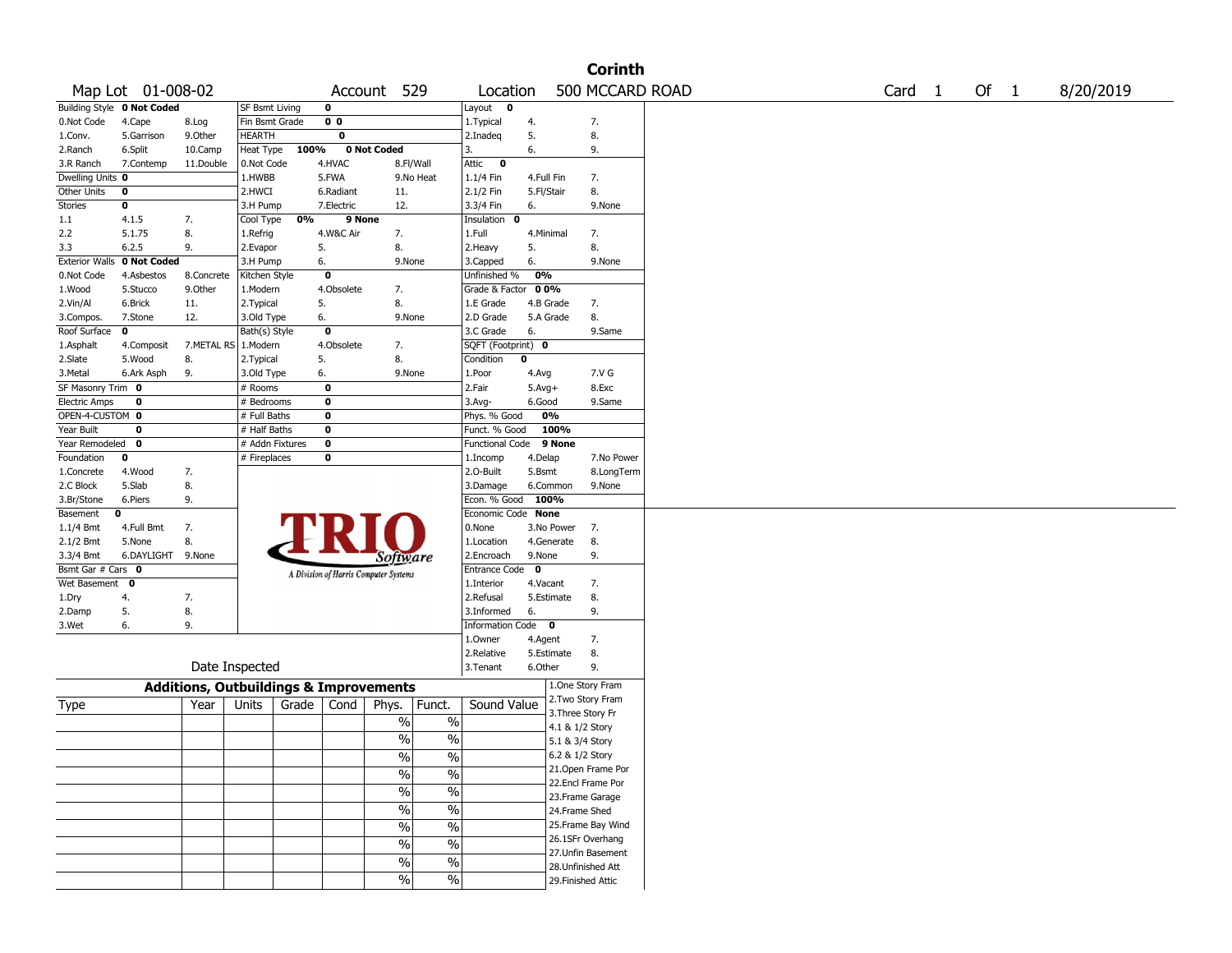|                 | Map Lot 04-005               | Account 533 |                         |                               | Location LEDGE HILL ROAD N/F OFF |                                    |             |                          | Card <sub>1</sub>    | Of 1          |                                 | 8/20/2019                             |
|-----------------|------------------------------|-------------|-------------------------|-------------------------------|----------------------------------|------------------------------------|-------------|--------------------------|----------------------|---------------|---------------------------------|---------------------------------------|
|                 | EATON, LINWOOD N. LIV TR INT |             |                         | <b>Property Data</b>          |                                  |                                    |             | <b>Assessment Record</b> |                      |               |                                 |                                       |
|                 | EATON, JANE L. LIV TR INT    |             |                         | Neighborhood 4 Neighborhood D |                                  | Year                               | Land        |                          | <b>Buildings</b>     |               | Exempt                          | <b>Total</b>                          |
|                 |                              |             |                         |                               |                                  | 2006                               |             | 8,550                    |                      | 0             | 0                               | 8,550                                 |
| 151 EATON ROAD  |                              |             | Tree Growth Year        | $\mathbf 0$                   |                                  | 2007                               |             | 8,550                    |                      | $\bf{0}$      | 0                               | 8,550                                 |
| EXETER ME 04435 |                              |             | <b>FIRST MORTGAGE</b>   |                               | $\bf{0}$                         |                                    |             |                          |                      |               |                                 |                                       |
| B5845P175       |                              |             | SECOND MORTGAGE         |                               | $\mathbf 0$                      | 2008                               |             | 15,840                   |                      | $\pmb{0}$     | 0                               | 15,840                                |
|                 |                              |             |                         | Zone/Land Use 11 Residential  |                                  | 2009                               |             | 15,840                   |                      | $\mathbf 0$   | 0                               | 15,840                                |
|                 |                              |             | Secondary Zone          |                               |                                  | 2010                               |             | 15,840                   |                      | $\mathbf 0$   | 0                               | 15,840                                |
|                 |                              |             |                         |                               |                                  | 2011                               |             | 15,840                   |                      | $\pmb{0}$     | 0                               | 15,840                                |
|                 |                              |             | Topography 9            |                               | 9                                | 2012                               |             | 15,840                   |                      | $\mathbf 0$   | 0                               | 15,840                                |
|                 |                              |             | 1.Level                 | 4.Below St                    | 7.                               | 2013                               |             | 15,840                   |                      | 0             | 0                               | 15,840                                |
|                 |                              |             | 2.Rolling<br>3.Above St | 5.Low<br>6.Swampy             | 8.<br>9.                         | 2014                               |             | 15,840                   |                      | $\mathbf 0$   | 0                               | 15,840                                |
|                 |                              |             | Utilities 9 None        |                               | 9 None                           | 2015                               |             | 15,840                   |                      | $\pmb{0}$     | 0                               | 15,840                                |
|                 |                              |             |                         |                               |                                  | 2016                               |             | 15,840                   |                      | $\mathbf 0$   | 0                               | 15,840                                |
|                 |                              |             | 1.Public<br>2. Water    | 4.Dr Well<br>5.Dug Well       | 7.Cesspool<br>8.                 | 2017                               |             | 15,840                   |                      | $\mathbf 0$   | 0                               | 15,840                                |
|                 |                              |             | 3.Sewer                 | 6.Septic                      | 9.None                           | 2018                               |             | 15,840                   |                      | $\mathbf 0$   | 0                               | 15,840                                |
|                 |                              |             | <b>Street</b>           |                               |                                  | 2019                               |             | 15,840                   |                      | 0             | 0                               | 15,840                                |
|                 |                              |             | 1.Paved                 | 4.R/W                         | 7.                               |                                    |             |                          | <b>Land Data</b>     |               |                                 |                                       |
|                 |                              |             | 2.Semi Imp<br>3.Gravel  | 5.<br>6.                      | 8.<br>9.None                     | <b>Front Foot</b>                  | <b>Type</b> |                          | <b>Effective</b>     |               | <b>Influence</b>                | <b>Influence</b>                      |
|                 |                              |             | STATUS TG-F&O           |                               | $\mathbf 0$                      | 11.Regular Lot                     |             | Frontage                 | <b>Depth</b>         | <b>Factor</b> | Code<br>%                       | <b>Codes</b><br>1.Unimproved          |
|                 | Inspection Witnessed By:     |             |                         |                               | $\mathbf 0$                      | 12.Delta Triangle                  |             |                          |                      |               | $\overline{\frac{9}{6}}$        | 2. Excess Frtg                        |
|                 |                              |             |                         | <b>Sale Data</b>              |                                  | 13. Nabla Triangle<br>14.Rear Land |             |                          |                      |               | %<br>%                          | 3. Topography<br>4.Size/Shape         |
| X               |                              | Date        | Sale Date               |                               |                                  | 15. Miscellaneous                  |             |                          |                      |               | %                               | 5.Access                              |
| No./Date        | Description                  | Date Insp.  | Price                   |                               |                                  |                                    |             |                          |                      |               | %                               | 6.Open Space                          |
|                 |                              |             | Sale Type               |                               |                                  | <b>Square Foot</b>                 |             |                          | <b>Square Feet</b>   |               | %                               | 7.Restricted<br>8.Environmt           |
|                 |                              |             | 1.Land<br>2.L & B       | 4. Mobile<br>5.Other          | 7.<br>8.                         | 16.Regular Lot                     |             |                          |                      |               | $\frac{9}{6}$                   | 9. Fractional                         |
|                 |                              |             | 3.Building              | 6.                            | 9.                               | 17.Secondary Lot                   |             |                          |                      |               | $\frac{9}{6}$                   | <b>Acres</b>                          |
|                 |                              |             | Financing               |                               |                                  | 18. Excess Land                    |             |                          |                      |               | $\overline{\frac{9}{6}}$        | 30. Rear Land 51+<br>31.Tillable      |
|                 |                              |             | 1.Convent               | 4.Seller                      | 7.                               | 19.Sound Value                     |             |                          |                      |               | $\frac{9}{6}$<br>$\frac{9}{6}$  | 32. Pasture                           |
| Notes:          |                              |             | 2.FHA/VA                | 5.Private                     | 8.                               | 20.Miscellaneous                   |             |                          |                      |               | $\overline{\frac{9}{6}}$        | 33.Open Space                         |
|                 |                              |             | 3.Assumed               | 6.Cash                        | 9.Unknown                        |                                    |             |                          |                      |               | $\frac{9}{6}$                   | 34.Softwood (F&O)                     |
|                 |                              |             | Validity                |                               |                                  | <b>Fract. Acre</b>                 |             |                          | <b>Acreage/Sites</b> |               |                                 | 35. Mixed Wood (F&                    |
|                 |                              |             | 1.Valid                 | 4.Split                       | 7.Renovate                       | 21.Improved (Frac                  | 23          |                          | 1.00                 | 100 %         | 0                               | 36.Hardwood (F&O)<br>37.Softwood (TG) |
|                 |                              |             | 2.Related               | 5.Partial                     | 8.Other                          | 22.Unimproved (Fr                  | 29          |                          | 37.00                | 100           | $\overline{0}$<br>$\frac{9}{6}$ | 38. Mixed Wood (TG                    |
|                 |                              |             | 3.Distress              | 6.Exempt                      | 9.                               | 23.No Road Lot (F<br><b>Acres</b>  |             |                          |                      |               | $\frac{9}{6}$                   | 39.Hardwood (TG)                      |
|                 |                              |             |                         |                               |                                  | 24.Commercial                      |             |                          |                      |               | $\frac{9}{6}$<br>$\frac{9}{6}$  | 40. Wasteland                         |
|                 |                              |             | Verified                |                               |                                  | 25.                                |             |                          |                      |               | $\frac{9}{6}$                   | 41. Multiple MO HO                    |
|                 |                              |             | 1.Buyer<br>2.Seller     | 4.Agent<br>5.Pub Rec          | 7.Family<br>8.Other              | 26.                                |             |                          |                      |               | $\frac{9}{6}$                   | 42. Multiple Home                     |
|                 |                              |             | 3.Lender                | 6.MLS                         | 9.                               | 27. Rear Land 1-10                 |             |                          |                      |               |                                 | 43.TG SINGLE LANE                     |
|                 |                              |             |                         |                               |                                  | 28. Rear Land 11-2                 |             |                          |                      |               |                                 | 44.Lot Improvemen                     |
| <b>Corinth</b>  |                              |             |                         |                               |                                  | 29. Rear Land 26-5                 |             |                          | <b>Total Acreage</b> | 38.00         |                                 | 45. Miscellaneous                     |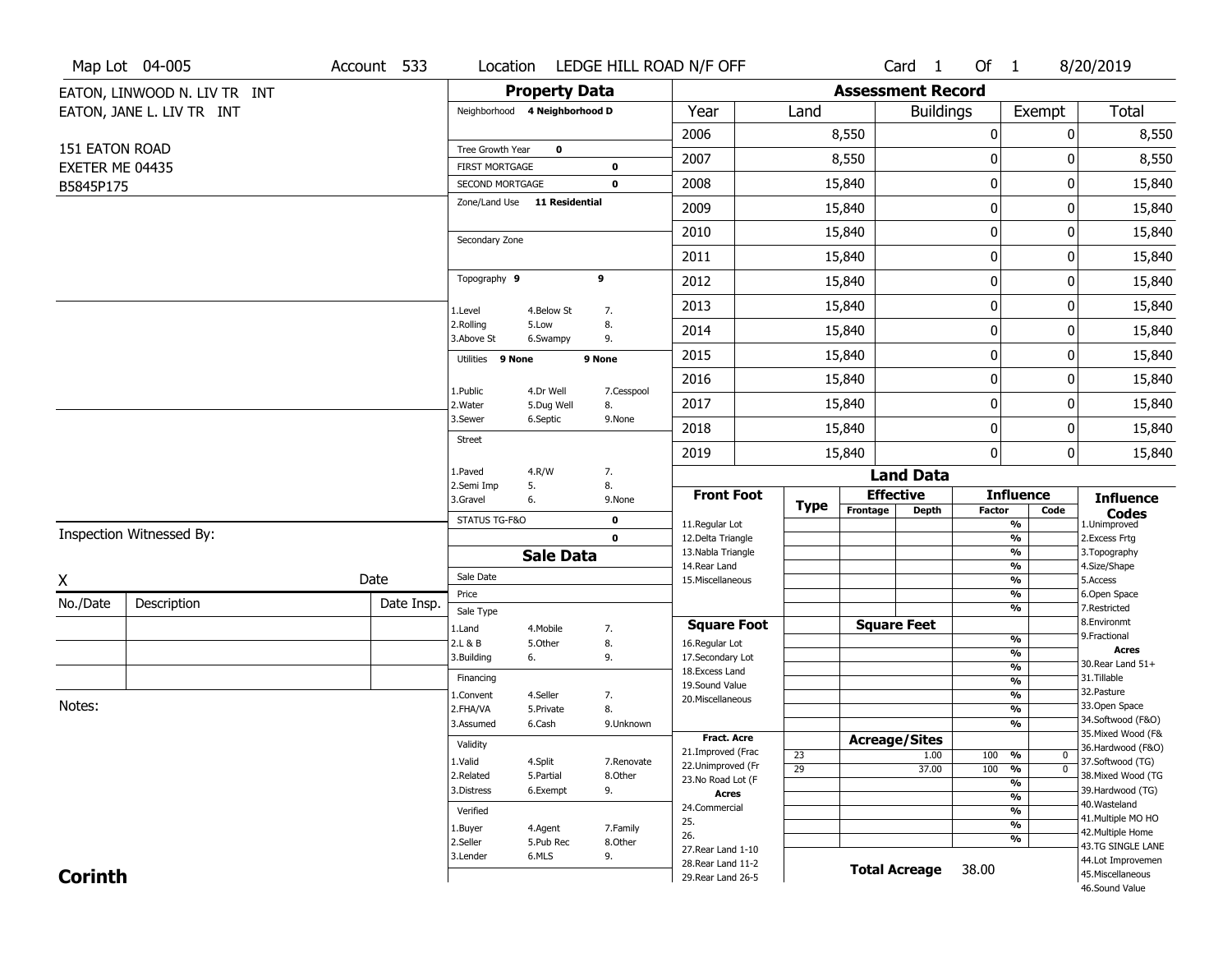|                       |                            |                                                   |                 |       |                |                                       |                          |                         |             |                 | <b>Corinth</b>     |                         |        |        |           |
|-----------------------|----------------------------|---------------------------------------------------|-----------------|-------|----------------|---------------------------------------|--------------------------|-------------------------|-------------|-----------------|--------------------|-------------------------|--------|--------|-----------|
|                       | Map Lot 04-005             |                                                   |                 |       |                | Account 533                           |                          | Location                |             |                 |                    | LEDGE HILL ROAD N/F OFF | Card 1 | Of $1$ | 8/20/2019 |
|                       | Building Style 0 Not Coded |                                                   | SF Bsmt Living  |       | 0              |                                       |                          | Layout 0                |             |                 |                    |                         |        |        |           |
| 0.Not Code            | 4.Cape                     | 8.Log                                             | Fin Bsmt Grade  |       | 0 <sub>0</sub> |                                       |                          | 1.Typical               | 4.          |                 | 7.                 |                         |        |        |           |
| 1.Conv.               | 5.Garrison                 | 9.0ther                                           | HEARTH          |       | 0              |                                       |                          | 2.Inadeq                | 5.          |                 | 8.                 |                         |        |        |           |
| 2.Ranch               | 6.Split                    | 10.Camp                                           | Heat Type       | 100%  |                | 0 Not Coded                           |                          | 3.                      | 6.          |                 | 9.                 |                         |        |        |           |
| 3.R Ranch             | 7.Contemp                  | 11.Double                                         | 0.Not Code      |       | 4.HVAC         | 8.Fl/Wall                             |                          | Attic<br>$\bullet$      |             |                 |                    |                         |        |        |           |
| Dwelling Units 0      |                            |                                                   | 1.HWBB          |       | 5.FWA          |                                       | 9.No Heat                | $1.1/4$ Fin             | 4.Full Fin  |                 | 7.                 |                         |        |        |           |
| Other Units           | 0                          |                                                   | 2.HWCI          |       | 6.Radiant      | 11.                                   |                          | 2.1/2 Fin               | 5.Fl/Stair  |                 | 8.                 |                         |        |        |           |
| Stories               | 0                          |                                                   | 3.H Pump        |       | 7.Electric     | 12.                                   |                          | 3.3/4 Fin               | 6.          |                 | 9.None             |                         |        |        |           |
| 1.1                   | 4.1.5                      | 7.                                                | Cool Type       | 0%    | 9 None         |                                       |                          | Insulation 0            |             |                 |                    |                         |        |        |           |
| 2.2                   | 5.1.75                     | 8.                                                | 1.Refrig        |       | 4.W&C Air      | 7.                                    |                          | 1.Full                  | 4.Minimal   |                 | 7.                 |                         |        |        |           |
| 3.3                   | 6.2.5                      | 9.                                                | 2.Evapor        |       | 5.             | 8.                                    |                          | 2.Heavy                 | 5.          |                 | 8.                 |                         |        |        |           |
| <b>Exterior Walls</b> | 0 Not Coded                |                                                   | 3.H Pump        |       | 6.             | 9.None                                |                          | 3.Capped                | 6.          |                 | 9.None             |                         |        |        |           |
| 0.Not Code            | 4.Asbestos                 | 8.Concrete                                        | Kitchen Style   |       | $\bf{0}$       |                                       |                          | Unfinished %            | 0%          |                 |                    |                         |        |        |           |
| 1.Wood                | 5.Stucco                   | 9.0ther                                           | 1.Modern        |       | 4.Obsolete     | 7.                                    |                          | Grade & Factor          | 00%         |                 |                    |                         |        |        |           |
| 2.Vin/Al              | 6.Brick                    | 11.                                               | 2.Typical       |       | 5.             | 8.                                    |                          | 1.E Grade               | 4.B Grade   |                 | 7.                 |                         |        |        |           |
| 3.Compos.             | 7.Stone                    | 12.                                               | 3.Old Type      |       | 6.             | 9.None                                |                          | 2.D Grade               | 5.A Grade   |                 | 8.                 |                         |        |        |           |
| Roof Surface          | 0                          |                                                   | Bath(s) Style   |       | $\bf{0}$       |                                       |                          | 3.C Grade               | 6.          |                 | 9.Same             |                         |        |        |           |
| 1.Asphalt             | 4.Composit                 | 7.METAL RS                                        | 1.Modern        |       | 4.Obsolete     | 7.                                    |                          | SQFT (Footprint) 0      |             |                 |                    |                         |        |        |           |
| 2.Slate               | 5.Wood                     | 8.                                                | 2.Typical       |       | 5.             | 8.                                    |                          | Condition               | 0           |                 |                    |                         |        |        |           |
| 3.Metal               | 6.Ark Asph                 | 9.                                                | 3.Old Type      |       | 6.             | 9.None                                |                          | 1.Poor                  | 4.Avg       |                 | 7.V G              |                         |        |        |           |
| SF Masonry Trim 0     |                            |                                                   | # Rooms         |       | $\bf{0}$       |                                       |                          | 2.Fair                  | $5.Avg+$    |                 | 8.Exc              |                         |        |        |           |
| <b>Electric Amps</b>  | 0                          |                                                   | # Bedrooms      |       | 0              |                                       |                          | 3.Avg-                  | 6.Good      |                 | 9.Same             |                         |        |        |           |
| OPEN-4-CUSTOM 0       |                            |                                                   | # Full Baths    |       | $\bf o$        |                                       |                          | Phys. % Good            |             | 0%              |                    |                         |        |        |           |
| Year Built            | 0                          |                                                   | # Half Baths    |       | 0              |                                       |                          | Funct. % Good           |             | 100%            |                    |                         |        |        |           |
| Year Remodeled        | $\mathbf{o}$               |                                                   | # Addn Fixtures |       | $\bf o$        |                                       |                          | Functional Code         |             | 9 None          |                    |                         |        |        |           |
| Foundation            | 0                          |                                                   | # Fireplaces    |       | 0              |                                       |                          | 1.Incomp                | 4.Delap     |                 | 7.No Power         |                         |        |        |           |
| 1.Concrete            | 4.Wood                     | 7.                                                |                 |       |                |                                       |                          | 2.O-Built               | 5.Bsmt      |                 | 8.LongTerm         |                         |        |        |           |
| 2.C Block             | 5.Slab                     | 8.                                                |                 |       |                |                                       |                          | 3.Damage                | 6.Common    |                 | 9.None             |                         |        |        |           |
| 3.Br/Stone            | 6.Piers                    | 9.                                                |                 |       |                |                                       |                          | Econ. % Good            | 100%        |                 |                    |                         |        |        |           |
| Basement              | 0                          |                                                   |                 |       |                |                                       |                          | Economic Code           | <b>None</b> |                 |                    |                         |        |        |           |
| 1.1/4 Bmt             | 4.Full Bmt                 | 7.                                                |                 |       |                |                                       |                          | 0.None                  |             | 3.No Power      | 7.                 |                         |        |        |           |
| 2.1/2 Bmt             | 5.None                     | 8.                                                |                 |       |                |                                       |                          | 1.Location              |             | 4.Generate      | 8.                 |                         |        |        |           |
| 3.3/4 Bmt             | 6.DAYLIGHT 9.None          |                                                   |                 |       |                | Software                              |                          | 2.Encroach              | 9.None      |                 | 9.                 |                         |        |        |           |
| Bsmt Gar # Cars 0     |                            |                                                   |                 |       |                | A Division of Harris Computer Systems |                          | Entrance Code           | $\mathbf 0$ |                 |                    |                         |        |        |           |
| Wet Basement 0        |                            |                                                   |                 |       |                |                                       |                          | 1.Interior              | 4.Vacant    |                 | 7.                 |                         |        |        |           |
| 1.Dry                 | 4.                         | 7.                                                |                 |       |                |                                       |                          | 2.Refusal               | 5.Estimate  |                 | 8.                 |                         |        |        |           |
| 2.Damp                | 5.                         | 8.                                                |                 |       |                |                                       |                          | 3.Informed              | 6.          |                 | 9.                 |                         |        |        |           |
| 3.Wet                 | 6.                         | 9.                                                |                 |       |                |                                       |                          | <b>Information Code</b> |             | $\mathbf{o}$    |                    |                         |        |        |           |
|                       |                            |                                                   |                 |       |                |                                       |                          | 1.0wner                 | 4.Agent     |                 | 7.                 |                         |        |        |           |
|                       |                            |                                                   |                 |       |                |                                       |                          | 2.Relative              | 5.Estimate  |                 | 8.                 |                         |        |        |           |
|                       |                            |                                                   | Date Inspected  |       |                |                                       |                          | 3. Tenant               | 6.Other     |                 | 9.                 |                         |        |        |           |
|                       |                            | <b>Additions, Outbuildings &amp; Improvements</b> |                 |       |                |                                       |                          |                         |             |                 | 1.One Story Fram   |                         |        |        |           |
|                       |                            | Year                                              | Units           | Grade | Cond           | Phys.                                 | Funct.                   | Sound Value             |             |                 | 2. Two Story Fram  |                         |        |        |           |
| Type                  |                            |                                                   |                 |       |                |                                       |                          |                         |             |                 | 3. Three Story Fr  |                         |        |        |           |
|                       |                            |                                                   |                 |       |                | $\%$                                  | $\%$                     |                         |             | 4.1 & 1/2 Story |                    |                         |        |        |           |
|                       |                            |                                                   |                 |       |                | $\%$                                  | $\%$                     |                         |             | 5.1 & 3/4 Story |                    |                         |        |        |           |
|                       |                            |                                                   |                 |       |                | $\sqrt{6}$                            | $\sqrt{6}$               |                         |             | 6.2 & 1/2 Story |                    |                         |        |        |           |
|                       |                            |                                                   |                 |       |                |                                       |                          |                         |             |                 | 21.Open Frame Por  |                         |        |        |           |
|                       |                            |                                                   |                 |       |                | $\%$                                  | $\frac{0}{0}$            |                         |             |                 | 22.Encl Frame Por  |                         |        |        |           |
|                       |                            |                                                   |                 |       |                | $\%$                                  | $\%$                     |                         |             |                 | 23. Frame Garage   |                         |        |        |           |
|                       |                            |                                                   |                 |       |                | $\sqrt{20}$                           | $\%$                     |                         |             | 24.Frame Shed   |                    |                         |        |        |           |
|                       |                            |                                                   |                 |       |                | $\sqrt{6}$                            | $\%$                     |                         |             |                 | 25. Frame Bay Wind |                         |        |        |           |
|                       |                            |                                                   |                 |       |                |                                       |                          |                         |             |                 | 26.1SFr Overhang   |                         |        |        |           |
|                       |                            |                                                   |                 |       |                | $\sqrt{20}$                           | $\overline{\frac{0}{0}}$ |                         |             |                 | 27.Unfin Basement  |                         |        |        |           |
|                       |                            |                                                   |                 |       |                | $\sqrt{6}$                            | $\overline{\frac{0}{0}}$ |                         |             |                 | 28. Unfinished Att |                         |        |        |           |
|                       |                            |                                                   |                 |       |                | $\frac{9}{6}$                         | $\overline{\frac{0}{6}}$ |                         |             |                 | 29. Finished Attic |                         |        |        |           |
|                       |                            |                                                   |                 |       |                |                                       |                          |                         |             |                 |                    |                         |        |        |           |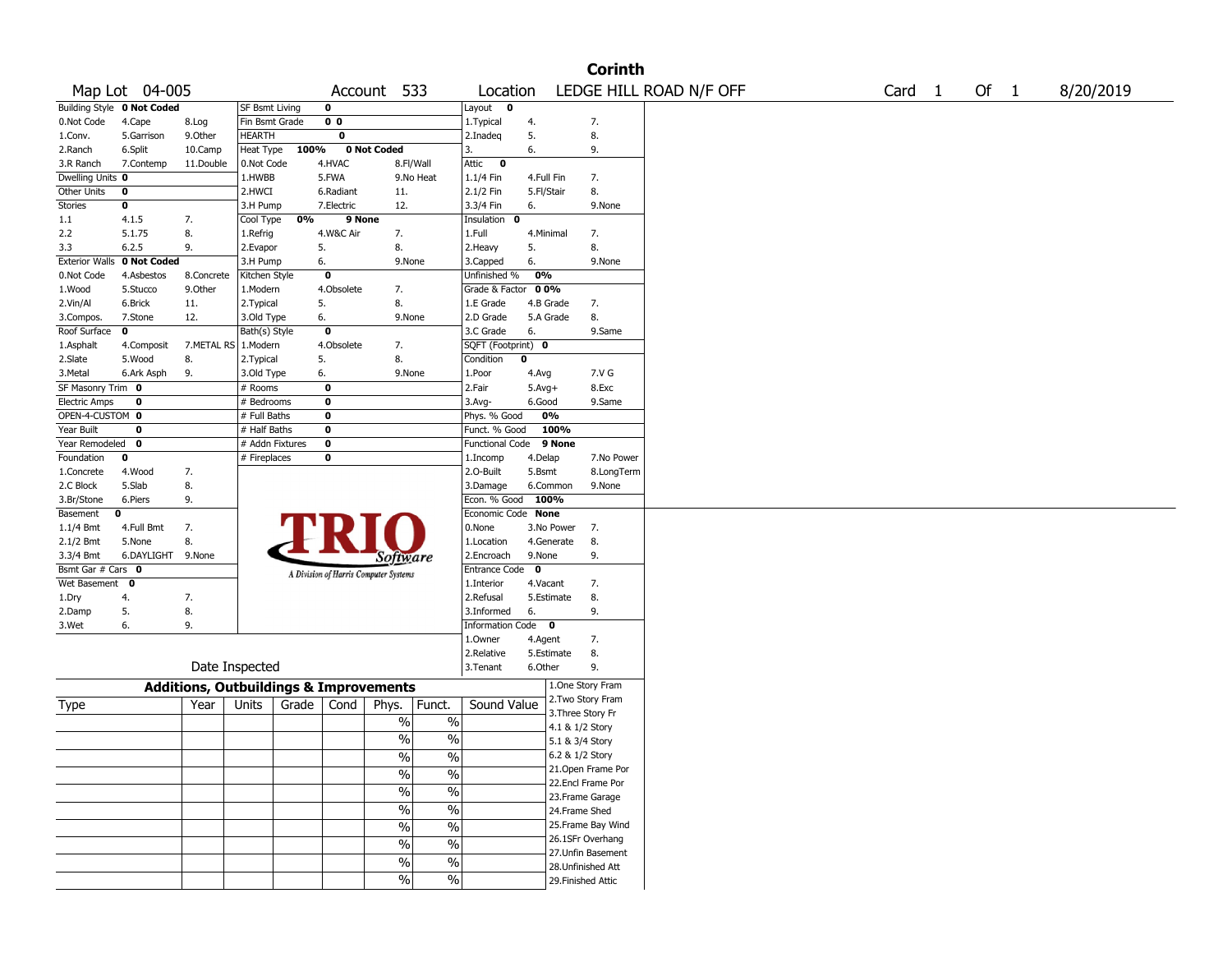|                 | Map Lot 04-025               | Account 534 | Location                |                               | LEDGE HILL ROAD       |                                      |             |                          | Card <sub>1</sub>    | Of $1$        |                                           | 8/20/2019                              |
|-----------------|------------------------------|-------------|-------------------------|-------------------------------|-----------------------|--------------------------------------|-------------|--------------------------|----------------------|---------------|-------------------------------------------|----------------------------------------|
|                 | EATON, LINWOOD N. LIV TR INT |             |                         | <b>Property Data</b>          |                       |                                      |             | <b>Assessment Record</b> |                      |               |                                           |                                        |
|                 | EATON, JANE L. LIV TR INT    |             |                         | Neighborhood 2 Neighborhood B |                       | Year                                 | Land        |                          | <b>Buildings</b>     |               | Exempt                                    | <b>Total</b>                           |
|                 |                              |             |                         |                               |                       | 2006                                 |             | 24,600                   |                      | 0             | 0                                         | 24,600                                 |
| 151 EATON ROAD  |                              |             | Tree Growth Year        | $\mathbf 0$                   |                       | 2007                                 |             | 24,600                   |                      | $\bf{0}$      | 0                                         | 24,600                                 |
| EXETER ME 04435 |                              |             | <b>FIRST MORTGAGE</b>   |                               | $\bf{0}$              |                                      |             |                          |                      |               |                                           |                                        |
| B5845P175       |                              |             | SECOND MORTGAGE         | Zone/Land Use 11 Residential  | $\mathbf 0$           | 2008                                 |             | 36,410                   |                      | $\pmb{0}$     | 0                                         | 36,410                                 |
|                 |                              |             |                         |                               |                       | 2009                                 |             | 36,410                   |                      | $\mathbf 0$   | 0                                         | 36,410                                 |
|                 |                              |             | Secondary Zone          |                               |                       | 2010                                 |             | 36,410                   |                      | $\mathbf 0$   | 0                                         | 36,410                                 |
|                 |                              |             |                         |                               |                       | 2011                                 |             | 36,410                   |                      | $\pmb{0}$     | 0                                         | 36,410                                 |
|                 |                              |             | Topography              |                               | 9                     | 2012                                 |             | 36,410                   |                      | $\mathbf 0$   | 0                                         | 36,410                                 |
|                 |                              |             | 1.Level                 | 4.Below St                    | 7.                    | 2013                                 |             | 36,410                   |                      | $\mathbf 0$   | 0                                         | 36,410                                 |
|                 |                              |             | 2.Rolling<br>3.Above St | 5.Low<br>6.Swampy             | 8.<br>9.              | 2014                                 |             | 36,410                   |                      | $\mathbf 0$   | 0                                         | 36,410                                 |
|                 |                              |             | <b>Utilities</b>        |                               | 9 None                | 2015                                 |             | 36,410                   |                      | $\pmb{0}$     | 0                                         | 36,410                                 |
|                 |                              |             |                         |                               |                       | 2016                                 |             | 36,410                   |                      | $\mathbf 0$   | 0                                         | 36,410                                 |
|                 |                              |             | 1.Public<br>2. Water    | 4.Dr Well<br>5.Dug Well       | 7.Cesspool<br>8.      | 2017                                 |             | 36,410                   |                      | $\mathbf 0$   | 0                                         | 36,410                                 |
|                 |                              |             | 3.Sewer                 | 6.Septic                      | 9.None                | 2018                                 |             | 36,410                   |                      | $\mathbf 0$   | 0                                         | 36,410                                 |
|                 |                              |             | <b>Street</b>           | 1 Paved                       |                       | 2019                                 |             | 36,410                   |                      | $\mathbf 0$   | 0                                         | 36,410                                 |
|                 |                              |             | 1.Paved                 | 4.R/W                         | 7.                    |                                      |             |                          | <b>Land Data</b>     |               |                                           |                                        |
|                 |                              |             | 2.Semi Imp<br>3.Gravel  | 5.<br>6.                      | 8.<br>9.None          | <b>Front Foot</b>                    |             | <b>Effective</b>         |                      |               | <b>Influence</b>                          | <b>Influence</b>                       |
|                 |                              |             | STATUS TG-F&O           |                               | 0                     | 11.Regular Lot                       | <b>Type</b> | Frontage                 | <b>Depth</b>         | <b>Factor</b> | Code<br>%                                 | <b>Codes</b><br>1.Unimproved           |
|                 | Inspection Witnessed By:     |             |                         |                               | $\mathbf 0$           | 12.Delta Triangle                    |             |                          |                      |               | $\overline{\frac{9}{6}}$                  | 2. Excess Frtg                         |
|                 |                              |             |                         | <b>Sale Data</b>              |                       | 13. Nabla Triangle                   |             |                          |                      |               | %                                         | 3. Topography                          |
| X               |                              | Date        | Sale Date               |                               |                       | 14.Rear Land<br>15. Miscellaneous    |             |                          |                      |               | %<br>%                                    | 4.Size/Shape<br>5.Access               |
| No./Date        | Description                  |             | Price                   |                               |                       |                                      |             |                          |                      |               | %                                         | 6.Open Space                           |
|                 |                              | Date Insp.  | Sale Type               |                               |                       |                                      |             |                          |                      |               | %                                         | 7.Restricted<br>8.Environmt            |
|                 |                              |             | 1.Land<br>2.L & B       | 4. Mobile<br>5.Other          | 7.<br>8.              | <b>Square Foot</b><br>16.Regular Lot |             | <b>Square Feet</b>       |                      |               | $\frac{9}{6}$                             | 9. Fractional                          |
|                 |                              |             | 3.Building              | 6.                            | 9.                    | 17.Secondary Lot                     |             |                          |                      |               | $\frac{9}{6}$                             | <b>Acres</b>                           |
|                 |                              |             | Financing               |                               |                       | 18. Excess Land                      |             |                          |                      |               | $\overline{\frac{9}{6}}$                  | 30. Rear Land 51+<br>31.Tillable       |
|                 |                              |             | 1.Convent               | 4.Seller                      | 7.                    | 19.Sound Value                       |             |                          |                      |               | $\frac{9}{6}$<br>$\frac{9}{6}$            | 32. Pasture                            |
| Notes:          |                              |             | 2.FHA/VA                | 5.Private                     | 8.                    | 20.Miscellaneous                     |             |                          |                      |               | $\overline{\frac{9}{6}}$                  | 33.Open Space                          |
|                 |                              |             | 3.Assumed               | 6.Cash                        | 9.Unknown             |                                      |             |                          |                      |               | $\frac{9}{6}$                             | 34.Softwood (F&O)                      |
|                 |                              |             | Validity                |                               |                       | <b>Fract. Acre</b>                   |             | <b>Acreage/Sites</b>     |                      |               |                                           | 35. Mixed Wood (F&                     |
|                 |                              |             |                         |                               |                       | 21.Improved (Frac                    | 22          |                          | 1.00                 | 100 %         | 0                                         | 36.Hardwood (F&O)                      |
|                 |                              |             | 1.Valid<br>2.Related    | 4.Split<br>5.Partial          | 7.Renovate<br>8.Other | 22.Unimproved (Fr                    | 30          |                          | 81.00                | 100           | $\overline{0}$<br>$\frac{9}{6}$           | 37.Softwood (TG)<br>38. Mixed Wood (TG |
|                 |                              |             | 3.Distress              | 6.Exempt                      | 9.                    | 23.No Road Lot (F                    |             |                          |                      |               | $\frac{9}{6}$                             | 39.Hardwood (TG)                       |
|                 |                              |             |                         |                               |                       | <b>Acres</b><br>24.Commercial        |             |                          |                      |               | $\frac{9}{6}$                             | 40. Wasteland                          |
|                 |                              |             | Verified                |                               |                       | 25.                                  |             |                          |                      |               | $\overline{\frac{9}{6}}$<br>$\frac{9}{6}$ | 41. Multiple MO HO                     |
|                 |                              |             | 1.Buyer                 | 4.Agent                       | 7.Family              | 26.                                  |             |                          |                      |               | $\frac{9}{6}$                             | 42. Multiple Home                      |
|                 |                              |             | 2.Seller                | 5.Pub Rec<br>6.MLS            | 8.Other               | 27. Rear Land 1-10                   |             |                          |                      |               |                                           | 43.TG SINGLE LANE                      |
| <b>Corinth</b>  |                              |             | 3.Lender                |                               | 9.                    | 28. Rear Land 11-2                   |             |                          | <b>Total Acreage</b> | 82.00         |                                           | 44.Lot Improvemen                      |
|                 |                              |             |                         |                               |                       | 29. Rear Land 26-5                   |             |                          |                      |               |                                           | 45. Miscellaneous                      |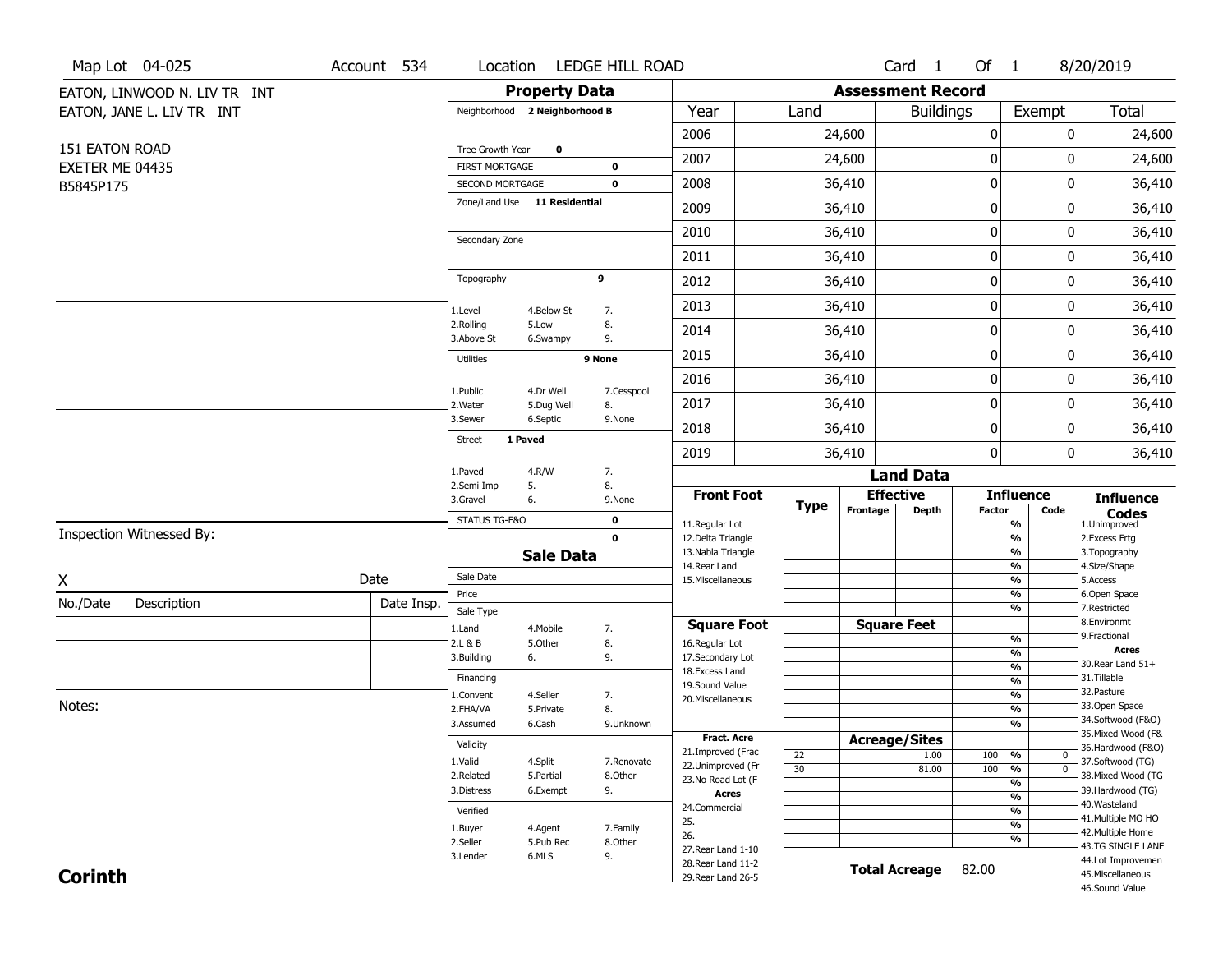|                       |                |                                                   |                       |       |                |                                       |                          |                      |             |                   | <b>Corinth</b>     |  |                   |      |           |
|-----------------------|----------------|---------------------------------------------------|-----------------------|-------|----------------|---------------------------------------|--------------------------|----------------------|-------------|-------------------|--------------------|--|-------------------|------|-----------|
|                       | Map Lot 04-025 |                                                   |                       |       |                | Account 534                           |                          | Location             |             |                   | LEDGE HILL ROAD    |  | Card <sub>1</sub> | Of 1 | 8/20/2019 |
| <b>Building Style</b> | 0 Not Coded    |                                                   | <b>SF Bsmt Living</b> |       | 0              |                                       |                          | Layout<br>0          |             |                   |                    |  |                   |      |           |
| 0.Not Code            | 4.Cape         | 8.Log                                             | Fin Bsmt Grade        |       | 0 <sub>0</sub> |                                       |                          | 1. Typical           | 4.          |                   | 7.                 |  |                   |      |           |
| 1.Conv.               | 5.Garrison     | 9.Other                                           | HEARTH                |       | 0              |                                       |                          | 2.Inadeq             | 5.          |                   | 8.                 |  |                   |      |           |
| 2.Ranch               | 6.Split        | 10.Camp                                           | Heat Type             | 100%  |                | 0 Not Coded                           |                          | 3.                   | 6.          |                   | 9.                 |  |                   |      |           |
| 3.R Ranch             | 7.Contemp      | 11.Double                                         | 0.Not Code            |       | 4.HVAC         |                                       | 8.Fl/Wall                | Attic<br>$\bf{0}$    |             |                   |                    |  |                   |      |           |
| Dwelling Units 0      |                |                                                   | 1.HWBB                |       | 5.FWA          |                                       | 9.No Heat                | 1.1/4 Fin            | 4.Full Fin  |                   | 7.                 |  |                   |      |           |
| Other Units           | 0              |                                                   | 2.HWCI                |       | 6.Radiant      | 11.                                   |                          | 2.1/2 Fin            | 5.Fl/Stair  |                   | 8.                 |  |                   |      |           |
| Stories               | 0              |                                                   | 3.H Pump              |       | 7.Electric     | 12.                                   |                          | 3.3/4 Fin            | 6.          |                   | 9.None             |  |                   |      |           |
| 1.1                   | 4.1.5          | 7.                                                | Cool Type             | 0%    | 9 None         |                                       |                          | Insulation<br>0      |             |                   |                    |  |                   |      |           |
| 2.2                   | 5.1.75         | 8.                                                | 1.Refrig              |       | 4.W&C Air      | 7.                                    |                          | 1.Full               | 4.Minimal   |                   | 7.                 |  |                   |      |           |
| 3.3                   | 6.2.5          | 9.                                                | 2.Evapor              |       | 5.             | 8.                                    |                          | 2.Heavy              | 5.          |                   | 8.                 |  |                   |      |           |
| <b>Exterior Walls</b> | 0 Not Coded    |                                                   | 3.H Pump              |       | 6.             | 9.None                                |                          | 3.Capped             | 6.          |                   | 9.None             |  |                   |      |           |
| 0.Not Code            | 4.Asbestos     | 8.Concrete                                        | Kitchen Style         |       | 0              |                                       |                          | Unfinished %         | 0%          |                   |                    |  |                   |      |           |
| 1.Wood                | 5.Stucco       | 9.0ther                                           | 1.Modern              |       | 4.Obsolete     | 7.                                    |                          | Grade & Factor 00%   |             |                   |                    |  |                   |      |           |
| 2.Vin/Al              | 6.Brick        | 11.                                               | 2. Typical            |       | 5.             | 8.                                    |                          | 1.E Grade            | 4.B Grade   |                   | 7.                 |  |                   |      |           |
| 3.Compos.             | 7.Stone        | 12.                                               | 3.Old Type            |       | 6.             | 9.None                                |                          | 2.D Grade            | 5.A Grade   |                   | 8.                 |  |                   |      |           |
| Roof Surface          | 0              |                                                   | Bath(s) Style         |       | 0              |                                       |                          | 3.C Grade            | 6.          |                   | 9.Same             |  |                   |      |           |
| 1.Asphalt             | 4.Composit     | 7.METAL RS   1.Modern                             |                       |       | 4.Obsolete     | 7.                                    |                          | SQFT (Footprint) 0   |             |                   |                    |  |                   |      |           |
| 2.Slate               | 5.Wood         | 8.                                                | 2. Typical            |       | 5.             | 8.                                    |                          | Condition            | 0           |                   |                    |  |                   |      |           |
| 3. Metal              | 6.Ark Asph     | 9.                                                | 3.Old Type            |       | 6.             | 9.None                                |                          | 1.Poor               | 4.Avg       |                   | 7.V G              |  |                   |      |           |
| SF Masonry Trim 0     |                |                                                   | # Rooms               |       | 0              |                                       |                          | 2.Fair               | $5.Avg+$    |                   | 8.Exc              |  |                   |      |           |
| <b>Electric Amps</b>  | 0              |                                                   | # Bedrooms            |       | 0              |                                       |                          | $3.$ Avg-            | 6.Good      |                   | 9.Same             |  |                   |      |           |
| OPEN-4-CUSTOM 0       |                |                                                   | # Full Baths          |       | 0              |                                       |                          | Phys. % Good         |             | 0%                |                    |  |                   |      |           |
| Year Built            | 0              |                                                   | # Half Baths          |       | 0              |                                       |                          | Funct. % Good        |             | 100%              |                    |  |                   |      |           |
| Year Remodeled        | 0              |                                                   | # Addn Fixtures       |       | 0              |                                       |                          | Functional Code      |             | 9 None            |                    |  |                   |      |           |
| Foundation            | 0              |                                                   | # Fireplaces          |       | 0              |                                       |                          | 1.Incomp             | 4.Delap     |                   | 7.No Power         |  |                   |      |           |
| 1.Concrete            | 4.Wood         | 7.                                                |                       |       |                |                                       |                          | 2.O-Built            | 5.Bsmt      |                   | 8.LongTerm         |  |                   |      |           |
| 2.C Block             | 5.Slab         | 8.                                                |                       |       |                |                                       |                          | 3.Damage             |             | 6.Common          | 9.None             |  |                   |      |           |
| 3.Br/Stone            | 6.Piers        | 9.                                                |                       |       |                |                                       |                          | Econ. % Good         | 100%        |                   |                    |  |                   |      |           |
| Basement              | 0              |                                                   |                       |       |                |                                       |                          | Economic Code None   |             |                   |                    |  |                   |      |           |
| $1.1/4$ Bmt           | 4.Full Bmt     | 7.                                                |                       |       |                |                                       |                          | 0.None               |             | 3.No Power        | 7.                 |  |                   |      |           |
| 2.1/2 Bmt             | 5.None         | 8.                                                |                       |       |                |                                       |                          | 1.Location           |             | 4.Generate        | 8.                 |  |                   |      |           |
| 3.3/4 Bmt             | 6.DAYLIGHT     | 9.None                                            |                       |       |                | Software                              |                          | 2.Encroach           | 9.None      |                   | 9.                 |  |                   |      |           |
| Bsmt Gar # Cars 0     |                |                                                   |                       |       |                | A Division of Harris Computer Systems |                          | <b>Entrance Code</b> | $\mathbf 0$ |                   |                    |  |                   |      |           |
| Wet Basement          | $\mathbf 0$    |                                                   |                       |       |                |                                       |                          | 1.Interior           | 4.Vacant    |                   | 7.                 |  |                   |      |           |
| 1.Dry                 | 4.             | 7.                                                |                       |       |                |                                       |                          | 2.Refusal            |             | 5.Estimate        | 8.                 |  |                   |      |           |
| 2.Damp                | 5.             | 8.                                                |                       |       |                |                                       |                          | 3.Informed           | 6.          |                   | 9.                 |  |                   |      |           |
| 3.Wet                 | 6.             | 9.                                                |                       |       |                |                                       |                          | Information Code 0   |             |                   |                    |  |                   |      |           |
|                       |                |                                                   |                       |       |                |                                       |                          | 1.0wner              | 4.Agent     |                   | 7.                 |  |                   |      |           |
|                       |                |                                                   |                       |       |                |                                       |                          | 2.Relative           |             | 5.Estimate        | 8.                 |  |                   |      |           |
|                       |                |                                                   | Date Inspected        |       |                |                                       |                          | 3.Tenant             | 6.Other     |                   | 9.                 |  |                   |      |           |
|                       |                | <b>Additions, Outbuildings &amp; Improvements</b> |                       |       |                |                                       |                          |                      |             |                   | 1.One Story Fram   |  |                   |      |           |
| Type                  |                | Year                                              | Units                 | Grade | Cond           | Phys.                                 | Funct.                   | Sound Value          |             |                   | 2. Two Story Fram  |  |                   |      |           |
|                       |                |                                                   |                       |       |                | %                                     | $\%$                     |                      |             | 3. Three Story Fr |                    |  |                   |      |           |
|                       |                |                                                   |                       |       |                |                                       |                          |                      |             | 4.1 & 1/2 Story   |                    |  |                   |      |           |
|                       |                |                                                   |                       |       |                | $\%$                                  | $\%$                     |                      |             | 5.1 & 3/4 Story   |                    |  |                   |      |           |
|                       |                |                                                   |                       |       |                | %                                     | $\%$                     |                      |             | 6.2 & 1/2 Story   |                    |  |                   |      |           |
|                       |                |                                                   |                       |       |                | $\%$                                  | $\%$                     |                      |             |                   | 21. Open Frame Por |  |                   |      |           |
|                       |                |                                                   |                       |       |                |                                       |                          |                      |             |                   | 22.Encl Frame Por  |  |                   |      |           |
|                       |                |                                                   |                       |       |                | $\frac{1}{2}$                         | $\overline{\frac{0}{6}}$ |                      |             |                   | 23. Frame Garage   |  |                   |      |           |
|                       |                |                                                   |                       |       |                | $\frac{1}{2}$                         | $\overline{\frac{0}{0}}$ |                      |             | 24.Frame Shed     |                    |  |                   |      |           |
|                       |                |                                                   |                       |       |                | $\frac{1}{2}$                         | $\frac{0}{6}$            |                      |             |                   | 25. Frame Bay Wind |  |                   |      |           |
|                       |                |                                                   |                       |       |                | $\frac{1}{2}$                         | $\overline{\frac{0}{0}}$ |                      |             |                   | 26.1SFr Overhang   |  |                   |      |           |
|                       |                |                                                   |                       |       |                |                                       |                          |                      |             |                   | 27.Unfin Basement  |  |                   |      |           |
|                       |                |                                                   |                       |       |                | $\frac{1}{2}$                         | $\%$                     |                      |             |                   | 28.Unfinished Att  |  |                   |      |           |
|                       |                |                                                   |                       |       |                | $\%$                                  | $\%$                     |                      |             |                   | 29. Finished Attic |  |                   |      |           |
|                       |                |                                                   |                       |       |                |                                       |                          |                      |             |                   |                    |  |                   |      |           |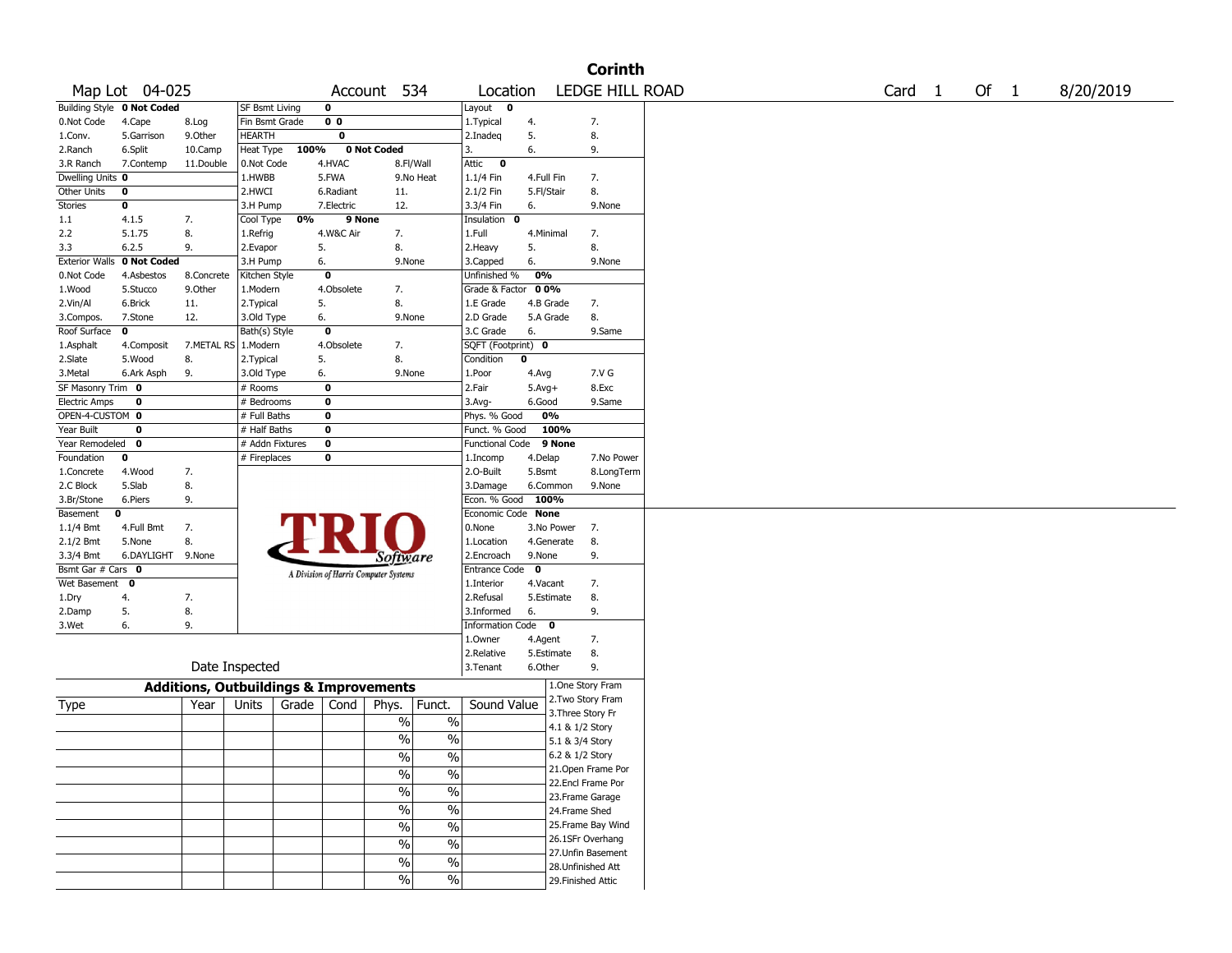|                 | Map Lot 04-026               | Account 535 | Location                                        |                         | LEDGE HILL ROAD     |                                      |             |                          | Card <sub>1</sub>  | Of $1$           |                                 | 8/20/2019                              |
|-----------------|------------------------------|-------------|-------------------------------------------------|-------------------------|---------------------|--------------------------------------|-------------|--------------------------|--------------------|------------------|---------------------------------|----------------------------------------|
|                 | EATON, LINWOOD N. LIV TR INT |             |                                                 | <b>Property Data</b>    |                     |                                      |             | <b>Assessment Record</b> |                    |                  |                                 |                                        |
|                 | EATON, JANE L. LIV TR INT    |             | Neighborhood 2 Neighborhood B                   |                         |                     | Year                                 | Land        |                          | <b>Buildings</b>   |                  | Exempt                          | <b>Total</b>                           |
|                 |                              |             |                                                 |                         |                     | 2006                                 |             | 28,400                   |                    | $\boldsymbol{0}$ | 0                               | 28,400                                 |
| 151 EATON ROAD  |                              |             | Tree Growth Year                                | $\mathbf 0$             |                     | 2007                                 |             | 28,400                   |                    | $\boldsymbol{0}$ | 0                               | 28,400                                 |
| EXETER ME 04435 |                              |             | <b>FIRST MORTGAGE</b>                           |                         | $\mathbf 0$         |                                      |             |                          |                    | $\pmb{0}$        |                                 |                                        |
| B5845P175       |                              |             | SECOND MORTGAGE<br>Zone/Land Use 11 Residential |                         | $\mathbf 0$         | 2008                                 |             | 40,870                   |                    |                  | 0                               | 40,870                                 |
|                 |                              |             |                                                 |                         |                     | 2009                                 |             | 40,870                   |                    | $\boldsymbol{0}$ | 0                               | 40,870                                 |
|                 |                              |             | Secondary Zone                                  |                         |                     | 2010                                 |             | 40,870                   |                    | $\mathbf 0$      | 0                               | 40,870                                 |
|                 |                              |             |                                                 |                         |                     | 2011                                 |             | 40,870                   |                    | $\boldsymbol{0}$ | 0                               | 40,870                                 |
|                 |                              |             | Topography 1 Level                              |                         | 9                   | 2012                                 |             | 40,870                   |                    | $\mathbf 0$      | 0                               | 40,870                                 |
|                 |                              |             | 1.Level                                         | 4.Below St              | 7.                  | 2013                                 |             | 40,870                   |                    | $\mathbf 0$      | 0                               | 40,870                                 |
|                 |                              |             | 2.Rolling<br>3.Above St                         | 5.Low<br>6.Swampy       | 8.<br>9.            | 2014                                 |             | 40,870                   |                    | $\boldsymbol{0}$ | 0                               | 40,870                                 |
|                 |                              |             | Utilities 9 None                                |                         | 9 None              | 2015                                 |             | 40,870                   |                    | $\boldsymbol{0}$ | 0                               | 40,870                                 |
|                 |                              |             |                                                 |                         |                     | 2016                                 |             | 40,870                   |                    | $\mathbf 0$      | 0                               | 40,870                                 |
|                 |                              |             | 1.Public<br>2. Water                            | 4.Dr Well<br>5.Dug Well | 7.Cesspool<br>8.    | 2017                                 |             | 40,870                   |                    | 0                | 0                               | 40,870                                 |
|                 |                              |             | 3.Sewer                                         | 6.Septic                | 9.None              | 2018                                 |             | 40,870                   |                    | $\mathbf 0$      | 0                               | 40,870                                 |
|                 |                              |             | 1 Paved<br><b>Street</b>                        |                         |                     | 2019                                 |             | 40,870                   |                    | $\boldsymbol{0}$ | 0                               | 40,870                                 |
|                 |                              |             | 1.Paved                                         | 4.R/W                   | 7.                  |                                      |             |                          | <b>Land Data</b>   |                  |                                 |                                        |
|                 |                              |             | 2.Semi Imp<br>3.Gravel                          | 5.<br>6.                | 8.<br>9.None        | <b>Front Foot</b>                    |             | <b>Effective</b>         |                    |                  | <b>Influence</b>                | <b>Influence</b>                       |
|                 |                              |             | STATUS TG-F&O                                   |                         | $\mathbf 0$         | 11.Regular Lot                       | <b>Type</b> | Frontage                 | <b>Depth</b>       | <b>Factor</b>    | Code<br>%                       | <b>Codes</b><br>1.Unimproved           |
|                 | Inspection Witnessed By:     |             |                                                 |                         | $\mathbf 0$         | 12.Delta Triangle                    |             |                          |                    |                  | %                               | 2.Excess Frtg                          |
|                 |                              |             |                                                 | <b>Sale Data</b>        |                     | 13. Nabla Triangle                   |             |                          |                    |                  | %                               | 3. Topography                          |
| X               |                              | Date        | Sale Date                                       |                         |                     | 14. Rear Land<br>15. Miscellaneous   |             |                          |                    |                  | %<br>%                          | 4.Size/Shape<br>5.Access               |
| No./Date        |                              | Date Insp.  | Price                                           |                         |                     |                                      |             |                          |                    |                  | %                               | 6.Open Space                           |
|                 | Description                  |             | Sale Type                                       |                         |                     |                                      |             |                          |                    |                  | %                               | 7.Restricted<br>8.Environmt            |
|                 |                              |             | 1.Land<br>2.L & B                               | 4. Mobile<br>5.Other    | 7.<br>8.            | <b>Square Foot</b><br>16.Regular Lot |             |                          | <b>Square Feet</b> |                  | %                               | 9. Fractional                          |
|                 |                              |             | 3.Building                                      | 6.                      | 9.                  | 17.Secondary Lot                     |             |                          |                    |                  | %                               | <b>Acres</b>                           |
|                 |                              |             | Financing                                       |                         |                     | 18. Excess Land                      |             |                          |                    |                  | $\frac{9}{6}$                   | 30. Rear Land 51+<br>31.Tillable       |
|                 |                              |             | 1.Convent                                       | 4.Seller                | 7.                  | 19.Sound Value                       |             |                          |                    |                  | %<br>$\frac{9}{6}$              | 32. Pasture                            |
| Notes:          |                              |             | 2.FHA/VA                                        | 5.Private               | 8.                  | 20.Miscellaneous                     |             |                          |                    |                  | $\overline{\frac{9}{6}}$        | 33.Open Space                          |
|                 |                              |             | 3.Assumed                                       | 6.Cash                  | 9.Unknown           |                                      |             |                          |                    |                  | %                               | 34.Softwood (F&O)                      |
|                 |                              |             | Validity                                        |                         |                     | Fract. Acre                          |             | <b>Acreage/Sites</b>     |                    |                  |                                 | 35. Mixed Wood (F&                     |
|                 |                              |             | 1.Valid                                         | 4.Split                 | 7.Renovate          | 21.Improved (Frac                    | 22          |                          | 1.00               | 100              | %<br>$\mathbf 0$                | 36.Hardwood (F&O)<br>37.Softwood (TG)  |
|                 |                              |             | 2.Related                                       | 5.Partial               | 8.Other             | 22.Unimproved (Fr                    | 30          |                          | 93.00              | 100              | $\overline{0}$<br>$\frac{9}{6}$ | 38. Mixed Wood (TG                     |
|                 |                              |             | 3.Distress                                      | 6.Exempt                | 9.                  | 23. No Road Lot (F<br><b>Acres</b>   | 40          |                          | 5.00               | 100              | $\frac{9}{6}$<br>$\overline{0}$ | 39.Hardwood (TG)                       |
|                 |                              |             |                                                 |                         |                     | 24.Commercial                        |             |                          |                    |                  | $\frac{9}{6}$<br>$\frac{9}{6}$  | 40. Wasteland                          |
|                 |                              |             | Verified                                        |                         |                     | 25.                                  |             |                          |                    |                  | $\frac{9}{6}$                   | 41. Multiple MO HO                     |
|                 |                              |             | 1.Buyer<br>2.Seller                             | 4.Agent<br>5.Pub Rec    | 7.Family<br>8.Other | 26.                                  |             |                          |                    |                  | %                               | 42. Multiple Home                      |
|                 |                              |             | 3.Lender                                        | 6.MLS                   | 9.                  | 27. Rear Land 1-10                   |             |                          |                    |                  |                                 | 43.TG SINGLE LANE<br>44.Lot Improvemen |
| <b>Corinth</b>  |                              |             |                                                 |                         |                     | 28. Rear Land 11-2                   |             |                          |                    |                  |                                 |                                        |
|                 |                              |             |                                                 |                         |                     | 29. Rear Land 26-5                   |             | <b>Total Acreage</b>     |                    | 99.00            |                                 | 45. Miscellaneous                      |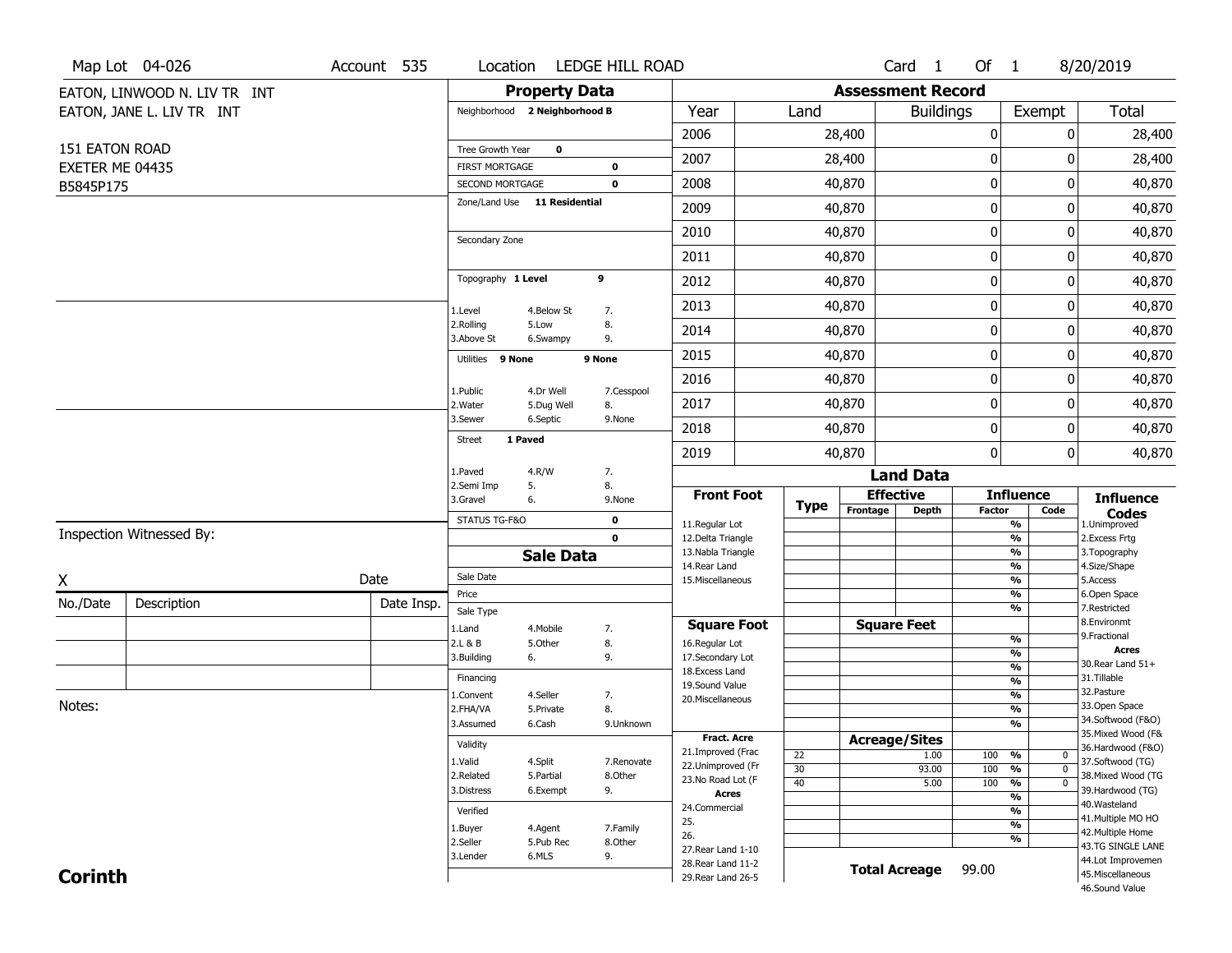|                       |                            |                                                   |                       |       |                |                                       |                          |                           |             |                   | <b>Corinth</b>     |  |                   |        |           |
|-----------------------|----------------------------|---------------------------------------------------|-----------------------|-------|----------------|---------------------------------------|--------------------------|---------------------------|-------------|-------------------|--------------------|--|-------------------|--------|-----------|
|                       | Map Lot 04-026             |                                                   |                       |       |                | Account 535                           |                          | Location                  |             |                   | LEDGE HILL ROAD    |  | Card <sub>1</sub> | Of $1$ | 8/20/2019 |
|                       | Building Style 0 Not Coded |                                                   | <b>SF Bsmt Living</b> |       | 0              |                                       |                          | Layout<br>0               |             |                   |                    |  |                   |        |           |
| 0.Not Code            | 4.Cape                     | 8.Log                                             | Fin Bsmt Grade        |       | 0 <sub>0</sub> |                                       |                          | 1. Typical                | 4.          |                   | 7.                 |  |                   |        |           |
| 1.Conv.               | 5.Garrison                 | 9.0ther                                           | <b>HEARTH</b>         |       | 0              |                                       |                          | 2.Inadeq                  | 5.          |                   | 8.                 |  |                   |        |           |
| 2.Ranch               | 6.Split                    | 10.Camp                                           | Heat Type             | 100%  |                | 0 Not Coded                           |                          | 3.                        | 6.          |                   | 9.                 |  |                   |        |           |
| 3.R Ranch             | 7.Contemp                  | 11.Double                                         | 0.Not Code            |       | 4.HVAC         | 8.Fl/Wall                             |                          | Attic<br>$\mathbf 0$      |             |                   |                    |  |                   |        |           |
| Dwelling Units 0      |                            |                                                   | 1.HWBB                |       | 5.FWA          |                                       | 9.No Heat                | 1.1/4 Fin                 | 4.Full Fin  |                   | 7.                 |  |                   |        |           |
| Other Units           | 0                          |                                                   | 2.HWCI                |       | 6.Radiant      | 11.                                   |                          | 2.1/2 Fin                 | 5.Fl/Stair  |                   | 8.                 |  |                   |        |           |
| <b>Stories</b>        | $\bf o$                    |                                                   | 3.H Pump              |       | 7.Electric     | 12.                                   |                          | 3.3/4 Fin                 | 6.          |                   | 9.None             |  |                   |        |           |
| 1.1                   | 4.1.5                      | 7.                                                | Cool Type             | 0%    | 9 None         |                                       |                          | Insulation<br>$\mathbf 0$ |             |                   |                    |  |                   |        |           |
| 2.2                   | 5.1.75                     | 8.                                                | 1.Refrig              |       | 4.W&C Air      | 7.                                    |                          | 1.Full                    | 4.Minimal   |                   | 7.                 |  |                   |        |           |
| 3.3                   | 6.2.5                      | 9.                                                | 2.Evapor              |       | 5.             | 8.                                    |                          | 2. Heavy                  | 5.          |                   | 8.                 |  |                   |        |           |
| <b>Exterior Walls</b> | 0 Not Coded                |                                                   | 3.H Pump              |       | 6.             | 9.None                                |                          | 3.Capped                  | 6.          |                   | 9.None             |  |                   |        |           |
| 0.Not Code            | 4.Asbestos                 | 8.Concrete                                        | Kitchen Style         |       | $\bf{0}$       |                                       |                          | Unfinished %              | 0%          |                   |                    |  |                   |        |           |
| 1.Wood                | 5.Stucco                   | 9.0ther                                           | 1.Modern              |       | 4.Obsolete     | 7.                                    |                          | Grade & Factor 00%        |             |                   |                    |  |                   |        |           |
| 2.Vin/Al              | 6.Brick                    | 11.                                               | 2. Typical            |       | 5.             | 8.                                    |                          | 1.E Grade                 | 4.B Grade   |                   | 7.                 |  |                   |        |           |
| 3.Compos.             | 7.Stone                    | 12.                                               | 3.Old Type            |       | 6.             | 9.None                                |                          | 2.D Grade                 | 5.A Grade   |                   | 8.                 |  |                   |        |           |
| Roof Surface          | 0                          |                                                   | Bath(s) Style         |       | $\bf{0}$       |                                       |                          | 3.C Grade                 | 6.          |                   | 9.Same             |  |                   |        |           |
| 1.Asphalt             | 4.Composit                 | 7.METAL RS                                        | 1.Modern              |       | 4.Obsolete     | 7.                                    |                          | SQFT (Footprint) 0        |             |                   |                    |  |                   |        |           |
| 2.Slate               | 5.Wood                     | 8.                                                | 2.Typical             |       | 5.             | 8.                                    |                          | Condition                 | $\mathbf 0$ |                   |                    |  |                   |        |           |
| 3.Metal               | 6.Ark Asph                 | 9.                                                | 3.Old Type            |       | 6.             | 9.None                                |                          | 1.Poor                    | 4.Avg       |                   | 7.V G              |  |                   |        |           |
| SF Masonry Trim 0     |                            |                                                   | # Rooms               |       | $\mathbf 0$    |                                       |                          | 2.Fair                    | $5.Avg+$    |                   | 8.Exc              |  |                   |        |           |
| <b>Electric Amps</b>  | 0                          |                                                   | # Bedrooms            |       | 0              |                                       |                          | $3.$ Avg-                 | 6.Good      |                   | 9.Same             |  |                   |        |           |
| OPEN-4-CUSTOM 0       |                            |                                                   | # Full Baths          |       | 0              |                                       |                          | Phys. % Good              | 0%          |                   |                    |  |                   |        |           |
| Year Built            | 0                          |                                                   | # Half Baths          |       | 0              |                                       |                          | Funct. % Good             |             | 100%              |                    |  |                   |        |           |
| Year Remodeled        | 0                          |                                                   | # Addn Fixtures       |       | 0              |                                       |                          | <b>Functional Code</b>    |             | 9 None            |                    |  |                   |        |           |
| Foundation            | 0                          |                                                   | # Fireplaces          |       | 0              |                                       |                          | 1.Incomp                  | 4.Delap     |                   | 7.No Power         |  |                   |        |           |
| 1.Concrete            | 4.Wood                     | 7.                                                |                       |       |                |                                       |                          | 2.0-Built                 | 5.Bsmt      |                   | 8.LongTerm         |  |                   |        |           |
| 2.C Block             | 5.Slab                     | 8.                                                |                       |       |                |                                       |                          | 3.Damage                  | 6.Common    |                   | 9.None             |  |                   |        |           |
| 3.Br/Stone            | 6.Piers                    | 9.                                                |                       |       |                |                                       |                          | Econ. % Good              | 100%        |                   |                    |  |                   |        |           |
| Basement              | 0                          |                                                   |                       |       |                |                                       |                          | Economic Code None        |             |                   |                    |  |                   |        |           |
| $1.1/4$ Bmt           | 4.Full Bmt                 | 7.                                                |                       |       |                |                                       |                          | 0.None                    |             | 3.No Power        | 7.                 |  |                   |        |           |
| 2.1/2 Bmt             | 5.None                     | 8.                                                |                       |       |                |                                       |                          | 1.Location                | 4.Generate  |                   | 8.                 |  |                   |        |           |
| 3.3/4 Bmt             | 6.DAYLIGHT 9.None          |                                                   |                       |       |                | Software                              |                          | 2.Encroach                | 9.None      |                   | 9.                 |  |                   |        |           |
| Bsmt Gar # Cars 0     |                            |                                                   |                       |       |                | A Division of Harris Computer Systems |                          | Entrance Code             | $\bf{0}$    |                   |                    |  |                   |        |           |
| Wet Basement          | $\mathbf{o}$               |                                                   |                       |       |                |                                       |                          | 1.Interior                | 4.Vacant    |                   | 7.                 |  |                   |        |           |
| 1.Dry                 | 4.                         | 7.                                                |                       |       |                |                                       |                          | 2.Refusal                 | 5.Estimate  |                   | 8.                 |  |                   |        |           |
| 2.Damp                | 5.                         | 8.                                                |                       |       |                |                                       |                          | 3.Informed                | 6.          |                   | 9.                 |  |                   |        |           |
| 3.Wet                 | 6.                         | 9.                                                |                       |       |                |                                       |                          | Information Code 0        |             |                   |                    |  |                   |        |           |
|                       |                            |                                                   |                       |       |                |                                       |                          | 1.Owner                   | 4.Agent     |                   | 7.                 |  |                   |        |           |
|                       |                            |                                                   |                       |       |                |                                       |                          | 2.Relative                | 5.Estimate  |                   | 8.                 |  |                   |        |           |
|                       |                            |                                                   | Date Inspected        |       |                |                                       |                          | 3. Tenant                 | 6.Other     |                   | 9.                 |  |                   |        |           |
|                       |                            | <b>Additions, Outbuildings &amp; Improvements</b> |                       |       |                |                                       |                          |                           |             |                   | 1.One Story Fram   |  |                   |        |           |
| Type                  |                            | Year                                              | Units                 | Grade | Cond           | Phys.                                 | Funct.                   | Sound Value               |             |                   | 2. Two Story Fram  |  |                   |        |           |
|                       |                            |                                                   |                       |       |                |                                       |                          |                           |             | 3. Three Story Fr |                    |  |                   |        |           |
|                       |                            |                                                   |                       |       |                | $\%$                                  | $\%$                     |                           |             | 4.1 & 1/2 Story   |                    |  |                   |        |           |
|                       |                            |                                                   |                       |       |                | $\%$                                  | $\%$                     |                           |             | 5.1 & 3/4 Story   |                    |  |                   |        |           |
|                       |                            |                                                   |                       |       |                | $\%$                                  | $\%$                     |                           |             | 6.2 & 1/2 Story   |                    |  |                   |        |           |
|                       |                            |                                                   |                       |       |                | $\sqrt{6}$                            | $\overline{\frac{0}{0}}$ |                           |             |                   | 21. Open Frame Por |  |                   |        |           |
|                       |                            |                                                   |                       |       |                |                                       |                          |                           |             |                   | 22.Encl Frame Por  |  |                   |        |           |
|                       |                            |                                                   |                       |       |                | $\frac{0}{6}$                         | $\overline{\frac{0}{0}}$ |                           |             |                   | 23. Frame Garage   |  |                   |        |           |
|                       |                            |                                                   |                       |       |                | $\sqrt{6}$                            | $\overline{\frac{0}{0}}$ |                           |             | 24.Frame Shed     |                    |  |                   |        |           |
|                       |                            |                                                   |                       |       |                | $\sqrt{6}$                            | $\overline{\frac{0}{0}}$ |                           |             |                   | 25.Frame Bay Wind  |  |                   |        |           |
|                       |                            |                                                   |                       |       |                |                                       |                          |                           |             |                   | 26.1SFr Overhang   |  |                   |        |           |
|                       |                            |                                                   |                       |       |                | $\frac{9}{6}$                         | $\overline{\frac{0}{0}}$ |                           |             |                   | 27.Unfin Basement  |  |                   |        |           |
|                       |                            |                                                   |                       |       |                | $\%$                                  | $\overline{\frac{0}{0}}$ |                           |             |                   | 28.Unfinished Att  |  |                   |        |           |
|                       |                            |                                                   |                       |       |                | %                                     | $\%$                     |                           |             |                   | 29. Finished Attic |  |                   |        |           |
|                       |                            |                                                   |                       |       |                |                                       |                          |                           |             |                   |                    |  |                   |        |           |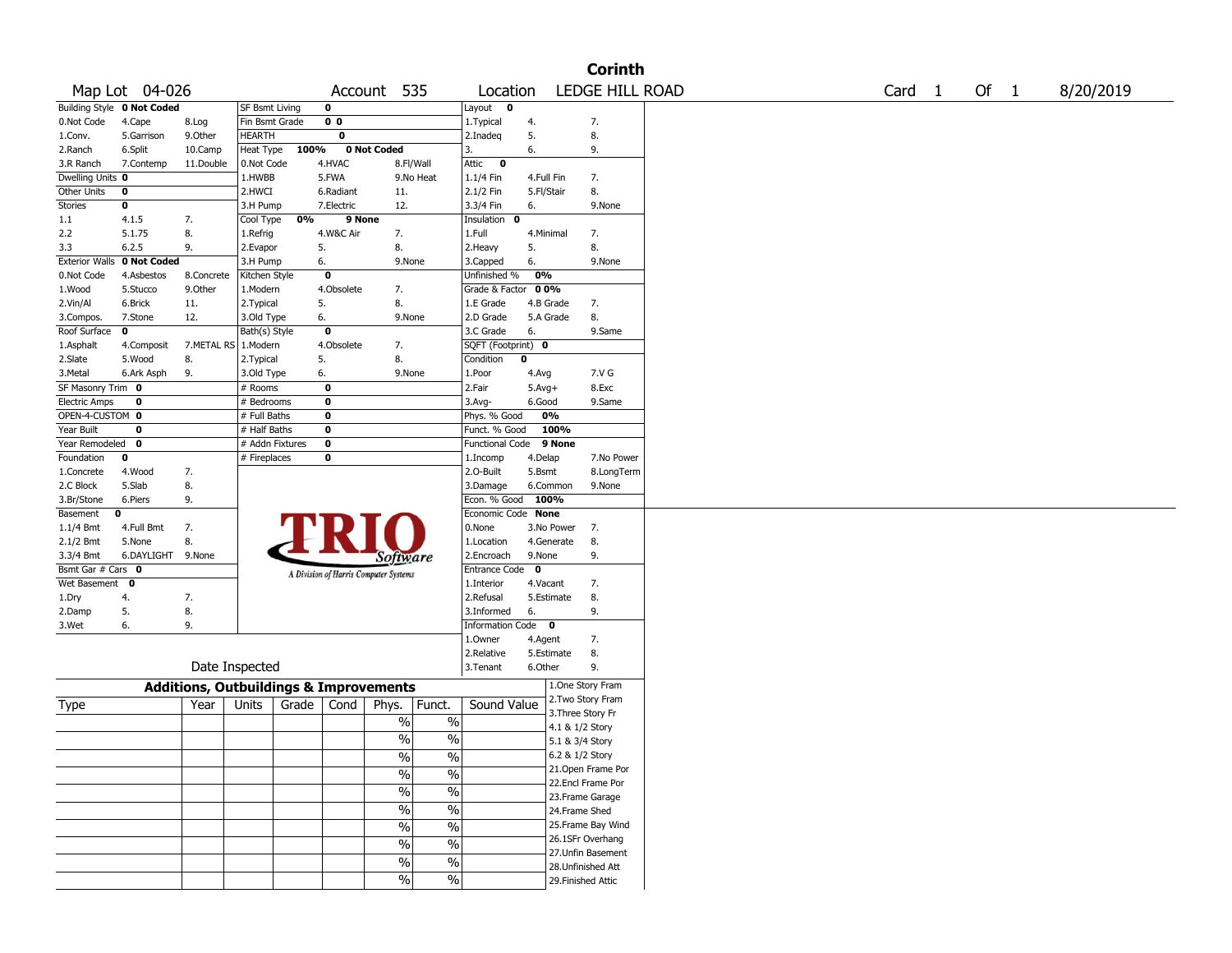|                  | Map Lot 04-004-A                   | Account 538 |                         |                               | Location LEDGE HILL ROAD N/F OFF |                                        |                 |                          | Card <sub>1</sub> | Of $1$        |                                                              | 8/20/2019                               |
|------------------|------------------------------------|-------------|-------------------------|-------------------------------|----------------------------------|----------------------------------------|-----------------|--------------------------|-------------------|---------------|--------------------------------------------------------------|-----------------------------------------|
|                  | <b>ECKERT FAMILY TRUST</b>         |             |                         | <b>Property Data</b>          |                                  |                                        |                 | <b>Assessment Record</b> |                   |               |                                                              |                                         |
|                  | ECKERT, HAROLD & VIRGINIA TRUSTEES |             |                         | Neighborhood 4 Neighborhood D |                                  | Year                                   | Land            |                          | <b>Buildings</b>  |               | Exempt                                                       | <b>Total</b>                            |
|                  |                                    |             |                         |                               |                                  | 2006                                   |                 | 9,000                    |                   | 0             | 0                                                            | 9,000                                   |
| 427 PRESCOTT ST. |                                    |             | Tree Growth Year        | $\mathbf 0$                   |                                  | 2007                                   |                 | 9,000                    |                   | 0             | 0                                                            | 9,000                                   |
|                  | NEW BEDFORD MA 02745               |             | <b>FIRST MORTGAGE</b>   |                               | 0                                |                                        |                 |                          |                   |               |                                                              |                                         |
| B11659P124       |                                    |             | SECOND MORTGAGE         | Zone/Land Use 11 Residential  | $\mathbf 0$                      | 2008                                   |                 | 19,800                   |                   | $\pmb{0}$     | 0                                                            | 19,800                                  |
|                  |                                    |             |                         |                               |                                  | 2009                                   |                 | 19,800                   |                   | $\pmb{0}$     | 0                                                            | 19,800                                  |
|                  |                                    |             | Secondary Zone          |                               |                                  | 2010                                   |                 | 19,800                   |                   | 0             | 0                                                            | 19,800                                  |
|                  |                                    |             |                         |                               |                                  | 2011                                   |                 | 19,800                   |                   | 0             | 0                                                            | 19,800                                  |
|                  |                                    |             | Topography 9            |                               | 9                                | 2012                                   |                 | 19,800                   |                   | $\pmb{0}$     | 0                                                            | 19,800                                  |
|                  |                                    |             | 1.Level                 | 4.Below St                    | 7.                               | 2013                                   |                 | 19,800                   |                   | $\pmb{0}$     | 0                                                            | 19,800                                  |
|                  |                                    |             | 2.Rolling<br>3.Above St | 5.Low<br>6.Swampy             | 8.<br>9.                         | 2014                                   |                 | 19,800                   |                   | 0             | 0                                                            | 19,800                                  |
|                  |                                    |             | Utilities 9 None        |                               | 9 None                           | 2015                                   |                 | 19,800                   |                   | $\mathbf 0$   | 0                                                            | 19,800                                  |
|                  |                                    |             |                         |                               |                                  | 2016                                   |                 | 19,800                   |                   | $\pmb{0}$     | 0                                                            | 19,800                                  |
|                  |                                    |             | 1.Public<br>2. Water    | 4.Dr Well<br>5.Dug Well       | 7.Cesspool<br>8.                 | 2017                                   |                 | 19,800                   |                   | $\pmb{0}$     | 0                                                            | 19,800                                  |
|                  |                                    |             | 3.Sewer                 | 6.Septic                      | 9.None                           | 2018                                   |                 | 19,800                   |                   | 0             | 0                                                            | 19,800                                  |
|                  |                                    |             | <b>Street</b>           | 9 None                        |                                  | 2019                                   |                 | 19,800                   |                   | $\mathbf{0}$  | 0                                                            | 19,800                                  |
|                  |                                    |             | 1.Paved                 | 4.R/W                         | 7.                               |                                        |                 |                          | <b>Land Data</b>  |               |                                                              |                                         |
|                  |                                    |             | 2.Semi Imp<br>3.Gravel  | 5.<br>6.                      | 8.<br>9.None                     | <b>Front Foot</b>                      |                 | <b>Effective</b>         |                   |               | <b>Influence</b>                                             | <b>Influence</b>                        |
|                  |                                    |             | STATUS TG-F&O           |                               | 0                                | 11.Regular Lot                         | Type            | Frontage                 | Depth             | <b>Factor</b> | Code<br>%                                                    | <b>Codes</b><br>1.Unimproved            |
|                  | Inspection Witnessed By:           |             |                         |                               | $\mathbf 0$                      | 12.Delta Triangle                      |                 |                          |                   |               | $\frac{9}{6}$                                                | 2. Excess Frtg                          |
|                  |                                    |             |                         | <b>Sale Data</b>              |                                  | 13. Nabla Triangle<br>14. Rear Land    |                 |                          |                   |               | $\overline{\frac{9}{6}}$<br>$\frac{9}{6}$                    | 3. Topography<br>4.Size/Shape           |
| X                |                                    | Date        | Sale Date               |                               |                                  | 15. Miscellaneous                      |                 |                          |                   |               | $\overline{\frac{9}{6}}$                                     | 5.Access                                |
| No./Date         | Description                        | Date Insp.  | Price                   |                               |                                  |                                        |                 |                          |                   |               | %                                                            | 6.Open Space                            |
|                  |                                    |             | Sale Type               |                               |                                  | <b>Square Foot</b>                     |                 | <b>Square Feet</b>       |                   |               | %                                                            | 7.Restricted<br>8.Environmt             |
|                  |                                    |             | 1.Land<br>2.L & B       | 4. Mobile<br>5.Other          | 7.<br>8.                         | 16.Regular Lot                         |                 |                          |                   |               | $\frac{9}{6}$                                                | 9. Fractional                           |
|                  |                                    |             | 3.Building              | 6.                            | 9.                               | 17.Secondary Lot                       |                 |                          |                   |               | %                                                            | <b>Acres</b><br>30. Rear Land $51+$     |
|                  |                                    |             | Financing               |                               |                                  | 18. Excess Land                        |                 |                          |                   |               | $\frac{9}{6}$<br>$\frac{9}{6}$                               | 31.Tillable                             |
|                  |                                    |             | 1.Convent               | 4.Seller                      | 7.                               | 19.Sound Value<br>20.Miscellaneous     |                 |                          |                   |               | $\frac{9}{6}$                                                | 32.Pasture                              |
| Notes:           |                                    |             | 2.FHA/VA                | 5.Private                     | 8.                               |                                        |                 |                          |                   |               | %                                                            | 33.Open Space                           |
|                  |                                    |             | 3.Assumed               | 6.Cash                        | 9.Unknown                        |                                        |                 |                          |                   |               | %                                                            | 34.Softwood (F&O)<br>35. Mixed Wood (F& |
|                  |                                    |             | Validity                |                               |                                  | Fract. Acre                            |                 | <b>Acreage/Sites</b>     |                   |               |                                                              | 36.Hardwood (F&O)                       |
|                  |                                    |             | 1.Valid                 | 4.Split                       | 7.Renovate                       | 21.Improved (Frac<br>22.Unimproved (Fr | 23              |                          | 1.00              | 100           | %<br>$\bf{0}$                                                | 37.Softwood (TG)                        |
|                  |                                    |             | 2.Related               | 5.Partial                     | 8.Other                          | 23.No Road Lot (F                      | $\overline{29}$ |                          | 49.00             | 100           | $\overline{\mathfrak{o}}$<br>%<br>$\overline{\mathcal{C}_0}$ | 38. Mixed Wood (TG                      |
|                  |                                    |             | 3.Distress              | 6.Exempt                      | 9.                               | Acres                                  |                 |                          |                   |               | $\frac{9}{6}$                                                | 39.Hardwood (TG)                        |
|                  |                                    |             | Verified                |                               |                                  | 24.Commercial                          |                 |                          |                   |               | $\frac{9}{6}$                                                | 40. Wasteland                           |
|                  |                                    |             | 1.Buyer                 | 4.Agent                       | 7.Family                         | 25.                                    |                 |                          |                   |               | $\overline{\frac{9}{6}}$                                     | 41. Multiple MO HO<br>42. Multiple Home |
|                  |                                    |             | 2.Seller                | 5.Pub Rec                     | 8.Other                          | 26.<br>27. Rear Land 1-10              |                 |                          |                   |               | %                                                            | 43.TG SINGLE LANE                       |
|                  |                                    |             | 3.Lender                | 6.MLS                         | 9.                               | 28. Rear Land 11-2                     |                 |                          |                   |               |                                                              | 44.Lot Improvemen                       |
| <b>Corinth</b>   |                                    |             |                         |                               |                                  | 29. Rear Land 26-5                     |                 | <b>Total Acreage</b>     |                   | 50.00         |                                                              | 45. Miscellaneous                       |
|                  |                                    |             |                         |                               |                                  |                                        |                 |                          |                   |               |                                                              | 46.Sound Value                          |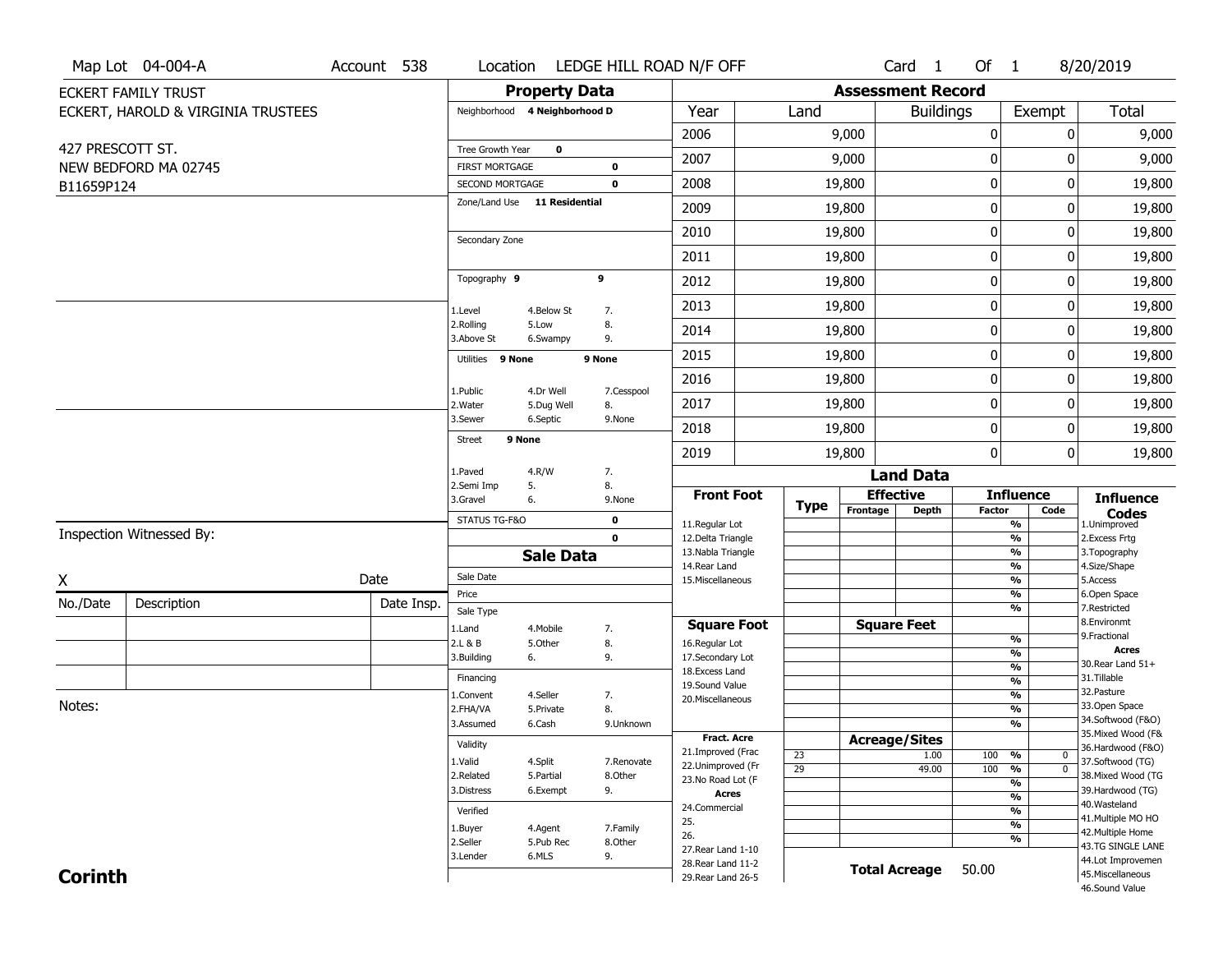|                       |                            |                                                   |                       |       |                |                                       |                          |                      |             |                    | <b>Corinth</b>     |                         |        |        |           |
|-----------------------|----------------------------|---------------------------------------------------|-----------------------|-------|----------------|---------------------------------------|--------------------------|----------------------|-------------|--------------------|--------------------|-------------------------|--------|--------|-----------|
|                       | Map Lot 04-004-A           |                                                   |                       |       |                | Account 538                           |                          | Location             |             |                    |                    | LEDGE HILL ROAD N/F OFF | Card 1 | Of $1$ | 8/20/2019 |
|                       | Building Style 0 Not Coded |                                                   | <b>SF Bsmt Living</b> |       | 0              |                                       |                          | Layout $\mathbf 0$   |             |                    |                    |                         |        |        |           |
| 0.Not Code            | 4.Cape                     | 8.Log                                             | Fin Bsmt Grade        |       | 0 <sub>0</sub> |                                       |                          | 1. Typical           | 4.          |                    | 7.                 |                         |        |        |           |
| 1.Conv.               | 5.Garrison                 | 9.Other                                           | HEARTH                |       | 0              |                                       |                          | 2.Inadeq             | 5.          |                    | 8.                 |                         |        |        |           |
| 2.Ranch               | 6.Split                    | 10.Camp                                           | Heat Type             | 100%  |                | 0 Not Coded                           |                          | 3.                   | 6.          |                    | 9.                 |                         |        |        |           |
| 3.R Ranch             | 7.Contemp                  | 11.Double                                         | 0.Not Code            |       | 4.HVAC         |                                       | 8.Fl/Wall                | Attic<br>$\bf{0}$    |             |                    |                    |                         |        |        |           |
| Dwelling Units 0      |                            |                                                   | 1.HWBB                |       | 5.FWA          |                                       | 9.No Heat                | 1.1/4 Fin            | 4.Full Fin  |                    | 7.                 |                         |        |        |           |
| Other Units           | 0                          |                                                   | 2.HWCI                |       | 6.Radiant      | 11.                                   |                          | 2.1/2 Fin            | 5.Fl/Stair  |                    | 8.                 |                         |        |        |           |
| <b>Stories</b>        | 0                          |                                                   | 3.H Pump              |       | 7.Electric     | 12.                                   |                          | 3.3/4 Fin            | 6.          |                    | 9.None             |                         |        |        |           |
| 1.1                   | 4.1.5                      | 7.                                                | Cool Type             | 0%    | 9 None         |                                       |                          | Insulation<br>0      |             |                    |                    |                         |        |        |           |
| 2.2                   | 5.1.75                     | 8.                                                | 1.Refrig              |       | 4.W&C Air      | 7.                                    |                          | 1.Full               | 4.Minimal   |                    | 7.                 |                         |        |        |           |
| 3.3                   | 6.2.5                      | 9.                                                | 2.Evapor              |       | 5.             | 8.                                    |                          | 2.Heavy              | 5.          |                    | 8.                 |                         |        |        |           |
| <b>Exterior Walls</b> | 0 Not Coded                |                                                   | 3.H Pump              |       | 6.             | 9.None                                |                          | 3.Capped             | 6.          |                    | 9.None             |                         |        |        |           |
| 0.Not Code            | 4.Asbestos                 | 8.Concrete                                        | Kitchen Style         |       | 0              |                                       |                          | Unfinished %         | 0%          |                    |                    |                         |        |        |           |
| 1.Wood                | 5.Stucco                   | 9.0ther                                           | 1.Modern              |       | 4.Obsolete     | 7.                                    |                          | Grade & Factor       | 00%         |                    |                    |                         |        |        |           |
| 2.Vin/Al              | 6.Brick                    | 11.                                               | 2. Typical            |       | 5.             | 8.                                    |                          | 1.E Grade            | 4.B Grade   |                    | 7.                 |                         |        |        |           |
| 3.Compos.             | 7.Stone                    | 12.                                               | 3.Old Type            |       | 6.             | 9.None                                |                          | 2.D Grade            | 5.A Grade   |                    | 8.                 |                         |        |        |           |
| Roof Surface          | $\mathbf{o}$               |                                                   | Bath(s) Style         |       | 0              |                                       |                          | 3.C Grade            | 6.          |                    | 9.Same             |                         |        |        |           |
| 1.Asphalt             | 4.Composit                 | 7.METAL RS                                        | 1.Modern              |       | 4.Obsolete     | 7.                                    |                          | SQFT (Footprint) 0   |             |                    |                    |                         |        |        |           |
| 2.Slate               | 5.Wood                     | 8.                                                | 2. Typical            |       | 5.             | 8.                                    |                          | Condition            | 0           |                    |                    |                         |        |        |           |
| 3.Metal               | 6.Ark Asph                 | 9.                                                | 3.Old Type            |       | 6.             | 9.None                                |                          | 1.Poor               | 4.Avg       |                    | 7.V G              |                         |        |        |           |
| SF Masonry Trim 0     |                            |                                                   | # Rooms               |       | $\bf{0}$       |                                       |                          | 2.Fair               | $5.Avg+$    |                    | 8.Exc              |                         |        |        |           |
| <b>Electric Amps</b>  | 0                          |                                                   | # Bedrooms            |       | $\bf{0}$       |                                       |                          | 3.Avg-               | 6.Good      |                    | 9.Same             |                         |        |        |           |
| OPEN-4-CUSTOM 0       |                            |                                                   | # Full Baths          |       | 0              |                                       |                          | Phys. % Good         | 0%          |                    |                    |                         |        |        |           |
| Year Built            | 0                          |                                                   | # Half Baths          |       | 0              |                                       |                          | Funct. % Good        |             | 100%               |                    |                         |        |        |           |
| Year Remodeled 0      |                            |                                                   | # Addn Fixtures       |       | 0              |                                       |                          | Functional Code      |             | 9 None             |                    |                         |        |        |           |
| Foundation            | 0                          |                                                   | # Fireplaces          |       | 0              |                                       |                          | 1.Incomp             | 4.Delap     |                    | 7.No Power         |                         |        |        |           |
| 1.Concrete            | 4.Wood                     | 7.                                                |                       |       |                |                                       |                          | 2.O-Built            | 5.Bsmt      |                    | 8.LongTerm         |                         |        |        |           |
| 2.C Block             | 5.Slab                     | 8.                                                |                       |       |                |                                       |                          | 3.Damage             |             | 6.Common           | 9.None             |                         |        |        |           |
| 3.Br/Stone            | 6.Piers                    | 9.                                                |                       |       |                |                                       |                          | Econ. % Good         | 100%        |                    |                    |                         |        |        |           |
| Basement              | 0                          |                                                   |                       |       |                |                                       |                          | Economic Code        | <b>None</b> |                    |                    |                         |        |        |           |
| $1.1/4$ Bmt           | 4.Full Bmt                 | 7.                                                |                       |       |                |                                       |                          | 0.None               |             | 3.No Power         | 7.                 |                         |        |        |           |
| 2.1/2 Bmt             | 5.None                     | 8.                                                |                       |       |                |                                       |                          | 1.Location           |             | 4.Generate         | 8.                 |                         |        |        |           |
| 3.3/4 Bmt             | 6.DAYLIGHT 9.None          |                                                   |                       |       |                | <i>Software</i>                       |                          | 2.Encroach           | 9.None      |                    | 9.                 |                         |        |        |           |
| Bsmt Gar # Cars 0     |                            |                                                   |                       |       |                | A Division of Harris Computer Systems |                          | <b>Entrance Code</b> | $\mathbf 0$ |                    |                    |                         |        |        |           |
| Wet Basement 0        |                            |                                                   |                       |       |                |                                       |                          | 1.Interior           | 4.Vacant    |                    | 7.                 |                         |        |        |           |
| 1.Dry                 | 4.                         | 7.                                                |                       |       |                |                                       |                          | 2.Refusal            |             | 5.Estimate         | 8.                 |                         |        |        |           |
| 2.Damp                | 5.                         | 8.                                                |                       |       |                |                                       |                          | 3.Informed           | 6.          |                    | 9.                 |                         |        |        |           |
| 3.Wet                 | 6.                         | 9.                                                |                       |       |                |                                       |                          | Information Code 0   |             |                    |                    |                         |        |        |           |
|                       |                            |                                                   |                       |       |                |                                       |                          | 1.Owner              | 4.Agent     |                    | 7.                 |                         |        |        |           |
|                       |                            |                                                   |                       |       |                |                                       |                          | 2.Relative           |             | 5.Estimate         | 8.                 |                         |        |        |           |
|                       |                            |                                                   | Date Inspected        |       |                |                                       |                          | 3.Tenant             | 6.Other     |                    | 9.                 |                         |        |        |           |
|                       |                            | <b>Additions, Outbuildings &amp; Improvements</b> |                       |       |                |                                       |                          |                      |             | 1.One Story Fram   |                    |                         |        |        |           |
| Type                  |                            | Year                                              | Units                 | Grade | Cond           | Phys.                                 | Funct.                   | Sound Value          |             | 2. Two Story Fram  |                    |                         |        |        |           |
|                       |                            |                                                   |                       |       |                | $\%$                                  | $\%$                     |                      |             | 3. Three Story Fr  |                    |                         |        |        |           |
|                       |                            |                                                   |                       |       |                |                                       |                          |                      |             | 4.1 & 1/2 Story    |                    |                         |        |        |           |
|                       |                            |                                                   |                       |       |                | $\sqrt{20}$                           | $\%$                     |                      |             | 5.1 & 3/4 Story    |                    |                         |        |        |           |
|                       |                            |                                                   |                       |       |                | $\sqrt{6}$                            | $\sqrt{6}$               |                      |             | 6.2 & 1/2 Story    |                    |                         |        |        |           |
|                       |                            |                                                   |                       |       |                | $\sqrt{6}$                            | $\%$                     |                      |             |                    | 21.Open Frame Por  |                         |        |        |           |
|                       |                            |                                                   |                       |       |                |                                       |                          |                      |             |                    | 22.Encl Frame Por  |                         |        |        |           |
|                       |                            |                                                   |                       |       |                | $\%$                                  | $\%$                     |                      |             | 23. Frame Garage   |                    |                         |        |        |           |
|                       |                            |                                                   |                       |       |                | $\sqrt{96}$                           | $\%$                     |                      |             | 24.Frame Shed      |                    |                         |        |        |           |
|                       |                            |                                                   |                       |       |                | $\sqrt{96}$                           | $\frac{0}{6}$            |                      |             |                    | 25. Frame Bay Wind |                         |        |        |           |
|                       |                            |                                                   |                       |       |                | $\sqrt{96}$                           | $\frac{0}{6}$            |                      |             | 26.1SFr Overhang   |                    |                         |        |        |           |
|                       |                            |                                                   |                       |       |                |                                       |                          |                      |             |                    | 27.Unfin Basement  |                         |        |        |           |
|                       |                            |                                                   |                       |       |                | $\sqrt{96}$                           | $\frac{0}{6}$            |                      |             | 28. Unfinished Att |                    |                         |        |        |           |
|                       |                            |                                                   |                       |       |                | $\sqrt{20}$                           | $\overline{\frac{0}{0}}$ |                      |             | 29. Finished Attic |                    |                         |        |        |           |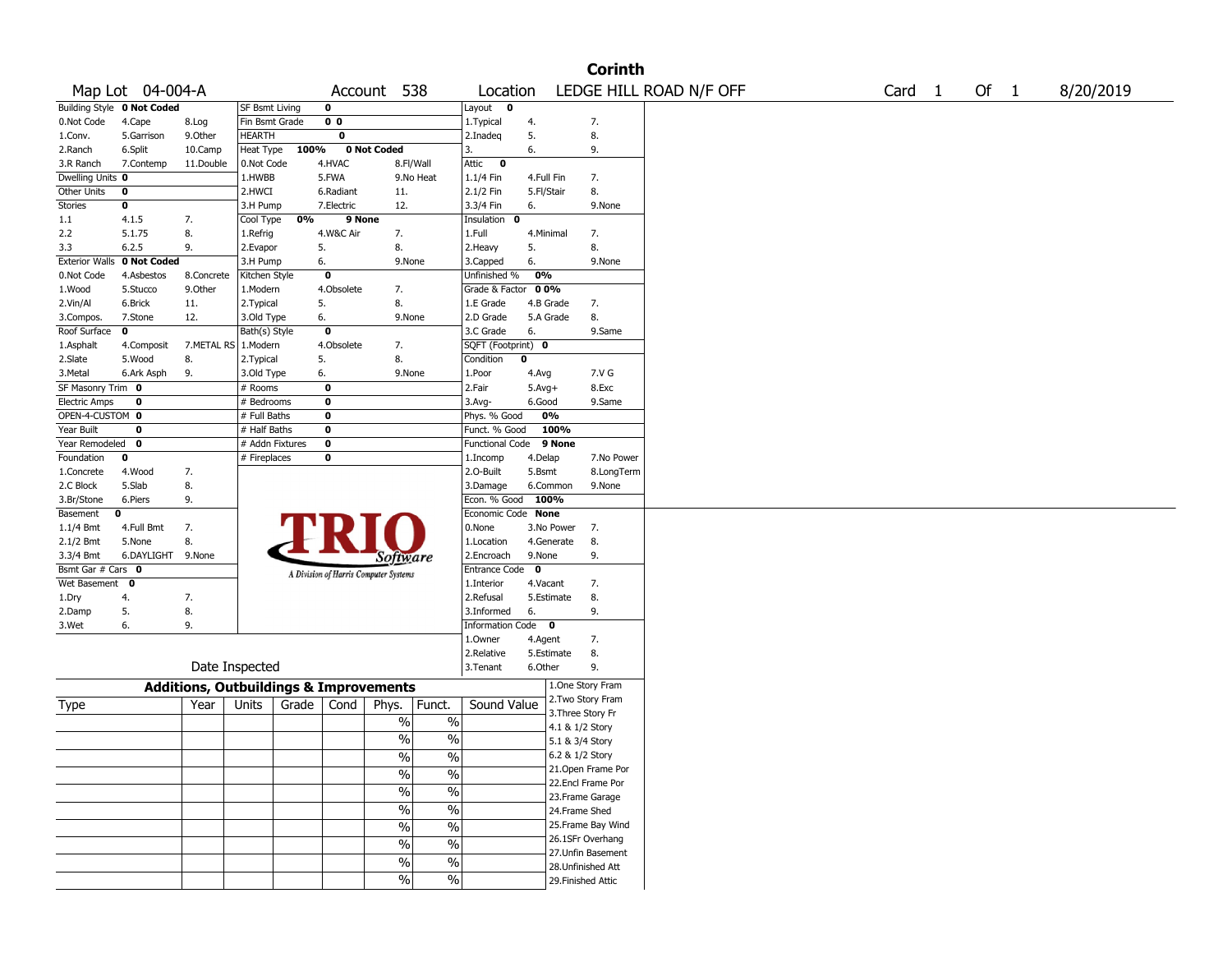|                  | Map Lot 04-004-B                   | Account 539 | Location                                        |                      | LEDGE HILL ROAD |                                         |                       |          | Card <sub>1</sub>        | Of 1          |                                         | 8/20/2019                           |
|------------------|------------------------------------|-------------|-------------------------------------------------|----------------------|-----------------|-----------------------------------------|-----------------------|----------|--------------------------|---------------|-----------------------------------------|-------------------------------------|
|                  | <b>ECKERT FAMILY TRUST</b>         |             |                                                 | <b>Property Data</b> |                 |                                         |                       |          | <b>Assessment Record</b> |               |                                         |                                     |
|                  | ECKERT, HAROLD & VIRGINIA TRUSTEES |             | Neighborhood 2 Neighborhood B                   |                      |                 | Year                                    | Land                  |          | <b>Buildings</b>         |               | Exempt                                  | <b>Total</b>                        |
|                  |                                    |             |                                                 |                      |                 | 2006                                    |                       | 5,250    |                          | 0             | 0                                       | 5,250                               |
| 427 PRESCOTT ST. |                                    |             | Tree Growth Year                                | $\mathbf 0$          |                 | 2007                                    |                       | 5,250    |                          | 0             | 0                                       | 5,250                               |
|                  | NEW BEDFORD MA 02745               |             | <b>FIRST MORTGAGE</b>                           |                      | 0               |                                         |                       |          |                          | 0             | $\mathbf 0$                             |                                     |
| B11659P124       |                                    |             | SECOND MORTGAGE<br>Zone/Land Use 11 Residential |                      | 0               | 2008                                    |                       | 14,320   |                          |               |                                         | 14,320                              |
|                  |                                    |             |                                                 |                      |                 | 2009                                    |                       | 14,320   |                          | 0             | 0                                       | 14,320                              |
|                  |                                    |             | Secondary Zone                                  |                      |                 | 2010                                    |                       | 14,320   |                          | 0             | 0                                       | 14,320                              |
|                  |                                    |             |                                                 |                      |                 | 2011                                    |                       | 14,320   |                          | 0             | 0                                       | 14,320                              |
|                  |                                    |             | Topography 9                                    |                      | 9               | 2012                                    |                       | 14,320   |                          | $\pmb{0}$     | $\Omega$                                | 14,320                              |
|                  |                                    |             | 1.Level                                         | 4.Below St           | 7.              | 2013                                    |                       | 14,320   |                          | $\mathbf 0$   | 0                                       | 14,320                              |
|                  |                                    |             | 2.Rolling<br>3.Above St                         | 5.Low<br>6.Swampy    | 8.<br>9.        | 2014                                    |                       | 14,320   |                          | 0             | 0                                       | 14,320                              |
|                  |                                    |             | Utilities 9 None                                |                      | 9 None          | 2015                                    |                       | 14,320   |                          | 0             | 0                                       | 14,320                              |
|                  |                                    |             | 1.Public                                        | 4.Dr Well            | 7.Cesspool      | 2016                                    |                       | 14,320   |                          | 0             | 0                                       | 14,320                              |
|                  |                                    |             | 2. Water                                        | 5.Dug Well           | 8.              | 2017                                    |                       | 14,320   |                          | 0             | 0                                       | 14,320                              |
|                  |                                    |             | 3.Sewer                                         | 6.Septic             | 9.None          | 2018                                    |                       | 14,320   |                          | 0             | 0                                       | 14,320                              |
|                  |                                    |             | <b>Street</b>                                   | 1 Paved              |                 | 2019                                    |                       | 14,320   |                          | 0             | 0                                       | 14,320                              |
|                  |                                    |             | 1.Paved                                         | 4.R/W                | 7.              |                                         |                       |          | <b>Land Data</b>         |               |                                         |                                     |
|                  |                                    |             | 2.Semi Imp<br>3.Gravel                          | 5.<br>6.             | 8.<br>9.None    | <b>Front Foot</b>                       | <b>Type</b>           |          | <b>Effective</b>         |               | <b>Influence</b>                        | <b>Influence</b>                    |
|                  |                                    |             | STATUS TG-F&O                                   |                      | 0               | 11.Regular Lot                          |                       | Frontage | <b>Depth</b>             | <b>Factor</b> | Code<br>%                               | <b>Codes</b><br>1.Unimproved        |
|                  | Inspection Witnessed By:           |             |                                                 |                      | $\mathbf 0$     | 12.Delta Triangle                       |                       |          |                          |               | $\frac{9}{6}$                           | 2.Excess Frtg                       |
|                  |                                    |             |                                                 | <b>Sale Data</b>     |                 | 13. Nabla Triangle<br>14. Rear Land     |                       |          |                          |               | %<br>%                                  | 3. Topography<br>4.Size/Shape       |
| X                |                                    | Date        | Sale Date                                       |                      |                 | 15. Miscellaneous                       |                       |          |                          |               | $\frac{9}{6}$                           | 5.Access                            |
| No./Date         | Description                        | Date Insp.  | Price                                           |                      |                 |                                         |                       |          |                          |               | $\frac{9}{6}$<br>%                      | 6.Open Space<br>7.Restricted        |
|                  |                                    |             | Sale Type                                       |                      |                 | <b>Square Foot</b>                      |                       |          | <b>Square Feet</b>       |               |                                         | 8.Environmt                         |
|                  |                                    |             | 1.Land<br>2.L & B                               | 4. Mobile<br>5.Other | 7.<br>8.        | 16.Regular Lot                          |                       |          |                          |               | $\frac{9}{6}$                           | 9. Fractional                       |
|                  |                                    |             | 3.Building                                      | 6.                   | 9.              | 17.Secondary Lot                        |                       |          |                          |               | $\frac{9}{6}$<br>$\frac{9}{6}$          | <b>Acres</b><br>30. Rear Land 51+   |
|                  |                                    |             | Financing                                       |                      |                 | 18. Excess Land<br>19.Sound Value       |                       |          |                          |               | $\frac{9}{6}$                           | 31.Tillable                         |
|                  |                                    |             | 1.Convent                                       | 4.Seller             | 7.              | 20.Miscellaneous                        |                       |          |                          |               | $\frac{9}{6}$                           | 32. Pasture                         |
| Notes:           |                                    |             | 2.FHA/VA                                        | 5.Private            | 8.              |                                         |                       |          |                          |               | $\frac{9}{6}$                           | 33.Open Space<br>34.Softwood (F&O)  |
|                  |                                    |             | 3.Assumed                                       | 6.Cash               | 9.Unknown       |                                         |                       |          |                          |               | $\frac{9}{6}$                           | 35. Mixed Wood (F&                  |
|                  |                                    |             | Validity                                        |                      |                 | <b>Fract. Acre</b><br>21.Improved (Frac |                       |          | <b>Acreage/Sites</b>     |               |                                         | 36.Hardwood (F&O)                   |
|                  |                                    |             | 1.Valid                                         | 4.Split              | 7.Renovate      | 22.Unimproved (Fr                       | 22<br>$\overline{27}$ |          | 1.00<br>4.00             | 100<br>100    | %<br>$\mathbf 0$<br>$\overline{0}$<br>% | 37.Softwood (TG)                    |
|                  |                                    |             | 2.Related                                       | 5.Partial            | 8.Other         | 23.No Road Lot (F                       |                       |          |                          |               | $\frac{9}{6}$                           | 38. Mixed Wood (TG                  |
|                  |                                    |             | 3.Distress                                      | 6.Exempt             | 9.              | <b>Acres</b>                            |                       |          |                          |               | $\frac{9}{6}$                           | 39.Hardwood (TG)<br>40. Wasteland   |
|                  |                                    |             | Verified                                        |                      |                 | 24.Commercial                           |                       |          |                          |               | $\frac{9}{6}$                           | 41. Multiple MO HO                  |
|                  |                                    |             | 1.Buyer                                         | 4.Agent              | 7.Family        | 25.<br>26.                              |                       |          |                          |               | $\frac{9}{6}$                           | 42. Multiple Home                   |
|                  |                                    |             | 2.Seller                                        | 5.Pub Rec            | 8.Other         | 27. Rear Land 1-10                      |                       |          |                          |               | $\frac{9}{6}$                           | 43.TG SINGLE LANE                   |
|                  |                                    |             | 3.Lender                                        | 6.MLS                | 9.              | 28. Rear Land 11-2                      |                       |          | <b>Total Acreage</b>     | 5.00          |                                         | 44.Lot Improvemen                   |
| <b>Corinth</b>   |                                    |             |                                                 |                      |                 | 29. Rear Land 26-5                      |                       |          |                          |               |                                         | 45. Miscellaneous<br>46.Sound Value |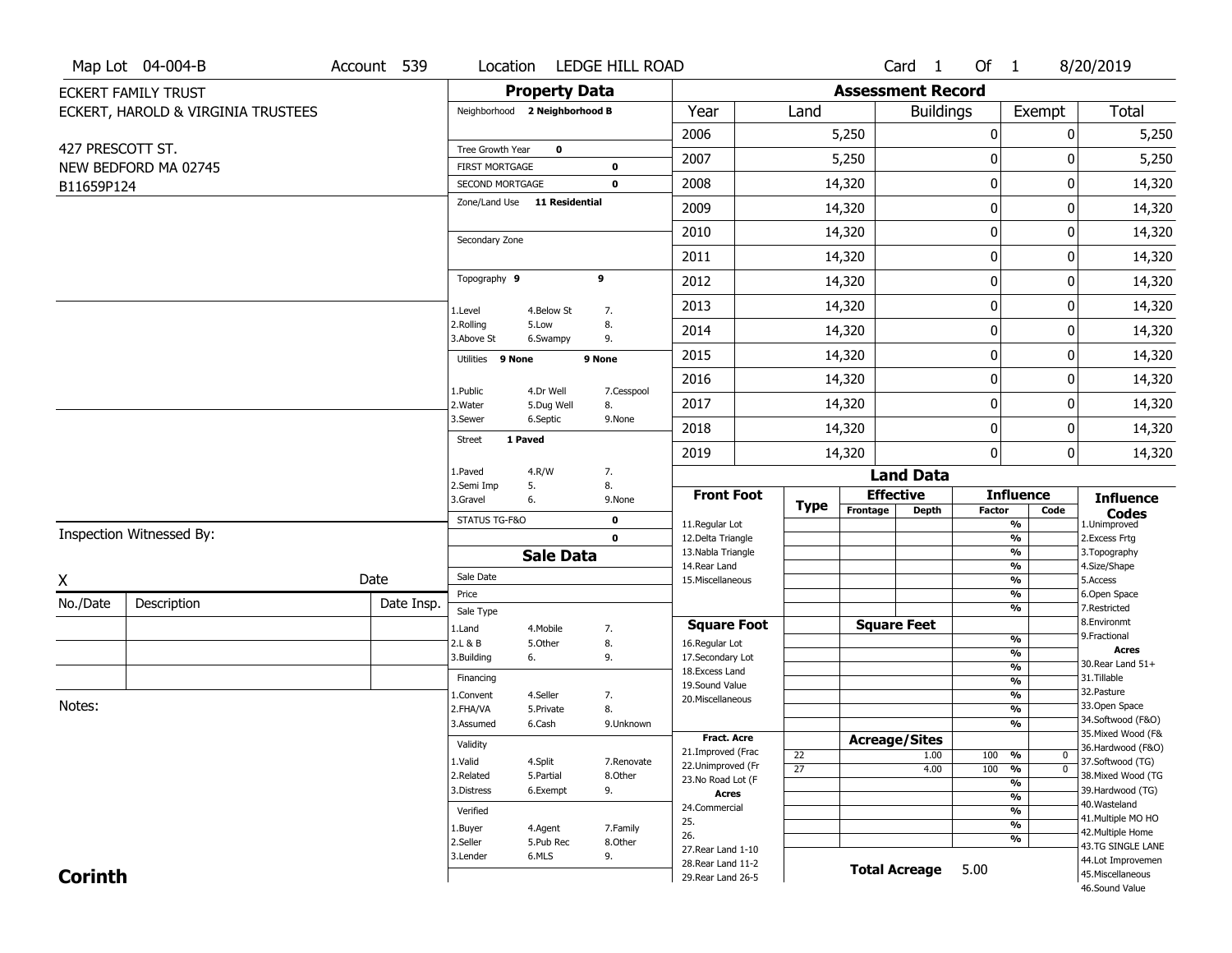|                                         |                            |                                                   |                            |       |                         |                                       |               |                               |              |                    | <b>Corinth</b>     |                   |      |           |
|-----------------------------------------|----------------------------|---------------------------------------------------|----------------------------|-------|-------------------------|---------------------------------------|---------------|-------------------------------|--------------|--------------------|--------------------|-------------------|------|-----------|
|                                         | Map Lot 04-004-B           |                                                   |                            |       | Account                 |                                       | 539           | Location                      |              |                    | LEDGE HILL ROAD    | Card <sub>1</sub> | Of 1 | 8/20/2019 |
|                                         | Building Style 0 Not Coded |                                                   | SF Bsmt Living             |       | 0                       |                                       |               | Layout<br>0                   |              |                    |                    |                   |      |           |
| 0.Not Code                              | 4.Cape                     | 8.Log                                             | Fin Bsmt Grade             |       | 0 <sub>0</sub>          |                                       |               | 1. Typical                    | 4.           |                    | 7.                 |                   |      |           |
| 1.Conv.                                 | 5.Garrison                 | 9.Other                                           | HEARTH                     |       | 0                       |                                       |               | 2.Inadeq                      | 5.           |                    | 8.                 |                   |      |           |
| 2.Ranch                                 | 6.Split                    | 10.Camp                                           | Heat Type                  | 100%  |                         | 0 Not Coded                           |               | 3.                            | 6.           |                    | 9.                 |                   |      |           |
| 3.R Ranch                               | 7.Contemp                  | 11.Double                                         | 0.Not Code                 |       | 4.HVAC                  | 8.Fl/Wall                             |               | Attic<br>$\mathbf 0$          |              |                    |                    |                   |      |           |
| Dwelling Units 0                        |                            |                                                   | 1.HWBB                     |       | 5.FWA                   |                                       | 9.No Heat     | 1.1/4 Fin                     | 4.Full Fin   |                    | 7.                 |                   |      |           |
| Other Units                             | 0                          |                                                   | 2.HWCI                     |       | 6.Radiant               | 11.                                   |               | 2.1/2 Fin                     | 5.Fl/Stair   |                    | 8.                 |                   |      |           |
| <b>Stories</b>                          | 0                          |                                                   | 3.H Pump                   |       | 7.Electric              | 12.                                   |               | 3.3/4 Fin                     | 6.           |                    | 9.None             |                   |      |           |
| 1.1                                     | 4.1.5                      | 7.                                                | Cool Type                  | 0%    | 9 None                  |                                       |               | Insulation<br>0               |              |                    |                    |                   |      |           |
| 2.2                                     | 5.1.75                     | 8.                                                | 1.Refrig                   |       | 4.W&C Air               | 7.                                    |               | 1.Full                        | 4.Minimal    |                    | 7.                 |                   |      |           |
| 3.3                                     | 6.2.5                      | 9.                                                | 2.Evapor                   | 5.    |                         | 8.                                    |               | 2.Heavy                       | 5.           |                    | 8.                 |                   |      |           |
| <b>Exterior Walls</b>                   | 0 Not Coded                |                                                   | 3.H Pump                   | 6.    |                         | 9.None                                |               | 3.Capped                      | 6.           |                    | 9.None             |                   |      |           |
| 0.Not Code                              | 4.Asbestos                 | 8.Concrete                                        | Kitchen Style              |       | 0                       |                                       |               | Unfinished %                  | 0%           |                    |                    |                   |      |           |
| 1.Wood                                  | 5.Stucco                   | 9.0ther                                           | 1.Modern                   |       | 4.Obsolete              | 7.                                    |               | Grade & Factor                | 0 0%         |                    |                    |                   |      |           |
| 2.Vin/Al                                | 6.Brick                    | 11.                                               | 2. Typical                 | 5.    |                         | 8.                                    |               | 1.E Grade                     | 4.B Grade    |                    | 7.                 |                   |      |           |
| 3.Compos.                               | 7.Stone                    | 12.                                               | 3.Old Type                 | 6.    |                         | 9.None                                |               | 2.D Grade                     | 5.A Grade    |                    | 8.                 |                   |      |           |
| Roof Surface                            | $\mathbf{o}$               |                                                   | Bath(s) Style              |       | 0                       |                                       |               | 3.C Grade                     | 6.           |                    | 9.Same             |                   |      |           |
| 1.Asphalt                               | 4.Composit                 | 7.METAL RS 1.Modern                               |                            |       | 4.Obsolete              | 7.                                    |               | SQFT (Footprint) 0            |              |                    |                    |                   |      |           |
| 2.Slate                                 | 5.Wood                     | 8.                                                | 2. Typical                 | 5.    |                         | 8.                                    |               | Condition                     | 0            |                    |                    |                   |      |           |
| 3.Metal                                 | 6.Ark Asph                 | 9.                                                | 3.Old Type                 | 6.    | 0                       | 9.None                                |               | 1.Poor                        | 4.Avg        |                    | 7.V G              |                   |      |           |
| SF Masonry Trim 0                       | 0                          |                                                   | # Rooms                    |       | 0                       |                                       |               | 2.Fair                        | $5.$ Avg $+$ |                    | 8.Exc              |                   |      |           |
| <b>Electric Amps</b><br>OPEN-4-CUSTOM 0 |                            |                                                   | # Bedrooms<br># Full Baths |       | 0                       |                                       |               | 3.Avg-                        | 6.Good<br>0% |                    | 9.Same             |                   |      |           |
| Year Built                              | 0                          |                                                   | # Half Baths               |       | 0                       |                                       |               | Phys. % Good<br>Funct. % Good |              | 100%               |                    |                   |      |           |
| Year Remodeled                          | 0                          |                                                   | # Addn Fixtures            |       | $\overline{\mathbf{0}}$ |                                       |               | <b>Functional Code</b>        |              | 9 None             |                    |                   |      |           |
| Foundation                              | 0                          |                                                   | # Fireplaces               |       | 0                       |                                       |               | 1.Incomp                      | 4.Delap      |                    | 7.No Power         |                   |      |           |
| 1.Concrete                              | 4.Wood                     | 7.                                                |                            |       |                         |                                       |               | 2.0-Built                     | 5.Bsmt       |                    | 8.LongTerm         |                   |      |           |
| 2.C Block                               | 5.Slab                     | 8.                                                |                            |       |                         |                                       |               | 3.Damage                      | 6.Common     |                    | 9.None             |                   |      |           |
| 3.Br/Stone                              | 6.Piers                    | 9.                                                |                            |       |                         |                                       |               | Econ. % Good 100%             |              |                    |                    |                   |      |           |
| Basement                                | 0                          |                                                   |                            |       |                         |                                       |               | Economic Code None            |              |                    |                    |                   |      |           |
| 1.1/4 Bmt                               | 4.Full Bmt                 | 7.                                                |                            |       |                         |                                       |               | 0.None                        |              | 3.No Power         | 7.                 |                   |      |           |
| 2.1/2 Bmt                               | 5.None                     | 8.                                                |                            |       |                         |                                       |               | 1.Location                    |              | 4.Generate         | 8.                 |                   |      |           |
| 3.3/4 Bmt                               | 6.DAYLIGHT                 | 9.None                                            |                            |       |                         | Software                              |               | 2.Encroach                    | 9.None       |                    | 9.                 |                   |      |           |
| Bsmt Gar # Cars 0                       |                            |                                                   |                            |       |                         |                                       |               | Entrance Code                 | $\bf{0}$     |                    |                    |                   |      |           |
| Wet Basement                            | 0                          |                                                   |                            |       |                         | A Division of Harris Computer Systems |               | 1.Interior                    | 4.Vacant     |                    | 7.                 |                   |      |           |
| 1.Dry                                   | 4.                         | 7.                                                |                            |       |                         |                                       |               | 2.Refusal                     |              | 5.Estimate         | 8.                 |                   |      |           |
| 2.Damp                                  | 5.                         | 8.                                                |                            |       |                         |                                       |               | 3.Informed                    | 6.           |                    | 9.                 |                   |      |           |
| 3.Wet                                   | 6.                         | 9.                                                |                            |       |                         |                                       |               | Information Code 0            |              |                    |                    |                   |      |           |
|                                         |                            |                                                   |                            |       |                         |                                       |               | 1.Owner                       | 4.Agent      |                    | 7.                 |                   |      |           |
|                                         |                            |                                                   |                            |       |                         |                                       |               | 2.Relative                    |              | 5.Estimate         | 8.                 |                   |      |           |
|                                         |                            | Date Inspected                                    |                            |       |                         |                                       |               | 3.Tenant                      | 6.Other      |                    | 9.                 |                   |      |           |
|                                         |                            | <b>Additions, Outbuildings &amp; Improvements</b> |                            |       |                         |                                       |               |                               |              | 1.One Story Fram   |                    |                   |      |           |
| Type                                    |                            | Year                                              | Units                      | Grade | Cond                    | Phys.                                 | Funct.        | Sound Value                   |              | 2.Two Story Fram   |                    |                   |      |           |
|                                         |                            |                                                   |                            |       |                         | $\%$                                  | $\%$          |                               |              | 3. Three Story Fr  |                    |                   |      |           |
|                                         |                            |                                                   |                            |       |                         |                                       |               |                               |              | 4.1 & 1/2 Story    |                    |                   |      |           |
|                                         |                            |                                                   |                            |       |                         | %                                     | $\%$          |                               |              | 5.1 & 3/4 Story    |                    |                   |      |           |
|                                         |                            |                                                   |                            |       |                         | $\frac{1}{2}$                         | %             |                               |              | 6.2 & 1/2 Story    |                    |                   |      |           |
|                                         |                            |                                                   |                            |       |                         | $\frac{1}{2}$                         | $\frac{1}{2}$ |                               |              |                    | 21.Open Frame Por  |                   |      |           |
|                                         |                            |                                                   |                            |       |                         | $\frac{1}{2}$                         | $\frac{0}{6}$ |                               |              | 22.Encl Frame Por  |                    |                   |      |           |
|                                         |                            |                                                   |                            |       |                         | $\frac{1}{2}$                         | $\frac{0}{6}$ |                               |              | 23. Frame Garage   |                    |                   |      |           |
|                                         |                            |                                                   |                            |       |                         |                                       |               |                               |              | 24.Frame Shed      |                    |                   |      |           |
|                                         |                            |                                                   |                            |       |                         | $\frac{0}{6}$                         | $\frac{0}{6}$ |                               |              |                    | 25. Frame Bay Wind |                   |      |           |
|                                         |                            |                                                   |                            |       |                         | $\frac{1}{2}$                         | $\frac{0}{6}$ |                               |              | 26.1SFr Overhang   |                    |                   |      |           |
|                                         |                            |                                                   |                            |       |                         | $\frac{0}{0}$                         | $\frac{1}{2}$ |                               |              |                    | 27.Unfin Basement  |                   |      |           |
|                                         |                            |                                                   |                            |       |                         | $\frac{0}{0}$                         | $\frac{1}{2}$ |                               |              | 28.Unfinished Att  |                    |                   |      |           |
|                                         |                            |                                                   |                            |       |                         |                                       |               |                               |              | 29. Finished Attic |                    |                   |      |           |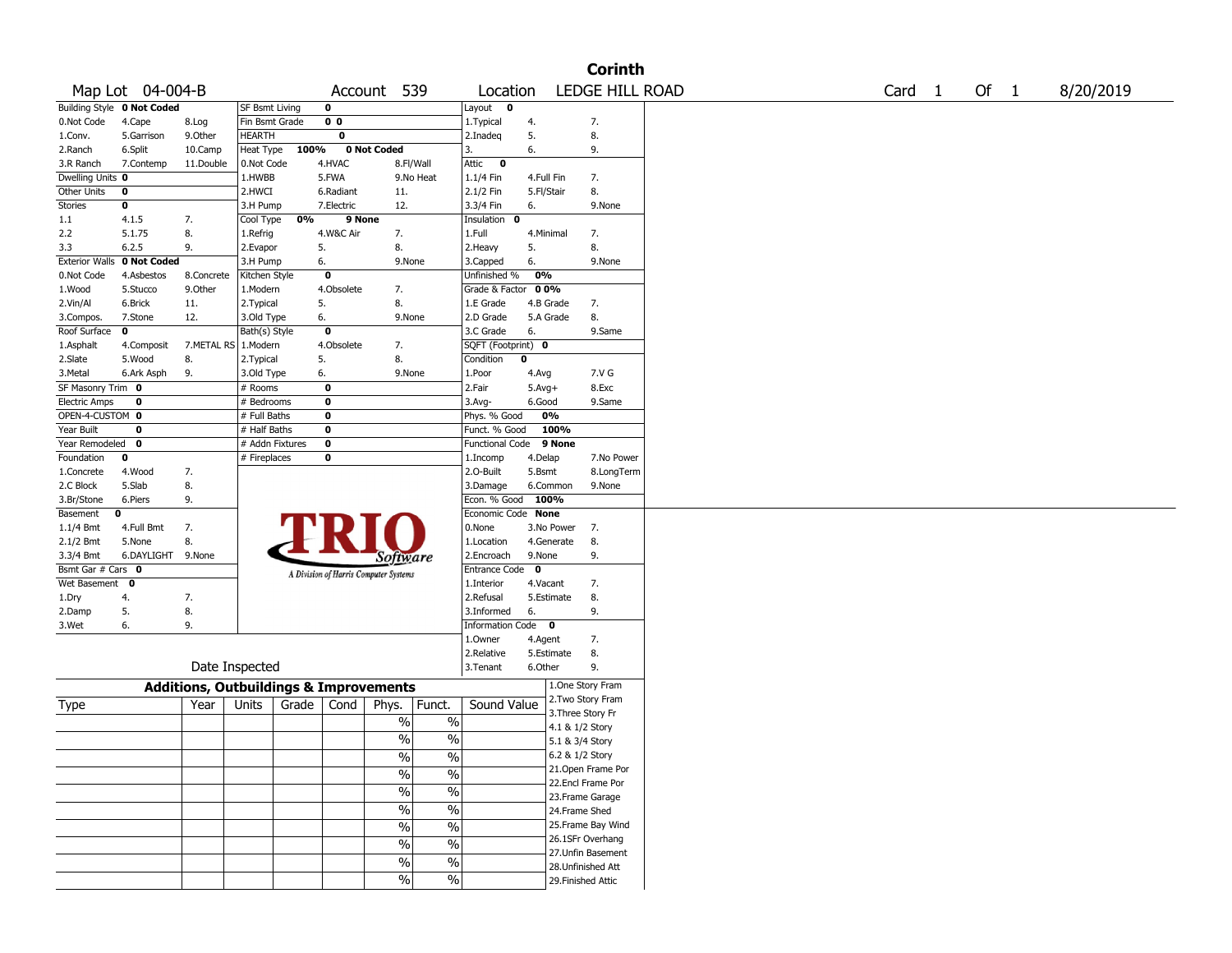|                  | Map Lot 11-008           | Account 543 | Location                                 |                         | 97 MAIN STREET             |                                          |          |                          | Card <sub>1</sub> | Of 1          |                                      | 8/20/2019                               |
|------------------|--------------------------|-------------|------------------------------------------|-------------------------|----------------------------|------------------------------------------|----------|--------------------------|-------------------|---------------|--------------------------------------|-----------------------------------------|
|                  | ELLIOTT, CALVIN W.       |             |                                          | <b>Property Data</b>    |                            |                                          |          | <b>Assessment Record</b> |                   |               |                                      |                                         |
|                  | ELLIOTT, ROWENA E.       |             | Neighborhood 1 Neighborhood A            |                         |                            | Year                                     | Land     |                          | <b>Buildings</b>  |               | Exempt                               | Total                                   |
|                  |                          |             |                                          |                         |                            | 2006                                     |          | 83,930                   |                   | 87,430        | 11,154                               | 160,206                                 |
| 97 MAIN STREET   |                          |             | Tree Growth Year                         | $\mathbf 0$             |                            | 2007                                     |          | 83,930                   |                   | 87,430        | 11,154                               | 160,206                                 |
| CORINTH ME 04427 |                          |             | <b>FIRST MORTGAGE</b><br>SECOND MORTGAGE |                         | $\mathbf 0$<br>$\mathbf 0$ | 2008                                     |          | 92,320                   |                   | 87,400        | 11,700                               | 168,020                                 |
| B4791P240        |                          |             | Zone/Land Use 11 Residential             |                         |                            |                                          |          |                          |                   |               |                                      |                                         |
|                  |                          |             |                                          |                         |                            | 2009                                     |          | 92,320                   |                   | 87,400        | 10,660                               | 169,060                                 |
|                  |                          |             | Secondary Zone                           |                         |                            | 2010                                     |          | 92,320                   |                   | 87,400        | 9,020                                | 170,700                                 |
|                  |                          |             |                                          |                         |                            | 2011                                     |          | 92,320                   |                   | 87,400        | 9,460                                | 170,260                                 |
|                  |                          |             | Topography 9                             |                         | 9                          | 2012                                     |          | 92,320                   |                   | 87,400        | 9,460                                | 170,260                                 |
|                  |                          |             | 1.Level                                  | 4.Below St              | 7.                         | 2013                                     |          | 92,320                   |                   | 87,400        | 10,000                               | 169,720                                 |
|                  |                          |             | 2.Rolling<br>3.Above St                  | 5.Low<br>6.Swampy       | 8.<br>9.                   | 2014                                     |          | 92,320                   |                   | 86,580        | 9,800                                | 169,100                                 |
|                  |                          |             | Utilities 9 None                         |                         | 9 None                     | 2015                                     |          | 92,320                   |                   | 97,590        | 10,000                               | 179,910                                 |
|                  |                          |             |                                          |                         |                            | 2016                                     |          | 92,320                   |                   | 97,590        | 15,000                               | 174,910                                 |
|                  |                          |             | 1.Public<br>2. Water                     | 4.Dr Well<br>5.Dug Well | 7.Cesspool<br>8.           | 2017                                     |          | 92,320                   |                   | 97,590        | 20,000                               | 169,910                                 |
|                  |                          |             | 3.Sewer                                  | 6.Septic                | 9.None                     | 2018                                     |          | 92,320                   |                   | 95,070        | 20,000                               | 167,390                                 |
|                  |                          |             | 9 None<br><b>Street</b>                  |                         |                            | 2019                                     |          | 92,320                   |                   | 95,070        | 20,000                               | 167,390                                 |
|                  |                          |             | 1.Paved                                  | 4.R/W                   | 7.                         |                                          |          |                          | <b>Land Data</b>  |               |                                      |                                         |
|                  |                          |             | 2.Semi Imp<br>3.Gravel                   | 5.<br>6.                | 8.<br>9.None               | <b>Front Foot</b>                        |          | <b>Effective</b>         |                   |               | <b>Influence</b>                     | <b>Influence</b>                        |
|                  |                          |             | STATUS TG-F&O                            |                         | $\mathbf 0$                | 11.Regular Lot                           | Type     | Frontage                 | <b>Depth</b>      | <b>Factor</b> | Code<br>$\overline{\frac{9}{6}}$     | <b>Codes</b><br>1.Unimproved            |
|                  | Inspection Witnessed By: |             |                                          |                         | $\mathbf 0$                | 12.Delta Triangle                        |          |                          |                   |               | $\frac{9}{6}$                        | 2.Excess Frtg                           |
|                  |                          |             |                                          | <b>Sale Data</b>        |                            | 13. Nabla Triangle<br>14. Rear Land      |          |                          |                   |               | $\frac{9}{6}$<br>$\frac{9}{6}$       | 3. Topography<br>4.Size/Shape           |
| Χ                |                          | Date        | Sale Date                                |                         |                            | 15. Miscellaneous                        |          |                          |                   |               | $\frac{9}{6}$                        | 5.Access                                |
| No./Date         | Description              | Date Insp.  | Price                                    |                         |                            |                                          |          |                          |                   |               | %                                    | 6.Open Space                            |
|                  |                          |             | Sale Type                                |                         |                            | <b>Square Foot</b>                       |          | <b>Square Feet</b>       |                   |               | %                                    | 7.Restricted<br>8.Environmt             |
|                  |                          |             | 1.Land<br>2.L & B                        | 4. Mobile<br>5.Other    | 7.<br>8.                   | 16.Regular Lot                           |          |                          |                   |               | $\frac{9}{6}$                        | 9. Fractional                           |
|                  |                          |             | 3.Building                               | 6.                      | 9.                         | 17.Secondary Lot                         |          |                          |                   |               | %                                    | <b>Acres</b><br>30. Rear Land 51+       |
|                  |                          |             | Financing                                |                         |                            | 18. Excess Land                          |          |                          |                   |               | $\frac{9}{6}$<br>$\frac{9}{6}$       | 31.Tillable                             |
|                  |                          |             | 1.Convent                                | 4.Seller                | 7.                         | 19.Sound Value<br>20.Miscellaneous       |          |                          |                   |               | $\frac{9}{6}$                        | 32.Pasture                              |
| Notes:           |                          |             | 2.FHA/VA                                 | 5.Private               | 8.                         |                                          |          |                          |                   |               | $\frac{9}{6}$                        | 33.Open Space                           |
|                  |                          |             | 3.Assumed                                | 6.Cash                  | 9.Unknown                  |                                          |          |                          |                   |               | %                                    | 34.Softwood (F&O)<br>35. Mixed Wood (F& |
|                  |                          |             | Validity                                 |                         |                            | <b>Fract. Acre</b>                       |          | <b>Acreage/Sites</b>     |                   |               |                                      | 36.Hardwood (F&O)                       |
|                  |                          |             | 1.Valid                                  | 4.Split                 | 7.Renovate                 | 21.Improved (Frac<br>22.Unimproved (Fr   | 21       |                          | 1.00              | 100           | %<br>$\mathbf{0}$<br>$\overline{0}$  | 37.Softwood (TG)                        |
|                  |                          |             | 2.Related                                | 5.Partial               | 8.Other                    | 23.No Road Lot (F                        | 30<br>40 |                          | 206.32<br>11.00   | 100<br>100    | %<br>$\frac{9}{6}$<br>$\overline{0}$ | 38. Mixed Wood (TG                      |
|                  |                          |             | 3.Distress                               | 6.Exempt                | 9.                         | <b>Acres</b>                             |          |                          |                   |               | %                                    | 39.Hardwood (TG)                        |
|                  |                          |             | Verified                                 |                         |                            | 24.Commercial                            |          |                          |                   |               | %                                    | 40. Wasteland<br>41. Multiple MO HO     |
|                  |                          |             |                                          |                         |                            |                                          |          |                          |                   |               |                                      |                                         |
|                  |                          |             | 1.Buyer                                  | 4.Agent                 | 7.Family                   | 25.                                      |          |                          |                   |               | $\overline{\frac{9}{6}}$             |                                         |
|                  |                          |             | 2.Seller                                 | 5.Pub Rec               | 8.Other                    | 26.                                      |          |                          |                   |               | %                                    | 42. Multiple Home<br>43.TG SINGLE LANE  |
| <b>Corinth</b>   |                          |             | 3.Lender                                 | 6.MLS                   | 9.                         | 27. Rear Land 1-10<br>28. Rear Land 11-2 |          | <b>Total Acreage</b>     |                   | 218.32        |                                      | 44.Lot Improvemen<br>45. Miscellaneous  |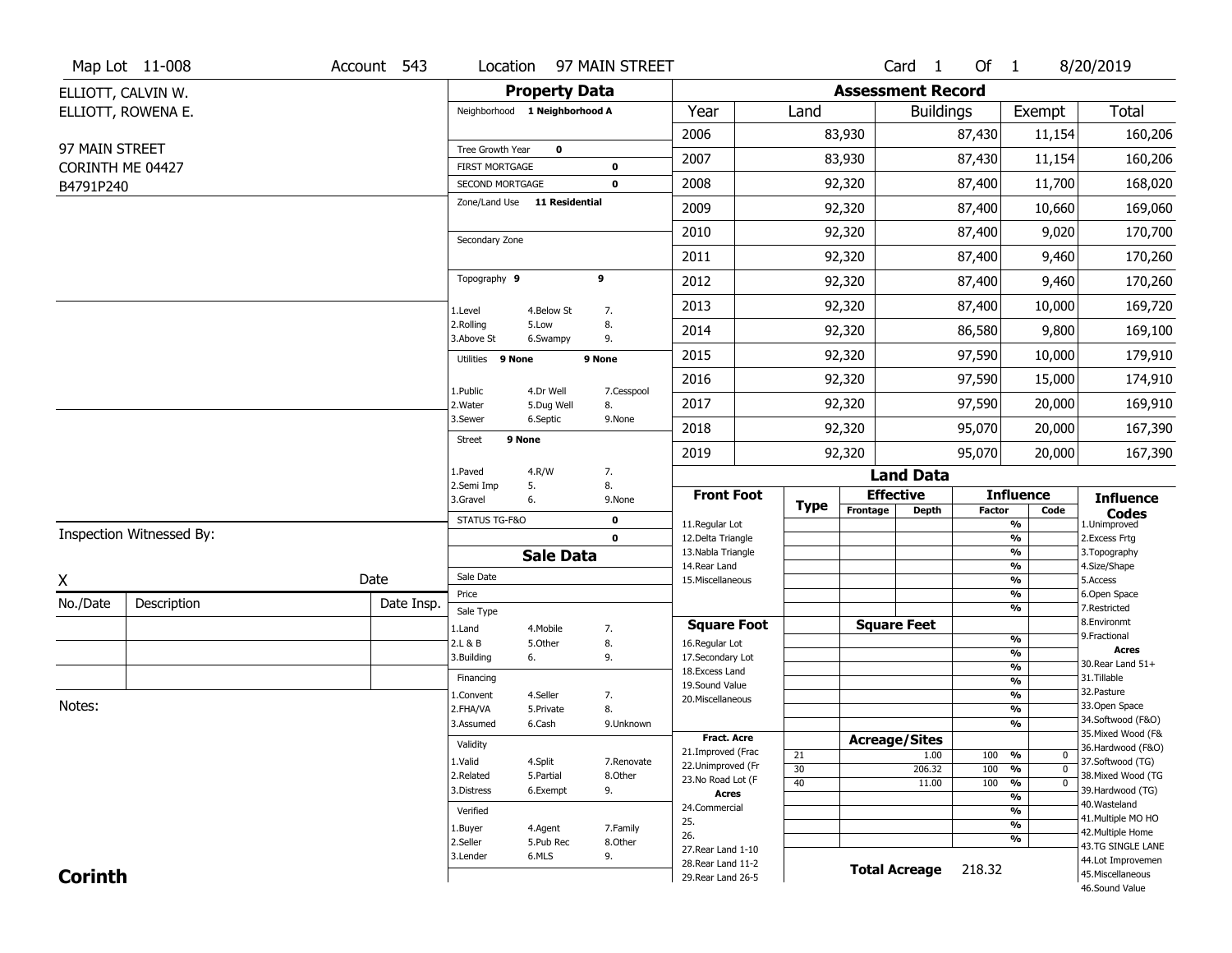|                               |                             |                |                                                   |                |                |                                       |               |                          |              | <b>Corinth</b>                        |        |  |        |           |
|-------------------------------|-----------------------------|----------------|---------------------------------------------------|----------------|----------------|---------------------------------------|---------------|--------------------------|--------------|---------------------------------------|--------|--|--------|-----------|
| Map Lot 11-008                |                             |                |                                                   |                |                | Account 543                           |               | Location                 |              | 97 MAIN STREET                        | Card 1 |  | Of $1$ | 8/20/2019 |
| Building Style 1 Conventional |                             |                | SF Bsmt Living                                    |                | 0              |                                       |               | Layout 1 Typical         |              |                                       |        |  |        |           |
| 0.Not Code                    | 4.Cape                      | 8.Log          | Fin Bsmt Grade                                    |                | 0 <sub>0</sub> |                                       |               | 1. Typical               | 4.           | 7.                                    |        |  |        |           |
| 1.Conv.                       | 5.Garrison                  | 9.Other        | HEARTH                                            |                | $\mathbf 0$    |                                       |               | 2.Inadeq                 | 5.           | 8.                                    |        |  |        |           |
| 2.Ranch                       | 6.Split                     | 10.Camp        | Heat Type                                         | 100%           |                | 5 Forced Warm Air                     |               | 3.                       | 6.           | 9.                                    |        |  |        |           |
| 3.R Ranch                     | 7.Contemp                   | 11.Double      | 0.Not Code                                        |                | 4.HVAC         |                                       | 8.Fl/Wall     | Attic 9 None             |              |                                       |        |  |        |           |
| Dwelling Units 1              |                             |                | 1.HWBB                                            |                | 5.FWA          |                                       | 9.No Heat     | 1.1/4 Fin                | 4.Full Fin   | 7.                                    |        |  |        |           |
| Other Units<br>0              |                             |                | 2.HWCI                                            |                | 6.Radiant      | 11.                                   |               | 2.1/2 Fin                | 5.Fl/Stair   | 8.                                    |        |  |        |           |
| <b>Stories</b>                | 2 Two Story                 |                | 3.H Pump                                          |                | 7.Electric     | 12.                                   |               | 3.3/4 Fin                | 6.           | 9.None                                |        |  |        |           |
| 1.1                           | 4.1.5                       | 7.             | Cool Type                                         | 0%             | 9 None         |                                       |               | Insulation               | 1 Full       |                                       |        |  |        |           |
| 2.2                           | 5.1.75<br>6.2.5             | 8.             | 1.Refrig                                          |                | 4.W&C Air      | 7.                                    |               | 1.Full                   | 4.Minimal    | 7.                                    |        |  |        |           |
| 3.3<br><b>Exterior Walls</b>  | 1 Wood Siding               | 9.             | 2.Evapor<br>3.H Pump                              |                | 5.<br>6.       | 8.<br>9.None                          |               | 2.Heavy<br>3.Capped      | 5.<br>6.     | 8.<br>9.None                          |        |  |        |           |
| 0.Not Code                    | 4.Asbestos                  | 8.Concrete     | Kitchen Style                                     |                | 3 Old Style    |                                       |               | Unfinished %             | 0%           |                                       |        |  |        |           |
| 1.Wood                        | 5.Stucco                    | 9.0ther        | 1.Modern                                          |                | 4.Obsolete     | 7.                                    |               | Grade & Factor           |              | 3 Average 110%                        |        |  |        |           |
| 2.Vin/Al                      | 6.Brick                     | 11.            | 2. Typical                                        |                | 5.             | 8.                                    |               | 1.E Grade                |              | 4.B Grade<br>7.                       |        |  |        |           |
| 3.Compos.                     | 7.Stone                     | 12.            | 3.Old Type                                        |                | 6.             | 9.None                                |               | 2.D Grade                | 5.A Grade    | 8.                                    |        |  |        |           |
| Roof Surface                  | 1 Asphalt Shingles          |                | Bath(s) Style                                     |                | 3 Old Style    |                                       |               | 3.C Grade                | 6.           | 9.Same                                |        |  |        |           |
| 1.Asphalt                     | 4.Composit                  | 7.METAL RS     | 1.Modern                                          |                | 4.Obsolete     | 7.                                    |               | SQFT (Footprint) 960     |              |                                       |        |  |        |           |
| 2.Slate                       | 5.Wood                      | 8.             | 2. Typical                                        |                | 5.             | 8.                                    |               | Condition                |              | <b>3 Below Average</b>                |        |  |        |           |
| 3.Metal                       | 6.Ark Asph                  | 9.             | 3.Old Type                                        |                | 6.             | 9.None                                |               | 1.Poor                   | 4.Avg        | 7.V G                                 |        |  |        |           |
| SF Masonry Trim 0             |                             |                | # Rooms                                           |                | $\mathbf{z}$   |                                       |               | 2.Fair                   | $5.$ Avg $+$ | 8.Exc                                 |        |  |        |           |
| <b>Electric Amps</b>          | 0                           |                | # Bedrooms                                        |                | 4              |                                       |               | 3.Avg-                   | 6.Good       | 9.Same                                |        |  |        |           |
| OPEN-4-CUSTOM 0               |                             |                | # Full Baths                                      |                | 1              |                                       |               | Phys. % Good             |              | 83%                                   |        |  |        |           |
| Year Built                    | 1911                        |                | # Half Baths                                      |                | 0              |                                       |               | Funct. % Good            |              | 100%                                  |        |  |        |           |
| Year Remodeled 0              |                             |                | # Addn Fixtures                                   |                | $\mathbf 0$    |                                       |               | <b>Functional Code</b>   |              | 9 None                                |        |  |        |           |
| Foundation                    | 3 Brick &/or Stone          |                | # Fireplaces                                      |                | 0              |                                       |               | 1.Incomp                 | 4.Delap      | 7.No Power                            |        |  |        |           |
| 1.Concrete                    | 4.Wood                      | 7.             |                                                   |                |                |                                       |               | 2.O-Built                | 5.Bsmt       | 8.LongTerm                            |        |  |        |           |
| 2.C Block                     | 5.Slab                      | 8.             |                                                   |                |                |                                       |               | 3.Damage                 |              | 6.Common<br>9.None                    |        |  |        |           |
| 3.Br/Stone                    | 6.Piers                     | 9.             |                                                   |                |                |                                       |               | Econ. % Good             | 100%         |                                       |        |  |        |           |
| Basement                      | <b>4 Full Basement</b>      |                |                                                   |                |                |                                       |               | Economic Code            | <b>None</b>  |                                       |        |  |        |           |
| 1.1/4 Bmt                     | 4.Full Bmt                  | 7.<br>8.       |                                                   |                |                |                                       |               | 0.None                   |              | 3.No Power<br>7.                      |        |  |        |           |
| 2.1/2 Bmt<br>3.3/4 Bmt        | 5.None<br>6.DAYLIGHT 9.None |                |                                                   |                |                |                                       |               | 1.Location<br>2.Encroach | 9.None       | 4.Generate<br>8.<br>9.                |        |  |        |           |
| Bsmt Gar # Cars 0             |                             |                |                                                   |                |                | Software                              |               | Entrance Code            | 0            |                                       |        |  |        |           |
| Wet Basement                  | <b>3 Wet Basement</b>       |                |                                                   |                |                | A Division of Harris Computer Systems |               | 1.Interior               | 4.Vacant     | 7.                                    |        |  |        |           |
| 1.Dry<br>4.                   |                             | 7.             |                                                   |                |                |                                       |               | 2.Refusal                |              | 5.Estimate<br>8.                      |        |  |        |           |
| 2.Damp<br>5.                  |                             | 8.             |                                                   |                |                |                                       |               | 3.Informed               | 6.           | 9.                                    |        |  |        |           |
| 3.Wet<br>6.                   |                             | 9.             |                                                   |                |                |                                       |               | <b>Information Code</b>  |              | $\mathbf 0$                           |        |  |        |           |
|                               |                             |                |                                                   |                |                |                                       |               | 1.0wner                  | 4.Agent      | 7.                                    |        |  |        |           |
|                               |                             |                |                                                   |                |                |                                       |               | 2.Relative               |              | 5.Estimate<br>8.                      |        |  |        |           |
|                               |                             |                | Date Inspected                                    |                |                |                                       |               | 3.Tenant                 | 6.Other      | 9.                                    |        |  |        |           |
|                               |                             |                | <b>Additions, Outbuildings &amp; Improvements</b> |                |                |                                       |               |                          |              | 1.One Story Fram                      |        |  |        |           |
| Type                          |                             | Year           | Units                                             | Grade   Cond   |                | Phys.                                 | Funct.        | Sound Value              |              | 2. Two Story Fram                     |        |  |        |           |
| 21 Open Frame                 |                             | 10             | 168                                               | 0 <sub>0</sub> | 10             | 0<br>% 0                              | $\frac{0}{0}$ |                          |              | 3. Three Story Fr                     |        |  |        |           |
|                               |                             |                |                                                   |                |                |                                       |               |                          |              | 4.1 & 1/2 Story                       |        |  |        |           |
| 21 Open Frame                 |                             | 0              | 108                                               | 0 <sub>0</sub> | 0              | $\frac{9}{0}$ 0<br>0                  | $\%$          |                          |              | 5.1 & 3/4 Story                       |        |  |        |           |
| 1 One Story Frame             |                             | $\overline{0}$ | 360                                               | $ 00\rangle$   | $ 0\rangle$    | 0<br>$\frac{9}{0}$                    | $\frac{9}{6}$ |                          |              | 6.2 & 1/2 Story                       |        |  |        |           |
| 23 Frame Garage               |                             | 10             | 400                                               | 10 0           | 10             | 0<br>% 0                              | %             |                          |              | 21. Open Frame Por                    |        |  |        |           |
| 24 Frame Shed                 |                             | 10             |                                                   |                |                | $\%$                                  |               | % 1,000                  |              | 22.Encl Frame Por                     |        |  |        |           |
|                               |                             |                |                                                   |                |                | $\frac{0}{0}$                         |               |                          |              | 23. Frame Garage                      |        |  |        |           |
| 65 Barn                       |                             | 0              |                                                   |                |                |                                       |               | % 5,400                  |              | 24.Frame Shed                         |        |  |        |           |
| 65 Barn                       |                             | 0              |                                                   |                |                | $\frac{0}{0}$                         |               | $\%$ 5,400               |              | 25. Frame Bay Wind                    |        |  |        |           |
| 65 Barn                       |                             | 0              |                                                   |                |                | $\frac{0}{0}$                         |               | $%$ 2,200                |              | 26.1SFr Overhang<br>27.Unfin Basement |        |  |        |           |
|                               |                             |                |                                                   |                |                | $\sqrt{6}$                            | $\frac{1}{2}$ |                          |              | 28. Unfinished Att                    |        |  |        |           |
|                               |                             |                |                                                   |                |                | $\frac{1}{2}$                         | $\%$          |                          |              | 29. Finished Attic                    |        |  |        |           |
|                               |                             |                |                                                   |                |                |                                       |               |                          |              |                                       |        |  |        |           |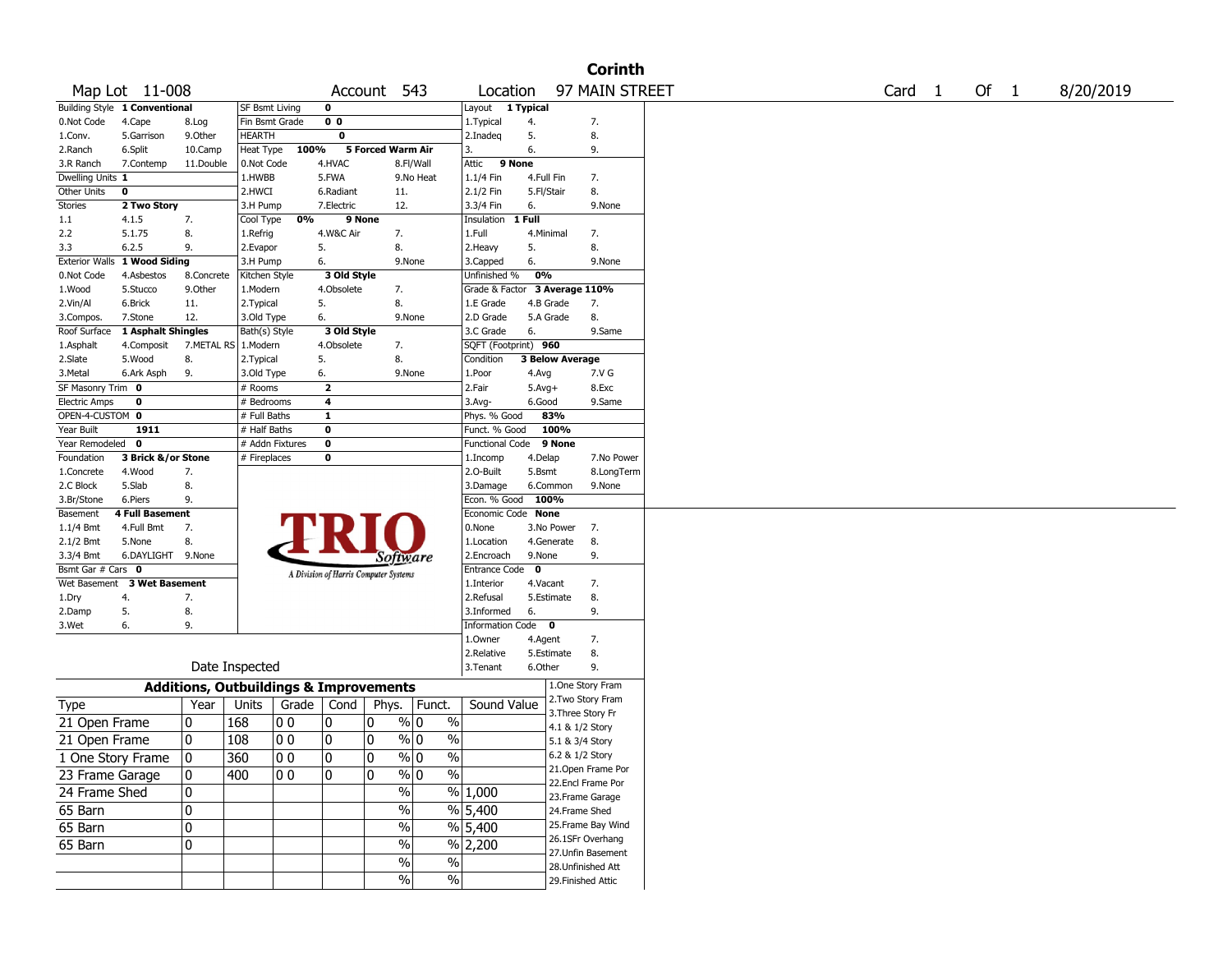|                  | Map Lot 10-024           | Account 544 |                               |                              |                  | Location CHARLESTON TOWN LINE N/F        |                 |                          | Card <sub>1</sub> | Of 1          |                                                             | 8/20/2019                               |
|------------------|--------------------------|-------------|-------------------------------|------------------------------|------------------|------------------------------------------|-----------------|--------------------------|-------------------|---------------|-------------------------------------------------------------|-----------------------------------------|
|                  | ELLIOTT, CALVIN W.       |             |                               | <b>Property Data</b>         |                  |                                          |                 | <b>Assessment Record</b> |                   |               |                                                             |                                         |
|                  | ELLIOTT, ROWENA E        |             | Neighborhood 2 Neighborhood B |                              |                  | Year                                     | Land            |                          | <b>Buildings</b>  |               | Exempt                                                      | <b>Total</b>                            |
|                  |                          |             |                               |                              |                  | 2006                                     |                 | 8,190                    |                   | 0             | $\mathbf{0}$                                                | 8,190                                   |
| 97 MAIN STREET   |                          |             | Tree Growth Year              | $\mathbf 0$                  |                  | 2007                                     |                 | 8,190                    |                   | 0             | 0                                                           | 8,190                                   |
| CORINTH ME 04427 |                          |             | <b>FIRST MORTGAGE</b>         |                              | $\mathbf 0$      |                                          |                 |                          |                   |               |                                                             |                                         |
| B4791P240        |                          |             | SECOND MORTGAGE               | Zone/Land Use 11 Residential | $\mathbf 0$      | 2008                                     |                 | 20,450                   |                   | $\pmb{0}$     | 0                                                           | 20,450                                  |
|                  |                          |             |                               |                              |                  | 2009                                     |                 | 20,450                   |                   | $\bf{0}$      | 0                                                           | 20,450                                  |
|                  |                          |             | Secondary Zone                |                              |                  | 2010                                     |                 | 20,450                   |                   | $\mathbf 0$   | 0                                                           | 20,450                                  |
|                  |                          |             |                               |                              |                  | 2011                                     |                 | 20,450                   |                   | $\bf{0}$      | 0                                                           | 20,450                                  |
|                  |                          |             | Topography 9                  |                              | 9                | 2012                                     |                 | 20,450                   |                   | $\mathbf 0$   | 0                                                           | 20,450                                  |
|                  |                          |             | 1.Level                       | 4.Below St                   | 7.               | 2013                                     |                 | 20,450                   |                   | 0             | 0                                                           | 20,450                                  |
|                  |                          |             | 2.Rolling<br>3.Above St       | 5.Low<br>6.Swampy            | 8.<br>9.         | 2014                                     |                 | 20,450                   |                   | $\mathbf 0$   | 0                                                           | 20,450                                  |
|                  |                          |             | Utilities 9 None              |                              | 9 None           | 2015                                     |                 | 20,450                   |                   | $\bf{0}$      | 0                                                           | 20,450                                  |
|                  |                          |             |                               |                              |                  | 2016                                     |                 | 20,450                   |                   | $\pmb{0}$     | 0                                                           | 20,450                                  |
|                  |                          |             | 1.Public<br>2.Water           | 4.Dr Well<br>5.Dug Well      | 7.Cesspool<br>8. | 2017                                     |                 | 20,450                   |                   | $\bf{0}$      | 0                                                           | 20,450                                  |
|                  |                          |             | 3.Sewer                       | 6.Septic                     | 9.None           | 2018                                     |                 | 20,450                   |                   | $\mathbf 0$   | 0                                                           | 20,450                                  |
|                  |                          |             | 9 None<br><b>Street</b>       |                              |                  | 2019                                     |                 | 20,450                   |                   | $\mathbf{0}$  | 0                                                           | 20,450                                  |
|                  |                          |             | 1.Paved                       | 4.R/W                        | 7.               |                                          |                 |                          | <b>Land Data</b>  |               |                                                             |                                         |
|                  |                          |             | 2.Semi Imp<br>3.Gravel        | 5.<br>6.                     | 8.<br>9.None     | <b>Front Foot</b>                        |                 | <b>Effective</b>         |                   |               | <b>Influence</b>                                            | <b>Influence</b>                        |
|                  |                          |             | STATUS TG-F&O                 |                              | $\mathbf 0$      | 11.Regular Lot                           | <b>Type</b>     | Frontage                 | <b>Depth</b>      | <b>Factor</b> | Code<br>$\frac{9}{6}$                                       | <b>Codes</b><br>1.Unimproved            |
|                  | Inspection Witnessed By: |             |                               |                              | $\mathbf 0$      | 12.Delta Triangle                        |                 |                          |                   |               | $\frac{9}{6}$                                               | 2.Excess Frtg                           |
|                  |                          |             |                               | <b>Sale Data</b>             |                  | 13. Nabla Triangle<br>14. Rear Land      |                 |                          |                   |               | $\frac{9}{6}$<br>$\frac{9}{6}$                              | 3. Topography<br>4.Size/Shape           |
| X                |                          | Date        | Sale Date                     |                              |                  | 15. Miscellaneous                        |                 |                          |                   |               | $\frac{9}{6}$                                               | 5.Access                                |
| No./Date         | Description              | Date Insp.  | Price                         |                              |                  |                                          |                 |                          |                   |               | $\frac{9}{6}$                                               | 6.Open Space                            |
|                  |                          |             | Sale Type                     |                              |                  | <b>Square Foot</b>                       |                 | <b>Square Feet</b>       |                   |               | $\frac{9}{6}$                                               | 7.Restricted<br>8.Environmt             |
|                  |                          |             | 1.Land<br>2.L & B             | 4. Mobile<br>5.Other         | 7.<br>8.         | 16.Regular Lot                           |                 |                          |                   |               | %                                                           | 9. Fractional                           |
|                  |                          |             | 3.Building                    | 6.                           | 9.               | 17.Secondary Lot                         |                 |                          |                   |               | %                                                           | <b>Acres</b><br>30. Rear Land 51+       |
|                  |                          |             | Financing                     |                              |                  | 18.Excess Land                           |                 |                          |                   |               | $\frac{9}{6}$<br>$\overline{\frac{9}{6}}$                   | 31.Tillable                             |
|                  |                          |             | 1.Convent                     | 4.Seller                     | 7.               | 19.Sound Value<br>20.Miscellaneous       |                 |                          |                   |               | $\frac{9}{6}$                                               | 32. Pasture                             |
| Notes:           |                          |             | 2.FHA/VA                      | 5.Private                    | 8.               |                                          |                 |                          |                   |               | $\overline{\frac{9}{6}}$                                    | 33.Open Space                           |
|                  |                          |             | 3.Assumed                     | 6.Cash                       | 9.Unknown        |                                          |                 |                          |                   |               | $\overline{\frac{9}{6}}$                                    | 34.Softwood (F&O)                       |
|                  |                          |             | Validity                      |                              |                  | <b>Fract, Acre</b>                       |                 | <b>Acreage/Sites</b>     |                   |               |                                                             | 35. Mixed Wood (F&<br>36.Hardwood (F&O) |
|                  |                          |             | 1.Valid                       | 4.Split                      | 7.Renovate       | 21.Improved (Frac<br>22.Unimproved (Fr   | 23              |                          | 1.00              | 100           | %<br>0                                                      | 37.Softwood (TG)                        |
|                  |                          |             | 2.Related                     | 5.Partial                    | 8.Other          | 23.No Road Lot (F                        | $\overline{28}$ |                          | 20.00             | 100           | $\overline{0}$<br>$\frac{9}{6}$<br>$\overline{\frac{9}{6}}$ | 38. Mixed Wood (TG                      |
|                  |                          |             | 3.Distress                    | 6.Exempt                     | 9.               | <b>Acres</b>                             |                 |                          |                   |               | $\overline{\frac{9}{6}}$                                    | 39.Hardwood (TG)                        |
|                  |                          |             | Verified                      |                              |                  | 24.Commercial                            |                 |                          |                   |               | $\overline{\frac{9}{6}}$                                    | 40. Wasteland                           |
|                  |                          |             | 1.Buyer                       | 4.Agent                      | 7.Family         | 25.                                      |                 |                          |                   |               | $\overline{\frac{9}{6}}$                                    | 41. Multiple MO HO<br>42. Multiple Home |
|                  |                          |             | 2.Seller                      | 5.Pub Rec                    | 8.Other          | 26.                                      |                 |                          |                   |               | $\frac{9}{6}$                                               | 43.TG SINGLE LANE                       |
|                  |                          |             | 3.Lender                      | 6.MLS                        | 9.               | 27. Rear Land 1-10<br>28. Rear Land 11-2 |                 |                          |                   |               |                                                             | 44.Lot Improvemen                       |
| <b>Corinth</b>   |                          |             |                               |                              |                  | 29. Rear Land 26-5                       |                 | <b>Total Acreage</b>     |                   | 21.00         |                                                             | 45.Miscellaneous                        |
|                  |                          |             |                               |                              |                  |                                          |                 |                          |                   |               |                                                             | 46.Sound Value                          |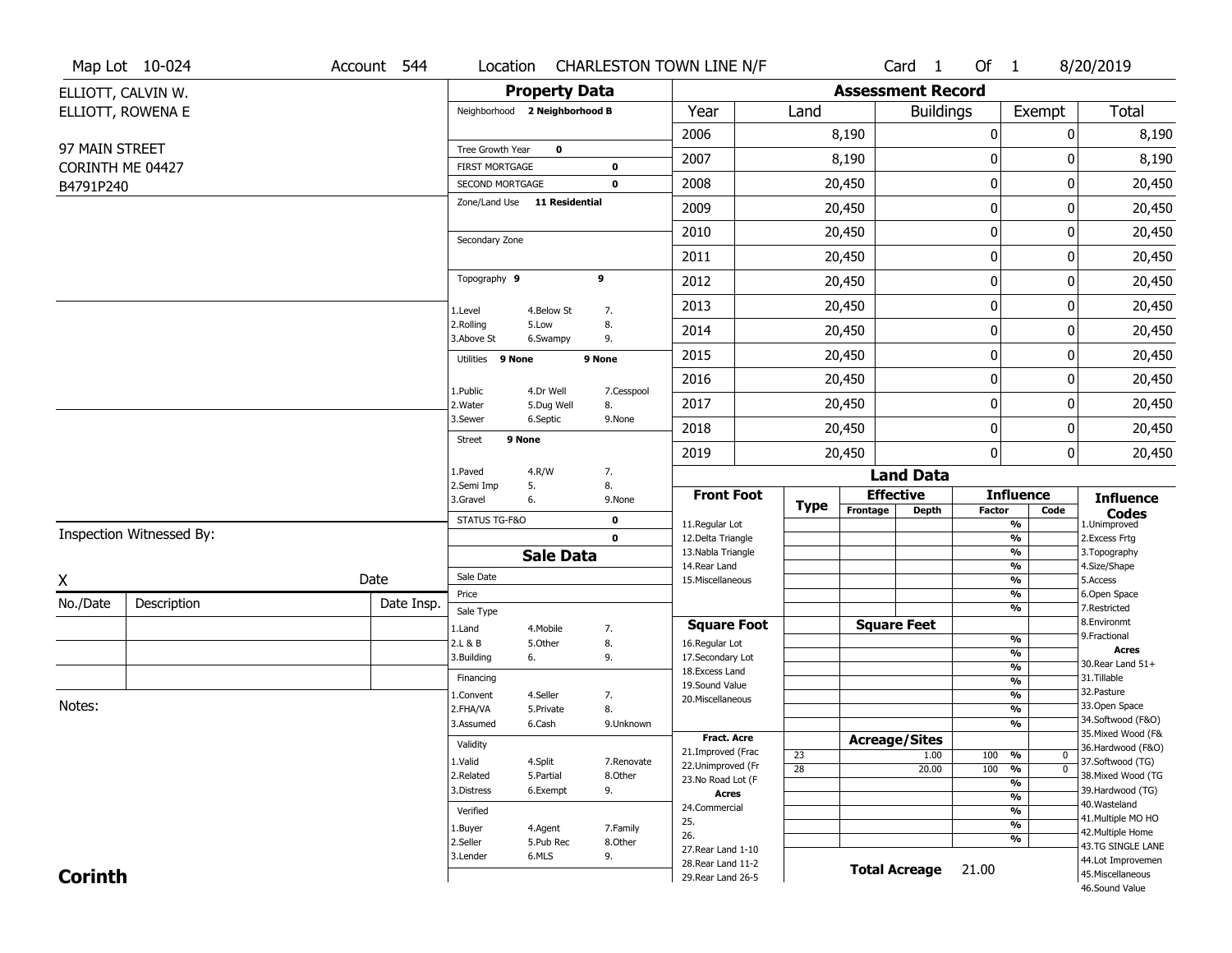|                       |                            |                                                   |                 |       |                |                                        |                                          |                         |             |                    | <b>Corinth</b>     |                          |  |        |      |           |
|-----------------------|----------------------------|---------------------------------------------------|-----------------|-------|----------------|----------------------------------------|------------------------------------------|-------------------------|-------------|--------------------|--------------------|--------------------------|--|--------|------|-----------|
|                       | Map Lot 10-024             |                                                   |                 |       |                | Account 544                            |                                          | Location                |             |                    |                    | CHARLESTON TOWN LINE N/F |  | Card 1 | Of 1 | 8/20/2019 |
|                       | Building Style 0 Not Coded |                                                   | SF Bsmt Living  |       | 0              |                                        |                                          | Layout 0                |             |                    |                    |                          |  |        |      |           |
| 0.Not Code            | 4.Cape                     | 8.Log                                             | Fin Bsmt Grade  |       | 0 <sub>0</sub> |                                        |                                          | 1.Typical               | 4.          |                    | 7.                 |                          |  |        |      |           |
| 1.Conv.               | 5.Garrison                 | 9.0ther                                           | HEARTH          |       | $\bf{0}$       |                                        |                                          | 2.Inadeq                | 5.          |                    | 8.                 |                          |  |        |      |           |
| 2.Ranch               | 6.Split                    | 10.Camp                                           | Heat Type       | 100%  |                | 0 Not Coded                            |                                          | 3.                      | 6.          |                    | 9.                 |                          |  |        |      |           |
| 3.R Ranch             | 7.Contemp                  | 11.Double                                         | 0.Not Code      |       | 4.HVAC         |                                        | 8.Fl/Wall                                | Attic<br>$\bullet$      |             |                    |                    |                          |  |        |      |           |
| Dwelling Units 0      |                            |                                                   | 1.HWBB          |       | 5.FWA          |                                        | 9.No Heat                                | $1.1/4$ Fin             | 4.Full Fin  |                    | 7.                 |                          |  |        |      |           |
| Other Units           | 0                          |                                                   | 2.HWCI          |       | 6.Radiant      | 11.                                    |                                          | 2.1/2 Fin               | 5.Fl/Stair  |                    | 8.                 |                          |  |        |      |           |
| Stories               | 0                          |                                                   | 3.H Pump        |       | 7.Electric     | 12.                                    |                                          | 3.3/4 Fin               | 6.          |                    | 9.None             |                          |  |        |      |           |
| 1.1                   | 4.1.5                      | 7.                                                | Cool Type       | 0%    | 9 None         |                                        |                                          | Insulation 0            |             |                    |                    |                          |  |        |      |           |
| 2.2                   | 5.1.75                     | 8.                                                | 1.Refrig        |       | 4.W&C Air      | 7.                                     |                                          | 1.Full                  | 4.Minimal   |                    | 7.                 |                          |  |        |      |           |
| 3.3                   | 6.2.5                      | 9.                                                | 2.Evapor        |       | 5.             | 8.                                     |                                          | 2.Heavy                 | 5.          |                    | 8.                 |                          |  |        |      |           |
| <b>Exterior Walls</b> | 0 Not Coded                |                                                   | 3.H Pump        |       | 6.             | 9.None                                 |                                          | 3.Capped                | 6.          |                    | 9.None             |                          |  |        |      |           |
| 0.Not Code            | 4.Asbestos                 | 8.Concrete                                        | Kitchen Style   |       | $\bf{0}$       |                                        |                                          | Unfinished %            | 0%          |                    |                    |                          |  |        |      |           |
| 1.Wood                | 5.Stucco                   | 9.Other                                           | 1.Modern        |       | 4.Obsolete     | 7.                                     |                                          | Grade & Factor          | 00%         |                    |                    |                          |  |        |      |           |
| 2.Vin/Al              | 6.Brick                    | 11.                                               | 2. Typical      |       | 5.             | 8.                                     |                                          | 1.E Grade               | 4.B Grade   |                    | 7.                 |                          |  |        |      |           |
| 3.Compos.             | 7.Stone                    | 12.                                               | 3.Old Type      |       | 6.             | 9.None                                 |                                          | 2.D Grade               | 5.A Grade   |                    | 8.                 |                          |  |        |      |           |
| Roof Surface          | 0                          |                                                   | Bath(s) Style   |       | 0              |                                        |                                          | 3.C Grade               | 6.          |                    | 9.Same             |                          |  |        |      |           |
| 1.Asphalt             | 4.Composit                 | 7.METAL RS                                        | 1.Modern        |       | 4.Obsolete     | 7.                                     |                                          | SQFT (Footprint) 0      |             |                    |                    |                          |  |        |      |           |
| 2.Slate               | 5.Wood                     | 8.                                                | 2.Typical       |       | 5.             | 8.                                     |                                          | Condition               | 0           |                    |                    |                          |  |        |      |           |
| 3.Metal               | 6.Ark Asph                 | 9.                                                | 3.Old Type      |       | 6.             | 9.None                                 |                                          | 1.Poor                  | 4.Avg       |                    | 7.V G              |                          |  |        |      |           |
| SF Masonry Trim 0     |                            |                                                   | # Rooms         |       | 0              |                                        |                                          | 2.Fair                  | $5.Avg+$    |                    | 8.Exc              |                          |  |        |      |           |
| <b>Electric Amps</b>  | 0                          |                                                   | # Bedrooms      |       | $\bf{0}$       |                                        |                                          | 3.Avg-                  | 6.Good      |                    | 9.Same             |                          |  |        |      |           |
| OPEN-4-CUSTOM 0       |                            |                                                   | # Full Baths    |       | $\bf o$        |                                        |                                          | Phys. % Good            | 0%          |                    |                    |                          |  |        |      |           |
| Year Built            | 0                          |                                                   | # Half Baths    |       | 0              |                                        |                                          | Funct. % Good           | 100%        |                    |                    |                          |  |        |      |           |
| Year Remodeled        | $\mathbf 0$                |                                                   | # Addn Fixtures |       | $\bf o$        |                                        |                                          | Functional Code         | 9 None      |                    |                    |                          |  |        |      |           |
| Foundation            | 0                          |                                                   | # Fireplaces    |       | 0              |                                        |                                          | 1.Incomp                | 4.Delap     |                    | 7.No Power         |                          |  |        |      |           |
| 1.Concrete            | 4.Wood                     | 7.                                                |                 |       |                |                                        |                                          | 2.O-Built               | 5.Bsmt      |                    | 8.LongTerm         |                          |  |        |      |           |
| 2.C Block             | 5.Slab                     | 8.                                                |                 |       |                |                                        |                                          | 3.Damage                | 6.Common    |                    | 9.None             |                          |  |        |      |           |
| 3.Br/Stone            | 6.Piers                    | 9.                                                |                 |       |                |                                        |                                          | Econ. % Good            | 100%        |                    |                    |                          |  |        |      |           |
| Basement              | 0                          |                                                   |                 |       |                |                                        |                                          | Economic Code None      |             |                    |                    |                          |  |        |      |           |
| 1.1/4 Bmt             | 4.Full Bmt                 | 7.                                                |                 |       |                |                                        |                                          | 0.None                  | 3.No Power  |                    | 7.                 |                          |  |        |      |           |
| 2.1/2 Bmt             | 5.None                     | 8.                                                |                 |       |                |                                        |                                          | 1.Location              | 4.Generate  | 8.                 |                    |                          |  |        |      |           |
| 3.3/4 Bmt             | 6.DAYLIGHT 9.None          |                                                   |                 |       |                | Software                               |                                          | 2.Encroach              | 9.None      |                    | 9.                 |                          |  |        |      |           |
| Bsmt Gar # Cars 0     |                            |                                                   |                 |       |                | A Division of Harris Computer Systems  |                                          | <b>Entrance Code</b>    | $\mathbf 0$ |                    |                    |                          |  |        |      |           |
| Wet Basement          | $\bf{0}$                   |                                                   |                 |       |                |                                        |                                          | 1.Interior              | 4.Vacant    |                    | 7.                 |                          |  |        |      |           |
| 1.Dry                 | 4.                         | 7.                                                |                 |       |                |                                        |                                          | 2.Refusal               | 5.Estimate  | 8.                 |                    |                          |  |        |      |           |
| 2.Damp                | 5.                         | 8.                                                |                 |       |                |                                        |                                          | 3.Informed              | 6.          |                    | 9.                 |                          |  |        |      |           |
| 3.Wet                 | 6.                         | 9.                                                |                 |       |                |                                        |                                          | <b>Information Code</b> | $\mathbf 0$ |                    |                    |                          |  |        |      |           |
|                       |                            |                                                   |                 |       |                |                                        |                                          | 1.Owner                 | 4.Agent     |                    | 7.                 |                          |  |        |      |           |
|                       |                            |                                                   |                 |       |                |                                        |                                          | 2.Relative              | 5.Estimate  |                    | 8.                 |                          |  |        |      |           |
|                       |                            | Date Inspected                                    |                 |       |                |                                        |                                          | 3.Tenant                | 6.Other     |                    | 9.                 |                          |  |        |      |           |
|                       |                            | <b>Additions, Outbuildings &amp; Improvements</b> |                 |       |                |                                        |                                          |                         |             | 1.One Story Fram   |                    |                          |  |        |      |           |
| Type                  |                            | Year                                              | Units           | Grade | Cond           | Phys.                                  | Funct.                                   | Sound Value             |             | 2. Two Story Fram  |                    |                          |  |        |      |           |
|                       |                            |                                                   |                 |       |                | $\%$                                   | $\%$                                     |                         |             | 3. Three Story Fr  |                    |                          |  |        |      |           |
|                       |                            |                                                   |                 |       |                |                                        |                                          |                         |             | 4.1 & 1/2 Story    |                    |                          |  |        |      |           |
|                       |                            |                                                   |                 |       |                | $\%$                                   | $\%$                                     |                         |             | 5.1 & 3/4 Story    |                    |                          |  |        |      |           |
|                       |                            |                                                   |                 |       |                | $\sqrt{0}$                             | $\sqrt{0}$                               |                         |             | 6.2 & 1/2 Story    |                    |                          |  |        |      |           |
|                       |                            |                                                   |                 |       |                | $\sqrt{6}$                             | $\frac{0}{0}$                            |                         |             | 21. Open Frame Por |                    |                          |  |        |      |           |
|                       |                            |                                                   |                 |       |                |                                        |                                          |                         |             | 22.Encl Frame Por  |                    |                          |  |        |      |           |
|                       |                            |                                                   |                 |       |                | %                                      | $\%$                                     |                         |             | 23.Frame Garage    |                    |                          |  |        |      |           |
|                       |                            |                                                   |                 |       |                | $\sqrt{6}$                             | $\%$                                     |                         |             | 24.Frame Shed      |                    |                          |  |        |      |           |
|                       |                            |                                                   |                 |       |                | $\%$                                   | $\overline{\frac{0}{0}}$                 |                         |             |                    | 25. Frame Bay Wind |                          |  |        |      |           |
|                       |                            |                                                   |                 |       |                |                                        |                                          |                         |             | 26.1SFr Overhang   |                    |                          |  |        |      |           |
|                       |                            |                                                   |                 |       |                |                                        |                                          |                         |             | 27.Unfin Basement  |                    |                          |  |        |      |           |
|                       |                            |                                                   |                 |       |                |                                        |                                          |                         |             | 28. Unfinished Att |                    |                          |  |        |      |           |
|                       |                            |                                                   |                 |       |                |                                        |                                          |                         |             | 29. Finished Attic |                    |                          |  |        |      |           |
|                       |                            |                                                   |                 |       |                | $\sqrt{6}$<br>$\sqrt{6}$<br>$\sqrt{6}$ | $\%$<br>$\overline{\frac{0}{6}}$<br>$\%$ |                         |             |                    |                    |                          |  |        |      |           |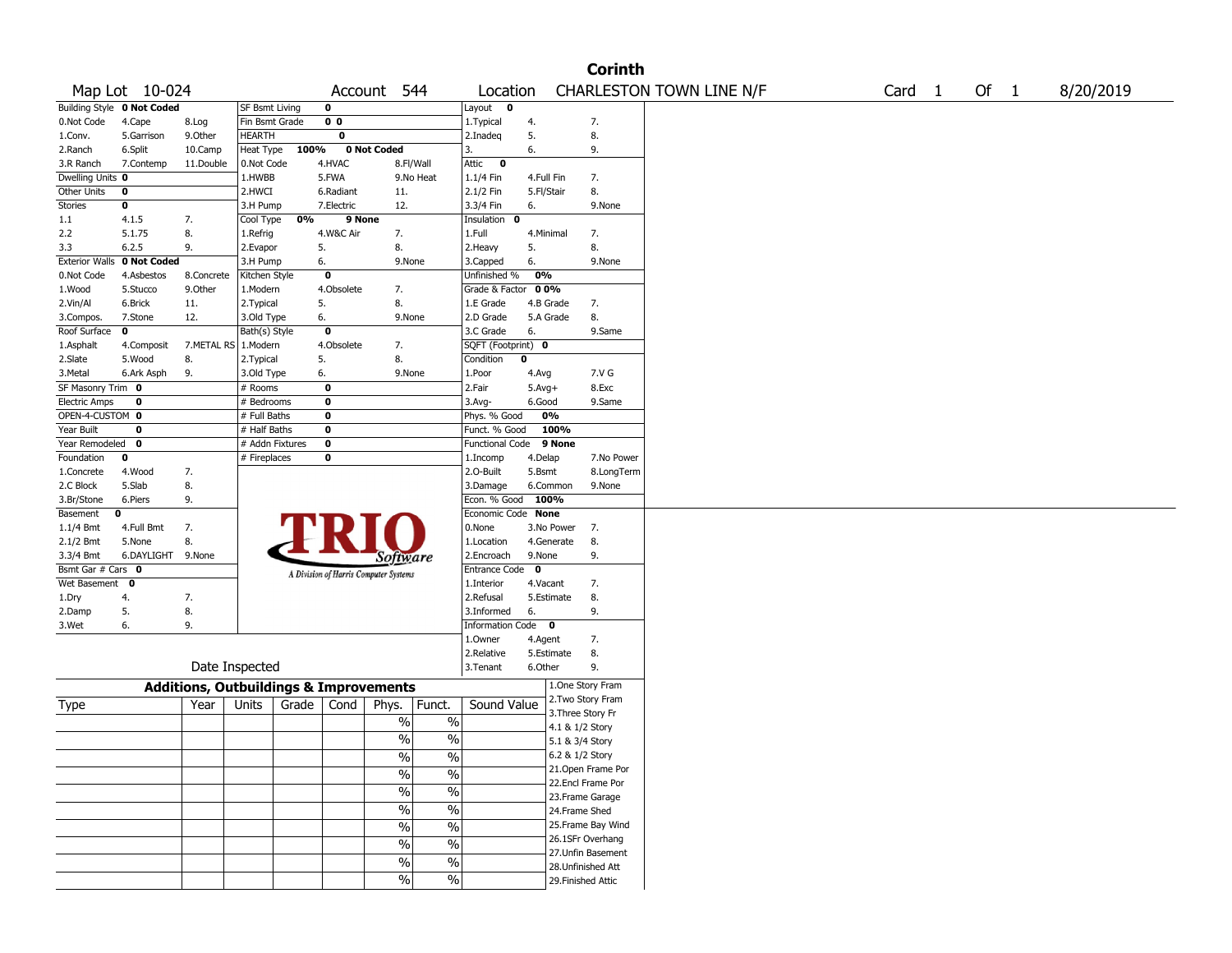|                               | Map Lot 11-017           | Account 545 | Location                                 |                               | <b>MAIN STREET</b> |                                          |                 |                          | Card <sub>1</sub>    | Of 1             |                                | 8/20/2019                              |
|-------------------------------|--------------------------|-------------|------------------------------------------|-------------------------------|--------------------|------------------------------------------|-----------------|--------------------------|----------------------|------------------|--------------------------------|----------------------------------------|
|                               | ELLIOTT, CALVIN W.       |             |                                          | <b>Property Data</b>          |                    |                                          |                 | <b>Assessment Record</b> |                      |                  |                                |                                        |
|                               | ELLIOTT, ROWENA E.       |             |                                          | Neighborhood 1 Neighborhood A |                    | Year                                     | Land            |                          | <b>Buildings</b>     |                  | Exempt                         | Total                                  |
|                               |                          |             |                                          |                               |                    | 2006                                     |                 | 8,870                    |                      | $\boldsymbol{0}$ | 0                              | 8,870                                  |
| 97 MAIN STREET                |                          |             | Tree Growth Year                         | 0                             |                    | 2007                                     |                 | 8,870                    |                      | 0                | 0                              | 8,870                                  |
| CORINTH ME 04427<br>B4791P240 |                          |             | <b>FIRST MORTGAGE</b><br>SECOND MORTGAGE |                               | 0<br>$\mathbf 0$   | 2008                                     |                 | 20,050                   |                      | 0                | 0                              | 20,050                                 |
|                               |                          |             |                                          | Zone/Land Use 11 Residential  |                    | 2009                                     |                 | 20,050                   |                      | $\boldsymbol{0}$ | 0                              | 20,050                                 |
|                               |                          |             |                                          |                               |                    | 2010                                     |                 | 20,050                   |                      | $\boldsymbol{0}$ | 0                              | 20,050                                 |
|                               |                          |             | Secondary Zone                           |                               |                    | 2011                                     |                 | 20,050                   |                      | $\mathbf 0$      | 0                              | 20,050                                 |
|                               |                          |             | Topography 9                             |                               | 9                  | 2012                                     |                 | 20,050                   |                      | $\boldsymbol{0}$ | 0                              | 20,050                                 |
|                               |                          |             |                                          |                               |                    | 2013                                     |                 | 20,050                   |                      | $\boldsymbol{0}$ | 0                              | 20,050                                 |
|                               |                          |             | 1.Level<br>2.Rolling                     | 4.Below St<br>5.Low           | 7.<br>8.           | 2014                                     |                 | 20,050                   |                      | 0                | 0                              | 20,050                                 |
|                               |                          |             | 3.Above St                               | 6.Swampy                      | 9.                 | 2015                                     |                 | 20,050                   |                      | $\mathbf 0$      | 0                              | 20,050                                 |
|                               |                          |             | 9 None<br>Utilities                      |                               | 9 None             | 2016                                     |                 | 20,050                   |                      | $\boldsymbol{0}$ | 0                              | 20,050                                 |
|                               |                          |             | 1.Public                                 | 4.Dr Well                     | 7.Cesspool         | 2017                                     |                 |                          |                      |                  | 0                              |                                        |
|                               |                          |             | 2. Water<br>3.Sewer                      | 5.Dug Well<br>6.Septic        | 8.<br>9.None       |                                          |                 | 20,050                   |                      | $\boldsymbol{0}$ |                                | 20,050                                 |
|                               |                          |             | <b>Street</b>                            | 9 None                        |                    | 2018                                     |                 | 20,050                   |                      | $\boldsymbol{0}$ | 0                              | 20,050                                 |
|                               |                          |             | 1.Paved                                  | 4.R/W                         | 7.                 | 2019                                     |                 | 20,050                   | <b>Land Data</b>     | $\mathbf{0}$     | 0                              | 20,050                                 |
|                               |                          |             | 2.Semi Imp                               | 5.                            | 8.                 | <b>Front Foot</b>                        |                 |                          | <b>Effective</b>     |                  | <b>Influence</b>               | <b>Influence</b>                       |
|                               |                          |             | 3.Gravel                                 | 6.                            | 9.None             |                                          | <b>Type</b>     | Frontage                 | <b>Depth</b>         | <b>Factor</b>    | Code                           | <b>Codes</b>                           |
|                               | Inspection Witnessed By: |             | STATUS TG-F&O                            |                               | 0<br>$\mathbf 0$   | 11.Regular Lot<br>12.Delta Triangle      |                 |                          |                      |                  | %<br>$\frac{9}{6}$             | 1.Unimproved<br>2. Excess Frtg         |
|                               |                          |             |                                          | <b>Sale Data</b>              |                    | 13. Nabla Triangle                       |                 |                          |                      |                  | %                              | 3. Topography                          |
| χ                             |                          | Date        | Sale Date                                |                               |                    | 14. Rear Land<br>15. Miscellaneous       |                 |                          |                      |                  | %<br>%                         | 4.Size/Shape<br>5.Access               |
| No./Date                      | Description              | Date Insp.  | Price                                    |                               |                    |                                          |                 |                          |                      |                  | %                              | 6.Open Space                           |
|                               |                          |             | Sale Type                                |                               |                    | <b>Square Foot</b>                       |                 |                          | <b>Square Feet</b>   |                  | %                              | 7.Restricted<br>8.Environmt            |
|                               |                          |             | 1.Land<br>2.L & B                        | 4. Mobile<br>5.Other          | 7.<br>8.           | 16.Regular Lot                           |                 |                          |                      |                  | $\frac{9}{6}$                  | 9. Fractional                          |
|                               |                          |             | 3.Building                               | 6.                            | 9.                 | 17.Secondary Lot                         |                 |                          |                      |                  | $\overline{\frac{9}{6}}$       | <b>Acres</b>                           |
|                               |                          |             | Financing                                |                               |                    | 18. Excess Land                          |                 |                          |                      |                  | $\frac{9}{6}$<br>$\frac{9}{6}$ | 30. Rear Land 51+<br>31.Tillable       |
|                               |                          |             | 1.Convent                                | 4.Seller                      | 7.                 | 19.Sound Value                           |                 |                          |                      |                  | $\frac{9}{6}$                  | 32. Pasture                            |
| Notes:                        |                          |             | 2.FHA/VA                                 | 5.Private                     | 8.                 | 20.Miscellaneous                         |                 |                          |                      |                  | $\frac{9}{6}$                  | 33.Open Space                          |
|                               |                          |             | 3.Assumed                                | 6.Cash                        | 9.Unknown          |                                          |                 |                          |                      |                  | $\overline{\frac{9}{6}}$       | 34.Softwood (F&O)                      |
|                               |                          |             | Validity                                 |                               |                    | <b>Fract. Acre</b>                       |                 |                          | <b>Acreage/Sites</b> |                  |                                | 35. Mixed Wood (F&                     |
|                               |                          |             | 1.Valid                                  | 4.Split                       | 7.Renovate         | 21.Improved (Frac                        | 22              |                          | 1.00                 | 100              | %<br>$\bf{0}$                  | 36.Hardwood (F&O)<br>37.Softwood (TG)  |
|                               |                          |             | 2.Related                                | 5.Partial                     | 8.Other            | 22.Unimproved (Fr<br>23. No Road Lot (F  | $\overline{28}$ |                          | 11.50                | 100              | $\overline{0}$<br>%            | 38. Mixed Wood (TG                     |
|                               |                          |             | 3.Distress                               | 6.Exempt                      | 9.                 | <b>Acres</b>                             | 40              |                          | 3.00                 | 100              | $\overline{0}$<br>%            | 39.Hardwood (TG)                       |
|                               |                          |             | Verified                                 |                               |                    | 24.Commercial                            |                 |                          |                      |                  | %<br>%                         | 40. Wasteland                          |
|                               |                          |             |                                          |                               | 7.Family           | 25.                                      |                 |                          |                      |                  | %                              | 41. Multiple MO HO                     |
|                               |                          |             | 1.Buyer                                  | 4.Agent                       |                    |                                          |                 |                          |                      |                  |                                | 42. Multiple Home                      |
|                               |                          |             |                                          |                               |                    | 26.                                      |                 |                          |                      |                  | %                              |                                        |
|                               |                          |             | 2.Seller<br>3.Lender                     | 5.Pub Rec<br>6.MLS            | 8.Other<br>9.      | 27. Rear Land 1-10                       |                 |                          |                      |                  |                                | 43.TG SINGLE LANE                      |
| <b>Corinth</b>                |                          |             |                                          |                               |                    | 28. Rear Land 11-2<br>29. Rear Land 26-5 |                 |                          | <b>Total Acreage</b> | 15.50            |                                | 44.Lot Improvemen<br>45. Miscellaneous |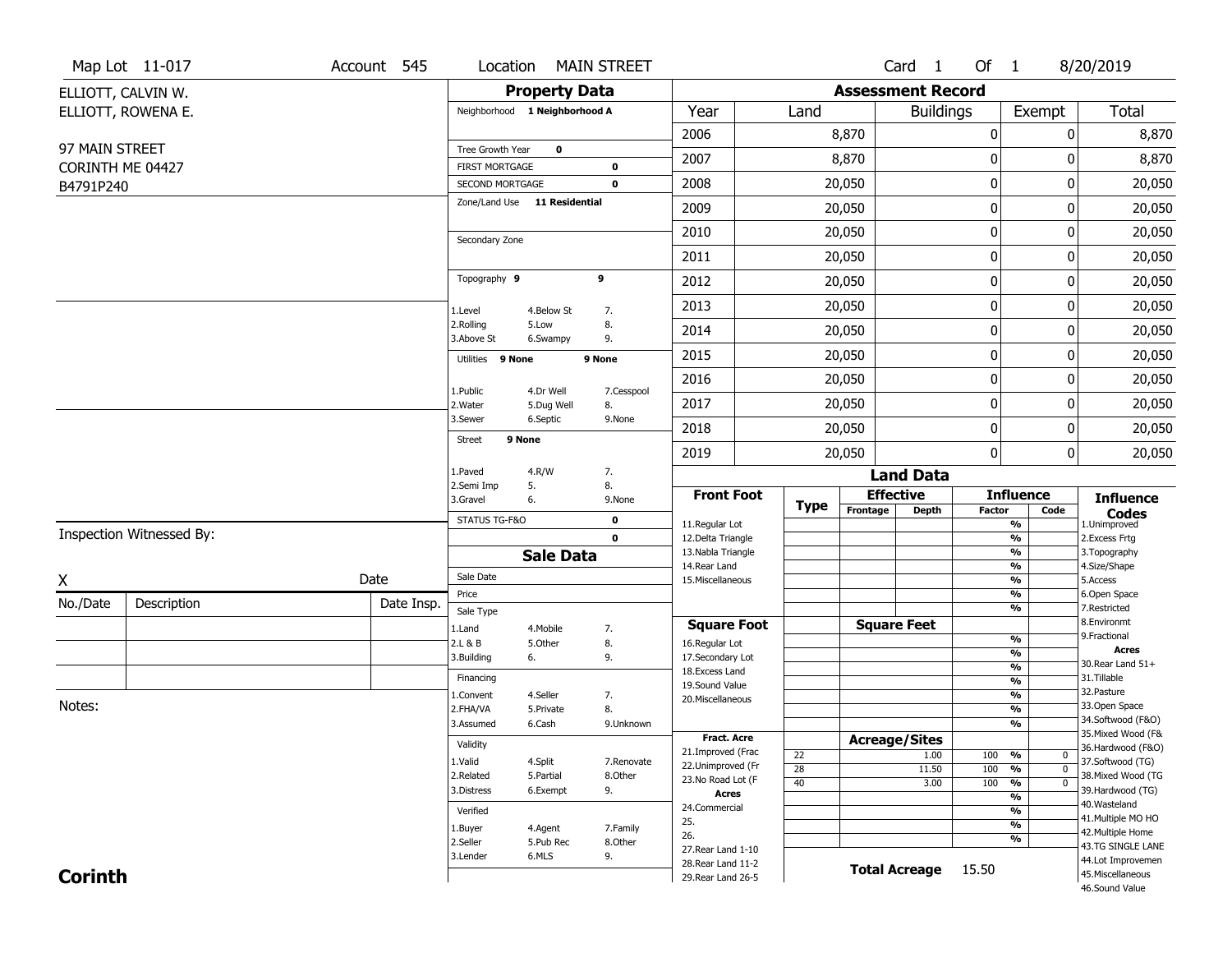|                       |                            |                                                   |                       |       |                |                                       |                          |                           |              |                 | <b>Corinth</b>     |        |      |           |
|-----------------------|----------------------------|---------------------------------------------------|-----------------------|-------|----------------|---------------------------------------|--------------------------|---------------------------|--------------|-----------------|--------------------|--------|------|-----------|
|                       | Map Lot 11-017             |                                                   |                       |       |                | Account 545                           |                          | Location                  |              |                 | <b>MAIN STREET</b> | Card 1 | Of 1 | 8/20/2019 |
|                       | Building Style 0 Not Coded |                                                   | <b>SF Bsmt Living</b> |       | 0              |                                       |                          | Layout $\qquad \bullet$   |              |                 |                    |        |      |           |
| 0.Not Code            | 4.Cape                     | 8.Log                                             | Fin Bsmt Grade        |       | 0 <sub>0</sub> |                                       |                          | 1. Typical                | 4.           |                 | 7.                 |        |      |           |
| 1.Conv.               | 5.Garrison                 | 9.0ther                                           | <b>HEARTH</b>         |       | 0              |                                       |                          | 2.Inadeq                  | 5.           |                 | 8.                 |        |      |           |
| 2.Ranch               | 6.Split                    | 10.Camp                                           | Heat Type             | 100%  |                | 0 Not Coded                           |                          | 3.                        | 6.           |                 | 9.                 |        |      |           |
| 3.R Ranch             | 7.Contemp                  | 11.Double                                         | 0.Not Code            |       | 4.HVAC         |                                       | 8.Fl/Wall                | Attic<br>$\bf{0}$         |              |                 |                    |        |      |           |
| Dwelling Units 0      |                            |                                                   | 1.HWBB                |       | 5.FWA          |                                       | 9.No Heat                | 1.1/4 Fin                 | 4.Full Fin   |                 | 7.                 |        |      |           |
| Other Units           | 0                          |                                                   | 2.HWCI                |       | 6.Radiant      | 11.                                   |                          | 2.1/2 Fin                 | 5.Fl/Stair   |                 | 8.                 |        |      |           |
| Stories               | 0                          |                                                   | 3.H Pump              |       | 7.Electric     | 12.                                   |                          | 3.3/4 Fin                 | 6.           |                 | 9.None             |        |      |           |
| 1.1                   | 4.1.5                      | 7.                                                | Cool Type             | 0%    | 9 None         |                                       |                          | Insulation<br>$\mathbf 0$ |              |                 |                    |        |      |           |
| 2.2                   | 5.1.75                     | 8.                                                | 1.Refrig              |       | 4.W&C Air      | 7.                                    |                          | 1.Full                    | 4.Minimal    |                 | 7.                 |        |      |           |
| 3.3                   | 6.2.5                      | 9.                                                | 2.Evapor              |       | 5.             | 8.                                    |                          | 2. Heavy                  | 5.           |                 | 8.                 |        |      |           |
| <b>Exterior Walls</b> | 0 Not Coded                |                                                   | 3.H Pump              |       | 6.             | 9.None                                |                          | 3.Capped                  | 6.           |                 | 9.None             |        |      |           |
| 0.Not Code            | 4.Asbestos                 | 8.Concrete                                        | Kitchen Style         |       | $\mathbf 0$    |                                       |                          | Unfinished %              | 0%           |                 |                    |        |      |           |
|                       | 5.Stucco                   | 9.0ther                                           |                       |       | 4.Obsolete     |                                       |                          | Grade & Factor 00%        |              |                 |                    |        |      |           |
| 1.Wood                |                            |                                                   | 1.Modern              |       | 5.             | 7.<br>8.                              |                          |                           |              |                 |                    |        |      |           |
| 2.Vin/Al              | 6.Brick                    | 11.                                               | 2. Typical            |       |                |                                       |                          | 1.E Grade                 | 4.B Grade    |                 | 7.                 |        |      |           |
| 3.Compos.             | 7.Stone                    | 12.                                               | 3.Old Type            |       | 6.             | 9.None                                |                          | 2.D Grade                 | 5.A Grade    |                 | 8.                 |        |      |           |
| Roof Surface          | 0                          |                                                   | Bath(s) Style         |       | $\mathbf 0$    |                                       |                          | 3.C Grade                 | 6.           |                 | 9.Same             |        |      |           |
| 1.Asphalt             | 4.Composit                 | 7.METAL RS   1.Modern                             |                       |       | 4.Obsolete     | 7.                                    |                          | SQFT (Footprint) 0        |              |                 |                    |        |      |           |
| 2.Slate               | 5.Wood                     | 8.                                                | 2. Typical            |       | 5.             | 8.                                    |                          | Condition                 | 0            |                 |                    |        |      |           |
| 3.Metal               | 6.Ark Asph                 | 9.                                                | 3.Old Type            |       | 6.             | 9.None                                |                          | 1.Poor                    | 4.Avg        |                 | 7.V G              |        |      |           |
| SF Masonry Trim 0     |                            |                                                   | # Rooms               |       | 0              |                                       |                          | 2.Fair                    | $5.$ Avg $+$ |                 | 8.Exc              |        |      |           |
| <b>Electric Amps</b>  | 0                          |                                                   | # Bedrooms            |       | 0              |                                       |                          | $3.$ Avg-                 | 6.Good       |                 | 9.Same             |        |      |           |
| OPEN-4-CUSTOM 0       |                            |                                                   | # Full Baths          |       | $\mathbf 0$    |                                       |                          | Phys. % Good              | 0%           |                 |                    |        |      |           |
| Year Built            | $\mathbf 0$                |                                                   | # Half Baths          |       | $\mathbf 0$    |                                       |                          | Funct. % Good             |              | 100%            |                    |        |      |           |
| Year Remodeled        | 0                          |                                                   | # Addn Fixtures       |       | $\mathbf 0$    |                                       |                          | <b>Functional Code</b>    |              | 9 None          |                    |        |      |           |
| Foundation            | 0                          |                                                   | # Fireplaces          |       | 0              |                                       |                          | 1.Incomp                  | 4.Delap      |                 | 7.No Power         |        |      |           |
| 1.Concrete            | 4.Wood                     | 7.                                                |                       |       |                |                                       |                          | 2.O-Built                 | 5.Bsmt       |                 | 8.LongTerm         |        |      |           |
| 2.C Block             | 5.Slab                     | 8.                                                |                       |       |                |                                       |                          | 3.Damage                  | 6.Common     |                 | 9.None             |        |      |           |
| 3.Br/Stone            | 6.Piers                    | 9.                                                |                       |       |                |                                       |                          | Econ. % Good              | 100%         |                 |                    |        |      |           |
| Basement              | 0                          |                                                   |                       |       |                |                                       |                          | Economic Code None        |              |                 |                    |        |      |           |
| 1.1/4 Bmt             | 4.Full Bmt                 | 7.                                                |                       |       |                |                                       |                          | 0.None                    | 3.No Power   |                 | 7.                 |        |      |           |
| 2.1/2 Bmt             | 5.None                     | 8.                                                |                       |       |                |                                       |                          | 1.Location                | 4.Generate   |                 | 8.                 |        |      |           |
| 3.3/4 Bmt             | 6.DAYLIGHT 9.None          |                                                   |                       |       |                | Software                              |                          | 2.Encroach                | 9.None       |                 | 9.                 |        |      |           |
| Bsmt Gar # Cars 0     |                            |                                                   |                       |       |                |                                       |                          | Entrance Code 0           |              |                 |                    |        |      |           |
| Wet Basement 0        |                            |                                                   |                       |       |                | A Division of Harris Computer Systems |                          | 1.Interior                | 4.Vacant     |                 | 7.                 |        |      |           |
| 1.Dry                 | 4.                         | 7.                                                |                       |       |                |                                       |                          | 2.Refusal                 | 5.Estimate   |                 | 8.                 |        |      |           |
| 2.Damp                | 5.                         | 8.                                                |                       |       |                |                                       |                          | 3.Informed                | 6.           |                 | 9.                 |        |      |           |
| 3.Wet                 | 6.                         | 9.                                                |                       |       |                |                                       |                          | Information Code 0        |              |                 |                    |        |      |           |
|                       |                            |                                                   |                       |       |                |                                       |                          | 1.0wner                   | 4.Agent      |                 | 7.                 |        |      |           |
|                       |                            |                                                   |                       |       |                |                                       |                          | 2.Relative                | 5.Estimate   |                 | 8.                 |        |      |           |
|                       |                            |                                                   | Date Inspected        |       |                |                                       |                          | 3. Tenant                 | 6.Other      |                 | 9.                 |        |      |           |
|                       |                            |                                                   |                       |       |                |                                       |                          |                           |              |                 |                    |        |      |           |
|                       |                            | <b>Additions, Outbuildings &amp; Improvements</b> |                       |       |                |                                       |                          |                           |              |                 | 1.One Story Fram   |        |      |           |
| Type                  |                            | Year                                              | Units                 | Grade | Cond           | Phys.                                 | Funct.                   | Sound Value               |              |                 | 2. Two Story Fram  |        |      |           |
|                       |                            |                                                   |                       |       |                | $\%$                                  | $\%$                     |                           |              |                 | 3. Three Story Fr  |        |      |           |
|                       |                            |                                                   |                       |       |                |                                       |                          |                           |              | 4.1 & 1/2 Story |                    |        |      |           |
|                       |                            |                                                   |                       |       |                | $\%$                                  | $\frac{0}{0}$            |                           |              | 5.1 & 3/4 Story |                    |        |      |           |
|                       |                            |                                                   |                       |       |                | $\frac{0}{0}$                         | $\frac{0}{0}$            |                           |              | 6.2 & 1/2 Story |                    |        |      |           |
|                       |                            |                                                   |                       |       |                | $\frac{9}{6}$                         | $\overline{\frac{9}{6}}$ |                           |              |                 | 21. Open Frame Por |        |      |           |
|                       |                            |                                                   |                       |       |                |                                       |                          |                           |              |                 | 22.Encl Frame Por  |        |      |           |
|                       |                            |                                                   |                       |       |                | $\frac{0}{6}$                         | $\sqrt{20}$              |                           |              |                 | 23. Frame Garage   |        |      |           |
|                       |                            |                                                   |                       |       |                | $\sqrt{6}$                            | $\frac{9}{6}$            |                           |              | 24.Frame Shed   |                    |        |      |           |
|                       |                            |                                                   |                       |       |                | $\frac{0}{6}$                         | $\sqrt{20}$              |                           |              |                 | 25.Frame Bay Wind  |        |      |           |
|                       |                            |                                                   |                       |       |                |                                       |                          |                           |              |                 | 26.1SFr Overhang   |        |      |           |
|                       |                            |                                                   |                       |       |                | $\sqrt{20}$                           | $\frac{9}{6}$            |                           |              |                 | 27.Unfin Basement  |        |      |           |
|                       |                            |                                                   |                       |       |                | $\sqrt{6}$                            | $\sqrt{6}$               |                           |              |                 | 28. Unfinished Att |        |      |           |
|                       |                            |                                                   |                       |       |                | $\sqrt{6}$                            | $\frac{0}{6}$            |                           |              |                 | 29. Finished Attic |        |      |           |
|                       |                            |                                                   |                       |       |                |                                       |                          |                           |              |                 |                    |        |      |           |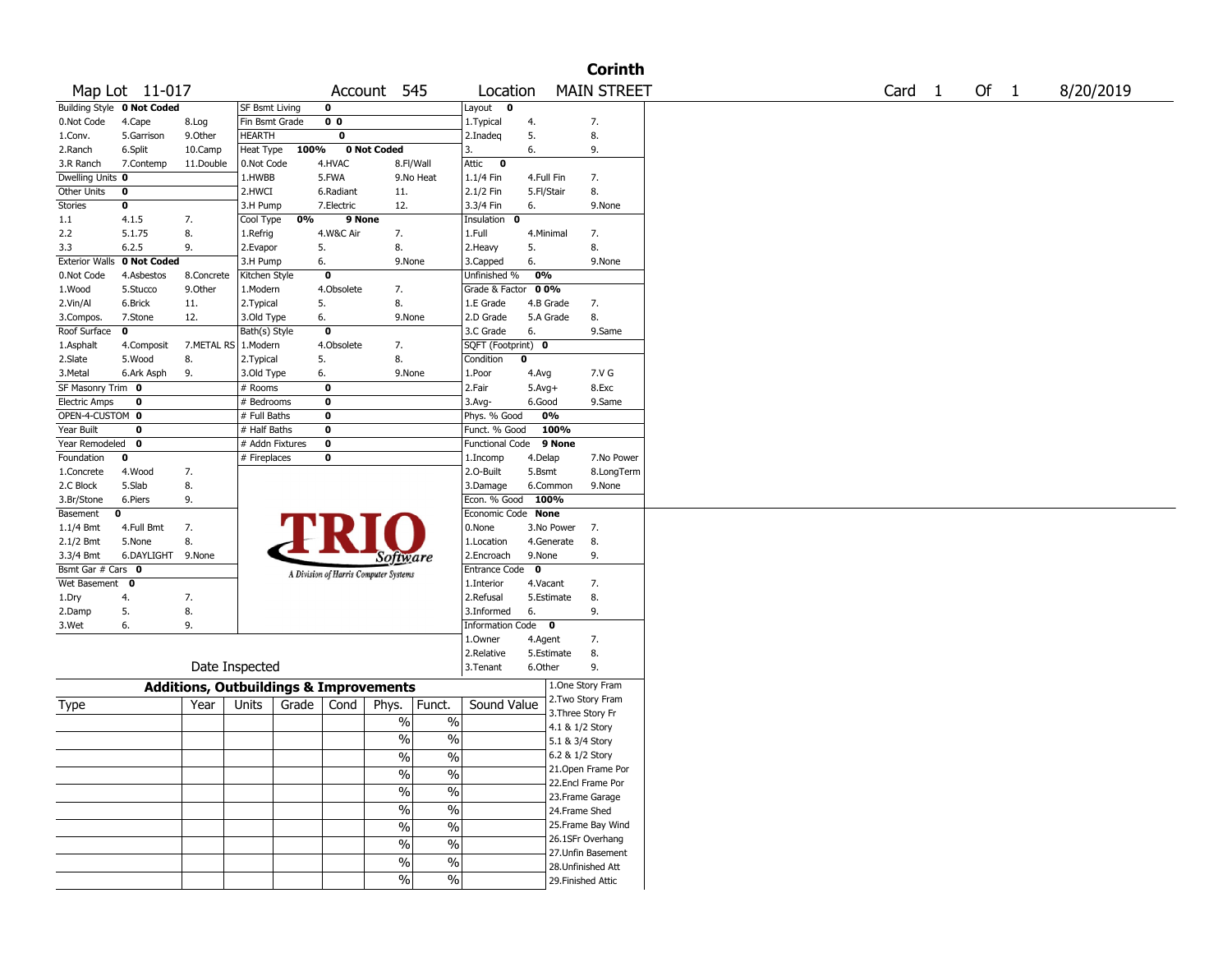|                  | Map Lot 06-019-C         | Account 546 | Location                           |                      | 400 TATE ROAD              |                                          |                 |                          | Card <sub>1</sub>            | Of $2$        |                                           | 8/20/2019                              |
|------------------|--------------------------|-------------|------------------------------------|----------------------|----------------------------|------------------------------------------|-----------------|--------------------------|------------------------------|---------------|-------------------------------------------|----------------------------------------|
|                  | ELLIOTT, RANDALL L.      |             |                                    | <b>Property Data</b> |                            |                                          |                 | <b>Assessment Record</b> |                              |               |                                           |                                        |
|                  | ELLIOTT, KATHRYN L.      |             | Neighborhood 2 Neighborhood B      |                      |                            | Year                                     | Land            |                          | <b>Buildings</b>             |               | Exempt                                    | Total                                  |
|                  |                          |             |                                    |                      |                            | 2006                                     |                 | 23,920                   |                              | 96,880        | 11,154                                    | 109,646                                |
| 400 TATE ROAD    |                          |             | Tree Growth Year                   | $\mathbf 0$          |                            | 2007                                     |                 | 23,920                   |                              | 96,880        | 11,154                                    | 109,646                                |
| CORINTH ME 04427 |                          |             | FIRST MORTGAGE<br>SECOND MORTGAGE  |                      | $\mathbf 0$<br>$\mathbf 0$ | 2008                                     |                 | 26,390                   |                              | 103,660       | 11,700                                    | 118,350                                |
| B4106P171        |                          |             | Zone/Land Use 11 Residential       |                      |                            |                                          |                 |                          |                              |               |                                           |                                        |
|                  |                          |             |                                    |                      |                            | 2009                                     |                 | 26,390                   |                              | 103,660       | 10,660                                    | 119,390                                |
|                  |                          |             | Secondary Zone                     |                      |                            | 2010                                     |                 | 26,390                   |                              | 103,990       | 9,020                                     | 121,360                                |
|                  |                          |             |                                    |                      |                            | 2011                                     |                 | 26,390                   |                              | 103,990       | 9,460                                     | 120,920                                |
|                  |                          |             | Topography 1 Level                 |                      | 9                          | 2012                                     |                 | 26,390                   |                              | 103,990       | 9,460                                     | 120,920                                |
|                  |                          |             | 1.Level                            | 4.Below St           | 7.                         | 2013                                     |                 | 26,390                   |                              | 103,990       | 10,000                                    | 120,380                                |
|                  |                          |             | 2.Rolling<br>3.Above St            | 5.Low<br>6.Swampy    | 8.<br>9.                   | 2014                                     |                 | 26,390                   |                              | 103,990       | 9,800                                     | 120,580                                |
|                  |                          |             | 4 Drilled Well<br><b>Utilities</b> |                      | <b>6 Septic System</b>     | 2015                                     |                 | 26,390                   |                              | 105,330       | 10,000                                    | 121,720                                |
|                  |                          |             | 1.Public                           | 4.Dr Well            | 7.Cesspool                 | 2016                                     |                 | 26,390                   |                              | 104,860       | 15,000                                    | 116,250                                |
|                  |                          |             | 2. Water                           | 5.Dug Well           | 8.                         | 2017                                     |                 | 26,390                   |                              | 104,860       | 20,000                                    | 111,250                                |
|                  |                          |             | 3.Sewer                            | 6.Septic             | 9.None                     | 2018                                     |                 | 26,390                   |                              | 104,860       | 20,000                                    | 111,250                                |
|                  |                          |             | 1 Paved<br><b>Street</b>           |                      |                            | 2019                                     |                 | 26,390                   |                              | 103,530       | 20,000                                    | 109,920                                |
|                  |                          |             | 1.Paved                            | 4.R/W                | 7.                         |                                          |                 |                          | <b>Land Data</b>             |               |                                           |                                        |
|                  |                          |             | 2.Semi Imp<br>3.Gravel             | 5.<br>6.             | 8.<br>9.None               | <b>Front Foot</b>                        |                 |                          | <b>Effective</b>             |               | <b>Influence</b>                          | <b>Influence</b>                       |
|                  |                          |             | STATUS TG-F&O                      |                      | $\mathbf 0$                | 11.Regular Lot                           | Type            | Frontage                 | <b>Depth</b>                 | <b>Factor</b> | Code<br>$\overline{\frac{9}{6}}$          | <b>Codes</b><br>1.Unimproved           |
|                  | Inspection Witnessed By: |             |                                    |                      | $\mathbf 0$                | 12.Delta Triangle                        |                 |                          |                              |               | $\frac{9}{6}$                             | 2.Excess Frtg                          |
|                  |                          |             |                                    | <b>Sale Data</b>     |                            | 13. Nabla Triangle<br>14. Rear Land      |                 |                          |                              |               | $\overline{\frac{9}{6}}$<br>$\frac{9}{6}$ | 3. Topography<br>4.Size/Shape          |
| Χ                |                          | Date        | Sale Date                          |                      |                            | 15. Miscellaneous                        |                 |                          |                              |               | $\overline{\frac{9}{6}}$                  | 5.Access                               |
| No./Date         | Description              | Date Insp.  | Price                              |                      |                            |                                          |                 |                          |                              |               | %<br>%                                    | 6.Open Space<br>7.Restricted           |
|                  |                          |             | Sale Type<br>1.Land                | 4. Mobile            | 7.                         | <b>Square Foot</b>                       |                 |                          | <b>Square Feet</b>           |               |                                           | 8.Environmt                            |
|                  |                          |             | 2.L & B                            | 5.Other              | 8.                         | 16.Regular Lot                           |                 |                          |                              |               | %                                         | 9. Fractional                          |
|                  |                          |             | 3.Building                         | 6.                   | 9.                         | 17.Secondary Lot                         |                 |                          |                              |               | %<br>$\frac{9}{6}$                        | <b>Acres</b><br>30. Rear Land 51+      |
|                  |                          |             | Financing                          |                      |                            | 18. Excess Land<br>19.Sound Value        |                 |                          |                              |               | $\frac{9}{6}$                             | 31.Tillable                            |
|                  |                          |             | 1.Convent                          | 4.Seller             | 7.                         | 20.Miscellaneous                         |                 |                          |                              |               | $\frac{9}{6}$                             | 32.Pasture                             |
| Notes:           |                          |             | 2.FHA/VA                           | 5.Private            | 8.                         |                                          |                 |                          |                              |               | $\frac{9}{6}$                             | 33.Open Space<br>34.Softwood (F&O)     |
|                  |                          |             | 3.Assumed                          | 6.Cash               | 9.Unknown                  | <b>Fract. Acre</b>                       |                 |                          |                              |               | %                                         | 35. Mixed Wood (F&                     |
|                  |                          |             | Validity                           |                      |                            | 21.Improved (Frac                        | 21              |                          | <b>Acreage/Sites</b><br>1.00 | 100           | %<br>$\bf{0}$                             | 36.Hardwood (F&O)                      |
|                  |                          |             | 1.Valid                            | 4.Split              | 7.Renovate                 | 22.Unimproved (Fr                        | $\overline{29}$ |                          | 26.00                        | 100           | $\overline{\mathfrak{o}}$<br>%            | 37.Softwood (TG)                       |
|                  |                          |             | 2.Related<br>3.Distress            | 5.Partial            | 8.Other<br>9.              | 23.No Road Lot (F                        |                 |                          |                              |               | %                                         | 38. Mixed Wood (TG                     |
|                  |                          |             |                                    | 6.Exempt             |                            |                                          |                 |                          |                              |               | $\frac{9}{6}$                             | 39.Hardwood (TG)                       |
|                  |                          |             |                                    |                      |                            | <b>Acres</b>                             |                 |                          |                              |               |                                           |                                        |
|                  |                          |             | Verified                           |                      |                            | 24.Commercial                            |                 |                          |                              |               | %                                         | 40. Wasteland<br>41. Multiple MO HO    |
|                  |                          |             | 1.Buyer                            | 4.Agent              | 7.Family                   | 25.<br>26.                               |                 |                          |                              |               | $\overline{\frac{9}{6}}$                  | 42. Multiple Home                      |
|                  |                          |             | 2.Seller                           | 5.Pub Rec            | 8.Other                    | 27. Rear Land 1-10                       |                 |                          |                              |               | %                                         | 43.TG SINGLE LANE                      |
| <b>Corinth</b>   |                          |             | 3.Lender                           | 6.MLS                | 9.                         | 28. Rear Land 11-2<br>29. Rear Land 26-5 |                 |                          | <b>Total Acreage</b>         | 27.00         |                                           | 44.Lot Improvemen<br>45. Miscellaneous |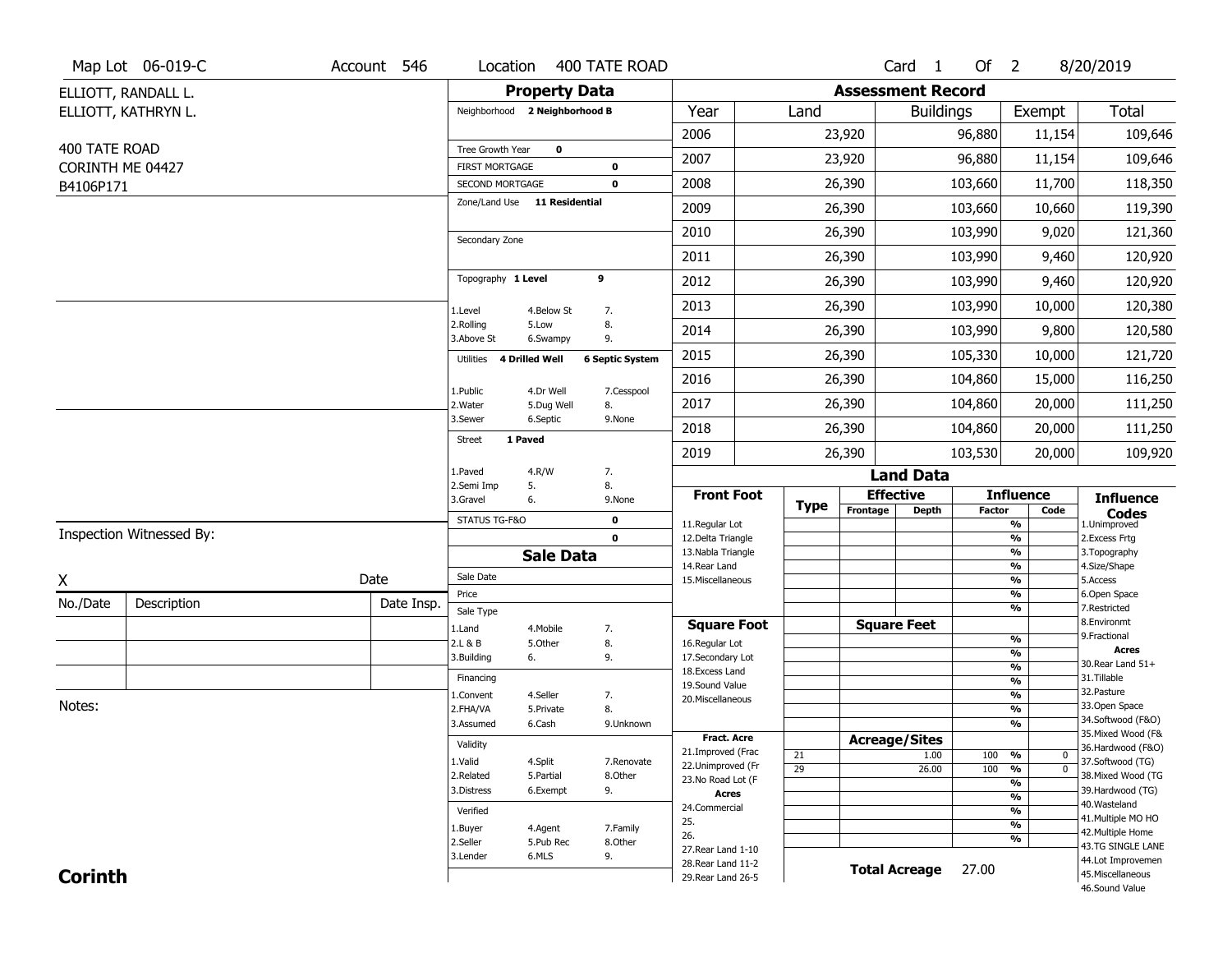|                                                                                     |                               |                                                   |                       |          |                                       |                 |                        |                               |            |            | <b>Corinth</b>                         |  |  |        |    |                          |           |
|-------------------------------------------------------------------------------------|-------------------------------|---------------------------------------------------|-----------------------|----------|---------------------------------------|-----------------|------------------------|-------------------------------|------------|------------|----------------------------------------|--|--|--------|----|--------------------------|-----------|
|                                                                                     | Map Lot 06-019-C              |                                                   |                       |          |                                       |                 | Account 546            | Location                      |            |            | 400 TATE ROAD                          |  |  | Card 1 | Of | $\overline{\phantom{0}}$ | 8/20/2019 |
|                                                                                     | Building Style 1 Conventional |                                                   | SF Bsmt Living        |          | 0                                     |                 |                        | Layout 1 Typical              |            |            |                                        |  |  |        |    |                          |           |
| 0.Not Code                                                                          | 4.Cape                        | 8.Log                                             | Fin Bsmt Grade        |          | 0 <sub>0</sub>                        |                 |                        | 1. Typical                    | 4.         |            | 7.                                     |  |  |        |    |                          |           |
| 1.Conv.                                                                             | 5.Garrison                    | 9.Other                                           | <b>HEARTH</b>         |          | 0                                     |                 |                        | 2.Inadeq                      | 5.         |            | 8.                                     |  |  |        |    |                          |           |
| 2.Ranch                                                                             | 6.Split                       | 10.Camp                                           | Heat Type             | 100%     |                                       | 1 Hot Water BB  |                        | 3.                            | 6.         |            | 9.                                     |  |  |        |    |                          |           |
| 3.R Ranch                                                                           | 7.Contemp                     | 11.Double                                         | 0.Not Code            |          | 4.HVAC                                |                 | 8.Fl/Wall              | 9 None<br>Attic               |            |            |                                        |  |  |        |    |                          |           |
| Dwelling Units 1                                                                    |                               |                                                   | 1.HWBB                |          | 5.FWA                                 |                 | 9.No Heat              | 1.1/4 Fin                     | 4.Full Fin |            | 7.                                     |  |  |        |    |                          |           |
| Other Units                                                                         | $\mathbf 0$                   |                                                   | 2.HWCI                |          | 6.Radiant                             |                 | 11.                    | 2.1/2 Fin                     | 5.Fl/Stair |            | 8.                                     |  |  |        |    |                          |           |
| Stories                                                                             | 5 One & 3/4 Story             |                                                   | 3.H Pump              |          | 7.Electric                            |                 | 12.                    | 3.3/4 Fin                     | 6.         |            | 9.None                                 |  |  |        |    |                          |           |
| 1.1                                                                                 | 4.1.5                         | 7.                                                | Cool Type             | 100%     | 9 None                                |                 |                        | Insulation                    | 1 Full     |            |                                        |  |  |        |    |                          |           |
| 2.2                                                                                 | 5.1.75                        | 8.                                                | 1.Refrig              |          | 4.W&C Air                             |                 | 7.                     | 1.Full                        | 4.Minimal  |            | 7.                                     |  |  |        |    |                          |           |
| 3.3                                                                                 | 6.2.5                         | 9.                                                | 2.Evapor              |          | 5.                                    |                 | 8.                     | 2.Heavy                       | 5.         |            | 8.                                     |  |  |        |    |                          |           |
| <b>Exterior Walls</b>                                                               | 2 Vinyl/Aluminum              |                                                   | 3.H Pump              |          | 6.                                    |                 | 9.None                 | 3.Capped                      | 6.         |            | 9.None                                 |  |  |        |    |                          |           |
| 0.Not Code                                                                          | 4.Asbestos                    | 8.Concrete                                        | Kitchen Style         |          | 2 Typical                             |                 |                        | Unfinished %                  | 0%         |            |                                        |  |  |        |    |                          |           |
| 1.Wood                                                                              | 5.Stucco                      | 9.0ther                                           | 1.Modern              |          | 4.Obsolete                            |                 | 7.                     | Grade & Factor 3 Average 105% |            |            |                                        |  |  |        |    |                          |           |
| 2.Vin/Al                                                                            | 6.Brick                       | 11.                                               | 2. Typical            |          | 5.                                    |                 | 8.                     | 1.E Grade                     | 4.B Grade  |            | 7.                                     |  |  |        |    |                          |           |
| 3.Compos.                                                                           | 7.Stone                       | 12.                                               | 3.Old Type            |          | 6.                                    |                 | 9.None                 | 2.D Grade                     | 5.A Grade  |            | 8.                                     |  |  |        |    |                          |           |
| Roof Surface                                                                        | 1 Asphalt Shingles            |                                                   | Bath(s) Style         |          | 2 Typical Bath(s)                     |                 |                        | 3.C Grade                     | 6.         |            | 9.Same                                 |  |  |        |    |                          |           |
| 1.Asphalt                                                                           | 4.Composit                    |                                                   | 7.METAL RS   1.Modern |          | 4.Obsolete                            |                 | 7.                     | SQFT (Footprint) 448          |            |            |                                        |  |  |        |    |                          |           |
| 2.Slate                                                                             | 5.Wood                        | 8.                                                | 2. Typical            |          | 5.                                    |                 | 8.                     | Condition                     | 4 Average  |            |                                        |  |  |        |    |                          |           |
| 3.Metal                                                                             | 6.Ark Asph                    | 9.                                                | 3.Old Type            |          | 6.                                    |                 | 9.None                 | 1.Poor                        | 4.Avg      |            | 7.V G                                  |  |  |        |    |                          |           |
| SF Masonry Trim 0                                                                   |                               |                                                   | # Rooms               |          | 0                                     |                 |                        | 2.Fair                        | $5.Avg+$   |            | 8.Exc                                  |  |  |        |    |                          |           |
| <b>Electric Amps</b>                                                                | 0                             |                                                   | # Bedrooms            |          | 3                                     |                 |                        | $3.$ Avg-                     | 6.Good     |            | 9.Same                                 |  |  |        |    |                          |           |
| OPEN-4-CUSTOM 0                                                                     |                               |                                                   | # Full Baths          |          | $\mathbf{z}$                          |                 |                        | Phys. % Good                  |            | 89%        |                                        |  |  |        |    |                          |           |
| Year Built                                                                          | 1920                          |                                                   | # Half Baths          |          | 0                                     |                 |                        | Funct. % Good                 |            | 100%       |                                        |  |  |        |    |                          |           |
| Year Remodeled 0                                                                    |                               |                                                   | # Addn Fixtures       |          | $\bf{0}$                              |                 |                        | Functional Code 9 None        |            |            |                                        |  |  |        |    |                          |           |
| Foundation                                                                          | 3 Brick &/or Stone            |                                                   | # Fireplaces          |          | 0                                     |                 |                        | 1.Incomp                      | 4.Delap    |            | 7.No Power                             |  |  |        |    |                          |           |
| 1.Concrete                                                                          | 4.Wood                        | 7.                                                |                       |          |                                       |                 |                        | 2.O-Built                     | 5.Bsmt     |            | 8.LongTerm                             |  |  |        |    |                          |           |
| 2.C Block                                                                           | 5.Slab                        | 8.                                                |                       |          |                                       |                 |                        | 3.Damage                      |            | 6.Common   | 9.None                                 |  |  |        |    |                          |           |
| 3.Br/Stone                                                                          | 6.Piers                       | 9.                                                |                       |          |                                       |                 |                        | Econ. % Good                  | 100%       |            |                                        |  |  |        |    |                          |           |
| Basement                                                                            | <b>4 Full Basement</b>        |                                                   |                       |          |                                       |                 |                        | Economic Code None            |            |            |                                        |  |  |        |    |                          |           |
| 1.1/4 Bmt                                                                           | 4.Full Bmt                    | 7.                                                |                       |          |                                       |                 |                        | 0.None                        |            | 3.No Power | 7.                                     |  |  |        |    |                          |           |
| 2.1/2 Bmt                                                                           | 5.None                        | 8.                                                |                       |          |                                       |                 |                        | 1.Location                    |            | 4.Generate | 8.                                     |  |  |        |    |                          |           |
| 3.3/4 Bmt<br>Bsmt Gar # Cars 0                                                      | 6.DAYLIGHT 9.None             |                                                   |                       |          |                                       |                 | <i>Software</i>        | 2.Encroach<br>Entrance Code   | 9.None     |            | 9.<br>2 Refused Entry                  |  |  |        |    |                          |           |
|                                                                                     | Wet Basement 3 Wet Basement   |                                                   |                       |          | A Division of Harris Computer Systems |                 |                        | 1.Interior                    | 4.Vacant   |            | 7.                                     |  |  |        |    |                          |           |
|                                                                                     | 4.                            |                                                   |                       |          |                                       |                 |                        | 2.Refusal                     |            | 5.Estimate | 8.                                     |  |  |        |    |                          |           |
| 1.Dry<br>2.Damp                                                                     | 5.                            | 7.<br>8.                                          |                       |          |                                       |                 |                        | 3.Informed                    | 6.         |            | 9.                                     |  |  |        |    |                          |           |
| 3.Wet                                                                               | 6.                            | 9.                                                |                       |          |                                       |                 |                        | Information Code 1 Owner      |            |            |                                        |  |  |        |    |                          |           |
|                                                                                     |                               |                                                   |                       |          |                                       |                 |                        | 1.0wner                       | 4.Agent    |            | 7.                                     |  |  |        |    |                          |           |
|                                                                                     |                               |                                                   |                       |          |                                       |                 |                        | 2.Relative                    |            | 5.Estimate | 8.                                     |  |  |        |    |                          |           |
|                                                                                     |                               |                                                   | Date Inspected        |          | 5/07/2008                             |                 |                        | 3.Tenant                      | 6.Other    |            | 9.                                     |  |  |        |    |                          |           |
|                                                                                     |                               |                                                   |                       |          |                                       |                 |                        |                               |            |            |                                        |  |  |        |    |                          |           |
|                                                                                     |                               | <b>Additions, Outbuildings &amp; Improvements</b> |                       |          |                                       |                 |                        |                               |            |            | 1.One Story Fram<br>2. Two Story Fram  |  |  |        |    |                          |           |
| <b>Type</b>                                                                         |                               | Year                                              | Units                 | Grade    | Cond                                  | Phys.           | Funct.                 | Sound Value                   |            |            | 3. Three Story Fr                      |  |  |        |    |                          |           |
|                                                                                     | 1 One Story Frame             | 10                                                | 448                   | 2 100    | 3                                     | 70              | $%100$ %               |                               |            |            | 4.1 & 1/2 Story                        |  |  |        |    |                          |           |
|                                                                                     | 22 Encl Frame Porch 0         |                                                   | 336                   | 3 100    | 3                                     | 90              | %  90<br>$\frac{9}{6}$ |                               |            |            | 5.1 & 3/4 Story                        |  |  |        |    |                          |           |
|                                                                                     |                               |                                                   | 256                   | 2 100    | 2                                     | $\overline{95}$ | $\frac{9}{6}$ 100 %    |                               |            |            | 6.2 & 1/2 Story                        |  |  |        |    |                          |           |
|                                                                                     |                               |                                                   |                       |          |                                       |                 |                        |                               |            |            | 21. Open Frame Por                     |  |  |        |    |                          |           |
|                                                                                     |                               | 10                                                |                       |          |                                       |                 |                        |                               |            |            |                                        |  |  |        |    |                          |           |
|                                                                                     | 1 One Story Frame             | $ 0\rangle$                                       | 864                   | 3 100 3  |                                       | 95              | % 100 %                |                               |            |            | 22.Encl Frame Por                      |  |  |        |    |                          |           |
|                                                                                     |                               | 10                                                | 706                   | $2100$ 3 |                                       | 90              | % 100 %                |                               |            |            | 23. Frame Garage                       |  |  |        |    |                          |           |
|                                                                                     |                               |                                                   |                       |          |                                       |                 |                        |                               |            |            | 24.Frame Shed                          |  |  |        |    |                          |           |
|                                                                                     | 22 Encl Frame Porch 0         |                                                   | 360                   | 3 100    | 3                                     | 90              | % 100 %                |                               |            |            | 25.Frame Bay Wind                      |  |  |        |    |                          |           |
|                                                                                     |                               | 10                                                | 320                   | 3 100    | 3                                     | 90              | $\frac{9}{6}$ 100 %    |                               |            |            |                                        |  |  |        |    |                          |           |
|                                                                                     |                               | 10                                                | 768                   | 3 100    | 3                                     | 90              | $\frac{9}{6}$ 100 %    |                               |            |            | 26.1SFr Overhang                       |  |  |        |    |                          |           |
| 68 Wood Deck<br>68 Wood Deck<br>23 Frame Garage<br>23 Frame Garage<br>24 Frame Shed |                               | 10                                                | 512                   | 2 100    | 3                                     | 80              | % 100 %                |                               |            |            | 27.Unfin Basement<br>28.Unfinished Att |  |  |        |    |                          |           |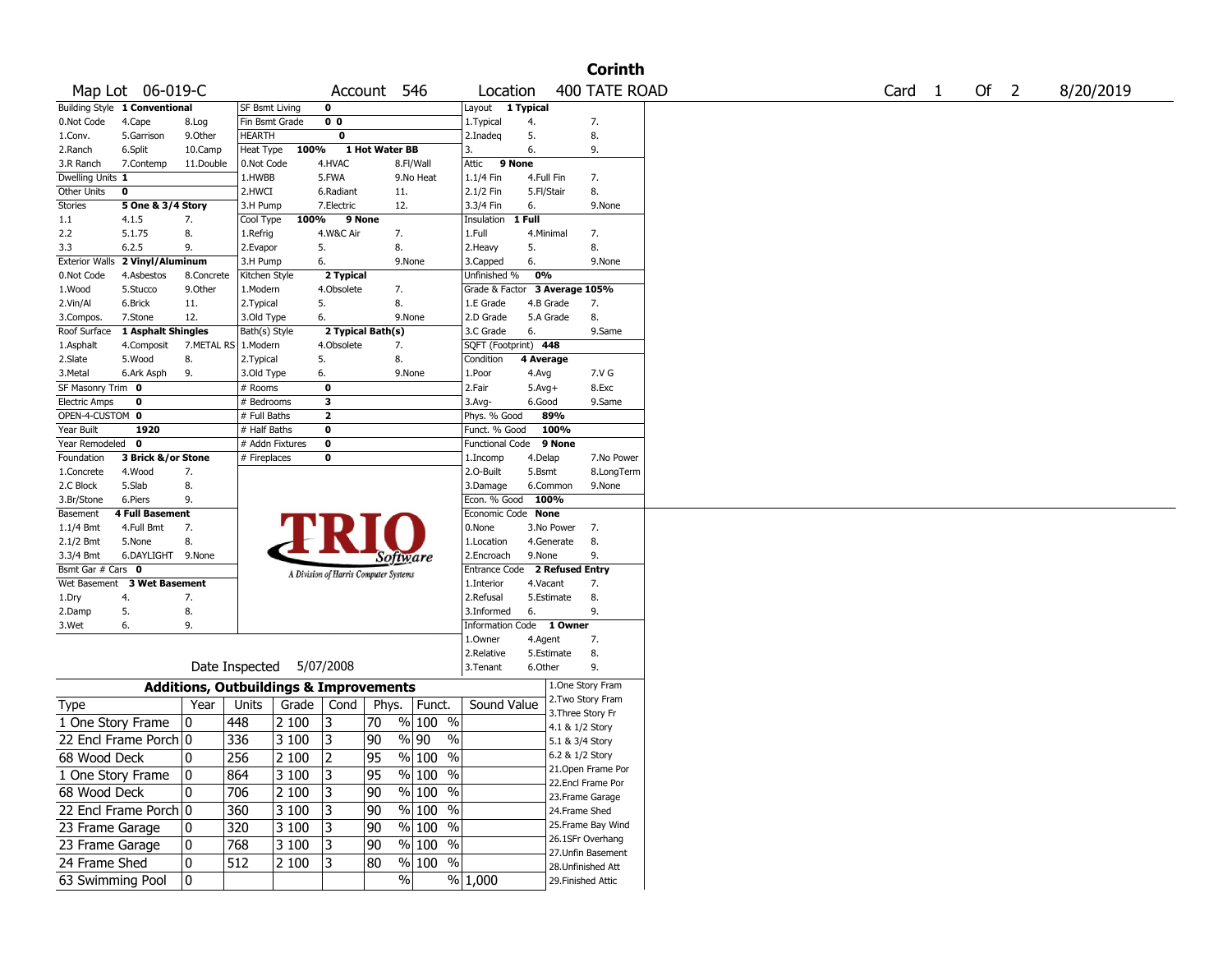|                | Map Lot 06-019-C         | Account 546 | Location                           |                      | 400 TATE ROAD          |                                         |             |                          | Card <sub>2</sub> | Of $2$ |                                |      | 8/20/2019                               |
|----------------|--------------------------|-------------|------------------------------------|----------------------|------------------------|-----------------------------------------|-------------|--------------------------|-------------------|--------|--------------------------------|------|-----------------------------------------|
|                | ELLIOTT, RANDALL L.      |             |                                    | <b>Property Data</b> |                        |                                         |             | <b>Assessment Record</b> |                   |        |                                |      |                                         |
|                | ELLIOTT, KATHRYN L.      |             | Neighborhood 2 Neighborhood B      |                      |                        | Year                                    | Land        |                          | <b>Buildings</b>  |        | Exempt                         |      | <b>Total</b>                            |
|                |                          |             |                                    |                      |                        | 2019                                    |             | 0                        |                   | 1,000  |                                | 0    | 1,000                                   |
| 400 TATE ROAD  |                          |             | Tree Growth Year                   | $\mathbf 0$          |                        |                                         |             |                          |                   |        |                                |      |                                         |
|                | CORINTH ME 04427         |             | <b>FIRST MORTGAGE</b>              |                      | 0                      |                                         |             |                          |                   |        |                                |      |                                         |
| B4106P171      |                          |             | <b>SECOND MORTGAGE</b>             |                      | $\mathbf 0$            |                                         |             |                          |                   |        |                                |      |                                         |
|                |                          |             | Zone/Land Use 11 Residential       |                      |                        |                                         |             |                          |                   |        |                                |      |                                         |
|                |                          |             |                                    |                      |                        |                                         |             |                          |                   |        |                                |      |                                         |
|                |                          |             | Secondary Zone                     |                      |                        |                                         |             |                          |                   |        |                                |      |                                         |
|                |                          |             | Topography 1 Level                 | 9                    |                        |                                         |             |                          |                   |        |                                |      |                                         |
|                |                          |             | 1.Level                            | 4.Below St           | 7.                     |                                         |             |                          |                   |        |                                |      |                                         |
|                |                          |             | 2.Rolling                          | 5.Low                | 8.                     |                                         |             |                          |                   |        |                                |      |                                         |
|                |                          |             | 3.Above St                         | 6.Swampy             | 9.                     |                                         |             |                          |                   |        |                                |      |                                         |
|                |                          |             | 4 Drilled Well<br>Utilities        |                      | <b>6 Septic System</b> |                                         |             |                          |                   |        |                                |      |                                         |
|                |                          |             | 1.Public                           | 4.Dr Well            | 7.Cesspool             |                                         |             |                          |                   |        |                                |      |                                         |
|                |                          |             | 2. Water                           | 5.Dug Well           | 8.                     |                                         |             |                          |                   |        |                                |      |                                         |
|                |                          |             | 3.Sewer                            | 6.Septic             | 9.None                 |                                         |             |                          |                   |        |                                |      |                                         |
|                |                          |             | 1 Paved<br><b>Street</b>           |                      |                        |                                         |             |                          |                   |        |                                |      |                                         |
|                |                          |             | 1.Paved                            | 4.R/W                | 7.                     |                                         |             |                          | <b>Land Data</b>  |        |                                |      |                                         |
|                |                          |             | 2.Semi Imp<br>5.<br>3.Gravel<br>6. |                      | 8.<br>9.None           | <b>Front Foot</b>                       |             | <b>Effective</b>         |                   |        | <b>Influence</b>               |      | <b>Influence</b>                        |
|                |                          |             | STATUS TG-F&O                      |                      | 0                      |                                         | <b>Type</b> | Frontage                 | <b>Depth</b>      | Factor |                                | Code | <b>Codes</b>                            |
|                | Inspection Witnessed By: |             |                                    |                      | $\mathbf 0$            | 11.Regular Lot<br>12.Delta Triangle     |             |                          |                   |        | %<br>$\frac{9}{6}$             |      | 1.Unimproved<br>2. Excess Frtg          |
|                |                          |             |                                    | <b>Sale Data</b>     |                        | 13. Nabla Triangle                      |             |                          |                   |        | %                              |      | 3. Topography                           |
|                |                          |             | Sale Date                          |                      |                        | 14. Rear Land                           |             |                          |                   |        | %                              |      | 4.Size/Shape                            |
| Χ              |                          | Date        | Price                              |                      |                        | 15. Miscellaneous                       |             |                          |                   |        | $\frac{9}{6}$<br>%             |      | 5.Access<br>6.Open Space                |
| No./Date       | Description              | Date Insp.  | Sale Type                          |                      |                        |                                         |             |                          |                   |        | %                              |      | 7.Restricted                            |
|                |                          |             | 1.Land                             | 4. Mobile            | 7.                     | <b>Square Foot</b>                      |             | <b>Square Feet</b>       |                   |        |                                |      | 8.Environmt                             |
|                |                          |             | 2.L & B                            | 5.0ther              | 8.                     | 16.Regular Lot                          |             |                          |                   |        | %                              |      | 9. Fractional<br><b>Acres</b>           |
|                |                          |             | 3.Building<br>6.                   |                      | 9.                     | 17.Secondary Lot                        |             |                          |                   |        | $\frac{9}{6}$<br>$\frac{9}{6}$ |      | 30. Rear Land 51+                       |
|                |                          |             | Financing                          |                      |                        | 18. Excess Land<br>19.Sound Value       |             |                          |                   |        | $\frac{9}{6}$                  |      | 31.Tillable                             |
|                |                          |             | 1.Convent                          | 4.Seller             | 7.                     | 20.Miscellaneous                        |             |                          |                   |        | $\frac{9}{6}$                  |      | 32. Pasture                             |
| Notes:         |                          |             | 2.FHA/VA                           | 5.Private            | 8.                     |                                         |             |                          |                   |        | $\frac{9}{6}$                  |      | 33.Open Space                           |
|                |                          |             | 3.Assumed                          | 6.Cash               | 9.Unknown              |                                         |             |                          |                   |        | $\frac{9}{6}$                  |      | 34.Softwood (F&O)<br>35. Mixed Wood (F& |
|                |                          |             | Validity                           |                      |                        | <b>Fract. Acre</b><br>21.Improved (Frac |             | <b>Acreage/Sites</b>     |                   |        |                                |      | 36.Hardwood (F&O)                       |
|                |                          |             | 1.Valid                            | 4.Split              | 7.Renovate             | 22.Unimproved (Fr                       |             |                          |                   |        | %<br>$\frac{9}{6}$             |      | 37.Softwood (TG)                        |
|                |                          |             | 2.Related                          | 5.Partial            | 8.Other                | 23.No Road Lot (F                       |             |                          |                   |        | $\frac{9}{6}$                  |      | 38. Mixed Wood (TG                      |
|                |                          |             | 3.Distress                         | 6.Exempt             | 9.                     | <b>Acres</b>                            |             |                          |                   |        | $\overline{\frac{9}{6}}$       |      | 39.Hardwood (TG)                        |
|                |                          |             | Verified                           |                      |                        | 24.Commercial                           |             |                          |                   |        | $\frac{9}{6}$                  |      | 40. Wasteland<br>41. Multiple MO HO     |
|                |                          |             | 1.Buyer                            | 4.Agent              | 7.Family               | 25.                                     |             |                          |                   |        | $\overline{\frac{9}{6}}$       |      | 42. Multiple Home                       |
|                |                          |             | 2.Seller                           | 5.Pub Rec            | 8.Other                | 26.<br>27. Rear Land 1-10               |             |                          |                   |        | $\frac{9}{6}$                  |      | 43.TG SINGLE LANE                       |
|                |                          |             | 3.Lender                           | 6.MLS                | 9.                     | 28. Rear Land 11-2                      |             |                          |                   |        |                                |      | 44.Lot Improvemen                       |
| <b>Corinth</b> |                          |             |                                    |                      |                        | 29. Rear Land 26-5                      |             | <b>Total Acreage</b>     |                   | 0.00   |                                |      | 45.Miscellaneous                        |
|                |                          |             |                                    |                      |                        |                                         |             |                          |                   |        |                                |      | 46.Sound Value                          |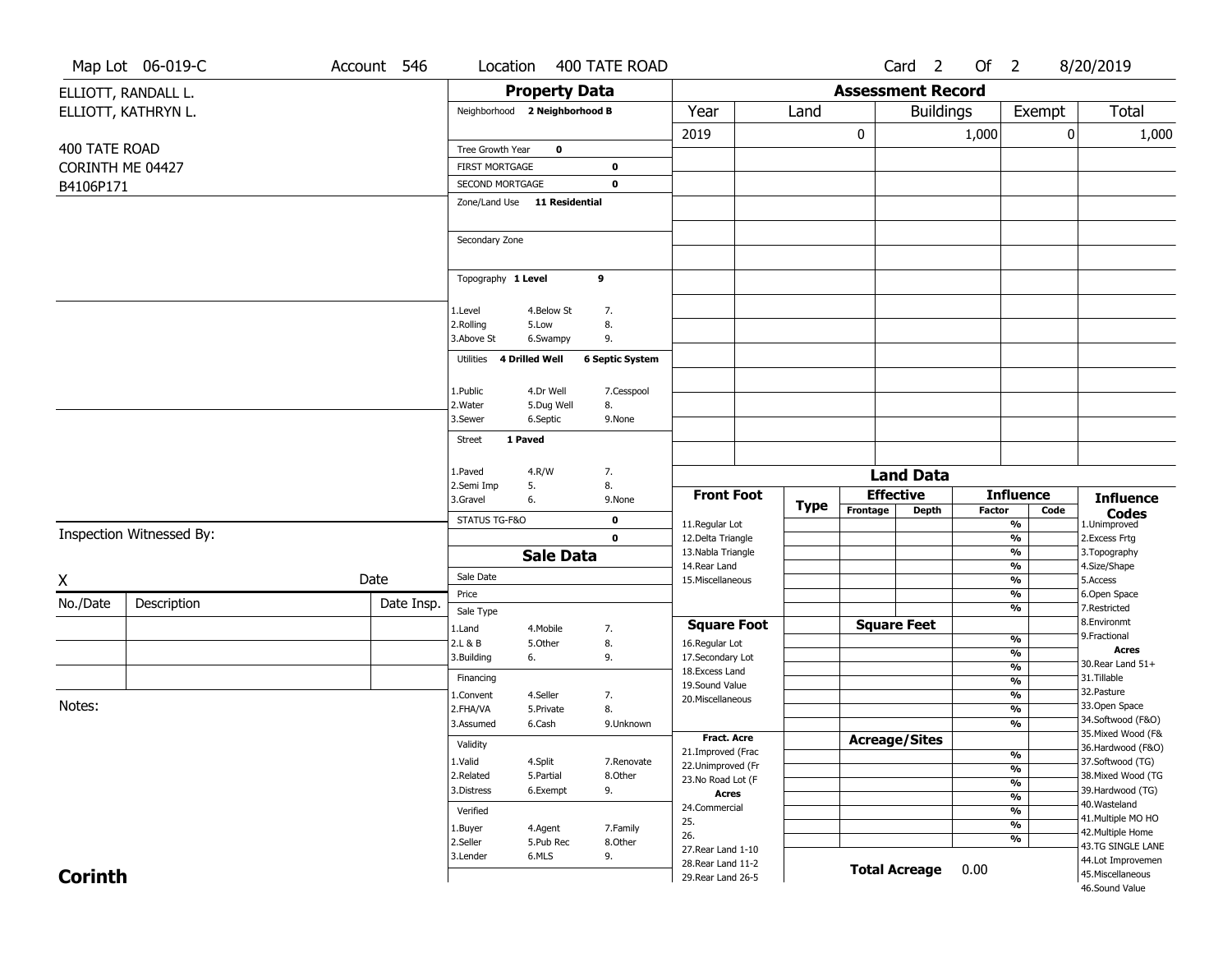|                       |                   |                                                   |                       |       |            |                                       |               |                        |              |                    | <b>Corinth</b>     |                   |      |           |
|-----------------------|-------------------|---------------------------------------------------|-----------------------|-------|------------|---------------------------------------|---------------|------------------------|--------------|--------------------|--------------------|-------------------|------|-----------|
|                       | Map Lot 06-019-C  |                                                   |                       |       |            | Account 546                           |               | Location               |              |                    | 400 TATE ROAD      | Card <sub>2</sub> | Of 2 | 8/20/2019 |
| <b>Building Style</b> |                   |                                                   | <b>SF Bsmt Living</b> |       |            |                                       |               | Layout                 |              |                    |                    |                   |      |           |
| 0.Not Code            | 4.Cape            | 8.Log                                             | Fin Bsmt Grade        |       |            |                                       |               | 1. Typical             | 4.           |                    | 7.                 |                   |      |           |
| 1.Conv.               | 5.Garrison        | 9.0ther                                           | <b>HEARTH</b>         |       |            |                                       |               | 2.Inadeq               | 5.           |                    | 8.                 |                   |      |           |
| 2.Ranch               | 6.Split           | 10.Camp                                           | Heat Type             | 100%  |            |                                       |               | 3.                     | 6.           |                    | 9.                 |                   |      |           |
| 3.R Ranch             | 7.Contemp         | 11.Double                                         | 0.Not Code            |       | 4.HVAC     | 8.Fl/Wall                             |               | Attic                  |              |                    |                    |                   |      |           |
| <b>Dwelling Units</b> |                   |                                                   | 1.HWBB                |       | 5.FWA      |                                       | 9.No Heat     | 1.1/4 Fin              | 4.Full Fin   |                    | 7.                 |                   |      |           |
| Other Units           |                   |                                                   | 2.HWCI                |       | 6.Radiant  | 11.                                   |               | 2.1/2 Fin              | 5.Fl/Stair   |                    | 8.                 |                   |      |           |
| Stories               |                   |                                                   | 3.H Pump              |       | 7.Electric | 12.                                   |               | 3.3/4 Fin              | 6.           |                    | 9.None             |                   |      |           |
| 1.1                   | 4.1.5             | 7.                                                | Cool Type             | 100%  |            |                                       |               | Insulation             |              |                    |                    |                   |      |           |
| 2.2                   | 5.1.75            | 8.                                                | 1.Refrig              |       | 4.W&C Air  | 7.                                    |               | 1.Full                 | 4.Minimal    |                    | 7.                 |                   |      |           |
| 3.3                   | 6.2.5             | 9.                                                | 2.Evapor              |       | 5.         | 8.                                    |               | 2.Heavy                | 5.           |                    | 8.                 |                   |      |           |
| <b>Exterior Walls</b> |                   |                                                   | 3.H Pump              |       | 6.         | 9.None                                |               | 3.Capped               | 6.           |                    | 9.None             |                   |      |           |
| 0.Not Code            | 4.Asbestos        | 8.Concrete                                        | Kitchen Style         |       |            |                                       |               | Unfinished %           |              |                    |                    |                   |      |           |
| 1.Wood                | 5.Stucco          | 9.0ther                                           | 1.Modern              |       | 4.Obsolete | 7.                                    |               | Grade & Factor         |              |                    |                    |                   |      |           |
| 2.Vin/Al              | 6.Brick           | 11.                                               | 2. Typical            |       | 5.         | 8.                                    |               | 1.E Grade              | 4.B Grade    |                    | 7.                 |                   |      |           |
| 3.Compos.             | 7.Stone           | 12.                                               | 3.Old Type            |       | 6.         | 9.None                                |               | 2.D Grade              | 5.A Grade    |                    | 8.                 |                   |      |           |
| Roof Surface          |                   |                                                   | Bath(s) Style         |       |            |                                       |               | 3.C Grade              | 6.           |                    | 9.Same             |                   |      |           |
| 1.Asphalt             | 4.Composit        | 7.METAL RS                                        | 1.Modern              |       | 4.Obsolete | 7.                                    |               | SQFT (Footprint)       |              |                    |                    |                   |      |           |
| 2.Slate               | 5.Wood            | 8.                                                | 2. Typical            |       | 5.         | 8.                                    |               | Condition              |              |                    |                    |                   |      |           |
| 3.Metal               | 6.Ark Asph        | 9.                                                | 3.Old Type            |       | 6.         | 9.None                                |               | 1.Poor                 | 4.Avg        |                    | 7.V G              |                   |      |           |
| SF Masonry Trim       |                   |                                                   | # Rooms               |       |            |                                       |               | 2.Fair                 | $5.$ Avg $+$ |                    | 8.Exc              |                   |      |           |
| <b>Electric Amps</b>  |                   |                                                   | # Bedrooms            |       |            |                                       |               | 3.Avg-                 | 6.Good       |                    | 9.Same             |                   |      |           |
| OPEN-4-CUSTOM         |                   |                                                   | # Full Baths          |       |            |                                       |               | Phys. % Good           |              |                    |                    |                   |      |           |
| Year Built            |                   |                                                   | # Half Baths          |       |            |                                       |               | Funct. % Good          |              |                    |                    |                   |      |           |
| Year Remodeled        |                   |                                                   | # Addn Fixtures       |       |            |                                       |               | <b>Functional Code</b> |              |                    |                    |                   |      |           |
| Foundation            |                   |                                                   | # Fireplaces          |       |            |                                       |               | 1.Incomp               | 4.Delap      |                    | 7.No Power         |                   |      |           |
| 1.Concrete            | 4.Wood            | 7.                                                |                       |       |            |                                       |               | 2.O-Built              | 5.Bsmt       |                    | 8.LongTerm         |                   |      |           |
| 2.C Block             | 5.Slab            | 8.                                                |                       |       |            |                                       |               | 3.Damage               | 6.Common     |                    | 9.None             |                   |      |           |
| 3.Br/Stone            | 6.Piers           | 9.                                                |                       |       |            |                                       |               | Econ. % Good           |              |                    |                    |                   |      |           |
| Basement              |                   |                                                   |                       |       |            |                                       |               | Economic Code          |              |                    |                    |                   |      |           |
| 1.1/4 Bmt             | 4.Full Bmt        | 7.                                                |                       |       |            |                                       |               | 0.None                 |              | 3.No Power         | 7.                 |                   |      |           |
| 2.1/2 Bmt             | 5.None            | 8.                                                |                       |       |            |                                       |               | 1.Location             | 4.Generate   |                    | 8.                 |                   |      |           |
| 3.3/4 Bmt             | 6.DAYLIGHT 9.None |                                                   |                       |       |            |                                       |               | 2.Encroach             | 9.None       |                    | 9.                 |                   |      |           |
| Bsmt Gar # Cars       |                   |                                                   |                       |       |            | Software                              |               | Entrance Code          | $\mathbf{o}$ |                    |                    |                   |      |           |
| Wet Basement          |                   |                                                   |                       |       |            | A Division of Harris Computer Systems |               | 1.Interior             | 4.Vacant     |                    | 7.                 |                   |      |           |
| 1.Dry                 | 4.                | 7.                                                |                       |       |            |                                       |               | 2.Refusal              | 5.Estimate   |                    | 8.                 |                   |      |           |
| 2.Damp                | 5.                | 8.                                                |                       |       |            |                                       |               | 3.Informed             | 6.           |                    | 9.                 |                   |      |           |
| 3.Wet                 | 6.                | 9.                                                |                       |       |            |                                       |               | Information Code 0     |              |                    |                    |                   |      |           |
|                       |                   |                                                   |                       |       |            |                                       |               |                        |              |                    |                    |                   |      |           |
|                       |                   |                                                   |                       |       |            |                                       |               | 1.Owner                | 4.Agent      |                    | 7.<br>8.           |                   |      |           |
|                       |                   | Date Inspected                                    |                       |       | 5/07/2008  |                                       |               | 2.Relative             | 5.Estimate   |                    | 9.                 |                   |      |           |
|                       |                   |                                                   |                       |       |            |                                       |               | 3. Tenant              | 6.Other      |                    |                    |                   |      |           |
|                       |                   | <b>Additions, Outbuildings &amp; Improvements</b> |                       |       |            |                                       |               |                        |              |                    | 1.One Story Fram   |                   |      |           |
| Type                  |                   | Year                                              | Units                 | Grade | Cond       | Phys.                                 | Funct.        | Sound Value            |              |                    | 2. Two Story Fram  |                   |      |           |
| 59 HEAT PUMP          |                   | 0                                                 |                       |       |            | $\%$                                  |               | % 1,000                |              | 3. Three Story Fr  |                    |                   |      |           |
|                       |                   |                                                   |                       |       |            |                                       |               |                        |              | 4.1 & 1/2 Story    |                    |                   |      |           |
|                       |                   |                                                   |                       |       |            | $\%$                                  | %             |                        |              | 5.1 & 3/4 Story    |                    |                   |      |           |
|                       |                   |                                                   |                       |       |            | $\%$                                  | $\frac{9}{0}$ |                        |              | 6.2 & 1/2 Story    |                    |                   |      |           |
|                       |                   |                                                   |                       |       |            | $\%$                                  | $\frac{1}{2}$ |                        |              |                    | 21.Open Frame Por  |                   |      |           |
|                       |                   |                                                   |                       |       |            |                                       |               |                        |              |                    | 22.Encl Frame Por  |                   |      |           |
|                       |                   |                                                   |                       |       |            | $\frac{1}{2}$                         | $\frac{0}{6}$ |                        |              |                    | 23. Frame Garage   |                   |      |           |
|                       |                   |                                                   |                       |       |            | $\%$                                  | $\frac{0}{6}$ |                        |              | 24.Frame Shed      |                    |                   |      |           |
|                       |                   |                                                   |                       |       |            | $\frac{1}{2}$                         | $\frac{0}{6}$ |                        |              |                    | 25. Frame Bay Wind |                   |      |           |
|                       |                   |                                                   |                       |       |            |                                       |               |                        |              |                    | 26.1SFr Overhang   |                   |      |           |
|                       |                   |                                                   |                       |       |            | $\%$                                  | $\frac{1}{2}$ |                        |              |                    | 27.Unfin Basement  |                   |      |           |
|                       |                   |                                                   |                       |       |            | $\frac{1}{2}$                         | $\frac{1}{2}$ |                        |              |                    | 28. Unfinished Att |                   |      |           |
|                       |                   |                                                   |                       |       |            | $\frac{1}{2}$                         | $\frac{1}{2}$ |                        |              | 29. Finished Attic |                    |                   |      |           |
|                       |                   |                                                   |                       |       |            |                                       |               |                        |              |                    |                    |                   |      |           |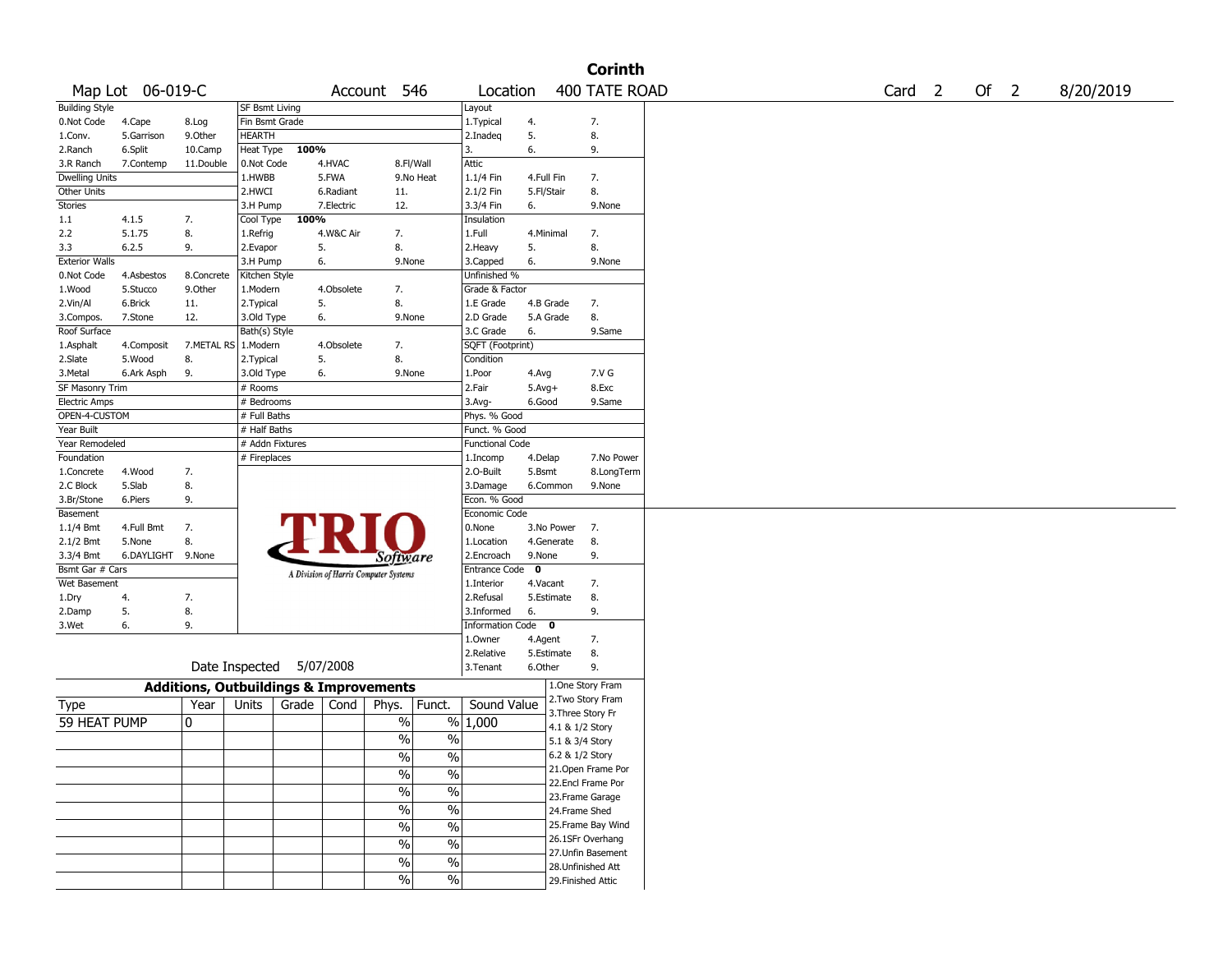|                   | Map Lot 05-016-01        | Account 2087 | Location                      |                       | 289 GRANT ROAD         |                                         |                       |                          | Card <sub>1</sub>    | Of $1$     |                                                             | 8/20/2019                           |
|-------------------|--------------------------|--------------|-------------------------------|-----------------------|------------------------|-----------------------------------------|-----------------------|--------------------------|----------------------|------------|-------------------------------------------------------------|-------------------------------------|
| ELLIS, JOHN       |                          |              |                               | <b>Property Data</b>  |                        |                                         |                       | <b>Assessment Record</b> |                      |            |                                                             |                                     |
| ELLIS, JULIE      |                          |              | Neighborhood 3 Neighborhood C |                       |                        | Year                                    | Land                  |                          | <b>Buildings</b>     |            | Exempt                                                      | <b>Total</b>                        |
| <b>PO BOX 515</b> |                          |              |                               |                       |                        | 2012                                    |                       | 14,670                   |                      | 37,530     |                                                             | 52,200<br>0                         |
|                   |                          |              | Tree Growth Year              | 0                     |                        |                                         |                       |                          |                      |            |                                                             |                                     |
|                   | CORINTH ME 04427         |              | <b>FIRST MORTGAGE</b>         |                       | 0                      | 2013                                    |                       | 14,670                   |                      | 37,530     | 10,000                                                      | 42,200                              |
| B12689P11         |                          |              | SECOND MORTGAGE               |                       | 0                      | 2014                                    |                       | 14,670                   |                      | 37,930     | 9,800                                                       | 42,800                              |
|                   |                          |              | Zone/Land Use 11 Residential  |                       |                        | 2015                                    |                       | 14,670                   |                      | 37,930     | 10,000                                                      | 42,600                              |
|                   |                          |              | Secondary Zone                |                       |                        | 2016                                    |                       | 14,670                   |                      | 37,930     | 21,000                                                      | 31,600                              |
|                   |                          |              |                               |                       |                        | 2017                                    |                       | 14,670                   |                      | 37,930     | 26,000                                                      | 26,600                              |
|                   |                          |              | Topography 1 Level            |                       |                        | 2018                                    |                       | 14,670                   |                      | 37,930     | 26,000                                                      | 26,600                              |
|                   |                          |              | 1.Level                       | 4.Below St            | 7.                     | 2019                                    |                       | 14,670                   |                      | 37,930     | 26,000                                                      | 26,600                              |
|                   |                          |              | 2.Rolling                     | 5.Low                 | 8.                     |                                         |                       |                          |                      |            |                                                             |                                     |
|                   |                          |              | 3.Above St                    | 6.Swampy              | 9.                     |                                         |                       |                          |                      |            |                                                             |                                     |
|                   |                          |              | Utilities                     | <b>4 Drilled Well</b> | <b>6 Septic System</b> |                                         |                       |                          |                      |            |                                                             |                                     |
|                   |                          |              | 1.Public                      | 4.Dr Well             | 7.Cesspool             |                                         |                       |                          |                      |            |                                                             |                                     |
|                   |                          |              | 2. Water                      | 5.Dug Well            | 8.                     |                                         |                       |                          |                      |            |                                                             |                                     |
|                   |                          |              | 3.Sewer                       | 6.Septic              | 9.None                 |                                         |                       |                          |                      |            |                                                             |                                     |
|                   |                          |              | <b>Street</b>                 | 3 Gravel              |                        |                                         |                       |                          |                      |            |                                                             |                                     |
|                   |                          |              | 1.Paved                       | 4.R/W                 | 7.                     |                                         |                       |                          | <b>Land Data</b>     |            |                                                             |                                     |
|                   |                          |              | 2.Semi Imp                    | 5.                    | 8.                     | <b>Front Foot</b>                       |                       |                          | <b>Effective</b>     |            | <b>Influence</b>                                            |                                     |
|                   |                          |              | 3.Gravel                      | 6.                    | 9.None                 |                                         | <b>Type</b>           | Frontage                 | Depth                | Factor     | Code                                                        | <b>Influence</b><br><b>Codes</b>    |
|                   | Inspection Witnessed By: |              | STATUS TG-F&O                 |                       | 0                      | 11.Regular Lot                          |                       |                          |                      |            | %                                                           | 1.Unimproved                        |
|                   |                          |              |                               |                       | $\mathbf 0$            | 12.Delta Triangle<br>13. Nabla Triangle |                       |                          |                      |            | %<br>%                                                      | 2. Excess Frtg<br>3. Topography     |
|                   |                          |              |                               | <b>Sale Data</b>      |                        | 14.Rear Land                            |                       |                          |                      |            | %                                                           | 4.Size/Shape                        |
| X                 |                          | Date         | Sale Date                     |                       |                        | 15. Miscellaneous                       |                       |                          |                      |            | %<br>%                                                      | 5.Access<br>6.Open Space            |
| No./Date          | Description              | Date Insp.   | Price<br>Sale Type            |                       |                        |                                         |                       |                          |                      |            | %                                                           | 7.Restricted                        |
|                   |                          |              | 1.Land                        | 4. Mobile             | 7.                     | <b>Square Foot</b>                      |                       |                          | <b>Square Feet</b>   |            |                                                             | 8.Environmt                         |
|                   |                          |              | 2.L & B                       | 5.Other               | 8.                     | 16.Regular Lot                          |                       |                          |                      |            | %                                                           | 9. Fractional<br><b>Acres</b>       |
|                   |                          |              | 3.Building                    | 6.                    | 9.                     | 17.Secondary Lot                        |                       |                          |                      |            | %<br>$\frac{9}{6}$                                          | 30. Rear Land 51+                   |
|                   |                          |              | Financing                     |                       |                        | 18. Excess Land<br>19.Sound Value       |                       |                          |                      |            | %                                                           | 31.Tillable                         |
|                   |                          |              | 1.Convent                     | 4.Seller              | 7.                     | 20.Miscellaneous                        |                       |                          |                      |            | $\frac{9}{6}$                                               | 32. Pasture                         |
| Notes:            |                          |              | 2.FHA/VA                      | 5.Private             | 8.                     |                                         |                       |                          |                      |            | $\overline{\frac{9}{6}}$                                    | 33.Open Space<br>34.Softwood (F&O)  |
|                   |                          |              | 3.Assumed                     | 6.Cash                | 9.Unknown              | Fract. Acre                             |                       |                          |                      |            | %                                                           | 35. Mixed Wood (F&                  |
|                   |                          |              | Validity                      |                       |                        | 21.Improved (Frac                       |                       |                          | <b>Acreage/Sites</b> |            |                                                             | 36.Hardwood (F&O)                   |
|                   |                          |              | 1.Valid                       | 4.Split               | 7.Renovate             | 22.Unimproved (Fr                       | 21<br>$\overline{27}$ |                          | 1.00<br>0.14         | 100<br>100 | %<br>$\bf{0}$<br>$\overline{\mathfrak{o}}$<br>$\frac{9}{6}$ | 37.Softwood (TG)                    |
|                   |                          |              | 2.Related                     | 5.Partial             | 8.Other                | 23.No Road Lot (F                       |                       |                          |                      |            | %                                                           | 38. Mixed Wood (TG                  |
|                   |                          |              | 3.Distress                    | 6.Exempt              | 9.                     | <b>Acres</b>                            |                       |                          |                      |            | $\frac{9}{6}$                                               | 39.Hardwood (TG)                    |
|                   |                          |              | Verified                      |                       |                        | 24.Commercial                           |                       |                          |                      |            | %                                                           | 40. Wasteland<br>41. Multiple MO HO |
|                   |                          |              | 1.Buyer                       | 4.Agent               | 7.Family               | 25.                                     |                       |                          |                      |            | $\frac{9}{6}$                                               | 42. Multiple Home                   |
|                   |                          |              | 2.Seller                      | 5.Pub Rec             | 8.Other                | 26.<br>27. Rear Land 1-10               |                       |                          |                      |            | %                                                           | 43.TG SINGLE LANE                   |
|                   |                          |              | 3.Lender                      | 6.MLS                 | 9.                     | 28. Rear Land 11-2                      |                       |                          |                      |            |                                                             | 44.Lot Improvemen                   |
| <b>Corinth</b>    |                          |              |                               |                       |                        | 29. Rear Land 26-5                      |                       |                          | <b>Total Acreage</b> | 1.14       |                                                             | 45. Miscellaneous                   |
|                   |                          |              |                               |                       |                        |                                         |                       |                          |                      |            |                                                             | 46.Sound Value                      |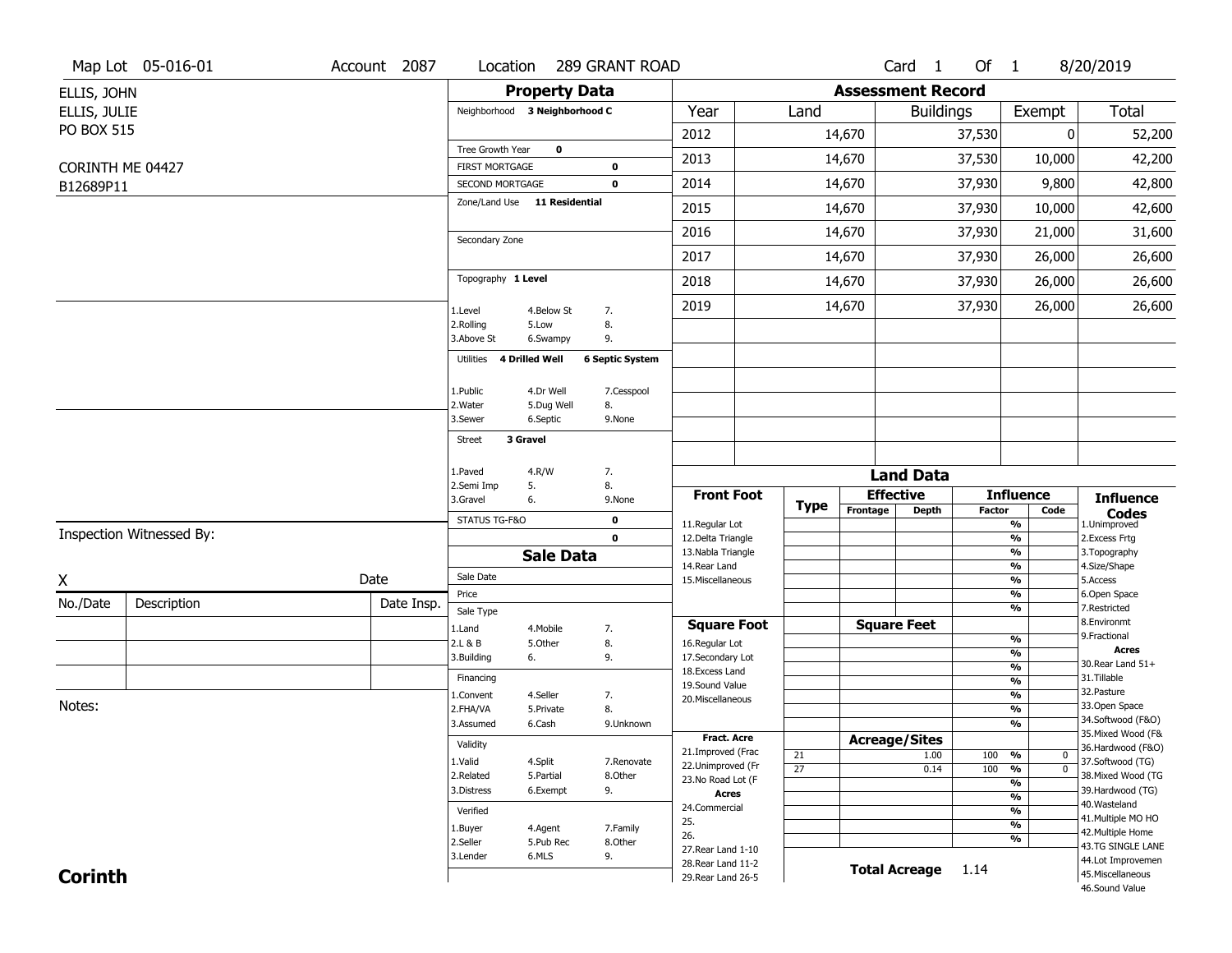|                       |                         |                                                   |                 |       |            |                                       |                                 |                        |                       |                    | <b>Corinth</b>                        |                   |      |           |
|-----------------------|-------------------------|---------------------------------------------------|-----------------|-------|------------|---------------------------------------|---------------------------------|------------------------|-----------------------|--------------------|---------------------------------------|-------------------|------|-----------|
|                       | Map Lot 05-016-01       |                                                   |                 |       |            | Account 2087                          |                                 | Location               |                       |                    | 289 GRANT ROAD                        | Card <sub>1</sub> | Of 1 | 8/20/2019 |
| <b>Building Style</b> |                         |                                                   | SF Bsmt Living  |       |            |                                       |                                 | Layout                 |                       |                    |                                       |                   |      |           |
| 0.Not Code            | 4.Cape                  | 8.Log                                             | Fin Bsmt Grade  |       |            |                                       |                                 | 1. Typical             | 4.                    |                    | 7.                                    |                   |      |           |
| 1.Conv.               | 5.Garrison              | 9.0ther                                           | HEARTH          |       |            |                                       |                                 | 2.Inadeq               | 5.                    |                    | 8.                                    |                   |      |           |
| 2.Ranch               | 6.Split                 | 10.Camp                                           | Heat Type       | 100%  |            |                                       |                                 | 3.                     | 6.                    |                    | 9.                                    |                   |      |           |
| 3.R Ranch             | 7.Contemp               | 11.Double                                         | 0.Not Code      |       | 4.HVAC     |                                       | 8.Fl/Wall                       | Attic                  |                       |                    |                                       |                   |      |           |
| <b>Dwelling Units</b> |                         |                                                   | 1.HWBB          |       | 5.FWA      |                                       | 9.No Heat                       | 1.1/4 Fin              | 4.Full Fin            |                    | 7.                                    |                   |      |           |
| Other Units           |                         |                                                   | 2.HWCI          |       | 6.Radiant  | 11.                                   |                                 | 2.1/2 Fin              | 5.Fl/Stair            |                    | 8.                                    |                   |      |           |
| Stories               |                         |                                                   | 3.H Pump        |       | 7.Electric | 12.                                   |                                 | 3.3/4 Fin              | 6.                    |                    | 9.None                                |                   |      |           |
| 1.1                   | 4.1.5                   | 7.                                                | Cool Type       | 100%  |            |                                       |                                 | Insulation             |                       |                    |                                       |                   |      |           |
| 2.2                   | 5.1.75                  | 8.                                                | 1.Refrig        |       | 4.W&C Air  | 7.                                    |                                 | 1.Full                 | 4.Minimal             |                    | 7.                                    |                   |      |           |
| 3.3                   | 6.2.5                   | 9.                                                | 2.Evapor        |       | 5.         | 8.                                    |                                 | 2. Heavy               | 5.                    |                    | 8.                                    |                   |      |           |
| <b>Exterior Walls</b> |                         |                                                   | 3.H Pump        |       | 6.         |                                       | 9.None                          | 3.Capped               | 6.                    |                    | 9.None                                |                   |      |           |
| 0.Not Code            | 4.Asbestos              | 8.Concrete                                        | Kitchen Style   |       |            |                                       |                                 | Unfinished %           |                       |                    |                                       |                   |      |           |
| 1.Wood                | 5.Stucco                | 9.0ther                                           | 1.Modern        |       | 4.Obsolete | 7.                                    |                                 | Grade & Factor         |                       |                    |                                       |                   |      |           |
| 2.Vin/Al              | 6.Brick                 | 11.                                               | 2. Typical      |       | 5.         | 8.                                    |                                 | 1.E Grade              | 4.B Grade             |                    | 7.                                    |                   |      |           |
| 3.Compos.             | 7.Stone                 | 12.                                               | 3.Old Type      |       | 6.         |                                       | 9.None                          | 2.D Grade              | 5.A Grade             |                    | 8.                                    |                   |      |           |
| Roof Surface          |                         |                                                   | Bath(s) Style   |       |            |                                       |                                 | 3.C Grade              | 6.                    |                    | 9.Same                                |                   |      |           |
| 1.Asphalt             | 4.Composit              | 7.METAL RS                                        | 1.Modern        |       | 4.Obsolete | 7.                                    |                                 | SQFT (Footprint)       |                       |                    |                                       |                   |      |           |
| 2.Slate               | 5.Wood                  | 8.                                                | 2. Typical      |       | 5.         | 8.                                    |                                 | Condition              |                       |                    |                                       |                   |      |           |
| 3. Metal              | 6.Ark Asph              | 9.                                                | 3.Old Type      |       | 6.         |                                       | 9.None                          | 1.Poor                 | 4.Avg                 |                    | 7.V G                                 |                   |      |           |
| SF Masonry Trim       |                         |                                                   | # Rooms         |       |            |                                       |                                 | 2.Fair                 | $5.Avg+$              |                    | 8.Exc                                 |                   |      |           |
| <b>Electric Amps</b>  |                         |                                                   | # Bedrooms      |       |            |                                       |                                 | 3.Avg-                 | 6.Good                |                    | 9.Same                                |                   |      |           |
| OPEN-4-CUSTOM         |                         |                                                   | # Full Baths    |       |            |                                       |                                 | Phys. % Good           |                       |                    |                                       |                   |      |           |
| Year Built            |                         |                                                   | # Half Baths    |       |            |                                       |                                 | Funct. % Good          |                       |                    |                                       |                   |      |           |
| Year Remodeled        |                         |                                                   | # Addn Fixtures |       |            |                                       |                                 | <b>Functional Code</b> |                       |                    |                                       |                   |      |           |
| Foundation            |                         |                                                   | # Fireplaces    |       |            |                                       |                                 | 1.Incomp               | 4.Delap               |                    | 7.No Power                            |                   |      |           |
| 1.Concrete            | 4.Wood                  | 7.                                                |                 |       |            |                                       |                                 | 2.0-Built              | 5.Bsmt                |                    | 8.LongTerm                            |                   |      |           |
| 2.C Block             | 5.Slab                  | 8.                                                |                 |       |            |                                       |                                 | 3.Damage               | 6.Common              |                    | 9.None                                |                   |      |           |
| 3.Br/Stone            | 6.Piers                 | 9.                                                |                 |       |            |                                       |                                 | Econ. % Good           |                       |                    |                                       |                   |      |           |
| Basement              |                         |                                                   |                 |       |            |                                       |                                 | Economic Code          |                       |                    |                                       |                   |      |           |
| 1.1/4 Bmt             | 4.Full Bmt              | 7.                                                |                 |       |            |                                       |                                 | 0.None                 | 3.No Power            |                    | 7.                                    |                   |      |           |
| $2.1/2$ Bmt           | 5.None                  | 8.                                                |                 |       |            |                                       |                                 | 1.Location             | 4.Generate            |                    | 8.                                    |                   |      |           |
| 3.3/4 Bmt             | 6.DAYLIGHT              | 9.None                                            |                 |       |            | Software                              |                                 | 2.Encroach             | 9.None                |                    | 9.                                    |                   |      |           |
| Bsmt Gar # Cars       |                         |                                                   |                 |       |            |                                       |                                 | <b>Entrance Code</b>   | 0                     |                    |                                       |                   |      |           |
| Wet Basement          |                         |                                                   |                 |       |            | A Division of Harris Computer Systems |                                 | 1.Interior             | 4.Vacant              |                    | 7.                                    |                   |      |           |
| 1.Dry                 | 4.                      | 7.                                                |                 |       |            |                                       |                                 | 2.Refusal              | 5.Estimate            |                    | 8.                                    |                   |      |           |
|                       | 5.                      | 8.                                                |                 |       |            |                                       |                                 | 3.Informed             | 6.                    |                    | 9.                                    |                   |      |           |
| 2.Damp<br>3.Wet       | 6.                      | 9.                                                |                 |       |            |                                       |                                 | Information Code 0     |                       |                    |                                       |                   |      |           |
|                       |                         |                                                   |                 |       |            |                                       |                                 | 1.Owner                |                       |                    | 7.                                    |                   |      |           |
|                       |                         |                                                   |                 |       |            |                                       |                                 | 2.Relative             | 4.Agent<br>5.Estimate |                    |                                       |                   |      |           |
|                       |                         |                                                   | Date Inspected  |       |            |                                       |                                 |                        |                       |                    | 8.<br>9.                              |                   |      |           |
|                       |                         |                                                   |                 |       |            |                                       |                                 | 3.Tenant               | 6.Other               |                    |                                       |                   |      |           |
|                       |                         | <b>Additions, Outbuildings &amp; Improvements</b> |                 |       |            |                                       |                                 |                        |                       |                    | 1.One Story Fram<br>2. Two Story Fram |                   |      |           |
| Type                  |                         | Year                                              | Units           | Grade | Cond       | Phys.                                 | Funct.                          | Sound Value            |                       |                    |                                       |                   |      |           |
| 924 River Ridge       |                         | 1991                                              | 14x80           | 3110  | 3          | 95                                    | % 91<br>$\%$                    |                        |                       | 3. Three Story Fr  |                                       |                   |      |           |
| 68 Wood Deck          |                         | 0                                                 | 96              | 3 100 | 3          | 90                                    | % 100 %                         |                        |                       | 4.1 & 1/2 Story    |                                       |                   |      |           |
|                       |                         |                                                   |                 |       |            |                                       |                                 |                        |                       | 5.1 & 3/4 Story    |                                       |                   |      |           |
| 24 Frame Shed         |                         | 0                                                 | 100             | 2 100 | 3          | 80                                    | $%100$ %                        |                        |                       | 6.2 & 1/2 Story    |                                       |                   |      |           |
| 24 Frame Shed         |                         | 10                                                | 64              | 2 100 | 3          | 80                                    | $\frac{9}{6}$ 100 $\frac{1}{6}$ |                        |                       |                    | 21.Open Frame Por                     |                   |      |           |
|                       | 43 2S Frame Garage 2009 |                                                   | 320             | 3 100 | 3          | 96                                    | % 100 %                         |                        |                       |                    | 22.Encl Frame Por                     |                   |      |           |
|                       |                         |                                                   |                 |       |            |                                       |                                 |                        |                       |                    | 23. Frame Garage                      |                   |      |           |
|                       |                         |                                                   |                 |       |            | $\sqrt{6}$                            | $\%$                            |                        |                       | 24.Frame Shed      |                                       |                   |      |           |
|                       |                         |                                                   |                 |       |            | $\frac{0}{6}$                         | $\overline{\frac{0}{6}}$        |                        |                       |                    | 25. Frame Bay Wind                    |                   |      |           |
|                       |                         |                                                   |                 |       |            | $\sqrt{6}$                            | $\%$                            |                        |                       |                    | 26.1SFr Overhang                      |                   |      |           |
|                       |                         |                                                   |                 |       |            |                                       |                                 |                        |                       |                    | 27.Unfin Basement                     |                   |      |           |
|                       |                         |                                                   |                 |       |            | $\sqrt{6}$                            | $\%$                            |                        |                       |                    | 28. Unfinished Att                    |                   |      |           |
|                       |                         |                                                   |                 |       |            | $\sqrt{6}$                            | $\%$                            |                        |                       | 29. Finished Attic |                                       |                   |      |           |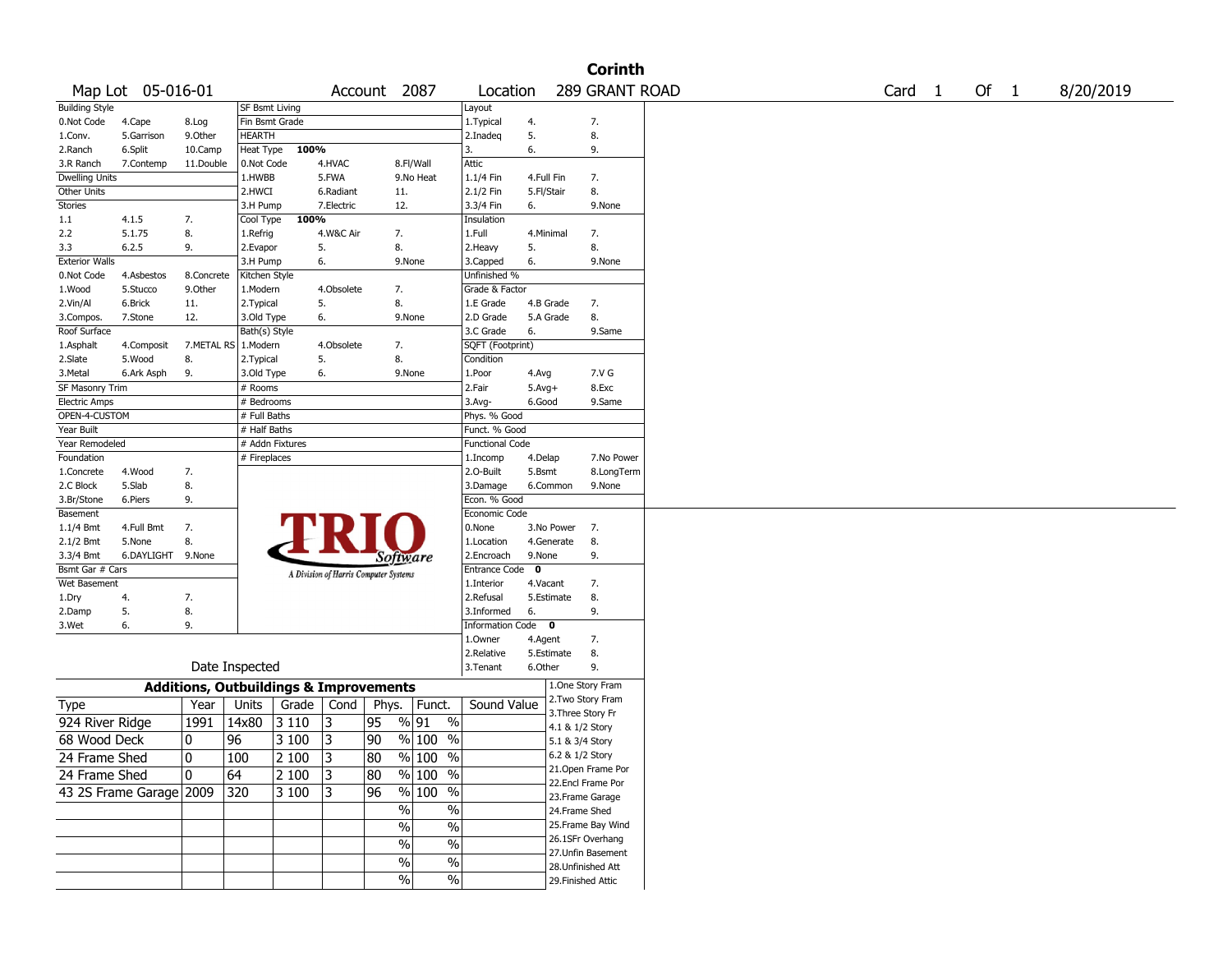|                     | Map Lot 01-035              | Account 550 | Location                |                               | MCCARD ROAD         |                                          |                 |                          | Card <sub>1</sub>    | Of 1          |                                                      | 8/20/2019                               |
|---------------------|-----------------------------|-------------|-------------------------|-------------------------------|---------------------|------------------------------------------|-----------------|--------------------------|----------------------|---------------|------------------------------------------------------|-----------------------------------------|
|                     | ELLIS, PRISCILLA A. TRUSTEE |             |                         | <b>Property Data</b>          |                     |                                          |                 | <b>Assessment Record</b> |                      |               |                                                      |                                         |
| <b>LIVING TRUST</b> |                             |             |                         | Neighborhood 2 Neighborhood B |                     | Year                                     | Land            |                          | <b>Buildings</b>     |               | Exempt                                               | <b>Total</b>                            |
|                     | c/o ROSANNE YOUNG           |             |                         |                               |                     | 2006                                     |                 | 10,150                   |                      | 0             | 0                                                    | 10,150                                  |
| 84 MCCARD ROAD      |                             |             | Tree Growth Year        | $\mathbf 0$                   |                     | 2007                                     |                 | 10,150                   |                      | 0             | 0                                                    | 10,150                                  |
| CORINTH ME 04427    |                             |             | FIRST MORTGAGE          |                               | $\mathbf 0$         |                                          |                 |                          |                      |               |                                                      |                                         |
|                     | B14763P334 B7256P103        |             | SECOND MORTGAGE         | Zone/Land Use 11 Residential  | $\mathbf 0$         | 2008                                     |                 | 19,730                   |                      | $\pmb{0}$     | 0                                                    | 19,730                                  |
|                     |                             |             |                         |                               |                     | 2009                                     |                 | 19,730                   |                      | 0             | 0                                                    | 19,730                                  |
|                     |                             |             | Secondary Zone          |                               |                     | 2010                                     |                 | 19,730                   |                      | 0             | 0                                                    | 19,730                                  |
|                     |                             |             |                         |                               |                     | 2011                                     |                 | 19,730                   |                      | 0             | 0                                                    | 19,730                                  |
|                     |                             |             | Topography 2 Rolling    |                               | 9                   | 2012                                     |                 | 19,730                   |                      | $\mathbf 0$   | 0                                                    | 19,730                                  |
|                     |                             |             | 1.Level                 | 4.Below St                    | 7.                  | 2013                                     |                 | 19,730                   |                      | $\pmb{0}$     | 0                                                    | 19,730                                  |
|                     |                             |             | 2.Rolling<br>3.Above St | 5.Low<br>6.Swampy             | 8.<br>9.            | 2014                                     |                 | 19,730                   |                      | 0             | 0                                                    | 19,730                                  |
|                     |                             |             | Utilities 9 None        |                               | 9 None              | 2015                                     |                 | 19,730                   |                      | $\bf{0}$      | 0                                                    | 19,730                                  |
|                     |                             |             | 1.Public                | 4.Dr Well                     | 7.Cesspool          | 2016                                     |                 | 19,730                   |                      | $\pmb{0}$     | 0                                                    | 19,730                                  |
|                     |                             |             | 2. Water                | 5.Dug Well                    | 8.                  | 2017                                     |                 | 19,730                   |                      | 0             | 0                                                    | 19,730                                  |
|                     |                             |             | 3.Sewer                 | 6.Septic                      | 9.None              | 2018                                     |                 | 19,730                   |                      | 0             | 0                                                    | 19,730                                  |
|                     |                             |             | <b>Street</b>           | 1 Paved                       |                     | 2019                                     |                 | 19,730                   |                      | $\mathbf{0}$  | 0                                                    | 19,730                                  |
|                     |                             |             | 1.Paved                 | 4.R/W                         | 7.                  |                                          |                 |                          | <b>Land Data</b>     |               |                                                      |                                         |
|                     |                             |             | 2.Semi Imp<br>3.Gravel  | 5.<br>6.                      | 8.<br>9.None        | <b>Front Foot</b>                        |                 | <b>Effective</b>         |                      |               | <b>Influence</b>                                     | <b>Influence</b>                        |
|                     |                             |             | STATUS TG-F&O           |                               | $\mathbf 0$         | 11.Regular Lot                           | <b>Type</b>     | Frontage                 | <b>Depth</b>         | <b>Factor</b> | Code<br>$\frac{9}{6}$                                | <b>Codes</b><br>1.Unimproved            |
|                     | Inspection Witnessed By:    |             |                         |                               | $\mathbf 0$         | 12.Delta Triangle                        |                 |                          |                      |               | $\frac{9}{6}$                                        | 2.Excess Frtg                           |
|                     |                             |             |                         | <b>Sale Data</b>              |                     | 13. Nabla Triangle<br>14. Rear Land      |                 |                          |                      |               | $\frac{9}{6}$<br>$\frac{9}{6}$                       | 3. Topography<br>4.Size/Shape           |
| χ                   |                             | Date        | Sale Date               |                               |                     | 15. Miscellaneous                        |                 |                          |                      |               | $\frac{9}{6}$                                        | 5.Access                                |
| No./Date            | Description                 | Date Insp.  | Price                   |                               |                     |                                          |                 |                          |                      |               | $\frac{9}{6}$                                        | 6.Open Space                            |
|                     |                             |             | Sale Type               |                               |                     | <b>Square Foot</b>                       |                 | <b>Square Feet</b>       |                      |               | $\frac{9}{6}$                                        | 7.Restricted<br>8.Environmt             |
|                     |                             |             | 1.Land<br>2.L & B       | 4. Mobile<br>5.Other          | 7.<br>8.            | 16.Regular Lot                           |                 |                          |                      |               | %                                                    | 9. Fractional                           |
|                     |                             |             | 3.Building              | 6.                            | 9.                  | 17.Secondary Lot                         |                 |                          |                      |               | %                                                    | <b>Acres</b><br>30. Rear Land 51+       |
|                     |                             |             | Financing               |                               |                     | 18.Excess Land                           |                 |                          |                      |               | $\frac{9}{6}$<br>$\frac{9}{6}$                       | 31.Tillable                             |
|                     |                             |             | 1.Convent               | 4.Seller                      | 7.                  | 19.Sound Value<br>20.Miscellaneous       |                 |                          |                      |               | $\frac{9}{6}$                                        | 32.Pasture                              |
| Notes:              |                             |             | 2.FHA/VA                | 5.Private                     | 8.                  |                                          |                 |                          |                      |               | $\frac{9}{6}$                                        | 33.Open Space                           |
|                     |                             |             | 3.Assumed               | 6.Cash                        | 9.Unknown           |                                          |                 |                          |                      |               | $\frac{9}{6}$                                        | 34.Softwood (F&O)<br>35. Mixed Wood (F& |
|                     |                             |             | Validity                |                               |                     | <b>Fract. Acre</b><br>21.Improved (Frac  |                 | <b>Acreage/Sites</b>     |                      |               |                                                      | 36.Hardwood (F&O)                       |
|                     |                             |             | 1.Valid                 | 4.Split                       | 7.Renovate          | 22.Unimproved (Fr                        | 22              |                          | 1.00                 | 100           | %<br>0                                               | 37.Softwood (TG)                        |
|                     |                             |             |                         | 5.Partial                     | 8.Other             |                                          | $\overline{27}$ |                          | 8.66                 | 100           | $\overline{0}$<br>$\frac{9}{6}$                      | 38. Mixed Wood (TG                      |
|                     |                             |             | 2.Related               |                               |                     |                                          |                 |                          |                      |               |                                                      |                                         |
|                     |                             |             | 3.Distress              | 6.Exempt                      | 9.                  | 23.No Road Lot (F<br><b>Acres</b>        |                 |                          |                      |               | $\frac{9}{6}$                                        | 39.Hardwood (TG)                        |
|                     |                             |             | Verified                |                               |                     | 24.Commercial                            |                 |                          |                      |               | $\overline{\frac{9}{6}}$<br>$\overline{\frac{9}{6}}$ | 40. Wasteland                           |
|                     |                             |             |                         |                               |                     | 25.                                      |                 |                          |                      |               | $\frac{9}{6}$                                        | 41. Multiple MO HO                      |
|                     |                             |             | 1.Buyer<br>2.Seller     | 4.Agent<br>5.Pub Rec          | 7.Family<br>8.Other | 26.                                      |                 |                          |                      |               | $\frac{9}{6}$                                        | 42. Multiple Home                       |
|                     |                             |             | 3.Lender                | 6.MLS                         | 9.                  | 27. Rear Land 1-10                       |                 |                          |                      |               |                                                      | 43.TG SINGLE LANE                       |
| <b>Corinth</b>      |                             |             |                         |                               |                     | 28. Rear Land 11-2<br>29. Rear Land 26-5 |                 |                          | <b>Total Acreage</b> | 9.66          |                                                      | 44.Lot Improvemen<br>45. Miscellaneous  |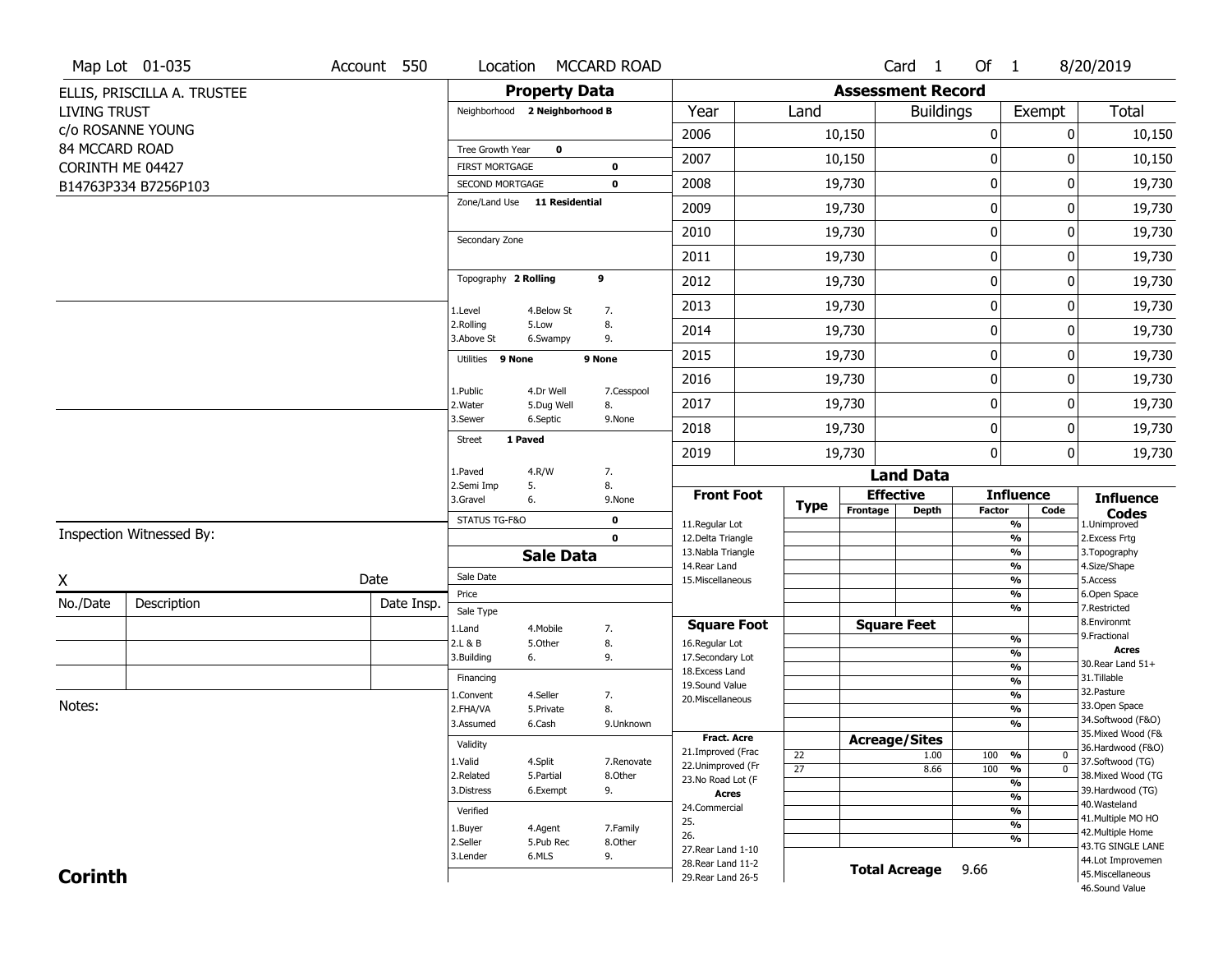|                       |                |                                                   |                       |       |            |                                       |               |                        |              |                   | <b>Corinth</b>     |        |      |           |
|-----------------------|----------------|---------------------------------------------------|-----------------------|-------|------------|---------------------------------------|---------------|------------------------|--------------|-------------------|--------------------|--------|------|-----------|
|                       | Map Lot 01-035 |                                                   |                       |       |            | Account 550                           |               | Location               |              |                   | <b>MCCARD ROAD</b> | Card 1 | Of 1 | 8/20/2019 |
| <b>Building Style</b> |                |                                                   | <b>SF Bsmt Living</b> |       |            |                                       |               | Layout                 |              |                   |                    |        |      |           |
| 0.Not Code            | 4.Cape         | 8.Log                                             | Fin Bsmt Grade        |       |            |                                       |               | 1. Typical             | 4.           |                   | 7.                 |        |      |           |
| 1.Conv.               | 5.Garrison     | 9.0ther                                           | HEARTH                |       |            |                                       |               | 2.Inadeq               | 5.           |                   | 8.                 |        |      |           |
| 2.Ranch               | 6.Split        | 10.Camp                                           | Heat Type             | 100%  |            |                                       |               | 3.                     | 6.           |                   | 9.                 |        |      |           |
| 3.R Ranch             | 7.Contemp      | 11.Double                                         | 0.Not Code            |       | 4.HVAC     | 8.Fl/Wall                             |               | Attic                  |              |                   |                    |        |      |           |
| <b>Dwelling Units</b> |                |                                                   | 1.HWBB                |       | 5.FWA      |                                       | 9.No Heat     | 1.1/4 Fin              | 4.Full Fin   |                   | 7.                 |        |      |           |
| Other Units           |                |                                                   | 2.HWCI                |       | 6.Radiant  | 11.                                   |               | 2.1/2 Fin              | 5.Fl/Stair   |                   | 8.                 |        |      |           |
| <b>Stories</b>        |                |                                                   | 3.H Pump              |       | 7.Electric | 12.                                   |               | 3.3/4 Fin              | 6.           |                   | 9.None             |        |      |           |
|                       |                |                                                   |                       |       |            |                                       |               |                        |              |                   |                    |        |      |           |
| 1.1                   | 4.1.5          | 7.                                                | Cool Type             | 100%  |            |                                       |               | Insulation             |              |                   |                    |        |      |           |
| 2.2                   | 5.1.75         | 8.                                                | 1.Refrig              |       | 4.W&C Air  | 7.                                    |               | 1.Full                 | 4.Minimal    |                   | 7.                 |        |      |           |
| 3.3                   | 6.2.5          | 9.                                                | 2.Evapor              | 5.    |            | 8.                                    |               | 2.Heavy                | 5.           |                   | 8.                 |        |      |           |
| <b>Exterior Walls</b> |                |                                                   | 3.H Pump              | 6.    |            | 9.None                                |               | 3.Capped               | 6.           |                   | 9.None             |        |      |           |
| 0.Not Code            | 4.Asbestos     | 8.Concrete                                        | Kitchen Style         |       |            |                                       |               | Unfinished %           |              |                   |                    |        |      |           |
| 1.Wood                | 5.Stucco       | 9.Other                                           | 1.Modern              |       | 4.Obsolete | 7.                                    |               | Grade & Factor         |              |                   |                    |        |      |           |
| 2.Vin/Al              | 6.Brick        | 11.                                               | 2. Typical            | 5.    |            | 8.                                    |               | 1.E Grade              |              | 4.B Grade         | 7.                 |        |      |           |
| 3.Compos.             | 7.Stone        | 12.                                               | 3.Old Type            | 6.    |            | 9.None                                |               | 2.D Grade              |              | 5.A Grade         | 8.                 |        |      |           |
| Roof Surface          |                |                                                   | Bath(s) Style         |       |            |                                       |               | 3.C Grade              | 6.           |                   | 9.Same             |        |      |           |
| 1.Asphalt             | 4.Composit     | 7.METAL RS                                        | 1.Modern              |       | 4.Obsolete | 7.                                    |               | SQFT (Footprint)       |              |                   |                    |        |      |           |
| 2.Slate               | 5.Wood         | 8.                                                | 2. Typical            | 5.    |            | 8.                                    |               | Condition              |              |                   |                    |        |      |           |
| 3.Metal               | 6.Ark Asph     | 9.                                                | 3.Old Type            | 6.    |            | 9.None                                |               | 1.Poor                 | 4.Avg        |                   | 7.V G              |        |      |           |
| SF Masonry Trim       |                |                                                   | # Rooms               |       |            |                                       |               | 2.Fair                 | $5.$ Avg $+$ |                   | 8.Exc              |        |      |           |
|                       |                |                                                   |                       |       |            |                                       |               |                        | 6.Good       |                   |                    |        |      |           |
| <b>Electric Amps</b>  |                |                                                   | # Bedrooms            |       |            |                                       |               | $3.$ Avg-              |              |                   | 9.Same             |        |      |           |
| OPEN-4-CUSTOM         |                |                                                   | # Full Baths          |       |            |                                       |               | Phys. % Good           |              |                   |                    |        |      |           |
| Year Built            |                |                                                   | # Half Baths          |       |            |                                       |               | Funct. % Good          |              |                   |                    |        |      |           |
| Year Remodeled        |                |                                                   | # Addn Fixtures       |       |            |                                       |               | <b>Functional Code</b> |              |                   |                    |        |      |           |
| Foundation            |                |                                                   | # Fireplaces          |       |            |                                       |               | 1.Incomp               | 4.Delap      |                   | 7.No Power         |        |      |           |
| 1.Concrete            | 4.Wood         | 7.                                                |                       |       |            |                                       |               | 2.O-Built              | 5.Bsmt       |                   | 8.LongTerm         |        |      |           |
| 2.C Block             | 5.Slab         | 8.                                                |                       |       |            |                                       |               | 3.Damage               |              | 6.Common          | 9.None             |        |      |           |
| 3.Br/Stone            | 6.Piers        | 9.                                                |                       |       |            |                                       |               | Econ. % Good           |              |                   |                    |        |      |           |
| Basement              |                |                                                   |                       |       |            |                                       |               | Economic Code          |              |                   |                    |        |      |           |
| 1.1/4 Bmt             | 4.Full Bmt     | 7.                                                |                       |       |            |                                       |               | 0.None                 |              | 3.No Power        | $\overline{7}$ .   |        |      |           |
| 2.1/2 Bmt             | 5.None         | 8.                                                |                       |       |            |                                       |               | 1.Location             |              | 4.Generate        | 8.                 |        |      |           |
| 3.3/4 Bmt             | 6.DAYLIGHT     | 9.None                                            |                       |       |            |                                       |               | 2.Encroach             | 9.None       |                   | 9.                 |        |      |           |
| Bsmt Gar # Cars       |                |                                                   |                       |       |            | Software                              |               | Entrance Code          | $\mathbf 0$  |                   |                    |        |      |           |
|                       |                |                                                   |                       |       |            | A Division of Harris Computer Systems |               |                        |              |                   | 7.                 |        |      |           |
| Wet Basement          |                |                                                   |                       |       |            |                                       |               | 1.Interior             | 4.Vacant     |                   |                    |        |      |           |
| 1.Dry                 | 4.             | 7.                                                |                       |       |            |                                       |               | 2.Refusal              |              | 5.Estimate        | 8.                 |        |      |           |
| 2.Damp                | 5.             | 8.                                                |                       |       |            |                                       |               | 3.Informed             | 6.           |                   | 9.                 |        |      |           |
| 3.Wet                 | 6.             | 9.                                                |                       |       |            |                                       |               | Information Code 0     |              |                   |                    |        |      |           |
|                       |                |                                                   |                       |       |            |                                       |               | 1.Owner                | 4.Agent      |                   | 7.                 |        |      |           |
|                       |                |                                                   |                       |       |            |                                       |               | 2.Relative             |              | 5.Estimate        | 8.                 |        |      |           |
|                       |                | Date Inspected                                    |                       |       |            |                                       |               | 3. Tenant              | 6.Other      |                   | 9.                 |        |      |           |
|                       |                |                                                   |                       |       |            |                                       |               |                        |              |                   | 1.One Story Fram   |        |      |           |
|                       |                | <b>Additions, Outbuildings &amp; Improvements</b> |                       |       |            |                                       |               |                        |              |                   | 2.Two Story Fram   |        |      |           |
| Type                  |                | Year                                              | Units                 | Grade | Cond       | Phys.                                 | Funct.        | Sound Value            |              | 3. Three Story Fr |                    |        |      |           |
|                       |                |                                                   |                       |       |            | $\%$                                  | $\%$          |                        |              |                   |                    |        |      |           |
|                       |                |                                                   |                       |       |            |                                       |               |                        |              | 4.1 & 1/2 Story   |                    |        |      |           |
|                       |                |                                                   |                       |       |            | $\%$                                  | $\%$          |                        |              | 5.1 & 3/4 Story   |                    |        |      |           |
|                       |                |                                                   |                       |       |            | $\sqrt{6}$                            | $\frac{1}{2}$ |                        |              | 6.2 & 1/2 Story   |                    |        |      |           |
|                       |                |                                                   |                       |       |            | $\frac{1}{2}$                         | $\frac{1}{2}$ |                        |              |                   | 21. Open Frame Por |        |      |           |
|                       |                |                                                   |                       |       |            |                                       |               |                        |              |                   | 22.Encl Frame Por  |        |      |           |
|                       |                |                                                   |                       |       |            | $\frac{1}{2}$                         | $\frac{0}{6}$ |                        |              |                   | 23. Frame Garage   |        |      |           |
|                       |                |                                                   |                       |       |            | $\frac{1}{2}$                         | $\frac{0}{6}$ |                        |              | 24.Frame Shed     |                    |        |      |           |
|                       |                |                                                   |                       |       |            | $\frac{0}{6}$                         | $\frac{0}{6}$ |                        |              |                   | 25. Frame Bay Wind |        |      |           |
|                       |                |                                                   |                       |       |            |                                       |               |                        |              |                   | 26.1SFr Overhang   |        |      |           |
|                       |                |                                                   |                       |       |            | $\%$                                  | $\sqrt{2}$    |                        |              |                   | 27.Unfin Basement  |        |      |           |
|                       |                |                                                   |                       |       |            | $\%$                                  | $\frac{1}{2}$ |                        |              |                   |                    |        |      |           |
|                       |                |                                                   |                       |       |            | $\frac{1}{2}$                         | $\frac{1}{2}$ |                        |              |                   | 28. Unfinished Att |        |      |           |
|                       |                |                                                   |                       |       |            |                                       |               |                        |              |                   | 29. Finished Attic |        |      |           |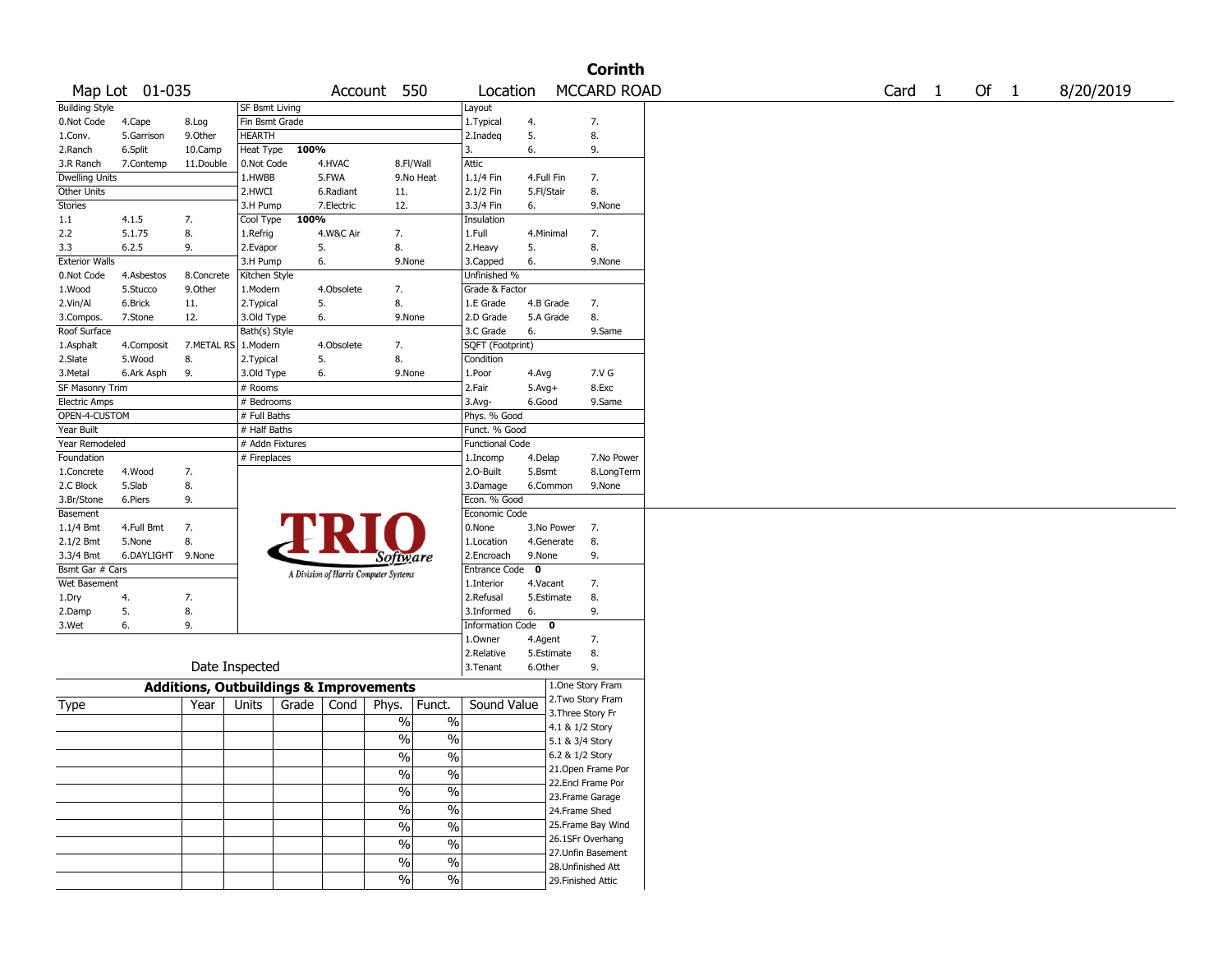|                  | Map Lot 01-043                  | Account 963 | Location                                        | 695 LEDGE HILL ROAD                         |                                          |             |                          | Card <sub>1</sub>    | Of $1$        |                                | 8/20/2019                              |
|------------------|---------------------------------|-------------|-------------------------------------------------|---------------------------------------------|------------------------------------------|-------------|--------------------------|----------------------|---------------|--------------------------------|----------------------------------------|
| ELRICH, CHERYL   |                                 |             |                                                 | <b>Property Data</b>                        |                                          |             | <b>Assessment Record</b> |                      |               |                                |                                        |
|                  |                                 |             | Neighborhood 2 Neighborhood B                   |                                             | Year                                     | Land        |                          | <b>Buildings</b>     |               | Exempt                         | <b>Total</b>                           |
|                  |                                 |             |                                                 |                                             | 2006                                     |             | 26,900                   |                      | 35,200        | 0                              | 62,100                                 |
|                  | 695 LEDGE HILL ROAD             |             | Tree Growth Year                                | $\mathbf 0$                                 | 2007                                     |             | 26,900                   |                      | 35,200        | 0                              | 62,100                                 |
| CORINTH ME 04427 |                                 |             | <b>FIRST MORTGAGE</b>                           | $\mathbf 0$<br>$\mathbf 0$                  | 2008                                     |             |                          |                      | 34,590        | 0                              |                                        |
| Previous Owner   | B10258P306 B11173P34 B13479P135 |             | SECOND MORTGAGE<br>Zone/Land Use 11 Residential |                                             |                                          |             | 33,230                   |                      |               |                                | 67,820                                 |
|                  | MORAKIS, DAVID C. (HEIRS OF)    |             |                                                 |                                             | 2009                                     |             | 33,230                   |                      | 34,590        | 0                              | 67,820                                 |
| POULIN, PAULINE  |                                 |             | Secondary Zone                                  |                                             | 2010                                     |             | 33,230                   |                      | 23,330        | 0                              | 56,560                                 |
|                  |                                 |             |                                                 |                                             | 2011                                     |             | 33,230                   |                      | 23,330        | 0                              | 56,560                                 |
| PEABODY MA 01960 |                                 |             | Topography 1 Level                              | 9                                           | 2012                                     |             | 33,230                   |                      | 29,270        | 0                              | 62,500                                 |
|                  | Sale Date: 10/19/2007           |             | 1.Level                                         | 4.Below St<br>7.                            | 2013                                     |             | 33,230                   |                      | 38,420        | 71,650                         | $\mathbf{0}$                           |
|                  |                                 |             | 2.Rolling<br>3.Above St                         | 8.<br>5.Low<br>9.<br>6.Swampy               | 2014                                     |             | 33,230                   |                      | 38,420        | 0                              | 71,650                                 |
|                  |                                 |             | 4 Drilled Well<br>Utilities                     | <b>6 Septic System</b>                      | 2015                                     |             | 33,230                   |                      | 41,480        | 0                              | 74,710                                 |
|                  |                                 |             |                                                 |                                             | 2016                                     |             | 33,230                   |                      | 51,240        | 0                              | 84,470                                 |
|                  |                                 |             | 1.Public<br>2. Water                            | 4.Dr Well<br>7.Cesspool<br>5.Dug Well<br>8. | 2017                                     |             | 33,230                   |                      | 51,240        | 20,000                         | 64,470                                 |
|                  |                                 |             | 3.Sewer                                         | 6.Septic<br>9.None                          | 2018                                     |             | 33,230                   |                      | 51,240        | 20,000                         | 64,470                                 |
|                  |                                 |             | 1 Paved<br><b>Street</b>                        |                                             | 2019                                     |             | 33,230                   |                      | 51,240        | 20,000                         | 64,470                                 |
|                  |                                 |             | 1.Paved                                         | 4.R/W<br>7.                                 |                                          |             |                          | <b>Land Data</b>     |               |                                |                                        |
|                  |                                 |             | 2.Semi Imp<br>5.<br>3.Gravel<br>6.              | 8.<br>9.None                                | <b>Front Foot</b>                        |             | <b>Effective</b>         |                      |               | <b>Influence</b>               | <b>Influence</b>                       |
|                  |                                 |             | STATUS TG-F&O                                   | $\mathbf 0$                                 | 11.Regular Lot                           | <b>Type</b> | Frontage                 | <b>Depth</b>         | <b>Factor</b> | Code<br>%                      | <b>Codes</b><br>1.Unimproved           |
|                  | Inspection Witnessed By:        |             |                                                 | $\mathbf 0$                                 | 12.Delta Triangle                        |             |                          |                      |               | %                              | 2.Excess Frtg                          |
|                  |                                 |             |                                                 | <b>Sale Data</b>                            | 13. Nabla Triangle                       |             |                          |                      |               | %<br>%                         | 3. Topography<br>4.Size/Shape          |
| X                |                                 | Date        |                                                 |                                             |                                          |             |                          |                      |               |                                |                                        |
| No./Date         |                                 |             | Sale Date                                       | 10/19/2007                                  | 14. Rear Land<br>15.Miscellaneous        |             |                          |                      |               | %                              | 5.Access                               |
|                  |                                 |             | Price                                           | 30,000                                      |                                          |             |                          |                      |               | %                              | 6.Open Space                           |
|                  | Description                     | Date Insp.  | Sale Type                                       | 2 Land & Buildings                          |                                          |             |                          |                      |               | %                              | 7.Restricted                           |
|                  |                                 |             | 1.Land                                          | 4. Mobile<br>7.                             | <b>Square Foot</b>                       |             |                          | <b>Square Feet</b>   |               | %                              | 8.Environmt<br>9. Fractional           |
|                  |                                 |             | 2.L & B<br>3.Building<br>6.                     | 5.Other<br>8.<br>9.                         | 16.Regular Lot<br>17.Secondary Lot       |             |                          |                      |               | %                              | Acres                                  |
|                  |                                 |             | Financing                                       | 9 Unknown                                   | 18. Excess Land                          |             |                          |                      |               | $\frac{9}{6}$                  | 30. Rear Land 51+<br>31.Tillable       |
|                  |                                 |             | 1.Convent                                       | 4.Seller<br>7.                              | 19.Sound Value                           |             |                          |                      |               | $\frac{9}{6}$<br>$\frac{9}{6}$ | 32.Pasture                             |
| Notes:           |                                 |             | 2.FHA/VA                                        | 8.<br>5.Private                             | 20.Miscellaneous                         |             |                          |                      |               | $\frac{9}{6}$                  | 33.Open Space                          |
|                  |                                 |             | 3.Assumed                                       | 6.Cash<br>9.Unknown                         |                                          |             |                          |                      |               | %                              | 34.Softwood (F&O)                      |
|                  |                                 |             | Validity                                        | <b>3 Distressed Sale</b>                    | <b>Fract. Acre</b>                       |             |                          | <b>Acreage/Sites</b> |               |                                | 35. Mixed Wood (F&                     |
|                  |                                 |             | 1.Valid                                         | 4.Split<br>7.Renovate                       | 21.Improved (Frac                        | 21          |                          | 1.00                 | 100           | %<br>$\mathbf 0$               | 36.Hardwood (F&O)<br>37.Softwood (TG)  |
|                  |                                 |             | 2.Related                                       | 5.Partial<br>8.Other                        | 22.Unimproved (Fr                        | 28          |                          | 24.30                | 100           | $\overline{0}$<br>%            | 38. Mixed Wood (TG                     |
|                  |                                 |             | 3.Distress                                      | 9.<br>6.Exempt                              | 23.No Road Lot (F<br>Acres               |             |                          |                      |               | $\frac{9}{6}$                  | 39.Hardwood (TG)                       |
|                  |                                 |             | Verified                                        | <b>5 Public Record</b>                      | 24.Commercial                            |             |                          |                      |               | $\frac{9}{6}$<br>%             | 40. Wasteland                          |
|                  |                                 |             |                                                 | 7.Family                                    | 25.                                      |             |                          |                      |               | $\frac{9}{6}$                  | 41. Multiple MO HO                     |
|                  |                                 |             | 1.Buyer<br>2.Seller                             | 4.Agent<br>5.Pub Rec<br>8.Other             | 26.                                      |             |                          |                      |               | %                              | 42. Multiple Home                      |
|                  |                                 |             | 3.Lender                                        | 6.MLS<br>9.                                 | 27. Rear Land 1-10                       |             |                          |                      |               |                                | 43.TG SINGLE LANE<br>44.Lot Improvemen |
| <b>Corinth</b>   |                                 |             |                                                 |                                             | 28. Rear Land 11-2<br>29. Rear Land 26-5 |             |                          | <b>Total Acreage</b> | 25.30         |                                | 45. Miscellaneous<br>46.Sound Value    |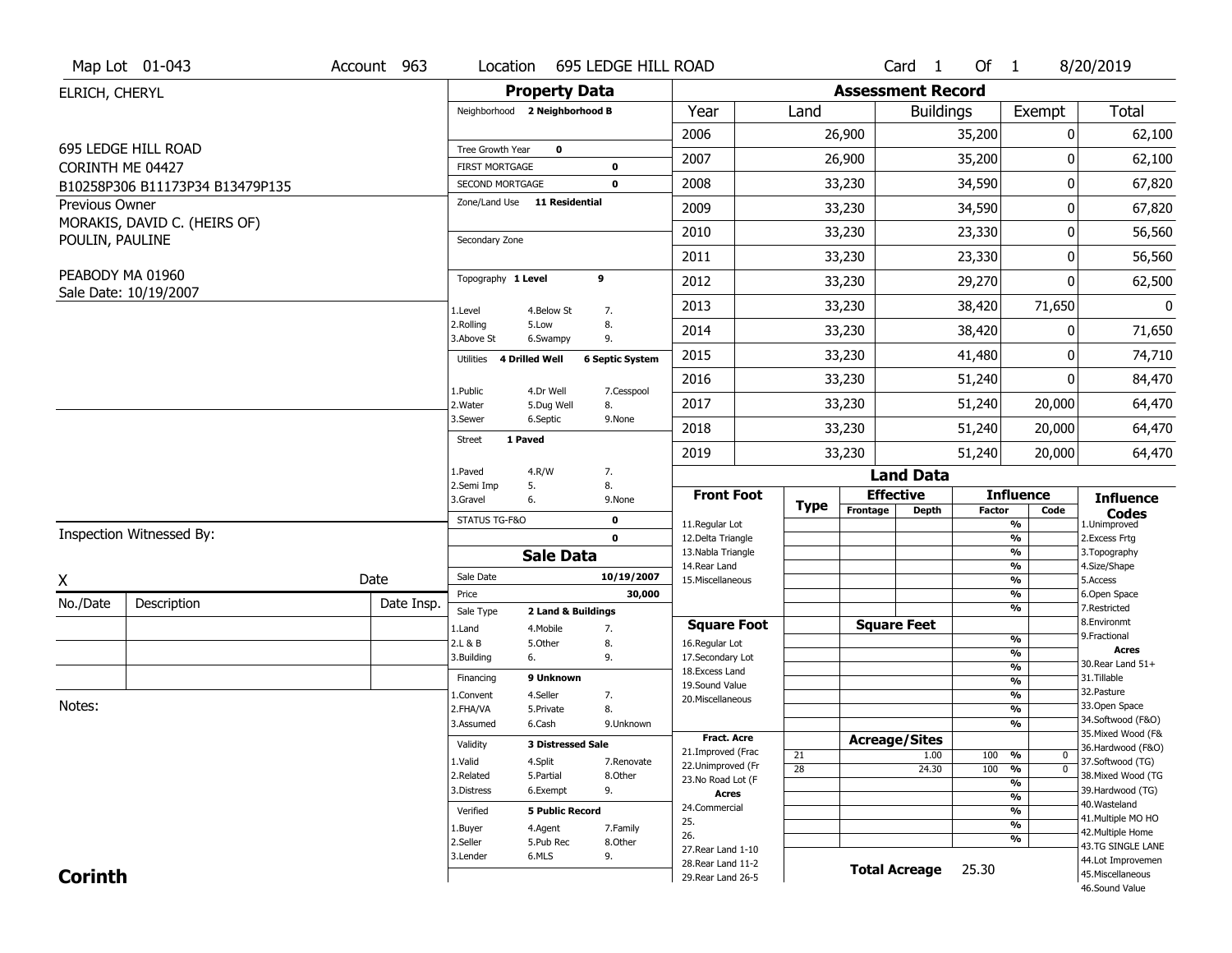|                       |                               |                                                   |                          |              |                         |                                       |                          |                             |            |                    | <b>Corinth</b>         |  |                   |        |           |
|-----------------------|-------------------------------|---------------------------------------------------|--------------------------|--------------|-------------------------|---------------------------------------|--------------------------|-----------------------------|------------|--------------------|------------------------|--|-------------------|--------|-----------|
|                       | Map Lot 01-043                |                                                   |                          |              |                         | Account 963                           |                          | Location                    |            |                    | 695 LEDGE HILL ROAD    |  | Card <sub>1</sub> | Of $1$ | 8/20/2019 |
|                       | Building Style 1 Conventional |                                                   | SF Bsmt Living           |              | $\mathbf 0$             |                                       |                          | Layout 1 Typical            |            |                    |                        |  |                   |        |           |
| 0.Not Code            | 4.Cape                        | 8.Log                                             | Fin Bsmt Grade           |              | 0 <sub>0</sub>          |                                       |                          | 1. Typical                  | 4.         |                    | 7.                     |  |                   |        |           |
| 1.Conv.               | 5.Garrison                    | 9.0ther                                           | <b>HEARTH</b>            |              | $\bf{0}$                |                                       |                          | 2.Inadeg                    | 5.         |                    | 8.                     |  |                   |        |           |
| 2.Ranch               | 6.Split                       | 10.Camp                                           | Heat Type                | 100%         |                         | 9 Not Heated                          |                          | 3.                          | 6.         |                    | 9.                     |  |                   |        |           |
| 3.R Ranch             | 7.Contemp                     | 11.Double                                         | 0.Not Code               |              | 4.HVAC                  |                                       | 8.Fl/Wall                | 9 None<br>Attic             |            |                    |                        |  |                   |        |           |
| Dwelling Units 1      |                               |                                                   | 1.HWBB                   |              | 5.FWA                   |                                       | 9.No Heat                | 1.1/4 Fin                   | 4.Full Fin |                    | 7.                     |  |                   |        |           |
| Other Units           | 0                             |                                                   | 2.HWCI                   |              | 6.Radiant               | 11.                                   |                          | 2.1/2 Fin                   | 5.Fl/Stair |                    | 8.                     |  |                   |        |           |
| Stories               | 2 Two Story                   |                                                   | 3.H Pump                 |              | 7.Electric              | 12.                                   |                          | 3.3/4 Fin                   | 6.         |                    | 9.None                 |  |                   |        |           |
| 1.1                   | 4.1.5                         | 7.                                                | Cool Type                | 0%           |                         | 9 None                                |                          | Insulation                  | 1 Full     |                    |                        |  |                   |        |           |
| 2.2                   | 5.1.75                        | 8.                                                | 1.Refrig                 |              | 4.W&C Air               | 7.                                    |                          | 1.Full                      | 4.Minimal  |                    | 7.                     |  |                   |        |           |
| 3.3                   | 6.2.5                         | 9.                                                | 2.Evapor                 |              | 5.                      | 8.                                    |                          | 2.Heavy                     | 5.         |                    | 8.                     |  |                   |        |           |
| <b>Exterior Walls</b> | 2 Vinyl/Aluminum              |                                                   | 3.H Pump                 |              | 6.                      |                                       | 9.None                   | 3.Capped                    | 6.         |                    | 9.None                 |  |                   |        |           |
| 0.Not Code            | 4.Asbestos                    | 8.Concrete                                        | Kitchen Style            |              | $\mathbf 0$             |                                       |                          | Unfinished %                | 0%         |                    |                        |  |                   |        |           |
| 1.Wood                | 5.Stucco                      | 9.0ther                                           | 1.Modern                 |              | 4.Obsolete              | 7.                                    |                          | Grade & Factor              |            |                    | 3 Average 110%         |  |                   |        |           |
| 2.Vin/Al              | 6.Brick                       | 11.                                               | 2. Typical               |              | 5.                      | 8.                                    |                          | 1.E Grade                   |            | 4.B Grade          | 7.                     |  |                   |        |           |
| 3.Compos.             | 7.Stone                       | 12.                                               | 3.Old Type               |              | 6.                      |                                       | 9.None                   | 2.D Grade                   |            | 5.A Grade          | 8.                     |  |                   |        |           |
| Roof Surface          | 1 Asphalt Shingles            |                                                   | Bath(s) Style            |              | $\mathbf 0$             |                                       |                          | 3.C Grade                   | 6.         |                    | 9.Same                 |  |                   |        |           |
| 1.Asphalt             | 4.Composit                    | 7.METAL RS                                        | 1.Modern                 |              | 4.Obsolete              | 7.                                    |                          | SQFT (Footprint) 576        |            |                    |                        |  |                   |        |           |
| 2.Slate               | 5.Wood                        | 8.                                                | 2. Typical               |              | 5.                      | 8.                                    |                          | Condition                   |            |                    | <b>3 Below Average</b> |  |                   |        |           |
| 3.Metal               | 6.Ark Asph                    | 9.                                                | 3.Old Type               |              | 6.                      |                                       | 9.None                   | 1.Poor                      | 4.Avg      |                    | 7.V G                  |  |                   |        |           |
| SF Masonry Trim 0     |                               |                                                   | # Rooms                  |              | 3                       |                                       |                          | 2.Fair                      | $5.Avg+$   |                    | 8.Exc                  |  |                   |        |           |
| <b>Electric Amps</b>  | 1                             |                                                   | # Bedrooms               |              | $\overline{\mathbf{2}}$ |                                       |                          | $3.$ Avg-                   | 6.Good     |                    | 9.Same                 |  |                   |        |           |
| OPEN-4-CUSTOM 0       |                               |                                                   | # Full Baths             |              | $\mathbf{1}$            |                                       |                          | Phys. % Good                |            | 90%                |                        |  |                   |        |           |
| Year Built            | 2010                          |                                                   | # Half Baths             |              | 0                       |                                       |                          | Funct. % Good               |            | 85%                |                        |  |                   |        |           |
| Year Remodeled        | 0                             |                                                   | # Addn Fixtures          |              | $\mathbf{o}$            |                                       |                          | Functional Code             |            |                    | 1 Incomplete           |  |                   |        |           |
| Foundation            | <b>5 Concrete Slab</b>        |                                                   | # Fireplaces             |              | 0                       |                                       |                          | 1.Incomp                    | 4.Delap    |                    | 7.No Power             |  |                   |        |           |
| 1.Concrete            | 4.Wood                        | 7.                                                |                          |              |                         |                                       |                          | 2.0-Built                   | 5.Bsmt     |                    | 8.LongTerm             |  |                   |        |           |
| 2.C Block             | 5.Slab                        | 8.                                                |                          |              |                         |                                       |                          | 3.Damage                    |            | 6.Common           | 9.None                 |  |                   |        |           |
| 3.Br/Stone            | 6.Piers                       | 9.                                                |                          |              |                         |                                       |                          | Econ. % Good                | 100%       |                    |                        |  |                   |        |           |
| Basement              | 9 No Basement                 |                                                   |                          |              |                         |                                       |                          | Economic Code None          |            |                    |                        |  |                   |        |           |
| $1.1/4$ Bmt           | 4.Full Bmt                    | 7.                                                |                          |              |                         |                                       |                          | 0.None                      |            | 3.No Power         | 7.                     |  |                   |        |           |
| 2.1/2 Bmt             | 5.None                        | 8.                                                |                          |              |                         |                                       |                          | 1.Location                  |            | 4.Generate         | 8.                     |  |                   |        |           |
| 3.3/4 Bmt             | 6.DAYLIGHT 9.None             |                                                   |                          |              |                         | Software                              |                          | 2.Encroach                  | 9.None     |                    | 9.                     |  |                   |        |           |
| Bsmt Gar # Cars 0     |                               |                                                   |                          |              |                         | A Division of Harris Computer Systems |                          | Entrance Code               |            | <b>5 Estimated</b> |                        |  |                   |        |           |
| Wet Basement          | 9 No Basement                 |                                                   |                          |              |                         |                                       |                          | 1.Interior                  | 4.Vacant   |                    | 7.                     |  |                   |        |           |
| 1.Dry                 | 4.                            | 7.                                                |                          |              |                         |                                       |                          | 2.Refusal                   |            | 5.Estimate         | 8.                     |  |                   |        |           |
| 2.Damp                | 5.                            | 8.                                                |                          |              |                         |                                       |                          | 3.Informed                  | 6.         |                    | 9.                     |  |                   |        |           |
| 3.Wet                 | 6.                            | 9.                                                |                          |              |                         |                                       |                          | Information Code 5 Estimate |            |                    |                        |  |                   |        |           |
|                       |                               |                                                   |                          |              |                         |                                       |                          | 1.0wner                     | 4.Agent    |                    | 7.                     |  |                   |        |           |
|                       |                               |                                                   |                          |              |                         |                                       |                          | 2.Relative                  |            | 5.Estimate         | 8.                     |  |                   |        |           |
|                       |                               |                                                   | Date Inspected 4/26/2010 |              |                         |                                       |                          | 3.Tenant                    | 6.Other    |                    | 9.                     |  |                   |        |           |
|                       |                               | <b>Additions, Outbuildings &amp; Improvements</b> |                          |              |                         |                                       |                          |                             |            |                    | 1.One Story Fram       |  |                   |        |           |
| <b>Type</b>           |                               | Year                                              | Units                    | Grade   Cond |                         | Phys.                                 | $ $ Funct.               | Sound Value                 |            |                    | 2. Two Story Fram      |  |                   |        |           |
| 1 One Story Frame     |                               | 0                                                 | 442                      | 2 100        | 2                       | 70                                    | % 60<br>$\%$             |                             |            |                    | 3. Three Story Fr      |  |                   |        |           |
|                       | 22 Encl Frame Porch 1992      |                                                   | 108                      | 2 100        | 2                       | 70                                    | % 100<br>$\%$            |                             |            |                    | 4.1 & 1/2 Story        |  |                   |        |           |
|                       |                               |                                                   |                          |              |                         |                                       |                          |                             |            |                    | 5.1 & 3/4 Story        |  |                   |        |           |
| 1 One Story Frame     |                               | 2010                                              | 220                      | 3 100        | 3                       | 90                                    | % 80<br>$\frac{0}{0}$    |                             |            |                    | 6.2 & 1/2 Story        |  |                   |        |           |
|                       |                               |                                                   |                          |              |                         | $\%$                                  | $\%$                     |                             |            |                    | 21. Open Frame Por     |  |                   |        |           |
|                       |                               |                                                   |                          |              |                         | $\frac{9}{6}$                         | $\overline{\frac{0}{6}}$ |                             |            |                    | 22.Encl Frame Por      |  |                   |        |           |
|                       |                               |                                                   |                          |              |                         |                                       |                          |                             |            |                    | 23. Frame Garage       |  |                   |        |           |
|                       |                               |                                                   |                          |              |                         | $\sqrt{6}$                            | $\%$                     |                             |            |                    | 24.Frame Shed          |  |                   |        |           |
|                       |                               |                                                   |                          |              |                         | $\%$                                  | $\overline{\frac{0}{6}}$ |                             |            |                    | 25. Frame Bay Wind     |  |                   |        |           |
|                       |                               |                                                   |                          |              |                         | $\sqrt{6}$                            | $\%$                     |                             |            |                    | 26.1SFr Overhang       |  |                   |        |           |
|                       |                               |                                                   |                          |              |                         | $\%$                                  | $\%$                     |                             |            |                    | 27.Unfin Basement      |  |                   |        |           |
|                       |                               |                                                   |                          |              |                         |                                       |                          |                             |            |                    | 28. Unfinished Att     |  |                   |        |           |
|                       |                               |                                                   |                          |              |                         | $\%$                                  | %                        |                             |            |                    | 29. Finished Attic     |  |                   |        |           |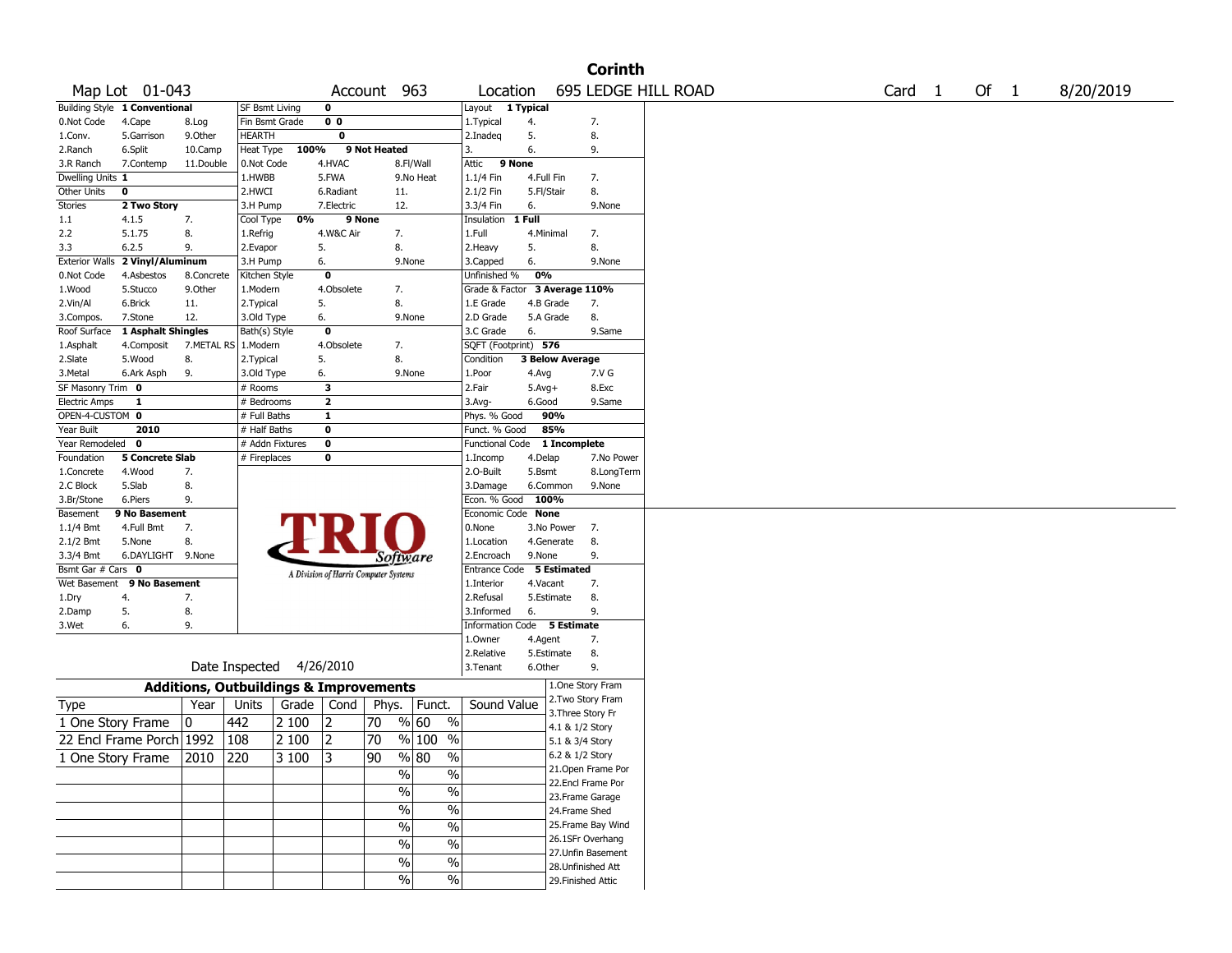|                    | Map Lot 16-011                | Account 60 | Location                                        |                      | 250 MAIN STREET      |                                         |             |                          | Card <sub>1</sub>    | Of 1          |                                   | 8/20/2019                              |
|--------------------|-------------------------------|------------|-------------------------------------------------|----------------------|----------------------|-----------------------------------------|-------------|--------------------------|----------------------|---------------|-----------------------------------|----------------------------------------|
| <b>EMERA MAINE</b> |                               |            |                                                 | <b>Property Data</b> |                      |                                         |             | <b>Assessment Record</b> |                      |               |                                   |                                        |
|                    | ATTN: PROPERTY TAX DEPARTMENT |            | Neighborhood 1 Neighborhood A                   |                      |                      | Year                                    | Land        |                          | <b>Buildings</b>     |               | Exempt                            | <b>Total</b>                           |
|                    |                               |            |                                                 |                      |                      | 2006                                    | 2,284,190   |                          |                      | 256,320       | 0                                 | 2,540,510                              |
| PO BOX 932         |                               |            | <b>Tree Growth Year</b>                         | $\mathbf 0$          |                      | 2007                                    | 2,541,420   |                          |                      | 0             | 0                                 | 2,541,420                              |
|                    | BANGOR ME 04402 0932          |            | <b>FIRST MORTGAGE</b>                           |                      | $\bf{0}$<br>$\bf{0}$ | 2008                                    | 2,545,500   |                          |                      | 0             | $\mathbf 0$                       | 2,545,500                              |
|                    |                               |            | SECOND MORTGAGE<br>Zone/Land Use 11 Residential |                      |                      |                                         |             |                          |                      |               |                                   |                                        |
|                    |                               |            |                                                 |                      |                      | 2009                                    | 2,628,130   |                          |                      | 0             | 0                                 | 2,628,130                              |
|                    |                               |            | Secondary Zone                                  |                      |                      | 2010                                    | 2,721,640   |                          |                      | 0             | 0                                 | 2,721,640                              |
|                    |                               |            |                                                 |                      |                      | 2011                                    | 2,760,290   |                          |                      | 0             | 0                                 | 2,760,290                              |
|                    |                               |            | Topography 9                                    |                      | 9                    | 2012                                    | 2,836,230   |                          |                      | 0             | $\boldsymbol{0}$                  | 2,836,230                              |
|                    |                               |            | 1.Level                                         | 4.Below St           | 7.                   | 2013                                    | 2,936,480   |                          |                      | 0             | 0                                 | 2,936,480                              |
|                    |                               |            | 2.Rolling<br>3.Above St                         | 5.Low<br>6.Swampy    | 8.<br>9.             | 2014                                    | 3,369,000   |                          |                      | 0             | 0                                 | 3,369,000                              |
|                    |                               |            | Utilities 9 None                                |                      | 9 None               | 2015                                    | 3,415,000   |                          |                      | 0             | 0                                 | 3,415,000                              |
|                    |                               |            | 1.Public                                        | 4.Dr Well            | 7.Cesspool           | 2016                                    | 3,590,000   |                          |                      | $\pmb{0}$     | $\mathbf 0$                       | 3,590,000                              |
|                    |                               |            | 2. Water                                        | 5.Dug Well           | 8.                   | 2017                                    | 3,720,000   |                          |                      | 0             | 0                                 | 3,720,000                              |
|                    |                               |            | 3.Sewer                                         | 6.Septic             | 9.None               | 2018                                    | 4,000,000   |                          |                      | 0             | 0                                 | 4,000,000                              |
|                    |                               |            | Street                                          | 9 None               |                      | 2019                                    | 5,040,000   |                          |                      | 0             | 0                                 | 5,040,000                              |
|                    |                               |            | 1.Paved                                         | 4.R/W                | 7.                   |                                         |             |                          | <b>Land Data</b>     |               |                                   |                                        |
|                    |                               |            | 2.Semi Imp<br>3.Gravel                          | 5.<br>6.             | 8.<br>9.None         | <b>Front Foot</b>                       |             |                          | <b>Effective</b>     |               | <b>Influence</b>                  | <b>Influence</b>                       |
|                    |                               |            | STATUS TG-F&O                                   |                      | 0                    | 11.Regular Lot                          | <b>Type</b> | Frontage                 | <b>Depth</b>         | <b>Factor</b> | Code<br>%                         | <b>Codes</b><br>1.Unimproved           |
|                    | Inspection Witnessed By:      |            |                                                 |                      | $\mathbf 0$          | 12.Delta Triangle                       |             |                          |                      |               | $\frac{9}{6}$                     | 2.Excess Frtg                          |
|                    |                               |            |                                                 | <b>Sale Data</b>     |                      | 13. Nabla Triangle<br>14. Rear Land     |             |                          |                      |               | $\frac{9}{6}$<br>$\frac{9}{6}$    | 3. Topography<br>4.Size/Shape          |
| X                  |                               | Date       | Sale Date                                       |                      |                      | 15. Miscellaneous                       |             |                          |                      |               | $\frac{9}{6}$                     | 5.Access                               |
| No./Date           | Description                   | Date Insp. | Price                                           |                      |                      |                                         |             |                          |                      |               | $\frac{9}{6}$                     | 6.Open Space<br>7.Restricted           |
|                    |                               |            | Sale Type                                       |                      |                      | <b>Square Foot</b>                      |             |                          | <b>Square Feet</b>   |               | $\frac{9}{6}$                     | 8.Environmt                            |
|                    |                               |            | 1.Land<br>2.L & B                               | 4.Mobile<br>5.Other  | 7.<br>8.             | 16.Regular Lot                          |             |                          |                      |               | $\frac{9}{6}$                     | 9. Fractional                          |
|                    |                               |            | 3.Building                                      | 6.                   | 9.                   | 17.Secondary Lot                        |             |                          |                      |               | $\frac{9}{6}$                     | <b>Acres</b><br>30. Rear Land 51+      |
|                    |                               |            | Financing                                       |                      |                      | 18. Excess Land                         |             |                          |                      |               | $\frac{9}{6}$<br>$\frac{9}{6}$    | 31.Tillable                            |
|                    |                               |            | 1.Convent                                       | 4.Seller             | 7.                   | 19.Sound Value<br>20.Miscellaneous      |             |                          |                      |               | $\frac{9}{6}$                     | 32.Pasture                             |
| Notes:             |                               |            | 2.FHA/VA                                        | 5.Private            | 8.                   |                                         |             |                          |                      |               | $\frac{9}{6}$                     | 33.Open Space<br>34.Softwood (F&O)     |
|                    |                               |            | 3.Assumed                                       | 6.Cash               | 9.Unknown            |                                         |             |                          |                      |               | $\frac{9}{6}$                     | 35. Mixed Wood (F&                     |
|                    |                               |            | Validity                                        |                      |                      | <b>Fract. Acre</b><br>21.Improved (Frac |             |                          | <b>Acreage/Sites</b> |               |                                   | 36.Hardwood (F&O)                      |
|                    |                               |            | 1.Valid                                         | 4.Split              | 7.Renovate           | 22.Unimproved (Fr                       | 24          |                          | 0.23                 | 100           | %<br>$\mathbf 0$<br>$\frac{0}{0}$ | 37.Softwood (TG)                       |
|                    |                               |            | 2.Related                                       | 5.Partial            | 8.Other              | 23.No Road Lot (F                       |             |                          |                      |               | $\frac{9}{6}$                     | 38. Mixed Wood (TG                     |
|                    |                               |            | 3.Distress                                      | 6.Exempt             | 9.                   | <b>Acres</b>                            |             |                          |                      |               | $\frac{9}{6}$                     | 39.Hardwood (TG)<br>40. Wasteland      |
|                    |                               |            | Verified                                        |                      |                      | 24.Commercial                           |             |                          |                      |               | $\frac{9}{6}$                     | 41. Multiple MO HO                     |
|                    |                               |            | 1.Buyer                                         | 4.Agent              | 7.Family             | 25.<br>26.                              |             |                          |                      |               | $\frac{9}{6}$                     | 42. Multiple Home                      |
|                    |                               |            | 2.Seller                                        | 5.Pub Rec            | 8.0ther              | 27. Rear Land 1-10                      |             |                          |                      |               | %                                 | 43.TG SINGLE LANE                      |
| <b>Corinth</b>     |                               |            | 3.Lender                                        | 6.MLS                | 9.                   | 28. Rear Land 11-2                      |             |                          | <b>Total Acreage</b> | 0.23          |                                   | 44.Lot Improvemen<br>45. Miscellaneous |
|                    |                               |            |                                                 |                      |                      | 29. Rear Land 26-5                      |             |                          |                      |               |                                   |                                        |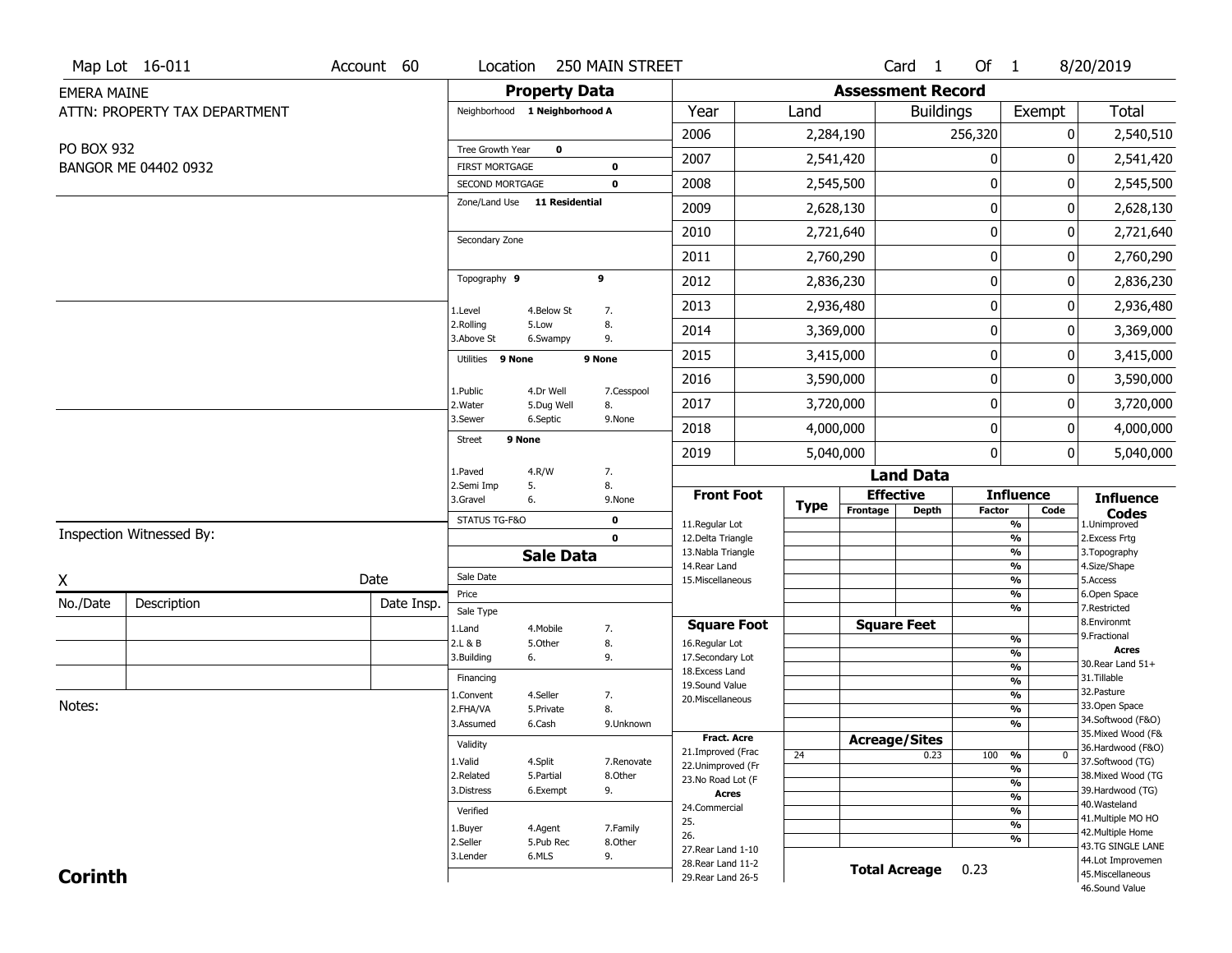|                       |                                   |                                                   |                       |       |                         |                                       |                          |                        |             |                   | <b>Corinth</b>                         |        |        |           |
|-----------------------|-----------------------------------|---------------------------------------------------|-----------------------|-------|-------------------------|---------------------------------------|--------------------------|------------------------|-------------|-------------------|----------------------------------------|--------|--------|-----------|
|                       | Map Lot 16-011                    |                                                   |                       |       |                         | Account 60                            |                          | Location               |             |                   | 250 MAIN STREET                        | Card 1 | Of $1$ | 8/20/2019 |
|                       | <b>Building Style 0 Not Coded</b> |                                                   | <b>SF Bsmt Living</b> |       | 0                       |                                       |                          | Layout<br>$\mathbf 0$  |             |                   |                                        |        |        |           |
| 0.Not Code            | 4.Cape                            | 8.Log                                             | Fin Bsmt Grade        |       | 0 <sub>0</sub>          |                                       |                          | 1. Typical             | 4.          |                   | 7.                                     |        |        |           |
| 1.Conv.               | 5.Garrison                        | 9.0ther                                           | <b>HEARTH</b>         |       | $\overline{\mathbf{0}}$ |                                       |                          | 2.Inadeq               | 5.          |                   | 8.                                     |        |        |           |
| 2.Ranch               | 6.Split                           | 10.Camp                                           | Heat Type             | 100%  |                         | 0 Not Coded                           |                          | 3.                     | 6.          |                   | 9.                                     |        |        |           |
| 3.R Ranch             | 7.Contemp                         | 11.Double                                         | 0.Not Code            |       | 4.HVAC                  |                                       | 8.Fl/Wall                | Attic<br>$\mathbf 0$   |             |                   |                                        |        |        |           |
| Dwelling Units 0      |                                   |                                                   | 1.HWBB                |       | 5.FWA                   |                                       | 9.No Heat                | 1.1/4 Fin              | 4.Full Fin  |                   | 7.                                     |        |        |           |
| Other Units           | 0                                 |                                                   | 2.HWCI                |       | 6.Radiant               | 11.                                   |                          | 2.1/2 Fin              | 5.Fl/Stair  |                   | 8.                                     |        |        |           |
| <b>Stories</b>        | 0                                 |                                                   | 3.H Pump              |       | 7.Electric              | 12.                                   |                          | 3.3/4 Fin              | 6.          |                   | 9.None                                 |        |        |           |
| 1.1                   | 4.1.5                             | 7.                                                | Cool Type             | 0%    | 9 None                  |                                       |                          | Insulation<br>0        |             |                   |                                        |        |        |           |
| 2.2                   | 5.1.75                            | 8.                                                | 1.Refrig              |       | 4.W&C Air               | 7.                                    |                          | 1.Full                 | 4.Minimal   |                   | 7.                                     |        |        |           |
| 3.3                   | 6.2.5                             | 9.                                                | 2.Evapor              |       | 5.                      | 8.                                    |                          | 2.Heavy                | 5.          |                   | 8.                                     |        |        |           |
| <b>Exterior Walls</b> | 0 Not Coded                       |                                                   | 3.H Pump              |       | 6.                      | 9.None                                |                          | 3.Capped               | 6.          |                   | 9.None                                 |        |        |           |
| 0.Not Code            | 4.Asbestos                        | 8.Concrete                                        | Kitchen Style         |       | $\bf{0}$                |                                       |                          | Unfinished %           | 0%          |                   |                                        |        |        |           |
| 1.Wood                | 5.Stucco                          | 9.0ther                                           | 1.Modern              |       | 4.Obsolete              | 7.                                    |                          | Grade & Factor         | 00%         |                   |                                        |        |        |           |
| 2.Vin/Al              | 6.Brick                           | 11.                                               | 2.Typical             |       | 5.                      | 8.                                    |                          | 1.E Grade              | 4.B Grade   |                   | 7.                                     |        |        |           |
| 3.Compos.             | 7.Stone                           | 12.                                               | 3.Old Type            |       | 6.                      | 9.None                                |                          | 2.D Grade              | 5.A Grade   |                   | 8.                                     |        |        |           |
| Roof Surface          | 0                                 |                                                   | Bath(s) Style         |       | 0                       |                                       |                          | 3.C Grade              | 6.          |                   | 9.Same                                 |        |        |           |
| 1.Asphalt             | 4.Composit                        | 7.METAL RS   1.Modern                             |                       |       | 4.Obsolete              | 7.                                    |                          | SQFT (Footprint) 0     |             |                   |                                        |        |        |           |
| 2.Slate               | 5.Wood                            | 8.                                                | 2. Typical            |       | 5.                      | 8.                                    |                          | Condition              | $\mathbf 0$ |                   |                                        |        |        |           |
| 3.Metal               | 6.Ark Asph                        | 9.                                                | 3.Old Type            |       | 6.                      | 9.None                                |                          | 1.Poor                 | 4.Avg       |                   | 7.V G                                  |        |        |           |
| SF Masonry Trim 0     |                                   |                                                   | # Rooms               |       | $\bf{0}$                |                                       |                          | 2.Fair                 | $5.Avg+$    |                   | 8.Exc                                  |        |        |           |
| <b>Electric Amps</b>  | 0                                 |                                                   | # Bedrooms            |       | 0                       |                                       |                          | 3.Avg-                 | 6.Good      |                   | 9.Same                                 |        |        |           |
| OPEN-4-CUSTOM 0       |                                   |                                                   | # Full Baths          |       | 0                       |                                       |                          | Phys. % Good           | 0%          |                   |                                        |        |        |           |
| Year Built            | 0                                 |                                                   | # Half Baths          |       | 0                       |                                       |                          | Funct. % Good          |             | 100%              |                                        |        |        |           |
| Year Remodeled        | $\mathbf 0$                       |                                                   | # Addn Fixtures       |       | $\overline{\mathbf{0}}$ |                                       |                          | <b>Functional Code</b> |             | 9 None            |                                        |        |        |           |
| Foundation            | 0                                 |                                                   | # Fireplaces          |       | 0                       |                                       |                          | 1.Incomp               | 4.Delap     |                   | 7.No Power                             |        |        |           |
| 1.Concrete            | 4.Wood                            | 7.                                                |                       |       |                         |                                       |                          | 2.0-Built              | 5.Bsmt      |                   | 8.LongTerm                             |        |        |           |
| 2.C Block             | 5.Slab                            | 8.                                                |                       |       |                         |                                       |                          | 3.Damage               | 6.Common    |                   | 9.None                                 |        |        |           |
| 3.Br/Stone            | 6.Piers                           | 9.                                                |                       |       |                         |                                       |                          | Econ. % Good           | 100%        |                   |                                        |        |        |           |
| Basement              | 0                                 |                                                   |                       |       |                         |                                       |                          | Economic Code None     |             |                   |                                        |        |        |           |
| 1.1/4 Bmt             | 4.Full Bmt                        | 7.                                                |                       |       |                         |                                       |                          | 0.None                 |             | 3.No Power        | 7.                                     |        |        |           |
| 2.1/2 Bmt             | 5.None                            | 8.                                                |                       |       |                         |                                       |                          | 1.Location             | 4.Generate  |                   | 8.                                     |        |        |           |
| 3.3/4 Bmt             | 6.DAYLIGHT                        | 9.None                                            |                       |       |                         | Software                              |                          | 2.Encroach             | 9.None      |                   | 9.                                     |        |        |           |
| Bsmt Gar # Cars 0     |                                   |                                                   |                       |       |                         | A Division of Harris Computer Systems |                          | Entrance Code          | $\mathbf 0$ |                   |                                        |        |        |           |
| Wet Basement          | $\mathbf{o}$                      |                                                   |                       |       |                         |                                       |                          | 1.Interior             | 4.Vacant    |                   | 7.                                     |        |        |           |
| 1.Dry                 | 4.                                | 7.                                                |                       |       |                         |                                       |                          | 2.Refusal              | 5.Estimate  |                   | 8.                                     |        |        |           |
| 2.Damp                | 5.                                | 8.                                                |                       |       |                         |                                       |                          | 3.Informed             | 6.          |                   | 9.                                     |        |        |           |
| 3.Wet                 | 6.                                | 9.                                                |                       |       |                         |                                       |                          | Information Code 0     |             |                   |                                        |        |        |           |
|                       |                                   |                                                   |                       |       |                         |                                       |                          | 1.Owner                | 4.Agent     |                   | 7.                                     |        |        |           |
|                       |                                   |                                                   | Date Inspected        |       |                         |                                       |                          | 2.Relative             | 5.Estimate  |                   | 8.<br>9.                               |        |        |           |
|                       |                                   |                                                   |                       |       |                         |                                       |                          | 3. Tenant              | 6.Other     |                   |                                        |        |        |           |
|                       |                                   | <b>Additions, Outbuildings &amp; Improvements</b> |                       |       |                         |                                       |                          |                        |             |                   | 1.One Story Fram                       |        |        |           |
| Type                  |                                   | Year                                              | Units                 | Grade | Cond                    | Phys.                                 | Funct.                   | Sound Value            |             |                   | 2.Two Story Fram                       |        |        |           |
|                       |                                   |                                                   |                       |       |                         | $\%$                                  | $\%$                     |                        |             | 3. Three Story Fr |                                        |        |        |           |
|                       |                                   |                                                   |                       |       |                         | $\%$                                  | $\%$                     |                        |             | 4.1 & 1/2 Story   |                                        |        |        |           |
|                       |                                   |                                                   |                       |       |                         |                                       |                          |                        |             | 5.1 & 3/4 Story   |                                        |        |        |           |
|                       |                                   |                                                   |                       |       |                         | $\sqrt{6}$                            | $\%$                     |                        |             | 6.2 & 1/2 Story   |                                        |        |        |           |
|                       |                                   |                                                   |                       |       |                         | $\sqrt{6}$                            | $\overline{\frac{0}{0}}$ |                        |             |                   | 21.Open Frame Por<br>22.Encl Frame Por |        |        |           |
|                       |                                   |                                                   |                       |       |                         | $\sqrt{6}$                            | $\overline{\frac{0}{0}}$ |                        |             |                   | 23.Frame Garage                        |        |        |           |
|                       |                                   |                                                   |                       |       |                         | $\sqrt{6}$                            | $\overline{\frac{0}{0}}$ |                        |             | 24.Frame Shed     |                                        |        |        |           |
|                       |                                   |                                                   |                       |       |                         |                                       |                          |                        |             |                   | 25. Frame Bay Wind                     |        |        |           |
|                       |                                   |                                                   |                       |       |                         | $\frac{0}{6}$                         | $\overline{\frac{0}{0}}$ |                        |             |                   | 26.1SFr Overhang                       |        |        |           |
|                       |                                   |                                                   |                       |       |                         | $\sqrt{6}$                            | $\overline{\frac{0}{0}}$ |                        |             |                   | 27.Unfin Basement                      |        |        |           |
|                       |                                   |                                                   |                       |       |                         | $\sqrt{6}$                            | $\overline{\frac{0}{0}}$ |                        |             |                   | 28.Unfinished Att                      |        |        |           |
|                       |                                   |                                                   |                       |       |                         | $\sqrt{6}$                            | $\sqrt{6}$               |                        |             |                   | 29. Finished Attic                     |        |        |           |
|                       |                                   |                                                   |                       |       |                         |                                       |                          |                        |             |                   |                                        |        |        |           |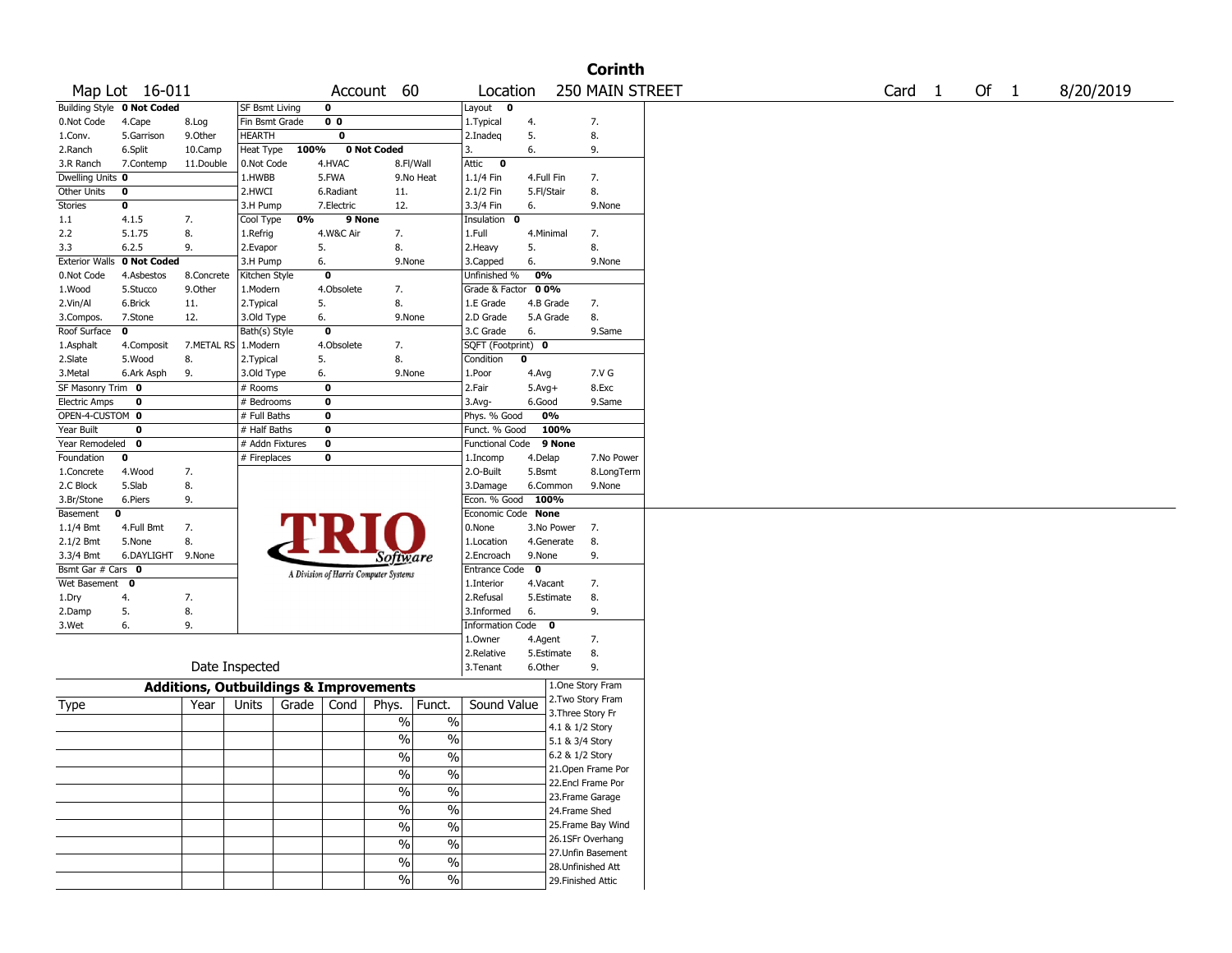|                  | Map Lot 04-034           | Account 557 | Location                                 |                         | 465 WEST CORINTH ROAD    |                                     |                 |                          | Card <sub>1</sub>    | Of $1$        |                                 | 8/20/2019                              |
|------------------|--------------------------|-------------|------------------------------------------|-------------------------|--------------------------|-------------------------------------|-----------------|--------------------------|----------------------|---------------|---------------------------------|----------------------------------------|
|                  | EMILIO ESTATES, INC.     |             |                                          | <b>Property Data</b>    |                          |                                     |                 | <b>Assessment Record</b> |                      |               |                                 |                                        |
|                  |                          |             | Neighborhood 2 Neighborhood B            |                         |                          | Year                                | Land            |                          | <b>Buildings</b>     |               | Exempt                          | <b>Total</b>                           |
|                  |                          |             |                                          |                         |                          | 2006                                |                 | 20,630                   |                      | 247,610       |                                 | 268,240<br>0                           |
|                  | 465 WEST CORINTH ROAD    |             | Tree Growth Year                         | $\mathbf 0$             |                          | 2007                                |                 | 20,630                   |                      | 247,610       |                                 | $\Omega$<br>268,240                    |
| CORINTH ME 04427 |                          |             | <b>FIRST MORTGAGE</b><br>SECOND MORTGAGE |                         | $\pmb{0}$<br>$\mathbf 0$ | 2008                                |                 | 22,700                   |                      | 260,070       |                                 | 0<br>282,770                           |
| B6491P187        |                          |             | Zone/Land Use 11 Residential             |                         |                          | 2009                                |                 | 22,700                   |                      | 260,070       |                                 | 0<br>282,770                           |
|                  |                          |             |                                          |                         |                          |                                     |                 |                          |                      |               |                                 |                                        |
|                  |                          |             | Secondary Zone                           |                         |                          | 2010                                |                 | 22,700                   |                      | 260,070       |                                 | 282,770<br>0                           |
|                  |                          |             |                                          |                         |                          | 2011                                |                 | 22,700                   |                      | 260,070       |                                 | $\pmb{0}$<br>282,770                   |
|                  |                          |             | Topography 1 Level                       |                         | 9                        | 2012                                |                 | 22,700                   |                      | 289,560       |                                 | 312,260<br>0                           |
|                  |                          |             | 1.Level                                  | 4.Below St              | 7.                       | 2013                                |                 | 22,700                   |                      | 289,560       |                                 | 312,260<br>0                           |
|                  |                          |             | 2.Rolling<br>3.Above St                  | 5.Low<br>6.Swampy       | 8.<br>9.                 | 2014                                |                 | 22,700                   |                      | 289,560       |                                 | 0<br>312,260                           |
|                  |                          |             | 4 Drilled Well<br>Utilities              |                         | <b>6 Septic System</b>   | 2015                                |                 | 22,700                   |                      | 287,560       |                                 | 0<br>310,260                           |
|                  |                          |             |                                          |                         |                          | 2016                                |                 | 22,700                   |                      | 287,560       |                                 | 310,260<br>0                           |
|                  |                          |             | 1.Public<br>2. Water                     | 4.Dr Well<br>5.Dug Well | 7.Cesspool<br>8.         | 2017                                |                 | 22,700                   |                      | 286,660       |                                 | 0<br>309,360                           |
|                  |                          |             | 3.Sewer                                  | 6.Septic                | 9.None                   | 2018                                |                 | 22,700                   |                      | 289,540       |                                 | 0<br>312,240                           |
|                  |                          |             | 1 Paved<br><b>Street</b>                 |                         |                          | 2019                                |                 | 22,700                   |                      | 289,540       |                                 | $\mathbf 0$<br>312,240                 |
|                  |                          |             | 1.Paved                                  | 4.R/W                   | 7.                       |                                     |                 |                          | <b>Land Data</b>     |               |                                 |                                        |
|                  |                          |             | 2.Semi Imp<br>3.Gravel                   | 5.<br>6.                | 8.<br>9.None             | <b>Front Foot</b>                   |                 | <b>Effective</b>         |                      |               | <b>Influence</b>                | <b>Influence</b>                       |
|                  |                          |             | STATUS TG-F&O                            |                         | $\mathbf 0$              | 11.Regular Lot                      | <b>Type</b>     | Frontage                 | <b>Depth</b>         | <b>Factor</b> | Code<br>%                       | <b>Codes</b><br>1.Unimproved           |
|                  | Inspection Witnessed By: |             |                                          |                         | $\mathbf 0$              | 12.Delta Triangle                   |                 |                          |                      |               | $\frac{9}{6}$                   | 2.Excess Frtg                          |
|                  |                          |             |                                          | <b>Sale Data</b>        |                          | 13. Nabla Triangle<br>14. Rear Land |                 |                          |                      |               | %<br>%                          | 3. Topography<br>4.Size/Shape          |
| X                |                          | Date        | Sale Date                                |                         |                          | 15. Miscellaneous                   |                 |                          |                      |               | %                               | 5.Access                               |
| No./Date         | Description              | Date Insp.  | Price                                    |                         |                          |                                     |                 |                          |                      |               | %<br>%                          | 6.Open Space<br>7.Restricted           |
|                  |                          |             | Sale Type<br>1.Land                      | 4. Mobile               | 7.                       | <b>Square Foot</b>                  |                 |                          | <b>Square Feet</b>   |               |                                 | 8.Environmt                            |
|                  |                          |             | 2.L & B                                  | 5.Other                 | 8.                       | 16.Regular Lot                      |                 |                          |                      |               | %                               | 9. Fractional                          |
|                  |                          |             | 3.Building                               | 6.                      | 9.                       | 17.Secondary Lot                    |                 |                          |                      |               | %<br>$\frac{9}{6}$              | Acres<br>30. Rear Land 51+             |
|                  |                          |             | Financing                                |                         |                          | 18. Excess Land<br>19.Sound Value   |                 |                          |                      |               | $\frac{9}{6}$                   | 31.Tillable                            |
|                  |                          |             | 1.Convent                                | 4.Seller                | 7.                       | 20.Miscellaneous                    |                 |                          |                      |               | $\frac{9}{6}$                   | 32.Pasture                             |
| Notes:           |                          |             | 2.FHA/VA                                 | 5.Private               | 8.                       |                                     |                 |                          |                      |               | $\frac{9}{6}$                   | 33.Open Space<br>34.Softwood (F&O)     |
|                  |                          |             | 3.Assumed                                | 6.Cash                  | 9.Unknown                | <b>Fract. Acre</b>                  |                 |                          |                      |               | %                               | 35. Mixed Wood (F&                     |
|                  |                          |             | Validity                                 |                         |                          | 21.Improved (Frac                   | 24              | <b>Acreage/Sites</b>     | 1.00                 | 100           | %<br>$\mathbf 0$                | 36.Hardwood (F&O)                      |
|                  |                          |             | 1.Valid                                  | 4.Split                 | 7.Renovate               | 22.Unimproved (Fr                   | $\overline{27}$ |                          | 2.50                 | 100           | $\frac{9}{6}$<br>$\overline{0}$ | 37.Softwood (TG)                       |
|                  |                          |             | 2.Related<br>3.Distress                  | 5.Partial<br>6.Exempt   | 8.Other<br>9.            | 23.No Road Lot (F                   |                 |                          |                      |               | $\frac{9}{6}$                   | 38. Mixed Wood (TG<br>39.Hardwood (TG) |
|                  |                          |             |                                          |                         |                          | Acres<br>24.Commercial              |                 |                          |                      |               | $\frac{9}{6}$                   | 40. Wasteland                          |
|                  |                          |             | Verified                                 |                         |                          | 25.                                 |                 |                          |                      |               | $\frac{9}{6}$<br>$\frac{9}{6}$  | 41. Multiple MO HO                     |
|                  |                          |             | 1.Buyer<br>2.Seller                      | 4.Agent<br>5.Pub Rec    | 7.Family<br>8.Other      | 26.                                 |                 |                          |                      |               | %                               | 42. Multiple Home                      |
|                  |                          |             | 3.Lender                                 | 6.MLS                   | 9.                       | 27. Rear Land 1-10                  |                 |                          |                      |               |                                 | 43.TG SINGLE LANE<br>44.Lot Improvemen |
| <b>Corinth</b>   |                          |             |                                          |                         |                          | 28. Rear Land 11-2                  |                 |                          | <b>Total Acreage</b> | 3.50          |                                 | 45. Miscellaneous                      |
|                  |                          |             |                                          |                         |                          | 29. Rear Land 26-5                  |                 |                          |                      |               |                                 | 46.Sound Value                         |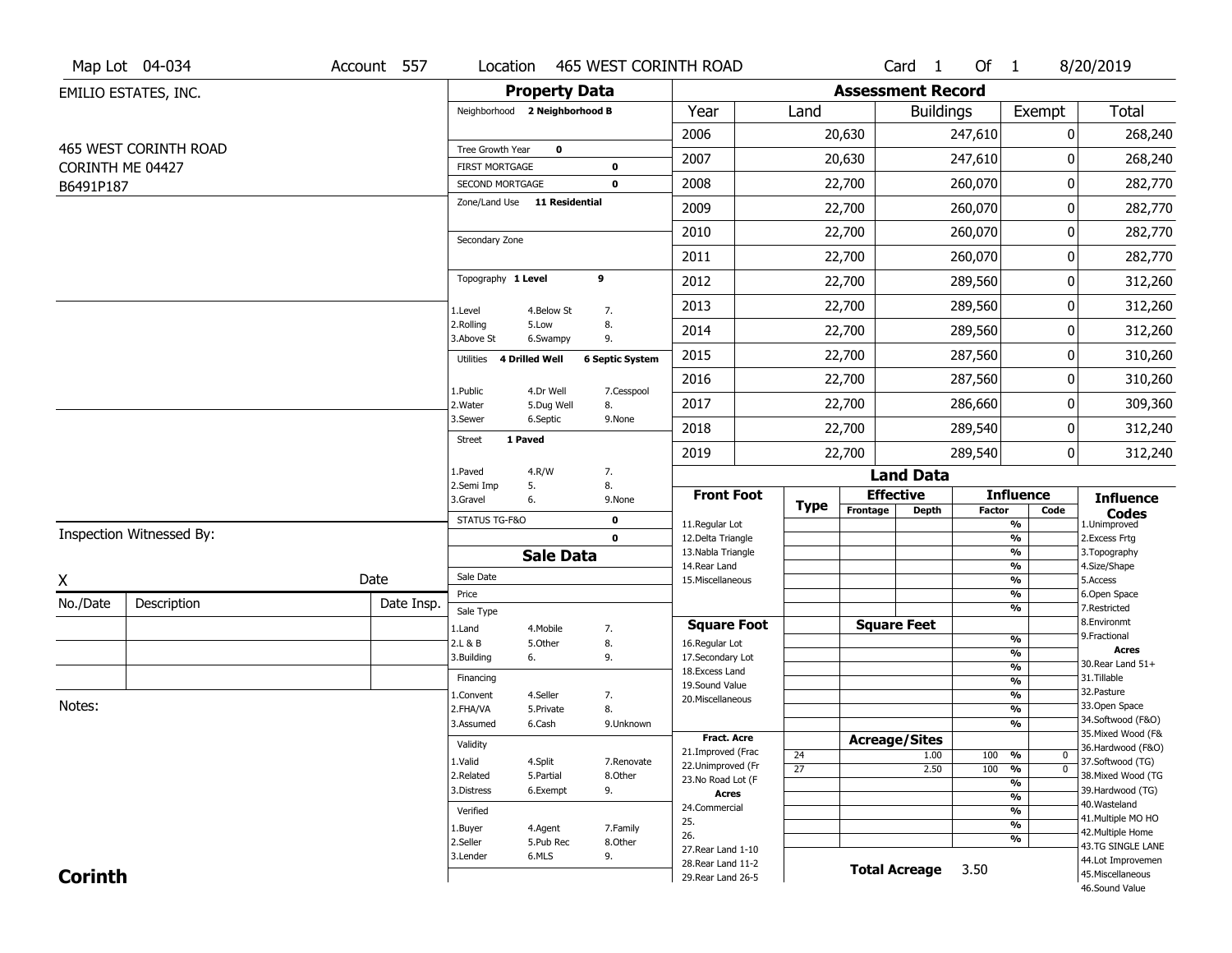|                       |                            |                                                   |                       |       |                |                                       |                          |                           |            |                 | <b>Corinth</b>     |                       |        |        |           |
|-----------------------|----------------------------|---------------------------------------------------|-----------------------|-------|----------------|---------------------------------------|--------------------------|---------------------------|------------|-----------------|--------------------|-----------------------|--------|--------|-----------|
|                       | Map Lot 04-034             |                                                   |                       |       |                | Account 557                           |                          | Location                  |            |                 |                    | 465 WEST CORINTH ROAD | Card 1 | Of $1$ | 8/20/2019 |
|                       | Building Style 0 Not Coded |                                                   | <b>SF Bsmt Living</b> |       | 0              |                                       |                          | Layout $\qquad \bullet$   |            |                 |                    |                       |        |        |           |
| 0.Not Code            | 4.Cape                     | 8.Log                                             | Fin Bsmt Grade        |       | 0 <sub>0</sub> |                                       |                          | 1.Typical                 | 4.         |                 | 7.                 |                       |        |        |           |
| 1.Conv.               | 5.Garrison                 | 9.Other                                           | <b>HEARTH</b>         |       | $\mathbf 0$    |                                       |                          | 2.Inadeg                  | 5.         |                 | 8.                 |                       |        |        |           |
| 2.Ranch               | 6.Split                    | 10.Camp                                           | Heat Type             | 100%  |                | 0 Not Coded                           |                          | 3.                        | 6.         |                 | 9.                 |                       |        |        |           |
| 3.R Ranch             | 7.Contemp                  | 11.Double                                         | 0.Not Code            |       | 4.HVAC         |                                       | 8.Fl/Wall                | Attic<br>$\bullet$        |            |                 |                    |                       |        |        |           |
| Dwelling Units 0      |                            |                                                   | 1.HWBB                |       | 5.FWA          |                                       | 9.No Heat                | 1.1/4 Fin                 | 4.Full Fin |                 | 7.                 |                       |        |        |           |
| Other Units           | 0                          |                                                   | 2.HWCI                |       | 6.Radiant      | 11.                                   |                          | 2.1/2 Fin                 | 5.Fl/Stair |                 | 8.                 |                       |        |        |           |
| Stories               | 0                          |                                                   | 3.H Pump              |       | 7.Electric     | 12.                                   |                          | 3.3/4 Fin                 | 6.         |                 | 9.None             |                       |        |        |           |
| 1.1                   | 4.1.5                      | 7.                                                | Cool Type             | 0%    | 9 None         |                                       |                          | Insulation 0              |            |                 |                    |                       |        |        |           |
| 2.2                   | 5.1.75                     | 8.                                                | 1.Refrig              |       | 4.W&C Air      | 7.                                    |                          | 1.Full                    | 4.Minimal  |                 | 7.                 |                       |        |        |           |
| 3.3                   | 6.2.5                      | 9.                                                | 2.Evapor              |       | 5.             | 8.                                    |                          | 2.Heavy                   | 5.         |                 | 8.                 |                       |        |        |           |
| <b>Exterior Walls</b> | 0 Not Coded                |                                                   | 3.H Pump              |       | 6.             | 9.None                                |                          | 3.Capped                  | 6.         |                 | 9.None             |                       |        |        |           |
| 0.Not Code            | 4.Asbestos                 | 8.Concrete                                        | Kitchen Style         |       | $\mathbf 0$    |                                       |                          | Unfinished %              | 0%         |                 |                    |                       |        |        |           |
| 1.Wood                | 5.Stucco                   | 9.0ther                                           | 1.Modern              |       | 4.Obsolete     | 7.                                    |                          | Grade & Factor            | 00%        |                 |                    |                       |        |        |           |
| 2.Vin/Al              | 6.Brick                    | 11.                                               | 2. Typical            |       | 5.             | 8.                                    |                          | 1.E Grade                 |            | 4.B Grade       | 7.                 |                       |        |        |           |
| 3.Compos.             | 7.Stone                    | 12.                                               | 3.Old Type            |       | 6.             | 9.None                                |                          | 2.D Grade                 |            | 5.A Grade       | 8.                 |                       |        |        |           |
| Roof Surface          | $\mathbf 0$                |                                                   | Bath(s) Style         |       | $\mathbf 0$    |                                       |                          | 3.C Grade                 | 6.         |                 | 9.Same             |                       |        |        |           |
| 1.Asphalt             | 4.Composit                 | 7.METAL RS                                        | 1.Modern              |       | 4.Obsolete     | 7.                                    |                          | SQFT (Footprint) 0        |            |                 |                    |                       |        |        |           |
| 2.Slate               | 5.Wood                     | 8.                                                | 2. Typical            |       | 5.             | 8.                                    |                          | Condition                 | 0          |                 |                    |                       |        |        |           |
| 3.Metal               | 6.Ark Asph                 | 9.                                                | 3.Old Type            |       | 6.             | 9.None                                |                          | 1.Poor                    | 4.Avg      |                 | 7.V G              |                       |        |        |           |
| SF Masonry Trim 0     |                            |                                                   | # Rooms               |       | 0              |                                       |                          | 2.Fair                    | $5.Avg+$   |                 | 8.Exc              |                       |        |        |           |
| <b>Electric Amps</b>  | 0                          |                                                   | # Bedrooms            |       | 0              |                                       |                          | 3.Avg-                    | 6.Good     |                 | 9.Same             |                       |        |        |           |
| OPEN-4-CUSTOM 0       |                            |                                                   | # Full Baths          |       | 0              |                                       |                          | Phys. % Good              |            | 0%              |                    |                       |        |        |           |
| Year Built            | 0                          |                                                   | # Half Baths          |       | 0              |                                       |                          | Funct. % Good             |            | 100%            |                    |                       |        |        |           |
| Year Remodeled 0      |                            |                                                   | # Addn Fixtures       |       | $\pmb{0}$      |                                       |                          | <b>Functional Code</b>    |            | 9 None          |                    |                       |        |        |           |
| Foundation            | 0                          |                                                   | # Fireplaces          |       | 0              |                                       |                          | 1.Incomp                  | 4.Delap    |                 | 7.No Power         |                       |        |        |           |
| 1.Concrete            | 4.Wood                     | 7.                                                |                       |       |                |                                       |                          | 2.O-Built                 | 5.Bsmt     |                 | 8.LongTerm         |                       |        |        |           |
| 2.C Block             | 5.Slab                     | 8.                                                |                       |       |                |                                       |                          | 3.Damage                  |            | 6.Common        | 9.None             |                       |        |        |           |
| 3.Br/Stone            | 6.Piers                    | 9.                                                |                       |       |                |                                       |                          | Econ. % Good              | 100%       |                 |                    |                       |        |        |           |
| Basement              | 0                          |                                                   |                       |       |                |                                       |                          | Economic Code None        |            |                 |                    |                       |        |        |           |
| 1.1/4 Bmt             | 4.Full Bmt                 | 7.                                                |                       |       |                |                                       |                          | 0.None                    |            | 3.No Power      | 7.                 |                       |        |        |           |
| 2.1/2 Bmt             | 5.None                     | 8.                                                |                       |       |                |                                       |                          | 1.Location                |            | 4.Generate      | 8.                 |                       |        |        |           |
| 3.3/4 Bmt             | 6.DAYLIGHT 9.None          |                                                   |                       |       |                | Software                              |                          | 2.Encroach                | 9.None     |                 | 9.                 |                       |        |        |           |
| Bsmt Gar # Cars 0     |                            |                                                   |                       |       |                | A Division of Harris Computer Systems |                          | Entrance Code 5 Estimated |            |                 |                    |                       |        |        |           |
| Wet Basement 0        |                            |                                                   |                       |       |                |                                       |                          | 1.Interior                | 4.Vacant   |                 | 7.                 |                       |        |        |           |
| 1.Dry                 | 4.                         | 7.                                                |                       |       |                |                                       |                          | 2.Refusal                 |            | 5.Estimate      | 8.                 |                       |        |        |           |
| 2.Damp                | 5.                         | 8.                                                |                       |       |                |                                       |                          | 3.Informed                | 6.         |                 | 9.                 |                       |        |        |           |
| 3.Wet                 | 6.                         | 9.                                                |                       |       |                |                                       |                          | <b>Information Code</b>   |            | 5 Estimate      |                    |                       |        |        |           |
|                       |                            |                                                   |                       |       |                |                                       |                          | 1.0wner                   | 4.Agent    |                 | 7.                 |                       |        |        |           |
|                       |                            |                                                   |                       |       |                |                                       |                          | 2.Relative                |            | 5.Estimate      | 8.                 |                       |        |        |           |
|                       |                            |                                                   | Date Inspected        |       | 5/18/2010      |                                       |                          | 3.Tenant                  | 6.Other    |                 | 9.                 |                       |        |        |           |
|                       |                            |                                                   |                       |       |                |                                       |                          |                           |            |                 | 1.One Story Fram   |                       |        |        |           |
|                       |                            | <b>Additions, Outbuildings &amp; Improvements</b> |                       |       |                |                                       |                          |                           |            |                 | 2. Two Story Fram  |                       |        |        |           |
| Type                  |                            | Year                                              | Units                 | Grade | Cond           | Phys.                                 | Funct.                   | Sound Value               |            |                 | 3. Three Story Fr  |                       |        |        |           |
|                       |                            |                                                   |                       |       |                | $\%$                                  | $\%$                     |                           |            | 4.1 & 1/2 Story |                    |                       |        |        |           |
|                       |                            |                                                   |                       |       |                | %                                     | $\%$                     |                           |            | 5.1 & 3/4 Story |                    |                       |        |        |           |
|                       |                            |                                                   |                       |       |                |                                       |                          |                           |            | 6.2 & 1/2 Story |                    |                       |        |        |           |
|                       |                            |                                                   |                       |       |                | $\frac{9}{6}$                         | $\sqrt{6}$               |                           |            |                 | 21. Open Frame Por |                       |        |        |           |
|                       |                            |                                                   |                       |       |                | $\sqrt{6}$                            | $\%$                     |                           |            |                 | 22.Encl Frame Por  |                       |        |        |           |
|                       |                            |                                                   |                       |       |                | $\frac{0}{0}$                         | $\%$                     |                           |            |                 | 23. Frame Garage   |                       |        |        |           |
|                       |                            |                                                   |                       |       |                | $\frac{1}{2}$                         | $\overline{\frac{0}{0}}$ |                           |            | 24.Frame Shed   |                    |                       |        |        |           |
|                       |                            |                                                   |                       |       |                |                                       |                          |                           |            |                 |                    |                       |        |        |           |
|                       |                            |                                                   |                       |       |                | $\%$                                  | $\overline{\frac{0}{0}}$ |                           |            |                 | 25. Frame Bay Wind |                       |        |        |           |
|                       |                            |                                                   |                       |       |                | $\frac{1}{2}$                         | $\overline{\frac{0}{0}}$ |                           |            |                 | 26.1SFr Overhang   |                       |        |        |           |
|                       |                            |                                                   |                       |       |                | $\sqrt{6}$                            | $\overline{\frac{0}{0}}$ |                           |            |                 | 27.Unfin Basement  |                       |        |        |           |
|                       |                            |                                                   |                       |       |                |                                       |                          |                           |            |                 | 28. Unfinished Att |                       |        |        |           |
|                       |                            |                                                   |                       |       |                | $\frac{9}{6}$                         | $\overline{\frac{0}{0}}$ |                           |            |                 | 29. Finished Attic |                       |        |        |           |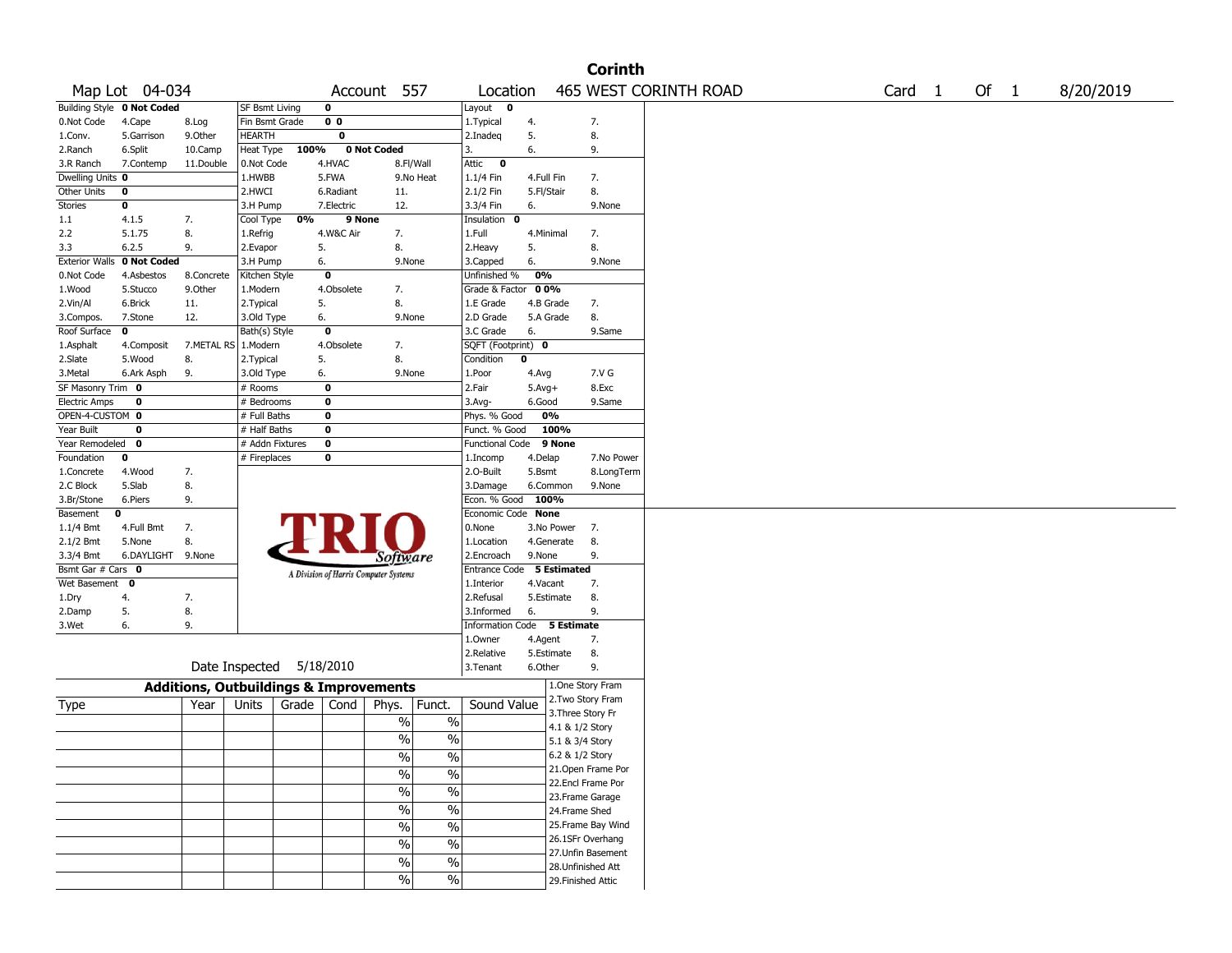| <b>Property Data</b><br><b>Assessment Record</b><br>EMMONS, IAN J.<br>Year<br>Land<br><b>Buildings</b><br>Neighborhood 4 Neighborhood D<br>Exempt<br>584 WEST OLD TOWN ROAD<br>2006<br>13,350<br>0<br>0 | <b>Total</b>                            |
|---------------------------------------------------------------------------------------------------------------------------------------------------------------------------------------------------------|-----------------------------------------|
|                                                                                                                                                                                                         |                                         |
|                                                                                                                                                                                                         |                                         |
|                                                                                                                                                                                                         | 13,350                                  |
| Tree Growth Year<br>$\mathbf 0$<br>$\mathbf{0}$<br>2007<br>13,350<br>0                                                                                                                                  | 13,350                                  |
| OLD TOWN ME 04468<br><b>FIRST MORTGAGE</b><br>$\mathbf 0$<br>14,800<br>15,910<br>0<br>2008<br><b>SECOND MORTGAGE</b><br>0                                                                               | 30,710                                  |
| B13744P268<br>Zone/Land Use 11 Residential<br>Previous Owner                                                                                                                                            |                                         |
| 2009<br>14,800<br>15,910<br>0<br>PHILBRICK, CHESTER O.                                                                                                                                                  | 30,710                                  |
| 2010<br>14,800<br>15,910<br>0<br><b>PO BOX 534</b><br>Secondary Zone                                                                                                                                    | 30,710                                  |
| 2011<br>15,910<br>0<br>14,800                                                                                                                                                                           | 30,710                                  |
| CORINTH ME 04427<br>Topography 1 Level<br>2012<br>14,800<br>15,910<br>0                                                                                                                                 | 30,710                                  |
| Sale Date: 7/06/2018<br>2013<br>14,800<br>15,910<br>0<br>Previous Owner<br>1.Level<br>4.Below St<br>7.                                                                                                  | 30,710                                  |
| 2.Rolling<br>5.Low<br>8.<br>GARY M. POMEROY LOGGING, INC.<br>15,910<br>0<br>2014<br>14,800<br>3.Above St<br>9.<br>6.Swampy                                                                              | 30,710                                  |
| 2015<br>15,910<br>14,800<br>$\Omega$<br><b>4 Drilled Well</b><br><b>6 Septic System</b><br>Utilities<br>1909 HAMMOND ST                                                                                 | 30,710                                  |
| 2016<br>14,800<br>20,480<br>15,000<br>HERMON ME 04401<br>4.Dr Well<br>1.Public<br>7.Cesspool                                                                                                            | 20,280                                  |
| Sale Date: 1/14/2015<br>20,480<br>2017<br>14,800<br>20,000<br>2.Water<br>5.Dug Well<br>8.                                                                                                               | 15,280                                  |
| 3.Sewer<br>6.Septic<br>9.None<br>2018<br>14,800<br>20,480<br>20,000                                                                                                                                     | 15,280                                  |
| 3 Gravel<br>Street<br>2019<br>14,800<br>20,480<br>0                                                                                                                                                     | 35,280                                  |
| 4.R/W<br>7.<br>1.Paved<br><b>Land Data</b>                                                                                                                                                              |                                         |
| 2.Semi Imp<br>5.<br>8.<br><b>Effective</b><br><b>Front Foot</b><br><b>Influence</b><br>3.Gravel<br>6.<br>9.None                                                                                         | <b>Influence</b>                        |
| <b>Type</b><br>Frontage<br><b>Depth</b><br><b>Factor</b><br>Code<br>STATUS TG-F&O<br>0<br>11.Regular Lot<br>%                                                                                           | <b>Codes</b><br>1.Unimproved            |
| Inspection Witnessed By:<br>$\mathbf{0}$<br>12.Delta Triangle<br>%                                                                                                                                      | 2. Excess Frtg                          |
| 13. Nabla Triangle<br>%<br><b>Sale Data</b><br>14. Rear Land<br>%                                                                                                                                       | 3. Topography<br>4.Size/Shape           |
| Sale Date<br>7/06/2018<br>Date<br>Χ<br>15. Miscellaneous<br>%                                                                                                                                           | 5.Access                                |
| 20,000<br>%<br>Price<br>No./Date<br>Description<br>Date Insp.<br>%                                                                                                                                      | 6.Open Space<br>7.Restricted            |
| Sale Type<br>2 Land & Buildings<br><b>Square Feet</b><br><b>Square Foot</b>                                                                                                                             | 8.Environmt                             |
| 1.Land<br>4. Mobile<br>7.<br>$\frac{9}{6}$<br>2.L & B<br>5.Other<br>8.<br>16.Regular Lot                                                                                                                | 9. Fractional                           |
| %<br>3.Building<br>9.<br>17.Secondary Lot<br>6.                                                                                                                                                         | <b>Acres</b><br>30. Rear Land 51+       |
| $\frac{9}{6}$<br>18. Excess Land<br>9 Unknown<br>Financing<br>$\frac{9}{6}$                                                                                                                             | 31.Tillable                             |
| 19.Sound Value<br>4.Seller<br>$\frac{9}{6}$<br>1.Convent<br>7.<br>20.Miscellaneous                                                                                                                      | 32.Pasture                              |
| Notes:<br>$\frac{9}{6}$<br>2.FHA/VA<br>8.<br>5.Private                                                                                                                                                  | 33.Open Space                           |
| 6.Cash<br>$\frac{9}{6}$<br>3.Assumed<br>9.Unknown                                                                                                                                                       | 34.Softwood (F&O)<br>35. Mixed Wood (F& |
| Fract. Acre<br><b>Acreage/Sites</b><br>Validity<br>8 Other Non Valid<br>21.Improved (Frac                                                                                                               | 36.Hardwood (F&O)                       |
| 21<br>1.00<br>100<br>%<br>0<br>1.Valid<br>4.Split<br>7.Renovate<br>22.Unimproved (Fr<br>$\overline{27}$<br>$\overline{0}$                                                                               | 37.Softwood (TG)                        |
| 1.50<br>100<br>%<br>2.Related<br>5.Partial<br>8.Other<br>23.No Road Lot (F<br>%                                                                                                                         | 38. Mixed Wood (TG                      |
| 3.Distress<br>6.Exempt<br>9.<br><b>Acres</b><br>$\frac{9}{6}$                                                                                                                                           | 39.Hardwood (TG)                        |
| 24.Commercial<br>%<br>Verified<br><b>5 Public Record</b>                                                                                                                                                | 40. Wasteland<br>41. Multiple MO HO     |
| 25.<br>$\frac{9}{6}$<br>4.Agent<br>7.Family<br>1.Buyer                                                                                                                                                  | 42. Multiple Home                       |
| 26.<br>%<br>2.Seller<br>5.Pub Rec<br>8.Other<br>27. Rear Land 1-10                                                                                                                                      | 43.TG SINGLE LANE                       |
| 6.MLS<br>9.<br>3.Lender<br>28. Rear Land 11-2                                                                                                                                                           | 44.Lot Improvemen                       |
| <b>Total Acreage</b><br>2.50<br><b>Corinth</b><br>29. Rear Land 26-5                                                                                                                                    | 45. Miscellaneous<br>46.Sound Value     |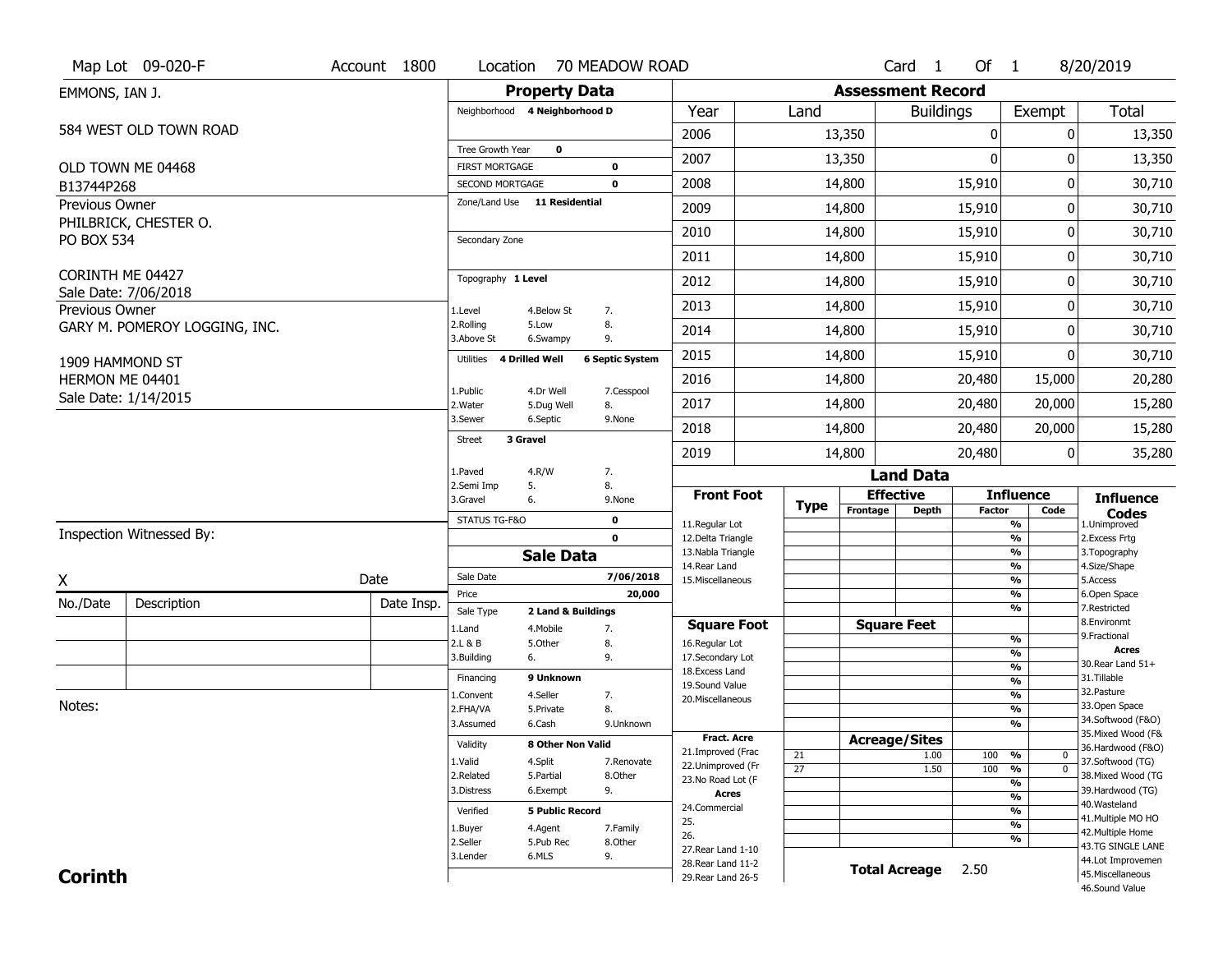|                      |                               |                                                   |                       |       |                         |                                       |                          |                            |             |                                       | <b>Corinth</b> |                   |        |           |
|----------------------|-------------------------------|---------------------------------------------------|-----------------------|-------|-------------------------|---------------------------------------|--------------------------|----------------------------|-------------|---------------------------------------|----------------|-------------------|--------|-----------|
|                      | Map Lot 09-020-F              |                                                   |                       |       |                         | Account 1800                          |                          | Location                   |             |                                       | 70 MEADOW ROAD | Card <sub>1</sub> | Of $1$ | 8/20/2019 |
|                      | Building Style 1 Conventional |                                                   | <b>SF Bsmt Living</b> |       | 0                       |                                       |                          | Layout 1 Typical           |             |                                       |                |                   |        |           |
| 0.Not Code           | 4.Cape                        | 8.Log                                             | Fin Bsmt Grade        |       | 0 <sub>0</sub>          |                                       |                          | 1. Typical                 | 4.          | 7.                                    |                |                   |        |           |
| 1.Conv.              | 5.Garrison                    | 9.0ther                                           | <b>HEARTH</b>         |       | 0                       |                                       |                          | 2.Inadeq                   | 5.          | 8.                                    |                |                   |        |           |
| 2.Ranch              | 6.Split                       | 10.Camp                                           | Heat Type             | 100%  |                         | 5 Forced Warm Air                     |                          | 3.                         | 6.          | 9.                                    |                |                   |        |           |
| 3.R Ranch            | 7.Contemp                     | 11.Double                                         | 0.Not Code            |       | 4.HVAC                  | 8.Fl/Wall                             |                          | Attic<br>9 None            |             |                                       |                |                   |        |           |
| Dwelling Units 1     |                               |                                                   | 1.HWBB                |       | 5.FWA                   |                                       | 9.No Heat                | 1.1/4 Fin                  | 4.Full Fin  | 7.                                    |                |                   |        |           |
| <b>Other Units</b>   | 0                             |                                                   | 2.HWCI                |       | 6.Radiant               | 11.                                   |                          | 2.1/2 Fin                  | 5.Fl/Stair  | 8.                                    |                |                   |        |           |
| <b>Stories</b>       | 2 Two Story                   |                                                   | 3.H Pump              |       | 7.Electric              | 12.                                   |                          | 3.3/4 Fin                  | 6.          |                                       | 9.None         |                   |        |           |
| 1.1                  | 4.1.5                         | 7.                                                | Cool Type             | 0%    | 9 None                  |                                       |                          | Insulation                 | 1 Full      |                                       |                |                   |        |           |
| 2.2                  | 5.1.75                        | 8.                                                | 1.Refrig              |       | 4.W&C Air               | 7.                                    |                          | 1.Full                     | 4.Minimal   | 7.                                    |                |                   |        |           |
| 3.3                  | 6.2.5                         | 9.                                                | 2.Evapor              | 5.    |                         | 8.                                    |                          | 2. Heavy                   | 5.          | 8.                                    |                |                   |        |           |
|                      | Exterior Walls 1 Wood Siding  |                                                   | 3.H Pump              | 6.    |                         | 9.None                                |                          | 3.Capped                   | 6.          |                                       | 9.None         |                   |        |           |
| 0.Not Code           | 4.Asbestos                    | 8.Concrete                                        | Kitchen Style         |       | 3 Old Style             |                                       |                          | Unfinished %               | 0%          |                                       |                |                   |        |           |
| 1.Wood               | 5.Stucco                      | 9.0ther                                           | 1.Modern              |       | 4.Obsolete              | 7.                                    |                          | Grade & Factor 2 Fair 100% |             |                                       |                |                   |        |           |
| 2.Vin/Al             | 6.Brick                       | 11.                                               | 2.Typical             | 5.    |                         | 8.                                    |                          | 1.E Grade                  | 4.B Grade   | 7.                                    |                |                   |        |           |
| 3.Compos.            | 7.Stone                       | 12.                                               | 3.Old Type            | 6.    |                         | 9.None                                |                          | 2.D Grade                  | 5.A Grade   | 8.                                    |                |                   |        |           |
| Roof Surface         | 1 Asphalt Shingles            |                                                   | Bath(s) Style         |       | 3 Old Style             |                                       |                          | 3.C Grade                  | 6.          |                                       | 9.Same         |                   |        |           |
| 1.Asphalt            | 4.Composit                    | 7.METAL RS                                        | 1.Modern              |       | 4.Obsolete              | 7.                                    |                          | SQFT (Footprint) 600       |             |                                       |                |                   |        |           |
| 2.Slate              | 5.Wood                        | 8.                                                | 2. Typical            | 5.    |                         | 8.                                    |                          | Condition                  | 2 Fair      |                                       |                |                   |        |           |
| 3.Metal              | 6.Ark Asph                    | 9.                                                | 3.Old Type            | 6.    |                         | 9.None                                |                          | 1.Poor                     | 4.Avg       |                                       | 7.V G          |                   |        |           |
| SF Masonry Trim 0    |                               |                                                   | # Rooms               |       | $\overline{\mathbf{z}}$ |                                       |                          | 2.Fair                     | $5.Avg+$    |                                       | 8.Exc          |                   |        |           |
| <b>Electric Amps</b> | $\mathbf 0$                   |                                                   | # Bedrooms            |       | $\overline{\mathbf{2}}$ |                                       |                          | $3.$ Avg-                  | 6.Good      |                                       | 9.Same         |                   |        |           |
| OPEN-4-CUSTOM 0      |                               |                                                   | # Full Baths          |       | $\mathbf{1}$            |                                       |                          | Phys. % Good               |             | 70%                                   |                |                   |        |           |
| Year Built           | 2005                          |                                                   | # Half Baths          |       | 0                       |                                       |                          | Funct. % Good              |             | 85%                                   |                |                   |        |           |
| Year Remodeled       | 0                             |                                                   | # Addn Fixtures       |       | 0                       |                                       |                          | <b>Functional Code</b>     |             | 1 Incomplete                          |                |                   |        |           |
| Foundation           | 2 Concrete Block              |                                                   | # Fireplaces          |       | 0                       |                                       |                          | 1.Incomp                   | 4.Delap     |                                       | 7.No Power     |                   |        |           |
| 1.Concrete           | 4.Wood                        | 7.                                                |                       |       |                         |                                       |                          | 2.0-Built                  | 5.Bsmt      |                                       | 8.LongTerm     |                   |        |           |
| 2.C Block            | 5.Slab                        | 8.                                                |                       |       |                         |                                       |                          | 3.Damage                   | 6.Common    |                                       | 9.None         |                   |        |           |
| 3.Br/Stone           | 6.Piers                       | 9.                                                |                       |       |                         |                                       |                          | Econ. % Good               | 100%        |                                       |                |                   |        |           |
| Basement             | 9 No Basement                 |                                                   |                       |       |                         |                                       |                          | Economic Code None         |             |                                       |                |                   |        |           |
| $1.1/4$ Bmt          | 4.Full Bmt                    | 7.                                                |                       |       |                         |                                       |                          | 0.None                     | 3.No Power  | 7.                                    |                |                   |        |           |
| 2.1/2 Bmt            | 5.None                        | 8.                                                |                       |       |                         |                                       |                          | 1.Location                 | 4.Generate  | 8.                                    |                |                   |        |           |
| 3.3/4 Bmt            | 6.DAYLIGHT 9.None             |                                                   |                       |       |                         | Software                              |                          | 2.Encroach                 | 9.None      | 9.                                    |                |                   |        |           |
| Bsmt Gar # Cars 0    |                               |                                                   |                       |       |                         | A Division of Harris Computer Systems |                          | Entrance Code              | $\mathbf 0$ |                                       |                |                   |        |           |
| Wet Basement         | 9 No Basement                 |                                                   |                       |       |                         |                                       |                          | 1.Interior                 | 4.Vacant    | 7.                                    |                |                   |        |           |
| 1.Dry                | 4.                            | 7.                                                |                       |       |                         |                                       |                          | 2.Refusal                  | 5.Estimate  | 8.                                    |                |                   |        |           |
| 2.Damp               | 5.                            | 8.                                                |                       |       |                         |                                       |                          | 3.Informed                 | 6.          | 9.                                    |                |                   |        |           |
| 3.Wet                | 6.                            | 9.                                                |                       |       |                         |                                       |                          | Information Code 0         |             |                                       |                |                   |        |           |
|                      |                               |                                                   |                       |       |                         |                                       |                          | 1.Owner                    | 4.Agent     | 7.                                    |                |                   |        |           |
|                      |                               |                                                   |                       |       |                         |                                       |                          | 2.Relative                 | 5.Estimate  | 8.                                    |                |                   |        |           |
|                      |                               | Date Inspected                                    |                       |       |                         |                                       |                          | 3. Tenant                  | 6.Other     | 9.                                    |                |                   |        |           |
|                      |                               | <b>Additions, Outbuildings &amp; Improvements</b> |                       |       |                         |                                       |                          |                            |             | 1.One Story Fram<br>2. Two Story Fram |                |                   |        |           |
| Type                 |                               | Year                                              | Units                 | Grade | Cond                    | Phys.                                 | Funct.                   | Sound Value                |             | 3. Three Story Fr                     |                |                   |        |           |
| 24 Frame Shed        |                               | 10                                                |                       |       |                         | $\%$                                  |                          | % 500                      |             | 4.1 & 1/2 Story                       |                |                   |        |           |
|                      |                               |                                                   |                       |       |                         | $\%$                                  | $\%$                     |                            |             | 5.1 & 3/4 Story                       |                |                   |        |           |
|                      |                               |                                                   |                       |       |                         | $\%$                                  | $\%$                     |                            |             | 6.2 & 1/2 Story                       |                |                   |        |           |
|                      |                               |                                                   |                       |       |                         |                                       |                          |                            |             | 21. Open Frame Por                    |                |                   |        |           |
|                      |                               |                                                   |                       |       |                         | $\sqrt{6}$                            | $\overline{\frac{0}{0}}$ |                            |             | 22.Encl Frame Por                     |                |                   |        |           |
|                      |                               |                                                   |                       |       |                         | $\frac{0}{6}$                         | $\overline{\frac{0}{0}}$ |                            |             | 23. Frame Garage                      |                |                   |        |           |
|                      |                               |                                                   |                       |       |                         | $\sqrt{6}$                            | $\overline{\frac{0}{0}}$ |                            |             | 24.Frame Shed                         |                |                   |        |           |
|                      |                               |                                                   |                       |       |                         | $\sqrt{6}$                            | $\overline{\frac{0}{0}}$ |                            |             | 25. Frame Bay Wind                    |                |                   |        |           |
|                      |                               |                                                   |                       |       |                         |                                       |                          |                            |             | 26.1SFr Overhang                      |                |                   |        |           |
|                      |                               |                                                   |                       |       |                         | $\frac{9}{6}$                         | $\overline{\frac{0}{0}}$ |                            |             | 27.Unfin Basement                     |                |                   |        |           |
|                      |                               |                                                   |                       |       |                         | $\%$                                  | $\overline{\frac{0}{0}}$ |                            |             | 28.Unfinished Att                     |                |                   |        |           |
|                      |                               |                                                   |                       |       |                         | $\frac{0}{0}$                         | $\sqrt{6}$               |                            |             | 29. Finished Attic                    |                |                   |        |           |
|                      |                               |                                                   |                       |       |                         |                                       |                          |                            |             |                                       |                |                   |        |           |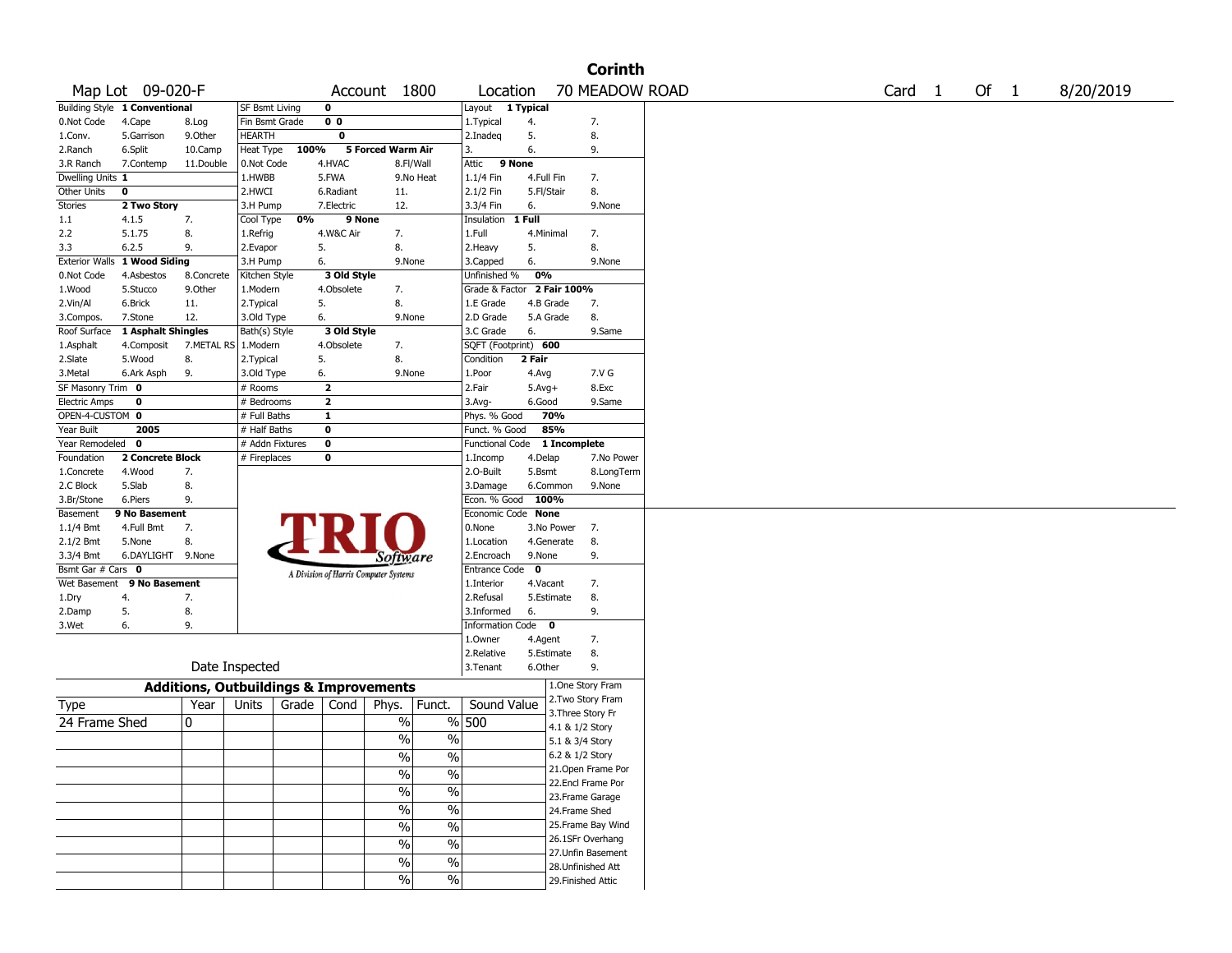|                | Map Lot 06-012-D-29H     | Account 1579 | Location                                        |                         | 968 MAIN STREET LOT 29 |                                          |      |                         | Card 1                   | Of 1          |                                | 8/20/2019                               |
|----------------|--------------------------|--------------|-------------------------------------------------|-------------------------|------------------------|------------------------------------------|------|-------------------------|--------------------------|---------------|--------------------------------|-----------------------------------------|
|                | ENGLAND, PATRICIA ANN    |              |                                                 | <b>Property Data</b>    |                        |                                          |      |                         | <b>Assessment Record</b> |               |                                |                                         |
|                |                          |              | Neighborhood 1 Neighborhood A                   |                         |                        | Year                                     | Land |                         | <b>Buildings</b>         |               | Exempt                         | <b>Total</b>                            |
|                |                          |              |                                                 |                         |                        | 2006                                     |      | 0                       |                          | 12,780        | 11,154                         | 1,626                                   |
|                | 968 MAIN STREET LOT 29   |              | Tree Growth Year                                | $\mathbf 0$             |                        | 2007                                     |      | 0                       |                          | 12,780        | 11,154                         | 1,626                                   |
|                | CORINTH ME 04427         |              | <b>FIRST MORTGAGE</b><br><b>SECOND MORTGAGE</b> |                         | 0<br>0                 | 2008                                     |      | 0                       |                          | 13,000        | 11,700                         | 1,300                                   |
| Previous Owner |                          |              | Zone/Land Use 11 Residential                    |                         |                        |                                          |      |                         |                          |               |                                |                                         |
| POLYOT, MIKE   |                          |              |                                                 |                         |                        | 2010                                     |      | 0                       |                          | 13,520        | 9,020                          | 4,500                                   |
|                |                          |              | Secondary Zone                                  |                         |                        | 2011                                     |      | 0                       |                          | 13,520        | 9,460                          | 4,060                                   |
|                | 968 MAIN STREET LOT 29   |              |                                                 |                         |                        | 2012                                     |      | 0                       |                          | 13,780        | 9,460                          | 4,320                                   |
|                | CORINTH ME 04427         |              | Topography                                      |                         |                        | 2013                                     |      | 0                       |                          | 13,780        | 10,000                         | 3,780                                   |
|                | Sale Date: 3/01/2010     |              | 1.Level                                         | 4.Below St              | 7.                     | 2014                                     |      | 0                       |                          | 13,780        | 9,800                          | 3,980                                   |
|                |                          |              | 2.Rolling<br>3.Above St                         | 5.Low<br>6.Swampy       | 8.<br>9.               | 2015                                     |      | 0                       |                          | 14,420        | 10,000                         | 4,420                                   |
|                |                          |              | <b>Utilities</b>                                |                         |                        | 2016                                     |      | 0                       |                          | 14,420        | 14,420                         | 0                                       |
|                |                          |              |                                                 |                         |                        | 2017                                     |      | 0                       |                          | 14,800        | 14,800                         | 0                                       |
|                |                          |              | 1.Public<br>2. Water                            | 4.Dr Well<br>5.Dug Well | 7.Cesspool<br>8.       | 2018                                     |      | 0                       |                          | 17,530        | 17,530                         | 0                                       |
|                |                          |              | 3.Sewer                                         | 6.Septic                | 9.None                 | 2019                                     |      | 0                       |                          | 17,530        | 17,530                         | 0                                       |
|                |                          |              | <b>Street</b>                                   |                         |                        |                                          |      |                         |                          |               |                                |                                         |
|                |                          |              | 1.Paved                                         | 4.R/W                   | 7.                     |                                          |      |                         | <b>Land Data</b>         |               |                                |                                         |
|                |                          |              | 2.Semi Imp<br>5.<br>6.<br>3.Gravel              |                         | 8.<br>9.None           | <b>Front Foot</b>                        |      |                         | <b>Effective</b>         |               | <b>Influence</b>               | <b>Influence</b>                        |
|                |                          |              | STATUS TG-F&O                                   |                         | 0                      | 11.Regular Lot                           |      | <b>Type</b><br>Frontage | <b>Depth</b>             | <b>Factor</b> | Code<br>%                      | <b>Codes</b><br>1.Unimproved            |
|                | Inspection Witnessed By: |              |                                                 |                         | $\mathbf{0}$           | 12.Delta Triangle                        |      |                         |                          |               | $\frac{9}{6}$                  | 2. Excess Frtg                          |
|                |                          |              |                                                 | <b>Sale Data</b>        |                        | 13. Nabla Triangle                       |      |                         |                          |               | %                              | 3. Topography<br>4.Size/Shape           |
| X              |                          | Date         | Sale Date                                       |                         | 3/01/2010              | 14. Rear Land<br>15. Miscellaneous       |      |                         |                          |               | %<br>%                         | 5.Access                                |
| No./Date       | Description              | Date Insp.   | Price                                           |                         | 22,000                 |                                          |      |                         |                          |               | %                              | 6.Open Space                            |
|                |                          |              | Sale Type                                       | <b>4 Mobile Home</b>    |                        | <b>Square Foot</b>                       |      |                         | <b>Square Feet</b>       |               | %                              | 7.Restricted<br>8.Environmt             |
|                |                          |              | 1.Land<br>2.L & B                               | 4. Mobile<br>5.Other    | 7.<br>8.               | 16.Regular Lot                           |      |                         |                          |               | %                              | 9. Fractional                           |
|                |                          |              | 3.Building<br>6.                                |                         | 9.                     | 17.Secondary Lot                         |      |                         |                          |               | $\frac{9}{6}$<br>$\frac{9}{6}$ | <b>Acres</b><br>30. Rear Land 51+       |
|                |                          |              | Financing                                       | 9 Unknown               |                        | 18.Excess Land<br>19.Sound Value         |      |                         |                          |               | $\frac{9}{6}$                  | 31.Tillable                             |
|                |                          |              | 1.Convent                                       | 4.Seller                | 7.                     | 20.Miscellaneous                         |      |                         |                          |               | $\frac{9}{6}$                  | 32. Pasture                             |
| Notes:         |                          |              | 2.FHA/VA                                        | 5.Private               | 8.                     |                                          |      |                         |                          |               | $\frac{9}{6}$                  | 33.Open Space<br>34.Softwood (F&O)      |
|                |                          |              | 3.Assumed                                       | 6.Cash                  | 9.Unknown              | Fract. Acre                              |      |                         |                          |               | %                              | 35. Mixed Wood (F&                      |
|                |                          |              | Validity                                        | 1 Arms Length Sale      |                        | 21.Improved (Frac                        |      |                         | <b>Acreage/Sites</b>     |               | %                              | 36.Hardwood (F&O)                       |
|                |                          |              | 1.Valid                                         | 4.Split                 | 7.Renovate             | 22.Unimproved (Fr                        |      |                         |                          |               | $\frac{9}{6}$                  | 37.Softwood (TG)                        |
|                |                          |              | 2.Related                                       | 5.Partial               | 8.0ther                | 23.No Road Lot (F                        |      |                         |                          |               | %                              | 38. Mixed Wood (TG                      |
|                |                          |              | 3.Distress                                      | 6.Exempt                | 9.                     | <b>Acres</b>                             |      |                         |                          |               | %                              | 39.Hardwood (TG)<br>40. Wasteland       |
|                |                          |              |                                                 |                         |                        |                                          |      |                         |                          |               |                                |                                         |
|                |                          |              | Verified                                        | 2 Seller                |                        | 24.Commercial                            |      |                         |                          |               | %                              |                                         |
|                |                          |              | 1.Buyer                                         | 4.Agent                 | 7.Family               | 25.                                      |      |                         |                          |               | %                              | 41. Multiple MO HO<br>42. Multiple Home |
|                |                          |              | 2.Seller                                        | 5.Pub Rec               | 8.Other                | 26.                                      |      |                         |                          |               | %                              | 43.TG SINGLE LANE                       |
| <b>Corinth</b> |                          |              | 3.Lender                                        | 6.MLS                   | 9.                     | 27. Rear Land 1-10<br>28. Rear Land 11-2 |      |                         | <b>Total Acreage</b>     | 0.00          |                                | 44.Lot Improvemen<br>45. Miscellaneous  |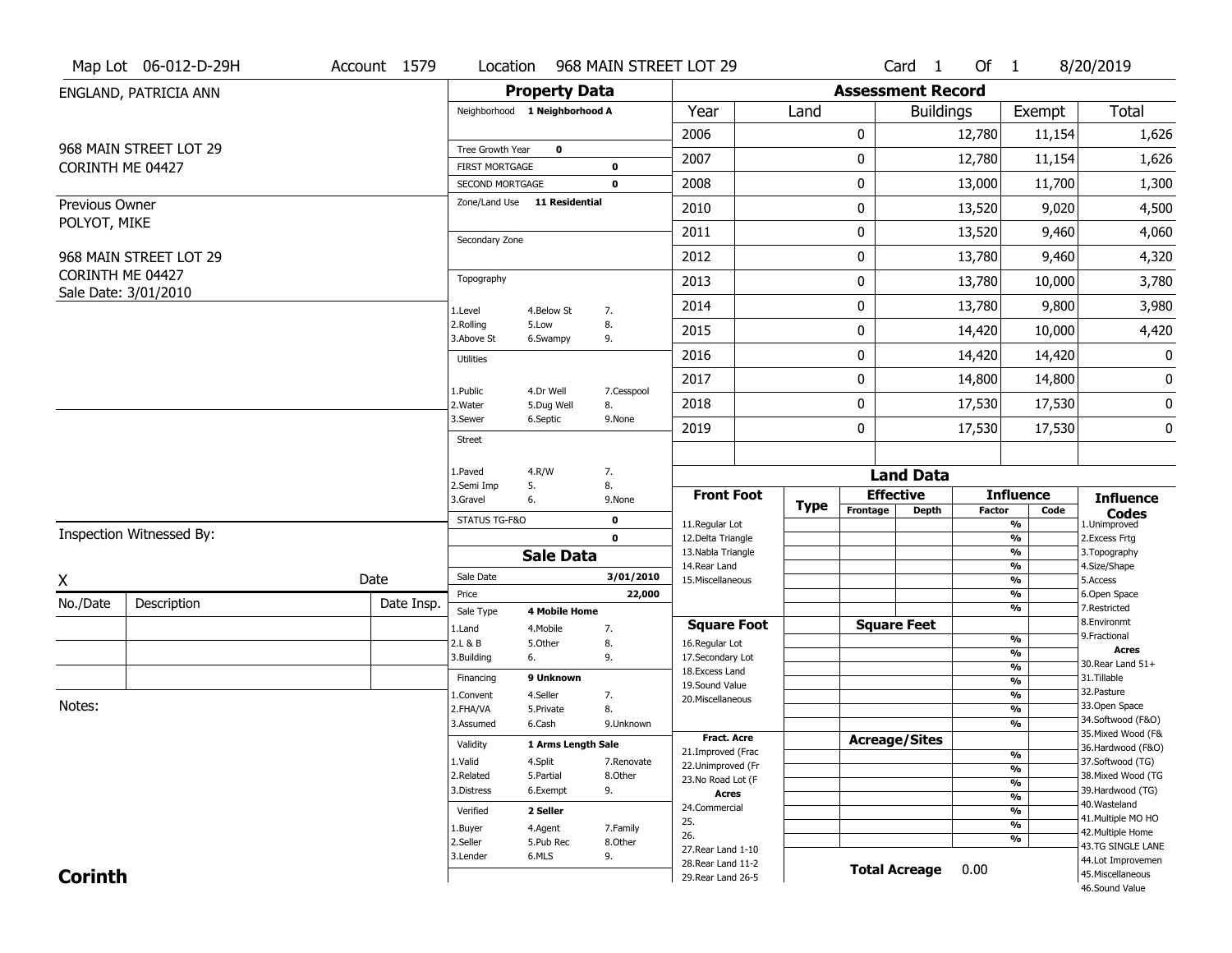|                       |                            |                                                   |                 |       |                |                                       |                          |                           |             |                   | <b>Corinth</b>     |                        |                   |        |           |
|-----------------------|----------------------------|---------------------------------------------------|-----------------|-------|----------------|---------------------------------------|--------------------------|---------------------------|-------------|-------------------|--------------------|------------------------|-------------------|--------|-----------|
|                       | Map Lot 06-012-D-29H       |                                                   |                 |       |                | Account 1579                          |                          | Location                  |             |                   |                    | 968 MAIN STREET LOT 29 | Card <sub>1</sub> | Of $1$ | 8/20/2019 |
|                       | Building Style 0 Not Coded |                                                   | SF Bsmt Living  |       | 0              |                                       |                          | Layout<br>$\mathbf 0$     |             |                   |                    |                        |                   |        |           |
| 0.Not Code            | 4.Cape                     | 8.Log                                             | Fin Bsmt Grade  |       | 0 <sub>0</sub> |                                       |                          | 1.Typical                 | 4.          |                   | 7.                 |                        |                   |        |           |
| 1.Conv.               | 5.Garrison                 | 9.0ther                                           | HEARTH          |       | 0              |                                       |                          | 2.Inadeq                  | 5.          |                   | 8.                 |                        |                   |        |           |
| 2.Ranch               | 6.Split                    | 10.Camp                                           | Heat Type       | 100%  |                | 0 Not Coded                           |                          | 3.                        | 6.          |                   | 9.                 |                        |                   |        |           |
| 3.R Ranch             | 7.Contemp                  | 11.Double                                         | 0.Not Code      |       | 4.HVAC         |                                       | 8.Fl/Wall                | Attic<br>$\bf{0}$         |             |                   |                    |                        |                   |        |           |
| Dwelling Units 0      |                            |                                                   | 1.HWBB          |       | 5.FWA          |                                       | 9.No Heat                | 1.1/4 Fin                 | 4.Full Fin  |                   | 7.                 |                        |                   |        |           |
| Other Units           | 0                          |                                                   | 2.HWCI          |       | 6.Radiant      | 11.                                   |                          | 2.1/2 Fin                 | 5.Fl/Stair  |                   | 8.                 |                        |                   |        |           |
| <b>Stories</b>        | 0                          |                                                   | 3.H Pump        |       | 7.Electric     | 12.                                   |                          | 3.3/4 Fin                 | 6.          |                   | 9.None             |                        |                   |        |           |
| 1.1                   | 4.1.5                      | 7.                                                | Cool Type       | 0%    | 9 None         |                                       |                          | Insulation<br>0           |             |                   |                    |                        |                   |        |           |
| 2.2                   | 5.1.75                     | 8.                                                | 1.Refrig        |       | 4.W&C Air      | 7.                                    |                          | 1.Full                    | 4.Minimal   |                   | 7.                 |                        |                   |        |           |
| 3.3                   | 6.2.5                      | 9.                                                | 2.Evapor        | 5.    |                | 8.                                    |                          | 2. Heavy                  | 5.          |                   | 8.                 |                        |                   |        |           |
| <b>Exterior Walls</b> | 0 Not Coded                |                                                   | 3.H Pump        |       | 6.             | 9.None                                |                          | 3.Capped                  | 6.          |                   | 9.None             |                        |                   |        |           |
| 0.Not Code            | 4.Asbestos                 | 8.Concrete                                        | Kitchen Style   |       | $\bf{0}$       |                                       |                          | Unfinished %              | 0%          |                   |                    |                        |                   |        |           |
| 1.Wood                | 5.Stucco                   | 9.0ther                                           | 1.Modern        |       | 4.Obsolete     | 7.                                    |                          | Grade & Factor            | 00%         |                   |                    |                        |                   |        |           |
| 2.Vin/Al              | 6.Brick                    | 11.                                               | 2. Typical      |       | 5.             | 8.                                    |                          | 1.E Grade                 |             | 4.B Grade         | 7.                 |                        |                   |        |           |
| 3.Compos.             | 7.Stone                    | 12.                                               | 3.Old Type      |       | 6.             | 9.None                                |                          | 2.D Grade                 |             | 5.A Grade         | 8.                 |                        |                   |        |           |
| Roof Surface          | 0                          |                                                   | Bath(s) Style   |       | $\bf{0}$       |                                       |                          | 3.C Grade                 | 6.          |                   | 9.Same             |                        |                   |        |           |
| 1.Asphalt             | 4.Composit                 | 7.METAL RS                                        | 1.Modern        |       | 4.Obsolete     | 7.                                    |                          | SQFT (Footprint) 0        |             |                   |                    |                        |                   |        |           |
| 2.Slate               | 5.Wood                     | 8.                                                | 2.Typical       |       | 5.             | 8.                                    |                          | Condition                 | $\mathbf 0$ |                   |                    |                        |                   |        |           |
| 3.Metal               | 6.Ark Asph                 | 9.                                                | 3.Old Type      |       | 6.             | 9.None                                |                          | 1.Poor                    | 4.Avg       |                   | 7.V G              |                        |                   |        |           |
| SF Masonry Trim 0     |                            |                                                   | # Rooms         |       | $\bf{0}$       |                                       |                          | 2.Fair                    | $5.Avg+$    |                   | 8.Exc              |                        |                   |        |           |
| <b>Electric Amps</b>  | 0                          |                                                   | # Bedrooms      |       | 0              |                                       |                          | 3.Avg-                    | 6.Good      |                   | 9.Same             |                        |                   |        |           |
| OPEN-4-CUSTOM 0       |                            |                                                   | # Full Baths    |       | 0              |                                       |                          | Phys. % Good              |             | 0%                |                    |                        |                   |        |           |
| Year Built            | $\mathbf 0$                |                                                   | # Half Baths    |       | 0              |                                       |                          | Funct. % Good             |             | 100%              |                    |                        |                   |        |           |
| Year Remodeled        | 0                          |                                                   | # Addn Fixtures |       | $\bf{0}$       |                                       |                          | <b>Functional Code</b>    |             | 9 None            |                    |                        |                   |        |           |
| Foundation            | 0                          |                                                   | # Fireplaces    |       | 0              |                                       |                          | 1.Incomp                  | 4.Delap     |                   | 7.No Power         |                        |                   |        |           |
| 1.Concrete            | 4.Wood                     | 7.                                                |                 |       |                |                                       |                          | 2.0-Built                 | 5.Bsmt      |                   | 8.LongTerm         |                        |                   |        |           |
| 2.C Block             | 5.Slab                     | 8.                                                |                 |       |                |                                       |                          | 3.Damage                  |             | 6.Common          | 9.None             |                        |                   |        |           |
| 3.Br/Stone            | 6.Piers                    | 9.                                                |                 |       |                |                                       |                          | Econ. % Good              | 100%        |                   |                    |                        |                   |        |           |
| Basement              | 0                          |                                                   |                 |       |                |                                       |                          | Economic Code             | None        |                   |                    |                        |                   |        |           |
| 1.1/4 Bmt             | 4.Full Bmt                 | 7.                                                |                 |       |                |                                       |                          | 0.None                    |             | 3.No Power        | 7.                 |                        |                   |        |           |
| 2.1/2 Bmt             | 5.None                     | 8.                                                |                 |       |                |                                       |                          | 1.Location                |             | 4.Generate        | 8.                 |                        |                   |        |           |
| 3.3/4 Bmt             | 6.DAYLIGHT                 | 9.None                                            |                 |       |                | Software                              |                          | 2.Encroach                | 9.None      |                   | 9.                 |                        |                   |        |           |
| Bsmt Gar # Cars 0     |                            |                                                   |                 |       |                | A Division of Harris Computer Systems |                          | Entrance Code 5 Estimated |             |                   |                    |                        |                   |        |           |
| Wet Basement          | 0                          |                                                   |                 |       |                |                                       |                          | 1.Interior                | 4.Vacant    |                   | 7.                 |                        |                   |        |           |
| 1.Dry                 | 4.                         | 7.                                                |                 |       |                |                                       |                          | 2.Refusal                 |             | 5.Estimate        | 8.                 |                        |                   |        |           |
| 2.Damp                | 5.                         | 8.                                                |                 |       |                |                                       |                          | 3.Informed                | 6.          |                   | 9.                 |                        |                   |        |           |
| 3.Wet                 | 6.                         | 9.                                                |                 |       |                |                                       |                          | <b>Information Code</b>   |             | 5 Estimate        |                    |                        |                   |        |           |
|                       |                            |                                                   |                 |       |                |                                       |                          | 1.Owner                   | 4.Agent     |                   | 7.                 |                        |                   |        |           |
|                       |                            |                                                   |                 |       |                |                                       |                          | 2.Relative                |             | 5.Estimate        | 8.                 |                        |                   |        |           |
|                       |                            |                                                   | Date Inspected  |       | 5/19/2010      |                                       |                          | 3.Tenant                  | 6.Other     |                   | 9.                 |                        |                   |        |           |
|                       |                            | <b>Additions, Outbuildings &amp; Improvements</b> |                 |       |                |                                       |                          |                           |             |                   | 1.One Story Fram   |                        |                   |        |           |
| Type                  |                            | Year                                              | Units           | Grade | Cond           | Phys.                                 | Funct.                   | Sound Value               |             |                   | 2. Two Story Fram  |                        |                   |        |           |
|                       | 998 14Mobile Home          | 10                                                | 14x66           | 3 100 | 3              | 80                                    | % 80<br>$\frac{0}{0}$    |                           |             | 3. Three Story Fr |                    |                        |                   |        |           |
|                       |                            |                                                   |                 |       |                |                                       |                          |                           |             | 4.1 & 1/2 Story   |                    |                        |                   |        |           |
| 24 Frame Shed         |                            | 10                                                |                 |       |                | %                                     |                          | $%$  250                  |             | 5.1 & 3/4 Story   |                    |                        |                   |        |           |
|                       |                            |                                                   |                 |       |                | $\%$                                  | $\%$                     |                           |             | 6.2 & 1/2 Story   |                    |                        |                   |        |           |
|                       |                            |                                                   |                 |       |                | $\sqrt{6}$                            | $\%$                     |                           |             |                   | 21. Open Frame Por |                        |                   |        |           |
|                       |                            |                                                   |                 |       |                | $\sqrt{9/6}$                          | $\overline{\frac{0}{6}}$ |                           |             |                   | 22.Encl Frame Por  |                        |                   |        |           |
|                       |                            |                                                   |                 |       |                |                                       |                          |                           |             |                   | 23. Frame Garage   |                        |                   |        |           |
|                       |                            |                                                   |                 |       |                | $\frac{9}{6}$                         | $\overline{\frac{0}{6}}$ |                           |             | 24.Frame Shed     |                    |                        |                   |        |           |
|                       |                            |                                                   |                 |       |                | $\sqrt{96}$                           | $\overline{\frac{0}{6}}$ |                           |             |                   | 25. Frame Bay Wind |                        |                   |        |           |
|                       |                            |                                                   |                 |       |                | $\sqrt{96}$                           | $\%$                     |                           |             |                   | 26.1SFr Overhang   |                        |                   |        |           |
|                       |                            |                                                   |                 |       |                | $\sqrt{6}$                            | $\%$                     |                           |             |                   | 27. Unfin Basement |                        |                   |        |           |
|                       |                            |                                                   |                 |       |                |                                       |                          |                           |             |                   | 28. Unfinished Att |                        |                   |        |           |
|                       |                            |                                                   |                 |       |                | $\sqrt{6}$                            | $\%$                     |                           |             |                   | 29. Finished Attic |                        |                   |        |           |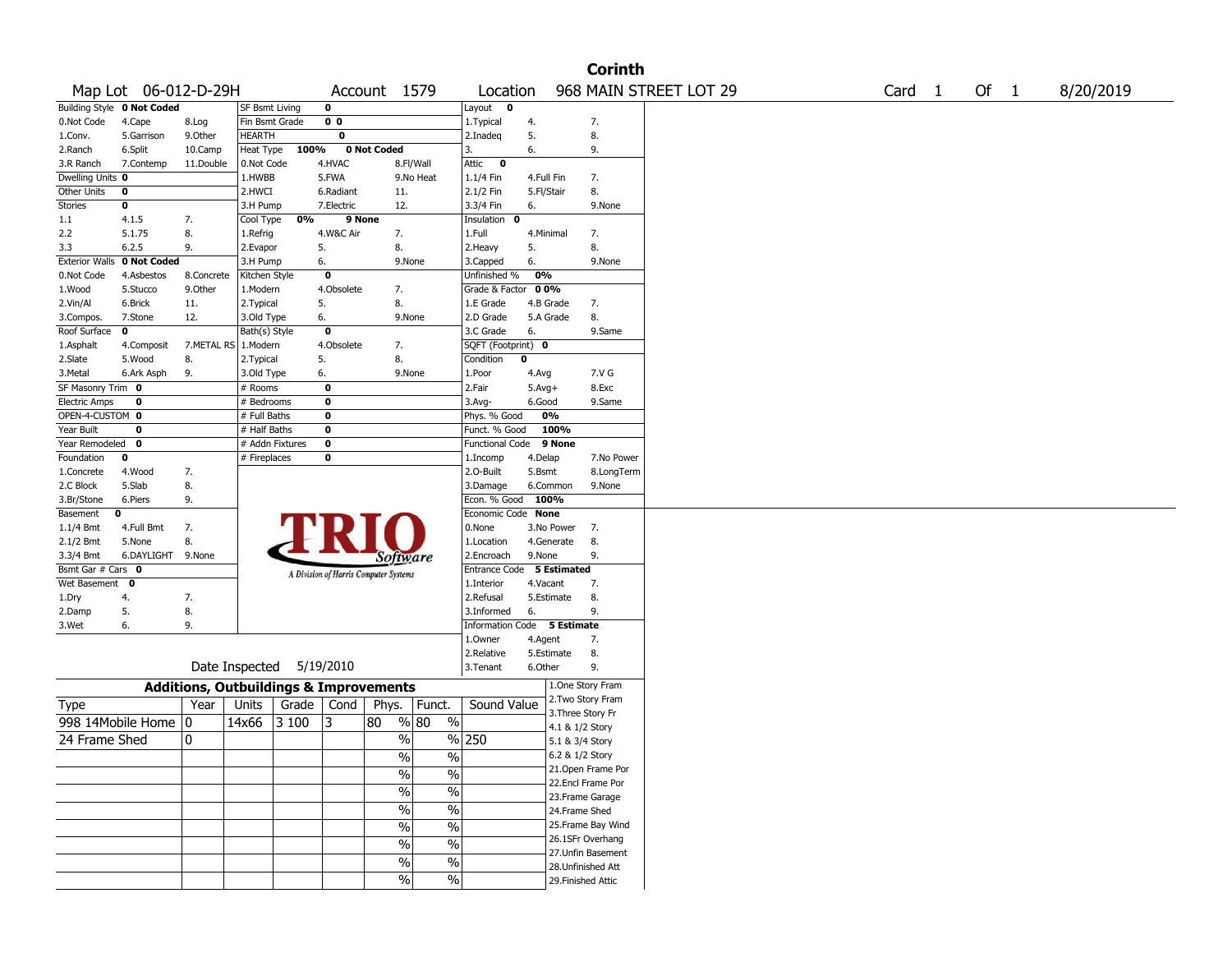|                                     | Map Lot 08-013-E         | Account 976 | Location                                        | 25 COUNTY RD                     |                        |                                          |             |                      | Card <sub>1</sub>        | Of $1$        |                                | 8/20/2019                              |
|-------------------------------------|--------------------------|-------------|-------------------------------------------------|----------------------------------|------------------------|------------------------------------------|-------------|----------------------|--------------------------|---------------|--------------------------------|----------------------------------------|
| ERIKSSON, ALBERT                    |                          |             |                                                 | <b>Property Data</b>             |                        |                                          |             |                      | <b>Assessment Record</b> |               |                                |                                        |
|                                     | DAVIS-ERIKSSON, TAMMYL.  |             | Neighborhood 1 Neighborhood A                   |                                  |                        | Year                                     | Land        |                      | <b>Buildings</b>         |               | Exempt                         | <b>Total</b>                           |
|                                     |                          |             |                                                 |                                  |                        | 2006                                     |             | 15,400               |                          | 116,550       | 0                              | 131,950                                |
| 25 COUNTY ROAD                      |                          |             | Tree Growth Year                                | $\mathbf 0$                      |                        | 2007                                     |             | 15,400               |                          | 116,550       | 0                              | 131,950                                |
| CORINTH ME 04427                    |                          |             | <b>FIRST MORTGAGE</b>                           | $\mathbf 0$                      |                        | 2008                                     |             | 16,940               |                          | 113,970       | 11,700                         |                                        |
| B9407P150                           |                          |             | SECOND MORTGAGE<br>Zone/Land Use 11 Residential | $\mathbf 0$                      |                        |                                          |             |                      |                          |               |                                | 119,210                                |
| Previous Owner<br>RIPLEY, JOSHUA J. |                          |             |                                                 |                                  |                        | 2009                                     |             | 16,940               |                          | 113,970       | 10,660                         | 120,250                                |
|                                     | RIPLEY, DANIELLE M.      |             | Secondary Zone                                  |                                  |                        | 2010                                     |             | 16,940               |                          | 115,250       | 9,020                          | 123,170                                |
|                                     |                          |             |                                                 |                                  |                        | 2011                                     |             | 16,940               |                          | 115,250       | 9,460                          | 122,730                                |
| CORINTH ME 04427                    |                          |             | Topography 1 Level                              | 9                                |                        | 2012                                     |             | 16,940               |                          | 115,250       | 9,460                          | 122,730                                |
|                                     | Sale Date: 9/19/2005     |             | 1.Level                                         | 4.Below St<br>7.                 |                        | 2013                                     |             | 16,940               |                          | 115,250       | 10,000                         | 122,190                                |
|                                     |                          |             | 2.Rolling<br>3.Above St                         | 5.Low<br>8.<br>9.<br>6.Swampy    |                        | 2014                                     |             | 16,940               |                          | 115,250       | 9,800                          | 122,390                                |
|                                     |                          |             | 4 Drilled Well<br>Utilities                     |                                  | <b>6 Septic System</b> | 2015                                     |             | 16,940               |                          | 115,250       | 10,000                         | 122,190                                |
|                                     |                          |             | 1.Public                                        | 4.Dr Well                        | 7.Cesspool             | 2016                                     |             | 16,940               |                          | 115,250       | 15,000                         | 117,190                                |
|                                     |                          |             | 2. Water                                        | 5.Dug Well<br>8.                 |                        | 2017                                     |             | 16,940               |                          | 115,250       | 20,000                         | 112,190                                |
|                                     |                          |             | 3.Sewer                                         | 6.Septic                         | 9.None                 | 2018                                     |             | 16,940               |                          | 115,250       | 20,000                         | 112,190                                |
|                                     |                          |             | 3 Gravel<br><b>Street</b>                       |                                  |                        | 2019                                     |             | 16,940               |                          | 115,250       | 20,000                         | 112,190                                |
|                                     |                          |             | 1.Paved                                         | 4.R/W<br>7.                      |                        |                                          |             |                      | <b>Land Data</b>         |               |                                |                                        |
|                                     |                          |             | 2.Semi Imp<br>5.<br>3.Gravel<br>6.              | 8.                               | 9.None                 | <b>Front Foot</b>                        | <b>Type</b> | <b>Effective</b>     |                          |               | <b>Influence</b>               | <b>Influence</b>                       |
|                                     |                          |             | STATUS TG-F&O                                   | $\mathbf 0$                      |                        | 11.Regular Lot                           |             | Frontage             | <b>Depth</b>             | <b>Factor</b> | Code<br>%                      | <b>Codes</b><br>1.Unimproved           |
|                                     | Inspection Witnessed By: |             |                                                 | $\mathbf 0$                      |                        | 12.Delta Triangle                        |             |                      |                          |               | $\frac{9}{6}$                  | 2. Excess Frtg                         |
|                                     |                          |             |                                                 | <b>Sale Data</b>                 |                        | 13. Nabla Triangle<br>14.Rear Land       |             |                      |                          |               | %<br>%                         | 3. Topography<br>4.Size/Shape          |
| X                                   |                          | Date        | Sale Date                                       |                                  | 9/19/2005              | 15. Miscellaneous                        |             |                      |                          |               | $\frac{9}{6}$                  | 5.Access                               |
| No./Date                            | Description              | Date Insp.  | Price                                           |                                  | 153,000                |                                          |             |                      |                          |               | %<br>%                         | 6.Open Space<br>7.Restricted           |
|                                     |                          |             | Sale Type                                       | 2 Land & Buildings               |                        | <b>Square Foot</b>                       |             |                      | <b>Square Feet</b>       |               |                                | 8.Environmt                            |
|                                     |                          |             | 1.Land<br>2.L & B                               | 4. Mobile<br>7.<br>5.Other<br>8. |                        | 16.Regular Lot                           |             |                      |                          |               | $\frac{9}{6}$                  | 9. Fractional                          |
|                                     |                          |             |                                                 |                                  |                        |                                          |             |                      |                          |               | $\frac{9}{6}$                  | <b>Acres</b><br>30. Rear Land 51+      |
|                                     |                          |             | 3.Building<br>6.                                | 9.                               |                        | 17.Secondary Lot                         |             |                      |                          |               | $\frac{9}{6}$                  |                                        |
|                                     |                          |             | Financing                                       | 1 Conventional                   |                        | 18. Excess Land                          |             |                      |                          |               |                                | 31.Tillable                            |
|                                     |                          |             | 1.Convent                                       | 4.Seller<br>7.                   |                        | 19.Sound Value                           |             |                      |                          |               | $\frac{9}{6}$<br>$\frac{9}{6}$ | 32.Pasture                             |
| Notes:                              |                          |             | 2.FHA/VA                                        | 8.<br>5.Private                  |                        | 20.Miscellaneous                         |             |                      |                          |               | $\frac{9}{6}$                  | 33.Open Space                          |
|                                     |                          |             | 3.Assumed                                       | 6.Cash                           | 9.Unknown              |                                          |             |                      |                          |               | $\frac{9}{6}$                  | 34.Softwood (F&O)                      |
|                                     |                          |             | Validity                                        | 1 Arms Length Sale               |                        | Fract. Acre                              |             | <b>Acreage/Sites</b> |                          |               |                                | 35. Mixed Wood (F&                     |
|                                     |                          |             | 1.Valid                                         | 4.Split                          | 7.Renovate             | 21.Improved (Frac                        | 21          |                      | 1.00                     | 100           | %<br>0                         | 36.Hardwood (F&O)<br>37.Softwood (TG)  |
|                                     |                          |             | 2.Related                                       | 5.Partial                        | 8.Other                | 22.Unimproved (Fr<br>23. No Road Lot (F  |             |                      |                          |               | %                              | 38. Mixed Wood (TG                     |
|                                     |                          |             | 3.Distress                                      | 9.<br>6.Exempt                   |                        | <b>Acres</b>                             |             |                      |                          |               | $\frac{9}{6}$<br>$\frac{9}{6}$ | 39.Hardwood (TG)                       |
|                                     |                          |             | Verified                                        | 1 Buyer                          |                        | 24.Commercial                            |             |                      |                          |               | $\frac{9}{6}$                  | 40. Wasteland                          |
|                                     |                          |             | 1.Buyer                                         | 4.Agent                          | 7.Family               | 25.                                      |             |                      |                          |               | $\frac{9}{6}$                  | 41. Multiple MO HO                     |
|                                     |                          |             | 2.Seller                                        | 5.Pub Rec                        | 8.Other                | 26.                                      |             |                      |                          |               | %                              | 42. Multiple Home<br>43.TG SINGLE LANE |
|                                     |                          |             | 3.Lender                                        | 6.MLS<br>9.                      |                        | 27. Rear Land 1-10<br>28. Rear Land 11-2 |             |                      |                          |               |                                | 44.Lot Improvemen                      |
| <b>Corinth</b>                      |                          |             |                                                 |                                  |                        | 29. Rear Land 26-5                       |             |                      | <b>Total Acreage</b>     | 1.00          |                                | 45. Miscellaneous<br>46.Sound Value    |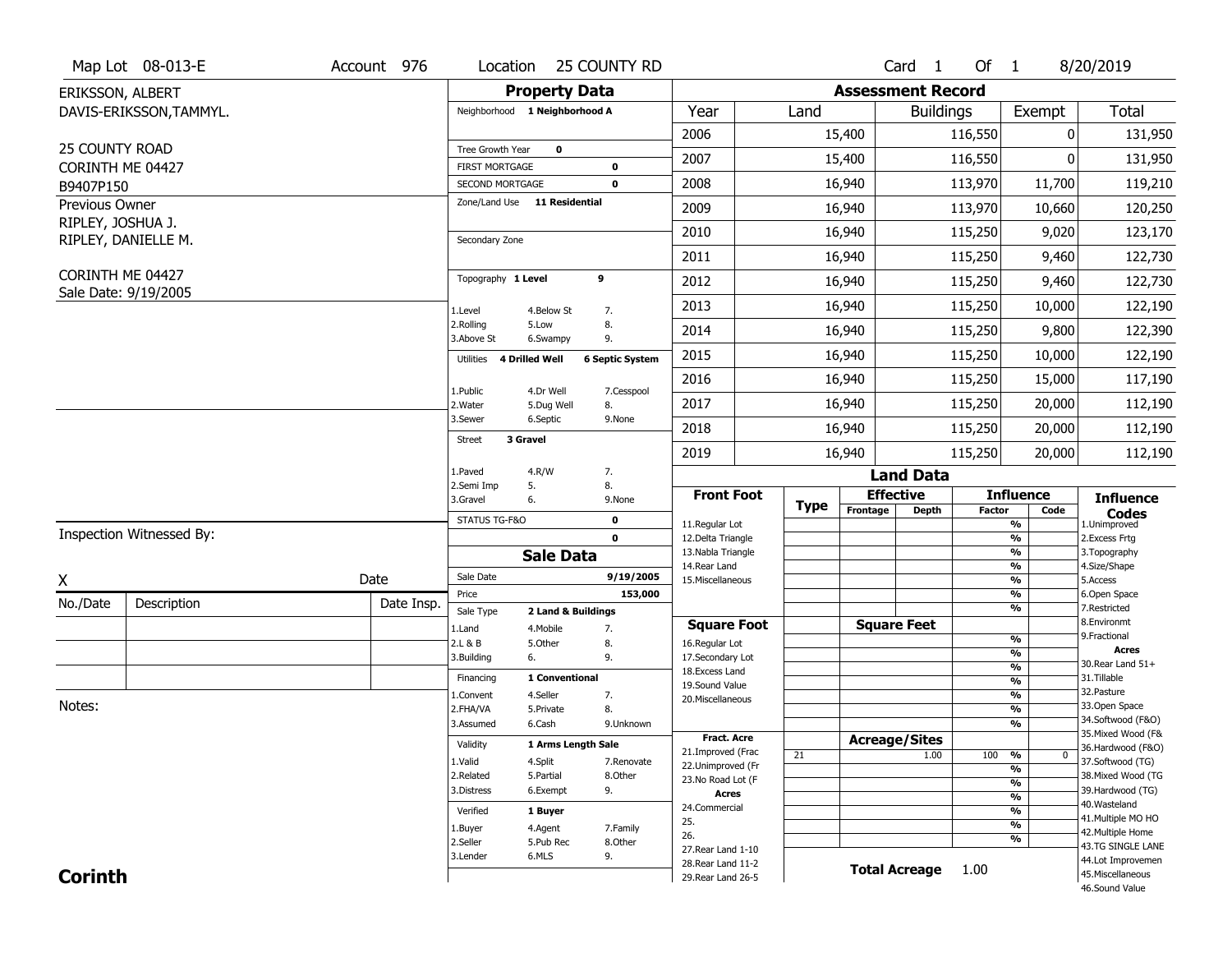|                                   |                        |                                                   |                       |       |                         |                                       |                          |                                    |              |                                    | <b>Corinth</b>     |        |        |           |
|-----------------------------------|------------------------|---------------------------------------------------|-----------------------|-------|-------------------------|---------------------------------------|--------------------------|------------------------------------|--------------|------------------------------------|--------------------|--------|--------|-----------|
| Map Lot 08-013-E                  |                        |                                                   |                       |       |                         | Account 976                           |                          | Location                           |              |                                    | 25 COUNTY RD       | Card 1 | Of $1$ | 8/20/2019 |
| Building Style 9 Other            |                        |                                                   | <b>SF Bsmt Living</b> |       | $\mathbf 0$             |                                       |                          | Layout 1 Typical                   |              |                                    |                    |        |        |           |
| 0.Not Code<br>4.Cape              |                        | 8.Log                                             | Fin Bsmt Grade        |       | 0 <sub>0</sub>          |                                       |                          | 1. Typical                         | 4.           |                                    | 7.                 |        |        |           |
| 1.Conv.<br>5.Garrison             |                        | 9.0ther                                           | <b>HEARTH</b>         |       | $\mathbf 0$             |                                       |                          | 2.Inadeq                           | 5.           |                                    | 8.                 |        |        |           |
| 6.Split<br>2.Ranch                |                        | 10.Camp                                           | Heat Type             | 100%  |                         | 1 Hot Water BB                        |                          | 3.                                 | 6.           |                                    | 9.                 |        |        |           |
| 3.R Ranch<br>7.Contemp            |                        | 11.Double                                         | 0.Not Code            |       | 4.HVAC                  |                                       | 8.Fl/Wall                | 9 None<br>Attic                    |              |                                    |                    |        |        |           |
| Dwelling Units 1                  |                        |                                                   | 1.HWBB                |       | 5.FWA                   |                                       | 9.No Heat                | 1.1/4 Fin                          | 4.Full Fin   |                                    | 7.                 |        |        |           |
| Other Units<br>0                  |                        |                                                   | 2.HWCI                |       | 6.Radiant               | 11.                                   |                          | 2.1/2 Fin                          | 5.Fl/Stair   |                                    | 8.                 |        |        |           |
| Stories                           | 4 One & 1/2 Story      |                                                   | 3.H Pump              | 0%    | 7.Electric<br>9 None    | 12.                                   |                          | 3.3/4 Fin<br>Insulation            | 6.<br>1 Full |                                    | 9.None             |        |        |           |
| $1.1\,$<br>4.1.5<br>5.1.75<br>2.2 | 7.<br>8.               |                                                   | Cool Type<br>1.Refrig |       | 4.W&C Air               | 7.                                    |                          | 1.Full                             |              | 4.Minimal                          | 7.                 |        |        |           |
| 6.2.5<br>3.3                      | 9.                     |                                                   | 2.Evapor              |       | 5.                      | 8.                                    |                          | 2.Heavy                            | 5.           |                                    | 8.                 |        |        |           |
| Exterior Walls 1 Wood Siding      |                        |                                                   | 3.H Pump              |       | 6.                      | 9.None                                |                          | 3.Capped                           | 6.           |                                    | 9.None             |        |        |           |
| 0.Not Code<br>4.Asbestos          |                        | 8.Concrete                                        | Kitchen Style         |       | 2 Typical               |                                       |                          | Unfinished %                       | 0%           |                                    |                    |        |        |           |
| 5.Stucco<br>1.Wood                |                        | 9.Other                                           | 1.Modern              |       | 4.Obsolete              | 7.                                    |                          | Grade & Factor 4 Good 105%         |              |                                    |                    |        |        |           |
| 6.Brick<br>2.Vin/Al               |                        | 11.                                               | 2.Typical             |       | 5.                      | 8.                                    |                          | 1.E Grade                          |              | 4.B Grade                          | 7.                 |        |        |           |
| 7.Stone<br>3.Compos.              |                        | 12.                                               | 3.Old Type            |       | 6.                      | 9.None                                |                          | 2.D Grade                          |              | 5.A Grade                          | 8.                 |        |        |           |
| Roof Surface                      | 1 Asphalt Shingles     |                                                   | Bath(s) Style         |       |                         | 2 Typical Bath(s)                     |                          | 3.C Grade                          | 6.           |                                    | 9.Same             |        |        |           |
| 1.Asphalt<br>4.Composit           |                        | 7.METAL RS   1.Modern                             |                       |       | 4.Obsolete              | 7.                                    |                          | SQFT (Footprint) 1352              |              |                                    |                    |        |        |           |
| 2.Slate<br>5.Wood                 | 8.                     |                                                   | 2.Typical             |       | 5.                      | 8.                                    |                          | Condition                          |              | <b>5 Above Average</b>             |                    |        |        |           |
| 3.Metal<br>6.Ark Asph             | 9.                     |                                                   | 3.Old Type            |       | 6.                      | 9.None                                |                          | 1.Poor                             | 4.Avg        |                                    | 7.V G              |        |        |           |
| SF Masonry Trim 0                 |                        |                                                   | # Rooms               |       | $\overline{\mathbf{2}}$ |                                       |                          | 2.Fair                             | $5.Avg+$     |                                    | 8.Exc              |        |        |           |
| Electric Amps<br>0                |                        |                                                   | # Bedrooms            |       | 3                       |                                       |                          | $3.$ Avg-                          | 6.Good       |                                    | 9.Same             |        |        |           |
| OPEN-4-CUSTOM 0                   |                        |                                                   | # Full Baths          |       | 2                       |                                       |                          | Phys. % Good                       |              | 95%                                |                    |        |        |           |
| Year Built<br>1990                |                        |                                                   | # Half Baths          |       | 0                       |                                       |                          | Funct. % Good                      |              | 100%                               |                    |        |        |           |
| Year Remodeled<br>$\mathbf{0}$    |                        |                                                   | # Addn Fixtures       |       | 0                       |                                       |                          | Functional Code                    |              | 9 None                             |                    |        |        |           |
| Foundation                        | <b>5 Concrete Slab</b> |                                                   | # Fireplaces          |       | 0                       |                                       |                          | 1.Incomp                           | 4.Delap      |                                    | 7.No Power         |        |        |           |
| 1.Concrete<br>4.Wood              | 7.                     |                                                   |                       |       |                         |                                       |                          | 2.0-Built                          | 5.Bsmt       |                                    | 8.LongTerm         |        |        |           |
| 2.C Block<br>5.Slab               | 8.                     |                                                   |                       |       |                         |                                       |                          | 3.Damage                           |              | 6.Common                           | 9.None             |        |        |           |
| 3.Br/Stone<br>6.Piers<br>Basement | 9.<br>9 No Basement    |                                                   |                       |       |                         |                                       |                          | Econ. % Good<br>Economic Code None |              | 100%                               |                    |        |        |           |
| 4.Full Bmt<br>$1.1/4$ Bmt         | 7.                     |                                                   |                       |       |                         |                                       |                          | 0.None                             |              | 3.No Power                         | 7.                 |        |        |           |
| 2.1/2 Bmt<br>5.None               | 8.                     |                                                   |                       |       |                         |                                       |                          | 1.Location                         |              | 4.Generate                         | 8.                 |        |        |           |
| 3.3/4 Bmt                         | 6.DAYLIGHT 9.None      |                                                   |                       |       |                         | Software                              |                          | 2.Encroach                         | 9.None       |                                    | 9.                 |        |        |           |
| Bsmt Gar # Cars<br>0              |                        |                                                   |                       |       |                         |                                       |                          | Entrance Code                      |              | 5 Estimated                        |                    |        |        |           |
| Wet Basement                      | 9 No Basement          |                                                   |                       |       |                         | A Division of Harris Computer Systems |                          | 1.Interior                         | 4.Vacant     |                                    | 7.                 |        |        |           |
| 1.Dry<br>4.                       | 7.                     |                                                   |                       |       |                         |                                       |                          | 2.Refusal                          |              | 5.Estimate                         | 8.                 |        |        |           |
| 5.<br>2.Damp                      | 8.                     |                                                   |                       |       |                         |                                       |                          | 3.Informed                         | 6.           |                                    | 9.                 |        |        |           |
| 6.<br>3.Wet                       | 9.                     |                                                   |                       |       |                         |                                       |                          | Information Code 1 Owner           |              |                                    |                    |        |        |           |
|                                   |                        |                                                   |                       |       |                         |                                       |                          | 1.Owner                            | 4.Agent      |                                    | 7.                 |        |        |           |
|                                   |                        |                                                   |                       |       |                         |                                       |                          | 2.Relative                         |              | 5.Estimate                         | 8.                 |        |        |           |
|                                   |                        | Date Inspected 6/13/2008                          |                       |       |                         |                                       |                          | 3. Tenant                          | 6.Other      |                                    | 9.                 |        |        |           |
|                                   |                        | <b>Additions, Outbuildings &amp; Improvements</b> |                       |       |                         |                                       |                          |                                    |              |                                    | 1.One Story Fram   |        |        |           |
| Type                              |                        | Year                                              | Units                 | Grade | Cond                    | Phys.   Funct.                        |                          | Sound Value                        |              |                                    | 2. Two Story Fram  |        |        |           |
| 21 Open Frame                     | 10                     | 36                                                |                       | 3 100 | 4                       | 90                                    | $% 100\% $               |                                    |              | 3. Three Story Fr                  |                    |        |        |           |
| 23 Frame Garage                   | 10                     | 784                                               |                       | 3 100 | 14                      | 90                                    | $% 100 \t% $             |                                    |              | 4.1 & 1/2 Story                    |                    |        |        |           |
|                                   |                        |                                                   |                       |       |                         |                                       |                          |                                    |              | 5.1 & 3/4 Story<br>6.2 & 1/2 Story |                    |        |        |           |
| 24 Frame Shed                     | 0                      |                                                   |                       |       |                         | $\frac{9}{6}$                         |                          | %300                               |              |                                    | 21. Open Frame Por |        |        |           |
|                                   |                        |                                                   |                       |       |                         | $\%$                                  | $\sqrt{6}$               |                                    |              |                                    | 22.Encl Frame Por  |        |        |           |
|                                   |                        |                                                   |                       |       |                         | %                                     | $\sqrt{6}$               |                                    |              |                                    | 23.Frame Garage    |        |        |           |
|                                   |                        |                                                   |                       |       |                         | $\%$                                  | $\sqrt{6}$               |                                    |              | 24.Frame Shed                      |                    |        |        |           |
|                                   |                        |                                                   |                       |       |                         |                                       | $\overline{\frac{0}{0}}$ |                                    |              |                                    | 25. Frame Bay Wind |        |        |           |
|                                   |                        |                                                   |                       |       |                         | $\%$                                  |                          |                                    |              |                                    | 26.1SFr Overhang   |        |        |           |
|                                   |                        |                                                   |                       |       |                         | $\%$                                  | $\frac{0}{6}$            |                                    |              |                                    | 27. Unfin Basement |        |        |           |
|                                   |                        |                                                   |                       |       |                         | $\%$                                  | $\frac{0}{6}$            |                                    |              |                                    | 28. Unfinished Att |        |        |           |
|                                   |                        |                                                   |                       |       |                         | $\%$                                  | $\frac{1}{2}$            |                                    |              | 29. Finished Attic                 |                    |        |        |           |
|                                   |                        |                                                   |                       |       |                         |                                       |                          |                                    |              |                                    |                    |        |        |           |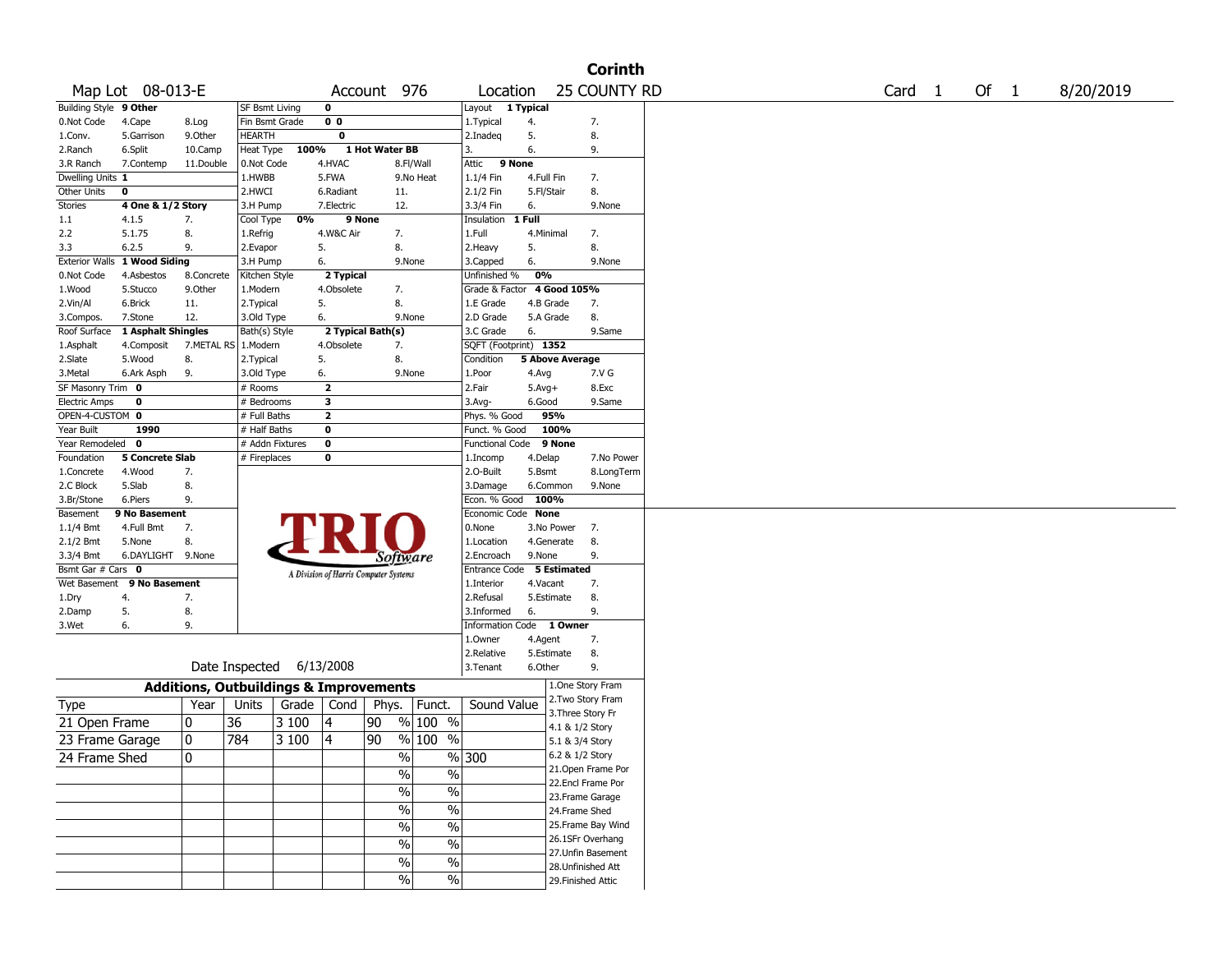|                                    | Map Lot 05-024-07                      | Account 1376 | Location                                               |                         | 131 WEST CORINTH ROAD  |                                          |                       |                          | Card <sub>1</sub>    | Of $1$        |                                | 8/20/2019                               |
|------------------------------------|----------------------------------------|--------------|--------------------------------------------------------|-------------------------|------------------------|------------------------------------------|-----------------------|--------------------------|----------------------|---------------|--------------------------------|-----------------------------------------|
| ERIKSSON, ALYSSA                   |                                        |              |                                                        | <b>Property Data</b>    |                        |                                          |                       | <b>Assessment Record</b> |                      |               |                                |                                         |
|                                    |                                        |              | Neighborhood 1 Neighborhood A                          |                         |                        | Year                                     | Land                  |                          | <b>Buildings</b>     |               | Exempt                         | <b>Total</b>                            |
|                                    | 131 WEST CORINTH ROAD                  |              |                                                        |                         |                        | 2006                                     |                       | 16,530                   |                      | 34,800        | 11,154                         | 40,176                                  |
|                                    |                                        |              | Tree Growth Year                                       | $\mathbf 0$             |                        | 2007                                     |                       | 16,530                   |                      | 34,800        | 11,154                         | 40,176                                  |
| CORINTH ME 04427                   |                                        |              | <b>FIRST MORTGAGE</b>                                  |                         | $\bf{0}$               |                                          |                       |                          |                      |               |                                |                                         |
| B13667P164                         |                                        |              | <b>SECOND MORTGAGE</b><br>Zone/Land Use 11 Residential |                         | 0                      | 2008                                     |                       | 18,170                   |                      | 24,020        | 11,700                         | 30,490                                  |
| Previous Owner<br>HANEY, HILARY E. |                                        |              |                                                        |                         |                        | 2009                                     |                       | 18,170                   |                      | 24,020        | 10,660                         | 31,530                                  |
|                                    |                                        |              | Secondary Zone                                         |                         |                        | 2010                                     |                       | 18,170                   |                      | 24,220        | 9,020                          | 33,370                                  |
|                                    | 131 WEST CORINTH RD                    |              |                                                        |                         |                        | 2011                                     |                       | 18,170                   |                      | 24,220        | 9,460                          | 32,930                                  |
| CORINTH ME 04427                   |                                        |              | Topography 1 Level                                     |                         | 9                      | 2012                                     |                       | 18,170                   |                      | 24,220        | 0                              | 42,390                                  |
|                                    | Sale Date: 10/03/2014                  |              |                                                        |                         |                        | 2013                                     |                       |                          |                      | 24,220        | 10,000                         |                                         |
| Previous Owner                     |                                        |              | 1.Level<br>2.Rolling                                   | 4.Below St<br>5.Low     | 7.<br>8.               |                                          |                       | 18,170                   |                      |               |                                | 32,390                                  |
|                                    | DUNHAM, RONALD E.<br>DUNHAM, AMANDA L. |              | 3.Above St                                             | 6.Swampy                | 9.                     | 2014                                     |                       | 18,170                   |                      | 25,130        | 9,800                          | 33,500                                  |
|                                    |                                        |              | Utilities                                              | 4 Drilled Well          | <b>6 Septic System</b> | 2015                                     |                       | 18,170                   |                      | 25,130        | 0                              | 43,300                                  |
| CORINTH ME 04427                   |                                        |              |                                                        |                         |                        | 2016                                     |                       | 18,170                   |                      | 25,130        | 0                              | 43,300                                  |
|                                    | Sale Date: 1/09/2012                   |              | 1.Public<br>2. Water                                   | 4.Dr Well<br>5.Dug Well | 7.Cesspool<br>8.       | 2017                                     |                       | 18,170                   |                      | 25,130        | $\Omega$                       | 43,300                                  |
| Previous Owner                     |                                        |              | 3.Sewer                                                | 6.Septic                | 9.None                 | 2018                                     |                       | 18,170                   |                      | 25,130        | 20,000                         | 23,300                                  |
| COOKSON, ERIC J.                   |                                        |              | 1 Paved<br><b>Street</b>                               |                         |                        | 2019                                     |                       | 18,170                   | 25,130               |               | 20,000                         | 23,300                                  |
| LEEK, MARIE P.                     |                                        |              | 1.Paved                                                | 4.R/W                   | 7.                     |                                          |                       |                          | <b>Land Data</b>     |               |                                |                                         |
| CORINTH ME 04427                   |                                        |              | 2.Semi Imp                                             | 5.                      | 8.                     | <b>Front Foot</b>                        |                       |                          | <b>Effective</b>     |               | <b>Influence</b>               |                                         |
|                                    | Sale Date: 7/30/2009                   |              | 3.Gravel                                               | 6.                      | 9.None                 |                                          | <b>Type</b>           | Frontage                 | <b>Depth</b>         | <b>Factor</b> | Code                           | <b>Influence</b><br><b>Codes</b>        |
|                                    | Inspection Witnessed By:               |              | STATUS TG-F&O                                          |                         | 0<br>$\mathbf 0$       | 11.Regular Lot                           |                       |                          |                      |               | %                              | 1.Unimproved                            |
|                                    |                                        |              |                                                        | <b>Sale Data</b>        |                        | 12.Delta Triangle<br>13. Nabla Triangle  |                       |                          |                      |               | $\frac{9}{6}$<br>$\frac{9}{6}$ | 2. Excess Frtg<br>3. Topography         |
|                                    |                                        |              | Sale Date                                              |                         | 10/03/2014             | 14. Rear Land                            |                       |                          |                      |               | $\frac{9}{6}$                  | 4.Size/Shape                            |
| X                                  |                                        | Date         | Price                                                  |                         | 49,000                 | 15. Miscellaneous                        |                       |                          |                      |               | $\frac{9}{6}$<br>$\frac{9}{6}$ | 5.Access<br>6.Open Space                |
| No./Date                           | Description                            | Date Insp.   | Sale Type                                              | 2 Land & Buildings      |                        |                                          |                       |                          |                      |               | %                              | 7.Restricted                            |
|                                    |                                        |              | 1.Land                                                 | 4. Mobile               | 7.                     | <b>Square Foot</b>                       |                       |                          | <b>Square Feet</b>   |               | $\frac{9}{6}$                  | 8.Environmt<br>9. Fractional            |
|                                    |                                        |              | 2.L & B<br>3.Building                                  | 5.Other<br>6.           | 8.<br>9.               | 16.Regular Lot<br>17.Secondary Lot       |                       |                          |                      |               | %                              | Acres                                   |
|                                    |                                        |              | Financing                                              | 9 Unknown               |                        | 18. Excess Land                          |                       |                          |                      |               | $\frac{9}{6}$                  | 30. Rear Land 51+<br>31.Tillable        |
|                                    |                                        |              | 1.Convent                                              | 4.Seller                | 7.                     | 19.Sound Value                           |                       |                          |                      |               | $\frac{9}{6}$<br>$\frac{9}{6}$ | 32. Pasture                             |
| Notes:                             |                                        |              | 2.FHA/VA                                               | 5.Private               | 8.                     | 20.Miscellaneous                         |                       |                          |                      |               | $\frac{9}{6}$                  | 33.Open Space                           |
|                                    |                                        |              | 3.Assumed                                              | 6.Cash                  | 9.Unknown              |                                          |                       |                          |                      |               | $\frac{9}{6}$                  | 34.Softwood (F&O)                       |
|                                    |                                        |              | Validity                                               | 1 Arms Length Sale      |                        | Fract. Acre<br>21.Improved (Frac         |                       |                          | <b>Acreage/Sites</b> |               |                                | 35. Mixed Wood (F&<br>36.Hardwood (F&O) |
|                                    |                                        |              | 1.Valid                                                | 4.Split                 | 7.Renovate             | 22.Unimproved (Fr                        | 21<br>$\overline{27}$ |                          | 1.00<br>1.02         | 100<br>100    | %<br>0<br>$\overline{0}$<br>%  | 37.Softwood (TG)                        |
|                                    |                                        |              | 2.Related                                              | 5.Partial               | 8.Other                | 23.No Road Lot (F                        |                       |                          |                      |               | %                              | 38. Mixed Wood (TG                      |
|                                    |                                        |              | 3.Distress                                             | 6.Exempt                | 9.                     | <b>Acres</b>                             |                       |                          |                      |               | $\frac{9}{6}$                  | 39.Hardwood (TG)                        |
|                                    |                                        |              | Verified                                               | <b>5 Public Record</b>  |                        | 24.Commercial                            |                       |                          |                      |               | $\frac{9}{6}$                  | 40. Wasteland<br>41. Multiple MO HO     |
|                                    |                                        |              | 1.Buyer                                                | 4.Agent                 | 7.Family               | 25.<br>26.                               |                       |                          |                      |               | $\frac{9}{6}$                  | 42. Multiple Home                       |
|                                    |                                        |              | 2.Seller                                               | 5.Pub Rec               | 8.0ther                | 27. Rear Land 1-10                       |                       |                          |                      |               | %                              | 43.TG SINGLE LANE                       |
|                                    |                                        |              | 3.Lender                                               | 6.MLS                   | 9.                     |                                          |                       |                          |                      |               |                                | 44.Lot Improvemen                       |
| <b>Corinth</b>                     |                                        |              |                                                        |                         |                        | 28. Rear Land 11-2<br>29. Rear Land 26-5 |                       | <b>Total Acreage</b>     |                      | 2.02          |                                | 45. Miscellaneous                       |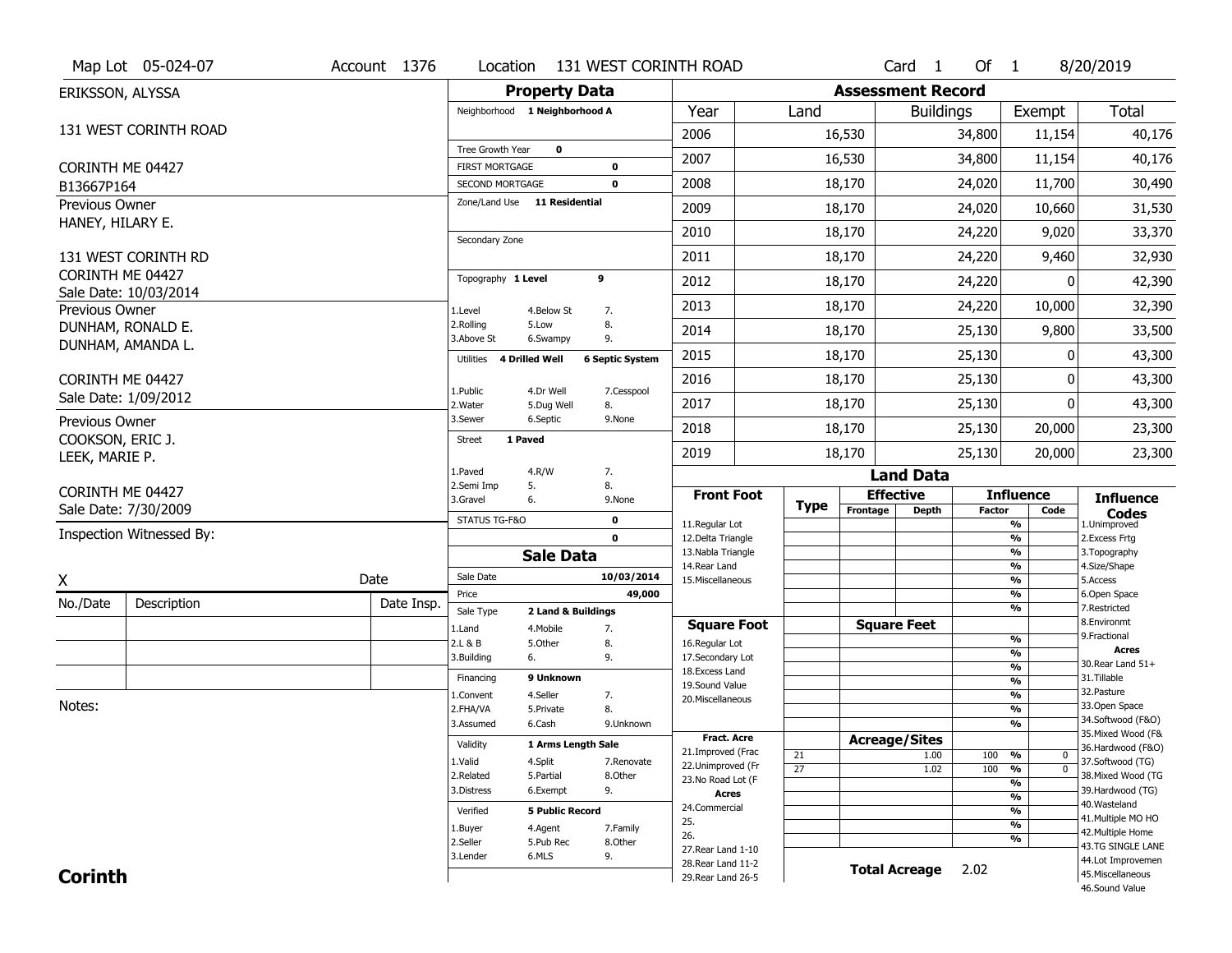|                      | <b>Corinth</b>             |            |                                                   |                 |                |                                       |                          |                    |             |                   |                                       |                       |  |        |      |           |
|----------------------|----------------------------|------------|---------------------------------------------------|-----------------|----------------|---------------------------------------|--------------------------|--------------------|-------------|-------------------|---------------------------------------|-----------------------|--|--------|------|-----------|
|                      | Map Lot 05-024-07          |            |                                                   |                 |                | Account 1376                          |                          | Location           |             |                   |                                       | 131 WEST CORINTH ROAD |  | Card 1 | Of 1 | 8/20/2019 |
|                      | Building Style 0 Not Coded |            | <b>SF Bsmt Living</b>                             |                 | 0              |                                       |                          | Layout<br>0        |             |                   |                                       |                       |  |        |      |           |
| 0.Not Code           | 4.Cape                     | 8.Log      | Fin Bsmt Grade                                    |                 | 0 <sub>0</sub> |                                       |                          | 1. Typical         | 4.          |                   | 7.                                    |                       |  |        |      |           |
| 1.Conv.              | 5.Garrison                 | 9.0ther    | <b>HEARTH</b>                                     |                 | 0              |                                       |                          | 2.Inadeq           | 5.          |                   | 8.                                    |                       |  |        |      |           |
| 2.Ranch              | 6.Split                    | 10.Camp    | Heat Type                                         | 100%            |                | 0 Not Coded                           |                          | 3.                 | 6.          |                   | 9.                                    |                       |  |        |      |           |
| 3.R Ranch            | 7.Contemp                  | 11.Double  | 0.Not Code                                        |                 | 4.HVAC         |                                       | 8.Fl/Wall                | Attic<br>$\bullet$ |             |                   |                                       |                       |  |        |      |           |
| Dwelling Units 0     |                            |            | 1.HWBB                                            |                 | 5.FWA          |                                       | 9.No Heat                | 1.1/4 Fin          | 4.Full Fin  |                   | 7.                                    |                       |  |        |      |           |
| Other Units          | 0                          |            | 2.HWCI                                            |                 | 6.Radiant      | 11.                                   |                          | 2.1/2 Fin          | 5.Fl/Stair  |                   | 8.                                    |                       |  |        |      |           |
| <b>Stories</b>       | 0                          |            | 3.H Pump                                          |                 | 7.Electric     | 12.                                   |                          | 3.3/4 Fin          | 6.          |                   | 9.None                                |                       |  |        |      |           |
| 1.1                  | 4.1.5                      | 7.         | Cool Type                                         | 0%              | 9 None         |                                       |                          | Insulation 0       |             |                   |                                       |                       |  |        |      |           |
| 2.2                  | 5.1.75                     | 8.         | 1.Refrig                                          |                 | 4.W&C Air      | 7.                                    |                          | 1.Full             | 4.Minimal   |                   | 7.                                    |                       |  |        |      |           |
| 3.3                  | 6.2.5                      | 9.         | 2.Evapor                                          |                 | 5.             | 8.                                    |                          | 2.Heavy            | 5.          |                   | 8.                                    |                       |  |        |      |           |
|                      | Exterior Walls 0 Not Coded |            | 3.H Pump                                          |                 | 6.             | 9.None                                |                          | 3.Capped           | 6.          |                   | 9.None                                |                       |  |        |      |           |
| 0.Not Code           | 4.Asbestos                 | 8.Concrete | Kitchen Style                                     |                 | 0              |                                       |                          | Unfinished %       | 0%          |                   |                                       |                       |  |        |      |           |
| 1.Wood               | 5.Stucco                   | 9.Other    | 1.Modern                                          |                 | 4.Obsolete     | 7.                                    |                          | Grade & Factor     | 0 0%        |                   |                                       |                       |  |        |      |           |
| 2.Vin/Al             | 6.Brick                    | 11.        | 2.Typical                                         |                 | 5.             | 8.                                    |                          | 1.E Grade          | 4.B Grade   |                   | 7.                                    |                       |  |        |      |           |
| 3.Compos.            | 7.Stone                    | 12.        | 3.Old Type                                        |                 | 6.             | 9.None                                |                          | 2.D Grade          | 5.A Grade   |                   | 8.                                    |                       |  |        |      |           |
| Roof Surface         | 0                          |            | Bath(s) Style                                     |                 | 0              |                                       |                          | 3.C Grade          | 6.          |                   | 9.Same                                |                       |  |        |      |           |
| 1.Asphalt            | 4.Composit                 |            | 7.METAL RS   1.Modern                             |                 | 4.Obsolete     | 7.                                    |                          | SQFT (Footprint) 0 |             |                   |                                       |                       |  |        |      |           |
| 2.Slate              | 5.Wood                     | 8.         | 2. Typical                                        |                 | 5.             | 8.                                    |                          | Condition<br>0     |             |                   |                                       |                       |  |        |      |           |
| 3.Metal              | 6.Ark Asph                 | 9.         | 3.Old Type                                        |                 | 6.             | 9.None                                |                          | 1.Poor             | 4.Avg       |                   | 7.V G                                 |                       |  |        |      |           |
| SF Masonry Trim 0    |                            |            | # Rooms                                           |                 | 0              |                                       |                          | 2.Fair             | $5.Avg+$    |                   | 8.Exc                                 |                       |  |        |      |           |
| <b>Electric Amps</b> | 0                          |            | # Bedrooms                                        |                 | 0              |                                       |                          | 3.Avg-             | 6.Good      |                   | 9.Same                                |                       |  |        |      |           |
| OPEN-4-CUSTOM 0      |                            |            | # Full Baths                                      |                 | 0              |                                       |                          | Phys. % Good       |             | 0%                |                                       |                       |  |        |      |           |
| Year Built           | 0                          |            | # Half Baths                                      |                 | 0              |                                       |                          | Funct. % Good      |             | 100%              |                                       |                       |  |        |      |           |
| Year Remodeled       | 0                          |            |                                                   | # Addn Fixtures | 0              |                                       |                          | Functional Code    |             | 9 None            |                                       |                       |  |        |      |           |
| Foundation           | 0                          |            | # Fireplaces                                      |                 | 0              |                                       |                          | 1.Incomp           | 4.Delap     |                   | 7.No Power                            |                       |  |        |      |           |
| 1.Concrete           | 4.Wood                     | 7.         |                                                   |                 |                |                                       |                          | 2.O-Built          | 5.Bsmt      |                   | 8.LongTerm                            |                       |  |        |      |           |
| 2.C Block            | 5.Slab                     | 8.         |                                                   |                 |                |                                       |                          | 3.Damage           |             | 6.Common          | 9.None                                |                       |  |        |      |           |
| 3.Br/Stone           | 6.Piers                    | 9.         |                                                   |                 |                |                                       |                          | Econ. % Good       | 100%        |                   |                                       |                       |  |        |      |           |
| Basement             | 0                          |            |                                                   |                 |                |                                       |                          | Economic Code None |             |                   |                                       |                       |  |        |      |           |
| 1.1/4 Bmt            | 4.Full Bmt                 | 7.         |                                                   |                 |                |                                       |                          | 0.None             |             | 3.No Power        | 7.                                    |                       |  |        |      |           |
| 2.1/2 Bmt            | 5.None                     | 8.         |                                                   |                 |                |                                       |                          | 1.Location         |             | 4.Generate        | 8.                                    |                       |  |        |      |           |
| 3.3/4 Bmt            | 6.DAYLIGHT 9.None          |            |                                                   |                 |                | Software                              |                          | 2.Encroach         | 9.None      |                   | 9.                                    |                       |  |        |      |           |
| Bsmt Gar # Cars 0    |                            |            |                                                   |                 |                | A Division of Harris Computer Systems |                          | Entrance Code      | $\mathbf 0$ |                   |                                       |                       |  |        |      |           |
| Wet Basement         | 0                          |            |                                                   |                 |                |                                       |                          | 1.Interior         | 4.Vacant    |                   | 7.                                    |                       |  |        |      |           |
| 1.Dry                | 4.                         | 7.         |                                                   |                 |                |                                       |                          | 2.Refusal          |             | 5.Estimate        | 8.                                    |                       |  |        |      |           |
| 2.Damp               | 5.                         | 8.         |                                                   |                 |                |                                       |                          | 3.Informed         | 6.          |                   | 9.                                    |                       |  |        |      |           |
| 3.Wet                | 6.                         | 9.         |                                                   |                 |                |                                       |                          | Information Code 0 |             |                   |                                       |                       |  |        |      |           |
|                      |                            |            |                                                   |                 |                |                                       |                          | 1.Owner            | 4.Agent     |                   | 7.                                    |                       |  |        |      |           |
|                      |                            |            |                                                   |                 |                |                                       |                          | 2.Relative         |             | 5.Estimate        | 8.                                    |                       |  |        |      |           |
|                      |                            |            | Date Inspected                                    |                 |                |                                       |                          | 3. Tenant          | 6.Other     |                   | 9.                                    |                       |  |        |      |           |
|                      |                            |            | <b>Additions, Outbuildings &amp; Improvements</b> |                 |                |                                       |                          |                    |             |                   | 1.One Story Fram<br>2. Two Story Fram |                       |  |        |      |           |
| Type                 |                            | Year       | Units                                             | Grade           | Cond           | Phys.   Funct.                        |                          | Sound Value        |             | 3. Three Story Fr |                                       |                       |  |        |      |           |
| 895 Pine Grove       |                            | 1994       | 14x70                                             | 3100            | 3              | 88                                    | % 90<br>$\%$             |                    |             | 4.1 & 1/2 Story   |                                       |                       |  |        |      |           |
| 68 Wood Deck         |                            | 10         | 264                                               | 3 100           | 3              | 90                                    | % 100 %                  |                    |             | 5.1 & 3/4 Story   |                                       |                       |  |        |      |           |
| 24 Frame Shed        |                            | 0          | 168                                               | $ 390\rangle$   | 3              | $ 90\rangle$                          | $\frac{9}{6}$ 100 %      |                    |             | 6.2 & 1/2 Story   |                                       |                       |  |        |      |           |
|                      |                            |            |                                                   |                 |                |                                       |                          |                    |             |                   | 21.Open Frame Por                     |                       |  |        |      |           |
| 24 Frame Shed        |                            | 10         |                                                   |                 |                | %                                     |                          | $\frac{9}{6}$ 200  |             |                   | 22.Encl Frame Por                     |                       |  |        |      |           |
|                      |                            |            |                                                   |                 |                | %                                     | $\%$                     |                    |             |                   | 23. Frame Garage                      |                       |  |        |      |           |
|                      |                            |            |                                                   |                 |                | $\%$                                  | $\overline{\frac{0}{6}}$ |                    |             | 24.Frame Shed     |                                       |                       |  |        |      |           |
|                      |                            |            |                                                   |                 |                | $\%$                                  | $\overline{\frac{0}{6}}$ |                    |             |                   | 25. Frame Bay Wind                    |                       |  |        |      |           |
|                      |                            |            |                                                   |                 |                |                                       |                          |                    |             |                   | 26.1SFr Overhang                      |                       |  |        |      |           |
|                      |                            |            |                                                   |                 |                | $\sqrt{6}$                            | $\overline{\frac{0}{6}}$ |                    |             |                   | 27.Unfin Basement                     |                       |  |        |      |           |
|                      |                            |            |                                                   |                 |                | $\%$                                  | $\%$                     |                    |             |                   | 28. Unfinished Att                    |                       |  |        |      |           |
|                      |                            |            |                                                   |                 |                | $\%$                                  | $\%$                     |                    |             |                   | 29. Finished Attic                    |                       |  |        |      |           |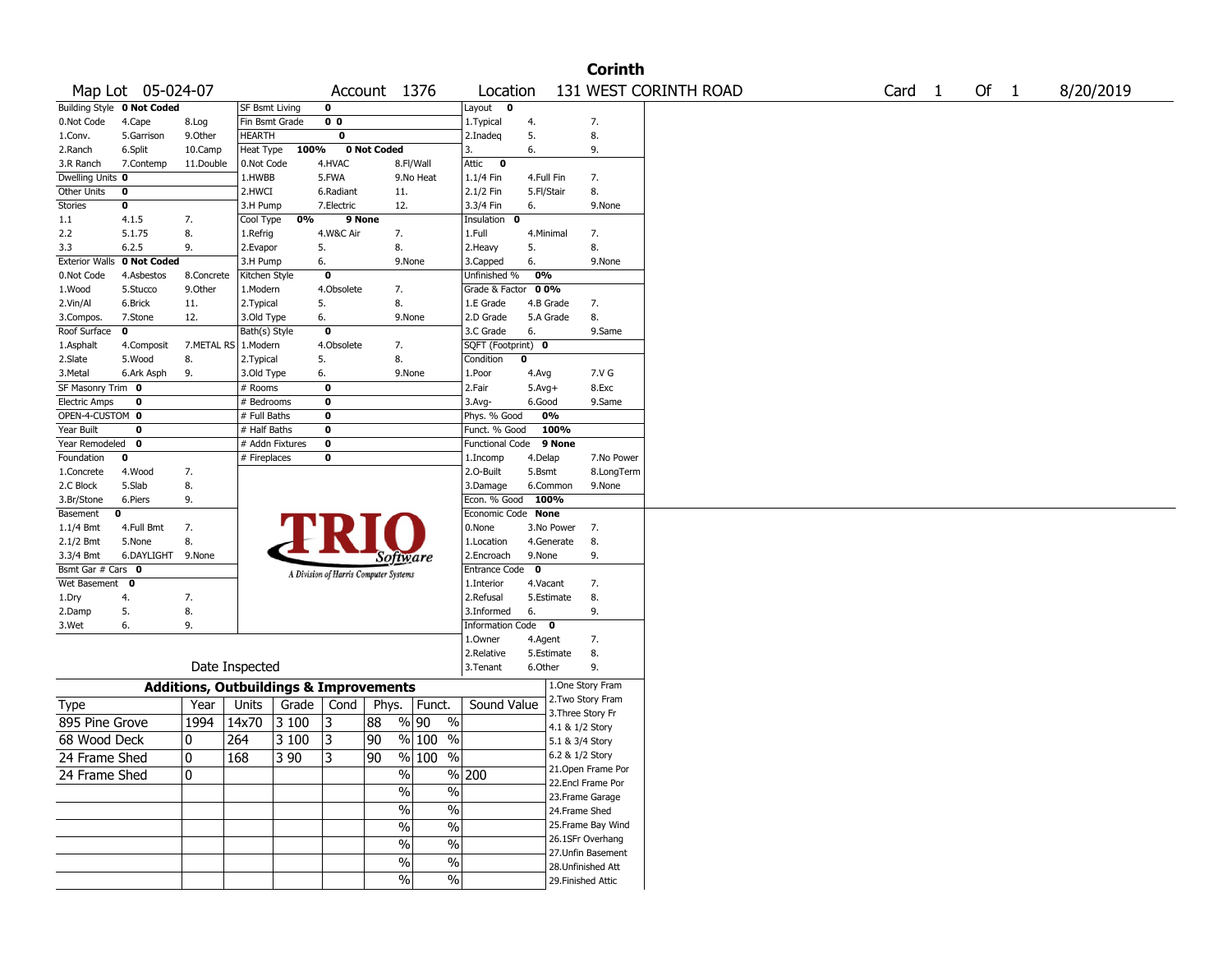|                                    | Map Lot 03-052-A         | Account 609 | Location                           | 1095 HUDSON HILL ROAD                       |                                          |                 |                          | $Card \t1$           | Of 1          |                                 | 8/20/2019                              |
|------------------------------------|--------------------------|-------------|------------------------------------|---------------------------------------------|------------------------------------------|-----------------|--------------------------|----------------------|---------------|---------------------------------|----------------------------------------|
| EVANS, CRYSTAL B.                  |                          |             |                                    | <b>Property Data</b>                        |                                          |                 | <b>Assessment Record</b> |                      |               |                                 |                                        |
|                                    |                          |             |                                    | Neighborhood 2 Neighborhood B               | Year                                     | Land            |                          | <b>Buildings</b>     |               | Exempt                          | <b>Total</b>                           |
|                                    | 1095 HUDSON HILL ROAD    |             |                                    |                                             | 2006                                     |                 | 14,920                   |                      | 58,990        | 0                               | 73,910                                 |
|                                    |                          |             | Tree Growth Year                   | $\mathbf 0$                                 | 2007                                     |                 | 14,920                   |                      | 58,990        | 0                               | 73,910                                 |
| CORINTH ME 04427                   |                          |             | <b>FIRST MORTGAGE</b>              | 0                                           |                                          |                 |                          |                      |               |                                 |                                        |
| B14180P236                         |                          |             | SECOND MORTGAGE                    | 0                                           | 2008                                     |                 | 16,410                   |                      | 59,850        | 11,700                          | 64,560                                 |
| Previous Owner<br>PORTER, BRIAN L. |                          |             | Zone/Land Use 11 Residential       |                                             | 2009                                     |                 | 16,410                   |                      | 59,850        | 10,660                          | 65,600                                 |
|                                    | PORTER, BROOKE M.        |             | Secondary Zone                     |                                             | 2010                                     |                 | 16,410                   |                      | 60,420        | 9,020                           | 67,810                                 |
|                                    |                          |             |                                    |                                             | 2011                                     |                 | 16,410                   |                      | 60,420        | 9,460                           | 67,370                                 |
| CORINTH ME 04427                   |                          |             | Topography 1 Level                 | 9                                           | 2012                                     |                 | 16,410                   |                      | 60,420        | 9,460                           | 67,370                                 |
| Previous Owner                     | Sale Date: 6/15/2016     |             | 1.Level                            | 4.Below St<br>7.                            | 2013                                     |                 | 16,410                   |                      | 60,420        | 10,000                          | 66,830                                 |
| LADD, KALE A.                      |                          |             | 2.Rolling                          | 8.<br>5.Low                                 | 2014                                     |                 | 16,410                   |                      | 60,990        | 9,800                           | 67,600                                 |
| LADD, TARA N.                      |                          |             | 3.Above St                         | 9.<br>6.Swampy                              | 2015                                     |                 | 16,410                   |                      | 61,590        | 10,000                          | 68,000                                 |
|                                    |                          |             | <b>4 Drilled Well</b><br>Utilities | <b>6 Septic System</b>                      |                                          |                 |                          |                      |               |                                 |                                        |
| CORINTH ME 04427                   | Sale Date: 12/16/2005    |             | 1.Public                           | 4.Dr Well<br>7.Cesspool                     | 2016                                     |                 | 16,410                   |                      | 68,400        | 15,000                          | 69,810                                 |
|                                    |                          |             | 2.Water<br>3.Sewer                 | 5.Dug Well<br>8.<br>6.Septic<br>9.None      | 2017                                     |                 | 16,410                   |                      | 72,200        | 20,000                          | 68,610                                 |
|                                    |                          |             | 1 Paved<br><b>Street</b>           |                                             | 2018                                     |                 | 16,410                   |                      | 72,200        | 20,000                          | 68,610                                 |
|                                    |                          |             |                                    |                                             | 2019                                     |                 | 16,410                   |                      | 72,200        | 20,000                          | 68,610                                 |
|                                    |                          |             | 1.Paved<br>2.Semi Imp<br>5.        | 4.R/W<br>7.<br>8.                           |                                          |                 |                          | <b>Land Data</b>     |               |                                 |                                        |
|                                    |                          |             | 3.Gravel<br>6.                     | 9.None                                      | <b>Front Foot</b>                        | <b>Type</b>     | <b>Effective</b>         |                      |               | <b>Influence</b>                | <b>Influence</b>                       |
|                                    |                          |             | STATUS TG-F&O                      | $\mathbf 0$                                 | 11.Regular Lot                           |                 | Frontage                 | <b>Depth</b>         | <b>Factor</b> | Code<br>%                       | <b>Codes</b><br>1.Unimproved           |
|                                    | Inspection Witnessed By: |             |                                    | $\mathbf 0$                                 |                                          |                 |                          |                      |               |                                 | 2. Excess Frtg                         |
|                                    |                          |             |                                    |                                             | 12.Delta Triangle                        |                 |                          |                      |               | $\overline{\frac{9}{6}}$        |                                        |
|                                    |                          |             |                                    | <b>Sale Data</b>                            | 13. Nabla Triangle                       |                 |                          |                      |               | %<br>%                          | 3. Topography                          |
| X                                  |                          | Date        | Sale Date                          | 6/15/2016                                   | 14. Rear Land<br>15. Miscellaneous       |                 |                          |                      |               | %                               | 4.Size/Shape<br>5.Access               |
|                                    |                          |             | Price                              | 127,500                                     |                                          |                 |                          |                      |               | %                               | 6.Open Space                           |
| No./Date                           | Description              | Date Insp.  | Sale Type                          | <b>3 Buildings Only</b>                     |                                          |                 |                          |                      |               | %                               | 7.Restricted<br>8.Environmt            |
|                                    |                          |             | 1.Land<br>2.L & B                  | 4. Mobile<br>7.<br>5.0ther<br>8.            | <b>Square Foot</b><br>16.Regular Lot     |                 | <b>Square Feet</b>       |                      |               | $\frac{9}{6}$                   | 9. Fractional                          |
|                                    |                          |             | 3.Building<br>6.                   | 9.                                          | 17.Secondary Lot                         |                 |                          |                      |               | $\overline{\frac{9}{6}}$        | <b>Acres</b>                           |
|                                    |                          |             | Financing                          | 9 Unknown                                   | 18.Excess Land                           |                 |                          |                      |               | $\frac{9}{6}$                   | 30. Rear Land 51+<br>31.Tillable       |
|                                    |                          |             | 1.Convent                          | 4.Seller<br>7.                              | 19.Sound Value                           |                 |                          |                      |               | $\frac{9}{6}$<br>$\frac{9}{6}$  | 32.Pasture                             |
| Notes:                             |                          |             | 2.FHA/VA                           | 8.<br>5.Private                             | 20.Miscellaneous                         |                 |                          |                      |               | $\frac{9}{6}$                   | 33.Open Space                          |
|                                    |                          |             | 3.Assumed                          | 6.Cash<br>9.Unknown                         |                                          |                 |                          |                      |               | %                               | 34.Softwood (F&O)                      |
|                                    |                          |             | Validity                           | 1 Arms Length Sale                          | <b>Fract. Acre</b>                       |                 | <b>Acreage/Sites</b>     |                      |               |                                 | 35. Mixed Wood (F&                     |
|                                    |                          |             | 1.Valid                            | 4.Split<br>7.Renovate                       | 21.Improved (Frac                        | 21              |                          | 1.00                 | 100           | %<br>0                          | 36.Hardwood (F&O)                      |
|                                    |                          |             | 2.Related                          | 5.Partial<br>8.Other                        | 22.Unimproved (Fr<br>23.No Road Lot (F   | $\overline{27}$ |                          | 0.59                 | 100           | $\overline{0}$<br>$\frac{9}{6}$ | 37.Softwood (TG)<br>38. Mixed Wood (TG |
|                                    |                          |             | 3.Distress                         | 9.<br>6.Exempt                              | <b>Acres</b>                             |                 |                          |                      |               | $\frac{9}{6}$                   | 39.Hardwood (TG)                       |
|                                    |                          |             | Verified                           | <b>5 Public Record</b>                      | 24.Commercial                            |                 |                          |                      |               | $\frac{9}{6}$<br>$\frac{9}{6}$  | 40. Wasteland                          |
|                                    |                          |             |                                    |                                             | 25.                                      |                 |                          |                      |               | $\frac{9}{6}$                   | 41. Multiple MO HO                     |
|                                    |                          |             | 1.Buyer<br>2.Seller                | 4.Agent<br>7.Family<br>5.Pub Rec<br>8.Other | 26.                                      |                 |                          |                      |               | %                               | 42. Multiple Home                      |
|                                    |                          |             | 3.Lender                           | 9.<br>6.MLS                                 | 27. Rear Land 1-10                       |                 |                          |                      |               |                                 | 43.TG SINGLE LANE<br>44.Lot Improvemen |
| <b>Corinth</b>                     |                          |             |                                    |                                             | 28. Rear Land 11-2<br>29. Rear Land 26-5 |                 |                          | <b>Total Acreage</b> | 1.59          |                                 | 45. Miscellaneous                      |